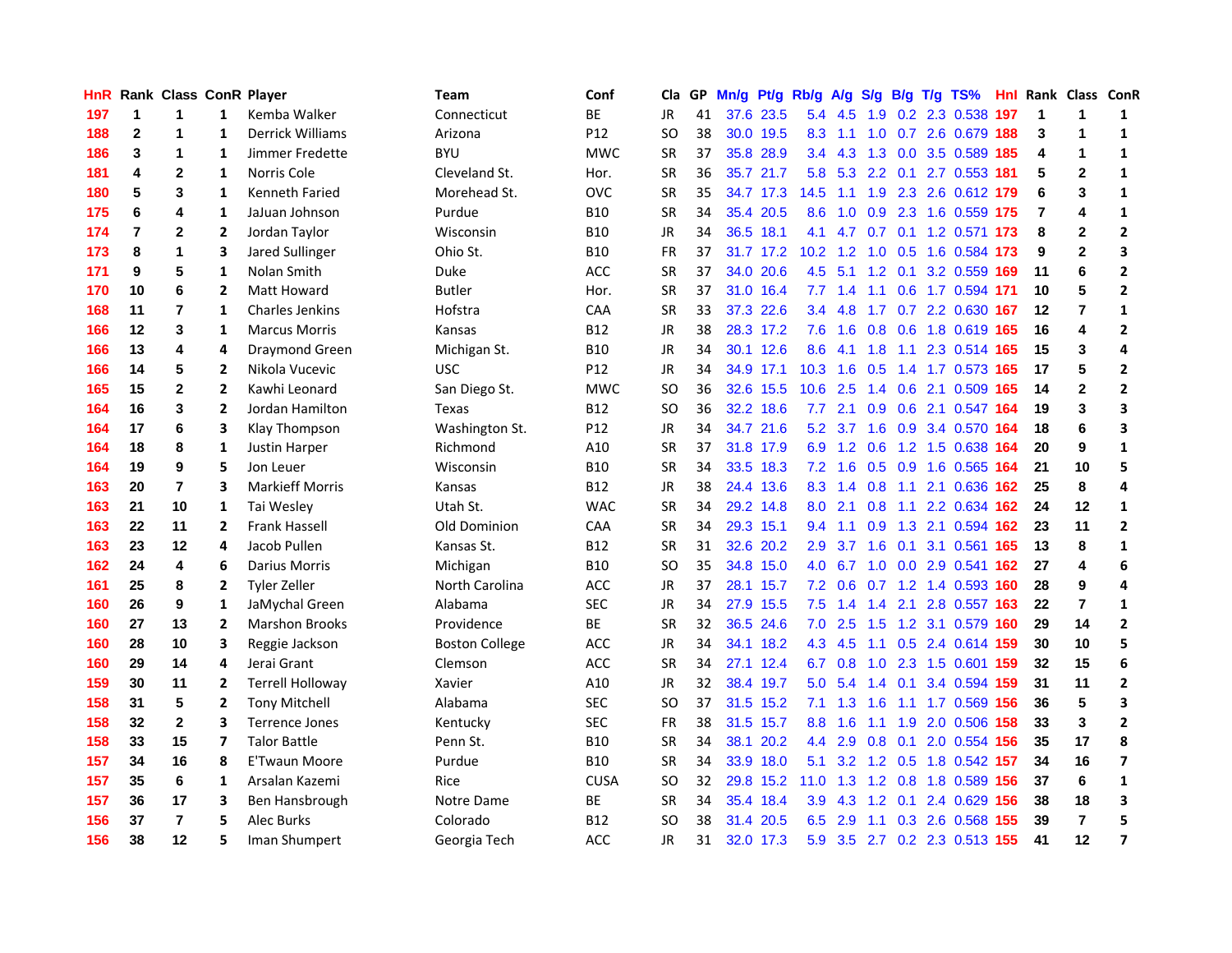| HnR |    | <b>Rank Class ConR Player</b> |                         |                         | Team                | Conf        | Cla       |    | GP Mn/g Pt/g Rb/g A/g |           |               |                 |               |     | S/g B/g T/g TS%               | Hnl  | Rank Class ConR |                         |                         |
|-----|----|-------------------------------|-------------------------|-------------------------|---------------------|-------------|-----------|----|-----------------------|-----------|---------------|-----------------|---------------|-----|-------------------------------|------|-----------------|-------------------------|-------------------------|
| 155 | 39 | 18                            | 4                       | Rick Jackson            | Syracuse            | <b>BE</b>   | <b>SR</b> | 35 |                       | 35.6 13.1 | 10.3          | $2.2^{\circ}$   | 1.3           | 2.5 | 2.1 0.579                     | 154  | 42              | 20                      | 5                       |
| 155 | 40 | 19                            | 1                       | Noah Dahlman            | Wofford             | Southern    | <b>SR</b> | 34 |                       | 31.3 20.1 | 5.6           | 1.2             | 0.8           | 0.4 | 1.2 0.643 154                 |      | 43              | 21                      | 1                       |
| 154 | 41 | 20                            | 5                       | <b>Brad Wanamaker</b>   | Pittsburgh          | ВE          | <b>SR</b> | 34 |                       | 30.4 11.7 | 5.2           | 5.1             |               |     | 1.4 0.4 2.3 0.533 154         |      | 44              | 22                      | 6                       |
| 154 | 42 | 8                             | 6                       | John Henson             | North Carolina      | ACC         | SO        | 37 |                       | 26.7 11.7 | 10.1          |                 |               |     | 0.8 0.6 3.2 2.1 0.498 153     |      | 45              | 8                       | 8                       |
| 153 | 43 | 13                            | 4                       | <b>Travis Leslie</b>    | Georgia             | <b>SEC</b>  | JR        | 33 |                       | 32.2 14.4 |               | $7.2$ 2.9       |               |     | 1.2 0.6 2.2 0.556 152         |      | 47              | 13                      | 4                       |
| 153 | 44 | 14                            | 1                       | Orlando Johnson         | UC Santa Barbara    | <b>BWst</b> | <b>JR</b> | 32 |                       | 33.3 21.1 |               | 6.2 2.9         |               |     | 1.2 0.5 2.7 0.592 152         |      | 48              | 14                      | $\mathbf{1}$            |
| 152 | 45 | 21                            | 9                       | Jeff Brooks             | Penn St.            | <b>B10</b>  | <b>SR</b> | 33 |                       | 32.9 13.1 |               |                 |               |     | 6.3 1.7 0.8 1.4 1.6 0.606 153 |      | 46              | 23                      | 9                       |
| 152 | 46 | 9                             | 7                       | Reggie Johnson          | Miami (FL)          | ACC         | <b>SO</b> | 36 |                       | 26.0 11.9 | 9.6           | 0.9             | 0.6           |     | 1.3 1.9 0.607 152             |      | 49              | 9                       | 9                       |
| 152 | 47 | 22                            | 6                       | Lance Jeter             | Nebraska            | <b>B12</b>  | <b>SR</b> | 32 |                       | 30.2 11.7 |               | 4.4 4.5         | 1.8           | 0.1 | 2.1 0.565                     | 151  | 53              | 25                      | $\overline{\mathbf{z}}$ |
| 152 | 48 | 15                            | 5                       | <b>Festus Ezeli</b>     | Vanderbilt          | <b>SEC</b>  | <b>JR</b> | 34 |                       | 23.5 13.0 |               | 6.3 0.2 0.6 2.6 |               |     | 1.8 0.605                     | 151  | 51              | 15                      | 5                       |
| 152 | 49 | 16                            | 8                       | <b>Bernard James</b>    | Florida St.         | ACC         | JR        | 34 | 21.1                  | 8.6       |               |                 |               |     | 5.9 0.2 0.9 2.4 1.5 0.619 150 |      | 58              | 17                      | 10                      |
| 151 | 50 | 3                             | $\overline{\mathbf{z}}$ | <b>Tristan Thompson</b> | <b>Texas</b>        | <b>B12</b>  | <b>FR</b> | 36 |                       | 30.9 13.1 | 7.8           | 1.3             | 0.9           |     | 2.4 1.8 0.529                 | -151 | 50              | $\overline{\mathbf{4}}$ | 6                       |
| 151 | 51 | 23                            | 10                      | Demetri McCamey         | <b>Illinois</b>     | <b>B10</b>  | <b>SR</b> | 34 |                       | 33.4 14.6 | $3.4^{\circ}$ | 6.1             | 1.0           |     | 0.2 2.9 0.578                 | 151  | 52              | 24                      | 10                      |
| 151 | 52 | 24                            | 3                       | <b>Malcolm Thomas</b>   | San Diego St.       | <b>MWC</b>  | <b>SR</b> | 37 |                       | 30.4 11.4 | 8.1           | 2.3             | 0.5           | 2.0 | 2.1 0.561                     | -151 | 55              | 27                      | 3                       |
| 151 | 53 | 17                            | 1                       | Ken Horton              | C. Connecticut St.  | <b>NEC</b>  | <b>JR</b> | 31 |                       | 35.4 19.5 | 8.9           | 1.9             | 1.4           | 1.6 | 1.6 0.602 150                 |      | 56              | 16                      | $\mathbf{1}$            |
| 151 | 54 | 25                            | 9                       | Derwin Kitchen          | Florida St.         | <b>ACC</b>  | <b>SR</b> | 34 |                       | 30.6 10.4 | 5.8           | 3.6             | 1.6           | 0.1 | 2.0 0.582 149                 |      | 62              | 30                      | 12                      |
| 151 | 55 | 26                            | 3                       | Jamie Skeen             | VCU                 | CAA         | <b>SR</b> | 39 |                       | 31.9 15.7 |               | $7.3$ 1.6       | 0.6           |     | 1.0 1.7 0.604 151             |      | 54              | 26                      | 3                       |
| 150 | 56 | 27                            | 1                       | Kareem Maddox           | Princeton           | Ivy         | <b>SR</b> | 32 |                       | 31.0 13.8 |               | $7.0$ 2.5       |               |     | 0.8 1.8 2.0 0.618 150         |      | 57              | 28                      | $\mathbf{1}$            |
| 150 | 57 | 28                            | 3                       | Vaughn Duggins          | Wright St.          | Hor.        | <b>SR</b> | 33 |                       | 35.2 18.0 |               |                 |               |     | 3.8 2.2 1.5 0.1 1.6 0.545 148 |      | 63              | 31                      | 3                       |
| 150 | 58 | 4                             | 10                      | Kyrie Irving            | Duke                | ACC         | <b>FR</b> | 11 |                       | 27.5 17.5 |               |                 |               |     | 3.4 4.3 1.5 0.5 2.5 0.688 193 |      | $\mathbf{2}$    | $\mathbf{1}$            | $\mathbf{1}$            |
| 150 | 59 | 18                            | 1                       | Kyle Weems              | Missouri St.        | <b>MVC</b>  | <b>JR</b> | 35 |                       | 31.1 16.0 | 6.9           | 1.4             |               |     | 1.4 0.9 1.4 0.581 149         |      | 59              | 18                      | $\mathbf{1}$            |
| 149 | 60 | 29                            | 8                       | <b>Marshall Moses</b>   | Oklahoma St.        | <b>B12</b>  | <b>SR</b> | 34 |                       | 29.6 14.1 | 7.3           | 1.0             | 0.6           |     | 0.4 2.2 0.592 147             |      | 73              | 36                      | 9                       |
| 149 | 61 | 30                            | 1                       | <b>Ryan Rossiter</b>    | Siena               | <b>MAAC</b> | <b>SR</b> | 31 |                       | 37.4 18.7 | 13.2          | 1.5             | 0.9           |     | 1.4 2.3 0.533 148             |      | 67              | 33                      | $\mathbf{1}$            |
| 149 | 62 | 31                            | $\overline{2}$          | Andrew Goudelock        | Coll. of Charleston | Southern    | <b>SR</b> | 37 |                       | 35.2 23.7 | 3.9           | 4.2             |               |     | 0.9 0.2 3.2 0.572 148         |      | 69              | 34                      | $\mathbf{2}$            |
| 149 | 63 | 32                            | $\mathbf{2}$            | <b>Gary Flowers</b>     | Southern Miss.      | <b>CUSA</b> | <b>SR</b> | 31 |                       | 31.1 18.8 | 7.7           | 1.1             | 1.1           |     | 1.4 2.5 0.554                 | 149  | 60              | 29                      | $\mathbf{2}$            |
| 148 | 64 | 33                            | $\mathbf{1}$            | Luke Sikma              | Portland            | <b>WCC</b>  | <b>SR</b> | 32 |                       | 31.1 12.9 | 10.5          | 2.6             | 1.3           | 0.8 | 2.1 0.572 148                 |      | 65              | 32                      | $\mathbf{1}$            |
| 148 | 65 | 19                            | 4                       | <b>Denzel Bowles</b>    | James Madison       | CAA         | JR        | 33 |                       | 32.2 17.6 | 8.8           | 2.2             | 0.6           | 1.6 | 3.3 0.606 148                 |      | 68              | 22                      | 4                       |
| 148 | 66 | 20                            | 11                      | <b>Trevor Mbakwe</b>    | Minnesota           | <b>B10</b>  | <b>JR</b> | 31 |                       | 30.9 13.9 | 10.5          | 1.3             | 0.9           | 1.5 | 2.2 0.595 147                 |      | 71              | 23                      | 11                      |
| 148 | 67 | 5                             | 6                       | <b>Tobias Harris</b>    | Tennessee           | <b>SEC</b>  | <b>FR</b> | 34 |                       | 29.2 15.3 | 7.3           |                 | $1.3$ 0.7 0.9 |     | 1.8 0.535 146                 |      | 80              | 6                       | 6                       |
| 148 | 68 | 10                            | 9                       | Khris Middleton         | Texas A&M           | <b>B12</b>  | <b>SO</b> | 33 |                       | 29.6 14.4 |               | $5.2$ 2.8       |               |     | 1.2 0.1 2.7 0.555 147         |      | 70              | 10                      | 8                       |
| 148 | 69 | 21                            | 6                       | <b>Yancy Gates</b>      | Cincinnati          | BE          | <b>JR</b> | 34 |                       | 27.8 11.9 |               | 6.9 1.2 0.8     |               |     | 1.3 1.3 0.528 148             |      | 66              | 21                      | $\overline{\mathbf{z}}$ |
| 147 | 70 | 34                            | 7                       | Austin Freeman          | Georgetown          | <b>BE</b>   | <b>SR</b> | 32 |                       | 33.8 17.6 | 3.7           | 2.4             |               |     | 0.7 0.2 1.7 0.584 147         |      | 76              | 37                      | 8                       |
| 147 | 71 | 6                             | $\mathbf{1}$            | Javon McCrea            | <b>Buffalo</b>      | <b>MAC</b>  | <b>FR</b> | 34 |                       | 21.6 11.8 | 6.5           |                 |               |     | 1.7 1.3 1.7 2.1 0.606 147     |      | 74              | 5                       | 1                       |
| 147 | 72 | 35                            | 3                       | Papa Dia                | SMU                 | <b>CUSA</b> | <b>SR</b> | 35 |                       | 33.6 18.3 | 9.6           | 1.8             |               |     | 0.7 2.2 3.6 0.622 146         |      | 79              | 38                      | 3                       |
| 147 | 73 | 22                            | 3                       | <b>Andrew Nicholson</b> | St. Bonaventure     | A10         | <b>JR</b> | 31 |                       | 33.8 20.8 |               | $7.3 \quad 1.0$ | 0.5           |     | 1.5 3.2 0.607 147             |      | 77              | 24                      | 3                       |
| 147 | 74 | 23                            | 4                       | <b>Isaiah Thomas</b>    | Washington          | P12         | JR        | 35 |                       | 31.9 16.8 | $3.5^{\circ}$ | 6.1             | 1.3           | 0.1 | 3.0 0.557 146                 |      | 78              | 25                      | 4                       |
| 147 | 75 | 36                            | 8                       | Jimmy Butler            | Marquette           | ВE          | <b>SR</b> | 37 |                       | 34.6 15.7 | 6.1           | 2.3             | $1.4^{\circ}$ | 0.4 | 1.5 0.580                     | 146  | 81              | 39                      | 9                       |
| 146 | 76 | 37                            | $\mathbf{1}$            | Josh Slater             | Lipscomb            | ASun        | <b>SR</b> | 30 |                       | 31.1 16.5 |               |                 |               |     | 6.1 4.6 3.1 0.2 3.1 0.536 146 |      | 82              | 40                      | $\mathbf{1}$            |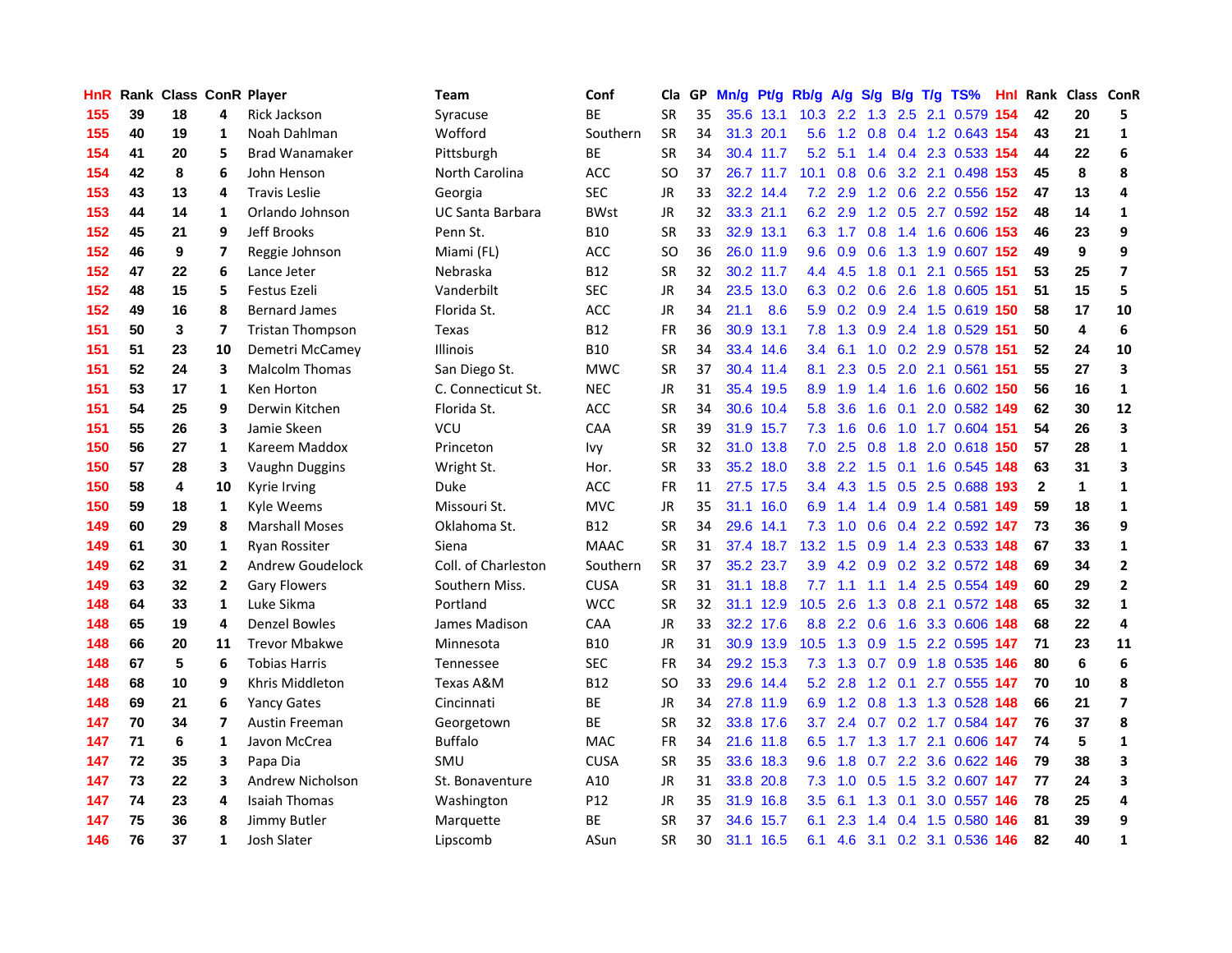| HnR. |     | Rank Class ConR Player |                |                         | Team              | Conf        | Cla           | GP. | Mn/g Pt/g |           | Rb/g A/g         |                 |           |     | S/g B/g T/g TS%               | Hnl  |     | Rank Class ConR |                         |
|------|-----|------------------------|----------------|-------------------------|-------------------|-------------|---------------|-----|-----------|-----------|------------------|-----------------|-----------|-----|-------------------------------|------|-----|-----------------|-------------------------|
| 146  | 77  | 38                     | 1              | <b>Thomas Coleman</b>   | <b>NCA&amp;T</b>  | <b>MEAC</b> | <b>SR</b>     | 31  |           | 31.9 17.0 | 10.5             | 1.4             | 1.2       | 2.7 | 2.5 0.624                     | 147  | 72  | 35              | 1                       |
| 146  | 78  | 11                     | 4              | Keith Clanton           | Central Florida   | <b>CUSA</b> | SO            | 33  |           | 30.5 14.2 | 7.7              | 1.6             | 1.0       | 1.8 | 2.3 0.589 146                 |      | 84  | 12              | 4                       |
| 146  | 79  | 39                     | 11             | Malcolm Delaney         | Virginia Tech     | ACC         | <b>SR</b>     | 34  |           | 38.2 18.7 | 3.5              | 4.0             | 1.6       | 0.2 | 3.0 0.580 144                 |      | 98  | 47              | 13                      |
| 146  | 80  | 12                     | $\mathbf{1}$   | Mike Muscala            | <b>Bucknell</b>   | Pat.        | SO            | 34  |           | 27.8 14.9 | 7.3              | 1.4             |           |     | 0.4 2.0 1.7 0.575 145         |      | 85  | 13              | $\mathbf{1}$            |
| 146  | 81  | 13                     | 10             | <b>Thomas Robinson</b>  | Kansas            | <b>B12</b>  | SO            | 33  | 14.6      | 7.6       |                  | 6.4 0.6         |           |     | 0.4 0.7 1.3 0.581 147         |      | 75  | 11              | 10                      |
| 146  | 82  | 40                     | 1              | Keith Benson            | Oakland           | Summit      | <b>SR</b>     | 35  |           | 32.4 17.9 | 10.1             | 1.1             |           |     | 0.8 3.6 1.9 0.577 145         |      | 86  | 41              | $\mathbf{1}$            |
| 145  | 83  | 24                     | 4              | <b>Shelvin Mack</b>     | <b>Butler</b>     | Hor.        | JR            | 38  |           | 32.1 16.0 | 4.5              | 3.4             |           |     | 0.8 0.1 2.4 0.533 145         |      | 90  | 29              | 4                       |
| 145  | 84  | 41                     | 4              | Andy Ogide              | Colorado St.      | <b>MWC</b>  | <b>SR</b>     | 32  |           | 29.5 17.2 | 7.7              | 0.7             |           |     | 0.8 0.6 2.3 0.609 145         |      | 91  | 43              | 4                       |
| 145  | 85  | 25                     | 9              | Jae Crowder             | Marquette         | BE          | <b>JR</b>     | 37  |           | 27.6 11.8 | 6.8              | 1.6             | 1.3       |     | 0.9 0.8 0.560 145             |      | 88  | 28              | 11                      |
| 145  | 86  | 42                     | 1              | <b>Brian Qvale</b>      | Montana           | <b>BSky</b> | <b>SR</b>     | 32  |           | 30.9 14.9 | 8.8              | 0.7             | 0.7       |     | 3.0 2.0 0.630 144             |      | 100 | 48              | 3                       |
| 145  | 87  | 43                     | 5              | Cameron Long            | George Mason      | CAA         | <b>SR</b>     | 34  |           | 33.0 15.1 | 4.7              | 2.9             |           |     | 1.4 0.2 2.0 0.584             | -144 | 92  | 44              | 5                       |
| 145  | 88  | 44                     | 10             | Corey Fisher            | Villanova         | BE          | <b>SR</b>     | 33  |           | 33.4 15.6 | 2.8              | 4.8             | 1.5       | 0.1 | 2.3 0.538 144                 |      | 97  | 46              | 12                      |
| 145  | 89  | 26                     | $\mathbf{2}$   | Keith Wright            | Harvard           | <b>Ivy</b>  | JR            | 30  |           | 32.3 14.8 | 8.3              | 1.5             | 0.8       | 1.8 | 2.3 0.606                     | 144  | 99  | 31              | $\mathbf{2}$            |
| 145  | 90  | 27                     | 11             | <b>Marcus Denmon</b>    | Missouri          | <b>B12</b>  | <b>JR</b>     | 34  |           | 30.4 16.9 | 3.5              | 1.8             | 1.8       | 0.1 | $0.9$ $0.624$                 | 144  | 93  | 30              | 11                      |
| 145  | 91  | $\overline{7}$         | 12             | Deshaun Thomas          | Ohio St.          | <b>B10</b>  | <b>FR</b>     | 37  | 14.0      | 7.5       | 3.5              | 0.5             | 0.4       | 0.2 | 0.8 0.559 144                 |      | 94  | $\overline{7}$  | 12                      |
| 145  | 92  | 45                     | $\mathbf{2}$   | Devon Beitzel           | Northern Colorado | <b>BSky</b> | <b>SR</b>     | 32  |           | 35.4 21.5 | 3.3 <sub>2</sub> | 1.8             | 1.4       |     | 0.0 2.4 0.649 144             |      | 95  | 45              | $\overline{\mathbf{c}}$ |
| 145  | 93  | 28                     | 12             | Chris Singleton         | Florida St.       | ACC         | JR            | 28  |           | 29.1 13.1 | 6.8              |                 | $1.2$ 2.0 |     | 1.5 2.2 0.526 149             |      | 61  | 19              | 11                      |
| 144  | 94  | 46                     | $\overline{ }$ | <b>Chandler Parsons</b> | Florida           | <b>SEC</b>  | <b>SR</b>     | 36  |           | 34.1 11.3 | 7.8              |                 |           |     | 3.8 0.9 0.4 2.3 0.548 145     |      | 89  | 42              | 8                       |
| 144  | 95  | 14                     | 13             | Jordan Williams         | Maryland          | <b>ACC</b>  | <sub>SO</sub> | 33  |           | 32.5 16.9 | 11.8             | 0.6             |           |     | 0.7 1.4 1.6 0.546 144         |      | 101 | 14              | 14                      |
| 144  | 96  | 29                     | 11             | <b>Ashton Gibbs</b>     | Pittsburgh        | ВE          | JR            | 31  |           | 32.8 16.8 | 2.4              | 2.8             |           |     | 0.4 0.0 1.6 0.640 145         |      | 87  | 27              | 10                      |
| 144  | 97  | 8                      | 5              | Joshua Smith            | <b>UCLA</b>       | P12         | <b>FR</b>     | 33  |           | 21.7 10.9 |                  | $6.3 \quad 0.6$ | 0.8       |     | 1.0 1.6 0.569 144             |      | 96  | 8               | 5                       |
| 143  | 98  | 15                     | $\overline{2}$ | C.J. McCollum           | Lehigh            | Pat.        | <sub>SO</sub> | 31  |           | 34.5 21.8 | 7.8              | 2.1             |           |     | 2.5 0.7 2.8 0.518 142         |      | 105 | 15              | $\mathbf{2}$            |
| 143  | 99  | 30                     | 8              | <b>Trey Thompkins</b>   | Georgia           | <b>SEC</b>  | JR            | 30  |           | 31.2 16.4 | 7.6              | 1.4             | 1.1       |     | 1.7 2.5 0.533 146             |      | 83  | 26              | $\overline{\mathbf{z}}$ |
| 143  | 100 | 47                     | 9              | Josh Harrellson         | Kentucky          | <b>SEC</b>  | <b>SR</b>     | 38  | 28.5      | 7.6       | 8.7              | 0.8             | 0.9       | 1.5 | 0.7 0.612 143                 |      | 102 | 49              | 9                       |
| 143  | 101 | 48                     | $\overline{2}$ | Ayron Hardy             | Jacksonville      | ASun        | <b>SR</b>     | 32  |           | 33.9 12.3 | 6.2              | 2.8             | 2.0       |     | 1.0 1.8 0.589 142             |      | 106 | 51              | $\mathbf{2}$            |
| 142  | 102 | 49                     | 6              | Matthew Bryan-Amaning   | Washington        | P12         | <b>SR</b>     | 35  |           | 28.2 15.3 | 8.0              | 0.7             | 1.1       | 1.5 | 1.6 0.559 142                 |      | 108 | 53              | 6                       |
| 142  | 103 | 31                     | 3              | Greg Mangano            | Yale              | Ivy         | <b>JR</b>     | 28  |           | 32.0 16.3 | 10.0             | 0.5             | 0.4       | 3.0 | 2.0 0.553 142                 |      | 110 | 33              | 3                       |
| 142  | 104 | 16                     | $\mathbf{2}$   | Kevin Foster            | Santa Clara       | <b>WCC</b>  | SO            | 38  | 32.1      | 20.2      | 2.7              | 3.7             | 1.6       | 0.1 | 3.1 0.548 141                 |      | 115 | 18              | $\mathbf{2}$            |
| 142  | 105 | 50                     | 4              | Delroy James            | Rhode Island      | A10         | <b>SR</b>     | 34  |           | 34.1 17.5 | 7.9              | 2.7             | 1.6       | 1.1 | 3.4 0.513 141                 |      | 116 | 56              | 4                       |
| 142  | 106 | 51                     | 12             | Dwight Hardy            | St. John's        | <b>BE</b>   | <b>SR</b>     | 33  |           | 34.2 18.3 | 2.9              | 1.9             | 1.3       |     | 0.1 2.2 0.576 141             |      | 114 | 55              | 14                      |
| 142  | 107 | 32                     | 6              | Kent Bazemore           | Old Dominion      | CAA         | <b>JR</b>     | 34  |           | 30.7 12.3 | 5.1              |                 |           |     | 2.9 2.2 0.9 2.4 0.554 142 113 |      |     | 34              | $\overline{\mathbf{z}}$ |
| 141  | 108 | 33                     | 13             | John Shurna             | Northwestern      | <b>B10</b>  | JR            | 32  |           | 34.0 16.6 | 4.9              | 2.6             | 1.1       |     | 1.0 1.8 0.604 142 104         |      |     | 32              | 13                      |
| 141  | 109 | 17                     | $\overline{ }$ | Luke Hancock            | George Mason      | CAA         | <sub>SO</sub> | 33  |           | 28.6 10.9 |                  | $4.2 \quad 4.3$ | 1.0       |     | 0.5 2.3 0.595 142             |      | 111 | 16              | 6                       |
| 141  | 110 | 52                     | 13             | Casey Mitchell          | West Virginia     | <b>BE</b>   | SR            | 30  |           | 23.5 13.6 | 2.8              | 1.1             | 0.7       |     | 0.2 1.7 0.566 143             |      | 103 | 50              | 13                      |
| 141  | 111 | 18                     | $\mathbf{2}$   | D.J. Cooper             | Ohio              | <b>MAC</b>  | <b>SO</b>     | 35  |           | 35.7 15.8 | 5.0              | 7.5             | 2.3       |     | 0.3 3.5 0.492 141             |      | 117 | 19              | $\overline{2}$          |
| 141  | 112 | 53                     | 14             | David Lighty            | Ohio St.          | <b>B10</b>  | <b>SR</b>     | 37  |           | 32.1 12.1 | 4.0              | 3.3             | 1.5       | 0.5 | 1.6 0.560                     | 140  | 118 | 57              | 14                      |
| 141  | 113 | 19                     | 10             | John Jenkins            | Vanderbilt        | <b>SEC</b>  | SO            | 32  | 34.5      | 19.5      | 3.0              | 1.2             | 0.8       | 0.3 | 1.6 0.635                     | 42   | 112 | 17              | 10                      |
| 140  | 114 | 34                     | 8              | <b>Ryan Pearson</b>     | George Mason      | CAA         | <b>JR</b>     | 34  |           | 30.3 14.2 |                  |                 |           |     | 6.7 1.2 0.9 0.6 1.6 0.579 140 |      | 123 | 36              | 9                       |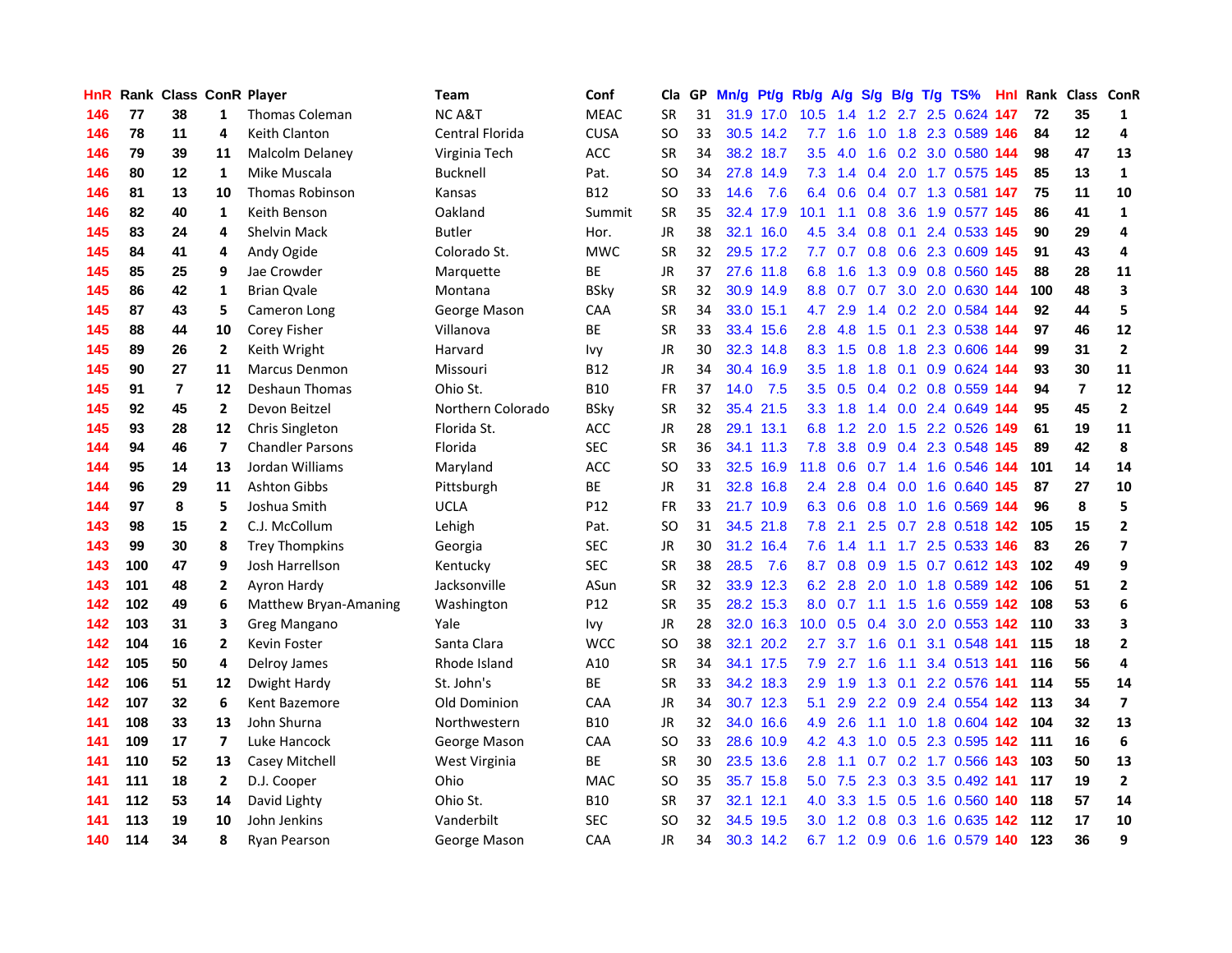| HnR. |     | Rank Class ConR Player |                          |                         | Team              | Conf            | Cla           |    | GP Mn/g Pt/g |           | Rb/g A/g         |                 |                 |                 | S/g B/g T/g TS%                   | Hnl |     | Rank Class ConR |                         |
|------|-----|------------------------|--------------------------|-------------------------|-------------------|-----------------|---------------|----|--------------|-----------|------------------|-----------------|-----------------|-----------------|-----------------------------------|-----|-----|-----------------|-------------------------|
| 140  | 115 | 35                     | 9                        | Samme Givens            | Drexel            | CAA             | <b>JR</b>     | 31 |              | 29.7 12.2 | 10.1             | 1.1             | 0.6             | 0.8             | 1.9 0.521                         | 140 | 121 | 35              | 8                       |
| 140  | 116 | 54                     | 5                        | Dairese Gary            | New Mexico        | <b>MWC</b>      | <b>SR</b>     | 33 |              | 33.8 14.1 | 3.2 <sub>2</sub> | 5.5             | 1.3             | 0.0             | 2.8 0.609 140                     |     | 120 | 59              | 6                       |
| 140  | 117 | 55                     | 1                        | Devin Gibson            | Texas-San Antonio | Southland       | <b>SR</b>     | 34 |              | 35.0 17.0 | 5.2              | 5.4             | 2.7             | 0.1             | 3.3 0.550 140                     |     | 125 | 61              | $\mathbf{1}$            |
| 140  | 118 | 20                     | $\mathbf{2}$             | Nate Wolters            | South Dakota St.  | Summit          | <b>SO</b>     | 31 |              | 33.2 19.5 | 4.6              | 6.1             |                 |                 | 1.3 0.2 2.2 0.550 140             |     | 124 | 20              | $\mathbf{2}$            |
| 140  | 119 | 56                     | 2                        | Ryan Bacon              | Saint Peter's     | <b>MAAC</b>     | <b>SR</b>     | 31 |              | 28.6 10.0 |                  |                 |                 |                 | 7.4 1.0 1.2 2.1 2.0 0.547 142     |     | 109 | 54              | $\mathbf{2}$            |
| 140  | 120 | 57                     | 5                        | Anthony Hill            | Milwaukee         | Hor.            | <b>SR</b>     | 32 |              | 28.1 15.3 |                  | $6.6$ 1.4       |                 |                 | 0.4 0.6 2.4 0.573 140             |     | 119 | 58              | 5                       |
| 140  | 121 | 36                     | $\mathbf{2}$             | Kyle O'Quinn            | Norfolk St.       | <b>MEAC</b>     | JR            | 32 |              | 32.8 16.4 | 11.1             |                 | $1.0 \quad 0.6$ |                 | 3.4 2.1 0.610 139                 |     | 135 | 40              | $\mathbf{2}$            |
| 140  | 122 | 37                     | 11                       | <b>Erving Walker</b>    | Florida           | <b>SEC</b>      | <b>JR</b>     | 37 |              | 32.8 14.6 | 2.9              | 3.4             | 1.1             |                 | 0.0 2.4 0.572 139                 |     | 127 | 37              | 11                      |
| 139  | 123 | 58                     | 6                        | Tre'Von Willis          | <b>UNLV</b>       | <b>MWC</b>      | <b>SR</b>     | 29 |              | 29.0 13.2 | 3.5              | 3.6             | 1.6             |                 | 0.2 2.1 0.557 142                 |     | 107 | 52              | 5                       |
| 139  | 124 | 9                      | 14                       | Sean Kilpatrick         | Cincinnati        | <b>BE</b>       | <b>FR</b>     | 35 | 20.6         | 9.7       | 3.2              | 1.5             | 0.8             |                 | 0.1 1.2 0.554 139                 |     | 131 | 9               | 16                      |
| 139  | 125 | 38                     | 7                        | Will Clyburn            | Utah              | <b>MWC</b>      | JR            | 30 |              | 34.7 17.1 | 7.8              | 1.0             | 1.1             |                 | 0.2 2.5 0.578 139                 |     | 132 | 39              | $\overline{\mathbf{z}}$ |
| 139  | 126 | 59                     | 3                        | Vlad Moldoveanu         | American          | Pat.            | <b>SR</b>     | 30 |              | 33.7 20.4 | 6.4              | 2.0             |                 |                 | 0.4 0.5 1.9 0.562 140             |     | 122 | 60              | 3                       |
| 139  | 127 | 60                     | 15                       | D.J. Kennedy            | St. John's        | ВE              | <b>SR</b>     | 32 |              | 28.7 10.4 | 5.6              | 2.0             | 1.8             | 0.5             | 1.7 0.563 139                     |     | 128 | 63              | 15                      |
| 139  | 128 | 61                     | 16                       | John Flowers            | West Virginia     | BE              | <b>SR</b>     | 33 | 29.8         | 9.2       |                  | 6.2 1.7         | 0.8             |                 | 2.2 1.5 0.564 138                 |     | 136 | 66              | 19                      |
| 139  | 129 | 62                     | $\overline{2}$           | Gabe Blair              | Wichita St.       | <b>MVC</b>      | <b>SR</b>     | 36 | 20.1         | 6.6       | 6.4              | 1.2             | 0.8             | 1.0             | 0.8 0.563 139                     |     | 130 | 64              | $\mathbf{2}$            |
| 139  | 130 | 21                     | $\overline{\phantom{a}}$ | <b>Reeves Nelson</b>    | <b>UCLA</b>       | P <sub>12</sub> | SO            | 34 | 31.4         | 13.9      | 9.1              | 1.6             |                 |                 | 0.4 0.4 2.4 0.584 138             |     | 138 | 21              | $\overline{7}$          |
| 139  | 131 | 63                     | 15                       | Jon Diebler             | Ohio St.          | <b>B10</b>      | <b>SR</b>     | 37 |              | 35.7 12.6 | 2.6 <sup>°</sup> | 2.4             |                 |                 | 1.0 0.1 0.9 0.719 138             |     | 137 | 67              | 15                      |
| 139  | 132 | 64                     | 3                        | Mickey McConnell        | Saint Mary's (CA) | <b>WCC</b>      | <b>SR</b>     | 34 |              | 37.0 16.4 |                  | $2.5$ 6.1       |                 |                 | 1.2 0.2 2.3 0.660 138             |     | 139 | 68              | 3                       |
| 138  | 133 | 39                     | 4                        | <b>Robert Sacre</b>     | Gonzaga           | <b>WCC</b>      | <b>JR</b>     | 35 |              | 25.9 12.5 | 6.3              | 1.1             |                 |                 | 0.8 1.9 2.1 0.575 138             |     | 144 | 43              | 4                       |
| 138  | 134 | 40                     | 3                        | Reggie Hamilton         | Oakland           | Summit          | JR.           | 35 |              | 28.8 17.6 |                  | $2.5$ 5.3       |                 |                 | 1.3 0.2 3.6 0.623 138             |     | 141 | 42              | 3                       |
| 138  | 135 | 65                     | 3                        | <b>Donald Sims</b>      | Appalachian St.   | Southern        | <b>SR</b>     | 31 |              | 37.9 21.0 | 3.7              | 3.6             |                 |                 | 1.7 0.2 2.8 0.593 136             |     | 160 | 76              | 3                       |
| 138  | 136 | 66                     | 12                       | Vernon Macklin          | Florida           | <b>SEC</b>      | <b>SR</b>     | 37 |              | 24.5 11.6 | 5.4              | 0.8             |                 |                 | 0.4 0.7 1.7 0.574 138             |     | 142 | 69              | 12                      |
| 138  | 137 | 22                     | 8                        | <b>Kevin Parrom</b>     | Arizona           | P <sub>12</sub> | <b>SO</b>     | 38 | 20.1         | 7.6       | $3.4^{\circ}$    | 2.0             | 0.6             |                 | 0.3 1.1 0.624 138                 |     | 143 | 22              | 8                       |
| 138  | 138 | 41                     | 10                       | <b>Bradford Burgess</b> | <b>VCU</b>        | CAA             | <b>JR</b>     | 40 |              | 34.5 14.3 | 6.3              | 1.7             |                 |                 | 1.1 0.8 1.5 0.606 137             |     | 150 | 46              | 10                      |
| 138  | 139 | 67                     | 17                       | Jeremy Hazell           | <b>Seton Hall</b> | <b>BE</b>       | <b>SR</b>     | 18 |              | 35.3 19.8 | 3.5              | 1.6             |                 |                 | 2.4 0.1 1.8 0.546 155             |     | 40  | 19              | 4                       |
| 138  | 140 | 42                     | 8                        | <b>Chace Stanback</b>   | <b>UNLV</b>       | <b>MWC</b>      | JR            | 33 |              | 29.3 13.0 | 5.9              | 1.5             | 1.1             | 0.6             | 1.4 0.571 137                     |     | 151 | 47              | 8                       |
| 138  | 141 | 43                     | 12                       | Laurence Bowers         | Missouri          | <b>B12</b>      | JR.           | 34 |              | 24.8 11.6 |                  | $6.1 \quad 1.4$ | 1.1             | 1.8             | 1.4 0.564                         | 138 | 146 | 44              | 12                      |
| 138  | 142 | 23                     | 5                        | Khalif Wyatt            | Temple            | A10             | SO            | 34 |              | 20.7 10.1 | 2.2 <sub>2</sub> | 1.7             | 1.3             |                 | 0.2 1.3 0.605 137                 |     | 155 | 23              | 5                       |
| 138  | 143 | 44                     | 16                       | <b>William Buford</b>   | Ohio St.          | <b>B10</b>      | <b>JR</b>     | 36 |              | 32.4 14.4 | 3.9              | 2.9             | 0.8             |                 | 0.3 1.8 0.556 138                 |     | 147 | 45              | 16                      |
| 138  | 144 | 68                     | 13                       | Nathan Walkup           | Texas A&M         | <b>B12</b>      | <b>SR</b>     | 33 | 24.3         | 9.4       | 5.5              |                 |                 |                 | 1.3 0.8 0.1 1.2 0.600 137         |     | 149 | 72              | 13                      |
| 138  | 145 | 69                     | 5                        | <b>Justin Hurtt</b>     | Tulsa             | <b>CUSA</b>     | <b>SR</b>     | 32 |              | 33.7 20.0 |                  |                 |                 |                 | 3.8 2.4 0.5 0.2 2.8 0.550 137 153 |     |     | 73              | 6                       |
| 137  | 146 | 10                     | 1                        | <b>Brian Voelkel</b>    | Vermont           | <b>AEC</b>      | <b>FR</b>     | 32 | 30.7         | 7.0       |                  | 9.6 4.5         |                 |                 | 1.6 0.3 2.0 0.491 137 154         |     |     | 12              | $\mathbf{1}$            |
| 137  | 147 | 24                     | 4                        | lan Hummer              | Princeton         | Ivy             | <sub>SO</sub> | 32 |              | 30.2 13.8 | 6.8              | 1.9             | 1.1             |                 | 1.1 2.2 0.570 137                 |     | 156 | 24              | 4                       |
| 137  | 148 | 11                     | 18                       | Jeremy Lamb             | Connecticut       | <b>BE</b>       | <b>FR</b>     | 41 |              | 27.8 11.1 | 4.5              | 1.6             | 0.9             |                 | 0.6 1.3 0.566 137                 |     | 152 | 11              | 21                      |
| 137  | 149 | 45                     | 3                        | <b>Garrett Stutz</b>    | Wichita St.       | <b>MVC</b>      | <b>JR</b>     | 37 | 14.7         | 7.2       | $3.5^{\circ}$    | 1.0             |                 | $0.3 \quad 0.8$ | 1.0 0.589 137                     |     | 157 | 48              | 3                       |
| 137  | 150 | 70                     | 19                       | <b>Carleton Scott</b>   | Notre Dame        | BE              | <b>SR</b>     | 30 | 31.2         | 11.2      | 7.4              | 2.1             | 0.8             | 1.9             | 1.4 0.582 139                     |     | 134 | 65              | 18                      |
| 137  | 151 | 12                     | 20                       | Gorgui Dieng            | Louisville        | ВE              | <b>FR</b>     | 29 | 15.6         | 5.7       | $4.4^{\circ}$    | 0.7             | 0.4             | 1.9             | 0.9 0.603                         | 139 | 133 | 10              | 17                      |
| 137  | 152 | 46                     | 9                        | Josh Owens              | Stanford          | P12             | <b>JR</b>     | 31 |              | 27.6 11.6 |                  |                 |                 |                 | 6.5 1.2 0.8 0.9 2.0 0.586 136     |     | 161 | 49              | 10                      |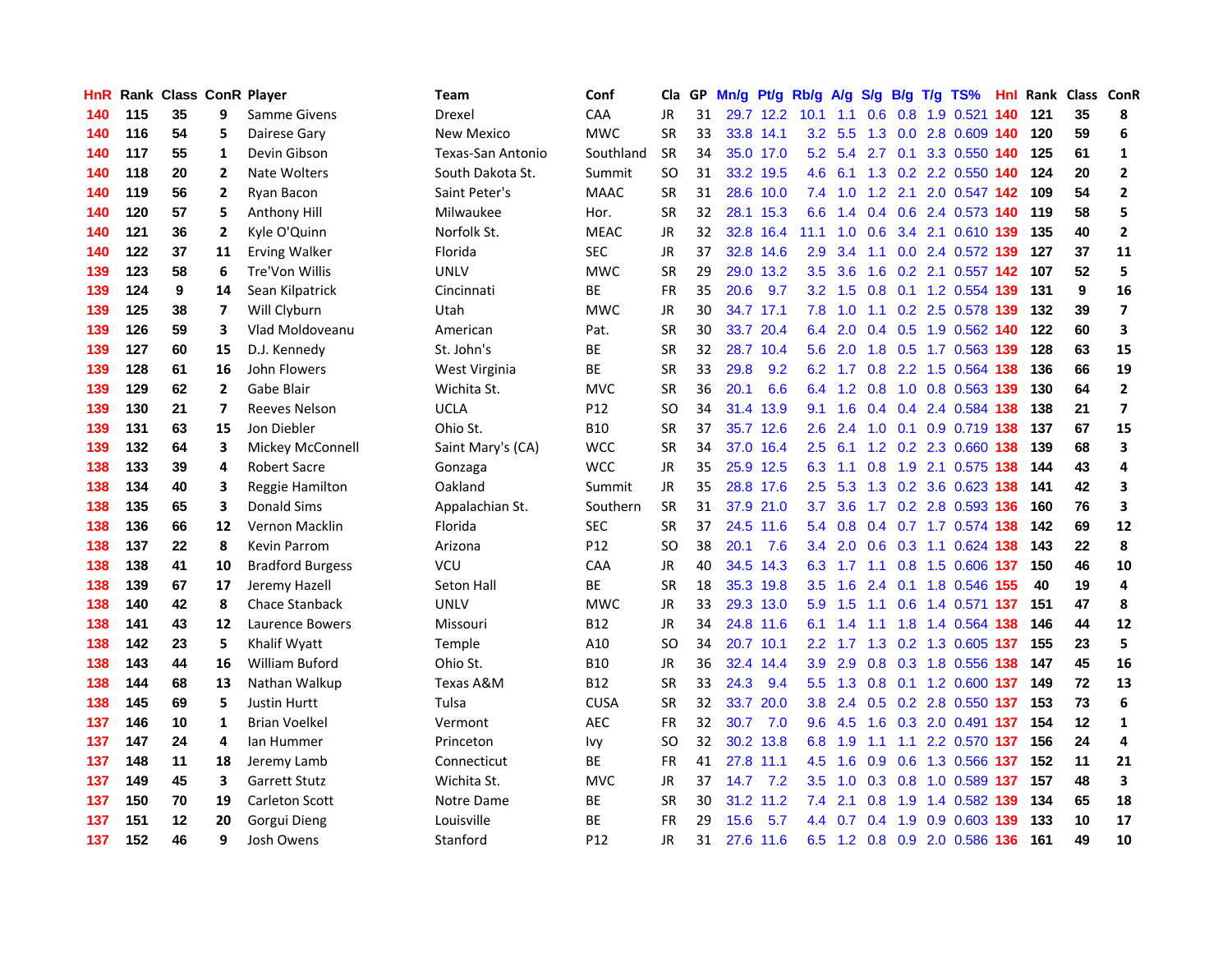| HnR |     | Rank Class ConR Player |                         |                        | Team               | Conf        | Cla       |    | GP Mn/g | Pt/g Rb/g |                  | <b>A/g</b>      | <b>S/g</b>      |     | B/g T/g TS%               | Hnl  |     | Rank Class ConR |                          |
|-----|-----|------------------------|-------------------------|------------------------|--------------------|-------------|-----------|----|---------|-----------|------------------|-----------------|-----------------|-----|---------------------------|------|-----|-----------------|--------------------------|
| 137 | 153 | 71                     | $\mathbf{2}$            | John Holland           | Boston U.          | <b>AEC</b>  | <b>SR</b> | 34 |         | 33.9 19.2 | 5.8              | 1.6             | 1.4             | 0.3 | 2.1 0.522                 | 136  | 159 | 75              | $\overline{2}$           |
| 136 | 154 | 72                     | 11                      | Chad Tomko             | NC-Wilmington      | CAA         | <b>SR</b> | 31 |         | 36.5 17.6 | 5.9              | 4.3             | 1.9             | 0.3 | 3.2 0.534 136             |      | 163 | 77              | 11                       |
| 136 | 155 | 73                     | 10                      | Joevan Catron          | Oregon             | P12         | <b>SR</b> | 37 |         | 27.6 15.9 | 6.7              | 1.5             | 1.1             |     | 0.3 2.4 0.544 138         |      | 145 | 70              | 9                        |
| 136 | 156 | 74                     | 21                      | Chris Wright           | Georgetown         | ВE          | <b>SR</b> | 29 |         | 32.8 12.9 | 2.9 <sup>°</sup> | 5.3             |                 |     | 1.4 0.1 2.9 0.535 137     |      | 148 | 71              | 20                       |
| 136 | 157 | 13                     | 17                      | Aaron Craft            | Ohio St.           | <b>B10</b>  | FR        | 37 | 29.6    | 6.9       | 2.9              |                 | 4.8 2.0         |     | 0.1 2.1 0.571 136         |      | 162 | 13              | 17                       |
| 136 | 158 | 75                     | 14                      | Demontez Stitt         | Clemson            | <b>ACC</b>  | <b>SR</b> | 32 |         | 34.2 14.5 | 4.3              | 3.3             |                 |     | 1.4 0.4 2.1 0.539 137     |      | 158 | 74              | 15                       |
| 136 | 159 | 25                     | 15                      | <b>Mason Plumlee</b>   | Duke               | ACC         | SO        | 37 | 25.9    | 7.2       | 8.4              | 1.6             | 0.9             |     | 1.7 1.9 0.563 134         |      | 181 | 27              | 17                       |
| 136 | 160 | 76                     | 6                       | Aaron Johnson          | <b>UAB</b>         | <b>CUSA</b> | <b>SR</b> | 31 |         | 36.3 11.8 | 2.8 <sup>°</sup> | 7.7             | 1.5             |     | 0.0 3.5 0.528 135         |      | 174 | 84              | 8                        |
| 136 | 161 | 77                     | 7                       | Randy Culpepper        | <b>UTEP</b>        | <b>CUSA</b> | <b>SR</b> | 35 |         | 36.0 19.3 | 2.9              | 3.1             | 2.0             |     | 0.3 2.3 0.541 136         |      | 167 | 79              | $\overline{\mathbf{z}}$  |
| 136 | 162 | 47                     | 6                       | Chris Johnson          | Dayton             | A10         | JR        | 36 |         | 29.7 11.9 | 6.0              | 1.6             | 0.9             |     | 0.4 1.1 0.560 136         |      | 164 | 50              | 6                        |
| 136 | 163 | 78                     | 9                       | Jackson Emery          | <b>BYU</b>         | <b>MWC</b>  | <b>SR</b> | 37 |         | 32.5 12.5 | 3.5              | 2.6             |                 |     | 2.7 0.2 0.9 0.585 135     |      | 169 | 80              | 9                        |
| 136 | 164 | 79                     | 22                      | <b>Preston Knowles</b> | Louisville         | BE          | <b>SR</b> | 34 |         | 30.1 14.6 | 3.9              | 3.1             | 1.9             |     | 0.2 2.0 0.515 136         |      | 165 | 78              | 22                       |
| 136 | 165 | 48                     | 23                      | Terrence Jennings      | Louisville         | <b>BE</b>   | JR        | 34 | 23.4    | 9.6       | 5.2              | 0.7             | 0.7             | 1.9 | 1.1 0.555                 | -136 | 166 | 51              | 23                       |
| 136 | 166 | 49                     | 3                       | <b>Michael Glover</b>  | Iona               | <b>MAAC</b> | JR        | 37 |         | 34.3 18.4 | 10.1             | 0.9             | 0.8             | 0.9 | 2.3 0.613 135             |      | 168 | 52              | 3                        |
| 136 | 167 | 50                     | 8                       | <b>Cameron Moore</b>   | <b>UAB</b>         | <b>CUSA</b> | JR        | 28 |         | 33.8 14.0 | 9.3              | 0.9             | 0.7             | 1.5 | 1.5 0.528                 | 138  | 140 | 41              | 5                        |
| 136 | 168 | 80                     | 10                      | <b>Billy White</b>     | San Diego St.      | <b>MWC</b>  | <b>SR</b> | 36 | 26.6    | 10.3      | 4.4              | 1.6             | 1.1             | 0.8 | 1.6 0.599 135             |      | 171 | 82              | 10                       |
| 136 | 169 | 14                     | 16                      | <b>Harrison Barnes</b> | North Carolina     | <b>ACC</b>  | <b>FR</b> | 37 |         | 29.4 15.7 | 5.8              | 1.4             |                 |     | 0.7 0.4 1.9 0.519 135     |      | 176 | 14              | 16                       |
| 135 | 170 | 26                     | 24                      | Alex Oriakhi           | Connecticut        | ВE          | <b>SO</b> | 41 | 29.1    | 9.6       | 8.7              |                 | $0.4 \quad 0.4$ |     | 1.6 1.1 0.530 135         |      | 172 | 25              | 24                       |
| 135 | 171 | 27                     | 25                      | Cashmere Wright        | Cincinnati         | <b>BE</b>   | SO        | 35 | 25.4    | 8.9       | $2.3^{\circ}$    | 3.9             |                 |     | 1.3 0.1 2.1 0.533 135     |      | 175 | 26              | 25                       |
| 135 | 172 | 81                     | 3                       | Jordan Campbell        | <b>Belmont</b>     | ASun        | <b>SR</b> | 35 | 21.3    | 8.4       | 3.1              | 2.2             |                 |     | 1.4 0.4 1.1 0.680 135     |      | 177 | 85              | 3                        |
| 135 | 173 | 82                     | $\overline{\mathbf{z}}$ | <b>Bill Clark</b>      | Duquesne           | A10         | SR        | 32 | 31.0    | 16.3      | 6.2              | 2.5             |                 |     | 1.5 0.5 2.0 0.603 134     |      | 186 | 90              | 8                        |
| 135 | 174 | 28                     | 26                      | Peyton Siva            | Louisville         | BE          | SO        | 35 | 27.9    | 9.9       | 3.1              |                 |                 |     | 5.2 2.0 0.2 2.9 0.534 134 |      | 183 | 28              | 26                       |
| 135 | 175 | 83                     | 17                      | Kyle Singler           | Duke               | <b>ACC</b>  | <b>SR</b> | 37 | 34.8    | 16.9      | 6.8              | 1.6             | 0.9             |     | 0.3 1.9 0.533 133         |      | 196 | 96              | 18                       |
| 134 | 176 | 15                     | 13                      | Brandon Knight         | Kentucky           | <b>SEC</b>  | FR        | 38 |         | 35.9 17.3 | 4.0              | 4.2             |                 |     | 0.7 0.2 3.2 0.549 134     |      | 178 | 15              | 13                       |
| 134 | 177 | 84                     | 14                      | Chris Warren           | Mississippi        | <b>SEC</b>  | <b>SR</b> | 34 |         | 34.9 19.1 | 2.2 <sub>2</sub> | 3.8             |                 |     | 0.7 0.1 2.1 0.570 134     |      | 182 | 87              | 14                       |
| 134 | 178 | 85                     | 8                       | Chris Wright           | Dayton             | A10         | <b>SR</b> | 36 |         | 28.8 13.2 | 8.4              | 1.8             | 0.8             |     | 1.4 2.8 0.491 134         |      | 184 | 88              | $\overline{\phantom{a}}$ |
| 134 | 179 | 51                     | $\mathbf{2}$            | Casper Ware            | Long Beach St.     | <b>BWst</b> | JR.       | 34 |         | 34.9 17.2 | 2.5              | 4.4             | 1.6             | 0.2 | 3.0 0.573 132             |      | 205 | 60              | 3                        |
| 134 | 180 | 86                     | 9                       | Lavoy Allen            | <b>Temple</b>      | A10         | <b>SR</b> | 33 |         | 33.9 11.6 | 8.6              | 2.3             | 0.7             | 1.8 | 1.6 0.516 134             |      | 187 | 91              | 9                        |
| 134 | 181 | 52                     | 11                      | Jorge Gutierrez        | California         | P12         | JR        | 33 |         | 33.5 14.6 | 3.8              | 4.5             | 1.6             | 0.2 | 3.0 0.538 132             |      | 214 | 62              | 11                       |
| 134 | 182 | 29                     | 18                      | Ryan Kelly             | Duke               | ACC         | <b>SO</b> | 37 | 20.1    | 6.6       | 3.7              | 0.8             |                 |     | 0.7 1.4 0.8 0.599 132     |      | 211 | 34              | 21                       |
| 134 | 183 | 87                     | 4                       | <b>Andrew Warren</b>   | <b>Bradley</b>     | <b>MVC</b>  | <b>SR</b> | 32 |         | 36.7 18.8 | $5.5^{\circ}$    | 1.8             |                 |     | 1.7 0.3 1.8 0.546 133     |      | 193 | 95              | 4                        |
| 134 | 184 | 88                     | 27                      | <b>Tim Abromaitis</b>  | Notre Dame         | ВE          | <b>SR</b> | 34 |         | 34.2 15.4 |                  | $6.1 \quad 1.8$ |                 |     | 0.8 0.4 1.5 0.596 133     |      | 190 | 93              | 27                       |
| 134 | 185 | 89                     | $\overline{2}$          | <b>Adrian Oliver</b>   | San Jose St.       | <b>WAC</b>  | <b>SR</b> | 31 |         | 35.0 24.0 | 5.3              | 2.5             |                 |     | 0.7 0.4 3.1 0.547 135     |      | 173 | 83              | 3                        |
| 134 | 186 | 53                     | 3                       | Larry Anderson         | Long Beach St.     | <b>BWst</b> | JR        | 28 |         | 33.8 14.3 | 6.3              | 3.3             | 1.9             |     | 0.7 2.5 0.573 139         |      | 129 | 38              | $\mathbf{2}$             |
| 134 | 187 | 90                     | 10                      | Damian Saunders        | Duquesne           | A10         | <b>SR</b> | 31 |         | 34.0 12.6 | 7.9              | 2.5             | 2.3             |     | 2.7 1.7 0.530 133         |      | 189 | 92              | 10                       |
| 134 | 188 | 91                     | 4                       | Mike Smith             | East Tennessee St. | ASun        | <b>SR</b> | 35 |         | 34.1 17.9 | 6.8              | 1.9             | 0.8             |     | 0.4 2.3 0.560             | 134  | 185 | 89              | 4                        |
| 133 | 189 | 54                     | 28                      | Dion Dixon             | Cincinnati         | ВE          | JR.       | 35 |         | 26.8 11.6 | 2.9              | 1.9             | 1.0             | 0.0 | 1.3 0.534                 | 133  | 192 | 54              | 28                       |
| 133 | 190 | 92                     | 19                      | Jeff Allen             | Virginia Tech      | ACC         | <b>SR</b> | 34 |         | 32.3 13.4 |                  | $9.7$ 1.8       |                 |     | 1.3 0.7 2.9 0.533 132     |      | 210 | 100             | 20                       |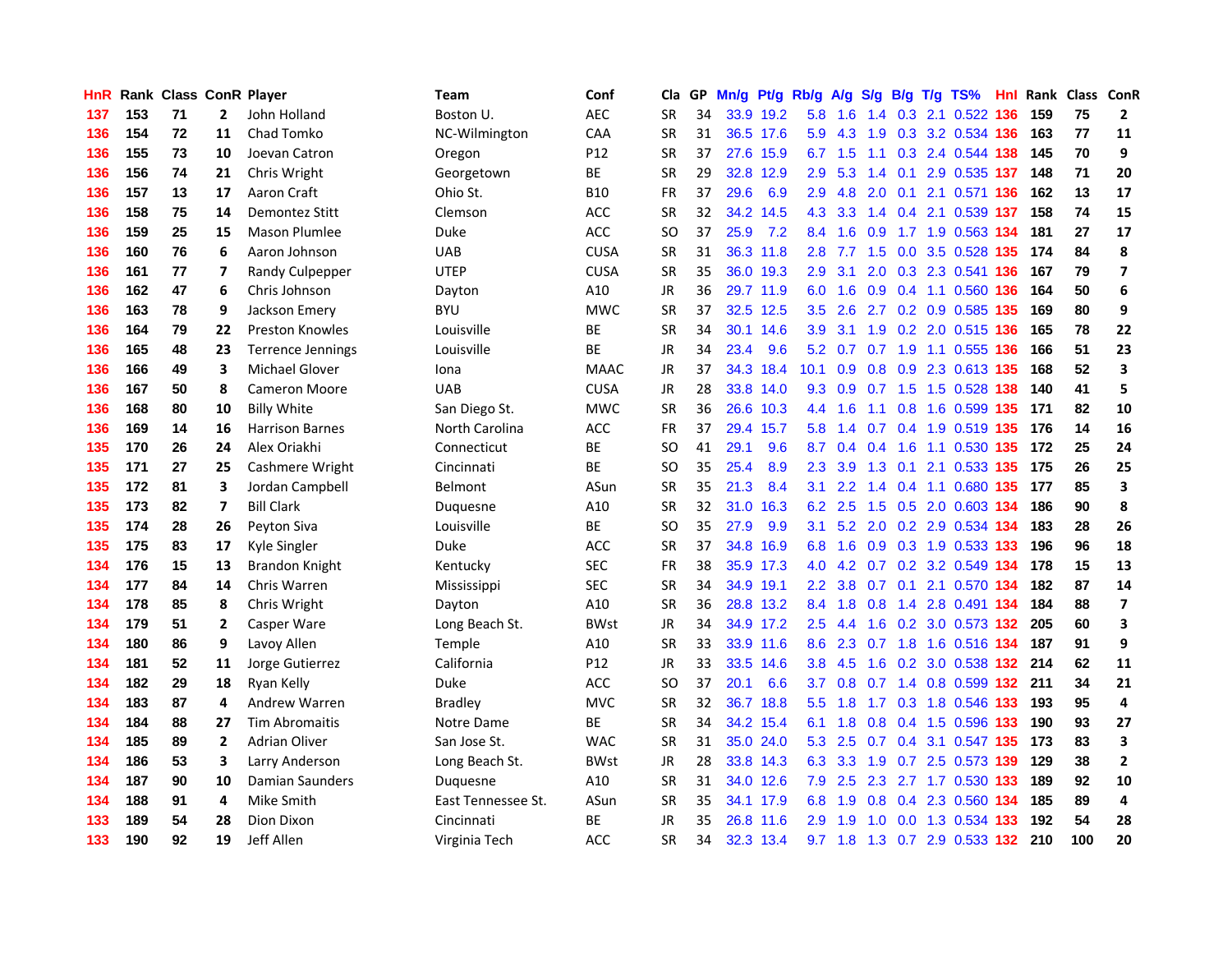| HnR |     | <b>Rank Class ConR Player</b> |                |                         | Team                 | Conf        | Cla           |    | GP Mn/g | Pt/g      | Rb/g             | <b>A/g</b>      |                  |                 | S/g B/g T/g TS%                   | Hnl | Rank Class |     | ConR                    |
|-----|-----|-------------------------------|----------------|-------------------------|----------------------|-------------|---------------|----|---------|-----------|------------------|-----------------|------------------|-----------------|-----------------------------------|-----|------------|-----|-------------------------|
| 133 | 191 | 30                            | 29             | Dante Taylor            | Pittsburgh           | BE          | SO            | 33 | 15.1    | 5.1       | 4.5              | 0.3             | 0.1              | 0.7             | 0.5 0.605                         | 133 | 195        | 30  | 29                      |
| 133 | 192 | 93                            | 12             | <b>Chaisson Allen</b>   | Northeastern         | CAA         | <b>SR</b>     | 29 |         | 37.1 16.7 | 6.1              | 3.7             | 2.1              | 0.1             | 1.9 0.535 134                     |     | 180        | 86  | 12                      |
| 133 | 193 | 16                            | 20             | <b>Kendall Marshall</b> | North Carolina       | ACC         | <b>FR</b>     | 37 | 24.6    | 6.2       | 2.1              | 6.2             | 1.1              | 0.1             | 2.5 0.513 132                     |     | 198        | 16  | 19                      |
| 133 | 194 | 55                            | 5              | <b>Scott Saunders</b>   | Belmont              | ASun        | JR            | 35 | 17.1    | 9.9       |                  | $5.2$ 0.3 0.3   |                  |                 | 1.1 1.2 0.570 133                 |     | 194        | 55  | 5                       |
| 133 | 195 | 31                            | 6              | <b>Andrew Smith</b>     | <b>Butler</b>        | Hor.        | <sub>SO</sub> | 38 | 23.9    | 8.5       |                  |                 |                  |                 | 5.6 0.6 0.7 0.4 0.8 0.610 132 203 |     |            | 31  | 7                       |
| 133 | 196 | 56                            | 14             | <b>Quincy Acy</b>       | Baylor               | <b>B12</b>  | JR            | 31 |         | 31.0 12.4 | 7.6              | 0.9             |                  |                 | 0.9 1.5 2.1 0.571 132             |     | 209        | 61  | 16                      |
| 133 | 197 | 94                            | 30             | Justin Brownlee         | St. John's           | <b>BE</b>   | <b>SR</b>     | 33 |         | 30.2 12.3 |                  | $5.2$ 1.9       |                  |                 | 1.1 0.8 2.0 0.541 132             |     | 200        | 97  | 30                      |
| 132 | 198 | 57                            | 5              | <b>Ben Smith</b>        | Wichita St.          | <b>MVC</b>  | <b>JR</b>     | 37 | 16.5    | 6.7       | $2.2^{\circ}$    | 1.2             |                  |                 | 0.4 0.1 0.7 0.636 132             |     | 202        | 59  | 5                       |
| 132 | 199 | 95                            | 31             | Gilbert Brown           | Pittsburgh           | BE          | <b>SR</b>     | 34 | 28.0    | 11.3      | 4.4              | 2.7             |                  |                 | 0.4 0.3 1.8 0.578 132             |     | 207        | 99  | 31                      |
| 132 | 200 | 96                            | 3              | La'Shard Anderson       | Boise St.            | <b>WAC</b>  | <b>SR</b>     | 35 |         | 32.2 15.1 |                  |                 |                  |                 | 3.2 4.7 2.2 0.4 3.1 0.533 132     |     | 204        | 98  | 4                       |
| 132 | 201 | 97                            | 3              | Evan Field              | Vermont              | AEC         | <b>SR</b>     | 31 |         | 29.9 14.5 | 6.3              |                 | $1.2 \quad 0.5$  |                 | 1.9 2.2 0.563 133                 |     | 191        | 94  | 3                       |
| 132 | 202 | 98                            | 4              | Lenny Daniel            | Cal St. Northridge   | <b>BWst</b> | <b>SR</b>     | 32 |         | 28.5 16.3 |                  | 9.4 0.7         | 0.4              |                 | 1.2 2.7 0.568 132                 |     | 215        | 102 | 4                       |
| 132 | 203 | 99                            | 32             | <b>Gary McGhee</b>      | Pittsburgh           | <b>BE</b>   | <b>SR</b>     | 34 | 23.0    | 6.9       | 7.7              | 0.3             | 0.3              |                 | 1.3 0.7 0.548 132                 |     | 213        | 101 | 32                      |
| 132 | 204 | 17                            | 5              | Sam Dower               | Gonzaga              | <b>WCC</b>  | FR            | 35 | 14.1    | 7.6       | 3.3 <sub>2</sub> | 0.3             |                  |                 | 0.4 0.7 0.8 0.617 132             |     | 216        | 18  | 5                       |
| 132 | 205 | 32                            | 21             | Seth Curry              | Duke                 | <b>ACC</b>  | SO            | 37 | 25.0    | 9.0       | 1.8              | 2.0             | 1.4              | 0.1             | 0.9 0.591 130                     |     | 237        | 40  | 23                      |
| 132 | 206 | 33                            | 15             | J'Covan Brown           | Texas                | <b>B12</b>  | <sub>SO</sub> | 36 |         | 21.5 10.4 | $2.2^{\circ}$    | 2.1             | 0.9 <sup>°</sup> |                 | 0.2 1.7 0.555 132                 |     | 206        | 32  | 14                      |
| 132 | 207 | 18                            | 18             | Tim Hardaway Jr.        | Michigan             | <b>B10</b>  | <b>FR</b>     | 35 |         | 30.7 13.9 | 3.8 <sub>1</sub> | 1.7             |                  |                 | 1.0 0.1 1.3 0.553 132 212         |     |            | 17  | 18                      |
| 132 | 208 | 100                           | $\mathbf{2}$   | Demond Watt             | Tx.A&M-Corp. Christi | Southland   | <b>SR</b>     | 31 |         | 33.4 15.0 |                  | 8.9 1.4         | $-1.1$           |                 | 1.3 2.8 0.599 131                 |     | 219        | 104 | $\mathbf{2}$            |
| 132 | 209 | 58                            | 9              | Steven Idlet            | Tulsa                | <b>CUSA</b> | JR            | 31 |         | 26.3 11.6 |                  | $6.3 \quad 1.0$ |                  |                 | 0.9 0.9 1.7 0.572 132 197         |     |            | 56  | 9                       |
| 132 | 210 | 34                            | 11             | <b>Brandon Davies</b>   | <b>BYU</b>           | <b>MWC</b>  | <b>SO</b>     | 29 |         | 24.9 11.1 |                  | $6.2 \quad 1.5$ |                  |                 | 0.7 0.9 1.5 0.561 133             |     | 188        | 29  | ${\bf 12}$              |
| 132 | 211 | 101                           | 6              | <b>Steven Gray</b>      | Gonzaga              | <b>WCC</b>  | <b>SR</b>     | 34 |         | 31.6 13.9 | 3.9              | 4.0             |                  |                 | 1.7 0.1 2.1 0.534 132             |     | 217        | 103 | 6                       |
| 132 | 212 | 35                            | 33             | <b>Hollis Thompson</b>  | Georgetown           | <b>BE</b>   | <b>SO</b>     | 32 | 23.3    | 8.6       |                  | 4.4 0.7         |                  |                 | 0.8 0.4 0.8 0.640 131             |     | 223        | 35  | 34                      |
| 132 | 213 | 19                            | 12             | <b>Kendall Williams</b> | New Mexico           | <b>MWC</b>  | <b>FR</b>     | 35 | 30.5    | 11.6      | 3.0 <sub>1</sub> | 4.0             |                  |                 | 1.4 0.2 2.0 0.591 130             |     | 241        | 20  | 13                      |
| 131 | 214 | 20                            | 6              | Jake Odum               | Indiana St.          | <b>MVC</b>  | <b>FR</b>     | 34 | 29.8    | 9.3       | 3.9              | 4.1             |                  |                 | 1.8 0.3 2.2 0.579 131             |     | 224        | 19  | 6                       |
| 131 | 215 | 59                            | 12             | DeAngelo Casto          | Washington St.       | P12         | JR            | 33 |         | 28.5 12.0 | 6.8              | 1.0             | 1.1              |                 | 1.8 2.2 0.582 131                 |     | 218        | 63  | ${\bf 12}$              |
| 131 | 216 | 102                           | 19             | Mike Tisdale            | <b>Illinois</b>      | <b>B10</b>  | <b>SR</b>     | 34 |         | 26.3 10.0 | 6.5              | 1.3             | 0.4              | 1.6             | 1.7 0.579 131                     |     | 221        | 105 | 19                      |
| 131 | 217 | 36                            | 34             | Maalik Wayns            | Villanova            | <b>BE</b>   | <b>SO</b>     | 33 |         | 30.1 13.8 | 2.8              | 4.5             |                  | $1.2 \quad 0.0$ | 2.8 0.518 131                     |     | 227        | 37  | 35                      |
| 131 | 218 | 103                           | $\overline{ }$ | J.T. Durley             | Wichita St.          | <b>MVC</b>  | <b>SR</b>     | 37 |         | 25.1 11.2 | 4.9              | 1.4             | 0.5              |                 | 0.5 1.3 0.551 131                 |     | 226        | 106 | $\overline{\mathbf{z}}$ |
| 131 | 219 | 104                           | 4              | <b>Anthony Nelson</b>   | Niagara              | <b>MAAC</b> | SR            | 29 |         | 37.3 15.4 | 5.0              | 5.1             |                  | $3.4$ 0.1       | 3.6 0.489 135                     |     | 170        | 81  | 4                       |
| 131 | 220 | 60                            | 35             | Kris Joseph             | Syracuse             | ВE          | JR            | 34 |         | 32.4 14.3 | 5.2              | $2.2^{\circ}$   | 1.5              | 0.6             | 2.1 0.561 131                     |     | 222        | 65  | 33                      |
| 131 | 221 | 37                            | 16             | Mike Dixon              | Missouri             | <b>B12</b>  | <b>SO</b>     | 32 |         | 22.3 10.3 | 2.5              | 3.5             |                  | $1.8$ 0.1       | 1.8 0.547 132                     |     | 208        | 33  | 15                      |
| 131 | 222 | 105                           | 20             | Michael Thompson        | Northwestern         | <b>B10</b>  | <b>SR</b>     | 34 |         | 37.3 16.3 |                  | $2.2 \quad 4.3$ |                  |                 | 1.4 0.1 1.9 0.593 130             |     | 238        | 110 | 22                      |
| 131 | 223 | 61                            | 7              | <b>Brandon Wood</b>     | Valparaiso           | Hor.        | <b>JR</b>     | 33 |         | 31.9 16.7 | 4.3              | 3.1             |                  |                 | 1.7 0.2 2.2 0.547 132             |     | 201        | 58  | 6                       |
| 131 | 224 | 106                           | 4              | Amu Saaka               | Furman               | Southern    | <b>SR</b>     | 33 |         | 31.6 15.6 | 6.5              | 1.1             | 0.7              |                 | 0.3 1.8 0.589 130                 |     | 239        | 111 | 4                       |
| 131 | 225 | 62                            | 5              | David Hanson            | Cal Poly             | <b>BWst</b> | <b>JR</b>     | 30 |         | 35.3 15.2 | 6.1              | 1.8             | 1.0              |                 | 0.3 1.2 0.513 130                 |     | 247        | 72  | 5                       |
| 131 | 226 | 38                            | 6              | Kerron Johnson          | Belmont              | ASun        | <b>SO</b>     | 35 | 18.2    | 7.9       | 1.5              | 2.7             | 2.0              | 0.0             | 2.1 0.627 130                     |     | 230        | 38  | 6                       |
| 130 | 227 | 107                           | 21             | <b>Keaton Nankivil</b>  | Wisconsin            | <b>B10</b>  | <b>SR</b>     | 34 | 27.9    | 9.7       | 4.2 <sub>1</sub> | 0.7             | 0.5              | 1.2             | 0.9 0.633                         | 130 | 233        | 108 | 21                      |
| 130 | 228 | 108                           | 17             | <b>Tyrel Reed</b>       | Kansas               | <b>B12</b>  | <b>SR</b>     | 38 | 28.7    | 9.7       |                  |                 |                  |                 | 3.1 1.7 1.5 0.2 0.9 0.583 130     |     | 249        | 115 | 19                      |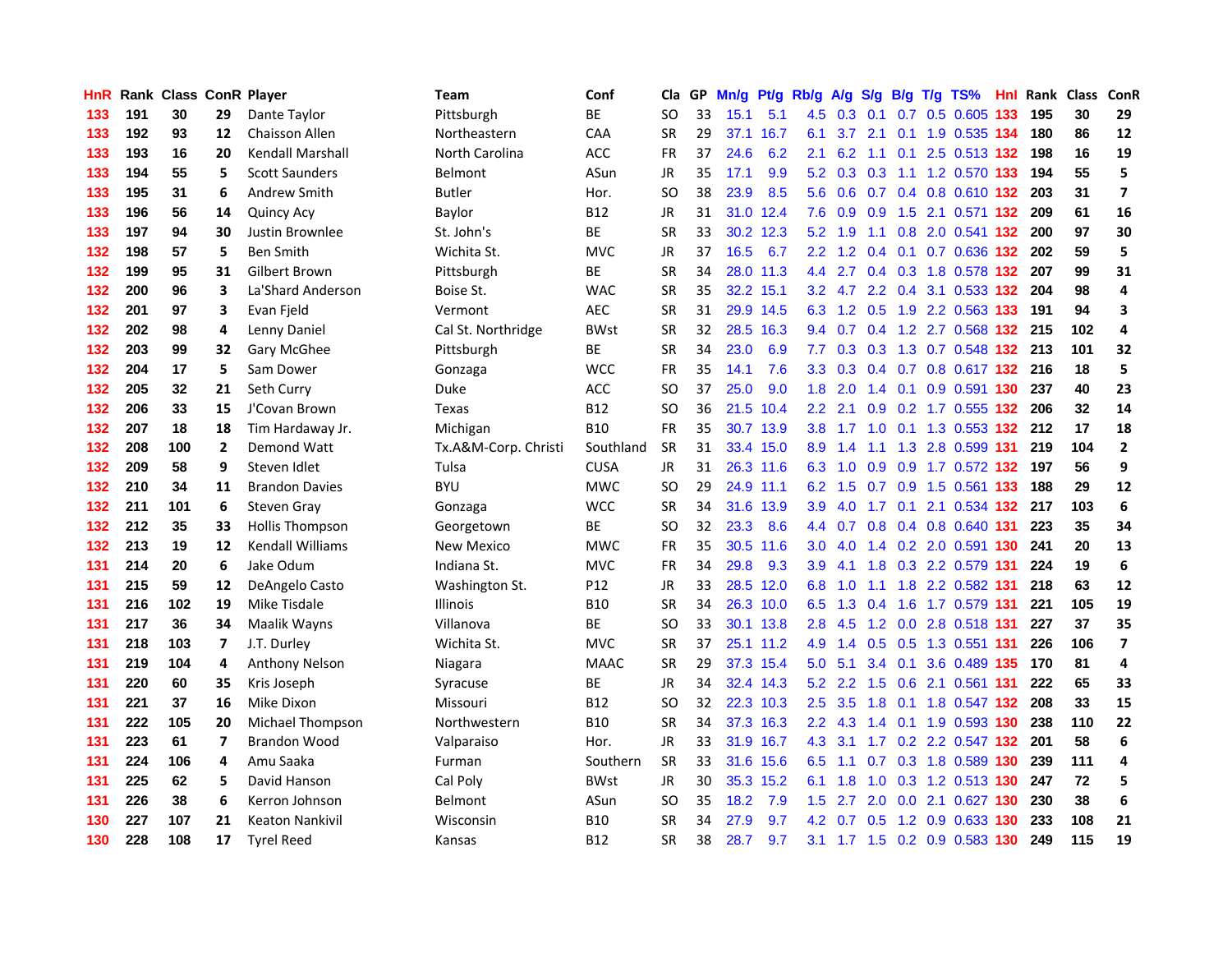| <b>HnR</b> |     | Rank Class ConR Player |                |                          | Team                  | Conf        | Cla       |    | GP Mn/g | Pt/g Rb/g |                  | A/g       | <b>S/g</b> |                | B/g T/g TS%               | Hnl  |     | Rank Class ConR |                          |
|------------|-----|------------------------|----------------|--------------------------|-----------------------|-------------|-----------|----|---------|-----------|------------------|-----------|------------|----------------|---------------------------|------|-----|-----------------|--------------------------|
| 130        | 229 | 39                     | 36             | Jack Cooley              | Notre Dame            | BE          | SO        | 34 | 10.3    | 3.7       | 3.1              | 0.3       | 0.2        | 0.5            | 0.3 0.635                 | 130  | 243 | 41              | 37                       |
| 130        | 230 | 63                     | 4              | Dario Hunt               | Nevada                | <b>WAC</b>  | JR        | 32 |         | 29.7 12.4 | 9.7              | 0.7       | 0.6        |                | 1.7 2.2 0.551 129         |      | 265 | 78              | 5                        |
| 130        | 231 | 64                     | 8              | <b>Tony Meier</b>        | Milwaukee             | Hor.        | JR        | 33 |         | 28.1 12.0 | 4.3              | 1.8       | 0.4        | 0.6            | 1.9 0.664 130             |      | 246 | 71              | 8                        |
| 130        | 232 | 65                     | 5              | Olu Ashaolu              | Louisiana Tech        | <b>WAC</b>  | JR        | 32 |         | 30.9 14.2 | 9.4              | 1.6       |            |                | 1.0 0.3 3.5 0.560 128     |      | 276 | 82              | 6                        |
| 130        | 233 | 66                     | 37             | Scoop Jardine            | Syracuse              | ВE          | JR        | 35 |         | 32.1 12.5 |                  | $2.2$ 5.9 | 1.6        |                | 0.1 2.9 0.513 130         |      | 242 | 70              | 36                       |
| 130        | 234 | 109                    | 4              | Tim Ambrose              | Albany (NY)           | <b>AEC</b>  | <b>SR</b> | 32 |         | 33.9 16.6 |                  | $5.2$ 3.6 |            |                | 1.3 0.2 3.0 0.550 130     |      | 244 | 113             | 4                        |
| 130        | 235 | 110                    | 22             | Corey Raji               | <b>Boston College</b> | <b>ACC</b>  | SR        | 32 |         | 27.8 12.1 | 6.7              | 1.6       |            |                | 0.5 0.2 1.0 0.570 131     |      | 229 | 107             | 22                       |
| 130        | 236 | 67                     | 11             | <b>Tony Taylor</b>       | George Washington     | A10         | JR        | 31 |         | 33.4 15.0 | 3.3 <sub>1</sub> | 4.6       | 1.3        |                | 0.0 2.6 0.523 129         |      | 253 | 75              | 11                       |
| 130        | 237 | 40                     | 8              | Jake Koch                | Northern Iowa         | <b>MVC</b>  | <b>SO</b> | 34 | 26.4    | 9.8       | 5.0              | 2.0       | 0.9        |                | 0.9 1.8 0.584 129         |      | 271 | 48              | 9                        |
| 130        | 238 | 21                     | 18             | Kourtney Roberson        | Texas A&M             | <b>B12</b>  | <b>FR</b> | 33 | 12.7    | 5.6       | 3.8 <sub>1</sub> | 0.3       | 0.4        |                | 0.2 0.7 0.578 130         |      | 245 | 21              | 18                       |
| 130        | 239 | 111                    | 38             | Julian Vaughn            | Georgetown            | BE          | <b>SR</b> | 31 | 23.6    | 7.8       | 6.1              | 1.5       | 0.3        |                | 1.9 1.9 0.534 130         |      | 248 | 114             | 38                       |
| 130        | 240 | 112                    | 13             | D.J. Gay                 | San Diego St.         | <b>MWC</b>  | <b>SR</b> | 37 |         | 35.2 11.1 | $2.2^{\circ}$    | 3.1       | 1.1        | 0.1            | 1.3 0.497 129             |      | 257 | 116             | 14                       |
| 130        | 241 | 41                     | 13             | Jared Cunningham         | Oregon St.            | P12         | <b>SO</b> | 30 |         | 29.2 14.2 | 3.1              | 2.1       | 2.8        |                | 0.2 2.5 0.570 130         |      | 236 | 39              | 13                       |
| 130        | 242 | 68                     | 4              | Dominique Morrison       | Oral Roberts          | Summit      | <b>JR</b> | 31 |         | 34.9 19.5 | 5.0              | 2.1       | 0.6        | 0.5            | 1.6 0.605 132             |      | 199 | 57              | 4                        |
| 130        | 243 | 113                    | 19             | <b>Brady Morningstar</b> | Kansas                | <b>B12</b>  | <b>SR</b> | 38 | 27.6    | 7.1       | 2.2 <sub>2</sub> | 3.3       | 1.4        | 0.2            | 1.2 0.604 129             |      | 267 | 120             | 20                       |
| 130        | 244 | 69                     | 15             | Darius Miller            | Kentucky              | <b>SEC</b>  | JR.       | 38 | 31.0    | 10.9      | 4.6              | 1.7       | 0.8        | 1.1            | 1.5 0.598 130             |      | 250 | 73              | 16                       |
| 130        | 245 | 22                     | 39             | Shabazz Napier           | Connecticut           | ВE          | FR        | 41 | 23.8    | 7.8       | $2.4^{\circ}$    | 3.0       | 1.6        |                | 0.1 1.8 0.503 129         |      | 252 | 22              | 39                       |
| 130        | 246 | 42                     | 14             | <b>Anthony Marshall</b>  | <b>UNLV</b>           | <b>MWC</b>  | <b>SO</b> | 33 | 26.6    | 9.7       | 4.0              | 3.0       |            |                | 1.3 0.4 1.7 0.537 129     |      | 263 | 47              | 15                       |
| 130        | 247 | 70                     | 3              | Jarrod Jones             | Ball St.              | <b>MAC</b>  | JR.       | 32 |         | 29.5 14.7 | 8.4              |           |            |                | 1.2 0.8 0.7 1.8 0.537 129 |      | 260 | 76              | 5                        |
| 130        | 248 | 43                     | 23             | <b>Richard Howell</b>    | <b>NC State</b>       | <b>ACC</b>  | SO        | 30 | 18.2    | 7.4       |                  | 6.5 0.9   |            |                | 0.8 0.5 1.0 0.545 129     |      | 254 | 42              | 24                       |
| 129        | 249 | 44                     | $\overline{2}$ | Julian Boyd              | Long Island U.        | <b>NEC</b>  | SO        | 33 |         | 26.0 13.0 | 8.9              | 1.5       | 1.0        |                | 0.7 1.8 0.556 129         |      | 255 | 43              | $\mathbf{2}$             |
| 129        | 250 | 45                     | 7              | Elias Harris             | Gonzaga               | <b>WCC</b>  | SO        | 34 |         | 26.0 12.4 | 6.0              | 1.3       | 0.6        |                | 0.4 1.8 0.586 129         |      | 256 | 44              | 8                        |
| 129        | 251 | 46                     | 20             | Jean-Paul Olukemi        | Oklahoma St.          | B12         | SO        | 34 |         | 23.8 11.1 | 4.1              | 0.9       |            |                | 0.8 0.2 1.5 0.540 127     |      | 293 | 51              | 24                       |
| 129        | 252 | 71                     | 15             | Drew Gordon              | <b>New Mexico</b>     | <b>MWC</b>  | JR.       | 26 |         | 28.0 13.0 | 10.5             | 0.6       | 0.5        |                | 1.3 2.3 0.549 134         |      | 179 | 53              | 11                       |
| 129        | 253 | 114                    | 4              | <b>Brandon Bowdry</b>    | Eastern Michigan      | MAC         | <b>SR</b> | 30 |         | 32.3 19.9 | 9.5              | 1.8       |            | $1.1 \t 0.3$   | 3.2 0.518 130             |      | 235 | 109             | $\overline{\mathbf{3}}$  |
| 129        | 254 | 115                    | 16             | Sam Muldrow              | South Carolina        | <b>SEC</b>  | <b>SR</b> | 30 |         | 28.9 11.4 | 7.3              | 0.4       | 0.6        |                | 3.4 1.6 0.486             | 129  | 268 | 121             | 17                       |
| 129        | 255 | 47                     | 22             | Christian Watford        | Indiana               | <b>B10</b>  | SO        | 29 |         | 29.1 16.0 | 5.4              | 1.1       | 0.8        |                | 0.4 1.9 0.549 131         |      | 225 | 36              | 20                       |
| 129        | 256 | 116                    | 23             | <b>Mike Davis</b>        | <b>Illinois</b>       | <b>B10</b>  | SR        | 34 |         | 33.0 12.5 | 7.1              | 1.7       | 0.9        |                | 0.8 1.4 0.552 129         |      | 262 | 118             | 23                       |
| 129        | 257 | 72                     | 8              | <b>Rashad Green</b>      | San Francisco         | <b>WCC</b>  | JR.       | 30 |         | 28.8 12.5 | 5.8              | 3.0       | 1.1        |                | $0.2$ 2.7 $0.561$         | -131 | 220 | 64              | $\overline{\phantom{a}}$ |
| 129        | 258 | 117                    | 6              | Sam Willard              | Pacific               | <b>BWst</b> | SR        | 31 |         | 33.2 14.8 | 10.6             | 1.6       | 0.6        |                | 0.7 2.2 0.558 129         |      | 266 | 119             | 6                        |
| 129        | 259 | 73                     | 9              | Mamadou Seck             | Southern Illinois     | <b>MVC</b>  | JR        | 32 |         | 29.3 10.8 | 8.1              | 1.5       |            |                | 1.0 0.3 1.8 0.527 127     |      | 306 | 92              | 13                       |
| 129        | 260 | 118                    | 40             | Jonathan Mitchell        | Rutgers               | <b>BE</b>   | <b>SR</b> | 32 |         | 30.3 14.4 |                  | 5.6 0.9   |            | $0.8\quad 0.6$ | 1.5 0.552 129             |      | 270 | 122             | 40                       |
| 129        | 261 | 48                     | 14             | <b>Tyler Honeycutt</b>   | <b>UCLA</b>           | P12         | SO        | 33 |         | 35.0 12.8 | 7.2              | 2.8       | 0.9        |                | 2.1 3.0 0.516 129         |      | 259 | 46              | 14                       |
| 129        | 262 | 74                     | 7              | Mick Hedgepeth           | <b>Belmont</b>        | ASun        | JR        | 35 |         | 22.1 10.8 | 5.9              | 0.6       | 0.6        |                | 0.6 1.3 0.588 129         |      | 264 | 77              | $\overline{\mathbf{z}}$  |
| 129        | 263 | 23                     | 17             | Doron Lamb               | Kentucky              | <b>SEC</b>  | <b>FR</b> | 38 |         | 28.4 12.3 | 2.0 <sub>1</sub> | 1.6       | 0.6        |                | 0.2 1.3 0.627 129         |      | 269 | 23              | 18                       |
| 129        | 264 | 75                     | 12             | Ramone Moore             | Temple                | A10         | JR        | 34 | 33.9    | 15.2      | 4.2              | 3.1       | 1.2        |                | 0.2 2.4 0.546             | 128  | 284 | 87              | 12                       |
| 129        | 265 | 24                     | 13             | T.J. McConnell           | Duquesne              | A10         | FR        | 32 | 30.6    | 10.8      | 3.8              | 4.4       | 2.8        | 0.2            | 1.8 0.583                 | 128  | 289 | 25              | 13                       |
| 129        | 266 | 76                     | 10             | David Kyles              | Wichita St.           | <b>MVC</b>  | <b>JR</b> | 37 | 22.1    | 9.3       | 2.8              |           |            |                | 1.4 0.8 0.3 0.9 0.567 128 |      | 274 | 80              | 10                       |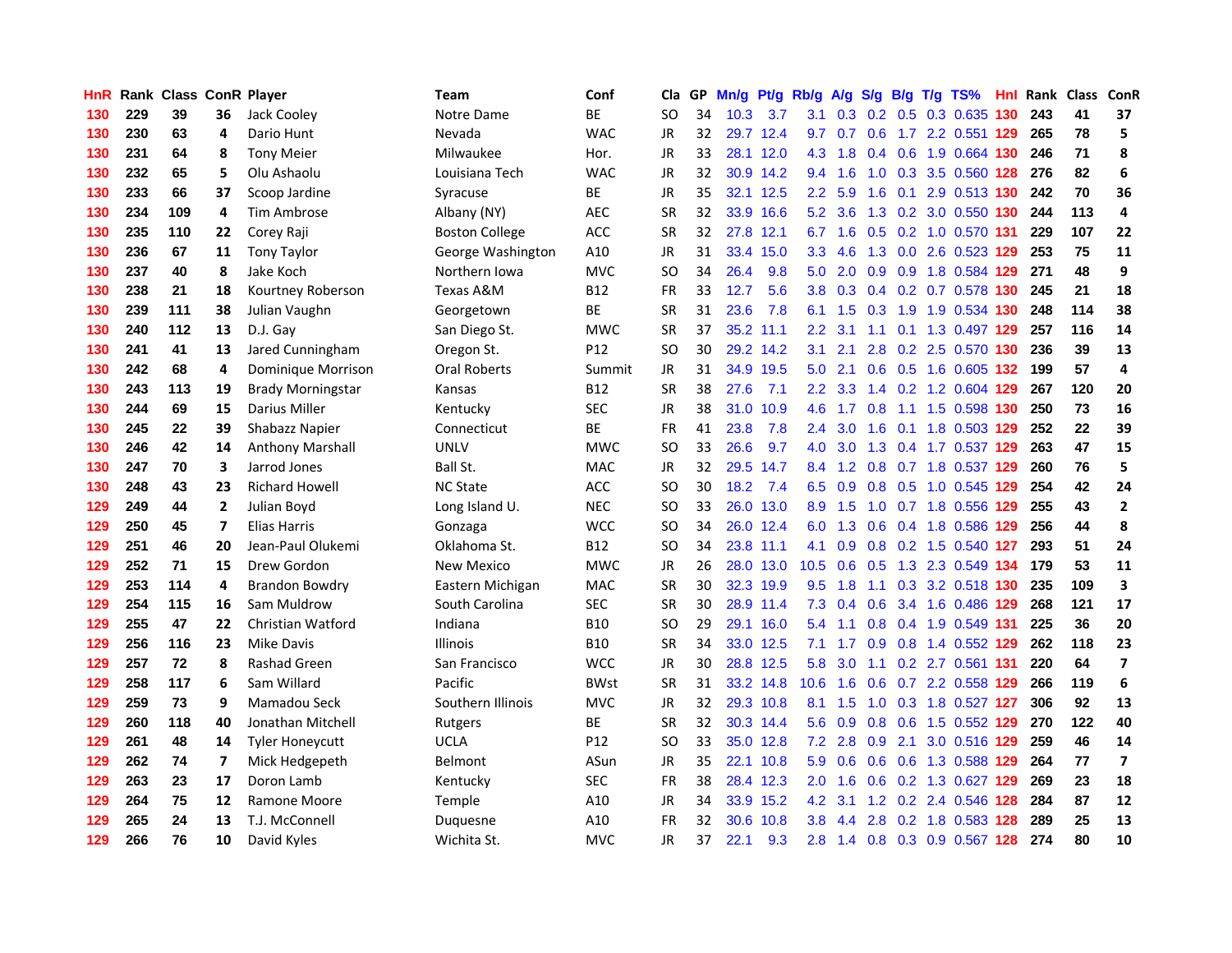| HnR |     | Rank Class ConR Player |                |                         | Team                  | Conf        | Cla       |    | GP Mn/g | Pt/g      | Rb/g             | A/g             |               |                 | S/g B/g T/g TS%               | Hnl  | Rank Class ConR |     |                          |
|-----|-----|------------------------|----------------|-------------------------|-----------------------|-------------|-----------|----|---------|-----------|------------------|-----------------|---------------|-----------------|-------------------------------|------|-----------------|-----|--------------------------|
| 129 | 267 | 77                     | 11             | Toure' Murry            | Wichita St.           | <b>MVC</b>  | <b>JR</b> | 37 | 26.1    | 9.4       | 4.5              | 3.4             | $1.2^{\circ}$ | 0.3             | 2.7 0.521                     | 128  | 275             | 81  | 11                       |
| 129 | 268 | 119                    | 9              | Eli Holman              | Detroit               | Hor.        | <b>SR</b> | 32 |         | 28.6 11.8 | 9.6              | 0.8             | 0.9           | 1.6             | 2.0 0.625 129                 |      | 261             | 117 | 9                        |
| 129 | 269 | 49                     | 21             | Rodney McGruder         | Kansas St.            | <b>B12</b>  | <b>SO</b> | 34 |         | 30.6 11.1 | 5.9              | 1.5             | 0.7           |                 | 0.2 1.4 0.572 127             |      | 302             | 52  | 25                       |
| 129 | 270 | 78                     | 18             | Jeffery Taylor          | Vanderbilt            | <b>SEC</b>  | <b>JR</b> | 34 |         | 31.7 14.7 | 5.5              | 2.4             | 1.0           |                 | 0.6 2.6 0.539 128             |      | 279             | 84  | 20                       |
| 129 | 271 | 79                     | 41             | Kyle Kuric              | Louisville            | ВE          | <b>JR</b> | 33 |         | 28.1 10.8 | 3.9              |                 |               |                 | 1.2 0.9 0.2 0.8 0.659 128     |      | 283             | 86  | 41                       |
| 128 | 272 | 80                     | 5              | Zack Rosen              | Pennsylvania          | Ivy         | <b>JR</b> | 28 |         | 36.7 14.3 | 3.5              | 5.4             |               |                 | 1.3 0.1 2.7 0.583 127         |      | 294             | 90  | 6                        |
| 128 | 273 | 120                    | 24             | Kalin Lucas             | Michigan St.          | <b>B10</b>  | <b>SR</b> | 34 |         | 33.4 17.0 | 2.1              | 3.4             | 1.0           |                 | 0.1 2.6 0.539 128             |      | 280             | 124 | 24                       |
| 128 | 274 | 81                     | 22             | <b>Tyshawn Taylor</b>   | Kansas                | <b>B12</b>  | <b>JR</b> | 36 | 27.1    | 9.3       | 1.9              | 4.6             | 1.0           |                 | 0.3 2.7 0.557 128             |      | 273             | 79  | 22                       |
| 128 | 275 | 82                     | 4              | <b>Stephen Lumpkins</b> | American              | Pat.        | <b>JR</b> | 31 | 30.0    | 13.5      | 8.2              | 0.5             | 0.5           |                 | 1.3 1.3 0.598 128             |      | 288             | 88  | 4                        |
| 128 | 276 | 25                     | 23             | Andre Roberson          | Colorado              | <b>B12</b>  | <b>FR</b> | 38 | 22.3    | 6.7       | 7.8              | 0.9             | 1.3           | 1.1             | 1.2 0.604 128                 |      | 278             | 24  | 23                       |
| 128 | 277 | 121                    | 16             | <b>Travis Franklin</b>  | Colorado St.          | <b>MWC</b>  | <b>SR</b> | 32 |         | 23.8 11.8 | 4.5              | 1.8             |               | $1.3 \quad 0.1$ | 2.5 0.579 128                 |      | 285             | 126 | 16                       |
| 128 | 278 | 83                     | $\mathbf{1}$   | Jesse Sanders           | Liberty               | <b>BSou</b> | <b>JR</b> | 32 |         | 32.6 11.3 | 6.0              | 5.7             | 1.2           | 0.2             | 3.0 0.531 128                 |      | 281             | 85  | $\overline{2}$           |
| 128 | 279 | 84                     | 19             | DeAndre Liggins         | Kentucky              | <b>SEC</b>  | JR        | 38 | 31.6    | 8.6       | 4.0              | 2.5             | 1.2           |                 | 0.7 1.4 0.518 128             |      | 277             | 83  | 19                       |
| 128 | 280 | 122                    | 10             | Rahmon Fletcher         | Green Bay             | Hor.        | SR        | 32 |         | 31.5 15.7 | $2.4^{\circ}$    | 3.1             | 1.5           | 0.1             | 2.1 0.546 128                 |      | 287             | 127 | 11                       |
| 128 | 281 | 123                    | 24             | Joe Trapani             | <b>Boston College</b> | ACC         | <b>SR</b> | 34 |         | 29.9 14.8 | 7.0              | 1.8             | 0.7           | 0.8             | 1.9 0.521 127                 |      | 296             | 130 | 25                       |
| 128 | 282 | 124                    | 20             | Delvon Johnson          | Arkansas              | <b>SEC</b>  | <b>SR</b> | 31 | 28.3    | 9.6       |                  | $7.2 \quad 0.8$ | 0.6           | 2.9             | 1.6 0.556 127                 |      | 301             | 134 | 22                       |
| 128 | 283 | 85                     | 6              | Chris Wroblewski        | Cornell               | Ivy         | JR        | 26 |         | 32.7 14.2 |                  | $3.4\quad 5.7$  |               |                 | 1.5 0.1 2.7 0.546 130         |      | 251             | 74  | 5                        |
| 128 | 284 | 125                    | $\overline{ }$ | Darren Moore            | UC Irvine             | <b>BWst</b> | <b>SR</b> | 32 |         | 30.6 17.0 | 5.9              | $-1.7$          |               |                 | 1.8 0.2 2.5 0.606 126         |      | 328             | 139 | $\overline{\phantom{a}}$ |
| 128 | 285 | 50                     | 42             | Rakeem Buckles          | Louisville            | <b>BE</b>   | <b>SO</b> | 16 | 18.8    | 6.8       |                  | 6.1 1.5         |               |                 | 0.8 0.3 2.3 0.560 128         |      | 286             | 49  | 42                       |
| 128 | 286 | 126                    | 14             | Kevin Anderson          | Richmond              | A10         | <b>SR</b> | 37 |         | 36.2 16.6 | 2.8 <sub>1</sub> | 3.3             |               |                 | 1.4 0.1 1.9 0.534 127         |      | 290             | 128 | 14                       |
| 128 | 287 | 86                     | 5              | Justin Greene           | Kent St.              | <b>MAC</b>  | <b>JR</b> | 37 |         | 32.6 15.4 | 8.3              | 1.6             | 1.1           |                 | 1.4 3.0 0.516 127             |      | 300             | 91  | 6                        |
| 128 | 288 | 127                    | 24             | <b>Curtis Kelly</b>     | Kansas St.            | <b>B12</b>  | <b>SR</b> | 25 |         | 25.4 10.5 | 5.5 <sub>1</sub> | 1.6             | 0.8           |                 | 1.3 2.6 0.535 129             |      | 272             | 123 | 21                       |
| 128 | 289 | 128                    | 12             | Will Creekmore          | Missouri St.          | <b>MVC</b>  | <b>SR</b> | 35 |         | 24.8 11.3 | 6.5              | 1.1             | 0.5           |                 | 0.8 1.7 0.578 127             |      | 297             | 131 | 12                       |
| 128 | 290 | 26                     | 15             | Langston Galloway       | Saint Joseph's        | A10         | <b>FR</b> | 33 |         | 34.3 12.8 | 5.5 <sub>1</sub> | 2.9             |               |                 | 1.7 0.5 1.2 0.545 126         |      | 316             | 28  | 17                       |
| 128 | 291 | 129                    | 6              | <b>Brian Green</b>      | Utah St.              | <b>WAC</b>  | <b>SR</b> | 34 |         | 25.2 10.5 | 2.3              | $-1.7$          | 0.6           |                 | 0.0 0.8 0.646 127             |      | 298             | 132 | $\overline{\mathbf{z}}$  |
| 128 | 292 | 51                     | 10             | <b>Kendall Timmons</b>  | Tulane                | <b>CUSA</b> | <b>SO</b> | 30 |         | 36.1 17.0 | 8.3              | 3.3             | 1.9           | 0.6             | 2.9 0.508                     | -125 | 338             | 61  | 12                       |
| 127 | 293 | 130                    | 25             | <b>Diante Garrett</b>   | lowa St.              | <b>B12</b>  | <b>SR</b> | 32 |         | 36.7 17.3 | 3.7              | 6.1             | 1.7           | 0.2             | 3.3 0.496 127                 |      | 303             | 135 | 26                       |
| 127 | 294 | 87                     | 5              | Alex Young              | <b>IUPUI</b>          | Summit      | <b>JR</b> | 33 |         | 36.6 19.7 | 6.4              | 2.4             | 1.4           |                 | 0.8 3.4 0.545 127             |      | 309             | 94  | 5                        |
| 127 | 295 | 131                    | 5              | <b>Cameron Wells</b>    | Citadel               | Southern    | <b>SR</b> | 32 |         | 35.8 17.3 | 5.1              | 4.3             | 1.4           |                 | 0.3 2.4 0.516 126             |      | 334             | 141 | 5                        |
| 127 | 296 | 27                     | 25             | Melsahn Basabe          | lowa                  | <b>B10</b>  | <b>FR</b> | 31 |         | 24.5 11.0 | 6.8              |                 |               |                 | 0.3 0.4 1.3 2.1 0.600 127     |      | 305             | 27  | 25                       |
| 127 | 297 | 132                    | 21             | Alex Tyus               | Florida               | <b>SEC</b>  | <b>SR</b> | 36 | 25.1    | 9.1       |                  |                 |               |                 | 6.2 0.8 0.4 0.8 1.4 0.522 127 |      | 299             | 133 | 21                       |
| 127 | 298 | 88                     | 43             | Chris Smith             | Louisville            | BE          | <b>JR</b> | 35 | 26.0    | 9.4       |                  | $4.6$ 2.5       |               |                 | 0.9 0.1 1.7 0.555 127         |      | 310             | 95  | 45                       |
| 127 | 299 | 89                     | 44             | Jason Clark             | Georgetown            | ВE          | <b>JR</b> | 32 |         | 30.6 12.0 | 4.1              | 1.8             |               |                 | 1.5 0.2 2.2 0.594 127         |      | 307             | 93  | 44                       |
| 127 | 300 | 28                     | 45             | Gilvydas Biruta         | Rutgers               | ВE          | <b>FR</b> | 32 | 22.1    | 9.6       | 5.6              | 0.6             | 0.9           |                 | 0.6 1.4 0.580 127             |      | 304             | 26  | 43                       |
| 127 | 301 | 90                     | 22             | Rotnei Clarke           | Arkansas              | <b>SEC</b>  | <b>JR</b> | 31 | 31.8    | 15.2      | 3.0              | 1.6             | 0.8           |                 | 0.0 1.2 0.617 126             |      | 327             | 104 | 26                       |
| 127 | 302 | 133                    | 11             | Julyan Stone            | <b>UTEP</b>           | <b>CUSA</b> | <b>SR</b> | 35 | 36.5    | 8.5       | 7.5              | 5.3             | 1.5           | 0.6             | 1.9 0.547 127                 |      | 311             | 136 | 11                       |
| 127 | 303 | 52                     | 17             | Chase Tapley            | San Diego St.         | <b>MWC</b>  | SO        | 34 | 25.5    | 8.6       | $2.4^{\circ}$    | 1.9             | 1.3           | 0.2             | 1.3 0.588                     | 127  | 308             | 53  | 17                       |
| 127 | 304 | 91                     | 46             | Jordan Theodore         | Seton Hall            | <b>BE</b>   | <b>JR</b> | 31 |         | 30.2 11.0 | 3.1              | 4.4             |               |                 | 1.3 0.1 2.7 0.520 123         |      | 389             | 119 | 58                       |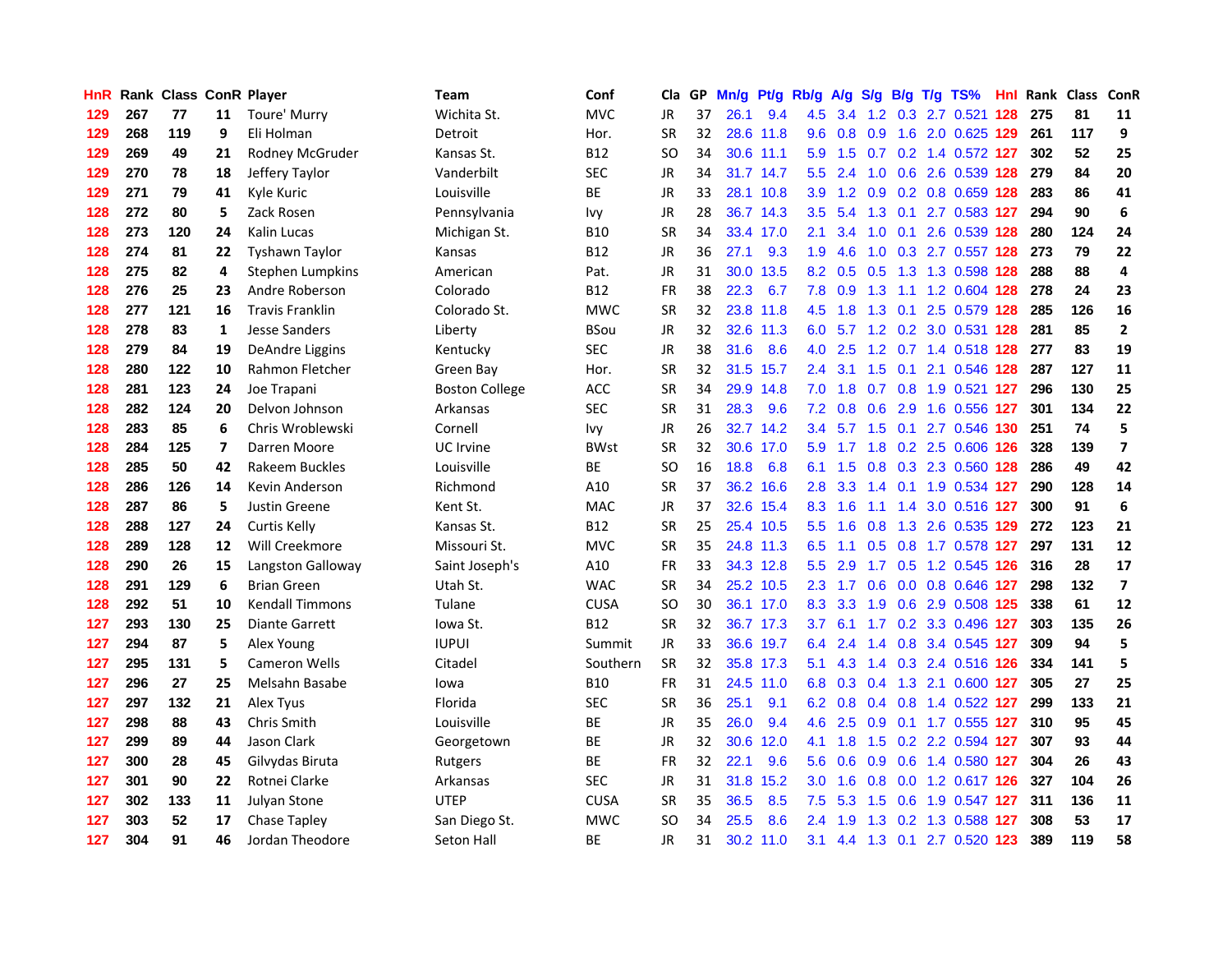| HnR. |     | Rank Class ConR Player |                          |                         | Team              | Conf        | Cla           |    | GP Mn/g Pt/g Rb/g |           |                  | A/g     |                  |     | S/g B/g T/g TS%               | Hnl | <b>Rank Class</b> |     | ConR                    |
|------|-----|------------------------|--------------------------|-------------------------|-------------------|-------------|---------------|----|-------------------|-----------|------------------|---------|------------------|-----|-------------------------------|-----|-------------------|-----|-------------------------|
| 127  | 305 | 53                     | 16                       | Aaric Murray            | La Salle          | A10         | SO            | 32 |                   | 28.1 15.2 | 7.7              | 1.3     | 1.0              | 2.3 | 2.3 0.544                     | 127 | 291               | 50  | 15                      |
| 127  | 306 | 92                     | $\overline{\phantom{a}}$ | <b>Brady Jardine</b>    | Utah St.          | <b>WAC</b>  | <b>JR</b>     | 34 | 21.4              | 7.5       | 7.0              | 0.5     | 0.5              | 1.0 | 1.2 0.563 127                 |     | 312               | 96  | 8                       |
| 127  | 307 | 134                    | 8                        | <b>Bill Amis</b>        | Hawaii            | <b>WAC</b>  | <b>SR</b>     | 22 |                   | 31.4 15.2 | 7.8              | 0.9     | 1.0              |     | 2.2 2.3 0.581 140             |     | 126               | 62  | $\mathbf{2}$            |
| 127  | 308 | 93                     | 9                        | Marc Trasolini          | Santa Clara       | <b>WCC</b>  | <b>JR</b>     | 37 |                   | 26.4 12.8 |                  |         |                  |     | 6.1 0.8 0.5 0.9 1.5 0.597 126 |     | 317               | 97  | 9                       |
| 127  | 309 | 94                     | 47                       | Kevin Jones             | West Virginia     | ВE          | JR            | 33 |                   | 34.9 13.1 | 7.5              | 1.1     |                  |     | 0.5 0.5 1.1 0.498 126         |     | 323               | 102 | 47                      |
| 127  | 310 | 95                     | 5                        | Ryan Olander            | Fairfield         | <b>MAAC</b> | <b>JR</b>     | 33 |                   | 30.1 10.4 | 6.8              | 1.1     |                  |     | 0.7 2.1 1.6 0.555 126         |     | 320               | 100 | 5                       |
| 127  | 311 | 54                     | 23                       | Kenny Boynton           | Florida           | <b>SEC</b>  | <b>SO</b>     | 37 |                   | 32.9 14.2 | $1.5^{\circ}$    | 2.6     |                  |     | 0.9 0.2 1.4 0.521 126         |     | 314               | 54  | 23                      |
| 127  | 312 | 135                    | 24                       | <b>Brian Williams</b>   | Tennessee         | <b>SEC</b>  | <b>SR</b>     | 32 | 23.0              | 6.8       | 7.4              | 1.4     |                  |     | 0.6 0.7 1.3 0.512 126         |     | 321               | 138 | 24                      |
| 127  | 313 | 96                     | 26                       | Lewis Jackson           | Purdue            | <b>B10</b>  | <b>JR</b>     | 34 | 26.2              | 8.0       | 3.2              | 4.0     | 0.8              | 0.1 | 1.9 0.567 126                 |     | 325               | 103 | 26                      |
| 127  | 314 | 97                     | 26                       | Ricardo Ratliffe        | Missouri          | <b>B12</b>  | JR            | 34 |                   | 24.5 10.6 | 6.0              | 1.1     |                  |     | 0.2 1.3 1.0 0.585 126         |     | 319               | 99  | 27                      |
| 126  | 315 | 55                     | 8                        | lan Clark               | Belmont           | ASun        | SO            | 35 |                   | 24.6 12.2 | 2.3              | 1.8     |                  |     | 1.2 0.2 1.5 0.617 126         |     | 315               | 55  | 8                       |
| 126  | 316 | 136                    | 11                       | N'Gai Evans             | Wright St.        | Hor.        | <b>SR</b>     | 30 |                   | 35.8 13.7 | 3.9              | 3.3     |                  |     | 1.5 0.2 2.5 0.549 128         |     | 282               | 125 | 10                      |
| 126  | 317 | 56                     | 18                       | <b>Quintrell Thomas</b> | <b>UNLV</b>       | <b>MWC</b>  | <b>SO</b>     | 33 | 15.4              | 6.7       | 5.2              | 0.3     |                  |     | $0.3$ $0.7$ 1.2 $0.558$       | 126 | 332               | 59  | 18                      |
| 126  | 318 | 98                     | 13                       | Quinn McDowell          | William & Mary    | CAA         | <b>JR</b>     | 32 |                   | 33.7 15.5 | 5.4              | 2.1     | 0.5              |     | 0.1 1.5 0.631 126             |     | 333               | 106 | 14                      |
| 126  | 319 | 99                     | 25                       | <b>Scotty Hopson</b>    | Tennessee         | <b>SEC</b>  | <b>JR</b>     | 32 |                   | 29.3 17.0 | 3.3 <sub>2</sub> | 1.3     | 0.8              |     | 0.2 2.8 0.550 126             |     | 330               | 105 | 27                      |
| 126  | 320 | 137                    | 48                       | Ibrahima Thomas         | Cincinnati        | ВE          | <b>SR</b>     | 35 | 19.0              | 5.7       |                  | 5.3 0.6 |                  |     | 0.5 0.6 0.8 0.523 126         |     | 329               | 140 | 48                      |
| 126  | 321 | 29                     | 13                       | Doug McDermott          | Creighton         | <b>MVC</b>  | <b>FR</b>     | 39 |                   | 29.1 14.9 |                  |         |                  |     | 7.2 1.2 0.3 0.1 2.2 0.603 125 |     | 343               | 31  | ${\bf 14}$              |
| 126  | 322 | 57                     | 6                        | Jake Cohen              | Davidson          | Southern    | <b>SO</b>     | 33 |                   | 23.2 12.2 |                  |         |                  |     | 6.2 0.8 0.5 1.5 2.0 0.579 125 |     | 337               | 60  | 6                       |
| 126  | 323 | 58                     | 26                       | Erik Murphy             | Florida           | <b>SEC</b>  | <sub>SO</sub> | 33 | 10.8              | 4.3       |                  |         |                  |     | 2.3 0.2 0.2 0.5 0.7 0.592 126 |     | 331               | 58  | 28                      |
| 126  | 324 | 138                    | 49                       | Corey Stokes            | Villanova         | ВE          | <b>SR</b>     | 29 |                   | 33.0 14.9 |                  |         |                  |     | 3.3 1.3 0.9 0.2 1.4 0.624 126 |     | 313               | 137 | 46                      |
| 126  | 325 | 139                    | 14                       | <b>Brandon Rozzell</b>  | VCU               | CAA         | <b>SR</b>     | 32 |                   | 25.3 11.5 | 2.4              | 1.4     | 1.3              |     | 0.0 0.9 0.568 127             |     | 295               | 129 | 13                      |
| 126  | 326 | 140                    | 27                       | <b>B.J. Holmes</b>      | Texas A&M         | <b>B12</b>  | <b>SR</b>     | 33 | 30.3              | 9.7       | 2.8              | 3.2     | 1.3              |     | 0.0 1.7 0.586 125             |     | 339               | 142 | 28                      |
| 125  | 327 | 100                    | 17                       | <b>Micheal Eric</b>     | Temple            | A10         | JR            | 24 | 20.0              | 7.1       | 5.9              | 1.0     | 0.4              | 1.6 | 1.0 0.490 127                 |     | 292               | 89  | 16                      |
| 125  | 328 | 141                    | 50                       | Rashad Bishop           | Cincinnati        | <b>BE</b>   | <b>SR</b>     | 35 | 26.6              | 8.4       | 3.5              | 1.7     |                  |     | 1.0 0.6 1.1 0.531 125         |     | 342               | 144 | 50                      |
| 125  | 329 | 142                    | $\overline{ }$           | Chris Long              | Elon              | Southern    | <b>SR</b>     | 31 |                   | 33.7 14.7 | $2.5^{\circ}$    | 6.1     | 1.7 <sub>z</sub> | 0.1 | 2.2 0.585 125                 |     | 341               | 143 | $\overline{\mathbf{z}}$ |
| 125  | 330 | 30                     | 28                       | Cory Joseph             | Texas             | <b>B12</b>  | <b>FR</b>     | 36 |                   | 32.4 10.4 | 3.6              | 3.0     | 1.0              |     | 0.3 1.5 0.523 125             |     | 340               | 30  | 29                      |
| 125  | 331 | 143                    | 51                       | Joe Mazzulla            | West Virginia     | ВE          | <b>SR</b>     | 33 | 28.8              | 7.7       | 3.8              | 4.2     | 0.8              |     | 0.1 1.9 0.543 125             |     | 344               | 145 | 51                      |
| 125  | 332 | 101                    | 29                       | Darrell Williams        | Oklahoma St.      | <b>B12</b>  | <b>JR</b>     | 23 | 21.0              | 7.1       | 7.3              | 0.9     | 0.6              |     | 0.5 1.4 0.513 130             |     | 234               | 69  | 17                      |
| 125  | 333 | 102                    | 27                       | <b>Brad Tinsley</b>     | Vanderbilt        | <b>SEC</b>  | <b>JR</b>     | 34 |                   | 32.7 10.6 | 3.7              | 4.6     |                  |     | 0.8 0.2 1.9 0.570 125         |     | 345               | 108 | 29                      |
| 125  | 334 | 144                    | 6                        | <b>Xavier Silas</b>     | Northern Illinois | <b>MAC</b>  | <b>SR</b>     | 26 |                   | 32.0 22.3 | 4.6              | 1.8     |                  |     | 1.2 0.3 4.0 0.593 130         |     | 240               | 112 | 4                       |
| 125  | 335 | 103                    | 25                       | Malcolm Grant           | Miami (FL)        | ACC         | <b>JR</b>     | 36 |                   | 32.4 14.8 |                  |         |                  |     | 1.8 3.2 0.9 0.0 2.6 0.592 125 |     | 349               | 109 | 26                      |
| 125  | 336 | 145                    | 15                       | Jawan Carter            | Delaware          | CAA         | <b>SR</b>     | 31 |                   | 35.6 16.0 | 3.7              | 2.4     |                  |     | 0.9 0.0 2.1 0.568 123         |     | 375               | 155 | 16                      |
| 125  | 337 | 146                    | 30                       | Mario Little            | Kansas            | <b>B12</b>  | <b>SR</b>     | 32 | 13.7              | 5.1       | 2.9              | 0.8     |                  |     | 0.4 0.3 0.6 0.543 125         |     | 346               | 146 | 30                      |
| 125  | 338 | 104                    | 19                       | Noah Hartsock           | <b>BYU</b>        | <b>MWC</b>  | JR            | 37 | 29.7              | 8.6       | 5.9              | 1.6     | 0.6              |     | 1.6 0.9 0.580 124             |     | 354               | 111 | 19                      |
| 125  | 339 | 31                     | 27                       | Jordan Morgan           | Michigan          | <b>B10</b>  | <b>FR</b>     | 35 | 24.0              | 9.2       |                  | 5.4 0.5 |                  |     | 0.6 0.5 1.5 0.618 125         |     | 347               | 32  | 27                      |
| 125  | 340 | 105                    | 14                       | Joe Ragland             | Wichita St.       | <b>MVC</b>  | JR            | 37 | 21.0              | 7.0       | 1.7 <sup>2</sup> | 2.8     | 0.6              |     | 0.2 1.2 0.572 124             |     | 351               | 110 | 15                      |
| 125  | 341 | 32                     | 52                       | <b>Dion Waiters</b>     | Syracuse          | ВE          | FR            | 34 | 16.3              | 6.6       | 1.6              | 1.5     | 1.1              | 0.1 | 0.9 0.521                     | 125 | 350               | 33  | 52                      |
| 125  | 342 | 59                     | 15                       | E.J. Singler            | Oregon            | P12         | <b>SO</b>     | 39 |                   | 30.5 11.7 | 5.6              |         |                  |     | 1.7 1.1 0.7 1.5 0.595 124     |     | 358               | 63  | 17                      |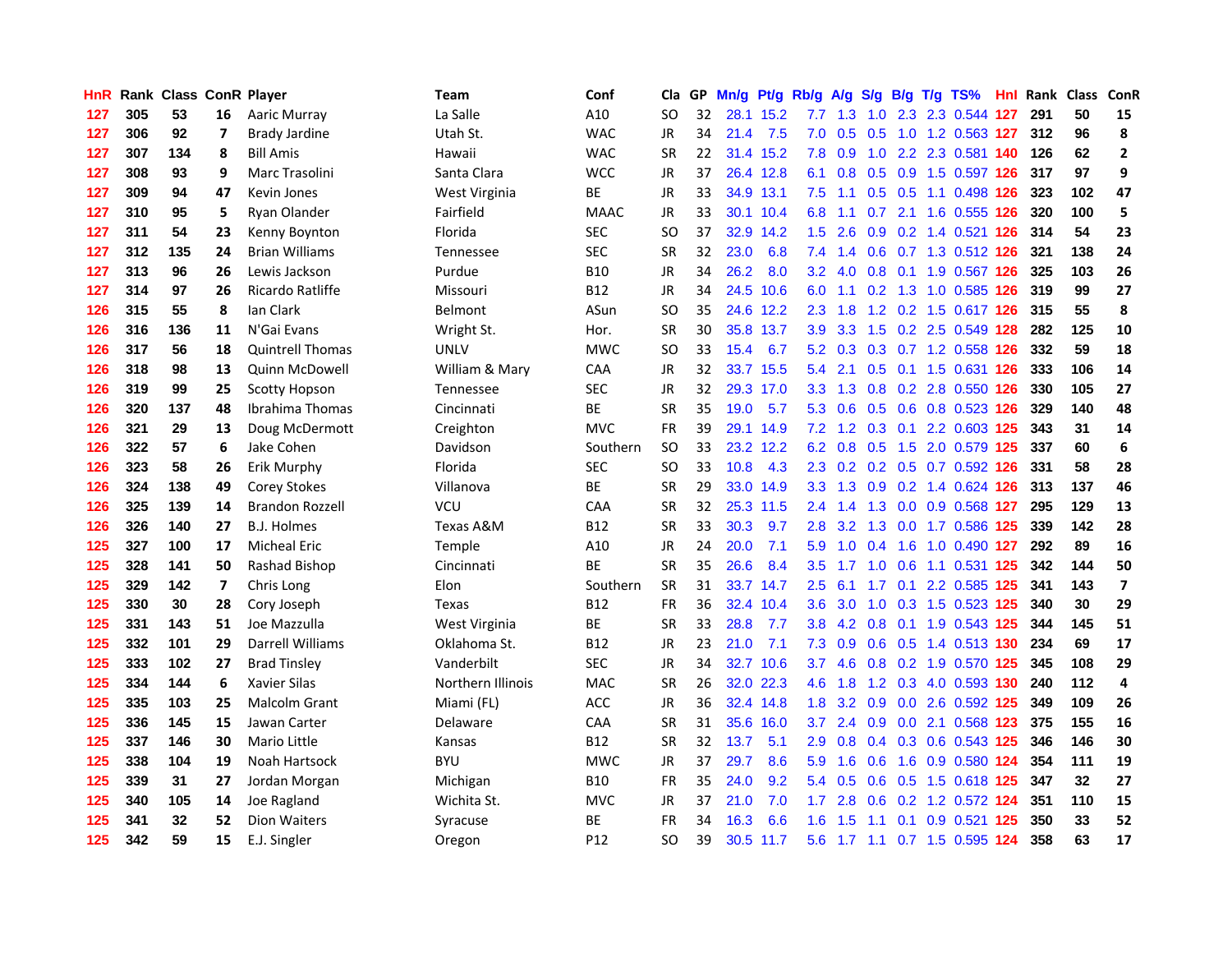| HnR. |     | Rank Class ConR Player |                |                          | Team                       | Conf            | Cla           | GP. | Mn/g Pt/g |           | Rb/g A/g          |               | <b>S/g</b>    |                 | B/g T/g TS%                   | Hnl |     | Rank Class ConR |              |
|------|-----|------------------------|----------------|--------------------------|----------------------------|-----------------|---------------|-----|-----------|-----------|-------------------|---------------|---------------|-----------------|-------------------------------|-----|-----|-----------------|--------------|
| 125  | 343 | 147                    | 3              | <b>Anatoly Bose</b>      | Nicholls St.               | Southland       | <b>SR</b>     | 28  | 34.1      | 22.1      | 5.9               | $2.2^{\circ}$ | $1.4^{\circ}$ | 0.2             | 3.4 0.537                     | 123 | 384 | 160             | 4            |
| 125  | 344 | 106                    | 3              | <b>Tyler Murray</b>      | Wagner                     | <b>NEC</b>      | <b>JR</b>     | 30  |           | 37.1 16.9 | 4.6               | 3.5           | 1.3           |                 | 0.3 3.2 0.578 124             |     | 355 | 112             | 3            |
| 125  | 345 | 148                    | 1              | Jovonni Shuler           | Savannah St.               | Ind.            | <b>SR</b>     | 30  |           | 34.7 18.1 | 5.1               | 2.0           | 1.3           | $0.4^{\circ}$   | 2.7 0.528 124                 |     | 363 | 151             | $\mathbf{1}$ |
| 125  | 346 | 33                     | 16             | C.J. Wilcox              | Washington                 | P <sub>12</sub> | <b>FR</b>     | 33  | 15.8      | 8.1       | 2.1               | 0.9           |               |                 | 0.4 0.3 0.6 0.581 124         |     | 353 | 34              | 16           |
| 125  | 347 | 149                    | 17             | Markhuri Sanders-Frison  | California                 | P12             | <b>SR</b>     | 30  |           | 27.2 10.9 |                   |               |               |                 | 7.4 1.0 0.5 0.6 1.5 0.597 124 |     | 360 | 150             | 18           |
| 125  | 348 | 150                    | 12             | Jamarr Sanders           | <b>UAB</b>                 | <b>CUSA</b>     | <b>SR</b>     | 31  |           | 34.8 17.8 | 4.6               | 1.9           |               |                 | 0.9 0.3 2.9 0.546 124         |     | 364 | 152             | 13           |
| 125  | 349 | 107                    | 13             | <b>Damier Pitts</b>      | Marshall                   | <b>CUSA</b>     | JR            | 25  |           | 32.1 16.2 | 2.8               | 4.7           | 0.6           |                 | 0.1 2.8 0.554 130             |     | 232 | 68              | 10           |
| 124  | 350 | 108                    | $\mathbf{2}$   | Kelvin Martin            | <b>Charleston Southern</b> | <b>BSou</b>     | JR            | 30  |           | 29.5 12.3 | 9.0               | 1.3           |               |                 | 1.9 0.9 1.6 0.618 126         |     | 318 | 98              | 3            |
| 124  | 351 | 60                     | 31             | Jordan Henriguez-Roberts | Kansas St.                 | <b>B12</b>      | <sub>SO</sub> | 34  | 13.6      | 3.7       |                   | 4.3 0.4       |               |                 | 0.2 1.3 0.6 0.473 123         |     | 383 | 68              | 34           |
| 124  | 352 | 151                    | 18             | Anthony Gurley           | Massachusetts              | A10             | <b>SR</b>     | 30  |           | 30.7 18.7 | 4.4               | 1.4           | 1.0           | 0.1             | 2.8 0.519 124                 |     | 368 | 153             | 19           |
| 124  | 353 | 152                    | 32             | Gary Johnson             | Texas                      | <b>B12</b>      | <b>SR</b>     | 36  |           | 30.3 11.5 | 6.8               | 1.3           |               |                 | 0.4 0.3 1.6 0.507 124         |     | 356 | 148             | 31           |
| 124  | 354 | 109                    | 26             | Andre Young              | Clemson                    | ACC             | <b>JR</b>     | 34  |           | 32.3 11.1 | 2.6               | 3.0           |               | $1.4 \quad 0.1$ | 1.2 0.549 123                 |     | 370 | 118             | 27           |
| 124  | 355 | 34                     | 18             | Allen Crabbe             | California                 | P12             | <b>FR</b>     | 31  |           | 33.8 13.4 | 5.3               | 2.0           | 0.9           |                 | 0.5 1.5 0.578 123             |     | 380 | 38              | 20           |
| 124  | 356 | 153                    | 15             | Kwadzo Ahelegbe          | Northern Iowa              | <b>MVC</b>      | <b>SR</b>     | 34  |           | 31.4 14.1 | 3.2               | 3.0           | 0.6           | 0.1             | 2.1 0.538                     | 123 | 381 | 158             | 17           |
| 124  | 357 | 35                     | 9              | Deonte Burton            | Nevada                     | <b>WAC</b>      | FR            | 32  |           | 29.6 13.7 | 2.3               | 3.5           | 1.3           | 0.3             | 2.2 0.552 123                 |     | 390 | 40              | ${\bf 10}$   |
| 124  | 358 | 110                    | 53             | Herb Pope                | Seton Hall                 | <b>BE</b>       | <b>JR</b>     | 30  | 27.1      | 9.8       | 7.9               | 1.5           | 0.8           | 1.3             | 1.9 0.450 120                 |     | 431 | 128             | 64           |
| 124  | 359 | 61                     | 10             | Kelly Olynyk             | Gonzaga                    | <b>WCC</b>      | <b>SO</b>     | 35  | 13.5      | 5.8       | 3.8               | 0.7           |               |                 | 0.3 0.1 1.2 0.620 123         |     | 372 | 65              | 10           |
| 124  | 360 | 111                    | 54             | Darius Johnson-Odom      | Marquette                  | ВE              | JR            | 37  | 30.0      | 15.8      | 3.0 <sub>1</sub>  |               |               |                 | 2.4 0.8 0.2 2.0 0.542 124     |     | 366 | 116             | 54           |
| 124  | 361 | 36                     | 16             | Vertrail Vaughns         | George Mason               | CAA             | FR            | 32  | 9.5       | 4.5       |                   |               |               |                 | 1.1 0.3 0.3 0.0 0.5 0.630 124 |     | 362 | 35              | 15           |
| 124  | 362 | 154                    | 55             | <b>Tyrone Nash</b>       | Notre Dame                 | ВE              | <b>SR</b>     | 34  | 28.8      | 9.5       | 5.9               | 2.6           |               |                 | 0.3 0.6 1.6 0.555 123         |     | 376 | 156             | 56           |
| 124  | 363 | 112                    | 19             | Kenny Frease             | Xavier                     | A10             | <b>JR</b>     | 32  |           | 28.5 11.7 |                   |               |               |                 | 7.1 1.2 0.3 0.8 1.3 0.568 123 |     | 369 | 117             | 20           |
| 124  | 364 | 62                     | 6              | Damen Bell-Holter        | Oral Roberts               | Summit          | SO            | 35  |           | 30.4 13.3 | 7.8               | 1.5           | 0.5           |                 | 1.4 1.9 0.576 122             |     | 404 | 73              | 6            |
| 124  | 365 | 155                    | $\overline{2}$ | <b>B.J. Jenkins</b>      | Murray St.                 | <b>OVC</b>      | <b>SR</b>     | 32  |           | 29.0 11.0 | 3.5               | 3.3           | 1.5           |                 | 0.1 1.9 0.610 123             |     | 371 | 154             | $\mathbf{2}$ |
| 124  | 366 | 156                    | 27             | Mike Scott               | Virginia                   | <b>ACC</b>      | <b>SR</b>     | 10  |           | 33.7 15.9 | 10.2 <sub>1</sub> | 1.6           |               |                 | 0.3 0.7 2.4 0.570 162         |     | 26  | 13              | 3            |
| 124  | 367 | 63                     | 16             | Colt Ryan                | Evansville                 | <b>MVC</b>      | SO            | 32  |           | 32.5 15.7 | 3.3               | 2.3           |               |                 | 1.3 0.2 2.3 0.567 124         |     | 367 | 64              | 16           |
| 124  | 368 | 37                     | 12             | Ray McCallum             | Detroit                    | Hor.            | <b>FR</b>     | 33  |           | 33.3 13.5 | 4.7               | 4.9           | 1.6           |                 | 0.2 2.6 0.531 123             |     | 388 | 39              | ${\bf 12}$   |
| 124  | 369 | 64                     | 28             | Glen Rice Jr.            | Georgia Tech               | ACC             | SO            | 31  |           | 28.5 12.8 | 5.6               | 2.5           | 1.5           | 0.4             | 2.3 0.499 123                 |     | 387 | 71              | 28           |
| 124  | 370 | 65                     | 19             | Abdul Gaddy              | Washington                 | P12             | <b>SO</b>     | 13  | 23.2      | 8.5       | 2.5               | 3.8           | 0.8           |                 | $0.1$ 1.2 0.588               | 126 | 324 | 56              | 15           |
| 124  | 371 | 66                     | 3              | Will Cherry              | Montana                    | <b>BSky</b>     | <sub>SO</sub> | 30  |           | 34.4 14.1 | 3.6 <sup>°</sup>  | 4.3           | 2.6           |                 | 0.2 2.3 0.516 125             |     | 348 | 62              | 4            |
| 123  | 372 | 113                    | 20             | Scootie Randall          | Temple                     | A10             | JR            | 27  |           | 30.3 10.7 | 4.7               | 1.4           | 1.0           |                 | 0.2 0.8 0.603 124             |     | 365 | 115             | 18           |
| 123  | 373 | 67                     | 28             | <b>Earnest Ross</b>      | Auburn                     | <b>SEC</b>      | <b>SO</b>     | 31  |           | 31.8 13.1 | 6.6               | 2.1           | 1.4           |                 | 0.3 2.3 0.520 121             |     | 410 | 76              | 31           |
| 123  | 374 | 38                     | 33             | Perry Jones              | Baylor                     | <b>B12</b>      | <b>FR</b>     | 30  |           | 33.9 13.9 |                   |               |               |                 | 7.2 1.2 0.5 0.9 2.3 0.574 123 |     | 378 | 37              | 33           |
| 123  | 375 | 157                    | 28             | Dallas Lauderdale        | Ohio St.                   | <b>B10</b>      | <b>SR</b>     | 37  | 16.1      | 4.2       |                   |               |               |                 | 3.2 0.2 0.1 1.5 0.6 0.684 123 |     | 377 | 157             | 28           |
| 123  | 376 | 68                     | 56             | <b>Brandon Triche</b>    | Syracuse                   | BE              | <b>SO</b>     | 35  | 28.8      | 11.1      | 2.7               | 2.9           | 0.8           | 0.1             | 2.1 0.545 123                 |     | 379 | 67              | 57           |
| 123  | 377 | 114                    | 57             | Nasir Robinson           | Pittsburgh                 | ВE              | JR            | 31  | 24.1      | 9.4       | 4.9               | 1.3           | 0.5           |                 | 0.1 1.7 0.543 124             |     | 361 | 114             | 53           |
| 123  | 378 | 39                     | 58             | C.J. Fair                | Syracuse                   | <b>BE</b>       | <b>FR</b>     | 32  | 18.6      | 6.4       | 3.8               | 0.4           | 0.8           | 0.8             | 0.8 0.557 123                 |     | 374 | 36              | 55           |
| 123  | 379 | 69                     | 17             | Gregory Echenique        | Creighton                  | <b>MVC</b>      | <sub>SO</sub> | 30  | 22.8      | 10.5      | 5.8               | 0.8           | 0.4           | 1.8             | 2.0 0.637                     | 129 | 258 | 45              | 8            |
| 123  | 380 | 70                     | 29             | <b>Andre Dawkins</b>     | Duke                       | ACC             | SO            | 37  | 21.0      | 8.1       | 1.9               |               |               |                 | 0.6 0.6 0.1 0.8 0.649 121     |     | 409 | 75              | 30           |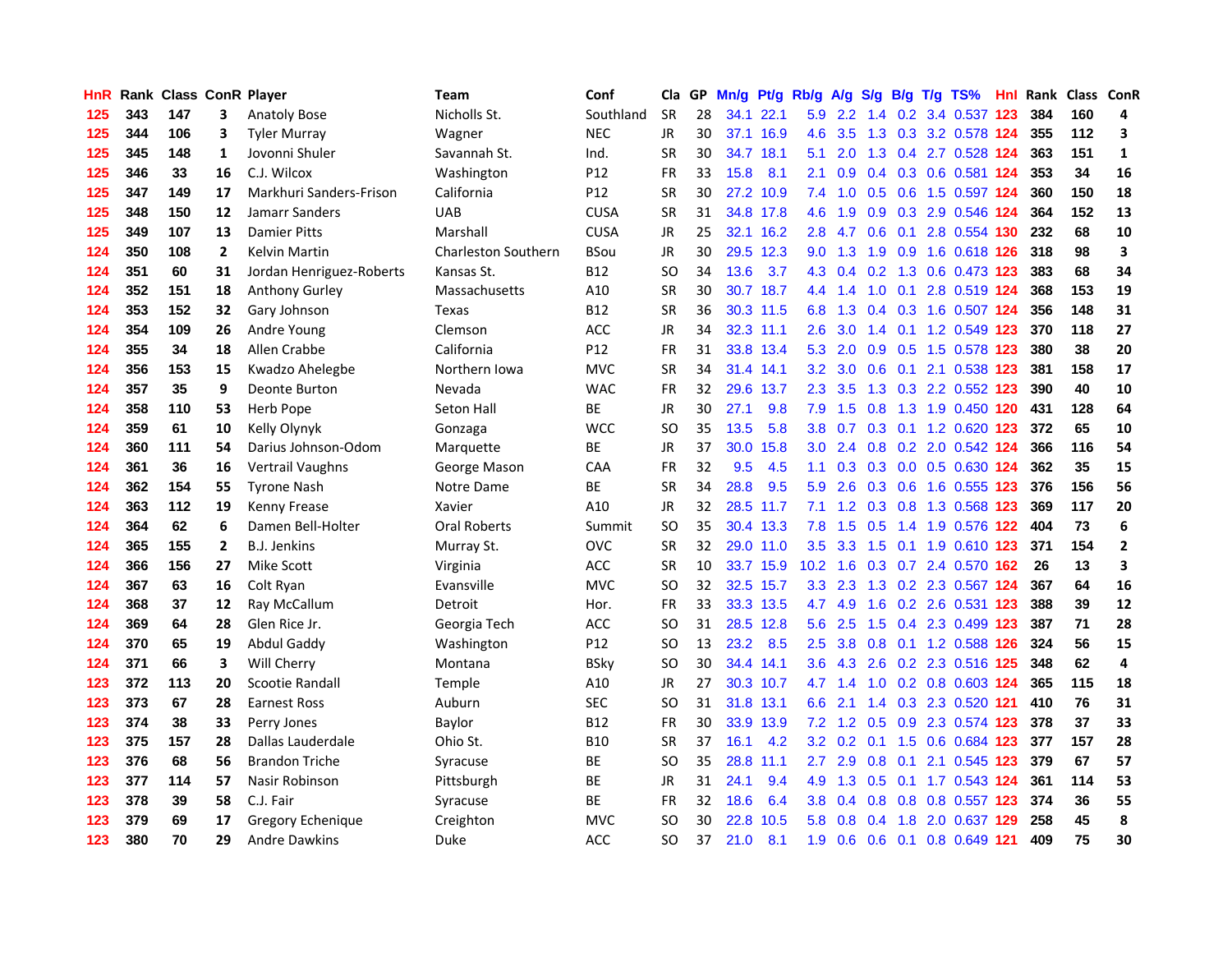| HnR. |     | Rank Class ConR Player |                |                         | Team             | Conf            | Cla           | GP. | Mn/g Pt/g |           | Rb/g A/g         |                 |             |                 | S/g B/g T/g TS%               | Hnl  | Rank Class |     | ConR                     |
|------|-----|------------------------|----------------|-------------------------|------------------|-----------------|---------------|-----|-----------|-----------|------------------|-----------------|-------------|-----------------|-------------------------------|------|------------|-----|--------------------------|
| 123  | 381 | 158                    | 34             | LaceDarius Dunn         | Baylor           | <b>B12</b>      | <b>SR</b>     | 28  |           | 35.3 19.5 | 3.6              | 2.1             | 1.4         | 0.0             | 3.6 0.549                     | 124  | 357        | 149 | 32                       |
| 123  | 382 | 159                    | 29             | <b>Blake Hoffarber</b>  | Minnesota        | <b>B10</b>      | <b>SR</b>     | 31  |           | 35.1 13.6 | 3.5              | 4.1             | 1.0         | 0.1             | 2.1 0.569 123                 |      | 391        | 161 | 30                       |
| 123  | 383 | 160                    | 14             | Jontae Sherrod          | East Carolina    | <b>CUSA</b>     | <b>SR</b>     | 34  |           | 29.7 15.6 | 3.6              | 1.9             | 1.1         | 0.1             | 2.4 0.582 122                 |      | 392        | 162 | 14                       |
| 123  | 384 | 71                     | 30             | <b>Brandon Paul</b>     | <b>Illinois</b>  | <b>B10</b>      | <sub>SO</sub> | 34  | 22.4      | 9.0       | 3.1              | 2.1             | 1.1         |                 | 0.4 1.8 0.527 123             |      | 385        | 69  | 29                       |
| 123  | 385 | 72                     | 20             | Solomon Hill            | Arizona          | P12             | SO            | 38  | 25.2      | 8.0       |                  | $4.7$ 1.7       |             |                 | 0.8 0.2 1.7 0.574 123         |      | 386        | 70  | 21                       |
| 123  | 386 | 73                     | 21             | <b>Trent Lockett</b>    | ASU              | P <sub>12</sub> | <b>SO</b>     | 29  |           | 30.7 13.4 |                  | $5.3$ 2.5       |             |                 | 0.7 0.5 2.4 0.558 123         |      | 373        | 66  | 19                       |
| 123  | 387 | 115                    | $\overline{2}$ | Aaron Broussard         | Seattle          | Ind.            | JR            | 31  |           | 30.8 14.5 |                  | $7.7$ 1.3       |             |                 | 1.5 0.2 2.4 0.535 122         |      | 400        | 122 | $\mathbf{2}$             |
| 123  | 388 | 161                    | 20             | Tom Fow                 | Air Force        | <b>MWC</b>      | <b>SR</b>     | 32  |           | 24.3 11.8 | 3.5              | 0.9             |             |                 | 0.6 0.2 0.8 0.623 122         |      | 393        | 163 | 20                       |
| 123  | 389 | 116                    | 4              | <b>Patrick Richard</b>  | McNeese St.      | Southland       | <b>JR</b>     | 31  |           | 32.9 16.1 | 6.4              | 2.5             |             |                 | 1.4 0.4 2.3 0.575 124         |      | 359        | 113 | 3                        |
| 123  | 390 | 162                    | 22             | Justin Holiday          | Washington       | P12             | <b>SR</b>     | 35  |           | 28.3 10.5 | 5.2              | 2.1             | 1.2         |                 | 0.8 1.5 0.564 122             |      | 395        | 164 | 22                       |
| 123  | 391 | 74                     | 59             | <b>Travon Woodall</b>   | Pittsburgh       | ВE              | <b>SO</b>     | 34  | 21.6      | 6.4       | $2.3^{\circ}$    | 3.4             | 0.8         | 0.1             | 1.5 0.483 122                 |      | 397        | 72  | 60                       |
| 123  | 392 | 117                    | 60             | Darryl Bryant           | West Virginia    | <b>BE</b>       | <b>JR</b>     | 32  |           | 26.6 11.3 | $2.4^{\circ}$    | 3.0             | 0.9         |                 | 0.0 2.2 0.489 122             |      | 394        | 120 | 59                       |
| 123  | 393 | 40                     | 23             | <b>Richard Solomon</b>  | California       | P12             | <b>FR</b>     | 33  | 15.7      | 5.6       | 4.4              | 0.6             | 0.6         |                 | 0.8 0.7 0.558 121             |      | 428        | 47  | 23                       |
| 123  | 394 | 163                    | $\mathbf{1}$   | Juan Pattillo           | Western Kentucky | Sun Belt        | <b>SR</b>     | 32  |           | 29.8 13.7 | 9.1              | 1.4             | 1.5         | 1.8             | 3.0 0.532 121                 |      | 408        | 168 | $\mathbf{1}$             |
| 122  | 395 | 118                    | 17             | <b>Michael Morrison</b> | George Mason     | CAA             | JR            | 34  | 24.4      | 6.8       | 5.5 <sub>1</sub> | 1.7             | 0.6         |                 | 1.2 0.9 0.523 122             |      | 398        | 121 | 17                       |
| 122  | 396 | 119                    | 7              | Julian Mavunga          | Miami (OH)       | <b>MAC</b>      | <b>JR</b>     | 32  | 36.3      | 14.8      | 8.2              | 3.0             | 0.6         | 0.5             | 3.8 0.552 121                 |      | 421        | 124 | 8                        |
| 122  | 397 | 120                    | 29             | <b>Malik Cook</b>       | South Carolina   | <b>SEC</b>      | JR            | 30  | 25.8      | 9.4       | 6.4              | 0.7             | 1.5         | 0.5             | 1.6 0.533 122                 |      | 401        | 123 | 30                       |
| 122  | 398 | 41                     | 21             | Carlos Lopez            | <b>UNLV</b>      | <b>MWC</b>      | <b>FR</b>     | 33  | 11.7      | 4.8       | 2.8 <sub>1</sub> |                 |             |                 | 0.3 0.5 0.8 0.9 0.532 122     |      | 406        | 43  | 22                       |
| 122  | 399 | 164                    | 22             | <b>Brian Carlwell</b>   | San Diego St.    | <b>MWC</b>      | <b>SR</b>     | 37  | 11.4      | 3.8       |                  |                 |             |                 | 2.7 0.2 0.2 0.7 0.6 0.545 122 |      | 403        | 167 | 21                       |
| 122  | 400 | 121                    | 61             | Ron Anderson            | South Florida    | ВE              | JR            | 33  | 22.5      | 7.0       |                  |                 |             |                 | 6.4 1.2 0.5 0.8 1.5 0.537 121 |      | 422        | 125 | 63                       |
| 122  | 401 | 75                     | 13             | Rvan Broekhoff          | Valparaiso       | Hor.            | <b>SO</b>     | 35  | 28.0      | 10.3      |                  | $5.2 \quad 1.8$ |             |                 | 1.0 1.1 1.2 0.628 122         |      | 407        | 74  | 13                       |
| 122  | 402 | 42                     | 14             | Khyle Marshall          | <b>Butler</b>    | Hor.            | <b>FR</b>     | 38  | 15.2      | 5.8       | 3.8 <sub>1</sub> | 0.3             |             |                 | 0.4 0.2 0.6 0.514 121         |      | 412        | 44  | 14                       |
| 122  | 403 | 43                     | 30             | Okaro White             | Florida St.      | ACC             | <b>FR</b>     | 34  | 16.5      | 6.6       | 3.1              | 0.5             |             |                 | 0.7 0.4 1.3 0.548 120         |      | 430        | 49  | 34                       |
| 122  | 404 | 76                     | 31             | Dexter Strickland       | North Carolina   | <b>ACC</b>      | <sub>SO</sub> | 37  | 27.0      | 7.5       | 3.1              | $2.2^{\circ}$   |             |                 | 1.2 0.0 1.5 0.523 121         |      | 417        | 80  | 33                       |
| 122  | 405 | 77                     | 18             | Anthony James           | Northern Iowa    | <b>MVC</b>      | SO            | 34  | 27.9      | 12.4      | 3.4              | 0.7             |             |                 | 0.9 0.0 1.2 0.592 121         |      | 427        | 81  | 18                       |
| 122  | 406 | 44                     | 18             | Dartaye Ruffin          | Drexel           | CAA             | <b>FR</b>     | 31  | 23.3      | 8.4       |                  | $7.4\quad 0.3$  |             |                 | 0.6 0.5 1.5 0.547 122         |      | 402        | 41  | 18                       |
| 122  | 407 | 78                     | 7              | <b>Frank Gaines</b>     | <b>IPFW</b>      | Summit          | <b>SO</b>     | 30  |           | 27.4 14.8 | 6.2              | 0.8             | 0.9         |                 | 0.7 1.4 0.583 121             |      | 411        | 77  | $\overline{\phantom{a}}$ |
| 122  | 408 | 79                     | 62             | Mouphtaou Yarou         | Villanova        | <b>BE</b>       | <b>SO</b>     | 33  | 24.1      | 8.4       | 7.1              | 0.4             |             | $0.4$ 1.0       | 1.3 0.534 121                 |      | 415        | 79  | 62                       |
| 122  | 409 | 80                     | 32             | <b>Durand Scott</b>     | Miami (FL)       | ACC             | <sub>SO</sub> | 36  |           | 32.8 13.6 | 4.2              | 3.1             | 1.2         | 0.1             | 2.8 0.548 121                 |      | 414        | 78  | 31                       |
| 122  | 410 | 165                    | 63             | Jarrid Famous           | South Florida    | BE              | <b>SR</b>     | 31  | 20.8      | 8.7       |                  | 5.4 0.4         |             | $0.3 \quad 0.5$ | 1.4 0.552 122                 |      | 399        | 166 | 61                       |
| 122  | 411 | 122                    | 4              | James Johnson           | Quinnipiac       | <b>NEC</b>      | <b>JR</b>     | 32  |           | 33.9 16.1 | 4.2              | 3.5             | 1.6         | 0.1             | 1.5 0.525 120                 |      | 433        | 130 | 4                        |
| 121  | 412 | 45                     | 64             | <b>Cleveland Melvin</b> | DePaul           | <b>BE</b>       | <b>FR</b>     | 27  |           | 26.2 14.3 | 5.0 <sub>1</sub> | 0.7             | 1.0         |                 | 1.5 1.5 0.541 126             |      | 335        | 29  | 49                       |
| 121  | 413 | 166                    | 4              | Shane Johannsen         | Northern Arizona | <b>BSky</b>     | <b>SR</b>     | 32  | 24.4      | 9.4       |                  |                 | 6.5 0.4 0.7 |                 | 2.4 0.9 0.691 121             |      | 418        | 170 | 5                        |
| 121  | 414 | 123                    | 10             | <b>Troy Gillenwater</b> | New Mexico St.   | <b>WAC</b>      | JR            | 27  |           | 30.3 18.9 | 6.3              | 0.6             | 0.4         |                 | 1.0 2.3 0.552 126             |      | 322        | 101 | 9                        |
| 121  | 415 | 46                     | 33             | <b>Terrell Stoglin</b>  | Maryland         | ACC             | FR            | 33  |           | 21.5 11.4 | 1.3              | 3.3             | 0.8         | 0.1             | 2.3 0.563 121                 |      | 416        | 45  | 32                       |
| 121  | 416 | 124                    | 34             | <b>Miles Plumlee</b>    | Duke             | ACC             | <b>JR</b>     | 37  | 16.7      | 4.8       | 4.9              | 0.4             | 0.6         | 0.5             | 0.9 0.530 119                 |      | 448        | 134 | 36                       |
| 121  | 417 | 167                    | 8              | <b>Byron Mulkey</b>     | <b>Buffalo</b>   | <b>MAC</b>      | <b>SR</b>     | 34  | 35.1      | 13.1      | 3.9              | 4.5             | 2.5         | 0.0             | 2.4 0.537                     | -121 | 419        | 171 | $\overline{\phantom{a}}$ |
| 121  | 418 | 47                     | 35             | Reggie Bullock          | North Carolina   | ACC             | FR            | 27  | 14.5      | 6.1       | 2.8              |                 |             |                 | 0.6 0.7 0.1 0.5 0.460 122     |      | 405        | 42  | 29                       |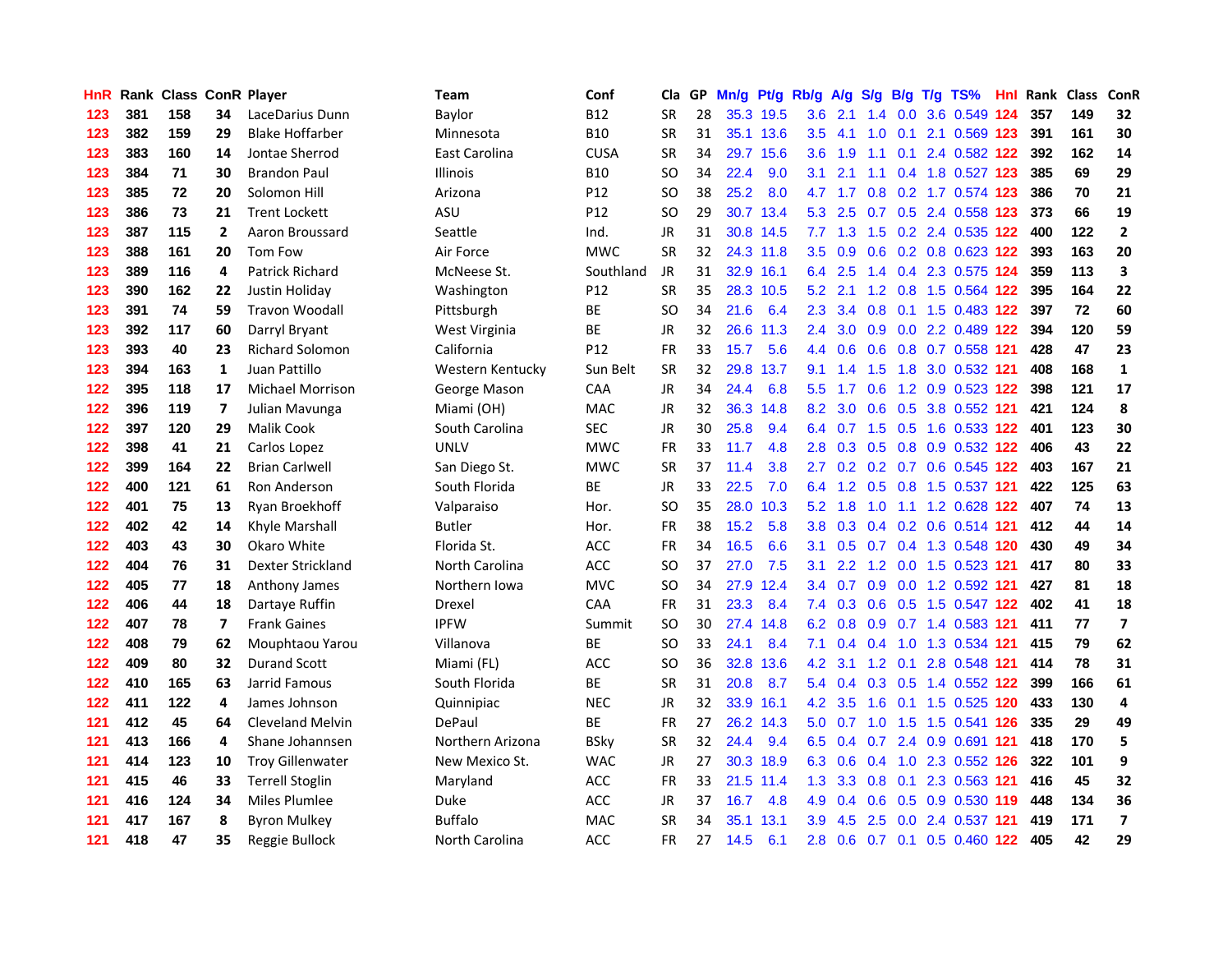| <b>HnR</b> |     | Rank Class ConR Player |                |                        | Team               | Conf            | Cla       |    | GP Mn/g Pt/g Rb/g A/g |           |                  |                 |                 |                 | S/g B/g T/g TS%               | Hnl  | Rank Class |     | ConR                    |
|------------|-----|------------------------|----------------|------------------------|--------------------|-----------------|-----------|----|-----------------------|-----------|------------------|-----------------|-----------------|-----------------|-------------------------------|------|------------|-----|-------------------------|
| 121        | 419 | 168                    | 35             | Dogus Balbay           | Texas              | <b>B12</b>      | <b>SR</b> | 36 | 18.8                  | 4.1       | 2.7              | 2.2             | 0.8             | 0.3             | 1.1 0.581                     | -121 | 420        | 172 | 36                      |
| 121        | 420 | 125                    | 3              | Kevin Thompson         | Morgan St.         | <b>MEAC</b>     | JR        | 31 |                       | 28.7 13.1 | 9.1              | 1.1             | 0.7             | 1.3             | 2.5 0.536 121                 |      | 425        | 126 | $\overline{\mathbf{3}}$ |
| 121        | 421 | 48                     | 31             | Jereme Richmond        | Illinois           | <b>B10</b>      | <b>FR</b> | 31 | 22.1                  | 7.6       | 5.0              | 1.8             |                 |                 | 0.4 0.4 1.7 0.540 121         |      | 423        | 46  | 31                      |
| 121        | 422 | 126                    | 9              | <b>Randy Davis</b>     | Ball St.           | <b>MAC</b>      | JR        | 32 | 29.8                  | 9.8       | 3.5              | 5.0             |                 |                 | 1.5 0.1 2.7 0.594 120         |      | 432        | 129 | 10                      |
| 121        | 423 | 127                    | 3              | Desmond Holloway       | Coastal Carolina   | <b>BSou</b>     | JR        | 26 | 32.0                  | 18.5      |                  | 6.9 1.7         |                 |                 | 1.3 0.3 2.4 0.586 126         |      | 336        | 107 | 4                       |
| 121        | 424 | 49                     | 24             | <b>Terrence Ross</b>   | Washington         | P <sub>12</sub> | <b>FR</b> | 34 | 17.4                  | 8.0       | 2.8              | 1.0             |                 |                 | 0.6 0.4 0.7 0.554 121         |      | 429        | 48  | 24                      |
| 121        | 425 | 169                    | 36             | Cade Davis             | Oklahoma           | <b>B12</b>      | <b>SR</b> | 31 |                       | 34.9 14.2 |                  | $5.0 \quad 1.8$ |                 |                 | 1.0 0.5 2.0 0.571 121         |      | 413        | 169 | 35                      |
| 121        | 426 | 170                    | 5              | <b>Tony Bishop</b>     | Texas St.          | Southland       | <b>SR</b> | 32 |                       | 25.3 13.1 | 8.1              | 0.9             | $1.2^{\circ}$   |                 | 1.1 1.5 0.589 119             |      | 452        | 182 | 5                       |
| 121        | 427 | 128                    | 25             | Harper Kamp            | California         | P12             | <b>JR</b> | 33 |                       | 32.9 14.2 | 5.6              | 1.7             |                 |                 | 0.6 0.3 2.3 0.588 119         |      | 465        | 137 | 25                      |
| 121        | 428 | 171                    | 37             | <b>Matt Pilgrim</b>    | Oklahoma St.       | <b>B12</b>      | <b>SR</b> | 34 | 20.0                  | 5.4       | 5.7              | 0.9             |                 | $1.3 \quad 0.5$ | 1.6 0.489 119                 |      | 463        | 186 | 38                      |
| 121        | 429 | 81                     | 6              | Erik Etherly           | Loyola (MD)        | <b>MAAC</b>     | <b>SO</b> | 30 |                       | 29.0 10.8 | 7.6              | 1.0             | 1.4             |                 | 1.2 1.7 0.538 118             |      | 481        | 88  | 6                       |
| 121        | 430 | 172                    | $\overline{2}$ | Solomon Bozeman        | Ark.-Little Rock   | Sun Belt        | <b>SR</b> | 36 |                       | 30.6 16.6 | 2.1              | 2.8             |                 | $0.7 \quad 0.1$ | 2.6 0.605 120                 |      | 436        | 176 | $\overline{\mathbf{2}}$ |
| 120        | 431 | 82                     | 7              | <b>Brandyn Curry</b>   | Harvard            | lvy.            | <b>SO</b> | 30 | 33.9                  | 9.3       | 3.8 <sup>°</sup> | 5.9             |                 | $1.3 \quad 0.7$ | 2.5 0.543 120                 |      | 441        | 83  | $\overline{\mathbf{z}}$ |
| 120        | 432 | 173                    | 9              | <b>Brian Mills</b>     | Mercer             | ASun            | <b>SR</b> | 33 |                       | 30.6 16.2 | 6.0              | 1.2             | 0.9             | 0.5             | 2.3 0.519 119                 |      | 467        | 189 | ${\bf 10}$              |
| 120        | 433 | 50                     | 15             | <b>Tarik Black</b>     | <b>Memphis</b>     | <b>CUSA</b>     | FR        | 35 | 22.6                  | 9.1       | 5.0              | 0.3             | 0.8             | 1.6             | 1.3 0.541 120                 |      | 438        | 50  | 15                      |
| 120        | 434 | 129                    | 11             | <b>Brockeith Pane</b>  | Utah St.           | <b>WAC</b>      | JR        | 34 |                       | 28.3 11.8 | 3.1              | 3.4             | 0.9             | 0.1             | 2.6 0.543 120                 |      | 437        | 131 | 11                      |
| 120        | 435 | 174                    | 5.             | Jared Mintz            | Lafayette          | Pat.            | <b>SR</b> | 32 |                       | 30.3 15.8 | 5.8              |                 | $2.2 \quad 0.6$ |                 | 0.2 1.9 0.584 120             |      | 443        | 177 | 5                       |
| 120        | 436 | 51                     | 32             | Victor Oladipo         | Indiana            | <b>B10</b>      | <b>FR</b> | 32 | 18.0                  | 7.4       | 3.7              | 0.9             |                 |                 | 1.1 0.2 1.4 0.580 119         |      | 454        | 53  | 33                      |
| 120        | 437 | 175                    | 21             | Jamel McLean           | Xavier             | A10             | <b>SR</b> | 31 |                       | 30.2 10.6 |                  |                 |                 |                 | 8.4 0.8 0.6 0.8 1.5 0.558 120 |      | 435        | 175 | 21                      |
| 120        | 438 | 130                    | 8              | Noruwa Agho            | Columbia           | Ivy             | JR        | 28 |                       | 34.5 16.8 |                  | 4.9 4.3         |                 |                 | 1.0 0.6 3.2 0.509 119         |      | 470        | 139 | 8                       |
| 120        | 439 | 176                    | 16             | <b>Tirrell Baines</b>  | Marshall           | <b>CUSA</b>     | <b>SR</b> | 34 |                       | 28.6 12.8 |                  | $6.6 \quad 0.9$ |                 |                 | 0.4 0.3 1.7 0.563 118         |      | 474        | 191 | 17                      |
| 120        | 440 | 177                    | 8              | <b>Noah States</b>     | Furman             | Southern        | <b>SR</b> | 28 |                       | 24.1 10.4 | 4.6              | 1.8             |                 |                 | 0.4 0.8 1.6 0.620 123         |      | 382        | 159 | 8                       |
| 120        | 441 | 178                    | 6              | Gilberto Clavell       | Sam Houston St.    | Southland       | <b>SR</b> | 31 |                       | 30.1 19.5 |                  | $7.3\quad0.9$   |                 |                 | 0.6 0.1 3.1 0.598 119         |      | 453        | 183 | 6                       |
| 120        | 442 | 131                    | 38             | David Loubeau          | Texas A&M          | <b>B12</b>      | <b>JR</b> | 33 |                       | 26.4 11.8 | 5.0              | 0.4             |                 |                 | 0.3 0.4 1.5 0.544 120         |      | 440        | 132 | 37                      |
| 120        | 443 | 132                    | 23             | Oscar Bellfield        | <b>UNLV</b>        | <b>MWC</b>      | JR        | 33 |                       | 33.7 11.2 | 2.4              | 3.7             |                 | $1.1 \quad 0.1$ | 2.3 0.511 119                 |      | 456        | 136 | 23                      |
| 120        | 444 | 52                     | 65             | Roscoe Smith           | Connecticut        | BE              | <b>FR</b> | 41 | 25.4                  | 6.3       | 5.2              | 0.5             | 0.5             |                 | 1.2 0.9 0.488 120             |      | 442        | 51  | 65                      |
| 120        | 445 | 179                    | 10             | Rodriguez Sherman      | Kent St.           | <b>MAC</b>      | <b>SR</b> | 36 |                       | 30.5 12.6 | 3.8              | 2.9             | 1.6             | 0.1             | 2.4 0.556                     | 120  | 446        | 178 | 11                      |
| 120        | 446 | 180                    | $\mathbf{1}$   | Carl Montgomery        | Chicago St.        | GWC             | <b>SR</b> | 32 |                       | 27.5 17.3 | 8.1              | 1.1             | 0.6             |                 | 1.0 2.4 0.548 118             |      | 478        | 193 | $\mathbf{1}$            |
| 120        | 447 | 83                     | 12             | <b>Greg Smith</b>      | Fresno St.         | <b>WAC</b>      | <b>SO</b> | 31 |                       | 30.4 11.7 | 8.1              | 1.7             | 1.1             | 1.1             | 1.8 0.567 119                 |      | 459        | 85  | 12                      |
| 120        | 448 | 133                    | 33             | <b>Ryne Smith</b>      | Purdue             | <b>B10</b>      | JR        | 34 | 23.9                  | 6.2       | 2.5              | 1.7             | 0.7             | 0.2             | 0.5 0.676 119                 |      | 451        | 135 | 32                      |
| 120        | 449 | 181                    | 5              | Cameron Jones          | Northern Arizona   | <b>BSky</b>     | <b>SR</b> | 32 |                       | 33.7 20.1 | 4.6              |                 | $3.2 \quad 0.9$ | 0.1             | 2.3 0.523 119                 |      | 450        | 181 | 6                       |
| 120        | 450 | 53                     | 30             | <b>Trevor Releford</b> | Alabama            | <b>SEC</b>      | FR        | 37 |                       | 31.3 11.0 |                  | $3.3 \quad 3.4$ |                 | $1.6 \quad 0.1$ | 2.6 0.546 118                 |      | 488        | 58  | 33                      |
| 120        | 451 | 54                     | 8              | Jordan Dykstra         | South Dakota St.   | Summit          | <b>FR</b> | 31 |                       | 20.7 11.3 |                  |                 |                 |                 | 5.1 1.3 0.7 0.6 1.3 0.650 119 |      | 455        | 54  | 8                       |
| 120        | 452 | 84                     | 15             | Ben Averkamp           | Loyola (IL)        | Hor.            | <b>SO</b> | 31 |                       | 30.3 12.0 |                  | $5.3$ 1.5       | 0.7             | 1.6             | 1.2 0.545 118                 |      | 482        | 89  | 16                      |
| 120        | 453 | 55                     | 36             | <b>Travis McKie</b>    | <b>Wake Forest</b> | <b>ACC</b>      | FR        | 32 |                       | 31.1 13.0 | 7.7              | 1.0             | 0.9             | 1.0             | 2.0 0.562 118                 |      | 491        | 59  | 39                      |
| 119        | 454 | 182                    | 19             | Jermaine Mallett       | Missouri St.       | <b>MVC</b>      | <b>SR</b> | 35 |                       | 32.9 11.7 | 6.0              | 2.9             | 0.8             | 0.1             | 2.0 0.587 119                 |      | 458        | 184 | 19                      |
| 119        | 455 | 85                     | 17             | D.J. Stephens          | Memphis            | <b>CUSA</b>     | SO.       | 32 | 11.2                  | 3.5       | 2.6              | 0.4             | 0.5             | 0.8             | 0.5 0.636                     | 120  | 439        | 82  | 16                      |
| 119        | 456 | 134                    | 31             | Dee Bost               | Mississippi St.    | <b>SEC</b>      | JR        | 17 |                       | 35.4 15.3 | 3.5              |                 |                 |                 | 6.2 1.6 0.3 3.5 0.511 130     |      | 231        | 67  | 15                      |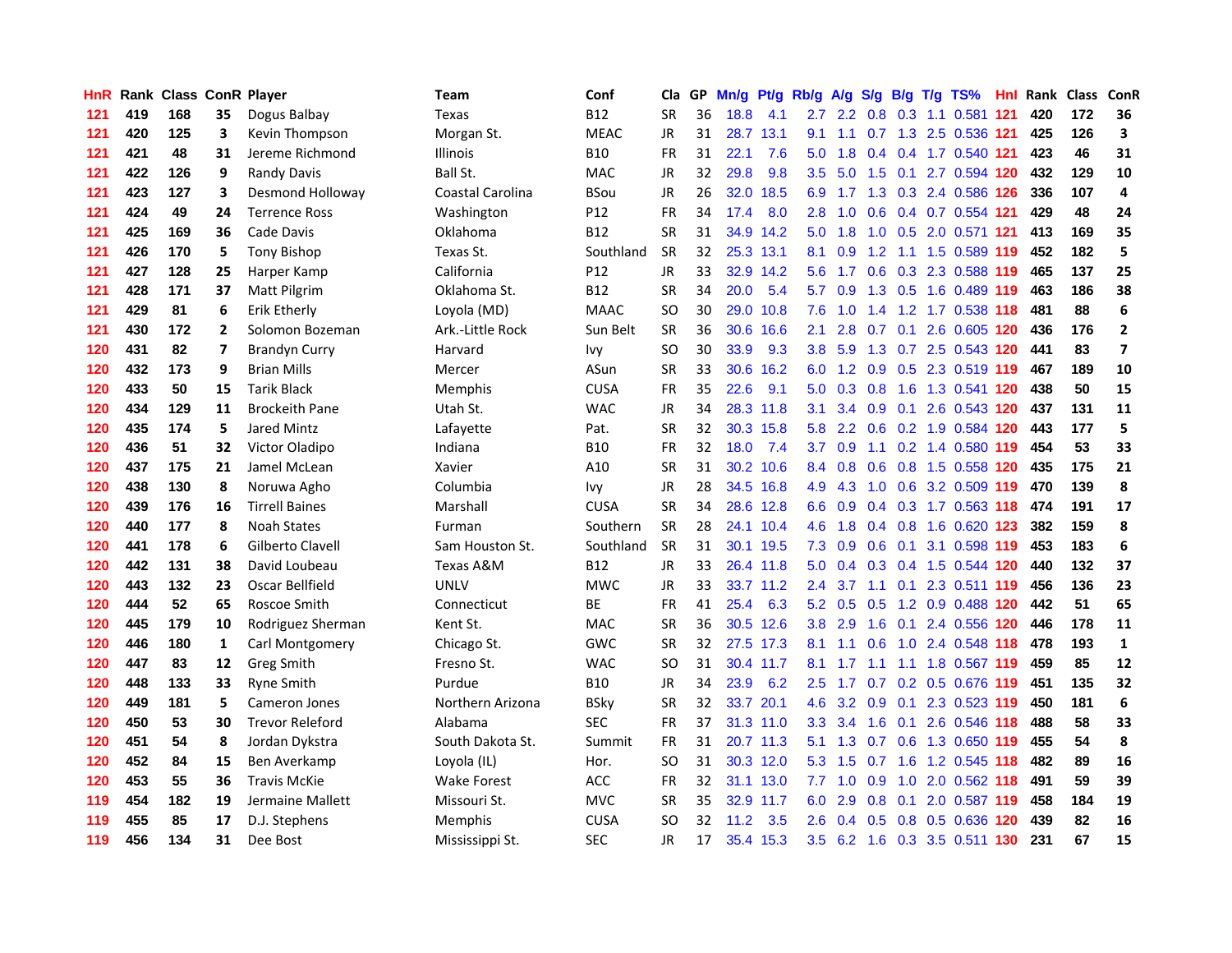| <b>HnR</b> |     | Rank Class ConR Player |                |                         | Team            | Conf           | Cla       |    | GP Mn/g | Pt/g      | Rb/g             | A/g             | <b>S/g</b> |                 | B/g T/g TS%                   | Hnl |     | Rank Class ConR |                          |
|------------|-----|------------------------|----------------|-------------------------|-----------------|----------------|-----------|----|---------|-----------|------------------|-----------------|------------|-----------------|-------------------------------|-----|-----|-----------------|--------------------------|
| 119        | 457 | 86                     | 5.             | Jamal Olasewere         | Long Island U.  | <b>NEC</b>     | SO        | 33 |         | 22.7 12.9 | 6.8              | 1.9             | 1.3        | 0.6             | 3.2 0.529                     | 119 | 457 | 84              | 5                        |
| 119        | 458 | 183                    | 9              | Jack Eggleston          | Pennsylvania    | Ivy            | <b>SR</b> | 28 |         | 37.4 13.2 | 8.0              | 2.1             | 0.9        | 0.8             | 2.0 0.585 118                 |     | 487 | 197             | 9                        |
| 119        | 459 | 184                    | 66             | <b>Scott Martin</b>     | Notre Dame      | ВE             | <b>SR</b> | 33 | 30.5    | 9.7       | 4.8              | 1.8             | 0.5        |                 | 0.3 1.5 0.511 120             |     | 447 | 179             | 67                       |
| 119        | 460 | 56                     | 67             | Talib Zanna             | Pittsburgh      | ВE             | <b>FR</b> | 27 | 11.8    | 3.7       |                  |                 |            |                 | 3.4 0.2 0.3 0.3 0.6 0.543 120 |     | 444 | 52              | 66                       |
| 119        | 461 | 185                    | 13             | Justin Graham           | San Jose St.    | <b>WAC</b>     | <b>SR</b> | 32 |         | 36.3 14.2 | 4.5              | 4.4             |            |                 | 2.3 0.4 2.3 0.498 119         |     | 468 | 190             | 13                       |
| 119        | 462 | 186                    | 32             | Zach Graham             | Mississippi     | <b>SEC</b>     | <b>SR</b> | 34 |         | 30.5 14.2 |                  | $4.5$ 1.5       |            |                 | 0.8 0.5 1.5 0.541 119         |     | 462 | 185             | 32                       |
| 119        | 463 | 135                    | 4              | Shay Shine              | High Point      | BSou           | JR        | 31 |         | 30.5 14.3 | 4.2              | 2.7             |            |                 | 1.3 0.2 2.2 0.538 117         |     | 532 | 162             | 8                        |
| 119        | 464 | 136                    | 10             | <b>Eric Griffin</b>     | Campbell        | ASun           | JR        | 29 |         | 28.1 13.2 | 6.9              | 1.0             | 1.7        |                 | 2.1 2.7 0.558 120             |     | 445 | 133             | 9                        |
| 119        | 465 | 87                     | 22             | Carl Jones              | Saint Joseph's  | A10            | SO        | 32 |         | 33.9 17.0 | $2.6^{\circ}$    | 3.4             | 1.1        | 0.1             | 2.4 0.538 119                 |     | 461 | 87              | 22                       |
| 119        | 466 | 137                    | 39             | Jamar Samuels           | Kansas St.      | <b>B12</b>     | JR.       | 33 | 24.5    | 8.5       | 5.4              | 1.5             |            |                 | 0.7 0.5 1.6 0.479 118         |     | 501 | 148             | 40                       |
| 119        | 467 | 57                     | 37             | C.J. Leslie             | <b>NC State</b> | ACC            | <b>FR</b> | 30 |         | 24.6 11.0 |                  | $7.2 \quad 0.8$ | 0.6        |                 | 1.3 1.7 0.465 119             |     | 472 | 55              | 37                       |
| 119        | 468 | 187                    | 6              | Darryl Shazier          | <b>Bucknell</b> | Pat.           | <b>SR</b> | 34 | 31.9    | 8.3       | 3.6 <sub>1</sub> | 5.4             |            | $1.3 \quad 0.0$ | 1.5 0.519 119                 |     | 464 | 187             | 6                        |
| 119        | 469 | 88                     | 33             | Renardo Sidney          | Mississippi St. | <b>SEC</b>     | <b>SO</b> | 19 |         | 25.2 14.2 | 7.6              | 0.7             | 0.7        | 0.8             | 2.5 0.560 126                 |     | 326 | 57              | 25                       |
| 119        | 470 | 89                     | 18             | DeAndre Kane            | Marshall        | <b>CUSA</b>    | SO        | 34 |         | 31.6 15.1 | 5.6              | 3.4             | 0.9        | 0.1             | 3.4 0.518 117                 |     | 512 | 91              | 19                       |
| 119        | 471 | 138                    | 5              | John Brown              | Liberty         | <b>BSou</b>    | <b>JR</b> | 32 | 31.9    | 11.3      | 10.8             | 1.3             | 1.8        | 0.3             | 3.0 0.531 119                 |     | 473 | 141             | 5                        |
| 119        | 472 | 139                    | 26             | <b>Jesse Perry</b>      | Arizona         | P12            | JR.       | 38 | 19.5    | 6.6       |                  | 4.4 0.7         |            |                 | 0.2 0.4 1.1 0.529 119         |     | 469 | 138             | 26                       |
| 119        | 473 | 90                     | 11             | Perris Blackwell        | San Francisco   | <b>WCC</b>     | SO        | 32 |         | 25.1 10.7 |                  |                 |            |                 | 7.0 0.9 0.6 0.4 2.2 0.558 118 |     | 489 | 90              | ${\bf 11}$               |
| 119        | 474 | 58                     | 34             | Josh Gasser             | Wisconsin       | <b>B10</b>     | <b>FR</b> | 34 | 28.1    | 5.9       | 3.9 <sub>2</sub> |                 |            |                 | 2.2 0.5 0.1 0.9 0.589 118     |     | 476 | 56              | 35                       |
| 119        | 475 | 188                    | 24             | Derek Brooks            | Air Force       | <b>MWC</b>     | SR        | 32 |         | 22.7 10.0 | 3.9 <sup>°</sup> |                 |            |                 | 1.5 0.7 0.3 1.3 0.610 118     |     | 484 | 195             | 24                       |
| 119        | 476 | 189                    | 38             | Adrian Bowie            | Maryland        | ACC            | SR        | 33 | 24.8    | 8.8       |                  | $3.0$ $3.5$     |            |                 | 1.1 0.2 1.8 0.573 118         |     | 475 | 192             | 38                       |
| 118        | 477 | 91                     | 4              | <b>Amin Stevens</b>     | Florida A&M     | <b>MEAC</b>    | <b>SO</b> | 32 |         | 29.1 13.6 | 7.8              | 1.1             |            |                 | 1.2 0.8 2.3 0.535 116         |     | 556 | 107             | $\overline{\mathbf{z}}$  |
| 118        | 478 | 190                    | 39             | Mustapha Farrakhan      | Virginia        | $\mathsf{ACC}$ | <b>SR</b> | 31 |         | 30.8 13.5 | 2.8              | 1.8             | 0.7        |                 | 0.3 2.2 0.549 115             |     | 583 | 225             | 43                       |
| 118        | 479 | 140                    | 5              | C.J. Reed               | Bethune-Cookman | <b>MEAC</b>    | JR.       | 34 |         | 38.7 18.8 | 3.8 <sup>°</sup> | 4.8             | 1.6        |                 | 0.0 3.0 0.506 118             |     | 490 | 145             | 4                        |
| 118        | 480 | 141                    | $\overline{ }$ | Scott Machado           | Iona            | <b>MAAC</b>    | JR.       | 37 |         | 34.2 13.2 | 3.9 <sup>°</sup> | 7.6             |            |                 | 1.3 0.2 3.5 0.496 118         |     | 486 | 144             | $\overline{\phantom{a}}$ |
| 118        | 481 | 191                    | 19             | Joey Rodriguez          | <b>VCU</b>      | CAA            | <b>SR</b> | 40 |         | 33.6 10.4 | 3.2 <sub>2</sub> | 5.2             | 1.5        |                 | 0.1 2.3 0.489 118             |     | 498 | 202             | 19                       |
| 118        | 482 | 92                     | 68             | James Southerland       | Syracuse        | BE             | <b>SO</b> | 28 | 14.1    | 4.9       | 2.3              | 0.5             | 0.5        |                 | 0.6 0.2 0.540 119             |     | 460 | 86              | 68                       |
| 118        | 483 | 59                     | 40             | <b>Phil Pressey</b>     | Missouri        | B12            | FR        | 30 | 22.3    | 6.5       | 2.3              | 3.9             | 2.0        |                 | 0.0 2.2 0.510 118             |     | 483 | 57              | 39                       |
| 118        | 484 | 60                     | 20             | Rayvonte Rice           | <b>Drake</b>    | <b>MVC</b>     | <b>FR</b> | 31 |         | 30.1 13.8 | 4.8              | 1.6             | 1.4        | 0.8             | 2.0 0.498 117                 |     | 519 | 62              | 20                       |
| 118        | 485 | 192                    | 23             | Dan Geriot              | Richmond        | A10            | <b>SR</b> | 37 | 24.9    | 9.5       | 3.9              | 2.8             | 0.6        |                 | 0.1 1.7 0.513 118             |     | 485 | 196             | 23                       |
| 118        | 486 | 193                    | 69             | Antonio Pena            | Villanova       | ВE             | <b>SR</b> | 33 | 32.8    | 9.8       | 7.1              | 1.5             |            |                 | 1.0 0.6 1.7 0.529 118         |     | 493 | 198             | 70                       |
| 118        | 487 | 194                    | 27             | Jamelle Horne           | Arizona         | P12            | <b>SR</b> | 38 | 18.1    | 6.1       | 3.3 <sub>2</sub> |                 |            |                 | 0.8 0.3 0.4 0.9 0.589 118     |     | 480 | 194             | 27                       |
| 118        | 488 | 142                    | 6              | Jay Threatt             | Delaware St.    | <b>MEAC</b>    | JR        | 30 | 35.7    | 9.7       | 3.9              | 6.0             |            |                 | 3.1 0.2 2.2 0.521 118         |     | 503 | 150             | 5                        |
| 118        | 489 | 143                    | 9              | Christian Siakam        | <b>IUPUI</b>    | Summit         | JR.       | 33 | 23.5    | 9.3       | 6.9              | 0.4             |            |                 | 0.5 0.8 1.1 0.642 117         |     | 504 | 151             | 9                        |
| 118        | 490 | 61                     | 19             | <b>Will Barton</b>      | Memphis         | <b>CUSA</b>    | <b>FR</b> | 35 |         | 30.6 12.3 | 4.9              | 2.8             | 1.5        |                 | 0.5 2.5 0.499 118             |     | 500 | 60              | 18                       |
| 118        | 491 | 195                    | 3              | <b>Tristan Thompson</b> | North Texas     | Sun Belt       | <b>SR</b> | 33 | 32.0    | 18.0      | 3.2              | 1.8             |            | $0.7 \quad 0.1$ | 2.2 0.630 118                 |     | 495 | 200             | 3                        |
| 118        | 492 | 144                    | 3              | Leon Powell             | SE Missouri St. | <b>OVC</b>     | <b>JR</b> | 32 | 31.5    | 14.1      | 7.7              | 1.0             | 0.6        | 1.6             | 1.8 0.602 117                 |     | 516 | 157             | 5                        |
| 118        | 493 | 145                    | 28             | Kyle Fogg               | Arizona         | P12            | JR        | 38 | 25.5    | 8.1       | 1.8              | 2.6             | 0.8        | 0.2             | 1.4 0.516                     | 118 | 492 | 146             | 28                       |
| 118        | 494 | 146                    | 6              | J.P. Primm              | NC-Asheville    | <b>BSou</b>    | <b>JR</b> | 34 |         | 33.1 14.6 | 3.7              |                 |            |                 | 4.5 2.1 0.2 3.1 0.539 118     |     | 502 | 149             | $\overline{\mathbf{z}}$  |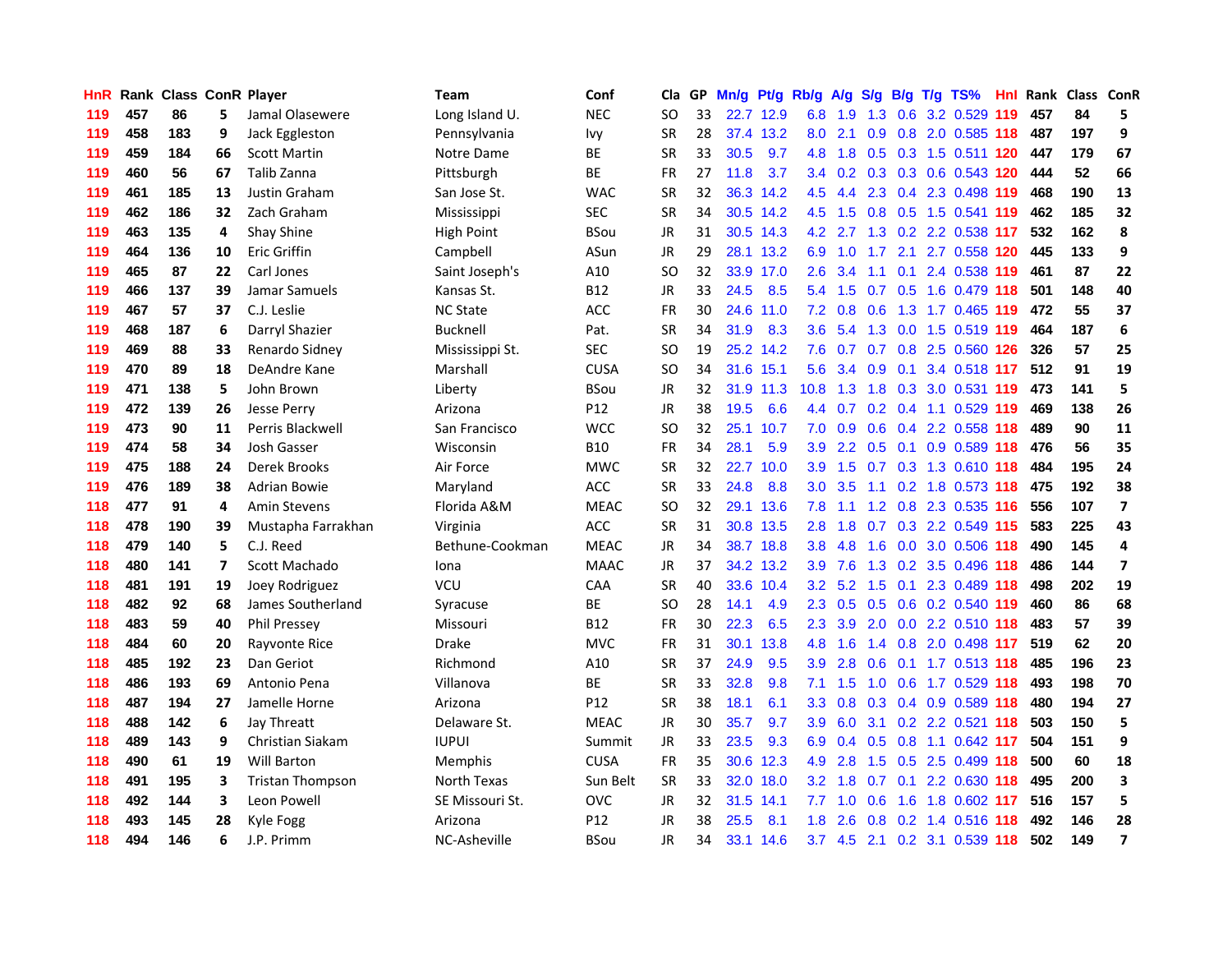| <b>HnR</b> |     | <b>Rank Class ConR Player</b> |                          |                           | Team                 | Conf            | Cla       |    | GP Mn/g |           | Pt/g Rb/g A/g    |         |             |     | S/g B/g T/g TS%                   |      |     | Hnl Rank Class ConR |                         |
|------------|-----|-------------------------------|--------------------------|---------------------------|----------------------|-----------------|-----------|----|---------|-----------|------------------|---------|-------------|-----|-----------------------------------|------|-----|---------------------|-------------------------|
| 118        | 495 | 62                            | 9                        | <b>Trent Weideman</b>     | Coll. of Charleston  | Southern        | <b>FR</b> | 37 | 26.1    | 8.4       | 6.6              | 1.1     | 0.8         | 1.1 | 1.2 0.666 117                     |      | 521 | 63                  | 10                      |
| 118        | 496 | 147                           | $\overline{ }$           | Reggie Middleton          | Winthrop             | BSou            | <b>JR</b> | 29 |         | 26.8 11.0 | 3.6              | 3.6     | 1.7         |     | 0.2 2.2 0.527 118                 |      | 477 | 142                 | 6                       |
| 118        | 497 | 93                            | 6                        | Lijah Thompson            | <b>Robert Morris</b> | <b>NEC</b>      | SΟ        | 32 | 20.3    | 8.6       | 4.4              | 0.6     | 0.7         |     | 0.7 1.2 0.591 117                 |      | 541 | 100                 | 8                       |
| 118        | 498 | 148                           | 35                       | Delvon Roe                | Michigan St.         | B10             | <b>JR</b> | 34 | 23.6    | 6.1       | 5.0              | 1.4     | 0.8         |     | 1.2 1.1 0.526 117                 |      | 505 | 152                 | 36                      |
| 118        | 499 | 94                            | 40                       | <b>Erick Green</b>        | Virginia Tech        | <b>ACC</b>      | <b>SO</b> | 32 | 30.9    | 11.6      | 2.3              | 2.7     |             |     | 1.8 0.3 1.2 0.499 117             |      | 528 | 95                  | 40                      |
| 118        | 500 | 149                           | 70                       | <b>Augustus Gilchrist</b> | South Florida        | BE              | JR        | 30 | 28.4    | 13.4      |                  |         |             |     | 6.0 0.8 0.5 0.7 2.5 0.506 119     |      | 471 | 140                 | 69                      |
| 118        | 501 | 196                           | 14                       | <b>Tyler Newbold</b>      | Utah St.             | <b>WAC</b>      | <b>SR</b> | 34 | 29.3    | 6.8       | 4.4              | 2.8     |             |     | 0.7 0.2 0.9 0.551 117             |      | 506 | 204                 | 14                      |
| 118        | 502 | 150                           | $\overline{ }$           | <b>William Mosley</b>     | Northwestern St.     | Southland       | JR        | 32 | 28.2    | 7.9       | 8.8              |         |             |     | 1.2 1.2 4.9 1.6 0.552 117         |      | 508 | 153                 | 8                       |
| 118        | 503 | 197                           | 71                       | Jeff Robinson             | Seton Hall           | BE              | <b>SR</b> | 31 |         | 31.7 12.1 | 6.4              | 0.7     |             |     | 0.8 0.5 1.5 0.532 114             |      | 623 | 241                 | 75                      |
| 118        | 504 | 151                           | 41                       | Andre Almeida             | Nebraska             | <b>B12</b>      | <b>JR</b> | 30 | 14.9    | 5.2       | 3.3 <sub>2</sub> | 0.9     |             |     | 0.2 1.3 1.5 0.555 117             |      | 511 | 155                 | 41                      |
| 118        | 505 | 152                           | 36                       | Luka Mirkovic             | Northwestern         | <b>B10</b>      | <b>JR</b> | 34 | 24.4    | 7.4       |                  |         | 5.2 2.3 0.6 |     | 0.7 1.4 0.561                     | -117 | 538 | 165                 | 37                      |
| 118        | 506 | 95                            | 42                       | <b>Brian Jorge Diaz</b>   | Nebraska             | B12             | SO        | 32 |         | 26.3 10.5 |                  | 4.4 1.0 | 0.5         |     | 1.2 1.8 0.535 117                 |      | 534 | 97                  | 42                      |
| 118        | 507 | 153                           | 29                       | Jeremy Green              | Stanford             | P <sub>12</sub> | <b>JR</b> | 31 | 32.6    | 16.7      | 3.4              | 1.0     | 0.5         | 0.1 | 2.1 0.561 117                     |      | 513 | 156                 | 30                      |
| 118        | 508 | 198                           | 34                       | John Fields               | Tennessee            | <b>SEC</b>      | <b>SR</b> | 34 | 11.6    | 2.6       | 3.0 <sub>2</sub> | 0.2     | 0.3         |     | 1.2 0.5 0.565 117                 |      | 546 | 215                 | 36                      |
| 118        | 509 | 154                           | 4                        | Kenny Moore               | Tennessee St.        | ovc             | JR        | 30 |         | 29.1 14.5 | 6.9              | 1.9     | 1.4         |     | 0.4 2.9 0.574 117                 |      | 536 | 164                 | $\overline{\mathbf{z}}$ |
| 118        | 510 | 155                           | 5                        | TyShwan Edmondson         | <b>Austin Peay</b>   | OVC             | <b>JR</b> | 33 | 32.0    | 17.1      | 4.5              | 2.0     | 1.8         |     | 0.5 2.0 0.521 118                 |      | 496 | 147                 | 3                       |
| 118        | 511 | 199                           | 8                        | Mark Payne                | <b>UC Davis</b>      | <b>BWst</b>     | <b>SR</b> | 27 |         | 33.9 15.5 | 4.9              | 3.6     | 1.1         |     | 0.2 2.0 0.621 119                 |      | 449 | 180                 | 8                       |
| 118        | 512 | 200                           | 1                        | <b>Grant Maxey</b>        | Jackson St.          | <b>SWAC</b>     | <b>SR</b> | 31 |         | 21.5 13.2 |                  |         |             |     | 5.4 1.2 1.2 0.5 2.1 0.531 118     |      | 497 | 201                 | $\mathbf{2}$            |
| 118        | 513 | 63                            | 41                       | Joe Harris                | Virginia             | <b>ACC</b>      | FR        | 31 |         | 29.4 10.4 |                  |         |             |     | 4.4 1.3 0.9 0.4 1.6 0.567 114 610 |      |     | 68                  | 45                      |
| 118        | 514 | 156                           | 30                       | <b>Malcolm Armstead</b>   | Oregon               | P <sub>12</sub> | <b>JR</b> | 38 | 27.5    | 8.6       | $2.9^{\circ}$    | 4.4     |             |     | 2.3 0.0 2.7 0.499 117             |      | 509 | 154                 | 29                      |
| 118        | 515 | 201                           | 11                       | Adnan Hodzic              | Lipscomb             | ASun            | <b>SR</b> | 30 |         | 31.6 17.7 |                  |         |             |     | 7.5 1.0 0.3 0.1 2.2 0.594 117     |      | 515 | 207                 | 11                      |
| 118        | 516 | 202                           | 8                        | P.J. Alawoya              | McNeese St.          | Southland       | <b>SR</b> | 32 |         | 30.9 10.2 | 10.3             | 1.1     | 1.1         |     | 0.8 1.4 0.618 117                 |      | 507 | 205                 | $\overline{\mathbf{z}}$ |
| 118        | 517 | 157                           | 72                       | <b>Henry Sims</b>         | Georgetown           | BE              | <b>JR</b> | 32 | 14.0    | 3.6       | 3.2              | 1.2     | 0.3         |     | 0.7 1.1 0.564 117                 |      | 518 | 159                 | 71                      |
| 118        | 518 | 203                           | 6                        | <b>Spencer Perrin</b>     | Eastern Kentucky     | <b>OVC</b>      | <b>SR</b> | 30 | 30.0    | 13.3      | 5.5              | 2.1     | 0.9         |     | 0.9 1.5 0.593 117                 |      | 514 | 206                 | 4                       |
| 118        | 519 | 158                           | 12                       | <b>Marquise Carter</b>    | Gonzaga              | <b>WCC</b>      | <b>JR</b> | 35 | 19.3    | 6.3       | 1.6 <sup>°</sup> | 2.1     | 0.9         |     | 0.1 1.1 0.603 117                 |      | 522 | 160                 | 12                      |
| 117        | 520 | 96                            | 25                       | Desmar Jackson            | Wyoming              | <b>MWC</b>      | <b>SO</b> | 30 | 29.8    | 14.6      | 4.9              | 2.1     | 2.0         |     | 0.6 3.4 0.530 117                 |      | 524 | 92                  | 26                      |
| 117        | 521 | 97                            | 13                       | Matthew Dellavedova       | Saint Mary's (CA)    | <b>WCC</b>      | <b>SO</b> | 34 | 35.3    | 13.4      | 3.6              |         |             |     | 5.3 1.2 0.0 2.4 0.571 117         |      | 525 | 93                  | 13                      |
| 117        | 522 | 98                            | 14                       | Mitchell Young            | Saint Mary's (CA)    | <b>WCC</b>      | <b>SO</b> | 34 |         | 21.2 10.2 | 5.1              | 0.5     | 0.4         |     | 0.6 1.2 0.591 117                 |      | 526 | 94                  | 14                      |
| 117        | 523 | 64                            | 26                       | Kyle Collinsworth         | <b>BYU</b>           | <b>MWC</b>      | FR        | 36 | 25.7    | 5.8       | 5.1              | 2.1     | 1.1         |     | 0.4 1.6 0.516 117                 |      | 510 | 61                  | 25                      |
| 117        | 524 | 159                           | $\overline{\phantom{a}}$ | Kwame Morgan              | Hampton              | <b>MEAC</b>     | <b>JR</b> | 33 | 33.3    | 16.1      | 4.5              | 1.3     | 1.5         | 0.1 | 1.3 0.520 117                     |      | 542 | 166                 | $\boldsymbol{6}$        |
| 117        | 525 | 160                           | 11                       | Carlton Guyton            | Kent St.             | <b>MAC</b>      | <b>JR</b> | 32 |         | 30.8 12.4 | 3.8              | 2.4     | 1.0         |     | 0.4 1.6 0.556 118                 |      | 479 | 143                 | 12                      |
| 117        | 526 | 99                            | 37                       | Jordan Hulls              | Indiana              | <b>B10</b>      | SO        | 32 |         | 31.2 11.0 | 2.3              |         |             |     | 2.9 0.9 0.2 1.7 0.623 116         |      | 555 | 106                 | 38                      |
| 117        | 527 | 204                           | 10                       | LeRoy Nobles              | <b>IUPUI</b>         | Summit          | <b>SR</b> | 32 |         | 35.8 18.3 |                  |         |             |     | 4.0 1.3 0.8 0.1 2.1 0.613 117     |      | 523 | 209                 | ${\bf 10}$              |
| 117        | 528 | 205                           | 73                       | Dwight Buycks             | Marquette            | BЕ              | <b>SR</b> | 36 | 28.1    | 8.8       | 3.1              | 3.4     | 1.1         |     | 0.1 2.3 0.554 117                 |      | 520 | 208                 | 72                      |
| 117        | 529 | 206                           | 15                       | Jeff Ledbetter            | Idaho                | <b>WAC</b>      | <b>SR</b> | 32 | 29.0    | 12.8      | 2.9              | 2.0     | 1.4         |     | $0.1$ 2.0 0.657 117               |      | 537 | 213                 | 15                      |
| 117        | 530 | 100                           | 20                       | Chris Fouch               | Drexel               | CAA             | <b>SO</b> | 31 | 28.5    | 14.9      | $3.4^{\circ}$    | 1.2     | 0.5         |     | 0.2 1.3 0.489 117                 |      | 531 | 96                  | 20                      |
| 117        | 531 | 161                           | 35                       | Lance Goulbourne          | Vanderbilt           | <b>SEC</b>      | <b>JR</b> | 32 | 25.0    | 6.9       | 7.3              | 1.3     | 0.6         | 0.5 | 1.5 0.526                         | 117  | 535 | 163                 | 34                      |
| 117        | 532 | 101                           | 15                       | <b>Tim Williams</b>       | Saint Mary's (CA)    | <b>WCC</b>      | SΟ        | 34 | 10.1    | 4.6       | 3.0 <sub>2</sub> |         |             |     | $0.4$ 0.2 0.5 0.7 0.585           | -117 | 540 | 99                  | 15                      |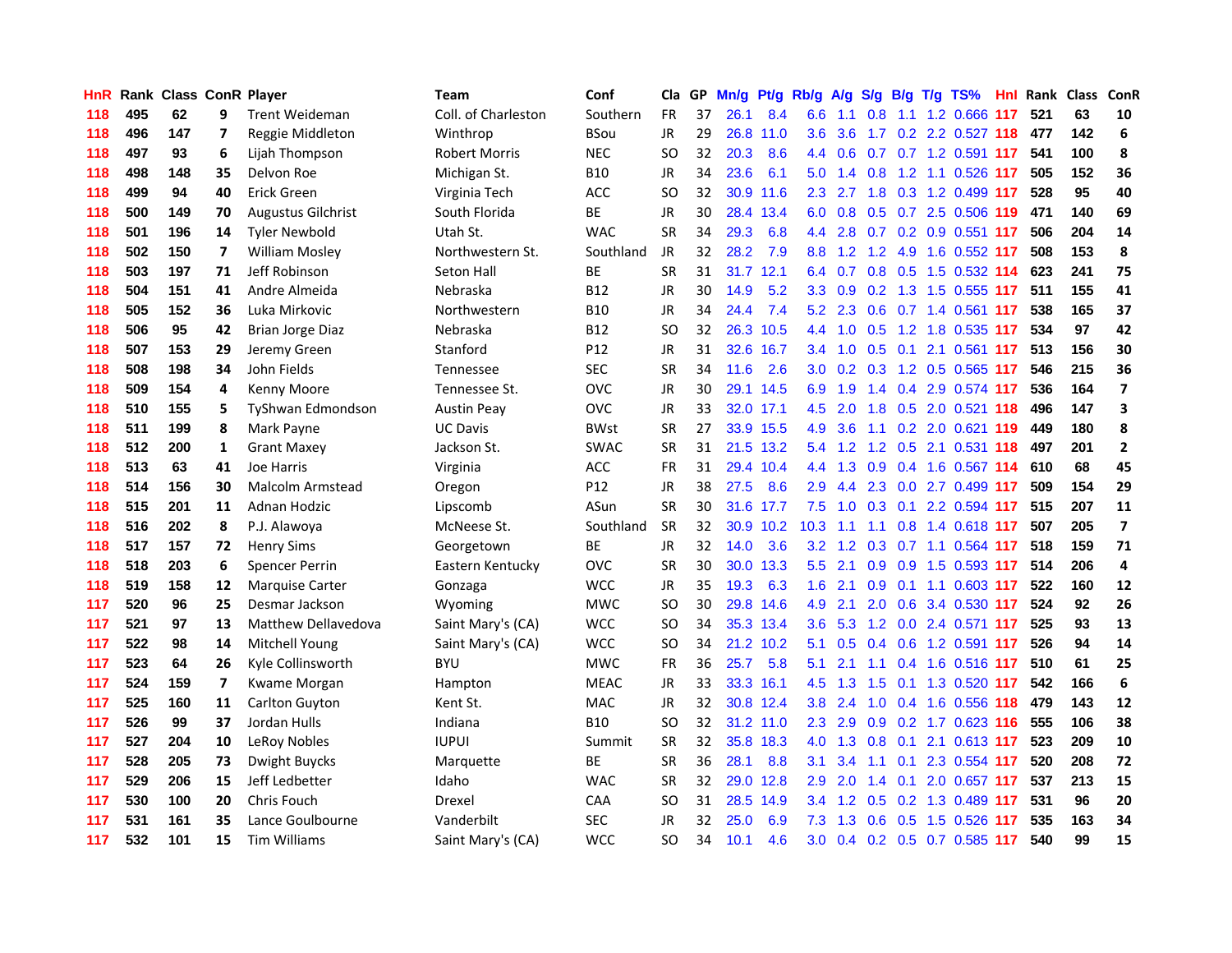| HnR |     | <b>Rank Class ConR Player</b> |                          |                         | Team                    | Conf            | Cla           |    | GP Mn/g | Pt/g      | Rb/g             | <b>A/g</b>  |               |                 | S/g B/g T/g TS%               | Hnl | Rank Class |     | ConR                    |
|-----|-----|-------------------------------|--------------------------|-------------------------|-------------------------|-----------------|---------------|----|---------|-----------|------------------|-------------|---------------|-----------------|-------------------------------|-----|------------|-----|-------------------------|
| 117 | 533 | 162                           | 27                       | Charles Abouo           | <b>BYU</b>              | <b>MWC</b>      | JR            | 37 | 20.9    | 7.2       | 4.8              | 0.8         | 0.8           | 0.3             | $1.1 \quad 0.521$             | 117 | 547        | 168 | 27                      |
| 117 | 534 | 102                           | 31                       | Lamont Jones            | Arizona                 | P <sub>12</sub> | <b>SO</b>     | 38 | 26.0    | 9.7       | 1.6              | 2.4         | 0.6           | 0.0             | 1.9 0.509 117                 |     | 539        | 98  | 31                      |
| 117 | 535 | 207                           | 7                        | Akeem Bennett           | St. Francis (NY)        | <b>NEC</b>      | <b>SR</b>     | 29 | 32.8    | 14.0      | 5.8              | 2.8         | 2.6           | 0.6             | 3.6 0.498 117                 |     | 533        | 212 | $\overline{\mathbf{z}}$ |
| 117 | 536 | 103                           | 28                       | <b>Stephen Rogers</b>   | <b>BYU</b>              | <b>MWC</b>      | SO            | 36 | 10.2    | 4.1       |                  |             |               |                 | 2.2 0.3 0.3 0.2 0.6 0.574 116 |     | 548        | 102 | 28                      |
| 117 | 537 | 104                           | 20                       | Marcus Jordan           | Central Florida         | <b>CUSA</b>     | SO            | 33 |         | 31.5 15.2 | 2.8 <sub>1</sub> |             |               |                 | 3.3 0.8 0.1 2.9 0.539 116     |     | 551        | 103 | 21                      |
| 117 | 538 | 65                            | 24                       | Dwayne Evans            | Saint Louis             | A10             | FR            | 31 | 23.3    | 8.5       | 6.5              |             |               |                 | 0.7 0.7 0.7 1.3 0.519 116     |     | 549        | 64  | 26                      |
| 117 | 539 | 208                           | 5                        | <b>Tyrone Conley</b>    | New Hampshire           | <b>AEC</b>      | <b>SR</b>     | 30 |         | 35.0 15.4 | $3.4^{\circ}$    | 2.1         |               |                 | 1.3 0.8 2.1 0.497 115         |     | 598        | 229 | 5                       |
| 117 | 540 | 163                           | 25                       | Josh Parker             | Dayton                  | A10             | JR            | 36 | 17.6    | 7.0       | 2.1              | 2.6         | 0.5           |                 | 0.0 1.4 0.483 116             |     | 550        | 169 | 27                      |
| 117 | 541 | 164                           | 16                       | Lorne Jackson           | Pepperdine              | <b>WCC</b>      | JR            | 33 | 27.3    | 13.2      | 2.9              | 2.9         | 1.6           |                 | 0.2 2.6 0.562 115             |     | 604        | 191 | 18                      |
| 117 | 542 | 66                            | 16                       | Alec Brown              | Green Bay               | Hor.            | <b>FR</b>     | 32 |         | 25.1 10.2 | 5.6              | 0.4         | $0.4^{\circ}$ | 2.1             | 1.5 0.547 116                 |     | 558        | 65  | 17                      |
| 117 | 543 | 165                           | 12                       | Adam Sollazzo           | East Tennessee St.      | ASun            | <b>JR</b>     | 36 | 28.2    | 9.2       | 3.2              | 4.0         |               |                 | 1.3 0.3 2.5 0.560 116         |     | 567        | 174 | 12                      |
| 117 | 544 | 209                           | 42                       | <b>Tracy Smith</b>      | <b>NC State</b>         | ACC             | <b>SR</b>     | 21 |         | 27.7 14.0 | 5.7              | 0.9         | 0.5           | 0.6             | 1.7 0.532 120                 |     | 434        | 174 | 35                      |
| 117 | 545 | 210                           | 8                        | Chad Gray               | Coastal Carolina        | <b>BSou</b>     | <b>SR</b>     | 34 |         | 28.9 14.6 | 6.3              | 1.4         | 1.0           | 1.2             | 2.0 0.535 115                 |     | 605        | 232 | 9                       |
| 116 | 546 | 211                           | 8                        | Justin Robinson         | Rider                   | <b>MAAC</b>     | <b>SR</b>     | 34 |         | 33.6 15.2 | 2.9              | 3.8         | 1.0           | 0.1             | 2.6 0.585 116                 |     | 557        | 216 | 9                       |
| 116 | 547 | 105                           | 36                       | Reginald Buckner        | Mississippi             | <b>SEC</b>      | SO            | 33 | 23.5    | 6.8       | 6.4              | 0.6         | 0.6           | 2.9             | 1.6 0.565 117                 |     | 544        | 101 | 35                      |
| 116 | 548 | 166                           | 43                       | <b>Toney McCray</b>     | Nebraska                | <b>B12</b>      | JR            | 32 | 22.5    | 8.5       | 4.3              | 1.3         | 1.0           | 0.2             | 1.9 0.542 116                 |     | 569        | 175 | 44                      |
| 116 | 549 | 167                           | 29                       | J.R. Cadot              | <b>TCU</b>              | <b>MWC</b>      | <b>JR</b>     | 32 | 25.3    | 8.2       | 6.0              | 1.1         | 1.0           |                 | 0.4 0.9 0.645 115             |     | 580        | 180 | 29                      |
| 116 | 550 | 212                           | 10                       | Jeremy Simmons          | Coll. of Charleston     | Southern        | <b>SR</b>     | 22 |         | 30.8 13.3 | 6.2              | 1.0         | 0.7           |                 | 1.3 1.9 0.638 122             |     | 396        | 165 | 9                       |
| 116 | 551 | 213                           | 44                       | <b>Cory Higgins</b>     | Colorado                | <b>B12</b>      | <b>SR</b>     | 38 |         | 32.2 16.1 |                  | $3.3$ $2.5$ |               |                 | 1.0 0.4 2.1 0.543 116         |     | 559        | 217 | 43                      |
| 116 | 552 | 214                           | 21                       | Kenny Lawson            | Creighton               | <b>MVC</b>      | <b>SR</b>     | 39 | 19.4    | 9.2       | $5.5^{\circ}$    | 0.6         |               |                 | 0.1 0.5 1.2 0.556 116         |     | 573        | 223 | 21                      |
| 116 | 553 | 106                           | 26                       | Rahlir Jefferson        | Temple                  | A10             | <sub>SO</sub> | 34 | 26.4    | 5.6       | 5.3              | 1.6         | 1.0           |                 | 0.9 1.3 0.531 115             |     | 577        | 110 | 31                      |
| 116 | 554 | 168                           | 32                       | <b>Faisal Aden</b>      | Washington St.          | P12             | JR            | 33 |         | 25.5 12.7 | 3.2 <sub>2</sub> | 1.3         |               |                 | 1.4 0.2 2.0 0.512 115         |     | 588        | 183 | 34                      |
| 116 | 555 | 107                           | 27                       | <b>Chris Gaston</b>     | Fordham                 | A10             | <sub>SO</sub> | 28 |         | 33.9 15.9 | 11.3             | 1.4         | 0.9           |                 | 1.5 3.5 0.476 116             |     | 568        | 108 | 30                      |
| 116 | 556 | 215                           | 17                       | Robo Kreps              | Illinois-Chicago        | Hor.            | <b>SR</b>     | 31 |         | 38.4 15.8 |                  | $4.2$ 2.9   | $1.4^{\circ}$ | 0.1             | 2.5 0.540 114                 |     | 612        | 237 | 19                      |
| 116 | 557 | 169                           | 33                       | Malcolm Lee             | <b>UCLA</b>             | P12             | <b>JR</b>     | 33 |         | 33.1 13.1 | 3.1              | 2.0         |               |                 | 0.7 0.2 1.7 0.548 116         |     | 553        | 170 | 33                      |
| 116 | 558 | 170                           | 28                       | Darrius Garrett         | Richmond                | A10             | <b>JR</b>     | 37 | 12.8    | 1.9       | 4.1              | 0.3         | 0.1           | 1.6             | 0.4 0.429 116                 |     | 561        | 171 | 28                      |
| 116 | 559 | 216                           | 9                        | Shawn Lewis             | Cal Poly                | <b>BWst</b>     | <b>SR</b>     | 30 |         | 31.3 15.2 | 5.5              | 2.2         | 1.5           | 0.3             | 3.1 0.476 115                 |     | 586        | 226 | 9                       |
| 116 | 560 | 171                           | 12                       | Nikola Cvetinovic       | Akron                   | <b>MAC</b>      | <b>JR</b>     | 36 |         | 27.7 11.7 | 6.9              | 2.1         | 1.1           | 0.1             | 2.1 0.498 116                 |     | 565        | 173 | 13                      |
| 116 | 561 | 217                           | 17                       | Jared Stohl             | Portland                | <b>WCC</b>      | <b>SR</b>     | 32 |         | 32.6 14.1 | 2.4              | 1.8         | 0.8           | 0.0             | 1.1 0.616 116                 |     | 563        | 220 | 16                      |
| 116 | 562 | 172                           | 10                       | <b>Oliver McNally</b>   | Harvard                 | Ivy             | JR            | 30 |         | 32.2 10.1 | 3.3 <sub>2</sub> | 3.1         |               | $1.2 \quad 0.1$ | 1.5 0.682 116                 |     | 570        | 176 | 10                      |
| 116 | 563 | 218                           | 11                       | Jay Couisnard           | <b>UMKC</b>             | Summit          | <b>SR</b>     | 29 |         | 33.5 17.6 | 5.6              | 1.6         | 1.3           | 0.6             | 3.2 0.571 116                 |     | 560        | 218 | 11                      |
| 116 | 564 | 108                           | $\overline{\phantom{a}}$ | <b>Robert Covington</b> | Tennessee St.           | <b>OVC</b>      | SO            | 30 |         | 30.8 13.4 | 7.5              | 1.2         | 1.5           |                 | 1.0 2.4 0.591 115             |     | 584        | 112 | 8                       |
| 116 | 565 | 173                           | 10                       | James Nunnally          | <b>UC Santa Barbara</b> | <b>BWst</b>     | <b>JR</b>     | 32 |         | 33.0 16.3 | 5.7              | 1.8         |               |                 | 0.4 0.3 2.1 0.600 115         |     | 589        | 184 | 10                      |
| 116 | 566 | 219                           | 34                       | Venoy Overton           | Washington              | P12             | <b>SR</b>     | 31 | 21.0    | 6.0       | $2.6^{\circ}$    | 3.3         |               |                 | 1.2 0.3 1.5 0.501 117         |     | 545        | 214 | 32                      |
| 116 | 567 | 220                           | 12                       | Will Hudson             | Oakland                 | Summit          | <b>SR</b>     | 35 |         | 31.3 12.6 | 7.2              | 0.8         | 0.7           | 0.9             | 1.3 0.663 116                 |     | 566        | 221 | 12                      |
| 116 | 568 | 221                           | 18                       | Shawn Vanzant           | <b>Butler</b>           | Hor.            | <b>SR</b>     | 38 | 28.6    | 8.1       | $3.4^{\circ}$    | 1.7         | 0.8           | 0.1             | 1.1 0.542 115                 |     | 581        | 224 | 18                      |
| 116 | 569 | 109                           | 16                       | Vander Joaquim          | Hawaii                  | <b>WAC</b>      | <sub>SO</sub> | 32 | 26.2    | 9.5       | 8.2              | 0.8         | 0.3           | 1.3             | 1.8 0.553                     | 113 | 646        | 127 | 17                      |
| 116 | 570 | 174                           | 38                       | Zack Novak              | Michigan                | <b>B10</b>      | JR            | 35 | 35.0    | 8.9       | 5.8              | 1.6         | $0.6$ 0.1     |                 | $0.8$ $0.562$ 116             |     | 564        | 172 | 39                      |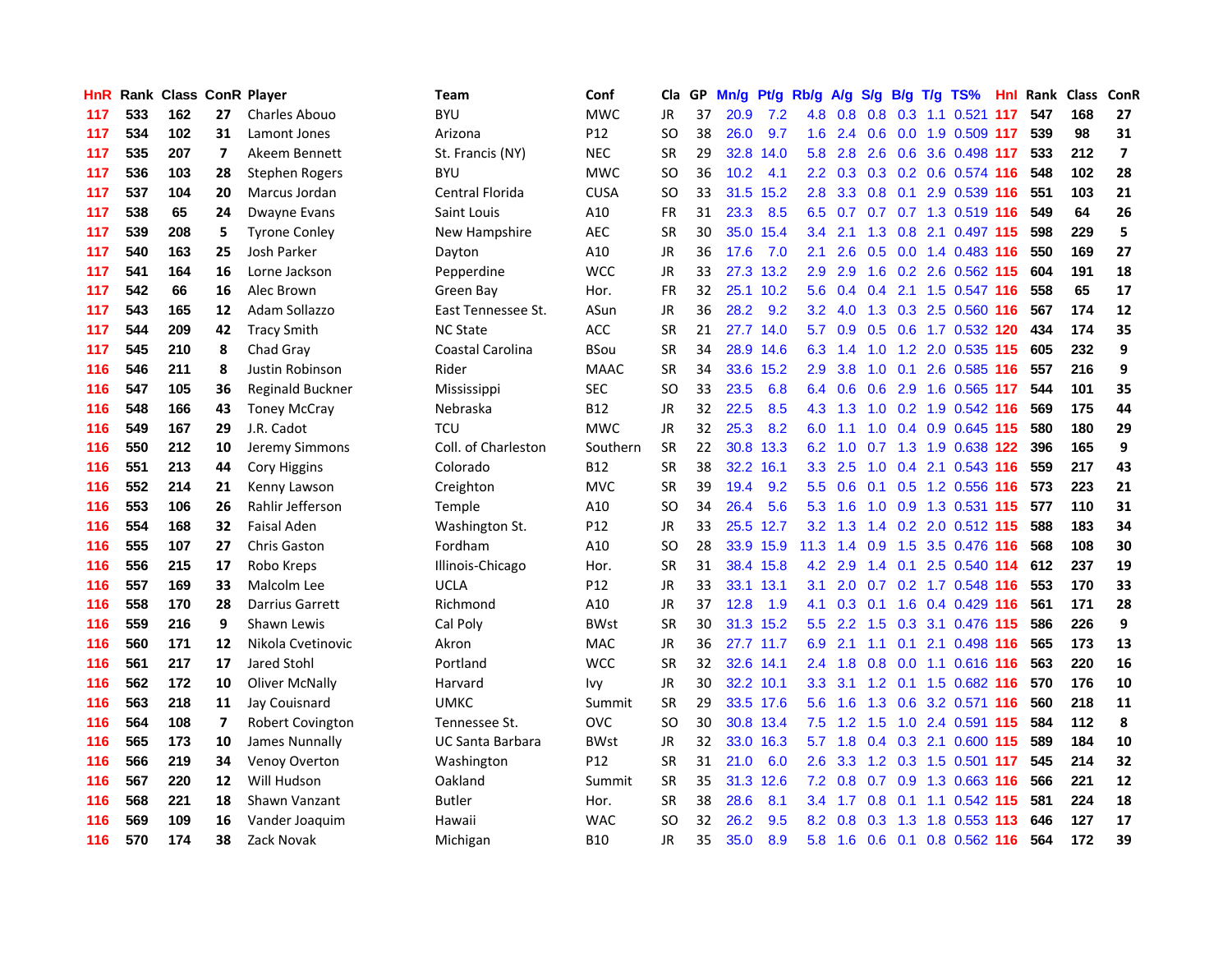| <b>HnR</b> |     | Rank Class ConR Player |    |                        | Team                 | Conf        | Cla       |    | GP Mn/g | Pt/g      | Rb/g A/g         |                 | <b>S/g</b>  |                | B/g T/g TS%                   | Hnl  |     | Rank Class ConR |    |
|------------|-----|------------------------|----|------------------------|----------------------|-------------|-----------|----|---------|-----------|------------------|-----------------|-------------|----------------|-------------------------------|------|-----|-----------------|----|
| 116        | 571 | 222                    | 8  | Nick Murphy            | Jacksonville St.     | <b>OVC</b>  | SR        | 28 |         | 35.1 15.5 | 6.0              | 2.5             | 1.9         | 0.3            | 2.6 0.539 117                 |      | 530 | 211             | 6  |
| 116        | 572 | 110                    | 37 | Marshawn Powell        | Arkansas             | <b>SEC</b>  | SO        | 28 |         | 22.4 10.8 | 4.5              | 1.0             | 0.8         |                | 0.5 1.5 0.508 116             |      | 552 | 104             | 37 |
| 116        | 573 | 223                    | 9  | <b>Wesley Jenkins</b>  | Saint Peter's        | <b>MAAC</b> | <b>SR</b> | 27 |         | 32.6 12.6 | 4.8              | 1.6             | 1.2         | 0.5            | 2.0 0.525 118                 |      | 499 | 203             | 8  |
| 116        | 574 | 224                    | 10 | <b>Elton Frazier</b>   | Canisius             | <b>MAAC</b> | SR        | 30 |         | 28.0 12.4 | 6.3              |                 | $1.0 \t0.8$ |                | 1.1 1.3 0.555 116             |      | 571 | 222             | 10 |
| 116        | 575 | 175                    | 4  | DeJuan Wright          | Fla. International   | Sun Belt    | JR        | 29 |         | 30.3 14.5 |                  |                 |             |                | 6.7 1.2 1.7 0.7 2.5 0.599 114 |      | 634 | 197             | 4  |
| 116        | 576 | 225                    | 38 | <b>Melvin Goins</b>    | <b>Tennessee</b>     | <b>SEC</b>  | <b>SR</b> | 33 | 27.2    | 7.9       | 3.1              | 2.8             |             |                | 1.7 0.1 1.8 0.493 115         |      | 606 | 233             | 39 |
| 116        | 577 | 111                    | 39 | <b>Tim Frazier</b>     | Penn St.             | <b>B10</b>  | SO        | 34 | 30.8    | 6.3       | 3.9              | 5.1             |             |                | 1.0 0.1 2.4 0.521 115         |      | 599 | 114             | 40 |
| 116        | 578 | 112                    | 43 | Leslie McDonald        | North Carolina       | <b>ACC</b>  | SO        | 36 | 15.7    | 7.0       | 2.1              | 0.6             |             |                | 0.5 0.1 0.8 0.520 115         |      | 579 | 111             | 42 |
| 116        | 579 | 226                    | 40 | Al Nolen               | Minnesota            | <b>B10</b>  | <b>SR</b> | 14 | 29.1    | 8.4       | 3.6              | 3.7             |             | $2.4\quad 0.1$ | 2.1 0.506 119                 |      | 466 | 188             | 34 |
| 116        | 580 | 176                    | 13 | Mitchell Watt          | <b>Buffalo</b>       | <b>MAC</b>  | JR        | 34 | 21.2    | 8.0       | 5.3              | 1.5             | 0.8         |                | 2.2 1.9 0.518 115             |      | 578 | 179             | 14 |
| 116        | 581 | 177                    | 21 | <b>Andre Cornelius</b> | George Mason         | CAA         | JR        | 34 | 27.1    | 9.5       | $2.3^{\circ}$    | 1.6             | 1.0         | 0.1            | 1.5 0.564 115                 |      | 585 | 181             | 21 |
| 116        | 582 | 178                    | 29 | Juan Fernandez         | Temple               | A10         | JR        | 30 |         | 31.8 11.2 | 2.9              | 3.9             | 0.8         | 0.1            | 2.1 0.471 117                 |      | 517 | 158             | 24 |
| 116        | 583 | 227                    | 39 | Ravern Johnson         | Mississippi St.      | <b>SEC</b>  | <b>SR</b> | 28 |         | 34.9 17.6 | 3.6              | 0.8             |             |                | 0.4 0.5 1.3 0.570 113         |      | 654 | 251             | 43 |
| 116        | 584 | 179                    | 21 | Robert Nyakundi        | SMU                  | <b>CUSA</b> | JR        | 35 |         | 30.6 14.3 | 4.3              | 1.9             | 1.0         |                | 0.2 2.4 0.651 115             |      | 597 | 189             | 23 |
| 116        | 585 | 228                    | 30 | Kevin Smith            | Richmond             | A10         | <b>SR</b> | 34 | 27.8    | 3.9       | 4.2              | 3.4             | 1.2         |                | 0.6 1.3 0.576 116             |      | 562 | 219             | 29 |
| 116        | 586 | 180                    | 44 | <b>Tanner Smith</b>    | Clemson              | <b>ACC</b>  | JR        | 32 | 29.3    | 7.8       | 3.5              | 2.8             |             |                | 1.3 0.3 1.9 0.533 116         |      | 576 | 178             | 41 |
| 115        | 587 | 67                     | 8  | Jason Brickman         | Long Island U.       | <b>NEC</b>  | <b>FR</b> | 33 | 22.8    | 6.2       | 2.1              |                 |             |                | 5.5 0.8 0.0 1.9 0.629 115     |      | 582 | 67              | 10 |
| 115        | 588 | 181                    | 11 | Novar Gadson           | Rider                | <b>MAAC</b> | JR        | 33 |         | 28.0 13.7 |                  |                 |             |                | 5.8 1.7 0.8 0.9 2.4 0.549 116 |      | 574 | 177             | 11 |
| 115        | 589 | 113                    | 74 | Dane Miller            | Rutgers              | ВE          | SO        | 32 | 29.8    | 9.2       | 6.1              | 2.6             | 1.0         |                | 1.6 2.0 0.445 115             |      | 591 | 113             | 73 |
| 115        | 590 | 182                    | 41 | Ralph Sampson          | Minnesota            | <b>B10</b>  | JR        | 31 |         | 29.0 10.2 | 5.4              |                 |             |                | 1.6 0.5 2.0 1.5 0.520 115     |      | 600 | 190             | 41 |
| 115        | 591 | 114                    | 11 | <b>Kyle Casey</b>      | Harvard              | lvy         | SO        | 26 |         | 26.6 10.7 | 6.0              |                 | $1.0 \t0.8$ |                | 1.1 1.7 0.558 116             |      | 575 | 109             | 11 |
| 115        | 592 | 183                    | 22 | Wesley Witherspoon     | Memphis              | <b>CUSA</b> | JR.       | 23 | 22.9    | 9.0       | 4.3              | 1.0             |             |                | 1.1 0.4 1.8 0.606 117         |      | 527 | 161             | 20 |
| 115        | 593 | 184                    | 18 | Rob Jones              | Saint Mary's (CA)    | <b>WCC</b>  | JR        | 34 | 31.4    | 13.8      | 7.7              | 1.7             | 1.1         | 0.5            | 2.1 0.555 115                 |      | 596 | 188             | 17 |
| 115        | 594 | 229                    | 23 | Claude Britten         | <b>UTEP</b>          | <b>CUSA</b> | <b>SR</b> | 33 | 11.6    | 7.3       |                  |                 |             |                | 2.2 0.2 0.2 0.5 0.9 0.547 115 |      | 590 | 227             | 22 |
| 115        | 595 | 230                    | 22 | <b>Ben Finney</b>      | Old Dominion         | CAA         | <b>SR</b> | 34 | 31.9    | 9.2       | 6.3              |                 |             |                | 3.0 1.3 0.6 1.9 0.452 115     |      | 594 | 228             | 22 |
| 115        | 596 | 185                    | 13 | Drew Hanlen            | Belmont              | ASun        | JR        | 35 | 23.2    | 6.4       | 1.7 <sub>2</sub> | 4.0             | 0.8         |                | 0.0 1.4 0.525 115             |      | 593 | 186             | 14 |
| 115        | 597 | 115                    | 9  | <b>Velton Jones</b>    | <b>Robert Morris</b> | <b>NEC</b>  | SO        | 32 |         | 29.4 12.1 | 2.9              | 4.0             | 1.6         | 0.0            | 2.8 0.503 114                 |      | 625 | 120             | 11 |
| 115        | 598 | 116                    | 45 | <b>Milton Jennings</b> | Clemson              | ACC         | SO        | 34 | 20.1    | 8.3       | 5.2              | 0.6             | 0.6         |                | 0.4 1.9 0.504 114             |      | 614 | 116             | 46 |
| 115        | 599 | 117                    | 46 | <b>Michael Snaer</b>   | Florida St.          | ACC         | SO        | 34 | 28.6    | 8.8       | $2.7^{\circ}$    |                 |             |                | 2.2 0.9 0.2 2.5 0.510 114     |      | 642 | 126             | 49 |
| 115        | 600 | 186                    | 14 | Isiah Brown            | East Tennessee St.   | ASun        | JR.       | 36 | 29.8    | 10.3      |                  | $7.2 \quad 0.9$ |             |                | 1.2 2.0 2.4 0.522 114         |      | 619 | 193             | 16 |
| 115        | 601 | 118                    | 40 | Glenn Bryant           | Arkansas             | <b>SEC</b>  | SO        | 31 | 12.9    | 4.1       |                  |                 |             |                | 3.0 0.2 0.4 1.6 0.5 0.538 114 |      | 626 | 121             | 40 |
| 115        | 602 | 119                    | 30 | Michael Lyons          | Air Force            | <b>MWC</b>  | SO        | 31 |         | 30.4 13.7 | 3.5              | 1.9             |             |                | 1.0 0.4 2.3 0.585 115         |      | 601 | 115             | 30 |
| 115        | 603 | 231                    | 45 | Levi Knutson           | Colorado             | B12         | <b>SR</b> | 38 |         | 26.8 11.7 | 2.9 <sup>°</sup> | 1.0             | 0.6         |                | 0.1 0.8 0.657 115             |      | 607 | 234             | 45 |
| 115        | 604 | 120                    | 31 | Nikola Malesevic       | Rhode Island         | A10         | SO        | 34 |         | 27.3 10.3 | 4.3              | 0.9             |             |                | 0.9 0.6 1.1 0.606 114         |      | 620 | 119             | 32 |
| 115        | 605 | 187                    | 35 | Lazeric Jones          | <b>UCLA</b>          | P12         | JR        | 34 | 28.4    | 9.1       | 2.1              | 3.6             | 1.0         |                | 0.4 2.1 0.505 114             |      | 609 | 192             | 35 |
| 115        | 606 | 232                    | 12 | <b>Yorel Hawkins</b>   | Fairfield            | <b>MAAC</b> | <b>SR</b> | 33 | 27.6    | 10.1      | 5.4              | 1.3             | 1.4         |                | 0.3 1.3 0.486                 | -114 | 613 | 238             | 12 |
| 115        | 607 | 68                     | 46 | <b>Will Spradling</b>  | Kansas St.           | B12         | FR        | 34 | 21.9    | 6.4       | 1.6              | 1.9             | 0.8         |                | 0.0 1.2 0.576                 | 113  | 657 | 74              | 47 |
| 115        | 608 | 233                    | 15 | <b>Travis Cohn</b>     | Jacksonville         | ASun        | <b>SR</b> | 31 |         | 19.5 10.0 | 2.9              | 1.1             |             |                | 0.5 0.1 1.4 0.569 115         |      | 602 | 230             | 15 |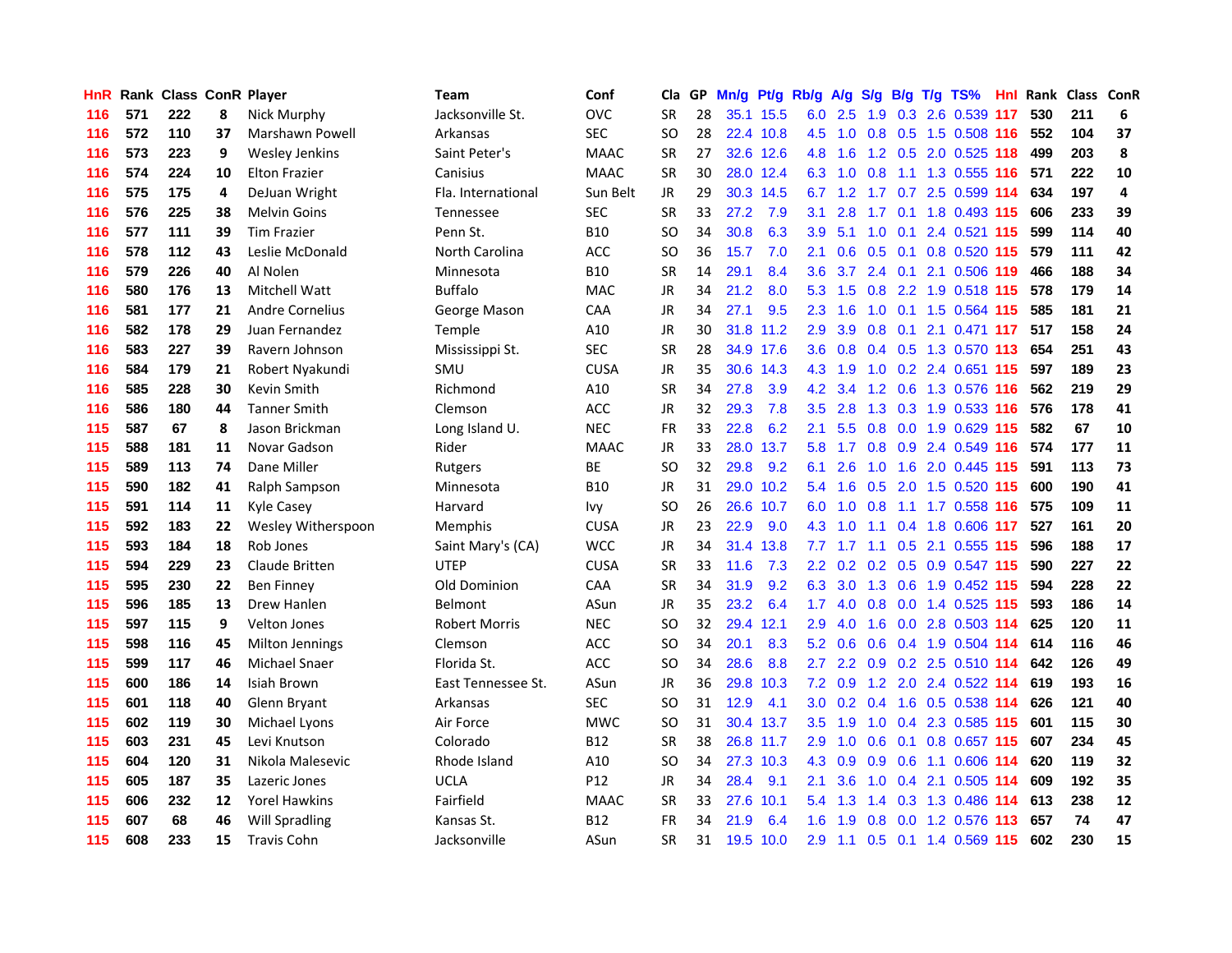| <b>HnR</b> |     | Rank Class ConR Player |                |                        | Team                  | Conf        | Cla       |    | GP Mn/g Pt/g Rb/g A/g |           |                  |     |                 |     | S/g B/g T/g TS%               | Hnl |     | Rank Class ConR |                         |
|------------|-----|------------------------|----------------|------------------------|-----------------------|-------------|-----------|----|-----------------------|-----------|------------------|-----|-----------------|-----|-------------------------------|-----|-----|-----------------|-------------------------|
| 115        | 609 | 69                     | 5              | <b>Augustine Rubit</b> | South Alabama         | Sun Belt    | FR.       | 28 |                       | 30.4 13.1 | 11.0             | 0.9 | 0.6             | 1.1 | 2.4 0.585                     | 113 | 644 | 71              | 5                       |
| 115        | 610 | 121                    | 75             | Deniz Kilicli          | West Virginia         | BE          | SO        | 33 | 16.4                  | 6.6       | 4.0              | 0.9 | 0.2             |     | 0.4 1.8 0.499 114             |     | 616 | 117             | 74                      |
| 114        | 611 | 234                    | 24             | Will Coleman           | Memphis               | <b>CUSA</b> | <b>SR</b> | 35 | 19.2                  | 7.0       | 4.5              | 0.3 | 0.3             | 0.9 | 1.1 0.621 114                 |     | 618 | 240             | 25                      |
| 114        | 612 | 188                    | 25             | Johnny Thomas          | Marshall              | <b>CUSA</b> | <b>JR</b> | 30 | 24.8                  | 9.1       | 4.5              | 0.6 | 0.6             |     | 0.7 0.6 0.571 114             |     | 621 | 194             | 26                      |
| 114        | 613 | 122                    | 23             | Keith Rendelman        | NC-Wilmington         | CAA         | SO        | 31 |                       | 32.0 11.2 | 7.8              |     | $0.8\ 0.9$      |     | 1.0 1.6 0.584 114             |     | 636 | 125             | 24                      |
| 114        | 614 | 235                    | 19             | Paul Carter            | Illinois-Chicago      | Hor.        | <b>SR</b> | 31 |                       | 32.6 14.7 | 8.0              | 1.9 |                 |     | 0.6 0.7 3.1 0.499 112         |     | 689 | 267             | 20                      |
| 114        | 615 | 236                    | 47             | Josh Southern          | <b>Boston College</b> | <b>ACC</b>  | <b>SR</b> | 33 | 18.5                  | 6.6       | 3.8 <sup>°</sup> | 1.5 |                 |     | 0.2 0.4 1.2 0.611 114         |     | 640 | 247             | 48                      |
| 114        | 616 | 189                    | 48             | Sammy Zeglinski        | Virginia              | <b>ACC</b>  | <b>JR</b> | 24 | 25.6                  | 7.8       | 3.1              | 2.3 |                 |     | 1.3 0.2 1.2 0.492 114         |     | 635 | 198             | 47                      |
| 114        | 617 | 237                    | 9              | Jordan Glynn           | Stephen F. Austin     | Southland   | SR        | 29 | 31.6                  | 11.5      | 8.0              | 1.3 |                 |     | 1.2 0.2 1.6 0.599 113         |     | 645 | 250             | 12                      |
| 114        | 618 | 123                    | 16             | Andy Diaz              | North Florida         | ASun        | <b>SO</b> | 34 |                       | 25.4 10.6 | 5.5              | 0.9 | 1.2             | 1.1 | 2.8 0.550 114                 |     | 632 | 123             | 17                      |
| 114        | 619 | 124                    | 42             | Drew Crawford          | Northwestern          | <b>B10</b>  | <b>SO</b> | 34 |                       | 31.4 12.1 | 4.7              | 2.0 | 0.9             |     | 0.6 1.3 0.512 113             |     | 652 | 130             | 44                      |
| 114        | 620 | 238                    | 10             | <b>Josten Crow</b>     | Sam Houston St.       | Southland   | <b>SR</b> | 31 |                       | 30.9 12.7 | 5.3              | 3.5 | 1.8             |     | 0.3 1.9 0.538 114             |     | 643 | 249             | 11                      |
| 114        | 621 | 125                    | 9              | Stan Okove             | VMI                   | <b>BSou</b> | SO        | 31 |                       | 29.1 16.8 | 8.0              | 1.7 | 1.1             | 0.8 | 2.3 0.583 113                 |     | 660 | 132             | 10                      |
| 114        | 622 | 70                     | 76             | <b>Eric Atkins</b>     | Notre Dame            | ВE          | <b>FR</b> | 34 | 25.4                  | 5.8       | 1.8              |     | $3.2 \quad 0.6$ |     | 0.0 1.3 0.527 114             |     | 639 | 70              | 79                      |
| 114        | 623 | 190                    | 41             | Dustin Ware            | Georgia               | <b>SEC</b>  | JR        | 33 | 33.2                  | 8.0       | 2.9              | 3.5 | 0.9             |     | 0.1 1.2 0.640 113             |     | 650 | 200             | 41                      |
| 114        | 624 | 126                    | 43             | D.J. Byrd              | Purdue                | <b>B10</b>  | <b>SO</b> | 34 | 20.6                  | 5.2       | 3.0 <sub>2</sub> | 2.0 | 0.6             | 0.2 | 0.9 0.503 114                 |     | 631 | 122             | 42                      |
| 114        | 625 | 191                    | 42             | <b>Gerald Robinson</b> | Georgia               | <b>SEC</b>  | <b>JR</b> | 33 | 32.4                  | 12.2      | 2.7              | 4.0 | 1.3             | 0.1 | 3.0 0.513 113                 |     | 653 | 201             | 42                      |
| 114        | 626 | 239                    | 77             | Paris Horne            | St. John's            | ВE          | <b>SR</b> | 33 | 28.0                  | 7.9       | 2.9 <sup>°</sup> | 1.6 | 1.0             |     | 0.2 1.4 0.535 114             |     | 638 | 246             | 78                      |
| 114        | 627 | 240                    | 78             | Darnell Wilks          | Cincinnati            | BE          | <b>SR</b> | 35 | 15.0                  | 3.6       | 2.6 <sup>°</sup> | 1.1 |                 |     | 0.6 0.5 1.0 0.521 114         |     | 629 | 243             | 76                      |
| 114        | 628 | 241                    | 26             | Tom Herzog             | Central Florida       | <b>CUSA</b> | <b>SR</b> | 29 | 16.0                  | 5.7       |                  |     |                 |     | 3.5 0.2 0.4 2.0 0.9 0.562 115 |     | 603 | 231             | 24                      |
| 114        | 629 | 127                    | 14             | Zeke Marshall          | Akron                 | <b>MAC</b>  | <b>SO</b> | 36 | 22.4                  | 8.5       | 4.9              | 0.8 |                 |     | 0.4 2.6 1.3 0.518 114         |     | 633 | 124             | 16                      |
| 114        | 630 | 242                    | 79             | Cam Thoroughman        | West Virginia         | BE          | <b>SR</b> | 33 | 20.0                  | 2.7       | 3.9 <sup>°</sup> |     |                 |     | 2.2 0.5 0.2 0.9 0.489 114     |     | 637 | 245             | 77                      |
| 114        | 631 | 243                    | 44             | Jarryd Cole            | Iowa                  | <b>B10</b>  | <b>SR</b> | 31 | 25.2                  | 8.0       | 6.3              | 0.5 |                 |     | 0.8 0.3 1.1 0.592 114         |     | 641 | 248             | 43                      |
| 114        | 632 | 244                    | 6              | Sergio Kerusch         | Western Kentucky      | Sun Belt    | <b>SR</b> | 32 | 31.0                  | 15.6      | 7.9              | 0.5 | 0.4             |     | 0.4 1.4 0.554 113             |     | 671 | 258             | 6                       |
| 114        | 633 | 192                    | 47             | <b>Keiton Page</b>     | Oklahoma St.          | B12         | JR        | 34 |                       | 34.1 13.2 | 2.1              | 1.7 | 0.9             |     | 0.0 1.8 0.539 112             |     | 694 | 210             | 49                      |
| 114        | 634 | 128                    | 24             | <b>Andrey Semenov</b>  | James Madison         | CAA         | <b>SO</b> | 32 | 19.0                  | 7.5       | 3.1              | 0.9 | 0.9             |     | 1.0 0.9 0.587 114             |     | 617 | 118             | 23                      |
| 114        | 635 | 245                    | $\overline{ }$ | Jeremy Hence           | Army                  | Pat.        | <b>SR</b> | 30 |                       | 32.3 15.7 | 5.3              | 1.9 | 0.8             |     | 0.4 2.4 0.589 113             |     | 658 | 253             | $\overline{\mathbf{z}}$ |
| 114        | 636 | 246                    | 48             | Jamie Vanderbeken      | lowa St.              | B12         | <b>SR</b> | 29 |                       | 28.7 11.1 | 5.5              | 1.1 | 0.6             |     | 1.7 1.2 0.587 114             |     | 615 | 239             | 46                      |
| 114        | 637 | 129                    | 31             | James Rahon            | San Diego St.         | <b>MWC</b>  | SO        | 37 | 21.6                  | 7.0       | 1.6              | 0.8 | 0.4             | 0.0 | 0.5 0.564 113                 |     | 651 | 129             | 31                      |
| 114        | 638 | 193                    | 11             | Jereal Scott           | Stephen F. Austin     | Southland   | JR        | 28 | 24.8                  | 13.3      | 5.8              | 0.8 |                 |     | 0.5 0.2 1.9 0.618 114         |     | 622 | 195             | 10                      |
| 114        | 639 | 71                     | 25             | Rob Brandenberg        | VCU                   | CAA         | <b>FR</b> | 39 | 13.7                  | 4.9       | 1.7              | 0.6 |                 |     | 0.7 0.2 0.5 0.519 113         |     | 656 | 73              | 26                      |
| 114        | 640 | 130                    | 36             | <b>Brock Motum</b>     | Washington St.        | P12         | SO        | 35 | 19.2                  | 7.6       | 3.0 <sub>1</sub> |     |                 |     | 0.9 0.3 0.1 1.2 0.632 112     |     | 690 | 139             | 37                      |
| 114        | 641 | 72                     | 37             | Dwight Powell          | Stanford              | P12         | <b>FR</b> | 31 | 24.4                  | 8.1       | 5.2              |     |                 |     | 1.0 0.8 0.9 1.4 0.531 113     |     | 648 | 72              | 36                      |
| 114        | 642 | 194                    | 43             | Cameron Tatum          | Tennessee             | <b>SEC</b>  | <b>JR</b> | 34 | 25.2                  | 8.8       | 3.1              | 2.3 | 0.9             |     | 0.4 1.7 0.478 113             |     | 681 | 205             | 46                      |
| 114        | 643 | 131                    | 49             | <b>Reger Dowell</b>    | Oklahoma St.          | B12         | SO        | 23 | 13.6                  | 5.2       | 0.7              |     | $1.2 \quad 0.4$ |     | 0.0 1.2 0.597 112 702         |     |     | 141             | 51                      |
| 114        | 644 | 132                    | 17             | Kyle Barone            | Idaho                 | <b>WAC</b>  | SO.       | 32 | 26.0                  | 10.5      | 5.8              | 1.0 | 0.6             | 0.8 | 1.9 0.633 113                 |     | 649 | 128             | 18                      |
| 114        | 645 | 195                    | 26             | <b>Trian Iliadis</b>   | Old Dominion          | CAA         | <b>JR</b> | 34 | 16.2                  | 6.0       | 1.3              | 1.4 | 0.7             | 0.1 | 0.8 0.538                     | 113 | 647 | 199             | 25                      |
| 113        | 646 | 247                    | 22             | <b>Nafis Ricks</b>     | Missouri St.          | <b>MVC</b>  | SR        | 35 | 30.1                  | 9.3       | 4.4              |     |                 |     | 3.9 0.9 0.3 1.9 0.485 113     |     | 662 | 255             | 24                      |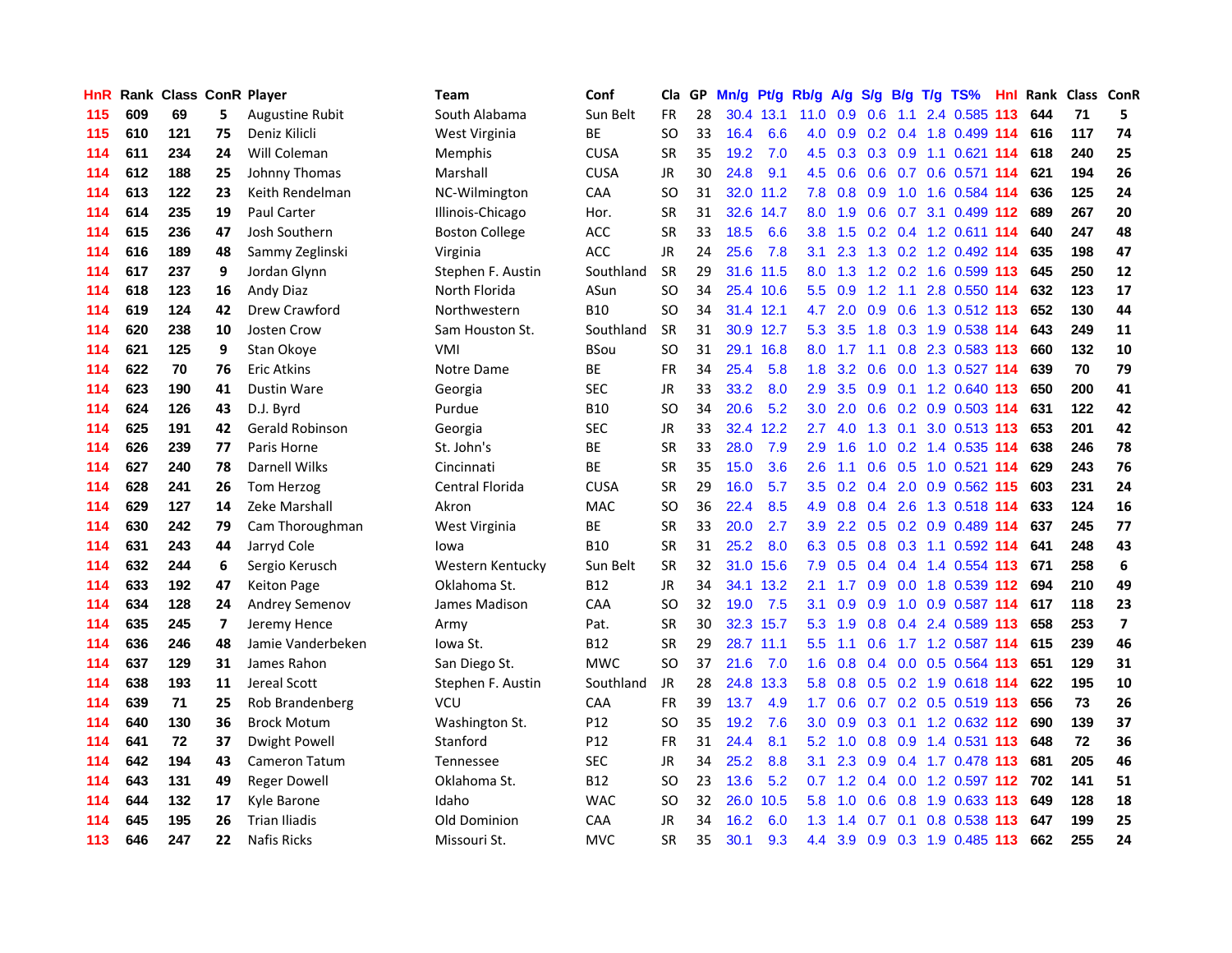| <b>HnR</b> |     | <b>Rank Class ConR Player</b> |    |                       | Team                      | Conf        | Cla       |    | GP Mn/g | Pt/g      | Rb/g             | A/g       | <b>S/g</b>      |                 | B/g T/g TS%                       | Hnl |     | Rank Class | ConR         |
|------------|-----|-------------------------------|----|-----------------------|---------------------------|-------------|-----------|----|---------|-----------|------------------|-----------|-----------------|-----------------|-----------------------------------|-----|-----|------------|--------------|
| 113        | 647 | 248                           | 44 | Jeremy Price          | Georgia                   | <b>SEC</b>  | <b>SR</b> | 33 | 23.3    | 9.3       | 5.0              | 0.6       | 0.6             | 0.8             | 1.8 0.545                         | 113 | 679 | 264        | 45           |
| 113        | 648 | 73                            | 13 | Steven Roundtree      | <b>Oral Roberts</b>       | Summit      | <b>FR</b> | 35 |         | 28.4 12.1 | 6.4              | 1.8       | 1.0             |                 | 0.4 2.3 0.578 112 713             |     |     | 81         | 14           |
| 113        | 649 | 249                           | 45 | <b>Chris Hines</b>    | Alabama                   | <b>SEC</b>  | <b>SR</b> | 37 | 28.6    | 5.5       | 6.1              | 1.3       | 1.5             | 1.5             | 1.7 0.500 112                     |     | 699 | 271        | 47           |
| 113        | 650 | 74                            | 19 | David Stockton        | Gonzaga                   | <b>WCC</b>  | <b>FR</b> | 34 | 15.6    | 4.2       |                  | $1.3$ 2.1 |                 |                 | 0.9 0.1 1.1 0.599 113             |     | 664 | 75         | 19           |
| 113        | 651 | 250                           | 14 | <b>Ben Botts</b>      | <b>IPFW</b>               | Summit      | <b>SR</b> | 30 |         | 30.6 13.7 |                  |           |                 |                 | 3.2 2.2 0.8 0.2 1.2 0.609 113     |     | 669 | 257        | 13           |
| 113        | 652 | 251                           | 45 | <b>Bill Cole</b>      | <b>Illinois</b>           | <b>B10</b>  | <b>SR</b> | 34 | 20.7    | 4.9       | $2.5^{\circ}$    |           |                 |                 | 1.3 0.6 0.5 0.4 0.604 113         |     | 655 | 252        | 45           |
| 113        | 653 | 133                           | 17 | Anthony Banks         | <b>Florida Gulf Coast</b> | ASun        | SO        | 30 | 30.9    | 14.6      |                  | 6.4 0.9   |                 |                 | 0.8 0.4 2.4 0.531 112 704         |     |     | 142        | 19           |
| 113        | 654 | 134                           | 46 | D.J. Richardson       | <b>Illinois</b>           | B10         | SO        | 34 | 26.8    | 8.4       | 1.8 <sup>°</sup> | 1.9       |                 |                 | 0.7 0.2 1.1 0.541 113             |     | 659 | 131        | 46           |
| 113        | 655 | 252                           | 11 | <b>Brandon Evans</b>  | NC-Greensboro             | Southern    | SR        | 31 | 23.5    | 11.9      | 4.1              | 1.4       |                 | $1.2 \quad 0.1$ | 1.8 0.606 113                     |     | 674 | 260        | 13           |
| 113        | 656 | 135                           | 49 | Devin Booker          | Clemson                   | <b>ACC</b>  | <b>SO</b> | 34 | 24.3    | 8.1       | 5.5 <sub>1</sub> | 0.7       | 0.6             |                 | 0.4 1.6 0.518 113                 |     | 683 | 137        | 50           |
| 113        | 657 | 136                           | 10 | <b>Shane Gibson</b>   | <b>Sacred Heart</b>       | <b>NEC</b>  | SO        | 29 |         | 32.6 17.2 | 4.0              | 1.6       | 1.4             |                 | 0.6 2.7 0.567 113                 |     | 670 | 134        | 12           |
| 113        | 658 | 75                            | 46 | Patric Young          | Florida                   | <b>SEC</b>  | <b>FR</b> | 37 | 17.8    | 3.4       | 3.8 <sub>1</sub> | 0.3       | 0.6             |                 | 0.8 0.7 0.581 113                 |     | 665 | 76         | 44           |
| 113        | 659 | 253                           | 11 | <b>Justin Rutty</b>   | Quinnipiac                | <b>NEC</b>  | <b>SR</b> | 25 |         | 30.9 14.5 | 9.4              | 1.4       | 0.4             | 0.8             | 1.8 0.514 118                     |     | 494 | 199        | 6            |
| 113        | 660 | 76                            | 12 | De'Mon Brooks         | Davidson                  | Southern    | FR        | 31 | 18.6    | 9.0       | 5.1              | 0.8       | 0.5             |                 | 0.4 1.6 0.577 114                 |     | 628 | 69         | 11           |
| 113        | 661 | 196                           | 32 | <b>Hank Thorns</b>    | <b>TCU</b>                | <b>MWC</b>  | <b>JR</b> | 32 | 33.8    | 10.7      | 3.5              | 7.0       | 1.2             | 0.1             | 2.6 0.440 112                     |     | 696 | 211        | 32           |
| 113        | 662 | 254                           | 80 | <b>Justin Burrell</b> | St. John's                | ВE          | <b>SR</b> | 33 | 20.9    | 6.3       | 4.9              | 0.8       | 0.6             |                 | 0.5 1.5 0.529 113                 |     | 678 | 263        | 80           |
| 113        | 663 | 197                           | 10 | Matt Dickey           | NC-Asheville              | <b>BSou</b> | JR        | 34 |         | 34.2 15.7 | 3.7              | 3.3       |                 |                 | 1.9 0.0 2.9 0.573 113             |     | 676 | 204        | ${\bf 12}$   |
| 113        | 664 | 255                           | 13 | Mike Williams         | Western Carolina          | Southern    | <b>SR</b> | 33 |         | 31.5 15.4 |                  |           |                 |                 | 3.5 3.8 2.0 0.2 2.8 0.483 113 673 |     |     | 259        | 12           |
| 113        | 665 | 198                           | 50 | Deividas Dulkys       | Florida St.               | <b>ACC</b>  | JR.       | 33 | 25.1    | 7.3       | 2.8              |           |                 |                 | 1.2 1.3 0.5 1.4 0.485 112         |     | 693 | 209        | 51           |
| 113        | 666 | 137                           | 27 | Jamelle Hagins        | Delaware                  | <b>CAA</b>  | SO        | 29 | 29.4    | 8.4       | 7.3              | 0.6       |                 |                 | 0.7 3.0 1.5 0.494 113             |     | 663 | 133        | 27           |
| 113        | 667 | 199                           | 11 | Al'Ionzo Coleman      | Presbyterian              | <b>BSou</b> | JR        | 17 | 28.8    | 14.1      | 8.1              | 2.9       |                 |                 | 1.3 0.2 4.0 0.516 131             |     | 228 | 66         | $\mathbf{1}$ |
| 113        | 668 | 200                           | 47 | <b>Storm Warren</b>   | LSU                       | <b>SEC</b>  | JR        | 29 | 21.8    | 7.7       | 5.7              | 0.4       | 1.3             |                 | 1.2 1.4 0.497 115                 |     | 595 | 187        | 38           |
| 113        | 669 | 256                           | 23 | Graham Hatch          | Wichita St.               | <b>MVC</b>  | <b>SR</b> | 36 | 21.9    | 6.1       | 2.6              | 1.4       | 0.6             |                 | 0.1 1.3 0.630 113                 |     | 661 | 254        | 23           |
| 113        | 670 | 257                           | 27 | <b>Maurice McNeil</b> | Houston                   | <b>CUSA</b> | <b>SR</b> | 29 | 27.6    | 13.3      | 7.6              | 0.6       | 0.8             |                 | 1.4 2.4 0.538 113                 |     | 684 | 265        | 27           |
| 113        | 671 | 201                           | 11 | T.J. Robinson         | Long Beach St.            | BWst        | JR.       | 34 |         | 32.8 13.6 | 10.1             | 1.0       |                 |                 | 0.6 0.1 2.3 0.525 111             |     | 731 | 222        | 12           |
| 113        | 672 | 258                           | 15 | Nick Winbush          | Miami (OH)                | <b>MAC</b>  | <b>SR</b> | 33 |         | 34.2 12.4 | 6.9              | 1.0       | 0.7             |                 | 1.1 1.3 0.526 111                 |     | 739 | 287        | 19           |
| 113        | 673 | 259                           | 18 | Jon House             | <b>Belmont</b>            | ASun        | <b>SR</b> | 35 | 19.1    | 5.3       | 3.3 <sub>2</sub> | 1.7       | 0.9             |                 | 0.2 1.2 0.560 113                 |     | 675 | 261        | 18           |
| 113        | 674 | 138                           | 14 | Mike Groselle         | Citadel                   | Southern    | SO        | 31 |         | 24.4 11.5 | 6.4              | 0.6       |                 |                 | 0.7 0.4 1.5 0.615 112             |     | 687 | 138        | 14           |
| 113        | 675 | 260                           | 28 | <b>Isaiah Tate</b>    | George Mason              | CAA         | <b>SR</b> | 34 | 20.6    | 6.2       | $2.4^{\circ}$    | 0.8       |                 |                 | 0.8 0.2 0.6 0.541 113             |     | 685 | 266        | 28           |
| 113        | 676 | 139                           | 81 | Stephan Van Treese    | Louisville                | ВE          | SO        | 33 | 13.3    | 2.9       |                  |           |                 |                 | 3.5 0.3 0.6 0.2 0.6 0.626 113     |     | 682 | 136        | 81           |
| 113        | 677 | 202                           | 47 | <b>Verdell Jones</b>  | Indiana                   | B10         | JR        | 28 |         | 28.2 12.5 |                  |           |                 |                 | 3.3 3.2 1.0 0.3 3.0 0.510 113     |     | 672 | 203        | 47           |
| 113        | 678 | 140                           | 6  | <b>Scott Bamforth</b> | Weber St.                 | <b>BSkv</b> | SO        | 31 |         | 28.4 12.2 | 2.1              | 2.8       |                 |                 | 0.5 0.1 1.8 0.651 111             |     | 736 | 145        | 8            |
| 113        | 679 | 261                           | 82 | Sean Evans            | St. John's                | ВE          | <b>SR</b> | 31 | 12.1    | 3.6       | $2.7^{\circ}$    |           | $0.2 \quad 0.6$ |                 | 0.1 0.5 0.521 112                 |     | 691 | 268        | 82           |
| 112        | 680 | 203                           | 13 | <b>Brandon Penn</b>   | Rider                     | <b>MAAC</b> | JR        | 33 | 22.2    | 9.4       | 4.5              | 1.0       |                 |                 | 0.9 0.4 1.3 0.600 112             |     | 686 | 206        | 13           |
| 112        | 681 | 141                           | 24 | Seth VanDeest         | <b>Drake</b>              | <b>MVC</b>  | SO        | 29 | 24.2    | 8.8       | 4.4              | 1.5       |                 |                 | 0.5 0.6 1.3 0.592 113             |     | 680 | 135        | 25           |
| 112        | 682 | 262                           | 18 | Nate Bendall          | Utah St.                  | <b>WAC</b>  | <b>SR</b> | 31 | 20.3    | 6.5       | 5.8              | 0.4       | 0.4             |                 | $0.3$ 1.1 $0.522$ 113             |     | 677 | 262        | 19           |
| 112        | 683 | 204                           | 50 | Caleb Walker          | Nebraska                  | B12         | <b>JR</b> | 32 | 20.4    | 6.0       | 4.5              | 0.8       | 0.6             |                 | 0.2 1.3 0.573 112                 |     | 715 | 214        | 52           |
| 112        | 684 | 77                            | 20 | Evan Roguemore        | Santa Clara               | <b>WCC</b>  | <b>FR</b> | 38 |         | 31.4 11.7 |                  |           |                 |                 | 3.6 3.7 0.9 0.3 2.3 0.547 111     |     | 717 | 82         | 22           |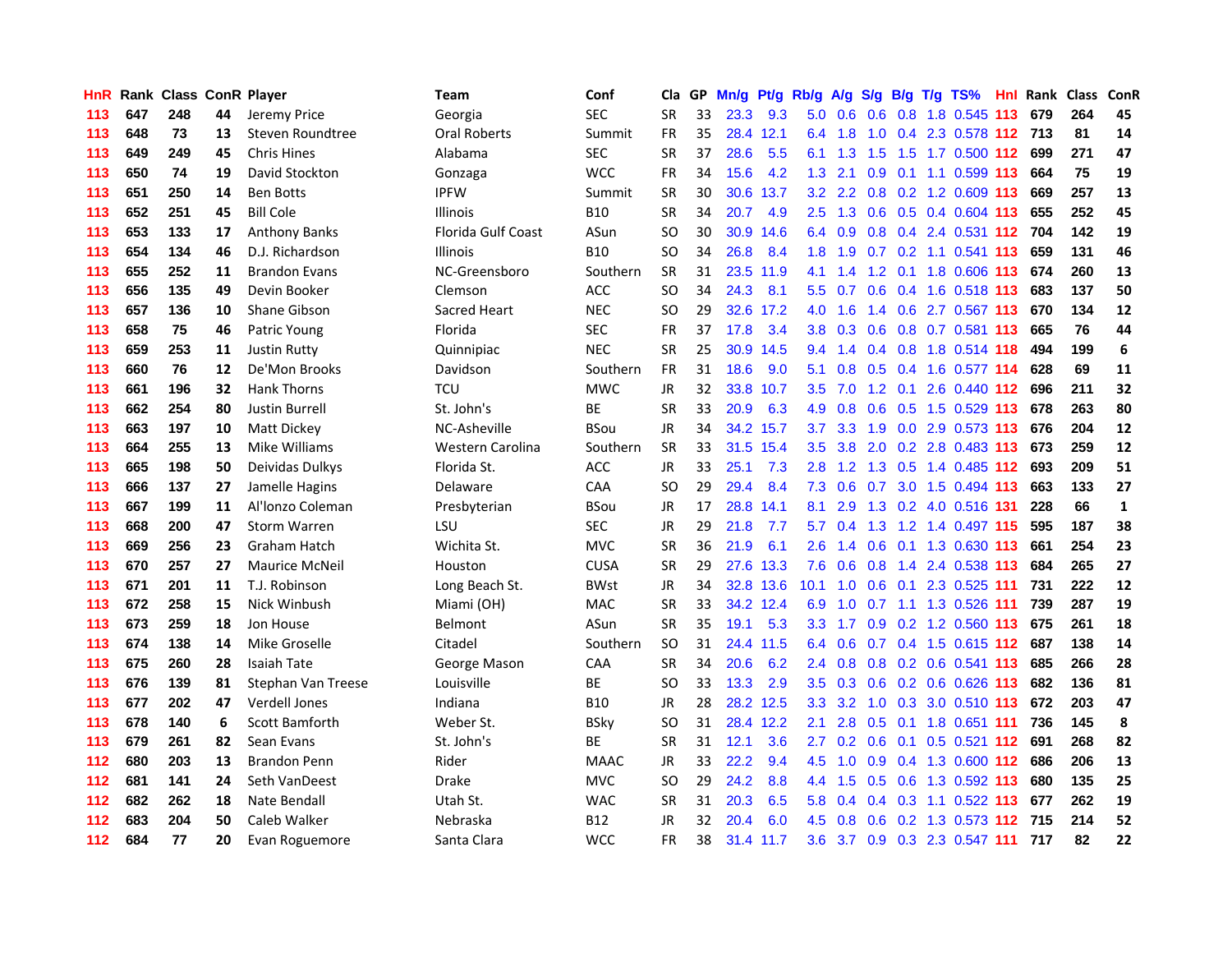| <b>HnR</b> |     | Rank Class ConR Player |              |                         | Team                   | Conf        | Cla       |    | GP Mn/g | Pt/g Rb/g |                  | <b>A/g</b>      | <b>S/g</b>      |               | B/g T/g TS%                   | Hnl | Rank Class |     | ConR                    |
|------------|-----|------------------------|--------------|-------------------------|------------------------|-------------|-----------|----|---------|-----------|------------------|-----------------|-----------------|---------------|-------------------------------|-----|------------|-----|-------------------------|
| 112        | 685 | 78                     | 19           | <b>Ryan Watkins</b>     | Boise St.              | <b>WAC</b>  | FR        | 35 | 14.0    | 5.7       | 3.5              | 0.4             | 0.5             | 0.4           | 0.6 0.564 112                 |     | 700        | 78  | 20                      |
| 112        | 686 | 205                    | 32           | B.J. Monteiro           | Duquesne               | A10         | JR        | 32 |         | 27.1 11.4 | 4.3              | 2.3             | 0.9             | 1.2           | 1.6 0.515 111                 |     | 726        | 219 | 34                      |
| 112        | 687 | 206                    | $\mathbf{2}$ | <b>Andrew Gonzalez</b>  | <b>Houston Baptist</b> | GWC         | JR        | 30 | 37.0    | 22.9      | 5.5              | $2.2^{\circ}$   | 1.6             | 0.5           | 3.5 0.548 112                 |     | 692        | 208 | $\overline{\mathbf{3}}$ |
| 112        | 688 | 142                    | 51           | Elijah Johnson          | Kansas                 | B12         | <b>SO</b> | 36 | 13.7    | 3.4       |                  |                 | 1.3 1.8 0.5 0.1 |               | 0.8 0.623 112 697             |     |            | 140 | 50                      |
| 112        | 689 | 263                    | 20           | Andy Polka              | Loyola (IL)            | Hor.        | <b>SR</b> | 31 | 25.2    | 6.3       |                  | $7.2 \quad 1.8$ |                 |               | 0.8 0.4 1.4 0.540 111         |     | 738        | 286 | 23                      |
| 112        | 690 | 264                    | 7            | Erik Rush               | Montana St.            | BSky        | <b>SR</b> | 31 |         | 31.8 15.1 | 4.1              | 2.8             |                 |               | 1.4 0.3 2.3 0.530 112         |     | 698        | 270 | $\overline{\mathbf{z}}$ |
| 112        | 691 | 265                    | 20           | Robert Arnold           | Boise St.              | WAC         | SR        | 35 |         | 26.8 12.3 | 4.4              | 0.9             |                 |               | 1.2 0.7 1.9 0.531 112 705     |     |            | 274 | 21                      |
| 112        | 692 | 266                    | 51           | <b>Cliff Tucker</b>     | Maryland               | ACC         | <b>SR</b> | 33 | 23.9    | 9.6       | $3.5^{\circ}$    | 2.2             |                 |               | 0.8 0.3 1.6 0.521 112 701     |     |            | 272 | 52                      |
| 112        | 693 | 79                     | 28           | Joe Jackson             | Memphis                | <b>CUSA</b> | <b>FR</b> | 35 | 21.9    | 9.9       | 2.1              | 3.1             | 1.0             | 0.1           | 3.3 0.526 112                 |     | 712        | 80  | 29                      |
| 112        | 694 | 207                    | 48           | <b>Bryce Cartwright</b> | lowa                   | <b>B10</b>  | <b>JR</b> | 31 |         | 31.1 10.9 | 2.9              | 5.9             | 0.9             |               | 0.0 3.3 0.448 112             |     | 714        | 213 | 48                      |
| 112        | 695 | 143                    | 12           | Karon Abraham           | <b>Robert Morris</b>   | <b>NEC</b>  | SO        | 23 |         | 27.0 13.9 | 2.4              | 1.2             |                 |               | 1.2 0.3 2.0 0.583 116         |     | 554        | 105 | 9                       |
| 112        | 696 | 267                    | 33           | Dante Jackson           | Xavier                 | A10         | <b>SR</b> | 32 | 35.3    | 7.9       | 3.1              | 2.0             | 1.3             |               | 0.2 1.3 0.503 112             |     | 711        | 277 | 33                      |
| 112        | 697 | 268                    | 52           | Dino Gregory            | Maryland               | <b>ACC</b>  | SR        | 33 | 29.4    | 9.1       | 5.8              | 0.8             | 0.8             | 1.3           | 1.1 0.545 112                 |     | 706        | 275 | 53                      |
| 112        | 698 | 80                     | 38           | Devon Collier           | Oregon St.             | P12         | FR        | 30 | 19.9    | 7.0       | 4.4              | 0.7             | 0.9             | 0.8           | 1.2 0.574 112 710             |     |            | 79  | 40                      |
| 112        | 699 | 208                    | 16           | <b>Michael Porrini</b>  | Kent St.               | <b>MAC</b>  | <b>JR</b> | 37 | 32.1    | 10.1      | 4.7              | 4.3             | 1.8             |               | 0.4 2.8 0.474 111             |     | 721        | 217 | 17                      |
| 112        | 700 | 269                    | 6            | <b>Troy Barnies</b>     | Maine                  | AEC         | <b>SR</b> | 30 |         | 33.3 14.1 | 7.6              | 1.6             | 0.9             |               | 0.4 2.0 0.569 112 716         |     |            | 278 | 6                       |
| 112        | 701 | 209                    | 39           | Brendon Lavender        | Arizona                | P12         | JR        | 38 | 10.7    | 3.6       | 0.9 <sup>°</sup> |                 |                 | $1.0$ 0.3 0.1 | 0.5 0.534 112 709             |     |            | 212 | 39                      |
| 112        | 702 | 270                    | 17           | <b>Brett Mcknight</b>   | Akron                  | <b>MAC</b>  | SR        | 29 |         | 17.9 10.2 |                  |                 |                 |               | 3.0 0.8 0.6 0.1 0.9 0.544 114 |     | 624        | 242 | 15                      |
| 112        | 703 | 210                    | 29           | <b>Darrius Morrow</b>   | East Carolina          | CUSA        | JR        | 34 |         | 30.5 13.0 |                  |                 |                 |               | 6.3 0.8 0.7 0.8 2.4 0.556 111 |     | 727        | 220 | 30                      |
| 112        | 704 | 271                    | 40           | <b>Rihards Kuksiks</b>  | ASU                    | P12         | SR        | 27 |         | 27.3 10.4 |                  | $2.7$ 1.8       |                 |               | 0.8 0.3 1.1 0.577 112         |     | 695        | 269 | 38                      |
| 112        | 705 | 272                    | 12           | Austin Kenon            | VMI                    | <b>BSou</b> | <b>SR</b> | 28 |         | 30.0 18.4 | 3.5              | 3.3             | 1.0             |               | 0.0 2.0 0.619 113             |     | 666        | 256 | 11                      |
| 112        | 706 | 273                    | 15           | Spencer Johnson         | <b>UMKC</b>            | Summit      | <b>SR</b> | 30 |         | 33.1 11.7 | $9.4^{\circ}$    | 0.8             | 0.9             |               | 0.4 1.3 0.577 110             |     | 751        | 290 | 15                      |
| 112        | 707 | 81                     | 52           | Markel Brown            | Oklahoma St.           | <b>B12</b>  | <b>FR</b> | 34 | 21.6    | 6.4       | $2.5^{\circ}$    | 1.4             | 0.8             |               | 1.0 1.5 0.466 110             |     | 765        | 90  | 56                      |
| 111        | 708 | 82                     | 14           | Sean Armand             | Iona                   | <b>MAAC</b> | <b>FR</b> | 37 | 10.9    | 6.4       |                  | $1.3 \quad 0.4$ |                 |               | 0.3 0.1 0.5 0.573 111         |     | 725        | 83  | 14                      |
| 111        | 709 | 274                    | 15           | Richie Gordon           | Western Carolina       | Southern    | <b>SR</b> | 33 |         | 25.0 10.2 | 5.7              | 1.4             | 1.5             |               | 1.3 1.9 0.507 111             |     | 723        | 279 | 15                      |
| 111        | 710 | 275                    | 49           | <b>Durrell Summers</b>  | Michigan St.           | <b>B10</b>  | <b>SR</b> | 34 |         | 29.3 11.6 | 4.2              | 0.6             | 0.6             |               | 0.2 1.4 0.494 111             |     | 730        | 282 | 50                      |
| 111        | 711 | 211                    | 9            | Jeremy Granger          | Eastern Illinois       | OVC         | <b>JR</b> | 29 |         | 35.4 14.5 | 4.3              | 3.4             |                 |               | 1.2 0.2 2.2 0.536 109         |     | 783        | 235 | 9                       |
| 111        | 712 | 276                    | 41           | Alex Stepheson          | <b>USC</b>             | P12         | SR        | 34 | 32.9    | 9.8       | 9.2              | 0.2             | 0.4             |               | 1.1 1.5 0.545 111             |     | 732        | 283 | 42                      |
| 111        | 713 | 212                    | 21           | <b>Trevon Harmon</b>    | Cleveland St.          | Hor.        | JR.       | 36 |         | 33.2 13.2 | 4.0              | 1.3             | 1.5             |               | 0.0 1.3 0.558 111             |     | 719        | 215 | 21                      |
| 111        | 714 | 83                     | 12           | Laurent Rivard          | Harvard                | lvy         | FR        | 30 |         | 25.2 11.0 |                  |                 |                 |               | 2.8 0.7 0.6 0.1 1.1 0.610 111 |     | 734        | 84  | 12                      |
| 111        | 715 | 213                    | 53           | Kim English             | Missouri               | B12         | JR        | 34 |         | 25.6 10.0 | 3.1              | 2.0             |                 |               | 1.2 0.3 2.0 0.497 111         |     | 722        | 218 | 53                      |
| 111        | 716 | 214                    | 42           | Jerime Andersen         | <b>UCLA</b>            | P12         | <b>JR</b> | 34 | 20.1    | 5.1       | 1.7 <sub>z</sub> | 2.6             |                 |               | 0.9 0.1 1.5 0.542 111         |     | 729        | 221 | 41                      |
| 111        | 717 | 277                    | 54           | Marcus Relphorde        | Colorado               | <b>B12</b>  | <b>SR</b> | 38 |         | 28.1 11.2 | 4.3              | 2.2             |                 |               | 1.0 0.1 2.3 0.535 111         |     | 728        | 281 | 54                      |
| 111        | 718 | 144                    | 15           | Darius Conley           | Saint Peter's          | <b>MAAC</b> | SO        | 34 | 20.7    | 6.2       | 5.0              | 0.6             |                 |               | 0.9 0.7 1.2 0.500 109         |     | 781        | 153 | 17                      |
| 111        | 719 | 215                    | 50           | Stu Douglass            | Michigan               | B10         | JR        | 35 | 30.4    | 7.1       | 3.0 <sub>1</sub> | 1.7             |                 |               | 0.7 0.3 1.2 0.511 111         |     | 720        | 216 | 49                      |
| 111        | 720 | 216                    | 18           | Justin Manns            | Kent St.               | <b>MAC</b>  | JR        | 36 | 17.6    | 4.8       | $4.4^{\circ}$    | 0.2             | 0.4             |               | 1.2 0.6 0.584 111             |     | 733        | 223 | 18                      |
| 111        | 721 | 84                     | 53           | <b>Ryan Harrow</b>      | <b>NC State</b>        | ACC         | FR        | 29 | 23.0    | 9.3       | 1.9              | 3.3             | 0.8             | 0.1           | 1.8 0.476                     | 111 | 744        | 86  | 54                      |
| 111        | 722 | 278                    | 22           | <b>Howard Little</b>    | Valparaiso             | Hor.        | <b>SR</b> | 35 | 28.7    | 9.5       | 4.9              | 1.9             |                 |               | 1.2 0.1 1.3 0.601 111         |     | 737        | 285 | 22                      |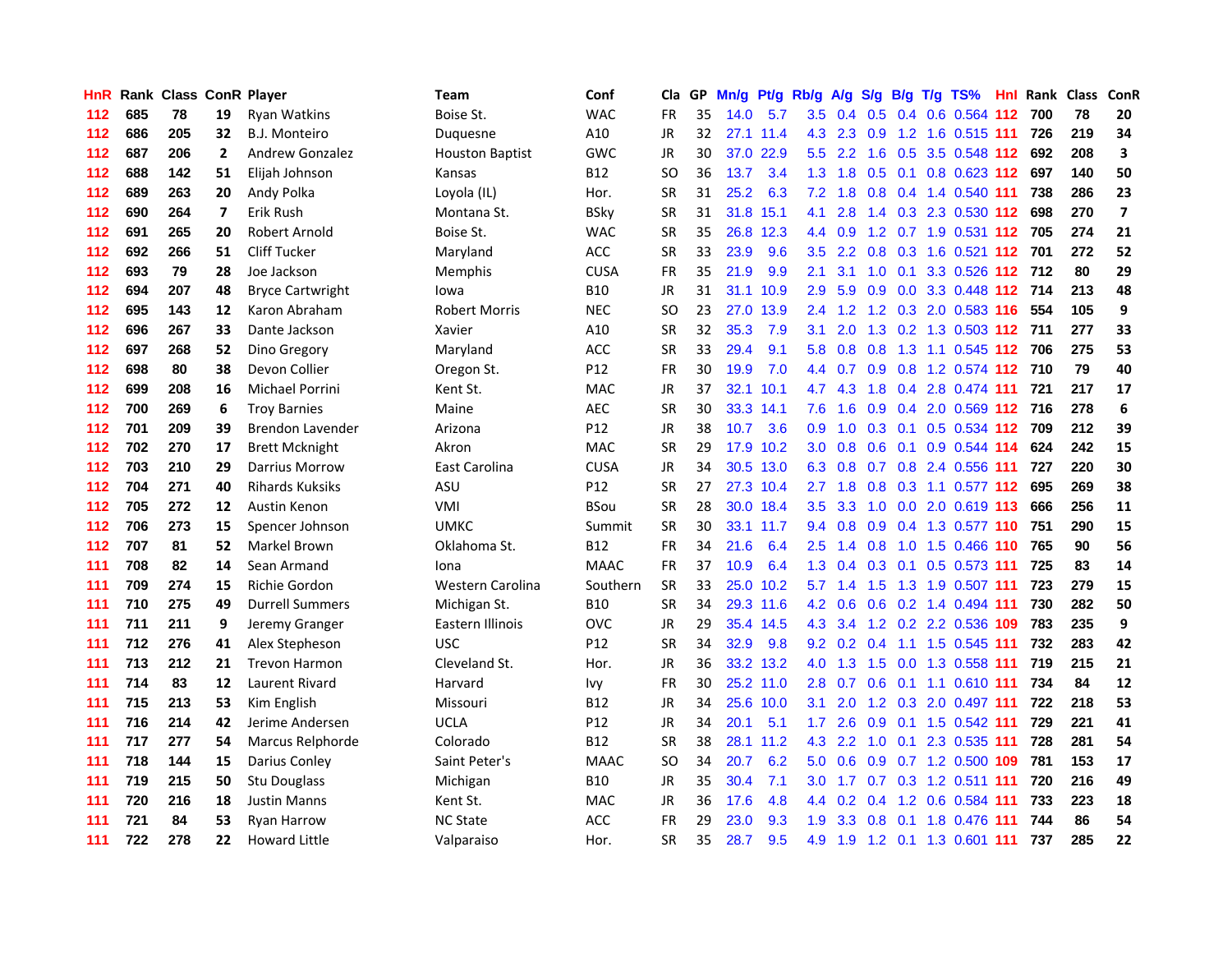| HnR. |     | Rank Class ConR Player |              |                         | Team                  | Conf        | Cla       |    | GP Mn/g |           | Pt/g Rb/g A/g    |                | <b>S/g</b>      |                 | B/g T/g TS%                   | Hnl |     | Rank Class | ConR                     |
|------|-----|------------------------|--------------|-------------------------|-----------------------|-------------|-----------|----|---------|-----------|------------------|----------------|-----------------|-----------------|-------------------------------|-----|-----|------------|--------------------------|
| 111  | 723 | 279                    | 25           | Lucas O'Rear            | Northern Iowa         | <b>MVC</b>  | SR        | 23 | 25.6    | 6.9       | 5.7              | 1.3            | 1.0             | 0.2             | 1.3 0.578                     | 114 | 630 | 244        | 22                       |
| 111  | 724 | 280                    | 54           | <b>Terrell Bell</b>     | Virginia Tech         | ACC         | <b>SR</b> | 34 | 32.2    | 6.9       | 5.6              | 1.9            | 0.8             | 0.9             | 1.4 0.563 110                 |     | 767 | 297        | 56                       |
| 111  | 725 | 281                    | 55           | <b>Biko Paris</b>       | <b>Boston College</b> | <b>ACC</b>  | <b>SR</b> | 33 | 31.3    | 10.3      | 2.2              | 3.5            | 0.8             | 0.1             | 1.9 0.587 110                 |     | 747 | 288        | 55                       |
| 111  | 726 | 145                    | 13           | Christian Webster       | Harvard               | lvy         | SO        | 29 |         | 31.6 13.0 | 3.3 <sub>2</sub> | 1.6            |                 |                 | 1.0 0.1 2.5 0.613 111         |     | 743 | 146        | 13                       |
| 111  | 727 | 217                    | 21           | Nemanja Mitrovic        | Portland              | <b>WCC</b>  | JR        | 32 |         | 30.5 13.5 | 3.3 <sub>2</sub> | 1.6            |                 |                 | 0.8 0.1 1.8 0.626 111         |     | 740 | 224        | 23                       |
| 111  | 728 | 218                    | 23           | Kaylon Williams         | Milwaukee             | Hor.        | JR        | 33 | 32.8    | 8.3       | 5.6              | 5.4            |                 |                 | 0.8 0.1 3.2 0.491 110         |     | 749 | 227        | 24                       |
| 111  | 729 | 219                    | 19           | Mike Douglas            | Western Michigan      | <b>MAC</b>  | JR        | 34 | 31.6    | 8.6       | 3.3 <sub>1</sub> | 4.9            | 1.6             |                 | 0.2 2.2 0.555 111             |     | 742 | 225        | 20                       |
| 111  | 730 | 282                    | 29           | Ed Nixon                | VCU                   | CAA         | <b>SR</b> | 40 | 25.0    | 7.0       | $2.6\,$          | 1.9            |                 |                 | 1.2 0.4 1.5 0.509 110         |     | 756 | 292        | 29                       |
| 111  | 731 | 283                    | 16           | Jamar Diggs             | Wofford               | Southern    | <b>SR</b> | 33 | 32.2    | 12.6      | 3.1              | 3.1            | 1.8             |                 | 0.8 1.8 0.514 111             |     | 735 | 284        | 16                       |
| 111  | 732 | 284                    | 30           | <b>Brock Young</b>      | East Carolina         | <b>CUSA</b> | <b>SR</b> | 30 | 26.2    | 9.6       | 2.5              | 4.4            | 1.1             |                 | $0.0$ 2.6 0.503 112           |     | 703 | 273        | 28                       |
| 111  | 733 | 85                     | 43           | Jordin Mayes            | Arizona               | P12         | FR        | 38 | 14.3    | 4.9       | 0.9              | 1.2            |                 |                 | 0.3 0.0 0.8 0.563 111         |     | 746 | 87         | 44                       |
| 111  | 734 | 86                     | 55           | Calvin Godfrey          | lowa St.              | <b>B12</b>  | <b>FR</b> | 29 | 20.1    | 5.7       |                  | 5.4 0.6        |                 |                 | 1.0 0.9 0.9 0.575 111         |     | 741 | 85         | 55                       |
| 111  | 735 | 285                    | 31           | Josimar Ayarza          | Southern Miss.        | <b>CUSA</b> | <b>SR</b> | 32 | 18.0    | 7.4       | 3.9              | 0.6            |                 |                 | 0.2 0.7 1.2 0.543 110         |     | 758 | 294        | 31                       |
| 111  | 736 | 146                    | 34           | Mark Lyons              | Xavier                | A10         | SO        | 32 |         | 35.1 13.6 | 3.1              | 3.1            | 0.9             | 0.3             | 2.8 0.515 110                 |     | 753 | 147        | 35                       |
| 111  | 737 | 286                    | 83           | James Beatty            | Rutgers               | ВE          | <b>SR</b> | 32 | 32.1    | 8.8       | 2.9              | 3.1            | 1.7             |                 | 0.2 1.5 0.556 110             |     | 750 | 289        | 84                       |
| 111  | 738 | 147                    | 33           | <b>Justin Hawkins</b>   | <b>UNLV</b>           | <b>MWC</b>  | SO        | 33 | 18.8    | 5.0       | 2.1              | 1.1            |                 |                 | 1.2 0.2 0.7 0.500 110         |     | 759 | 148        | 33                       |
| 111  | 739 | 287                    | 24           | <b>Vytas Sulskis</b>    | Youngstown St.        | Hor.        | <b>SR</b> | 30 |         | 27.3 13.1 | 5.2              | 2.0            | 1.0             |                 | 0.4 2.0 0.598 110             |     | 772 | 299        | 26                       |
| 110  | 740 | 87                     | 19           | JJ Mann                 | <b>Belmont</b>        | ASun        | FR        | 35 | 15.5    | 6.0       | 2.3              |                |                 |                 | 1.0 0.9 0.0 0.9 0.499 110     |     | 748 | 88         | 21                       |
| 110  | 741 | 220                    | 7            | Chris De La Rosa        | <b>UMBC</b>           | <b>AEC</b>  | JR        | 30 |         | 35.8 15.5 |                  | $3.9\quad 6.0$ |                 |                 | 1.0 0.0 2.8 0.476 110         |     | 754 | 229        | $\overline{\phantom{a}}$ |
| 110  | 742 | 288                    | 17           | <b>Cameron Rundles</b>  | Wofford               | Southern    | <b>SR</b> | 34 |         | 33.1 13.9 | 3.8 <sup>°</sup> | 2.5            | 1.1             |                 | 0.1 1.5 0.560 110             |     | 755 | 291        | 17                       |
| 110  | 743 | 221                    | 32           | Maurice Bolden          | Southern Miss.        | <b>CUSA</b> | JR.       | 32 | 17.0    | 6.8       |                  |                |                 |                 | 4.4 0.4 0.3 0.7 1.2 0.505 110 |     | 771 | 232        | 32                       |
| 110  | 744 | 148                    | 13           | Anthony Raffa           | Coastal Carolina      | BSou        | SO        | 34 | 23.8    | 11.7      | 3.5              | 2.4            |                 |                 | 0.9 0.0 2.1 0.576 109         |     | 812 | 159        | 13                       |
| 110  | 745 | 149                    | 48           | Lakeem Jackson          | South Carolina        | <b>SEC</b>  | SO        | 26 | 28.1    | 7.8       | 5.6              | 2.5            |                 |                 | 0.9 0.2 1.8 0.477 111         |     | 718 | 144        | 48                       |
| 110  | 746 | 289                    | 44           | <b>Ty Abbott</b>        | ASU                   | P12         | SR        | 29 | 32.6    | 12.4      | $3.5^{\circ}$    | 2.7            | 1.1             |                 | 0.6 1.9 0.524 110             |     | 762 | 295        | 45                       |
| 110  | 747 | 222                    | 8            | Damian Lillard          | Weber St.             | <b>BSky</b> | <b>JR</b> | 9  |         | 31.7 19.7 | 4.2 <sub>1</sub> | 3.7            |                 |                 | 1.6 0.2 3.1 0.602 148         |     | 64  | 20         | $\mathbf{1}$             |
| 110  | 748 | 290                    | 8            | Mahamoud Jabbi          | Binghamton            | <b>AEC</b>  | <b>SR</b> | 31 | 33.3    | 9.9       | 7.8              | 1.1            | 1.1             | 1.6             | 1.1 0.541 109                 |     | 801 | 310        | 8                        |
| 110  | 749 | 88                     | 51           | Adreian Payne           | Michigan St.          | <b>B10</b>  | <b>FR</b> | 34 | 9.0     | 2.5       | $2.4^{\circ}$    | 0.1            |                 | $0.3 \quad 0.8$ | 0.6 0.475 110                 |     | 761 | 89         | 51                       |
| 110  | 750 | 150                    | 22           | <b>Michael Williams</b> | San Francisco         | WCC         | SO        | 34 |         | 32.4 14.7 | 4.0              | 1.7            | 0.6             |                 | 0.1 2.0 0.545 109             |     | 814 | 161        | 26                       |
| 110  | 751 | 291                    | 25           | Cory Johnson            | Valparaiso            | Hor.        | SR        | 34 |         | 26.3 14.1 | 4.4              | 1.5            | 0.5             |                 | 0.5 2.4 0.542 110             |     | 757 | 293        | 25                       |
| 110  | 752 | 151                    | 16           | <b>Colin Nickerson</b>  | Fairfield             | <b>MAAC</b> | <b>SO</b> | 33 | 23.2    | 5.9       | 3.0 <sub>2</sub> | 2.2            | 1.9             | 0.0             | 1.6 0.533 110                 |     | 760 | 149        | 15                       |
| 110  | 753 | 89                     | 13           | Coron Williams          | <b>Robert Morris</b>  | <b>NEC</b>  | <b>FR</b> | 32 | 19.7    | 7.1       | 1.9 <sup>°</sup> |                | $1.2 \quad 0.9$ | 0.1             | 0.5 0.596 109                 |     | 795 | 95         | 13                       |
| 110  | 754 | 223                    | 23           | <b>Drew Viney</b>       | Loyola Marymount      | <b>WCC</b>  | JR        | 27 |         | 33.7 17.2 | 6.6              |                | $1.8\quad 0.8$  |                 | 1.0 2.9 0.567 112             |     | 688 | 207        | 21                       |
| 110  | 755 | 224                    | 21           | Olek Czyz               | Nevada                | <b>WAC</b>  | JR        | 23 |         | 29.4 12.3 | 5.7              |                |                 |                 | 1.3 0.6 0.3 2.1 0.601 115     |     | 592 | 185        | 16                       |
| 110  | 756 | 152                    | 26           | Damian Eargle           | Youngstown St.        | Hor.        | SO        | 30 |         | 25.0 11.3 | 6.0              | 0.8            | 0.6             |                 | 3.0 1.4 0.511 109             |     | 784 | 154        | 27                       |
| 110  | 757 | 90                     | 20           | <b>Torrey Craig</b>     | <b>USC Upstate</b>    | ASun        | <b>FR</b> | 30 |         | 30.5 14.4 | 7.2              | 1.5            | 1.0             |                 | 0.4 2.8 0.482 110             |     | 776 | 92         | 23                       |
| 110  | 758 | 292                    | $\mathbf{2}$ | Kevin Galloway          | <b>Texas Southern</b> | <b>SWAC</b> | <b>SR</b> | 32 |         | 37.3 10.9 | 6.9              | 6.3            | 1.8             | 0.9             | 5.0 0.469 107                 |     | 877 | 332        | 4                        |
| 110  | 759 | 153                    | 84           | Mike Marra              | Louisville            | ВE          | <b>SO</b> | 31 | 20.5    | 6.4       | 2.1              | 2.0            | 0.9             | 0.3             | 1.2 0.457                     | 112 | 707 | 143        | 83                       |
| 110  | 760 | 225                    | 3            | Landon Clement          | <b>NC Central</b>     | Ind.        | JR        | 30 |         | 36.0 18.7 | 3.7              | $-1.1$         |                 |                 | 1.1 0.0 1.4 0.587 109         |     | 790 | 236        | $\overline{\mathbf{3}}$  |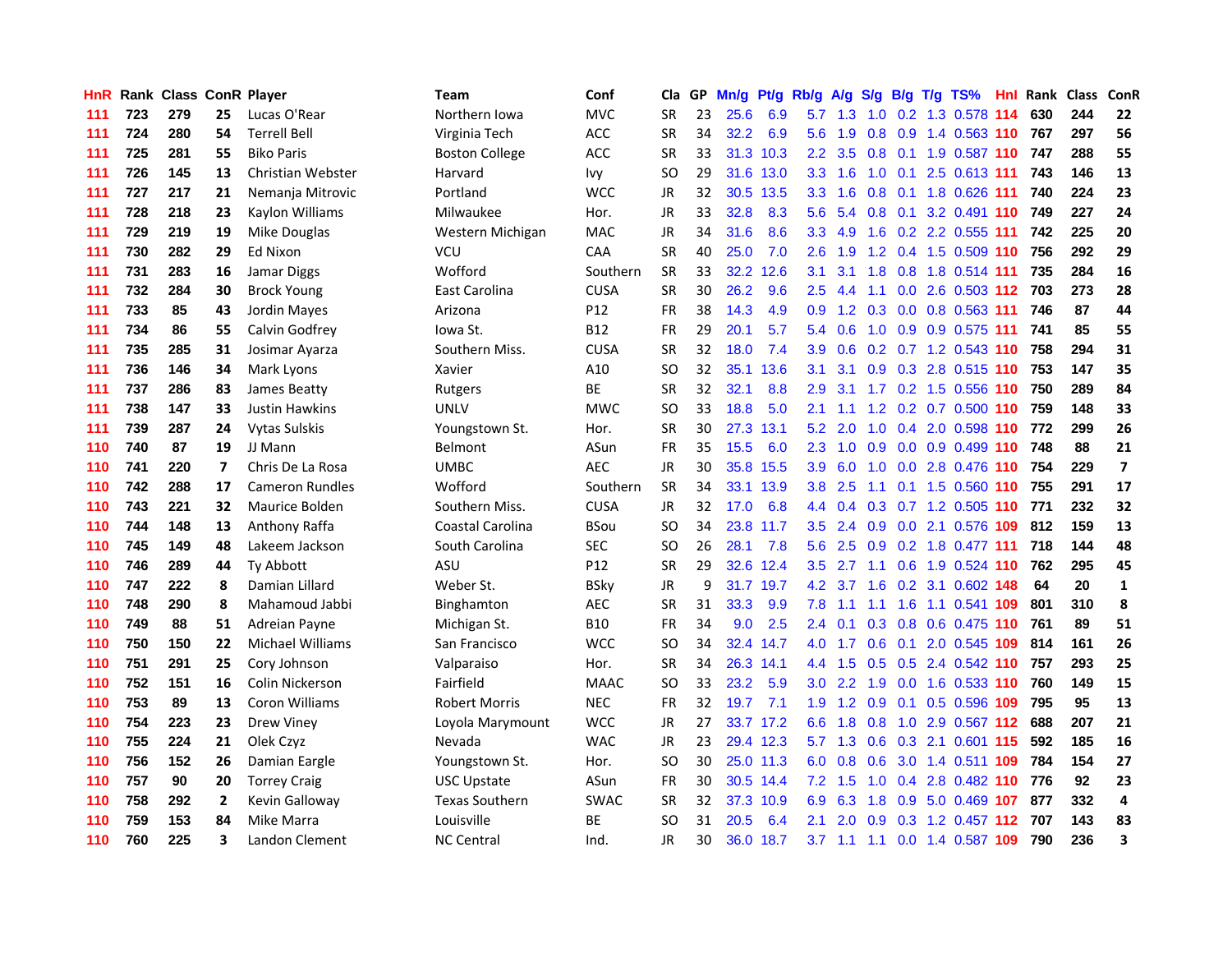| HnR. |     | <b>Rank Class ConR Player</b> |     |                       | Team                  | Conf        | Cla           |    | GP Mn/g | Pt/g      | Rb/g             | <b>A/g</b>      |             |     | S/g B/g T/g TS%               | Hnl | Rank Class |     | ConR                    |
|------|-----|-------------------------------|-----|-----------------------|-----------------------|-------------|---------------|----|---------|-----------|------------------|-----------------|-------------|-----|-------------------------------|-----|------------|-----|-------------------------|
| 110  | 761 | 293                           | 52. | Tim Jarmusz           | Wisconsin             | <b>B10</b>  | <b>SR</b>     | 34 | 23.7    | 3.9       | $2.2\phantom{0}$ | 1.3             | 0.7         | 0.0 | 0.4 0.571                     | 110 | 770        | 298 | 52                      |
| 110  | 762 | 294                           | 17  | Alejo Rodriguez       | Iona                  | <b>MAAC</b> | <b>SR</b>     | 36 | 24.8    | 6.6       | 6.7              | 1.0             | 0.8         | 1.1 | 1.0 0.669 110                 |     | 773        | 300 | 16                      |
| 110  | 763 | 295                           | 3   | <b>Travele Jones</b>  | <b>Texas Southern</b> | <b>SWAC</b> | <b>SR</b>     | 25 |         | 34.7 16.0 | 6.9              | 1.7             | 1.7         |     | 0.4 3.4 0.560 115             |     | 608        | 235 | $\overline{\mathbf{3}}$ |
| 110  | 764 | 226                           | 34  | Phillip McDonald      | <b>New Mexico</b>     | <b>MWC</b>  | <b>JR</b>     | 32 |         | 27.8 10.9 | 4.3              | 1.1             |             |     | 0.5 0.3 1.4 0.528 109         |     | 779        | 233 | 34                      |
| 110  | 765 | 296                           | 22  | Pooh Williams         | Utah St.              | <b>WAC</b>  | <b>SR</b>     | 34 | 25.9    | 8.6       | 1.6              |                 |             |     | 2.2 0.2 0.1 1.4 0.520 110     |     | 774        | 301 | 22                      |
| 110  | 766 | 227                           | 20  | <b>Scott Thomas</b>   | <b>Bowling Green</b>  | <b>MAC</b>  | <b>JR</b>     | 32 |         | 33.6 11.2 | 6.7              | 3.5             |             |     | 2.0 0.2 2.5 0.494 110         |     | 752        | 228 | 21                      |
| 110  | 767 | 154                           | 30  | Daryl McCoy           | Drexel                | <b>CAA</b>  | <b>SO</b>     | 31 | 22.5    | 5.4       | 7.8              | 0.9             |             |     | 0.3 0.5 1.4 0.529 110         |     | 763        | 150 | 30                      |
| 110  | 768 | 228                           | 18  | <b>Omar Carter</b>    | Appalachian St.       | Southern    | <b>JR</b>     | 31 |         | 33.6 16.3 | 5.8              | 1.3             |             |     | 0.8 0.2 1.7 0.548 108         |     | 826        | 242 | 20                      |
| 110  | 769 | 155                           | 35  | Jason Washburn        | Utah                  | <b>MWC</b>  | <sub>SO</sub> | 31 | 19.2    | 6.0       | 4.1              | 0.5             | 0.4         | 1.1 | 1.0 0.634 108                 |     | 823        | 168 | 36                      |
| 110  | 770 | 91                            | 56  | Melvin Ejim           | lowa St.              | <b>B12</b>  | <b>FR</b>     | 32 |         | 27.8 10.3 | 6.7              | 1.2             |             |     | 1.2 0.2 1.8 0.544 109         |     | 778        | 93  | 57                      |
| 110  | 771 | 156                           | 85  | Jamal Coombs-McDaniel | Connecticut           | BE          | SO            | 41 | 16.6    | 5.6       | 2.6              | 0.5             |             |     | 0.2 0.2 0.7 0.512 110         |     | 768        | 151 | 85                      |
| 110  | 772 | 297                           | 21  | Antonio Ballard       | Miami (OH)            | <b>MAC</b>  | <b>SR</b>     | 18 |         | 32.6 12.6 | 6.6              | 1.3             | 0.6         |     | 0.3 2.1 0.616 121             |     | 424        | 173 | 9                       |
| 110  | 773 | 229                           | 23  | Zane Johnson          | Hawaii                | <b>WAC</b>  | JR            | 31 |         | 34.2 15.8 | 3.1              | 1.9             | 0.5         | 0.1 | 2.1 0.601 108                 |     | 858        | 254 | 24                      |
| 110  | 774 | 298                           | 57  | <b>Brad Reese</b>     | <b>Texas Tech</b>     | B12         | SR            | 32 |         | 28.8 11.5 | 4.6              | 1.6             | 1.4         | 1.0 | 2.0 0.497 109                 |     | 793        | 308 | 59                      |
| 110  | 775 | 230                           | 35  | Francis-Cedric Martel | Richmond              | A10         | <b>JR</b>     | 36 | 18.0    | 4.6       | 3.6              | 0.9             | 0.7         | 0.2 | 0.9 0.557 110                 |     | 769        | 231 | 36                      |
| 110  | 776 | 299                           | 58  | Mike Singletary       | <b>Texas Tech</b>     | <b>B12</b>  | <b>SR</b>     | 31 |         | 29.3 12.7 | 5.8              | 2.4             | 0.8         |     | 0.4 2.9 0.523 109             |     | 780        | 302 | 58                      |
| 110  | 777 | 92                            | 3   | Ben Aird              | Utah Valley           | <b>GWC</b>  | FR            | 30 |         | 26.8 12.0 | 7.8              |                 | $1.3 \t0.8$ |     | 1.3 1.3 0.575 110             |     | 775        | 91  | 4                       |
| 110  | 778 | 300                           | 26  | Tony Lewis            | Illinois St.          | <b>MVC</b>  | <b>SR</b>     | 31 | 19.1    | 7.1       |                  |                 |             |     | 6.6 0.7 0.5 0.1 1.7 0.546 109 |     | 787        | 305 | 27                      |
| 110  | 779 | 231                           | 9   | Kyle Bullinger        | Weber St.             | <b>BSky</b> | JR            | 32 |         | 29.0 11.2 | 6.3              | 2.0             |             |     | 0.8 0.1 1.7 0.573 107         |     | 880        | 261 | 10                      |
| 110  | 780 | 93                            | 86  | Edwin Fuguan          | Seton Hall            | ВE          | FR            | 31 | 24.7    | 7.9       |                  | $3.3 \quad 0.9$ |             |     | 1.2 0.4 0.9 0.482 106         |     | 931        | 118 | 94                      |
| 110  | 781 | 301                           | 8   | Andrew Keister        | <b>Holy Cross</b>     | Pat.        | <b>SR</b>     | 26 | 27.8    | 12.9      | 9.2              | 1.0             |             |     | 0.1 0.7 2.2 0.541 111         |     | 724        | 280 | 8                       |
| 110  | 782 | 232                           | 24  | Kenton Walker         | Saint Mary's (CA)     | <b>WCC</b>  | JR            | 34 | 15.8    | 6.0       | 3.6 <sup>°</sup> | 0.2             | 0.6         |     | 1.0 0.6 0.539 109             |     | 782        | 234 | 24                      |
| 110  | 783 | 233                           | 45  | <b>Scott Suggs</b>    | Washington            | P12         | JR            | 31 | 18.3    | 7.4       | 1.9              | 1.1             |             |     | 0.3 0.2 1.1 0.635 111         |     | 745        | 226 | 43                      |
| 110  | 784 | 302                           | 46  | Jamelle McMillan      | ASU                   | P12         | <b>SR</b>     | 28 | 29.9    | 7.2       | 2.5              | 3.9             |             |     | 1.8 0.2 1.5 0.518 109         |     | 785        | 303 | 46                      |
| 110  | 785 | 303                           | 33  | Zamal Nixon           | Houston               | <b>CUSA</b> | <b>SR</b>     | 30 |         | 33.5 10.3 | 2.6              | 4.7             |             |     | 1.8 0.2 2.3 0.587 108         |     | 830        | 318 | 38                      |
| 110  | 786 | 234                           | 56  | <b>Victor Davila</b>  | Virginia Tech         | <b>ACC</b>  | JR.           | 34 | 31.5    | 7.4       | 5.1              | 0.9             | 0.2         |     | 1.2 1.4 0.545 108             |     | 832        | 245 | 58                      |
| 110  | 787 | 304                           | 7   | <b>Travis Bureau</b>  | Louisiana-Lafayette   | Sun Belt    | <b>SR</b>     | 27 |         | 29.7 10.4 | 6.9              | 1.4             | 0.7         | 0.9 | 1.7 0.571 110                 |     | 766        | 296 | $\overline{\mathbf{z}}$ |
| 109  | 788 | 157                           | 18  | George Beamon         | Manhattan             | <b>MAAC</b> | <b>SO</b>     | 31 |         | 36.8 16.3 | 6.1              | 1.3             | 1.5         | 0.5 | 2.1 0.499 108                 |     | 841        | 173 | 19                      |
| 109  | 789 | 158                           | 14  | Sam McLaurin          | Coastal Carolina      | <b>BSou</b> | <sub>SO</sub> | 33 | 26.3    | 7.6       | 7.0              | 1.1             | 0.6         | 1.8 | 1.3 0.656 108                 |     | 842        | 174 | 15                      |
| 109  | 790 | 305                           | 19  | <b>Greg Logins</b>    | Canisius              | <b>MAAC</b> | <b>SR</b>     | 30 |         | 23.4 11.8 | 6.0              |                 |             |     | 0.5 0.5 0.3 1.3 0.573 109     |     | 789        | 306 | 18                      |
| 109  | 791 | 306                           | 27  | Adam Leonard          | Missouri St.          | <b>MVC</b>  | <b>SR</b>     | 35 |         | 33.7 10.1 | 1.9 <sup>°</sup> | 1.9             |             |     | 0.7 0.1 1.2 0.528 109         |     | 791        | 307 | 28                      |
| 109  | 792 | 235                           | 34  | Angelo Johnson        | Southern Miss.        | <b>CUSA</b> | <b>JR</b>     | 32 | 31.6    | 7.5       | 3.3 <sub>2</sub> | 4.1             |             |     | 0.9 0.2 1.3 0.562 109         |     | 805        | 239 | 33                      |
| 109  | 793 | 236                           | 21  | Delwan Graham         | Jacksonville          | ASun        | <b>JR</b>     | 30 | 24.5    | 9.0       | 6.4              | 1.6             | 1.1         |     | 0.7 2.4 0.491 110             |     | 764        | 230 | 22                      |
| 109  | 794 | 94                            | 22  | Alex Abreu            | Akron                 | MAC         | FR            | 36 | 19.7    | 6.6       | 1.8              | 3.6             | 1.3         |     | 0.1 2.3 0.511 109             |     | 794        | 94  | 22                      |
| 109  | 795 | 159                           | 19  | J.P. Kuhlman          | Davidson              | Southern    | <sub>SO</sub> | 33 |         | 32.5 12.8 | 3.5              | 3.1             | 1.1         |     | $0.0$ 1.9 $0.531$             | 109 | 797        | 156 | 19                      |
| 109  | 796 | 307                           | 35  | R.L. Horton           | Southern Miss.        | <b>CUSA</b> | <b>SR</b>     | 32 |         | 31.2 12.4 | 2.9              | 2.1             | 1.0         | 0.0 | 1.2 0.527                     | 109 | 811        | 314 | 34                      |
| 109  | 797 | 308                           | 25  | Vernon Teel           | Loyola Marymount      | <b>WCC</b>  | <b>SR</b>     | 30 | 30.4    | 12.8      | 5.7              | 3.8             | 1.7         | 0.5 | 3.5 0.501                     | 109 | 803        | 311 | 25                      |
| 109  | 798 | 237                           | 31  | Mike Moore            | Hofstra               | CAA         | <b>JR</b>     | 33 |         | 33.5 14.9 |                  |                 |             |     | 5.4 2.2 1.0 0.2 1.7 0.541 108 |     | 838        | 246 | 33                      |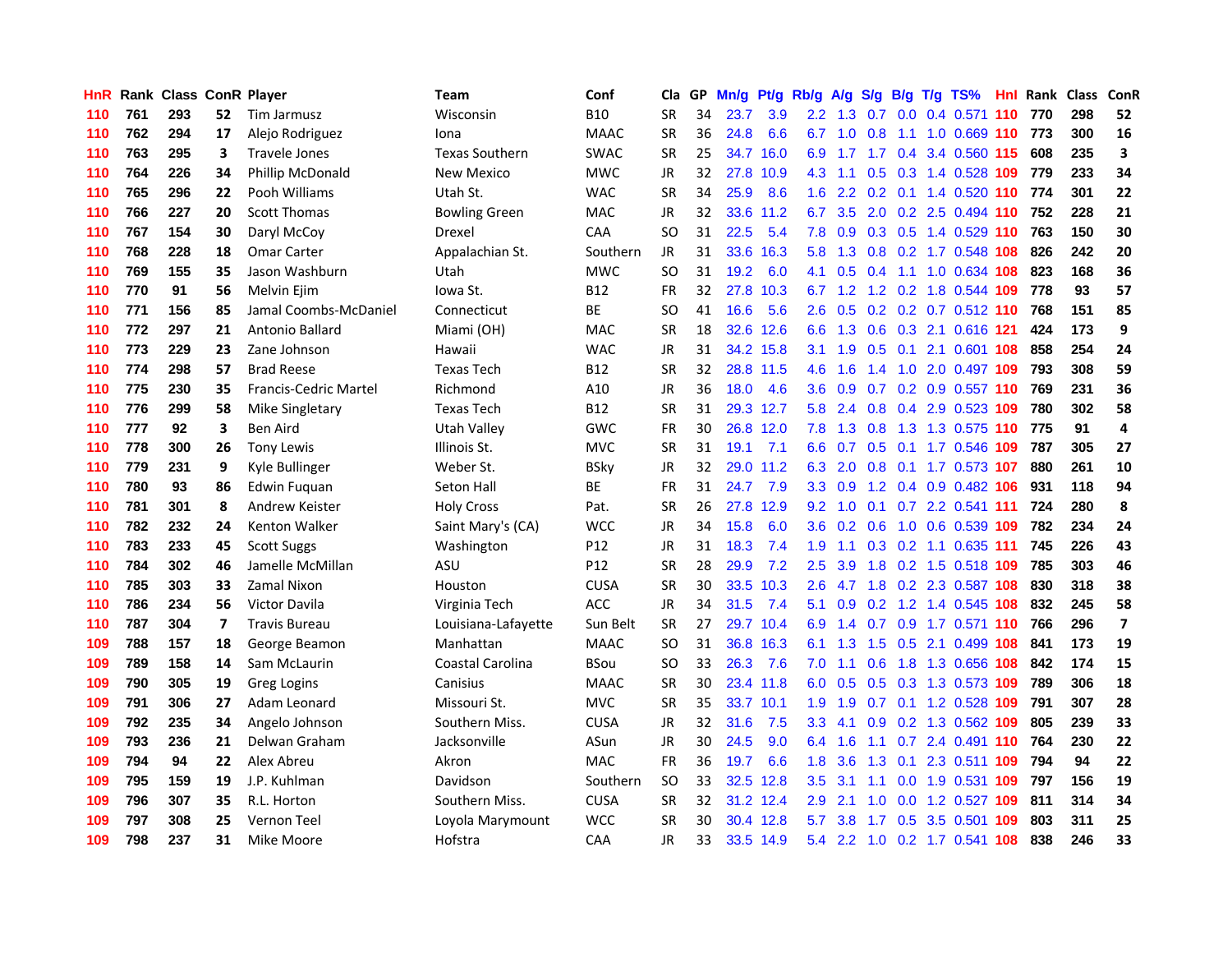| HnR. |     | Rank Class ConR Player |     |                        | Team             | Conf        | Cla       |    | GP Mn/g | Pt/g      | Rb/g A/g         |         | S/g             |     | B/g T/g TS%                   | Hnl | Rank Class |     | ConR |
|------|-----|------------------------|-----|------------------------|------------------|-------------|-----------|----|---------|-----------|------------------|---------|-----------------|-----|-------------------------------|-----|------------|-----|------|
| 109  | 799 | 160                    | 59  | A.J. Walton            | Baylor           | B12         | SO        | 30 | 33.0    | 7.9       | 3.2              | 4.7     | 2.3             | 0.1 | 3.4 0.506                     | 109 | 815        | 162 | 60   |
| 109  | 800 | 95                     | 36  | D.J. Newbill           | Southern Miss.   | <b>CUSA</b> | <b>FR</b> | 32 | 30.5    | 9.2       | 6.2              | 1.6     | 0.8             | 0.1 | 1.9 0.586                     | 109 | 819        | 100 | 36   |
| 109  | 801 | 161                    | 14  | <b>Brian Barbour</b>   | Columbia         | lvy         | SO        | 28 | 35.1    | 13.3      | 2.1              | 3.2     | 1.5             | 0.0 | 1.6 0.586 108                 |     | 849        | 175 | 15   |
| 109  | 802 | 238                    | 27  | Ryan Allen             | Milwaukee        | Hor.        | JR        | 32 | 16.4    | 5.2       | 2.6              | 0.7     |                 |     | 1.1 0.5 1.2 0.554 109         |     | 802        | 238 | 28   |
| 109  | 803 | 96                     | 87  | Dwayne Polee           | St. John's       | ВE          | FR        | 33 | 14.9    | 4.4       |                  |         |                 |     | 2.5 0.6 0.5 0.5 0.6 0.488 109 |     | 810        | 99  | 86   |
| 109  | 804 | 162                    | 8   | Chase Hallam           | Denver           | Sun Belt    | <b>SO</b> | 30 | 34.4    | 12.5      | 4.5              | 2.3     | 1.6             |     | 0.3 1.9 0.563 109             |     | 813        | 160 | 9    |
| 109  | 805 | 97                     | 16  | Marshall Bjorklund     | North Dakota St. | Summit      | <b>FR</b> | 29 | 21.7    | 8.7       |                  | 5.4 0.6 | 0.6             |     | 0.5 1.0 0.647 109             |     | 796        | 96  | 16   |
| 109  | 806 | 309                    | 10  | Demonte Harper         | Morehead St.     | <b>OVC</b>  | <b>SR</b> | 35 |         | 33.7 15.5 | 5.0              | 3.4     | 1.5             |     | 0.3 3.9 0.515 108             |     | 828        | 317 | 10   |
| 109  | 807 | 239                    | 24  | <b>Hernst Laroche</b>  | New Mexico St.   | <b>WAC</b>  | JR        | 33 |         | 34.5 11.5 | 3.2              | 4.6     | 1.9             | 0.1 | 2.7 0.522 108                 |     | 851        | 251 | 23   |
| 109  | 808 | 240                    | 32  | Eric Buckner           | Georgia St.      | CAA         | JR.       | 31 | 24.3    | 9.4       | 5.6              | 0.4     | 0.6             | 1.6 | 1.8 0.554 109                 |     | 809        | 240 | 32   |
| 109  | 809 | 310                    | 9   | James Washington       | Middle Tennessee | Sun Belt    | <b>SR</b> | 32 |         | 35.0 14.0 | $2.3^{\circ}$    | 2.8     | 1.6             |     | 0.0 2.3 0.592                 | 109 | 806        | 313 | 8    |
| 109  | 810 | 163                    | 53  | Alex Marcotullio       | Northwestern     | <b>B10</b>  | SO        | 34 | 23.2    | 6.2       | 2.5              | 2.1     | 1.0             | 0.1 | 1.1 0.565 108                 |     | 837        | 170 | 56   |
| 109  | 811 | 98                     | 57  | Lorenzo Brown          | <b>NC State</b>  | <b>ACC</b>  | FR        | 31 | 28.8    | 9.3       | 3.7              | 3.7     | 1.3             | 0.4 | 2.3 0.486                     | 108 | 835        | 102 | 59   |
| 109  | 812 | 311                    | 36  | Derrick Jasper         | <b>UNLV</b>      | <b>MWC</b>  | SR        | 32 | 22.0    | 5.1       | 4.2              | 1.8     | 0.8             |     | 0.3 1.3 0.484 109             |     | 800        | 309 | 35   |
| 109  | 813 | 164                    | 17  | <b>Drew Valentine</b>  | Oakland          | Summit      | SO        | 35 | 24.7    | 7.9       | 5.6              | 1.7     | $1.2^{\circ}$   | 0.0 | 1.8 0.640                     | 109 | 807        | 158 | 17   |
| 109  | 814 | 99                     | 22  | Corey Walden           | Stetson          | ASun        | <b>FR</b> | 24 | 32.5    | 12.0      | 3.3 <sub>1</sub> | 3.3     | 2.3             |     | 0.2 3.2 0.571 116             |     | 572        | 66  | 13   |
| 109  | 815 | 312                    | 49  | <b>Charvez Davis</b>   | Alabama          | <b>SEC</b>  | <b>SR</b> | 37 | 28.2    | 8.5       | 2.1              | 1.4     | 0.8             |     | 0.1 1.2 0.499 108             |     | 871        | 330 | 51   |
| 109  | 816 | 313                    | 37  | Christian Polk         | <b>UTEP</b>      | <b>CUSA</b> | SR        | 35 |         | 32.9 11.7 | $2.6\,$          |         |                 |     | 3.0 0.9 0.2 1.9 0.573 109     |     | 818        | 315 | 35   |
| 109  | 817 | 165                    | 88  | <b>Vincent Council</b> | Providence       | ВE          | <b>SO</b> | 32 |         | 36.3 13.7 |                  | 4.2 5.9 |                 |     | 1.7 0.4 3.3 0.466 109         |     | 820        | 165 | 87   |
| 109  | 818 | 166                    | 38  | Ovie Soko              | UAB              | <b>CUSA</b> | SO        | 30 | 27.7    | 9.1       |                  |         |                 |     | 5.8 0.7 0.5 0.9 1.8 0.529 108 |     | 827        | 169 | 37   |
| 109  | 819 | 167                    | 23  | LaDaris Green          | Kennesaw St.     | ASun        | <b>SO</b> | 30 | 28.5    | 9.6       |                  | 8.5 1.5 | 0.8             |     | 1.8 2.1 0.545 109             |     | 788        | 155 | 24   |
| 109  | 820 | 241                    | 20  | Harouna Mutombo        | Western Carolina | Southern    | JR        | 32 | 26.8    | 10.1      | 5.6              | 1.8     | 1.1             |     | 0.6 1.3 0.512 109             |     | 792        | 237 | 18   |
| 109  | 821 | 100                    | 58  | Pe'Shon Howard         | Maryland         | ACC         | <b>FR</b> | 33 | 18.5    | 5.4       | 1.7 <sub>z</sub> | 3.2     | 0.8             |     | 0.1 1.7 0.530 109             |     | 808        | 98  | 57   |
| 109  | 822 | 314                    | 54  | David Jackson          | Penn St.         | <b>B10</b>  | SR        | 33 | 31.7    | 9.9       | 4.5              | 0.6     |                 |     | 0.5 0.3 1.2 0.539 108         |     | 825        | 316 | 55   |
| 109  | 823 | 315                    | 50  | Kodi Augustus          | Mississippi St.  | <b>SEC</b>  | <b>SR</b> | 31 |         | 31.5 12.2 | 7.2              | 1.6     | 0.5             |     | 1.0 2.9 0.569 105             |     | 964        | 353 | 55   |
| 109  | 824 | 168                    | 15  | <b>Austin Morgan</b>   | Yale             | lvy         | SO        | 28 |         | 30.9 12.6 | 2.0              |         | $3.2 \quad 0.9$ | 0.1 | 2.4 0.602 108                 |     | 822        | 167 | 14   |
| 109  | 825 | 169                    | 55. | Mike Bruesewitz        | Wisconsin        | <b>B10</b>  | <b>SO</b> | 34 | 19.9    | 4.6       | 3.1              | 1.0     | 0.3             |     | 0.1 0.8 0.576 109             |     | 816        | 163 | 53   |
| 109  | 826 | 242                    | 60  | Anthony Jones          | Baylor           | B12         | JR.       | 31 | 29.8    | 8.5       | 5.3              | 0.9     | 0.6             |     | 0.4 1.5 0.633 108             |     | 845        | 247 | 61   |
| 109  | 827 | 316                    | 26  | Mychel Thompson        | Pepperdine       | <b>WCC</b>  | <b>SR</b> | 33 |         | 32.2 14.6 | 5.9              | 1.9     | 1.1             | 1.0 | 1.8 0.460 107                 |     | 896        | 338 | 28   |
| 109  | 828 | 170                    | 23  | Ivo Baltic             | Ohio             | <b>MAC</b>  | <b>SO</b> | 35 |         | 25.7 11.4 | 6.1              | 1.1     | 0.7             |     | 0.2 1.8 0.578 109             |     | 817        | 164 | 25   |
| 109  | 829 | 317                    | 24  | Jalin Thomas           | Central Michigan | <b>MAC</b>  | <b>SR</b> | 29 | 33.6    | 15.9      | 5.3              | 0.5     | 0.6             |     | 0.0 1.7 0.521 109             |     | 804        | 312 | 24   |
| 109  | 830 | 318                    | 89  | <b>Eniel Polynice</b>  | Seton Hall       | ВE          | <b>SR</b> | 31 | 17.6    | 3.8       | 2.8              |         |                 |     | 2.0 0.7 0.5 1.2 0.411 105     |     | 971        | 356 | 96   |
| 109  | 831 | 319                    | 27  | Moustapha Diarra       | San Francisco    | <b>WCC</b>  | <b>SR</b> | 34 | 16.2    | 7.8       |                  |         |                 |     | 3.5 0.5 0.2 0.9 1.6 0.507 107 |     | 895        | 337 | 27   |
| 109  | 832 | 101                    | 39  | Antonio Barton         | Memphis          | <b>CUSA</b> | <b>FR</b> | 35 | 24.6    | 8.2       | $2.5^{\circ}$    | 1.7     |                 |     | 0.7 0.2 1.3 0.586 108         |     | 833        | 101 | 39   |
| 109  | 833 | 320                    | 33  | Darius James           | Old Dominion     | CAA         | <b>SR</b> | 33 | 28.5    | 7.0       | 2.2 <sub>2</sub> | 3.2     | 0.6             |     | 0.0 1.6 0.487 109             |     | 786        | 304 | 31   |
| 109  | 834 | 102                    | 25  | Chris Bond             | Ball St.         | <b>MAC</b>  | <b>FR</b> | 30 | 21.0    | 7.3       | 4.3              | 0.7     | 0.9             | 0.3 | 0.9 0.603 109                 |     | 798        | 97  | 23   |
| 109  | 835 | 171                    | 37  | Pierce Hornung         | Colorado St.     | <b>MWC</b>  | SΟ        | 32 | 20.5    | 4.3       | 4.6              | 0.8     | 1.1             | 0.5 | 0.8 0.604                     | 108 | 840        | 172 | 37   |
| 109  | 836 | 243                    | 36  | <b>Brian Conklin</b>   | Saint Louis      | A10         | JR        | 31 | 21.4    | 8.7       | 4.3              |         |                 |     | 0.6 0.4 0.4 1.4 0.547 108     |     | 831        | 244 | 37   |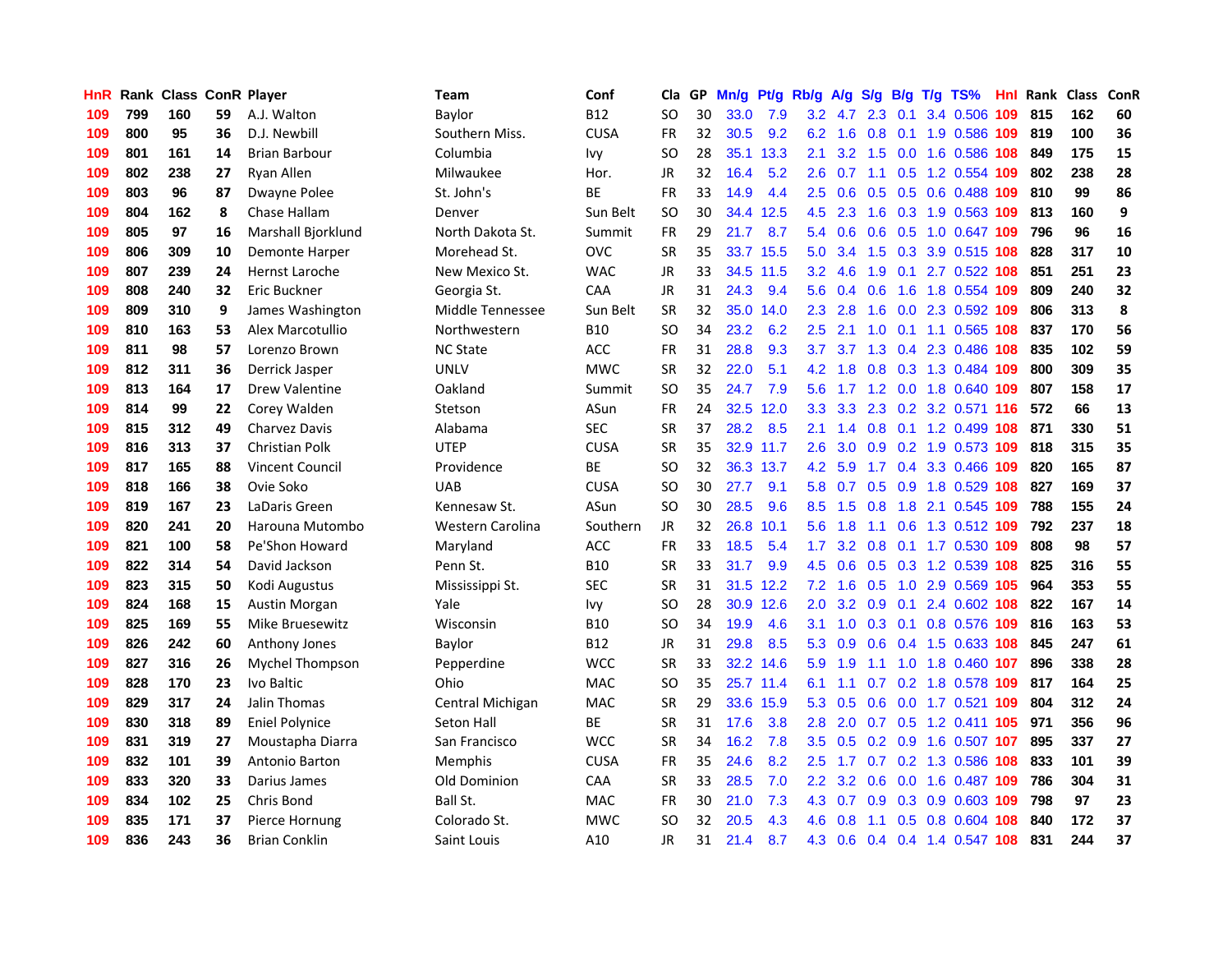| HnR |     | Rank Class ConR Player |    |                         | Team                | Conf        | Cla       |    | GP Mn/g | Pt/g      | Rb/g             | <b>A/g</b> | S/g         |     | B/g T/g TS%                   | Hnl |      | Rank Class | ConR |
|-----|-----|------------------------|----|-------------------------|---------------------|-------------|-----------|----|---------|-----------|------------------|------------|-------------|-----|-------------------------------|-----|------|------------|------|
| 109 | 837 | 244                    | 47 | <b>Marcus Capers</b>    | Washington St.      | P12         | <b>JR</b> | 35 | 29.2    | 5.8       | 4.4              | 1.9        | 0.7         | 0.6 | 0.9 0.567                     | 107 | 887  | 264        | 49   |
| 109 | 838 | 245                    | 4  | Antwan Carter           | Longwood            | Ind.        | JR        | 31 | 32.5    | 18.2      | 9.5              | 1.6        | 0.9         |     | 0.7 2.1 0.596 108             |     | 870  | 258        | 4    |
| 108 | 839 | 246                    | 28 | Antoine Young           | Creighton           | <b>MVC</b>  | JR        | 39 |         | 35.7 13.1 | 2.6              | 5.0        | 0.9         | 0.1 | 2.1 0.492 108                 |     | 860  | 255        | 29   |
| 108 | 840 | 247                    | 37 | Sean Carter             | Massachusetts       | A10         | JR        | 30 | 21.4    | 4.9       |                  |            | 6.3 0.5 0.5 |     | 1.3 0.9 0.533 108             |     | 862  | 256        | 40   |
| 108 | 841 | 172                    | 9  | Ella Ellis              | Army                | Pat.        | SO        | 30 | 30.6    | 14.6      | 5.3              | 1.7        |             |     | 0.7 0.4 1.8 0.556 108         |     | 861  | 178        | 9    |
| 108 | 842 | 321                    | 18 | Larry Wright            | Oakland             | Summit      | <b>SR</b> | 34 | 25.5    | 9.8       | $3.4^{\circ}$    | 3.0        |             |     | 0.7 0.3 1.9 0.566 108         |     | 836  | 320        | 18   |
| 108 | 843 | 248                    | 61 | Robert Lewandowski      | <b>Texas Tech</b>   | B12         | JR        | 31 | 23.5    | 8.5       | 4.8              | 0.9        |             |     | 0.3 0.9 1.0 0.574 108         |     | 853  | 252        | 62   |
| 108 | 844 | 322                    | 90 | Mike Coburn             | Rutgers             | BE          | <b>SR</b> | 32 | 33.1    | 8.8       | 1.9              | 4.0        |             |     | 1.4 0.3 2.0 0.501 108         |     | 843  | 321        | 88   |
| 108 | 845 | 249                    | 26 | <b>Brett McClanahan</b> | Akron               | <b>MAC</b>  | JR        | 36 | 26.1    | 10.0      | 3.6 <sup>°</sup> | 1.4        | 0.9         |     | 0.1 1.2 0.573 108             |     | 850  | 250        | 26   |
| 108 | 846 | 173                    | 59 | Scott Wood              | <b>NC State</b>     | <b>ACC</b>  | <b>SO</b> | 31 | 31.3    | 9.7       | $2.6^{\circ}$    | 1.4        | 0.9         | 0.5 | 0.9 0.619 107                 |     | 882  | 182        | 60   |
| 108 | 847 | 174                    | 48 | Aziz N'Diaye            | Washington          | P12         | SO        | 35 | 17.4    | 4.6       | 5.7              | 0.2        | 0.3         | 1.1 | 1.1 0.540                     | 108 | 856  | 176        | 48   |
| 108 | 848 | 323                    | 21 | Donavan Monroe          | Coll. of Charleston | Southern    | <b>SR</b> | 37 |         | 33.1 12.4 | 2.7              | 2.6        | 0.9         | 0.1 | 2.1 0.546 107                 |     | 889  | 335        | 21   |
| 108 | 849 | 324                    | 11 | <b>Isacc Miles</b>      | Murray St.          | <b>OVC</b>  | <b>SR</b> | 32 |         | 29.2 10.8 | 2.2              | 3.8        | 1.0         | 0.1 | 2.5 0.563 108                 |     | 852  | 324        | 11   |
| 108 | 850 | 325                    | 62 | Darion Anderson         | Iowa St.            | B12         | SR        | 32 |         | 33.3 12.8 | 7.2              | 2.5        | 1.0         | 0.1 | 2.6 0.528                     | 108 | 864  | 325        | 63   |
| 108 | 851 | 250                    | 27 | Demetrius Ward          | Western Michigan    | <b>MAC</b>  | JR        | 34 |         | 32.0 13.8 | 4.3              | 2.5        | 1.1         | 0.1 | 2.1 0.547 108                 |     | 854  | 253        | 27   |
| 108 | 852 | 103                    | 51 | Dundrecous Massey       | Mississippi         | <b>SEC</b>  | <b>FR</b> | 34 | 15.1    | 7.2       | 1.5              | 1.4        | 0.6         | 0.1 | 1.6 0.536 108                 |     | 855  | 103        | 50   |
| 108 | 853 | 175                    | 38 | Darien Brothers         | Richmond            | A10         | SO        | 37 | 22.3    | 7.6       | 1.8              | 1.1        | 0.4         | 0.1 | 0.8 0.557 108                 |     | 859  | 177        | 39   |
| 108 | 854 | 326                    | 40 | Jeremy Williams         | <b>UTEP</b>         | <b>CUSA</b> | <b>SR</b> | 35 |         | 29.7 10.5 | 5.5              |            |             |     | 0.9 0.8 0.8 1.9 0.552 108     |     | 867  | 328        | 40   |
| 108 | 855 | 327                    | 12 | <b>Will Pratt</b>       | Northwestern St.    | Southland   | <b>SR</b> | 32 |         | 25.0 17.8 |                  |            |             |     | 4.4 1.2 1.3 0.3 3.4 0.567 108 |     | 869  | 329        | 13   |
| 108 | 856 | 328                    | 16 | Dan Mavraides           | Princeton           | Ivy         | SR        | 32 |         | 33.0 12.7 | 4.6              | 2.8        | 1.1         |     | 0.1 2.8 0.540 108             |     | 866  | 327        | 16   |
| 108 | 857 | 176                    | 22 | Colin Reddick           | Furman              | Southern    | <b>SO</b> | 33 | 15.7    | 5.3       |                  |            |             |     | 4.6 0.8 0.5 0.7 1.2 0.466 107 |     | 891  | 185        | 22   |
| 108 | 858 | 177                    | 12 | <b>Edward Daniel</b>    | Murray St.          | <b>OVC</b>  | SO        | 32 | 17.8    | 6.3       |                  | 4.3 0.4    |             |     | 0.7 1.0 1.4 0.573 108         |     | 863  | 179        | 12   |
| 108 | 859 | 329                    | 14 | Shemik Thompson         | C. Connecticut St.  | <b>NEC</b>  | <b>SR</b> | 31 | 33.1    | 12.4      | 5.1              | 5.3        |             |     | 1.9 0.2 2.8 0.465 107         |     | 888  | 334        | 14   |
| 108 | 860 | 251                    | 17 | Doug Davis              | Princeton           | lvy         | JR        | 32 |         | 33.8 11.9 | 1.8              | 1.7        |             |     | 1.2 0.0 1.5 0.517 108         |     | 872  | 259        | 17   |
| 108 | 861 | 104                    | 41 | Chris Crawford          | Memphis             | <b>CUSA</b> | FR        | 35 | 26.3    | 6.6       | 3.1              | 3.3        | 1.6         |     | 0.4 2.1 0.437 107             |     | 878  | 107        | 41   |
| 108 | 862 | 252                    | 13 | <b>Fred Hunter</b>      | Nicholls St.        | Southland   | <b>JR</b> | 20 |         | 28.7 15.8 | 6.3              | 1.5        | 0.9         | 0.1 | 3.0 0.619 117                 |     | 543  | 167        | 9    |
| 108 | 863 | 105                    | 91 | Baye Moussa Keita       | Syracuse            | ВE          | <b>FR</b> | 35 | 14.6    | 2.2       | 3.7              | 0.2        | 0.6         |     | 1.2 0.6 0.546 108             |     | 873  | 105        | 90   |
| 108 | 864 | 330                    | 10 | George Odufuwa          | North Texas         | Sun Belt    | SR        | 32 |         | 31.8 11.2 | 10.4             | 1.6        | 0.7         |     | 0.6 2.3 0.574 108             |     | 847  | 323        | 10   |
| 108 | 865 | 253                    | 8  | Garrius Holloman        | Bethune-Cookman     | <b>MEAC</b> | <b>JR</b> | 34 |         | 27.5 11.5 | 6.6              | 1.4        | 0.9         |     | 0.7 1.7 0.544 107             |     | 883  | 262        | 9    |
| 108 | 866 | 331                    | 92 | Malik Boothe            | St. John's          | ВE          | <b>SR</b> | 32 | 18.6    | 4.1       | 1.5              | 2.9        | 0.8         |     | 0.0 1.6 0.514 108             |     | 865  | 326        | 89   |
| 108 | 867 | 254                    | 29 | Dwayne Lathan           | Indiana St.         | <b>MVC</b>  | JR        | 31 | 25.2    | 10.9      | 4.6              | 1.5        |             |     | 0.7 0.6 2.8 0.512 108         |     | 868  | 257        | 30   |
| 108 | 868 | 106                    | 52 | <b>Trae Golden</b>      | Tennessee           | <b>SEC</b>  | FR        | 31 | 13.3    | 3.0       | 1.1              |            |             |     | 2.2 0.7 0.0 1.0 0.415 107     |     | 897  | 108        | 52   |
| 108 | 869 | 332                    | 10 | G.W. Boon               | <b>Bucknell</b>     | Pat.        | <b>SR</b> | 34 | 20.4    | 8.7       | 3.8 <sup>°</sup> |            |             |     | 0.6 0.3 0.2 0.8 0.551 107     |     | 875  | 331        | 10   |
| 108 | 870 | 255                    | 9  | <b>Michael Harper</b>   | Coppin St.          | <b>MEAC</b> | JR        | 28 | 30.5    | 15.2      | 3.6 <sup>2</sup> | 1.3        | 1.6         |     | 0.3 2.0 0.598 108             |     | 829  | 243        | 8    |
| 108 | 871 | 107                    | 39 | Juwan Staten            | Dayton              | A10         | <b>FR</b> | 35 | 29.1    | 8.5       | 2.1              | 5.4        | 0.8         |     | 0.0 2.6 0.423 107             |     | 876  | 106        | 41   |
| 108 | 872 | 256                    | 60 | Larry Drew              | North Carolina      | ACC         | JR        | 21 | 22.8    | 4.4       | $2.3\phantom{0}$ | 3.9        | 1.1         |     | 0.0 1.8 0.458 115             |     | 587  | 182        | 44   |
| 108 | 873 | 257                    | 53 | <b>Brian Bryant</b>     | Mississippi St.     | <b>SEC</b>  | JR        | 31 | 17.8    | 4.9       | 3.2 <sub>2</sub> | 1.9        | 0.5         | 0.4 | 1.1 0.517                     | 104 | 1026 | 299        | 58   |
| 108 | 874 | 333                    | 42 | Jamar Abrams            | East Carolina       | <b>CUSA</b> | SR        | 33 | 25.6    | 10.3      | 4.1              |            |             |     | 0.9 0.6 0.2 1.2 0.593 107     |     | 885  | 333        | 42   |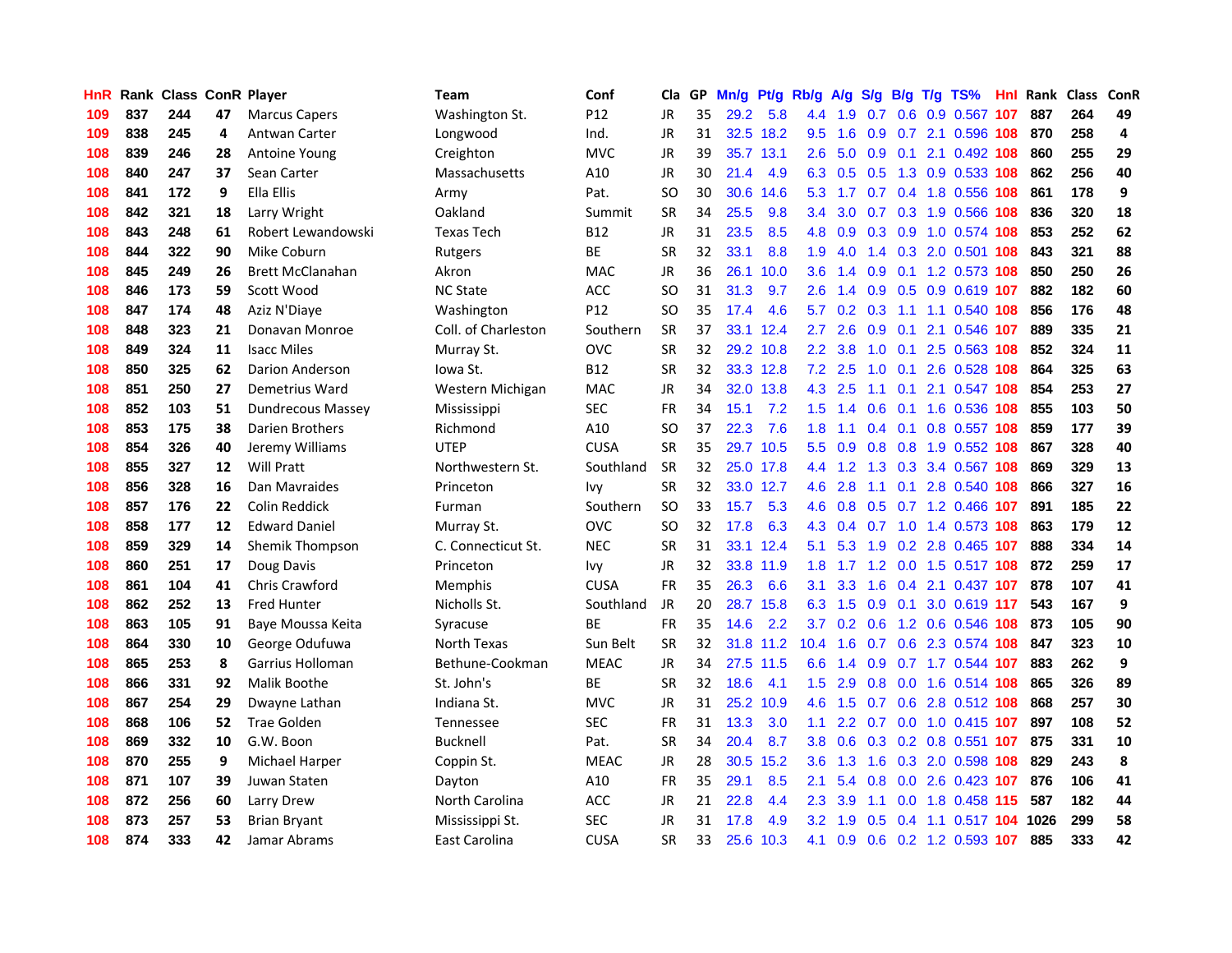| HnR |     | <b>Rank Class ConR Player</b> |    |                            | Team                 | Conf        | Cla           |    | GP Mn/g | Pt/g      | Rb/g             | A/g             |               |                 | S/g B/g T/g TS%               | Hnl | Rank Class |     | ConR |
|-----|-----|-------------------------------|----|----------------------------|----------------------|-------------|---------------|----|---------|-----------|------------------|-----------------|---------------|-----------------|-------------------------------|-----|------------|-----|------|
| 108 | 875 | 178                           | 40 | Josh Benson                | Dayton               | A10         | SO            | 36 | 17.9    | 5.6       | 3.5              | 0.4             | $0.4^{\circ}$ | 0.4             | 0.8 0.565                     | 107 | 886        | 183 | 42   |
| 108 | 876 | 179                           | 93 | <b>Toarlyn Fitzpatrick</b> | South Florida        | <b>BE</b>   | <sub>SO</sub> | 33 | 14.2    | 4.3       | 4.1              | 0.5             |               | $0.4\quad 0.5$  | 1.3 0.513 107                 |     | 915        | 192 | 93   |
| 108 | 877 | 180                           | 11 | Bryson Johnson             | <b>Bucknell</b>      | Pat.        | <b>SO</b>     | 34 |         | 29.1 11.7 | 2.0              | 1.1             | 0.5           | 0.0             | 1.1 0.670 107                 |     | 881        | 181 | 11   |
| 107 | 878 | 181                           | 94 | Chris Otule                | Marquette            | ВE          | SO            | 37 | 17.6    | 5.1       | 3.6              | 0.1             |               |                 | 0.3 1.5 1.1 0.560 107         |     | 890        | 184 | 91   |
| 107 | 879 | 334                           | 61 | <b>Adrian Thomas</b>       | Miami (FL)           | <b>ACC</b>  | <b>SR</b>     | 36 | 27.6    | 9.1       | 3.7              | 0.8             |               |                 | 0.4 0.1 1.1 0.566 107         |     | 894        | 336 | 62   |
| 107 | 880 | 258                           | 62 | Sean Mosley                | Maryland             | <b>ACC</b>  | <b>JR</b>     | 33 | 24.6    | 8.1       | 3.8 <sup>°</sup> | $2.2^{\circ}$   |               |                 | 1.2 0.3 1.9 0.488 107         |     | 884        | 263 | 61   |
| 107 | 881 | 182                           | 63 | <b>Brandon Ubel</b>        | Nebraska             | <b>B12</b>  | <b>SO</b>     | 32 | 20.1    | 6.1       | 3.7              | 0.6             |               |                 | 0.3 0.3 1.0 0.604 107         |     | 912        | 190 | 65   |
| 107 | 882 | 259                           | 20 | Shane Walker               | Loyola (MD)          | <b>MAAC</b> | <b>JR</b>     | 28 |         | 29.4 11.1 | 7.1              | 1.0             | 0.6           |                 | 1.7 2.0 0.521 106             |     | 938        | 277 | 22   |
| 107 | 883 | 108                           | 34 | Devon Saddler              | Delaware             | CAA         | <b>FR</b>     | 31 |         | 33.4 13.3 | 4.3              | 2.8             | 0.7           | 0.1             | 3.2 0.533 106                 |     | 936        | 119 | 36   |
| 107 | 884 | 109                           | 95 | Nate Lubick                | Georgetown           | ВE          | <b>FR</b>     | 32 | 19.7    | 4.0       | 3.5              | 1.3             | 0.3           |                 | 0.3 1.0 0.581 107             |     | 900        | 109 | 92   |
| 107 | 885 | 260                           | 64 | Scott Christopherson       | lowa St.             | <b>B12</b>  | <b>JR</b>     | 31 |         | 35.8 13.7 | 3.1              | 2.5             |               |                 | 0.7 0.0 1.5 0.559 107         |     | 892        | 265 | 64   |
| 107 | 886 | 183                           | 23 | Nik Cochran                | Davidson             | Southern    | <b>SO</b>     | 33 | 20.4    | 9.1       | 2.0              | 1.7             | 0.5           | 0.1             | 1.4 0.589 107                 |     | 904        | 187 | 23   |
| 107 | 887 | 184                           | 21 | Derek Needham              | Fairfield            | <b>MAAC</b> | <b>SO</b>     | 33 |         | 35.2 14.1 | 3.0              | 4.5             | 1.4           | 0.0             | 3.9 0.478                     | 107 | 902        | 186 | 21   |
| 107 | 888 | 261                           | 28 | Angelo Caloiaro            | San Francisco        | <b>WCC</b>  | JR            | 34 | 33.4    | 9.9       | 7.3              | 1.9             | 0.8           |                 | 0.3 1.5 0.545 106             |     | 949        | 282 | 31   |
| 107 | 889 | 110                           | 49 | Maurice Jones              | <b>USC</b>           | P12         | <b>FR</b>     | 34 | 34.5    | 9.9       | 2.6              | 3.2             | 2.0           | 0.0             | 2.1 0.471 107                 |     | 906        | 112 | 50   |
| 107 | 890 | 185                           | 15 | Russell Johnson            | <b>Robert Morris</b> | <b>NEC</b>  | <sub>SO</sub> | 32 |         | 26.8 11.0 |                  |                 |               |                 | 6.7 1.3 0.8 0.5 2.3 0.494 106 |     | 933        | 196 | 16   |
| 107 | 891 | 262                           | 10 | Charles Odum               | Portland St.         | <b>BSky</b> | JR            | 30 |         | 28.8 14.0 |                  | $3.4$ 2.8       |               |                 | 1.0 0.1 2.6 0.613 106         |     | 952        | 283 | 11   |
| 107 | 892 | 111                           | 19 | <b>Travis Bader</b>        | Oakland              | Summit      | <b>FR</b>     | 35 |         | 25.7 10.5 |                  | $2.2 \quad 1.4$ |               |                 | 0.5 0.1 0.7 0.614 107         |     | 903        | 110 | 19   |
| 107 | 893 | 186                           | 50 | <b>Brandon Smith</b>       | California           | P12         | <sub>SO</sub> | 33 | 29.4    | 6.4       | $2.3^{\circ}$    | 3.9             |               |                 | 0.8 0.0 2.3 0.507 105         |     | 965        | 204 | 52   |
| 107 | 894 | 263                           | 54 | Marvell Waithe             | Arkansas             | <b>SEC</b>  | JR            | 23 | 11.4    | 3.6       |                  |                 |               |                 | 3.3 0.4 0.3 0.5 0.8 0.474 106 |     | 920        | 272 | 53   |
| 107 | 895 | 335                           | 35 | <b>Keyon Carter</b>        | <b>Old Dominion</b>  | CAA         | <b>SR</b>     | 34 | 22.5    | 7.3       | 4.1              | 0.9             |               |                 | 0.4 0.3 1.1 0.493 107         |     | 898        | 339 | 34   |
| 107 | 896 | 112                           | 30 | R.J. Mahurin               | Indiana St.          | <b>MVC</b>  | <b>FR</b>     | 34 | 10.0    | 4.3       | 1.6              | 0.3             |               |                 | 0.3 0.2 0.5 0.559 107         |     | 907        | 113 | 31   |
| 107 | 897 | 187                           | 43 | Scottie Haralson           | Tulsa                | <b>CUSA</b> | <sub>SO</sub> | 32 | 31.3    | 10.9      | $3.4^{\circ}$    | 1.7             |               |                 | 0.4 0.3 1.3 0.553 107         |     | 911        | 189 | 44   |
| 107 | 898 | 264                           | 44 | Dago Pena                  | Marshall             | <b>CUSA</b> | <b>JR</b>     | 32 | 21.4    | 7.2       | 2.9              | 1.1             |               | $0.7 \quad 0.1$ | 0.9 0.570 106                 |     | 946        | 281 | 47   |
| 107 | 899 | 113                           | 45 | <b>Preston Purifov</b>     | <b>UAB</b>           | <b>CUSA</b> | <b>FR</b>     | 31 | 12.4    | 3.9       | 1.5 <sub>1</sub> | 0.4             |               |                 | 0.2 0.3 0.3 0.632 106         |     | 924        | 116 | 46   |
| 107 | 900 | 188                           | 56 | Garrick Sherman            | Michigan St.         | <b>B10</b>  | SO            | 34 | 12.1    | 3.1       | 2.6              | 0.4             |               |                 | 0.3 0.4 0.8 0.637 107         |     | 910        | 188 | 59   |
| 107 | 901 | 265                           | 15 | Nick Barbour               | High Point           | <b>BSou</b> | JR            | 29 |         | 29.8 17.7 | 3.0              | 1.0             | 1.0           | 0.1             | 2.3 0.541 107                 |     | 909        | 268 | 16   |
| 107 | 902 | 266                           | 38 | Josh Watkins               | Utah                 | <b>MWC</b>  | <b>JR</b>     | 31 |         | 30.5 14.5 | 2.5              | 3.5             | 0.9           |                 | 0.0 3.4 0.495 106             |     | 954        | 284 | 41   |
| 107 | 903 | 114                           | 57 | Evan Smotrycz              | Michigan             | <b>B10</b>  | <b>FR</b>     | 35 | 17.8    | 6.3       | $2.3^{\circ}$    | 0.7             |               |                 | 0.5 0.3 0.9 0.530 107         |     | 905        | 111 | 58   |
| 107 | 904 | 336                           | 29 | <b>Troy Payne</b>          | Santa Clara          | <b>WCC</b>  | <b>SR</b>     | 38 | 24.5    | 5.4       | 5.9              | 1.1             |               |                 | 1.6 0.3 1.1 0.516 106         |     | 934        | 344 | 29   |
| 107 | 905 | 267                           | 65 | Brandon Richardson         | Nebraska             | <b>B12</b>  | <b>JR</b>     | 31 | 23.3    | 6.4       | 2.1              | 1.8             |               |                 | 1.0 0.1 1.4 0.544 106         |     | 917        | 270 | 66   |
| 107 | 906 | 189                           | 11 | <b>Greg Gantt</b>          | Florida Atlantic     | Sun Belt    | <sub>SO</sub> | 32 |         | 30.2 14.0 | 3.9              | 0.9             |               |                 | 0.7 0.0 1.2 0.555 107         |     | 913        | 191 | 11   |
| 107 | 907 | 337                           | 14 | Ryan White                 | Texas St.            | Southland   | <b>SR</b>     | 32 |         | 29.5 11.9 | 3.5              | 4.8             | 1.7           |                 | 0.1 2.9 0.567 106             |     | 955        | 349 | 14   |
| 107 | 908 | 338                           | 20 | Michael Tveidt             | North Dakota St.     | Summit      | <b>SR</b>     | 29 |         | 32.2 15.3 | 3.7              | 2.2             | 0.7           |                 | 0.4 1.8 0.581 107             |     | 908        | 341 | 20   |
| 107 | 909 | 115                           | 21 | Kyle Davis                 | Southern Utah        | Summit      | <b>FR</b>     | 30 | 19.7    | 8.5       | 5.3              | 1.2             | 0.5           | 1.0             | 1.8 0.589 106                 |     | 925        | 117 | 21   |
| 107 | 910 | 268                           | 63 | Julian Gamble              | Miami (FL)           | ACC         | <b>JR</b>     | 36 | 15.2    | 4.0       | $3.4^{\circ}$    | 0.5             | 0.4           | 0.8             | 0.9 0.565                     | 106 | 918        | 271 | 63   |
| 107 | 911 | 190                           | 58 | Kelsey Barlow              | Purdue               | <b>B10</b>  | SO            | 32 | 19.5    | 5.1       | 2.9              | 1.6             | 0.8           | 0.3             | 1.6 0.517                     | 107 | 874        | 180 | 57   |
| 107 | 912 | 116                           | 51 | <b>Anthony Brown</b>       | Stanford             | P12         | <b>FR</b>     | 30 | 23.9    | 8.7       |                  |                 |               |                 | 3.2 0.8 0.5 0.2 1.1 0.536 106 |     | 916        | 114 | 51   |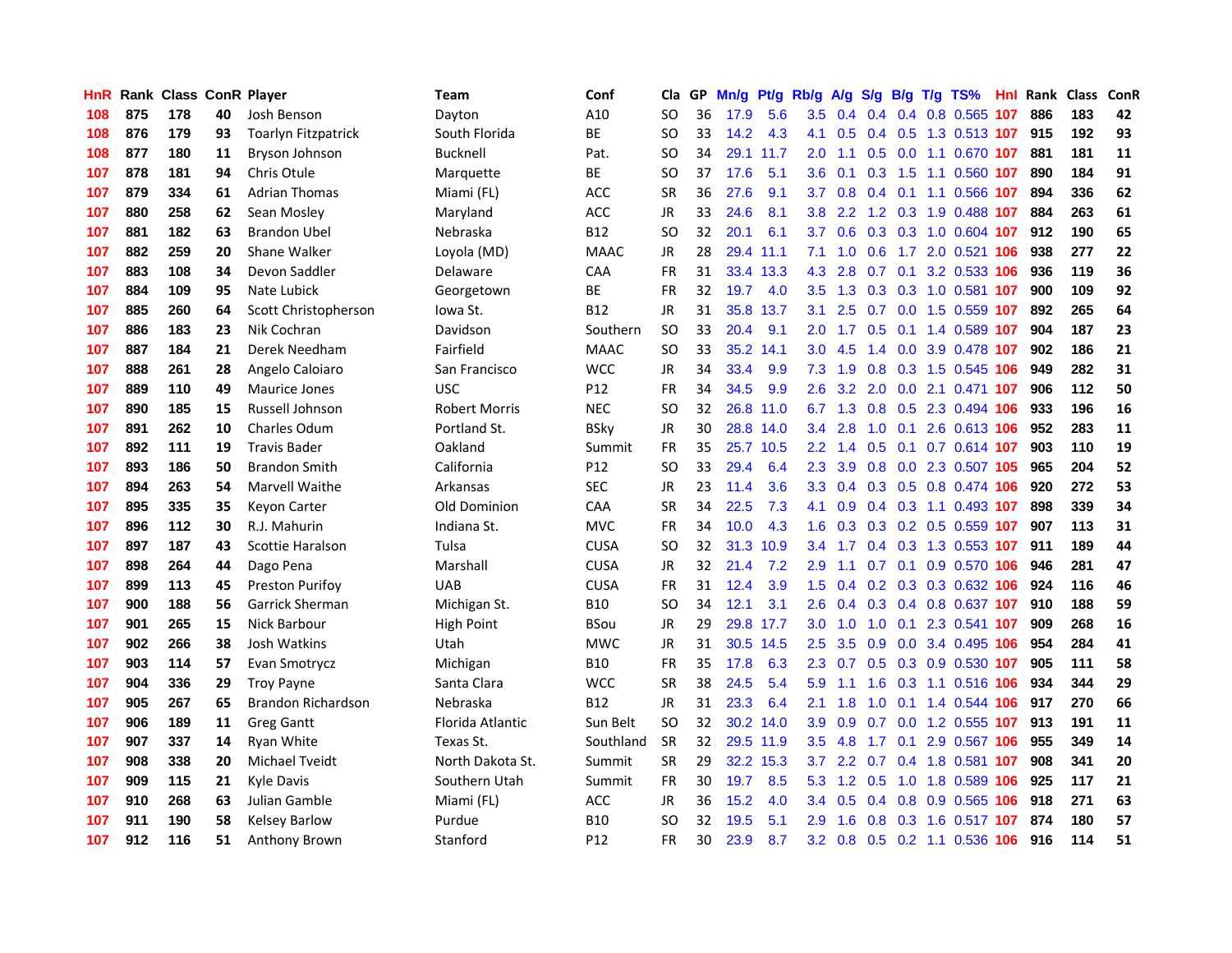| HnR I |     | Rank Class ConR Player |    |                          | Team                | Conf        | Cla           | GP. | Mn/g Pt/g |           | Rb/g A/g         |     |                 |     | S/g B/g T/g TS%                    | Hnl | Rank Class |     | <b>ConR</b> |
|-------|-----|------------------------|----|--------------------------|---------------------|-------------|---------------|-----|-----------|-----------|------------------|-----|-----------------|-----|------------------------------------|-----|------------|-----|-------------|
| 107   | 913 | 191                    | 64 | Garrius Adams            | Miami (FL)          | <b>ACC</b>  | SO            | 36  | 28.2      | 7.3       | 3.7              | 1.8 | 1.0             | 0.2 | 1.7 0.495                          | 106 | 921        | 193 | 64          |
| 107   | 914 | 117                    | 28 | <b>Trey Zeigler</b>      | Central Michigan    | <b>MAC</b>  | <b>FR</b>     | 31  |           | 34.4 16.3 | 5.4              | 2.2 | 1.4             | 0.9 | 3.3 0.443 105                      |     | 992        | 127 | 30          |
| 107   | 915 | 339                    | 31 | John Freeman             | Southern Illinois   | <b>MVC</b>  | <b>SR</b>     | 32  | 23.3      | 5.6       | 3.0              | 2.1 | 1.1             | 0.6 | 1.3 0.503 105                      |     | 985        | 361 | 32          |
| 107   | 916 | 118                    | 29 | Matt Stainbrook          | Western Michigan    | <b>MAC</b>  | FR            | 34  | 23.8      | 8.8       |                  |     |                 |     | 6.4 0.8 0.5 0.8 1.3 0.525 106      |     | 919        | 115 | 28          |
| 107   | 917 | 269                    | 36 | <b>Brandon McGee</b>     | Georgia St.         | CAA         | <b>JR</b>     | 31  | 19.3      | 7.8       | 4.8              |     |                 |     | 0.8 0.5 0.2 1.3 0.515 106          |     | 928        | 274 | 35          |
| 107   | 918 | 270                    | 24 | Antwaine Wiggins         | Coll. of Charleston | Southern    | JR            | 36  | 27.7      | 7.9       | 5.6              | 1.8 |                 |     | 0.7 1.2 1.4 0.530 106              |     | 940        | 278 | 24          |
| 107   | 919 | 192                    | 59 | Rodney Williams          | Minnesota           | <b>B10</b>  | <sub>SO</sub> | 31  | 24.6      | 6.8       | 3.5              | 1.9 |                 |     | 0.6 0.7 1.4 0.494 106              |     | 935        | 197 | 60          |
| 107   | 920 | 340                    | 60 | <b>Andrew Jones</b>      | Penn St.            | <b>B10</b>  | SR            | 34  | 30.3      | 6.0       | 5.6              | 0.6 |                 |     | 0.4 0.1 1.3 0.540 106              |     | 944        | 346 | 62          |
| 107   | 921 | 193                    | 65 | Manny Atkins             | Virginia Tech       | ACC         | <b>SO</b>     | 33  | 13.3      | 4.9       | 2.0              | 0.2 |                 |     | 0.5 0.0 0.6 0.573 105              |     | 962        | 202 | 65          |
| 107   | 922 | 341                    | 16 | <b>Ricky Cadell</b>      | St. Francis (NY)    | <b>NEC</b>  | <b>SR</b>     | 30  | 31.3      | 16.2      | 3.7              | 1.8 | 1.1             |     | 0.0 2.5 0.517 106                  |     | 957        | 351 | 17          |
| 106   | 923 | 271                    | 46 | <b>Charles Carmouche</b> | Memphis             | <b>CUSA</b> | JR            | 32  | 24.7      | 7.4       | 3.3 <sub>2</sub> | 1.7 |                 |     | 1.3 0.3 1.3 0.529 107              |     | 899        | 267 | 43          |
| 106   | 924 | 342                    | 39 | Djibril Thiam            | Wyoming             | <b>MWC</b>  | <b>SR</b>     | 30  | 26.5      | 9.6       | 4.6              | 0.5 | 1.2             | 1.5 | 1.6 0.559 106                      |     | 941        | 345 | 40          |
| 106   | 925 | 119                    | 61 | Keith Appling            | Michigan St.        | <b>B10</b>  | FR            | 34  | 22.9      | 6.4       | 2.8              | 1.3 | 0.6             | 0.5 | 1.6 0.590 106                      |     | 939        | 121 | 61          |
| 106   | 926 | 120                    | 12 | J.J. Avila               | Navy                | Pat.        | FR            | 31  |           | 27.9 11.5 | 5.3              | 2.4 | 1.7             | 0.6 | 2.7 0.522                          | 106 | 947        | 123 | 12          |
| 106   | 927 | 194                    | 41 | Sean Johnson             | Duguesne            | A10         | SO            | 32  | 20.2      | 9.8       | 2.2 <sub>2</sub> | 1.8 | 0.7             |     | 0.2 1.8 0.542 105                  |     | 961        | 201 | 44          |
| 106   | 928 | 272                    | 42 | Orion Outerbridge        | Rhode Island        | A10         | JR            | 21  | 17.7      | 6.8       | 3.0 <sub>2</sub> | 0.4 | 0.1             |     | 0.7 0.6 0.592 108                  |     | 848        | 249 | 38          |
| 106   | 929 | 195                    | 13 | Isaiah Canaan            | Murray St.          | <b>OVC</b>  | <b>SO</b>     | 32  |           | 28.1 11.7 | 1.9 <sup>°</sup> | 2.4 |                 |     | 1.1 0.1 2.0 0.566 106              |     | 930        | 195 | 13          |
| 106   | 930 | 273                    | 55 | <b>Terrance Henry</b>    | Mississippi         | <b>SEC</b>  | <b>JR</b>     | 34  | 28.3      | 9.7       | 6.0              |     | $1.2 \quad 0.7$ |     | 1.1 2.4 0.550 106                  |     | 932        | 276 | 54          |
| 106   | 931 | 343                    | 12 | La'Ryan Gary             | Louisiana-Lafayette | Sun Belt    | <b>SR</b>     | 28  |           | 20.5 10.1 | 3.0 <sub>1</sub> | 1.0 |                 |     | 0.9 0.6 1.9 0.569 106              |     | 950        | 347 | 12          |
| 106   | 932 | 344                    | 12 | Jer'Vaughn Johnson       | Cal St. Fullerton   | <b>BWst</b> | SR            | 27  |           | 29.5 14.3 | 7.0              |     |                 |     | 1.3 0.9 0.3 2.6 0.575 108          |     | 834        | 319 | 13          |
| 106   | 933 | 121                    | 30 | Stephen Holt             | Saint Mary's (CA)   | <b>WCC</b>  | FR            | 34  | 22.9      | 6.2       | 3.1              | 1.0 | 1.8             |     | 0.1 1.0 0.573 106                  |     | 937        | 120 | 30          |
| 106   | 934 | 345                    | 24 | <b>Brandon Moore</b>     | Mercer              | ASun        | <b>SR</b>     | 22  |           | 26.1 11.9 | 6.5              | 1.0 | 0.9             | 1.0 | 2.6 0.527 112                      |     | 708        | 276 | 20          |
| 106   | 935 | 196                    | 22 | Robert Olson             | Loyola (MD)         | <b>MAAC</b> | <b>SO</b>     | 30  | 25.2      | 9.1       | 3.0 <sub>1</sub> | 1.9 | 1.0             | 0.1 | 1.3 0.582 104                      |     | 1036       | 221 | 28          |
| 106   | 936 | 122                    | 66 | Josh Selby               | Kansas              | <b>B12</b>  | FR            | 26  | 20.4      | 7.9       | $2.2^{\circ}$    | 2.2 | 0.8             |     | 0.0 2.0 0.487 113                  |     | 667        | 77  | 48          |
| 106   | 937 | 346                    | 56 | Senario Hillman          | Alabama             | <b>SEC</b>  | <b>SR</b>     | 37  | 20.9      | 6.4       | 2.5              | 1.7 |                 |     | 1.4 0.2 1.7 0.452 105              |     | 994        | 365 | 56          |
| 106   | 938 | 274                    | 67 | <b>Austin Dufault</b>    | Colorado            | <b>B12</b>  | <b>JR</b>     | 38  | 22.2      | 6.6       | 4.2              | 0.7 | 0.6             |     | 0.6 0.7 0.548                      | 106 | 943        | 279 | 68          |
| 106   | 939 | 275                    | 15 | Devon Lamb               | Lamar               | Southland   | <b>JR</b>     | 30  | 25.2      | 9.5       | 8.3              | 1.6 | 1.6             |     | 0.7 1.2 0.495 105                  |     | 983        | 289 | 15          |
| 106   | 940 | 347                    | 68 | D'walyn Roberts          | <b>Texas Tech</b>   | <b>B12</b>  | <b>SR</b>     | 26  | 24.7      | 6.5       | $5.5^{\circ}$    | 0.8 | 0.7             | 1.1 | 1.0 0.576 106                      |     | 927        | 343 | 67          |
| 106   | 941 | 197                    | 25 | <b>Willis Hall</b>       | Coll. of Charleston | Southern    | <sub>SO</sub> | 37  | 26.1      | 8.4       | 5.9              | 1.2 | 0.7             |     | 0.3 1.4 0.567 105                  |     | 974        | 206 | 26          |
| 106   | 942 | 348                    | 23 | Jeron Belin              | Saint Peter's       | <b>MAAC</b> | <b>SR</b>     | 34  | 26.6      | 11.6      |                  |     |                 |     | 5.2 0.8 0.9 0.6 2.4 0.452 104 1029 |     |            | 376 | 27          |
| 106   | 943 | 276                    | 28 | Jordan Hicks             | Loyola (IL)         | Hor.        | <b>JR</b>     | 9   |           | 29.6 11.7 |                  |     |                 |     | 4.7 1.6 0.7 0.8 0.8 0.590 121      |     | 426        | 127 | 15          |
| 106   | 944 | 277                    | 29 | <b>Ronald Nored</b>      | <b>Butler</b>       | Hor.        | <b>JR</b>     | 36  | 26.5      | 5.0       | 3.2              | 2.3 |                 |     | 1.2 0.0 2.1 0.473 107              |     | 893        | 266 | 29          |
| 106   | 945 | 349                    | 30 | <b>Michael Rogers</b>    | Valparaiso          | Hor.        | <b>SR</b>     | 35  | 14.6      | 5.0       | 3.1              | 0.5 | 0.5             |     | 0.1 0.6 0.581 105                  |     | 959        | 352 | 31          |
| 106   | 946 | 350                    | 26 | Darryl Evans             | Furman              | Southern    | <b>SR</b>     | 33  | 30.7      | 8.7       | 3.0 <sub>1</sub> | 3.5 |                 |     | 1.2 0.2 2.0 0.568 105              |     | 969        | 355 | 25          |
| 106   | 947 | 278                    | 62 | <b>Matt Gatens</b>       | lowa                | <b>B10</b>  | <b>JR</b>     | 29  |           | 33.5 12.6 | 2.4              | 1.8 | 1.3             | 0.1 | 1.4 0.534 106                      |     | 958        | 285 | 63          |
| 106   | 948 | 198                    | 17 | Will Felder              | Saint Francis (PA)  | <b>NEC</b>  | <b>SO</b>     | 30  | 26.8      | 11.1      | 6.7              | 1.3 | 0.6             | 1.3 | 2.4 0.526                          | 105 | 960        | 200 | 18          |
| 106   | 949 | 279                    | 31 | Demetri Goodson          | Gonzaga             | <b>WCC</b>  | <b>JR</b>     | 35  | 22.7      | 5.2       | 2.8              | 2.6 | 0.7             | 0.1 | 1.6 0.480                          | 105 | 966        | 286 | 32          |
| 106   | 950 | 280                    | 31 | <b>Walt Gibler</b>       | Loyola (IL)         | Hor.        | <b>JR</b>     | 26  | 22.3      | 9.4       |                  |     |                 |     | 4.4 0.6 0.7 0.5 1.2 0.534 106      |     | 945        | 280 | 30          |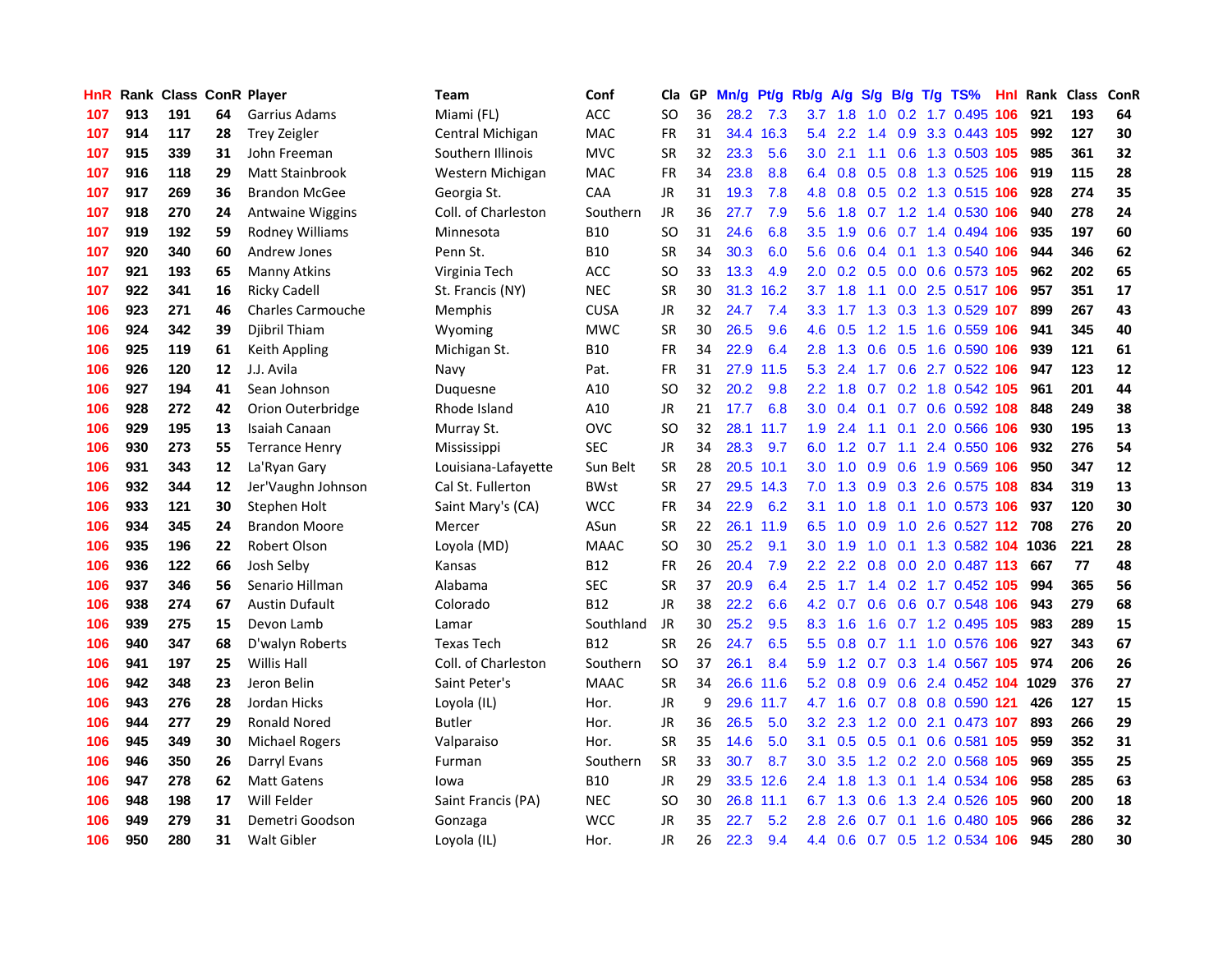| <b>HnR</b> |     | Rank Class ConR Player |    |                          | Team                | Conf        | Cla       |    | GP Mn/g | Pt/g      | Rb/g             | <b>A/g</b>      | S/g             |                 | B/g T/g TS%                        | Hnl | Rank Class |     | ConR |
|------------|-----|------------------------|----|--------------------------|---------------------|-------------|-----------|----|---------|-----------|------------------|-----------------|-----------------|-----------------|------------------------------------|-----|------------|-----|------|
| 106        | 951 | 199                    | 43 | Dwayne Smith             | George Washington   | A10         | SO        | 30 | 22.8    | 9.3       | 5.1              | 1.0             | 0.9             | 0.8             | 1.8 0.454                          | 106 | 951        | 199 | 43   |
| 106        | 952 | 281                    | 13 | Will Donahue             | Cal Poly            | <b>BWst</b> | JR        | 30 | 31.0    | 8.4       | 8.9              | 1.5             | 0.6             | 0.3             | 2.0 0.511 105                      |     | 986        | 290 | 15   |
| 106        | 953 | 282                    | 63 | Colton Iverson           | Minnesota           | <b>B10</b>  | JR        | 31 | 18.3    | 5.4       | 5.0              | 1.1             | 0.5             | 0.6             | 1.5 0.479 105                      |     | 968        | 287 | 64   |
| 106        | 954 | 200                    | 57 | <b>Wendell Lewis</b>     | Mississippi St.     | <b>SEC</b>  | SO        | 31 | 15.0    | 3.7       | 3.8 <sub>1</sub> |                 | $0.3 \quad 0.3$ |                 | 1.0 0.7 0.548 102 1126             |     |            | 243 | 63   |
| 106        | 955 | 351                    | 66 | <b>Maurice Miller</b>    | Georgia Tech        | <b>ACC</b>  | <b>SR</b> | 31 | 20.2    | 6.0       |                  | $2.2$ $2.4$     |                 |                 | 1.4 0.0 1.6 0.537 105              |     | 977        | 358 | 66   |
| 106        | 956 | 352                    | 14 | Rashaun McLemore         | Cal St. Northridge  | <b>BWst</b> | <b>SR</b> | 29 | 24.6    | 14.6      | 3.7              | 1.1             |                 |                 | 0.6 0.2 2.4 0.551 107              |     | 901        | 340 | 14   |
| 106        | 957 | 353                    | 13 | <b>Rashad Allison</b>    | Arkansas St.        | Sun Belt    | SR        | 32 | 27.0    | 9.6       | 2.2 <sub>2</sub> | 3.8             |                 |                 | 0.8 0.2 1.7 0.540 105              |     | 967        | 354 | 15   |
| 106        | 958 | 283                    | 32 | Johnny Moran             | Northern Iowa       | <b>MVC</b>  | <b>JR</b> | 34 | 31.8    | 9.6       | 3.2 <sub>2</sub> | 1.9             | 1.0             |                 | 0.0 1.0 0.533 105                  |     | 1002       | 293 | 34   |
| 106        | 959 | 354                    | 18 | <b>Mike Scott</b>        | Fairleigh Dickinson | <b>NEC</b>  | <b>SR</b> | 29 | 37.2    | 14.9      | 5.2              | 4.4             | 1.6             |                 | 0.2 3.6 0.530 105                  |     | 1004       | 368 | 22   |
| 106        | 960 | 123                    | 96 | <b>Lamar Patterson</b>   | Pittsburgh          | ВE          | <b>FR</b> | 32 | 12.5    | 2.6       | 2.0 <sub>1</sub> | 1.3             | 0.4             |                 | 0.2 0.8 0.435 106                  |     | 942        | 122 | 95   |
| 106        | 961 | 355                    | 19 | Shawn Atupem             | Mount St. Mary's    | <b>NEC</b>  | <b>SR</b> | 32 | 26.5    | 10.8      | 5.0              | 1.2             |                 |                 | 0.9 0.3 2.0 0.556                  | 105 | 972        | 357 | 19   |
| 106        | 962 | 356                    | 44 | Phil Jones               | Charlotte           | A10         | <b>SR</b> | 15 | 21.5    | 7.5       | $5.5^{\circ}$    | 0.6             | 0.4             | 1.9             | 1.1 0.595 117                      |     | 529        | 210 | 25   |
| 105        | 963 | 124                    | 24 | Justin Drummond          | Loyola (MD)         | <b>MAAC</b> | <b>FR</b> | 21 | 16.6    | 9.8       | 3.1              | 0.4             | 0.4             | 0.6             | 1.4 0.537                          | 108 | 857        | 104 | 20   |
| 105        | 964 | 201                    | 14 | Raymond Taylor           | Florida Atlantic    | Sun Belt    | SO        | 31 | 31.9    | 11.6      | 3.5              | 3.9             | 1.5             | 0.0             | 2.2 0.485                          | 105 | 963        | 203 | 14   |
| 105        | 965 | 357                    | 32 | <b>Ben Dowdell</b>       | Santa Clara         | <b>WCC</b>  | <b>SR</b> | 38 | 24.7    | 8.2       | 4.7              | 0.9             | 1.1             | 0.5             | 1.8 0.561                          | 105 | 1003       | 367 | 33   |
| 105        | 966 | 202                    | 47 | <b>Dexter Fields</b>     | <b>UAB</b>          | <b>CUSA</b> | SO        | 31 | 22.5    | 7.1       |                  | $2.2 \quad 0.6$ | 0.7             | 0.1             | 0.7 0.563 105                      |     | 998        | 214 | 49   |
| 105        | 967 | 125                    | 48 | Jordan Clarkson          | Tulsa               | <b>CUSA</b> | FR        | 27 |         | 24.9 11.5 | 2.1              | 1.9             |                 |                 | 0.7 0.1 2.9 0.545 105              |     | 970        | 124 | 48   |
| 105        | 968 | 284                    | 10 | <b>Hillary Haley</b>     | Md.-Eastern Shore   | <b>MEAC</b> | JR        | 31 |         | 29.8 16.8 |                  |                 |                 |                 | 5.8 0.7 0.7 0.2 1.6 0.517 105      |     | 996        | 292 | 10   |
| 105        | 969 | 285                    | 25 | J'hared Hall             | Loyola (MD)         | <b>MAAC</b> | JR.       | 27 | 20.3    | 8.8       | 1.6 <sup>1</sup> |                 |                 |                 | 1.3 0.8 0.2 1.4 0.607 104 1015     |     |            | 295 | 26   |
| 105        | 970 | 126                    | 45 | Mike McCall              | Saint Louis         | A10         | FR        | 31 | 29.3    | 10.4      | 2.1              | 3.0             |                 |                 | 1.0 0.1 2.1 0.542 105              |     | 976        | 125 | 46   |
| 105        | 971 | 203                    | 30 | Randal Holt              | Kent St.            | <b>MAC</b>  | SO        | 37 | 28.4    | 9.9       | $2.5\,$          | 1.9             | 0.9             |                 | 0.1 1.3 0.508 105                  |     | 993        | 211 | 31   |
| 105        | 972 | 127                    | 69 | Jaye Crockett            | <b>Texas Tech</b>   | B12         | <b>FR</b> | 32 | 13.2    | 4.8       | 3.0 <sub>2</sub> | 0.6             |                 |                 | 0.3 0.7 0.8 0.522 105              |     | 1000       | 129 | 71   |
| 105        | 973 | 204                    | 25 | <b>Markeith Cummings</b> | Kennesaw St.        | ASun        | <b>SO</b> | 31 | 35.5    | 18.3      | 5.0              | 1.8             | 1.5             | 0.1             | 2.9 0.513 104 1009                 |     |            | 215 | 27   |
| 105        | 974 | 286                    | 40 | A.J. Hardeman            | New Mexico          | <b>MWC</b>  | JR.       | 34 | 22.5    | 7.6       | 4.4              | 0.6             | 0.6             |                 | 0.6 1.5 0.535 104                  |     | 1016       | 296 | 43   |
| 105        | 975 | 205                    | 25 | <b>Tyrone Watson</b>     | New Mexico St.      | WAC         | SO        | 33 | 27.5    | 7.6       | 4.9              | 2.2             | 1.2             |                 | 0.2 1.7 0.588 104 1035             |     |            | 220 | 27   |
| 105        | 976 | 358                    | 11 | Lindsey Hughey           | Weber St.           | <b>BSky</b> | <b>SR</b> | 32 | 31.2    | 12.4      | 5.2              | 2.5             | 1.4             | 0.1             | 2.8 0.539 103                      |     | 1091       | 394 | 15   |
| 105        | 977 | 359                    | 20 | Kyle Johnson             | Long Island U.      | <b>NEC</b>  | <b>SR</b> | 33 |         | 26.3 10.8 | 5.5              | 0.9             | 0.7             |                 | 0.2 1.2 0.549 105                  |     | 978        | 359 | 20   |
| 105        | 978 | 206                    | 21 | Kenny Onyechi            | Long Island U.      | <b>NEC</b>  | SO        | 33 | 17.5    | 7.4       | 4.2              | 0.2             | 0.5             | 1.0             | 1.4 0.573 105                      |     | 979        | 207 | 21   |
| 105        | 979 | 287                    | 26 | Jermel Jenkins           | Iona                | <b>MAAC</b> | JR.       | 37 | 27.4    | 9.2       | $2.4^{\circ}$    | 2.6             |                 | $1.2 \quad 0.0$ | 1.5 0.517 105                      |     | 990        | 291 | 25   |
| 105        | 980 | 207                    | 37 | Joel Smith               | Northeastern        | CAA         | SO        | 31 |         | 30.5 12.2 |                  |                 |                 |                 | 3.2 2.4 0.7 0.1 1.8 0.609 103 1060 |     |            | 228 | 39   |
| 105        | 981 | 208                    | 52 | Reggie Moore             | Washington St.      | P12         | SO        | 28 | 32.8    | 9.1       | 3.0 <sub>1</sub> |                 |                 |                 | 3.4 0.8 0.0 2.0 0.499 109          |     | 821        | 166 | 47   |
| 105        | 982 | 360                    | 4  | <b>Tyrone Hanson</b>     | Jackson St.         | <b>SWAC</b> | <b>SR</b> | 32 |         | 30.1 13.9 | 3.9 <sup>°</sup> |                 |                 |                 | 2.2 0.8 0.5 2.3 0.561 104 1017     |     |            | 373 | 6    |
| 105        | 983 | 209                    | 46 | <b>Chris Braswell</b>    | Charlotte           | A10         | SO        | 30 |         | 27.5 11.1 | 6.9              | 1.0             |                 |                 | 0.7 0.7 2.5 0.512 103 1076         |     |            | 233 | 50   |
| 105        | 984 | 210                    | 38 | Jonathan Lee             | Northeastern        | CAA         | SO        | 31 |         | 29.7 11.8 | 3.3 <sub>1</sub> | 2.8             | 0.9             | 0.1             | 2.9 0.634 103 1065                 |     |            | 231 | 41   |
| 105        | 985 | 361                    | 41 | Adam Nigon               | Colorado St.        | <b>MWC</b>  | <b>SR</b> | 30 | 22.1    | 6.4       | $2.3\phantom{0}$ | 1.7             | 1.1             | 0.1             | 1.3 0.598                          | 105 | 991        | 364 | 42   |
| 105        | 986 | 128                    | 42 | Alex Kirk                | <b>New Mexico</b>   | <b>MWC</b>  | FR        | 34 | 15.0    | 4.7       | 3.7              | 0.4             | 0.3             | 0.6             | $0.7$ 0.521                        | 104 | 1041       | 135 | 45   |
| 105        | 987 | 362                    | 27 | Rashon Dwight            | Iona                | <b>MAAC</b> | <b>SR</b> | 36 | 23.6    | 8.4       | 2.7              | 2.3             | 1.3             | 0.4             | 1.8 0.531                          | 105 | 987        | 362 | 24   |
| 105        | 988 | 211                    | 70 | Andrew Fitzgerald        | Oklahoma            | <b>B12</b>  | <b>SO</b> | 32 |         | 30.8 12.6 | 5.0              |                 |                 |                 | 0.7 1.1 0.7 2.4 0.528 105          |     | 997        | 213 | 70   |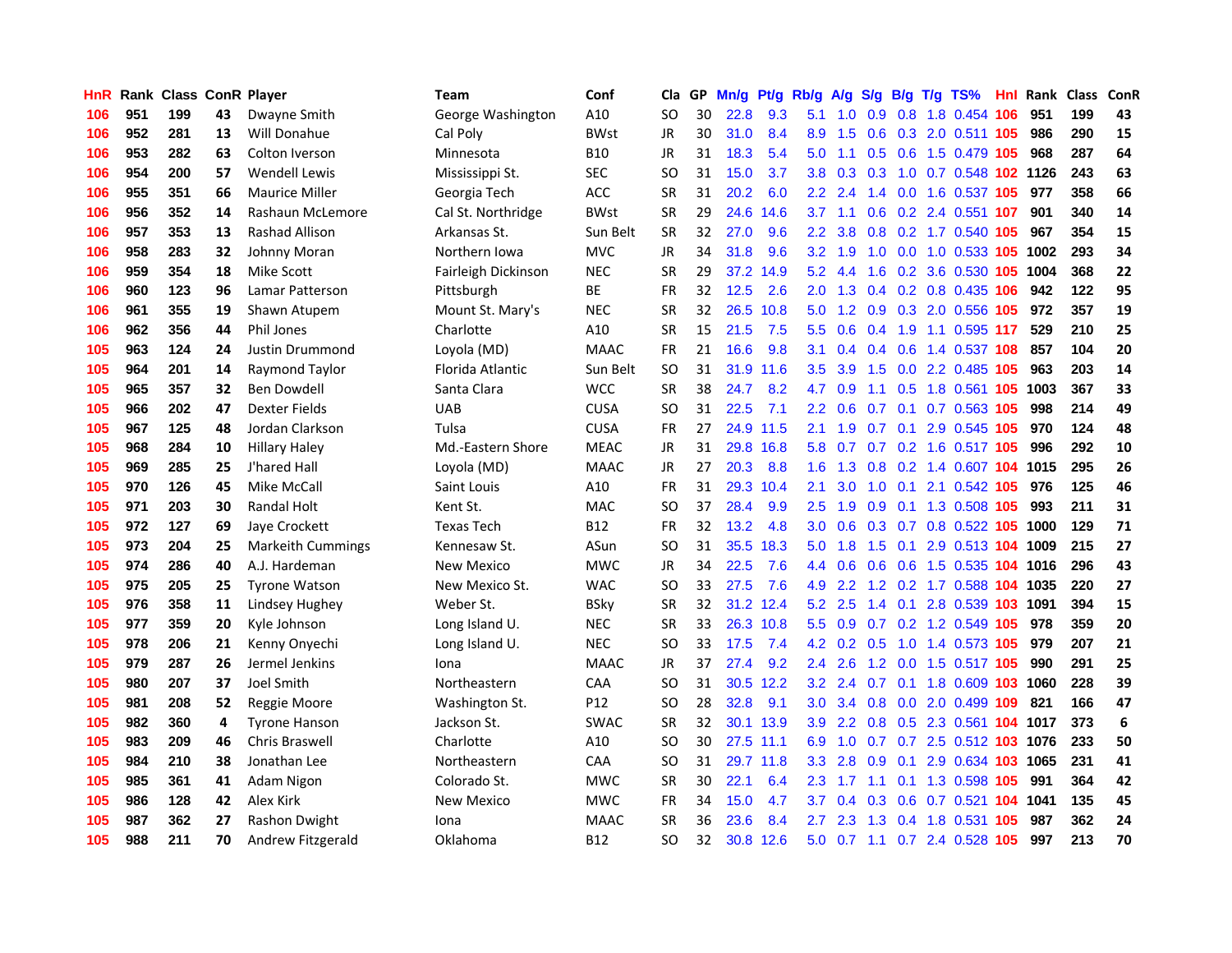| <b>HnR</b> |      |     |    | <b>Rank Class ConR Player</b> | Team                       | Conf        | Cla       |    | GP Mn/g |           | Pt/g Rb/g        | A/g             | S/g             |                | B/g T/g TS%                        | Hnl  | Rank Class |     | <b>ConR</b> |
|------------|------|-----|----|-------------------------------|----------------------------|-------------|-----------|----|---------|-----------|------------------|-----------------|-----------------|----------------|------------------------------------|------|------------|-----|-------------|
| 105        | 989  | 288 | 33 | Keion Bell                    | Pepperdine                 | <b>WCC</b>  | <b>JR</b> | 20 |         | 29.7 18.9 | 4.1              | 2.4             | 0.8             |                | 0.2 4.2 0.538                      | -113 | 668        | 202 | 20          |
| 105        | 990  | 129 | 27 | <b>Trey Sumler</b>            | Western Carolina           | Southern    | <b>FR</b> | 33 |         | 31.3 11.5 | 4.0              | 3.0             | 1.1             |                | 0.0 2.4 0.603 105                  |      | 999        | 128 | 27          |
| 105        | 991  | 212 | 97 | <b>Dominic Cheek</b>          | Villanova                  | <b>BE</b>   | SO        | 32 | 19.4    | 5.6       | $3.4^{\circ}$    | 0.7             | 0.8             |                | 0.2 0.8 0.476 105                  |      | 980        | 208 | 97          |
| 105        | 992  | 363 | 12 | <b>Eric Platt</b>             | Northern Arizona           | <b>BSkv</b> | <b>SR</b> | 31 | 23.3    | 10.1      | 2.6              |                 | $1.3 \quad 0.9$ |                | 0.3 1.4 0.642 105                  |      | 984        | 360 | 12          |
| 105        | 993  | 130 | 15 | Chris Udofia                  | Denver                     | Sun Belt    | FR        | 30 | 22.9    | 8.3       |                  |                 |                 |                | 4.4 1.3 0.7 1.3 1.4 0.544 104 1006 |      |            | 131 | 16          |
| 105        | 994  | 364 | 47 | Jerrell Williams              | La Salle                   | A10         | <b>SR</b> | 33 |         | 26.6 13.8 |                  | 7.4 1.4         |                 |                | 1.1 0.2 3.4 0.508 104 1011         |      |            | 370 | 47          |
| 105        | 995  | 213 | 28 | Kyle Smyth                    | Iona                       | <b>MAAC</b> | SO        | 33 |         | 27.3 10.1 | 2.3              |                 | $1.2 \quad 1.1$ |                | $0.1$ 0.6 0.605 106                |      | 948        | 198 | 23          |
| 105        | 996  | 214 | 33 | Jackie Carmichael             | Illinois St.               | <b>MVC</b>  | SO        | 30 | 23.3    | 9.8       | $5.4^{\circ}$    | 0.6             |                 |                | 0.5 1.2 1.7 0.492 105              |      | 988        | 210 | 33          |
| 105        | 997  | 215 | 34 | Gene Teague                   | Southern Illinois          | <b>MVC</b>  | SO        | 19 | 21.3    | 8.6       | 5.3              | 0.7             |                 |                | 0.3 0.5 2.5 0.604 110              |      | 777        | 152 | 26          |
| 105        | 998  | 365 | 31 | DeVaughn Washington           | Ohio                       | <b>MAC</b>  | <b>SR</b> | 34 | 29.5    | 13.4      | 5.6              | 0.9             |                 |                | 1.1 0.4 1.8 0.548 105              |      | 989        | 363 | 29          |
| 105        | 999  | 366 | 35 | Aaron Carter                  | Indiana St.                | <b>MVC</b>  | <b>SR</b> | 34 | 22.9    | 8.6       | 2.9              | 0.8             |                 |                | 0.6 0.5 1.3 0.550 104 1007         |      |            | 369 | 35          |
| 105        | 1000 | 289 | 15 | Eric Wise                     | <b>UC</b> Irvine           | <b>BWst</b> | JR        | 20 | 29.5    | 16.3      | 8.1              | 1.6             |                 | $0.9\quad 0.1$ | 2.5 0.524 114                      |      | 627        | 196 | 11          |
| 105        | 1001 | 216 | 49 | Tamir Jackson                 | Rice                       | <b>CUSA</b> | SO        | 32 |         | 33.3 13.9 | 2.7              | 3.6             | 1.3             |                | 0.0 2.7 0.517 104 1010             |      |            | 216 | 50          |
| 105        | 1002 | 131 | 58 | <b>Damontre Harris</b>        | South Carolina             | <b>SEC</b>  | <b>FR</b> | 29 | 16.9    | 3.7       | 3.6              | 0.4             | 0.5             |                | 0.9 0.7 0.575 104 1013             |      |            | 132 | 57          |
| 105        | 1003 | 132 | 29 | <b>Rhamel Brown</b>           | Manhattan                  | <b>MAAC</b> | FR        | 31 | 28.0    | 6.7       | 7.1              | 0.6             | 1.1             |                | 2.2 1.1 0.488 103                  |      | 1068       | 138 | 29          |
| 105        | 1004 | 290 | 14 | Kevin Murphy                  | <b>Tennessee Tech</b>      | <b>OVC</b>  | JR.       | 33 | 29.3    | 17.0      | 4.5              | 1.7             | 1.0             | 0.2            | 3.3 0.555 104 1028                 |      |            | 300 | 15          |
| 105        | 1005 | 217 | 48 | Daniel West                   | Rhode Island               | A10         | SO        | 19 | 17.4    | 4.4       | $2.2^{\circ}$    | 3.2             | 1.1             |                | 0.1 1.8 0.477 105                  |      | 973        | 205 | 45          |
| 105        | 1006 | 367 | 71 | John Roberson                 | <b>Texas Tech</b>          | <b>B12</b>  | SR        | 30 |         | 35.3 14.1 | 2.0 <sub>1</sub> | 4.4             |                 |                | 1.1 0.2 3.3 0.551 104 1020         |      |            | 374 | 72          |
| 105        | 1007 | 291 | 28 | Omar Wattad                   | Chattanooga                | Southern    | JR        | 32 |         | 29.3 14.3 | 3.7              |                 |                 |                | 2.0 0.8 0.1 2.0 0.525 104 1019     |      |            | 297 | 28          |
| 105        | 1008 | 368 | 26 | Daequon Montreal              | Boise St.                  | <b>WAC</b>  | <b>SR</b> | 35 |         | 26.1 10.2 |                  |                 |                 |                | 5.2 0.9 0.5 0.4 1.2 0.523 104 1014 |      |            | 372 | 26          |
| 105        | 1009 | 369 | 16 | Jamarco Warren                | <b>Charleston Southern</b> | BSou        | <b>SR</b> | 32 |         | 33.4 17.6 | 3.0 <sub>1</sub> | 2.8             |                 |                | 1.4 0.1 3.1 0.585 104 1043         |      |            | 380 | 18          |
| 105        | 1010 | 133 | 53 | <b>Bryce Jones</b>            | <b>USC</b>                 | P12         | FR        | 18 | 20.6    | 7.6       | $2.6^{\circ}$    | 1.6             |                 |                | 1.1 0.1 1.7 0.482 105              |      | 982        | 126 | 54          |
| 105        | 1011 | 292 | 36 | Carl Richard                  | Indiana St.                | <b>MVC</b>  | <b>JR</b> | 33 | 30.2    | 9.5       | 6.5              | 1.4             | 0.8             |                | 0.4 2.4 0.494 104 1008             |      |            | 294 | 36          |
| 105        | 1012 | 134 | 49 | Raphiael Putney               | Massachusetts              | A10         | <b>FR</b> | 29 | 12.7    | 4.4       | 3.0 <sub>1</sub> | 0.4             |                 |                | 0.4 0.7 0.7 0.520 104 1024         |      |            | 134 | 48          |
| 105        | 1013 | 293 | 27 | <b>Tim Steed</b>              | Fresno St.                 | <b>WAC</b>  | JR.       | 26 | 24.7    | 10.7      | 4.4              | 1.9             |                 |                | 0.7 0.5 2.2 0.548 106              |      | 929        | 275 | 25          |
| 104        | 1014 | 370 | 16 | David Ndoumba                 | SE Louisiana               | Southland   | <b>SR</b> | 29 |         | 28.8 10.9 | 7.7              | 0.9             | 0.5             |                | 1.8 1.6 0.569 104 1034             |      |            | 377 | 16          |
| 104        | 1015 | 218 | 72 | <b>Nick Russell</b>           | Kansas St.                 | <b>B12</b>  | <b>SO</b> | 25 | 12.2    | 4.2       | 1.9              | 1.2             |                 |                | 0.4 0.2 1.2 0.505 105              |      | 981        | 209 | 69          |
| 104        | 1016 | 135 | 98 | Justin Jackson                | Cincinnati                 | <b>BE</b>   | <b>FR</b> | 35 | 12.9    | 2.5       | 2.5              | 0.7             |                 |                | 0.7 0.5 1.0 0.492 104 1018         |      |            | 133 | 98          |
| 104        | 1017 | 294 | 16 | <b>Brian Stafford</b>         | Denver                     | Sun Belt    | <b>JR</b> | 30 | 33.6    | 12.9      | 2.4              | 2.2             | 0.9             |                | 0.3 2.2 0.655 104 1031             |      |            | 302 | 18          |
| 104        | 1018 | 295 | 15 | John Fraley                   | <b>Austin Peay</b>         | <b>OVC</b>  | JR.       | 34 | 30.2    | 9.6       | 7.4              | 0.8             | 0.7             | 1.6            | 1.6 0.607 104 1030                 |      |            | 301 | 16          |
| 104        | 1019 | 371 | 29 | Jordan Miller                 | Furman                     | Southern    | <b>SR</b> | 30 |         | 27.1 11.3 | $2.5^{\circ}$    | 1.7             |                 |                | 0.7 0.5 1.7 0.540 104 1042         |      |            | 379 | 29          |
| 104        | 1020 | 372 | 50 | Marquis Jones                 | Rhode Island               | A10         | <b>SR</b> | 34 |         | 34.8 11.0 |                  | $3.2 \quad 3.8$ |                 |                | 1.6 0.2 2.4 0.522 104 1046         |      |            | 382 | 49          |
| 104        | 1021 | 219 | 17 | Jason Jones                   | Middle Tennessee           | Sun Belt    | SO        | 32 |         | 29.6 13.1 |                  |                 |                 |                | 4.8 1.5 1.3 0.2 2.4 0.528 104 1025 |      |            | 218 | 17          |
| 104        | 1022 | 296 | 5  | Ivory White                   | Alabama St.                | <b>SWAC</b> | JR        | 35 | 25.8    | 7.1       | 5.4              | 1.5             |                 |                | 1.2 0.6 0.8 0.496 101 1204         |      |            | 351 | 8           |
| 104        | 1023 | 297 | 50 | Dwight McCombs                | Central Florida            | <b>CUSA</b> | JR        | 32 | 12.1    | 3.1       | $2.7^{\circ}$    |                 |                 |                | 0.2 0.3 0.8 0.6 0.636 104 1039     |      |            | 305 | 51          |
| 104        | 1024 | 373 | 13 | Deividas Busma                | Idaho St.                  | BSky        | <b>SR</b> | 29 | 30.3    | 11.8      | 6.9              | 0.7             |                 | $0.7$ 1.9      | 1.9 0.510 104 1037                 |      |            | 378 | 13          |
| 104        | 1025 | 374 | 16 | Nyika Williams                | Pacific                    | <b>BWst</b> | <b>SR</b> | 31 | 18.0    | 8.1       | $4.4^{\circ}$    | 0.2             | 0.4             |                | 0.7 1.4 0.577 104                  |      | 1022       | 375 | 16          |
| 104        | 1026 | 220 | 67 | Jontel Evans                  | Virginia                   | ACC         | SΟ        | 31 | 27.3    | 5.7       | $2.4^{\circ}$    |                 |                 |                | 3.5 1.3 0.1 1.9 0.428 102 1165     |      |            | 251 | 72          |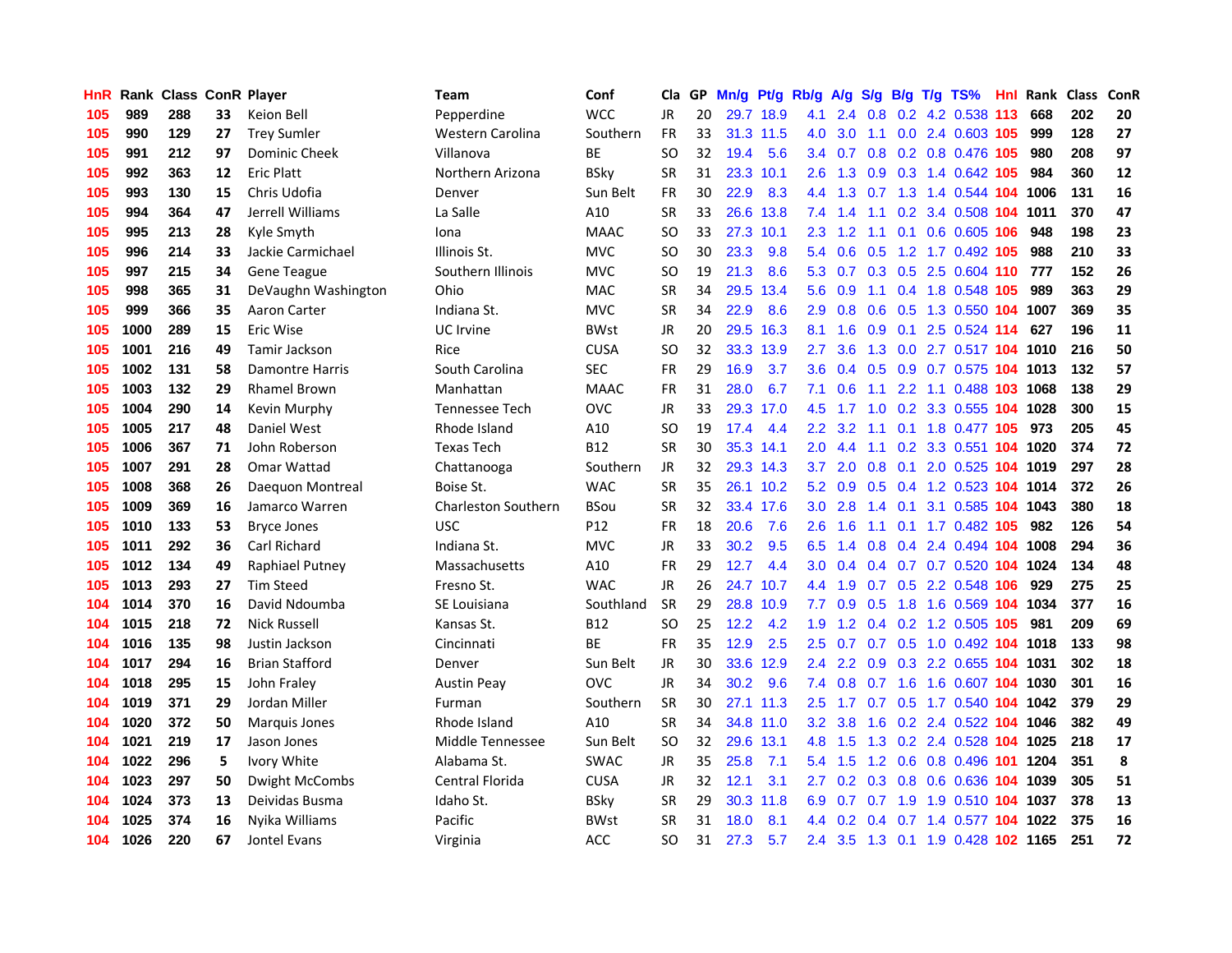| HnR. |      | <b>Rank Class ConR Player</b> |    |                          | Team                 | Conf            | Cla           |    | GP Mn/g | Pt/g      | Rb/g             | A/g             |                 |     | S/g B/g T/g TS%                    | Hnl |      | Rank Class | ConR |
|------|------|-------------------------------|----|--------------------------|----------------------|-----------------|---------------|----|---------|-----------|------------------|-----------------|-----------------|-----|------------------------------------|-----|------|------------|------|
| 104  | 1027 | 298                           | 73 | Dash Harris              | Texas A&M            | <b>B12</b>      | JR            | 33 | 27.5    | 4.2       | 2.6              | 3.1             | $1.2^{\circ}$   | 0.0 | 2.0 0.354                          | 104 | 1021 | 298        | 73   |
| 104  | 1028 | 221                           | 59 | <b>Julysses Nobles</b>   | Arkansas             | <b>SEC</b>      | <b>SO</b>     | 31 | 24.8    | 8.4       | 2.8              | 3.0             | 1.1             | 0.1 | 2.5 0.504 103 1059                 |     |      | 227        | 60   |
| 104  | 1029 | 222                           | 39 | Devon Moore              | James Madison        | <b>CAA</b>      | <b>SO</b>     | 33 |         | 34.3 11.4 | 3.1              |                 | $4.2 \quad 0.8$ |     | 0.3 2.3 0.566 104 1027             |     |      | 219        | 37   |
| 104  | 1030 | 375                           | 37 | Carlton Fay              | Southern Illinois    | <b>MVC</b>      | <b>SR</b>     | 32 |         | 28.8 12.7 | 4.0              |                 |                 |     | 0.7 0.4 0.3 1.8 0.522 103 1104     |     |      | 401        | 40   |
| 104  | 1031 | 376                           | 32 | Tone Boyle               | Milwaukee            | Hor.            | <b>SR</b>     | 33 |         | 34.2 12.9 | 3.3 <sub>2</sub> | 1.1             |                 |     | 0.9 0.1 1.2 0.526 104 1044         |     |      | 381        | 33   |
| 104  | 1032 | 299                           | 33 | Jeremy Montgomery        | Cleveland St.        | Hor.            | JR            | 36 |         | 31.1 11.6 | $2.6^{\circ}$    | 1.8             |                 |     | 0.9 0.1 2.0 0.515 104 1032         |     |      | 303        | 32   |
| 104  | 1033 | 377                           | 51 | Kris Richard             | Tulane               | <b>CUSA</b>     | <b>SR</b>     | 30 |         | 35.5 11.4 | 6.1              | 2.3             |                 |     | 1.7 0.6 1.4 0.514 102 1113         |     |      | 404        | 56   |
| 104  | 1034 | 300                           | 60 | Kenny Gabriel            | Auburn               | <b>SEC</b>      | <b>JR</b>     | 31 |         | 26.6 10.3 | 5.8              | 0.6             | 0.8             |     | 0.9 1.9 0.499 102 1120             |     |      | 328        | 62   |
| 104  | 1035 | 378                           | 17 | <b>Greg Plater</b>       | Long Beach St.       | <b>BWst</b>     | <b>SR</b>     | 34 |         | 34.3 11.8 | 2.6              | 1.8             | 1.0             | 0.1 | 1.7 0.543 102 1116                 |     |      | 407        | 17   |
| 104  | 1036 | 301                           | 68 | Assane Sene              | Virginia             | <b>ACC</b>      | <b>JR</b>     | 31 | 22.5    | 5.1       | 5.5              | 0.1             | 0.3             |     | 1.3 1.1 0.534 101 1175             |     |      | 343        | 74   |
| 104  | 1037 | 302                           | 30 | Brandon Sebirumbi        | Furman               | Southern        | JR            | 33 | 22.6    | 7.5       | 3.7              | 0.8             |                 |     | 0.4 0.5 1.2 0.613 103 1054         |     |      | 308        | 30   |
| 104  | 1038 | 223                           | 74 | Carl Blair               | Oklahoma             | <b>B12</b>      | <b>SO</b>     | 30 | 27.6    | 7.5       | 2.9              | 4.7             | 0.9             | 0.1 | 3.0 0.527 104 1038                 |     |      | 222        | 74   |
| 104  | 1039 | 379                           | 26 | Micah Williams           | East Tennessee St.   | ASun            | <b>SR</b>     | 35 | 34.5    | 14.1      | 4.1              | 1.3             | 0.9             |     | $0.2$ 1.8 0.528                    | 103 | 1058 | 387        | 29   |
| 104  | 1040 | 224                           | 43 | Jamal Fenton             | New Mexico           | <b>MWC</b>      | SO            | 32 | 16.9    | 5.4       | $1.5^{\circ}$    | 1.9             | 1.0             | 0.0 | 1.4 0.474 103                      |     | 1062 | 229        | 46   |
| 104  | 1041 | 225                           | 32 | Jordon Crawford          | <b>Bowling Green</b> | <b>MAC</b>      | <sub>SO</sub> | 33 | 24.8    | 7.8       | 2.0              | 4.0             | 1.8             | 0.0 | 2.1 0.501 104 1047                 |     |      | 225        | 32   |
| 104  | 1042 | 226                           | 44 | <b>Greg Smith</b>        | Colorado St.         | <b>MWC</b>      | <b>SO</b>     | 28 | 18.3    | 6.3       | 3.3 <sub>2</sub> |                 | $1.2 \quad 0.6$ | 0.5 | 1.1 0.473 104 1040                 |     |      | 223        | 44   |
| 104  | 1043 | 303                           | 45 | David Foster             | Utah                 | <b>MWC</b>      | JR            | 31 | 20.3    | 2.9       |                  |                 |                 |     | 5.2 0.5 0.3 3.2 1.2 0.484 103 1100 |     |      | 321        | 47   |
| 104  | 1044 | 227                           | 18 | <b>Mark Cisco</b>        | Columbia             | Ivy             | SO            | 25 | 17.7    | 6.8       | 4.6              |                 |                 |     | 0.5 0.2 0.8 1.1 0.599 104 1023     |     |      | 217        | 18   |
| 104  | 1045 | 136                           | 16 | <b>Will Triggs</b>       | Austin Peay          | <b>OVC</b>      | FR            | 34 | 16.5    | 6.4       | 4.6              | 0.6             |                 |     | 0.6 0.6 1.3 0.532 103 1052         |     |      | 137        | 17   |
| 104  | 1046 | 137                           | 34 | Cody Doolin              | San Francisco        | <b>WCC</b>      | FR            | 34 | 32.0    | 7.7       | $3.5^{\circ}$    | 3.5             |                 |     | 1.2 0.2 1.9 0.524 102 1122         |     |      | 144        | 35   |
| 104  | 1047 | 304                           | 61 | <b>Trevor Gaskins</b>    | Mississippi          | <b>SEC</b>      | <b>JR</b>     | 31 | 19.5    | 6.1       | 2.8              | 1.9             | 0.9             |     | 0.1 1.4 0.507 104 1033             |     |      | 304        | 59   |
| 104  | 1048 | 380                           | 40 | <b>Marcus Kitts</b>      | William & Mary       | CAA             | <b>SR</b>     | 32 | 24.2    | 9.2       | 5.8              | 0.8             | 0.5             |     | 1.9 2.1 0.540 103 1063             |     |      | 388        | 40   |
| 104  | 1049 | 228                           | 27 | Parker Smith             | North Florida        | ASun            | <sub>SO</sub> | 34 |         | 24.3 12.0 |                  | $2.2 \quad 0.7$ | 0.6             |     | 0.1 1.7 0.556 103 1070             |     |      | 232        | 30   |
| 104  | 1050 | 305                           | 14 | <b>Chehales Tapscott</b> | Portland St.         | <b>BSky</b>     | JR            | 24 |         | 28.9 11.8 | 8.1              | 1.9             | 1.0             |     | 0.8 1.9 0.518 107                  |     | 879  | 260        | 9    |
| 104  | 1051 | 381                           | 69 | Gary Clark               | Wake Forest          | ACC             | <b>SR</b>     | 32 |         | 26.7 10.9 | $2.2^{\circ}$    | 1.6             | 0.9             |     | 0.2 1.7 0.651 102 1115             |     |      | 406        | 69   |
| 104  | 1052 | 306                           | 41 | Rayshawn Goins           | James Madison        | CAA             | <b>JR</b>     | 31 | 23.3    | 9.7       | 6.8              | 0.7             | 0.5             |     | 0.2 1.5 0.467 104 1049             |     |      | 307        | 38   |
| 104  | 1053 | 382                           | 38 | Aaron Ellis              | Wichita St.          | <b>MVC</b>      | SR            | 37 | 18.0    | 4.5       | 3.6              | 0.4             | 0.3             |     | 0.4 0.6 0.516 103 1055             |     |      | 385        | 37   |
| 104  | 1054 | 383                           | 62 | <b>Riley Benock</b>      | Mississippi St.      | <b>SEC</b>      | <b>SR</b>     | 31 | 32.0    | 6.2       | $3.4^{\circ}$    | 2.3             | 1.2             |     | 0.2 1.1 0.625 100                  |     | 1230 | 437        | 67   |
| 104  | 1055 | 307                           | 17 | Zac Swansey              | Tennessee Tech       | <b>OVC</b>      | JR            | 33 | 32.7    | 9.7       | 3.0              | 6.4             | 2.1             |     | 0.0 3.5 0.509 103 1090             |     |      | 319        | 18   |
| 104  | 1056 | 229                           | 52 | Nigel Spikes             | Marshall             | <b>CUSA</b>     | <b>SO</b>     | 32 | 20.3    | 5.1       | 5.9              |                 |                 |     | 0.3 0.4 1.0 0.9 0.538 102 1110     |     |      | 242        | 55   |
| 104  | 1057 | 230                           | 18 | <b>Jud Dillard</b>       | Tennessee Tech       | <b>OVC</b>      | SO            | 29 |         | 24.6 11.0 | 5.8              | 1.0             |                 |     | 1.2 0.1 1.7 0.551 105              |     | 995  | 212        | 14   |
| 104  | 1058 | 308                           | 33 | Zach Filzen              | <b>Buffalo</b>       | <b>MAC</b>      | <b>JR</b>     | 34 |         | 33.8 15.1 | 2.9              | 1.1             |                 |     | 0.8 0.0 1.7 0.565 103 1061         |     |      | 309        | 33   |
| 104  | 1059 | 309                           | 54 | <b>Garrett Sim</b>       | Oregon               | P <sub>12</sub> | <b>JR</b>     | 39 | 26.2    | 8.2       | $2.3^{\circ}$    | 1.8             |                 |     | 0.8 0.1 0.9 0.536 103              |     | 1086 | 318        | 56   |
| 103  | 1060 | 384                           | 31 | DeAntre Jefferson        | Chattanooga          | Southern        | <b>SR</b>     | 32 | 21.3    | 8.2       | 6.4              | 0.7             |                 |     | 0.3 0.4 1.7 0.623 103 1079         |     |      | 392        | 31   |
| 103  | 1061 | 231                           | 51 | David Pellom             | George Washington    | A10             | <b>SO</b>     | 31 | 25.2    | 6.7       | 5.2              | 1.0             | 1.0             |     | 0.6 1.2 0.546 103                  |     | 1080 | 234        | 52   |
| 103  | 1062 | 232                           | 22 | <b>Travis Nichols</b>    | St. Francis (NY)     | <b>NEC</b>      | <b>SO</b>     | 24 | 14.0    | 7.3       | 3.5              | 0.0             | 0.4             | 0.0 | 0.5 0.606                          | 106 | 922  | 194        | 15   |
| 103  | 1063 | 138                           | 30 | <b>Maurice Barrow</b>    | Fairfield            | MAAC            | FR            | 33 | 25.3    | 6.2       | 5.7              | 1.3             | 0.8             | 0.5 | 1.8 0.493                          | 103 | 1073 | 139        | 30   |
| 103  | 1064 | 233                           | 28 | <b>Trevor Noack</b>      | Belmont              | ASun            | <b>SO</b>     | 35 | 14.8    | 5.2       |                  |                 |                 |     | 3.2 0.5 0.5 0.3 0.8 0.507 103 1056 |     |      | 226        | 28   |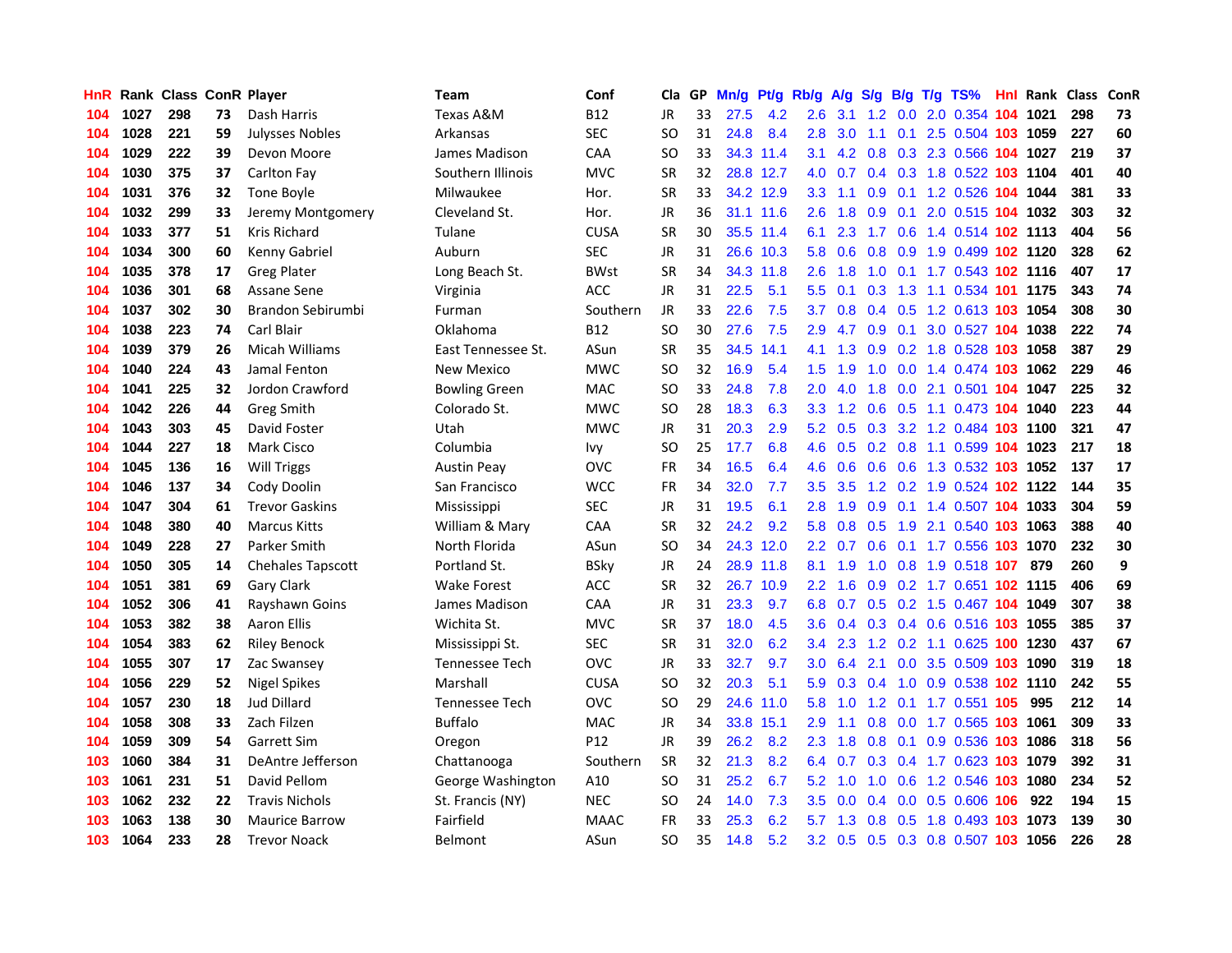| HnR. |      | <b>Rank Class ConR Player</b> |     |                       | Team             | Conf            | Cla           |    | GP Mn/g | Pt/g      | Rb/g             | A/g             | <b>S/g</b>      |     | B/g T/g TS%                        | Hnl | Rank Class |     | ConR |
|------|------|-------------------------------|-----|-----------------------|------------------|-----------------|---------------|----|---------|-----------|------------------|-----------------|-----------------|-----|------------------------------------|-----|------------|-----|------|
| 103  | 1065 | 310                           | 17  | George Valentine      | Winthrop         | <b>BSou</b>     | JR            | 29 | 29.6    | 6.8       | 7.2              | 0.9             | 1.1             | 1.1 | 1.5 0.600                          | 103 | 1071       | 311 | 19   |
| 103  | 1066 | 234                           | 99  | Junior Cadougan       | Marquette        | BE              | SO            | 36 | 19.8    | 4.0       | 1.8              | 3.2             | 0.6             | 0.1 | 1.6 0.487 104 1045                 |     |            | 224 | 99   |
| 103  | 1067 | 385                           | 35  | Kramer Knutson        | Portland         | <b>WCC</b>      | <b>SR</b>     | 31 | 27.0    | 6.2       | 5.1              |                 | $1.2 \quad 0.6$ | 1.5 | 0.9 0.571 103 1067                 |     |            | 390 | 34   |
| 103  | 1068 | 386                           | 55  | Donte Smith           | USC              | P <sub>12</sub> | <b>SR</b>     | 34 | 28.3    | 9.7       | 1.6 <sup>°</sup> | 1.6             |                 |     | 0.8 0.1 1.3 0.526 103 1085         |     |            | 393 | 55   |
| 103  | 1069 | 139                           | 34  | <b>Cole Darling</b>   | Wright St.       | Hor.            | <b>FR</b>     | 30 | 17.1    | 4.3       | 2.8              | 0.9             |                 |     | 0.6 0.1 0.7 0.581 102 1123         |     |            | 145 | 34   |
| 103  | 1070 | 311                           | 11  | Darrion Pellum        | Hampton          | <b>MEAC</b>     | <b>JR</b>     | 32 |         | 36.6 17.5 | 4.3              | 2.0             |                 |     | 1.7 0.3 2.9 0.498 103 1069         |     |            | 310 | 11   |
| 103  | 1071 | 140                           | 64  | Terone Johnson        | Purdue           | <b>B10</b>      | FR            | 34 | 19.3    | 4.9       | $2.5\,$          | 1.7             |                 |     | $0.5$ 0.2 1.0 0.436 103 1082       |     |            | 140 | 66   |
| 103  | 1072 | 235                           | 19  | <b>Tucker Halpern</b> | <b>Brown</b>     | Ivy             | <b>SO</b>     | 28 |         | 28.7 12.6 | 4.5              | 2.4             | 1.1             |     | 0.4 1.6 0.530 102 1109             |     |            | 241 | 21   |
| 103  | 1073 | 312                           | 52  | Kyle Cassity          | Saint Louis      | A10             | JR            | 31 | 31.5    | 8.4       | 2.3              | 3.4             | 1.0             | 0.1 | 1.4 0.536 103 1078                 |     |            | 315 | 51   |
| 103  | 1074 | 387                           | 15  | <b>Bobby Howard</b>   | Montana St.      | <b>BSky</b>     | <b>SR</b>     | 31 | 32.0    | 14.8      | 7.2              | 1.7             | 0.9             |     | 0.3 1.9 0.479 103 1072             |     |            | 391 | 14   |
| 103  | 1075 | 388                           | 53  | A.J. Tyler            | Central Florida  | <b>CUSA</b>     | <b>SR</b>     | 26 | 17.2    | 5.4       | 2.8              | 0.4             | 0.3             |     | 0.8 0.3 0.486 103 1053             |     |            | 384 | 52   |
| 103  | 1076 | 236                           | 31  | Jonathan Thompson     | Rider            | <b>MAAC</b>     | <sub>SO</sub> | 31 | 25.7    | 6.1       | 2.7              | 3.2             | 1.0             |     | 0.4 1.4 0.618 103                  |     | 1088       | 236 | 31   |
| 103  | 1077 | 313                           | 65  | Korie Lucious         | Michigan St.     | <b>B10</b>      | <b>JR</b>     | 18 | 24.4    | 6.5       | 1.7 <sup>2</sup> | 4.1             | 0.8             | 0.2 | 2.1 0.432 108                      |     | 824        | 241 | 54   |
| 103  | 1078 | 389                           | 9   | <b>Anthony Minor</b>  | Hartford         | <b>AEC</b>      | <b>SR</b>     | 31 | 25.5    | 6.7       | 3.8              | 2.6             | 1.5             |     | $0.7$ 1.9 $0.565$                  | 103 | 1096       | 399 | 13   |
| 103  | 1079 | 390                           | 28  | Paul Noonan           | Boise St.        | <b>WAC</b>      | <b>SR</b>     | 35 | 28.8    | 9.9       | 3.3 <sub>1</sub> | 1.7             | 0.8             | 0.3 | 1.7 0.597 103                      |     | 1092       | 395 | 28   |
| 103  | 1080 | 314                           | 42  | <b>Trevor Deloach</b> | NC-Wilmington    | <b>CAA</b>      | JR            | 30 | 21.2    | 8.8       | 4.7              | 0.9             | 0.6             |     | 0.1 1.4 0.541 <b>103 1077</b>      |     |            | 314 | 42   |
| 103  | 1081 | 141                           | 6   | Demarquelle Tabb      | Alabama A&M      | <b>SWAC</b>     | FR            | 26 | 22.6    | 9.0       |                  | $6.0 \quad 0.8$ |                 |     | 1.2 1.7 1.6 0.521 105 1005         |     |            | 130 | 5    |
| 103  | 1082 | 142                           | 63  | Scottie Wilbekin      | Florida          | <b>SEC</b>      | <b>FR</b>     | 37 | 17.1    | 2.4       | 1.5              | 1.6             |                 |     | 1.0 0.0 0.8 0.443 103 1087         |     |            | 141 | 61   |
| 103  | 1083 | 315                           | 4   | Patrick Mitchell      | North Dakota     | <b>GWC</b>      | <b>JR</b>     | 34 | 26.6    | 10.7      | 5.8              | 1.1             |                 |     | 0.7 1.6 1.3 0.544 102 1134         |     |            | 332 | 5    |
| 103  | 1084 | 391                           | 32  | Mike Ringgold         | Rider            | <b>MAAC</b>     | <b>SR</b>     | 34 |         | 30.9 12.1 | $5.4^{\circ}$    | 2.5             | 0.9             |     | 0.6 2.8 0.495 103 1093             |     |            | 396 | 32   |
| 103  | 1085 | 237                           | 46  | Dorian Green          | Colorado St.     | <b>MWC</b>      | SO            | 32 | 29.3    | 7.1       | 3.0 <sub>1</sub> | 2.8             |                 |     | 0.7 0.1 1.8 0.501 103 1106         |     |            | 240 | 48   |
| 103  | 1086 | 316                           | 47  | <b>Ronnie Moss</b>    | <b>TCU</b>       | <b>MWC</b>      | JR            | 20 |         | 31.7 15.7 | $3.5\,$          | 3.6             | 0.9             | 0.1 | 3.7 0.520 107                      |     | 914        | 269 | 38   |
| 103  | 1087 | 392                           | 33  | Nick Leon             | Saint Peter's    | <b>MAAC</b>     | <b>SR</b>     | 33 |         | 32.8 10.4 | $2.2^{\circ}$    | 3.2             | 1.0             |     | 0.0 2.5 0.495 101 1172             |     |            | 420 | 36   |
| 103  | 1088 | 393                           | 10  | Joey Accaoui          | Vermont          | <b>AEC</b>      | <b>SR</b>     | 29 |         | 27.2 11.3 | 1.9              | 1.6             | 0.5             |     | 0.0 1.6 0.570 103 1095             |     |            | 398 | 12   |
| 103  | 1089 | 317                           | 54  | A.J. Rompza           | Central Florida  | <b>CUSA</b>     | JR            | 31 | 24.5    | 6.4       | 2.2              | 3.2             | 1.1             | 0.0 | 1.9 0.505 103 1084                 |     |            | 317 | 53   |
| 103  | 1090 | 318                           | 18  | Eugene Phelps         | Long Beach St.   | <b>BWst</b>     | JR            | 34 | 29.0    | 9.7       | 6.8              | 1.5             | 0.6             | 0.8 | 2.3 0.498 101                      |     | 1185       | 348 | 19   |
| 103  | 1091 | 319                           | 20  | Reggie Willhite       | Yale             | Ivy             | JR            | 28 | 29.8    | 9.4       | $4.4^{\circ}$    | 2.4             | 1.4             | 0.8 | 2.1 0.510 103 1101                 |     |            | 322 | 20   |
| 103  | 1092 | 238                           | 75  | Ray Turner            | Texas A&M        | <b>B12</b>      | <b>SO</b>     | 32 | 13.4    | 4.0       | 3.2              | 0.2             |                 |     | 0.2 0.5 0.7 0.500 103 1083         |     |            | 235 | 75   |
| 103  | 1093 | 394                           | 70  | <b>Justin Knox</b>    | North Carolina   | ACC             | <b>SR</b>     | 37 | 14.4    | 4.6       |                  |                 |                 |     | 3.2 0.4 0.2 0.3 1.1 0.550 102 1125 |     |            | 410 | 70   |
| 103  | 1094 | 320                           | 53  | <b>Paul Williams</b>  | Dayton           | A10             | <b>JR</b>     | 36 | 26.4    | 8.4       | 2.6 <sup>°</sup> |                 |                 |     | 1.3 0.4 0.2 1.5 0.559 103 1099     |     |            | 320 | 53   |
| 103  | 1095 | 321                           | 12  | Danny Agbelese        | Hampton          | <b>MEAC</b>     | <b>JR</b>     | 33 | 23.3    | 4.0       | 6.0              |                 |                 |     | 0.3 0.4 3.1 0.5 0.502 102 1108     |     |            | 325 | 12   |
| 103  | 1096 | 239                           | 13  | Joe Willman           | <b>Bucknell</b>  | Pat.            | SO            | 34 | 21.5    | 7.6       | 4.6              | 1.1             |                 |     | 0.5 0.3 1.2 0.499 103 1098         |     |            | 239 | 14   |
| 103  | 1097 | 395                           | 23  | Jerrell Thompson      | Sacred Heart     | <b>NEC</b>      | SR            | 29 | 31.4    | 11.4      | 4.2              | 3.7             | 1.6             |     | 0.1 2.6 0.516 102 1111             |     |            | 402 | 24   |
| 103  | 1098 | 143                           | 39  | Jon Ekey              | Illinois St.     | <b>MVC</b>      | <b>FR</b>     | 31 | 21.5    | 4.6       | 4.0              | 1.3             | 0.7             |     | 1.7 0.9 0.493 102 1128             |     |            | 146 | 43   |
| 103  | 1099 | 396                           | 18  | <b>Brett Royster</b>  | Florida Atlantic | Sun Belt        | <b>SR</b>     | 32 | 30.2    | 8.3       | 6.0              | 0.3             | 0.4             | 3.0 | 1.3 0.585 102 1112                 |     |            | 403 | 19   |
| 103  | 1100 | 322                           | 100 | Hugh Robertson        | South Florida    | ВE              | JR            | 33 | 30.1    | 8.3       | 4.3              | 1.8             | 1.0             |     | 0.3 1.5 0.495 102 1150             |     |            | 337 | 101  |
| 103  | 1101 | 144                           | 34  | Danny Stewart         | Rider            | <b>MAAC</b>     | <b>FR</b>     | 34 | 25.7    | 7.3       | 7.1              | 0.4             | 0.6             | 1.1 | 1.2 0.571                          |     | 102 1121   | 143 | 34   |
| 103  | 1102 | 240                           | 14  | Tony Johnson          | Lafayette        | Pat.            | SO.           | 31 | 30.9    | 8.5       | 4.3              | 3.8             |                 |     | 1.5 0.3 1.9 0.597 103 1097         |     |            | 238 | 13   |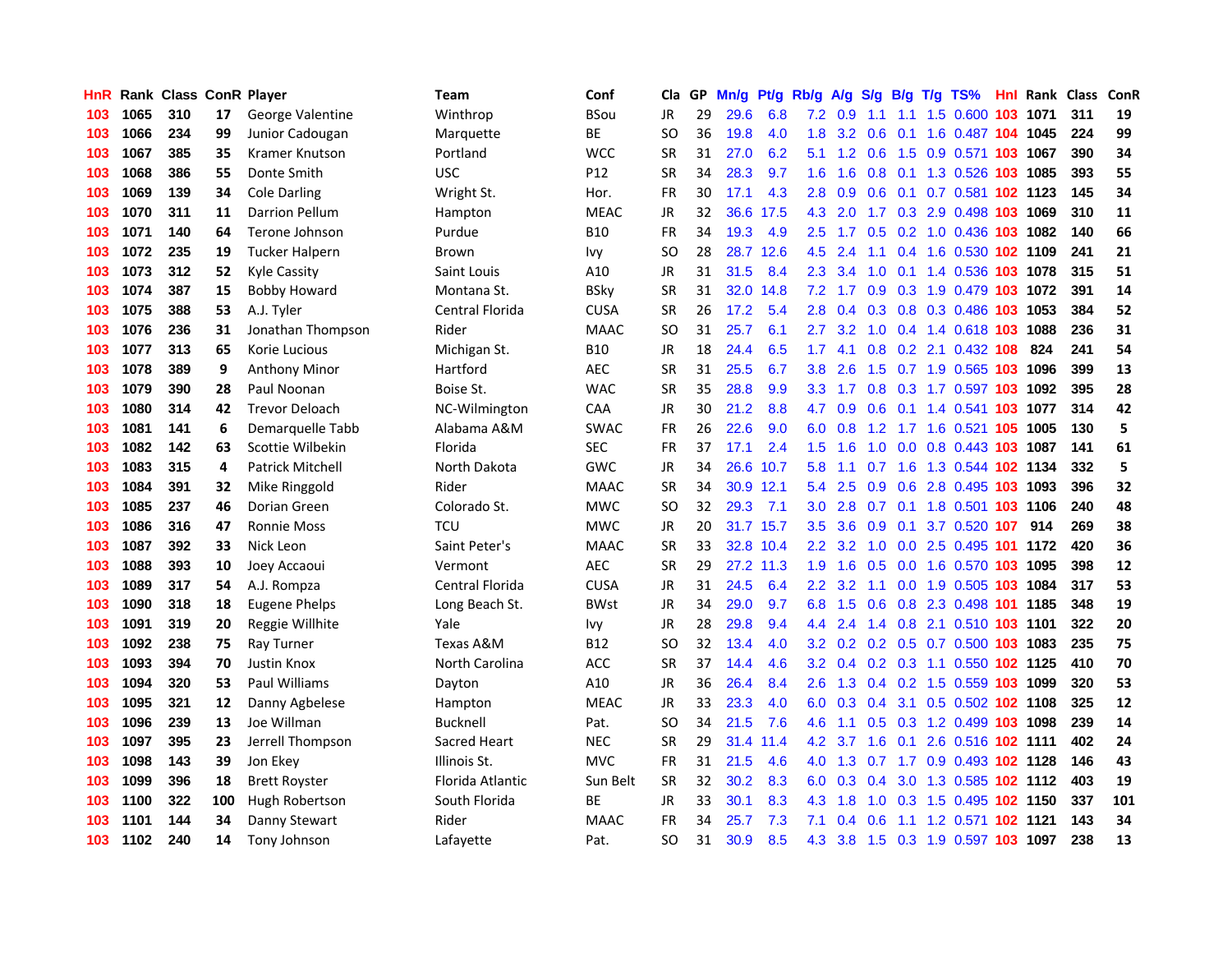| HnR |      | <b>Rank Class ConR Player</b> |    |                              | Team               | Conf        | Cla       |    | GP Mn/g | Pt/g      | Rb/g             | <b>A/g</b> | <b>S/g</b> |                 | B/g T/g TS%                        | Hnl |      | Rank Class | ConR         |
|-----|------|-------------------------------|----|------------------------------|--------------------|-------------|-----------|----|---------|-----------|------------------|------------|------------|-----------------|------------------------------------|-----|------|------------|--------------|
| 103 | 1103 | 241                           | 40 | Demetric Williams            | Wichita St.        | <b>MVC</b>  | SO        | 34 | 13.6    | 4.2       | 1.1              | 1.5        | 0.4        | 0.1             | 1.3 0.591                          | 103 | 1064 | 230        | 38           |
| 103 | 1104 | 397                           | 7  | <b>Tramayne Moorer</b>       | Alabama St.        | <b>SWAC</b> | <b>SR</b> | 16 | 20.8    | 12.4      | 5.7              | 0.5        | 0.9        | 0.3             | 1.1 0.554 124                      |     | 352  | 147        | $\mathbf{1}$ |
| 103 | 1105 | 323                           | 43 | Chris Cooper                 | Old Dominion       | CAA         | <b>JR</b> | 34 | 20.9    | 5.0       | 5.5 <sub>1</sub> | 0.6        |            | $0.3 \quad 0.8$ | 1.1 0.463 103 1105                 |     |      | 324        | 44           |
| 103 | 1106 | 242                           | 41 | <b>Dyricus Simms-Edwards</b> | <b>Bradley</b>     | <b>MVC</b>  | SO        | 30 | 30.0    | 10.5      | 3.3              | 3.5        |            |                 | 0.9 0.3 2.3 0.521 103 1089         |     |      | 237        | 39           |
| 103 | 1107 | 145                           | 22 | Chad White                   | South Dakota St.   | Summit      | FR        | 31 | 20.3    | 8.1       | $3.4^{\circ}$    |            |            |                 | 1.6 0.5 0.5 1.1 0.619 102 1129     |     |      | 147        | 22           |
| 103 | 1108 | 398                           | 11 | Dane DiLiegro                | New Hampshire      | <b>AEC</b>  | SR        | 27 | 28.4    | 8.7       | 8.2              |            |            |                 | 0.5 0.6 0.3 1.8 0.560 104 1051     |     |      | 383        | 11           |
| 103 | 1109 | 399                           | 56 | Calvin Haynes                | Oregon St.         | P12         | <b>SR</b> | 29 | 23.4    | 9.3       | 3.1              | 2.1        |            |                 | 1.2 0.1 2.2 0.511 102 1127         |     |      | 411        | 57           |
| 103 | 1110 | 400                           | 29 | Jeff Smith                   | Mercer             | ASun        | SR        | 19 |         | 31.2 14.7 | 3.0 <sub>1</sub> | 3.5        |            |                 | 1.2 0.1 3.6 0.519 108              |     | 844  | 322        | 25           |
| 103 | 1111 | 401                           | 76 | David Tairu                  | <b>Texas Tech</b>  | B12         | <b>SR</b> | 32 |         | 25.1 10.0 | 2.8              | 0.9        |            |                 | 0.7 0.2 0.9 0.547 102 1141         |     |      | 415        | 76           |
| 103 | 1112 | 324                           | 71 | Xavier Gibson                | Florida St.        | <b>ACC</b>  | JR        | 25 | 14.0    | 4.7       | 3.7              | 0.4        | 0.1        |                 | 0.8 1.3 0.455 104 1048             |     |      | 306        | 67           |
| 102 | 1113 | 146                           | 55 | John Bohannon                | <b>UTEP</b>        | <b>CUSA</b> | FR        | 33 | 18.4    | 5.2       | 4.6              | 0.8        | 0.4        |                 | 1.0 1.4 0.513 102 1107             |     |      | 142        | 54           |
| 102 | 1114 | 402                           | 48 | Evan Washington              | Air Force          | <b>MWC</b>  | <b>SR</b> | 32 | 32.0    | 7.4       | 4.5              | 4.0        |            |                 | 1.2 0.6 1.9 0.473 102 1136         |     |      | 413        | 49           |
| 102 | 1115 | 325                           | 30 | Matt Sauey                   | North Florida      | ASun        | JR        | 31 | 20.9    | 6.1       | 3.6 <sup>2</sup> | 0.5        | 0.6        |                 | 0.9 1.2 0.655 103 1075             |     |      | 313        | 32           |
| 102 | 1116 | 403                           | 35 | Warren Edney                 | Fairfield          | <b>MAAC</b> | SR        | 30 | 17.9    | 6.7       | 3.3 <sub>1</sub> | 0.5        |            |                 | 0.4 0.3 0.9 0.501 103 1102         |     |      | 400        | 33           |
| 102 | 1117 | 147                           | 66 | <b>Austin Hollins</b>        | Minnesota          | <b>B10</b>  | FR        | 31 | 16.9    | 4.5       | 1.5 <sub>1</sub> | 1.2        | 1.2        |                 | 0.3 1.0 0.491 102 1140             |     |      | 149        | 67           |
| 102 | 1118 | 326                           | 44 | Josh Micheaux                | Georgia St.        | CAA         | <b>JR</b> | 30 | 20.5    | 6.5       | 3.7              | 2.4        | 1.1        |                 | 0.4 2.3 0.489 103 1103             |     |      | 323        | 43           |
| 102 | 1119 | 327                           | 18 | Andre Jones                  | Winthrop           | BSou        | JR        | 30 | 29.6    | 10.7      | 3.7              | 1.9        | 1.1        |                 | 0.3 1.3 0.515 102 1149             |     |      | 336        | 21           |
| 102 | 1120 | 404                           | 32 | Tim Johnson                  | Wofford            | Southern    | <b>SR</b> | 34 | 28.6    | 6.0       | 8.5              | 2.5        | 1.3        |                 | 0.6 2.1 0.445 102 1131             |     |      | 412        | 32           |
| 102 | 1121 | 405                           | 19 | <b>Bernard Toombs</b>        | Troy               | Sun Belt    | <b>SR</b> | 29 | 28.4    | 9.6       |                  |            |            |                 | 9.2 0.7 0.8 1.6 1.3 0.527 101 1188 |     |      | 426        | 25           |
| 102 | 1122 | 328                           | 35 | Aaron Pogue                  | Cleveland St.      | Hor.        | JR        | 36 | 25.1    | 8.2       | 6.1              |            |            |                 | 0.7 0.7 0.6 1.9 0.513 102 1130     |     |      | 329        | 35           |
| 102 | 1123 | 329                           | 57 | Jio Fontan                   | <b>USC</b>         | P12         | JR        | 24 | 31.5    | 10.5      | 2.0 <sub>1</sub> | 3.9        |            |                 | 0.7 0.0 2.4 0.495 105              |     | 975  | 288        | 53           |
| 102 | 1124 | 406                           | 45 | <b>Gerald Colds</b>          | Drexel             | CAA         | SR        | 31 | 32.3    | 9.7       | $2.7^{\circ}$    | 2.4        | 0.8        |                 | 0.3 1.8 0.418 102 1124             |     |      | 409        | 45           |
| 102 | 1125 | 330                           | 33 | <b>Ben Drayton</b>           | Georgia Southern   | Southern    | <b>JR</b> | 32 | 37.0    | 15.8      | 3.6              | 4.6        | 1.9        |                 | 0.0 3.5 0.543 102 1161             |     |      | 339        | 34           |
| 102 | 1126 | 331                           | 46 | Julius Wells                 | James Madison      | CAA         | <b>JR</b> | 33 | 31.6    | 10.7      | 4.1              | 1.9        | 0.7        |                 | 0.2 1.7 0.533 102 1133             |     |      | 331        | 46           |
| 102 | 1127 | 407                           | 34 | Josh Bedwell                 | Samford            | Southern    | <b>SR</b> | 31 | 23.2    | 8.3       | $2.5^{\circ}$    | 1.7        | 0.8        |                 | 0.0 1.3 0.660 102 1138             |     |      | 414        | 33           |
| 102 | 1128 | 332                           | 19 | Jewuan Long                  | Murray St.         | <b>OVC</b>  | JR        | 32 | 18.8    | 5.4       | $2.5^{\circ}$    | 1.3        | 1.0        |                 | 0.4 1.3 0.557 102 1139             |     |      | 334        | 20           |
| 102 | 1129 | 408                           | 54 | Joseph Katuka                | George Washington  | A10         | <b>SR</b> | 31 | 21.3    | 8.1       | 5.0              | 0.5        | 0.7        | 0.9             | 1.7 0.490 102 1146                 |     |      | 417        | 54           |
| 102 | 1130 | 333                           | 42 | Jordan Printy                | Indiana St.        | <b>MVC</b>  | JR        | 28 | 17.9    | 6.2       | 1.0 <sub>1</sub> | 0.9        | 0.1        |                 | 0.0 0.5 0.622 102 1118             |     |      | 326        | 42           |
| 102 | 1131 | 243                           | 67 | Derek Elston                 | Indiana            | B10         | SO        | 31 | 15.5    | 4.9       | 3.7              | 0.3        | 0.5        | 0.3             | 0.8 0.537 102 1164                 |     |      | 250        | 68           |
| 102 | 1132 | 148                           | 31 | <b>Steve Forbes</b>          | Stetson            | ASun        | <b>FR</b> | 31 | 19.0    | 7.8       | 4.4              | 0.4        | 0.6        | 0.6             | 1.6 0.566 101 1218                 |     |      | 164        | 34           |
| 102 | 1133 | 149                           | 12 | Luke Apfeld                  | Vermont            | <b>AEC</b>  | <b>FR</b> | 31 | 15.6    | 4.8       | 3.5              | 0.3        |            |                 | 0.3 0.4 0.9 0.593 102 1148         |     |      | 151        | 14           |
| 102 | 1134 | 409                           | 21 | <b>Tyler Bernardini</b>      | Pennsylvania       | lvy         | <b>SR</b> | 28 |         | 30.4 12.9 | 3.9 <sup>°</sup> | 1.3        |            |                 | 1.3 0.2 1.8 0.532 101 1190         |     |      | 427        | 22           |
| 102 | 1135 | 244                           | 24 | <b>Umar Shannon</b>          | Saint Francis (PA) | <b>NEC</b>  | SO        | 30 | 32.0    | 15.8      | 3.0 <sub>1</sub> |            |            |                 | 2.0 0.5 0.0 2.2 0.555 102 1151     |     |      | 245        | 26           |
| 102 | 1136 | 334                           | 43 | Caleb Patterson              | Missouri St.       | <b>MVC</b>  | JR        | 31 | 13.6    | 5.5       |                  |            |            |                 | 2.2 0.3 0.1 0.5 0.8 0.555 102 1132 |     |      | 330        | 44           |
| 102 | 1137 | 410                           | 58 | Jay-R Strowbridge            | Oregon             | P12         | <b>SR</b> | 39 | 25.6    | 9.4       | 2.4              | 1.0        | 0.7        |                 | 0.1 0.9 0.515 102 1160             |     |      | 419        | 58           |
| 102 | 1138 | 245                           | 56 | <b>Bryson Pope</b>           | Tulsa              | <b>CUSA</b> | SO        | 32 | 21.8    | 6.3       | 2.9              | 2.3        | 0.6        |                 | 0.2 2.0 0.524 102 1156             |     |      | 247        | 57           |
| 102 | 1139 | 335                           | 44 | <b>Kenny Harris</b>          | Evansville         | <b>MVC</b>  | JR        | 31 | 26.1    | 8.3       | 5.9              | 1.4        |            |                 | 1.2 0.5 1.7 0.473 102 1137         |     |      | 333        | 45           |
| 102 | 1140 | 150                           | 77 | Cameron Clark                | Oklahoma           | B12         | FR        | 32 | 33.6    | 9.3       | 4.5              | 1.1        |            |                 | 0.8 0.4 1.0 0.535 102 1153         |     |      | 153        | 77           |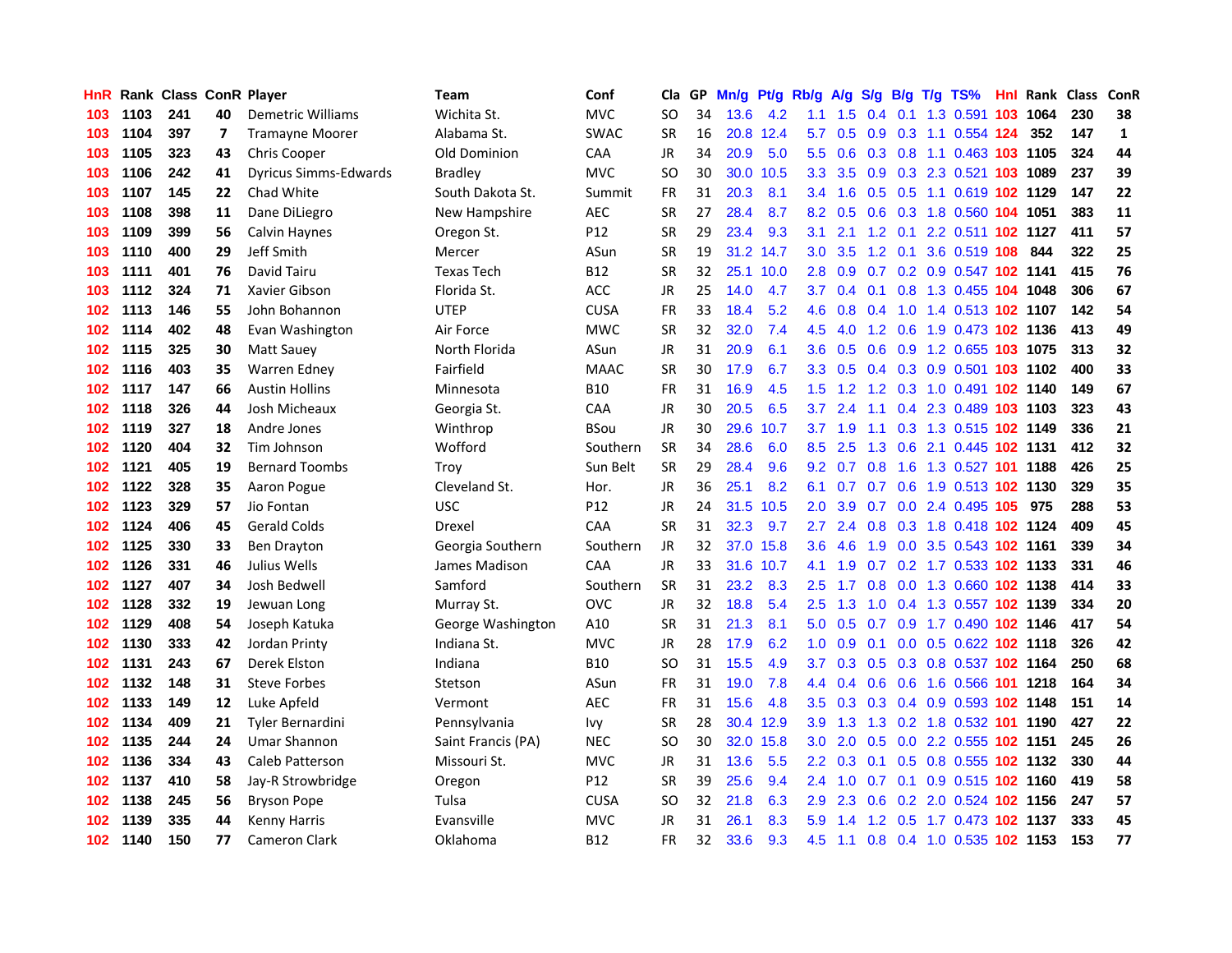| HnR. |      | Rank Class ConR Player |     |                         | Team               | Conf        | Cla           | GP. | Mn/g Pt/g |           | Rb/g A/g         |                 |               |     | S/g B/g T/g TS%                    |    | <b>Hnl Rank Class</b> |     | ConR |
|------|------|------------------------|-----|-------------------------|--------------------|-------------|---------------|-----|-----------|-----------|------------------|-----------------|---------------|-----|------------------------------------|----|-----------------------|-----|------|
| 102  | 1141 | 151                    | 36  | Jamel Fields            | Fairfield          | <b>MAAC</b> | FR            | 31  | 15.4      | 4.7       | 1.3 <sub>1</sub> | 1.6             | 0.8           | 0.0 | 1.1 0.502 102 1142                 |    |                       | 150 | 35   |
| 102  | 1142 | 411                    | 36  | Geoff McCammon          | Loyola (IL)        | Hor.        | <b>SR</b>     | 31  |           | 31.1 14.4 | 3.0              | 1.0             | 0.9           | 0.2 | 1.9 0.560 101 1214                 |    |                       | 432 | 38   |
| 102  | 1143 | 412                    | 25  | David Hicks             | Long Island U.     | <b>NEC</b>  | <b>SR</b>     | 33  |           | 26.2 10.9 | 3.4              | 1.0             | 0.9           |     | 0.2 1.3 0.527 102 1147             |    |                       | 418 | 25   |
| 102  | 1144 | 413                    | 20  | <b>Tommie Sykes</b>     | Louisiana-Monroe   | Sun Belt    | <b>SR</b>     | 30  |           | 30.2 11.5 | 6.3              | 1.2             | 1.5           |     | 0.3 2.1 0.510 101 1179             |    |                       | 424 | 23   |
| 102  | 1145 | 414                    | 23  | Matt Lander             | Western Illinois   | Summit      | <b>SR</b>     | 30  |           | 36.2 17.0 | 2.3              | 2.7             |               |     | 0.9 0.2 3.1 0.532 98               |    | 1322                  | 467 | 31   |
| 102  | 1146 | 336                    | 19  | Jaime Serna             | UC Santa Barbara   | <b>BWst</b> | <b>JR</b>     | 26  | 20.0      | 7.7       |                  |                 |               |     | 4.3 0.5 0.5 1.0 1.5 0.602 102 1119 |    |                       | 327 | 18   |
| 102  | 1147 | 152                    | 15  | <b>Cameron Ayers</b>    | <b>Bucknell</b>    | Pat.        | FR            | 34  | 22.9      | 7.5       | 2.0 <sub>2</sub> | 1.4             |               |     | 0.8 0.1 1.1 0.553 102 1152         |    |                       | 152 | 15   |
| 102  | 1148 | 246                    | 101 | Dalton Pepper           | West Virginia      | <b>BE</b>   | <b>SO</b>     | 32  | 12.4      | 3.9       | 1.6 <sup>1</sup> | 0.5             |               |     | 0.3 0.0 0.6 0.504 102 1143         |    |                       | 244 | 100  |
| 102  | 1149 | 415                    | 32  | Justin Tubbs            | East Tennessee St. | ASun        | <b>SR</b>     | 33  | 29.6      | 10.5      | 4.6              | 0.4             |               |     | 1.1 0.1 1.2 0.539 102 1145         |    |                       | 416 | 33   |
| 102  | 1150 | 247                    | 37  | Josh McCoy              | Cleveland St.      | Hor.        | <sub>SO</sub> | 36  | 14.6      | 4.4       | 2.6              | 0.7             | 0.5           | 0.1 | 0.8 0.589 102 1155                 |    |                       | 246 | 36   |
| 102  | 1151 | 153                    | 55  | C.J. Aiken              | Saint Joseph's     | A10         | <b>FR</b>     | 33  | 27.5      | 7.4       | 4.3              | 0.6             | 0.4           |     | 3.5 1.2 0.526 101 1202             |    |                       | 161 | 57   |
| 102  | 1152 | 337                    | 29  | <b>Westly Perryman</b>  | Boise St.          | <b>WAC</b>  | <b>JR</b>     | 35  | 23.0      | 6.1       | 2.6              | 1.7             |               |     | 1.5 0.1 1.1 0.507 102 1162         |    |                       | 340 | 29   |
| 102  | 1153 | 248                    | 13  | DeWayne Jackson         | Morgan St.         | <b>MEAC</b> | <b>SO</b>     | 31  | 32.0      | 14.5      | 4.6              | 1.4             | $1.4^{\circ}$ | 0.7 | 2.4 0.507 102 1158                 |    |                       | 249 | 13   |
| 102  | 1154 | 249                    | 56  | Sampson Carter          | Massachusetts      | A10         | <b>SO</b>     | 30  | 21.6      | 7.0       | 4.3              | 0.5             | 0.8           |     | 0.4 1.1 0.502 101                  |    | 1193                  | 258 | 56   |
| 102  | 1155 | 416                    | 17  | Devon Baker             | Northwestern St.   | Southland   | <b>SR</b>     | 32  | 27.3      | 15.5      | 2.4              | 2.0             | 1.5           | 0.0 | 2.2 0.555 101                      |    | 1173                  | 421 | 18   |
| 102  | 1156 | 154                    | 102 | Vander Blue             | Marquette          | <b>BE</b>   | <b>FR</b>     | 37  | 19.0      | 5.1       | 2.8              | 1.6             | 0.9           |     | 0.2 1.4 0.441 101                  |    | 1167                  | 155 | 102  |
| 102  | 1157 | 338                    | 57  | Shaquille Johnson       | Marshall           | <b>CUSA</b> | JR            | 33  | 26.1      | 8.7       | 2.9              | 2.0             | 0.8           |     | 0.2 2.0 0.504 101                  |    | 1205                  | 352 | 59   |
| 102  | 1158 | 250                    | 26  | <b>Frankie Dobbs</b>    | <b>Bryant</b>      | <b>NEC</b>  | <b>SO</b>     | 30  |           | 36.6 12.4 |                  | $3.2\quad 5.3$  |               |     | 1.1 0.1 2.8 0.568 101 1197         |    |                       | 260 | 29   |
| 102  | 1159 | 417                    | 5   | Alex Jones              | Seattle            | Ind.        | <b>SR</b>     | 31  |           | 21.2 11.8 |                  |                 |               |     | 4.0 0.5 0.7 0.4 2.2 0.542 101      |    | 1206                  | 431 | 5    |
| 102  | 1160 | 418                    | 58  | Aaron Holmes            | Tulane             | <b>CUSA</b> | <b>SR</b>     | 19  | 21.8      | 8.9       |                  | $4.1 \quad 1.6$ |               |     | 0.6 0.1 1.3 0.631 106              |    | 923                   | 342 | 45   |
| 102  | 1161 | 251                    | 21  | Kore White              | Florida Atlantic   | Sun Belt    | <b>SO</b>     | 32  | 22.7      | 8.2       | 5.0              | 0.9             |               |     | 0.7 1.0 1.5 0.498 101              |    | 1168                  | 252 | 20   |
| 102  | 1162 | 339                    | 59  | <b>Gabriel McCulley</b> | <b>UTEP</b>        | <b>CUSA</b> | <b>JR</b>     | 35  | 20.7      | 6.1       | 4.2              | 1.0             |               |     | 0.7 0.3 1.2 0.528 101              |    | 1178                  | 345 | 58   |
| 102  | 1163 | 419                    | 34  | Darryl Roberts          | Akron              | <b>MAC</b>  | <b>SR</b>     | 36  | 27.6      | 8.5       | 2.8 <sub>1</sub> | 1.7             |               |     | 0.7 0.0 1.1 0.596 101              |    | 1174                  | 422 | 34   |
| 102  | 1164 | 340                    | 38  | Nick Minnerath          | Detroit            | Hor.        | <b>JR</b>     | 33  | 27.6      | 11.2      | 4.8              | 0.9             | 0.6           |     | 0.4 2.0 0.628 101                  |    | 1201                  | 350 | 37   |
| 102  | 1165 | 420                    | 19  | Jonathan Moore          | Gardner-Webb       | <b>BSou</b> | <b>SR</b>     | 26  |           | 29.8 14.0 | 4.4              | 0.9             | 1.0           |     | 0.0 2.1 0.524 104 1012             |    |                       | 371 | 17   |
| 102  | 1166 | 155                    | 64  | <b>Bruce Ellington</b>  | South Carolina     | <b>SEC</b>  | <b>FR</b>     | 30  |           | 30.9 12.8 | 3.3 <sub>2</sub> | 3.2             | 1.0           |     | 0.0 2.9 0.417 101                  |    | 1189                  | 159 | 64   |
| 102  | 1167 | 156                    | 72  | K.T. Harrell            | Virginia           | ACC         | FR            | 31  | 22.2      | 8.0       | 2.1              | 0.8             | 0.3           | 0.1 | 0.9 0.501                          | 99 | 1296                  | 177 | 77   |
| 102  | 1168 | 252                    | 27  | Akeem Johnson           | St. Francis (NY)   | <b>NEC</b>  | <b>SO</b>     | 28  | 23.2      | 8.9       | 5.0              | 0.1             | 0.5           |     | 0.5 0.8 0.532 102 1157             |    |                       | 248 | 27   |
| 102  | 1169 | 341                    | 22  | Alex Tucker             | Florida Atlantic   | Sun Belt    | <b>JR</b>     | 32  | 26.6      | 7.4       | 2.2              | 4.3             | 1.1           | 0.1 | 1.9 0.481 101                      |    | 1176                  | 344 | 21   |
| 102  | 1170 | 342                    | 28  | C.J. Garner             | Long Island U.     | <b>NEC</b>  | <b>JR</b>     | 33  | 24.8      | 9.5       | 1.6              | 3.4             |               |     | 1.2 0.2 2.2 0.482 101              |    | 1166                  | 342 | 28   |
| 102  | 1171 | 421                    | 23  | Dominique Johnson       | North Texas        | Sun Belt    | <b>SR</b>     | 33  | 26.6      | 10.2      | 2.0 <sub>1</sub> | 3.2             | 0.8           |     | 0.0 2.1 0.605 101 1177             |    |                       | 423 | 22   |
| 102  | 1172 | 343                    | 78  | C.J. Washington         | Oklahoma           | <b>B12</b>  | <b>JR</b>     | 31  | 11.8      | 2.5       | 3.1              | 0.1             |               |     | 0.4 0.6 0.4 0.539 101 1181         |    |                       | 346 | 78   |
| 101  | 1173 | 157                    | 59  | Garrett Jackson         | <b>USC</b>         | P12         | FR            | 33  | 10.8      | 3.2       |                  |                 |               |     | 1.7 0.3 0.3 0.2 0.6 0.594 101 1191 |    |                       | 160 | 59   |
| 101  | 1174 | 253                    | 45  | <b>Troy Taylor</b>      | Evansville         | <b>MVC</b>  | <b>SO</b>     | 32  | 14.4      | 2.8       | $2.5^{\circ}$    | 2.3             | 0.7           |     | 0.1 1.1 0.469 101 1170             |    |                       | 253 | 46   |
| 101  | 1175 | 158                    | 24  | <b>Taylor Braun</b>     | North Dakota St.   | Summit      | FR            | 29  | 25.0      | 8.2       | 5.7              | 2.3             | 1.0           |     | 0.4 2.2 0.566 101                  |    | 1169                  | 156 | 23   |
| 101  | 1176 | 254                    | 20  | Corey Law               | High Point         | <b>BSou</b> | SO            | 21  | 23.2      | 8.1       | 7.6              | 0.3             | 0.9           | 0.9 | 1.1 0.501 108                      |    | 839                   | 171 | 14   |
| 101  | 1177 | 255                    | 49  | Zach Bohannon           | Air Force          | <b>MWC</b>  | <b>SO</b>     | 22  | 13.5      | 4.3       | 2.0              | 1.2             | 0.4           | 0.3 | 1.0 0.610 101                      |    | 1184                  | 255 | 50   |
| 101  | 1178 | 422                    | 20  | <b>Justin Stommes</b>   | Eastern Kentucky   | <b>OVC</b>  | SR            | 27  |           | 28.8 11.7 | 3.0 <sub>1</sub> | 2.6             |               |     | 0.9 0.4 1.9 0.583 102 1117         |    |                       | 408 | 19   |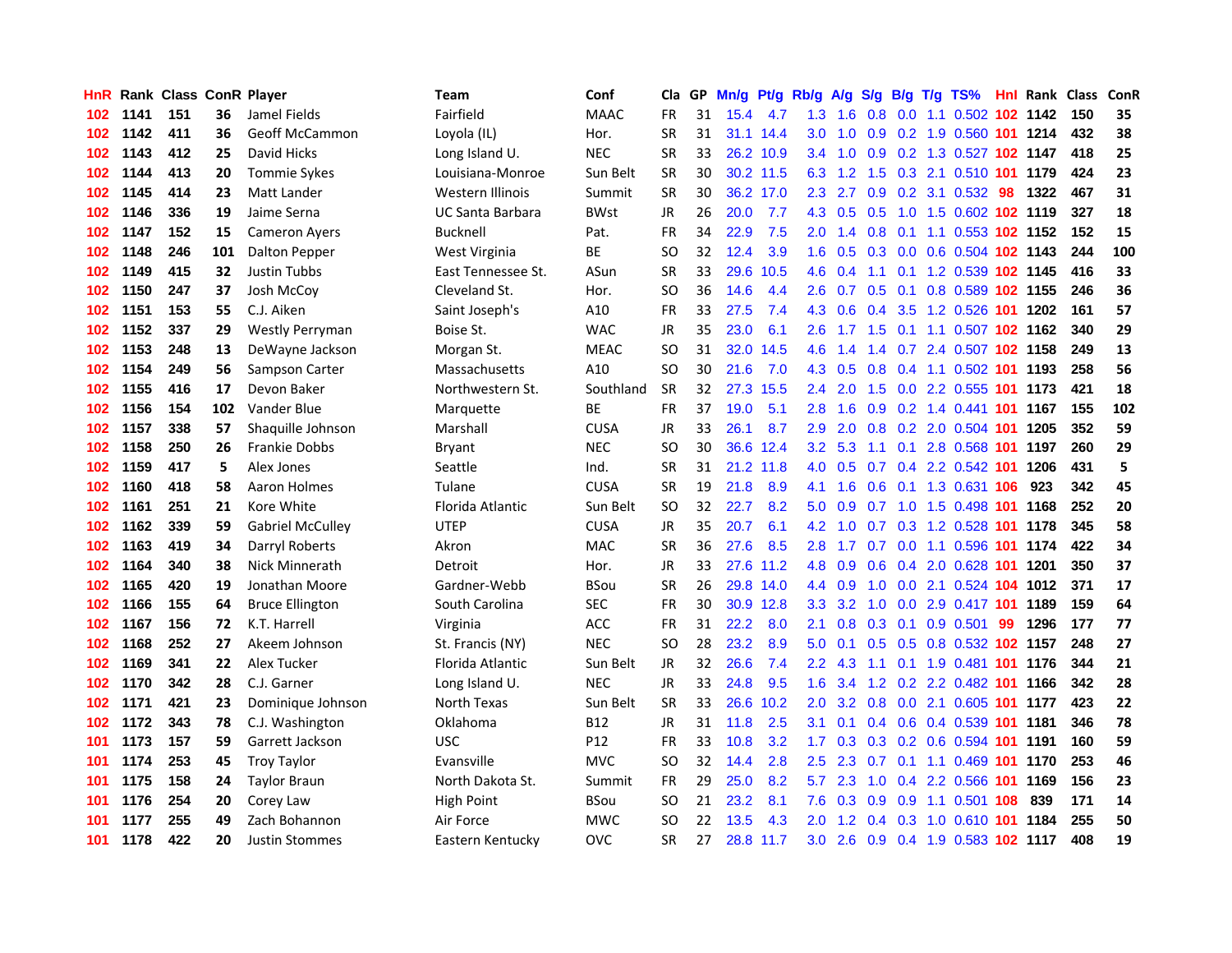| HnR |      | <b>Rank Class ConR Player</b> |     |                                | Team                | Conf        | Cla       |    | GP Mn/g Pt/g |           | Rb/g             | A/g             |               |                 | S/g B/g T/g TS%                           | Hnl |      | Rank Class | ConR |
|-----|------|-------------------------------|-----|--------------------------------|---------------------|-------------|-----------|----|--------------|-----------|------------------|-----------------|---------------|-----------------|-------------------------------------------|-----|------|------------|------|
| 101 | 1179 | 344                           | 50  | Sammy Yeager                   | TCU                 | <b>MWC</b>  | JR        | 16 | 23.0         | 9.3       | 4.2              | 1.6             | 1.0           | 0.4             | 1.2 0.497                                 | 106 | 926  | 273        | 39   |
| 101 | 1180 | 423                           | 29  | Cecil Gresham                  | Bryant              | <b>NEC</b>  | <b>SR</b> | 27 |              | 30.1 14.3 | $4.4^{\circ}$    | 0.9             | 0.6           | 0.5             | 1.3 0.598 103 1057                        |     |      | 386        | 23   |
| 101 | 1181 | 424                           | 24  | Steffphon Pettigrew            | Western Kentucky    | Sun Belt    | <b>SR</b> | 32 |              | 33.9 14.6 | 6.1              | 1.3             | 0.8           | 0.6             | 2.0 0.536 100 1224                        |     |      | 436        | 26   |
| 101 | 1182 | 159                           | 73  | <b>Cliff Palsson</b>           | Maryland            | ACC         | FR        | 32 | 10.1         | 2.8       | 2.1              | 0.8             |               | $0.3 \quad 0.1$ | 0.6 0.578 101 1171                        |     |      | 157        | 73   |
| 101 | 1183 | 425                           | 35  | <b>Steve McNees</b>            | Akron               | <b>MAC</b>  | <b>SR</b> | 36 | 31.5         | 8.6       | 2.6              | 2.8             |               |                 | 0.8 0.1 1.2 0.481 101 1198                |     |      | 429        | 35   |
| 101 | 1184 | 426                           | 46  | Clint Hopf                     | Evansville          | <b>MVC</b>  | <b>SR</b> | 32 | 18.3         | 6.0       |                  |                 |               |                 | 3.4 0.2 0.4 0.3 0.8 0.613 <b>101 1187</b> |     |      | 425        | 47   |
| 101 | 1185 | 427                           | 20  | Joe Harden                     | <b>UC Davis</b>     | <b>BWst</b> | <b>SR</b> | 28 |              | 29.6 14.9 |                  | $5.6$ 1.6       |               |                 | 1.4 0.3 2.3 0.535 101 1222                |     |      | 435        | 20   |
| 101 | 1186 | 256                           | 79  | Steven Pledger                 | Oklahoma            | B12         | <b>SO</b> | 32 |              | 30.0 10.9 | 2.1              | 1.7             |               |                 | 0.9 0.3 1.8 0.542 101 1199                |     |      | 261        | 79   |
| 101 | 1187 | 428                           | 37  | Lyndon Jordan                  | Fairfield           | <b>MAAC</b> | <b>SR</b> | 32 | 12.8         | 3.5       |                  | $1.3 \quad 0.8$ | 0.6           |                 | 0.0 0.4 0.562 101                         |     | 1196 | 428        | 37   |
| 101 | 1188 | 257                           | 22  | <b>Errick Peck</b>             | Cornell             | Ivy         | SO.       | 27 | 23.0         | 11.0      | 3.6 <sup>°</sup> | 1.3             | 0.6           |                 | 0.7 1.6 0.499 100                         |     | 1234 | 269        | 24   |
| 101 | 1189 | 345                           | 25  | <b>Trey McCorkle</b>           | <b>IPFW</b>         | Summit      | JR        | 30 | 21.5         | 8.7       | 3.6              | 0.9             |               |                 | 0.2 0.7 1.1 0.598 101                     |     | 1208 | 353        | 24   |
| 101 | 1190 | 258                           | 60  | Jordan Callahan                | Tulane              | <b>CUSA</b> | <b>SO</b> | 30 |              | 34.3 13.7 | 2.6              | 4.1             | 1.4           | 0.1             | 2.6 0.528 100 1266                        |     |      | 282        | 61   |
| 101 | 1191 | 259                           | 23  | <b>Mack Darrow</b>             | Princeton           | Ivy         | SO.       | 31 | 18.4         | 4.3       | 2.5              | 1.6             | $0.4^{\circ}$ |                 | 0.3 0.7 0.551 101                         |     | 1192 | 257        | 23   |
| 101 | 1192 | 260                           | 57  | Jamar Briscoe                  | Charlotte           | A10         | <b>SO</b> | 29 |              | 33.4 12.5 | 3.9              | 3.0             | 1.5           | 0.0             | 3.0 0.516 100                             |     | 1268 | 283        | 63   |
| 101 | 1193 | 261                           | 21  | Stefon Johnson                 | Gardner-Webb        | <b>BSou</b> | <b>SO</b> | 32 | 25.6         | 9.2       | 5.9              | 0.8             | 1.1           | 0.3             | 1.7 0.486 100                             |     | 1235 | 270        | 23   |
| 101 | 1194 | 346                           | 8   | Jenirro Bush                   | Jackson St.         | <b>SWAC</b> | JR        | 31 |              | 27.3 14.2 | 3.5              | 1.0             | 1.4           | 0.1             | 2.0 0.528 101                             |     | 1211 | 354        | 9    |
| 101 | 1195 | 347                           | 18  | <b>Brandon Fortenberry</b>     | SE Louisiana        | Southland   | JR        | 28 |              | 29.8 11.9 | 3.3 <sub>2</sub> |                 | 4.2 0.9       |                 | 0.3 2.4 0.551 101                         |     | 1183 | 347        | 19   |
| 101 | 1196 | 429                           | 16  | Neal Kingman                   | Northern Colorado   | <b>BSky</b> | <b>SR</b> | 32 |              | 25.1 10.3 |                  | $4.3 \quad 1.5$ |               |                 | 0.5 0.4 1.9 0.559 101 1203                |     |      | 430        | 16   |
| 101 | 1197 | 160                           | 58  | Rob Loe                        | Saint Louis         | A10         | FR        | 30 | 17.5         | 6.7       |                  |                 |               |                 | 3.5 0.8 0.5 0.7 1.7 0.482 101 1207        |     |      | 162        | 58   |
| 101 | 1198 | 348                           | 13  | Jake O'Brien                   | Boston U.           | <b>AEC</b>  | JR        | 14 | 29.0         | 11.6      |                  | $5.8\quad 0.4$  |               |                 | 0.8 1.0 1.8 0.534 108                     |     | 846  | 248        | 9    |
| 101 | 1199 | 262                           | 80  | Naji Hibbert                   | Texas A&M           | <b>B12</b>  | SO.       | 33 | 20.0         | 5.2       |                  | $2.3 \quad 1.3$ | 0.6           |                 | 0.1 1.2 0.499 101                         |     | 1200 | 262        | 80   |
| 101 | 1200 | 263                           | 65  | Nick Williams                  | Mississippi         | <b>SEC</b>  | SO.       | 34 | 24.5         | 6.2       | 4.0              | 1.5             |               |                 | 0.7 0.1 1.1 0.506 101 1210                |     |      | 264        | 65   |
| 101 | 1201 | 161                           | 59  | Matthew Wright                 | St. Bonaventure     | A10         | FR        | 31 | 16.2         | 4.7       | 1.9              | 1.6             | 0.8           | 0.1             | 0.8 0.521 101                             |     | 1212 | 163        | 59   |
| 101 | 1202 | 349                           | 35  | Jeffrey Merritt                | Samford             | Southern    | JR        | 31 |              | 31.3 10.3 | 6.3              | 2.0             |               |                 | 1.2 0.4 2.0 0.525 101                     |     | 1213 | 355        | 35   |
| 101 | 1203 | 162                           | 103 | <b>Brandon Young</b>           | DePaul              | <b>BE</b>   | <b>FR</b> | 31 |              | 30.4 12.6 | $2.4^{\circ}$    | 3.7             |               | $1.1 \quad 0.1$ | 3.0 0.516 100 1241                        |     |      | 167        | 106  |
| 101 | 1204 | 264                           | 39  | Tim Kamczyc                    | Cleveland St.       | Hor.        | SO.       | 36 | 28.9         | 5.9       | 3.7              | 1.5             | 0.9           |                 | 0.3 1.3 0.548 101 1216                    |     |      | 265        | 39   |
| 101 | 1205 | 265                           | 36  | <b>Quincy Diggs</b>            | Akron               | <b>MAC</b>  | <b>SO</b> | 36 | 16.6         | 5.3       | 2.8              | 1.2             |               |                 | 0.8 0.1 1.4 0.556 101 1223                |     |      | 266        | 36   |
| 101 | 1206 | 163                           | 81  | <b>Tyler Neal</b>              | Oklahoma            | <b>B12</b>  | <b>FR</b> | 26 | 12.5         | 4.2       | 2.3              | 0.5             |               |                 | 0.2 0.1 0.7 0.570 101 1219                |     |      | 165        | 81   |
| 101 | 1207 | 266                           | 66  | Ramon Galloway                 | South Carolina      | <b>SEC</b>  | SO.       | 30 | 24.5         | 10.7      | 2.6              | 1.7             | 1.1           | 0.1             | 2.1 0.458 100                             |     | 1229 | 268        | 66   |
| 101 | 1208 | 350                           | 47  | <b>Anthony Humpty Hitchens</b> | James Madison       | CAA         | JR        | 33 | 30.5         | 8.9       | $2.2^{\circ}$    | 2.0             | 1.1           | 0.1             | 1.3 0.529 101                             |     | 1217 | 356        | 47   |
| 101 | 1209 | 164                           | 60  | Cedrick Lindsay                | Richmond            | A10         | <b>FR</b> | 37 | 16.5         | 4.4       | $1.4^{\circ}$    | 1.6             | 0.5           | 0.1             | 0.9 0.509 101 1220                        |     |      | 166        | 60   |
| 101 | 1210 | 267                           | 22  | D.J. Cunningham                | NC-Asheville        | <b>BSou</b> | <b>SO</b> | 26 | 23.5         | 8.6       |                  | $7.2\quad 0.7$  |               |                 | 0.7 1.4 1.7 0.481 101 1194                |     |      | 259        | 22   |
| 101 | 1211 | 430                           | 47  | <b>Wayne Runnels</b>           | Creighton           | <b>MVC</b>  | <b>SR</b> | 39 | 11.5         | 2.9       |                  | $2.5\quad 0.7$  |               |                 | 0.3 0.2 0.7 0.593 100 1239                |     |      | 440        | 48   |
| 101 | 1212 | 431                           | 104 | Charles Okwandu                | Connecticut         | BE          | <b>SR</b> | 41 | 15.4         | 2.9       |                  | $2.8\quad 0.5$  |               |                 | 0.3 1.2 0.9 0.474 101 1215                |     |      | 433        | 105  |
| 101 | 1213 | 351                           | 74  | Luke Loucks                    | Florida St.         | <b>ACC</b>  | JR        | 34 | 14.8         | 2.9       | 1.8              | $2.2^{\circ}$   | 0.6           |                 | $0.1$ 1.6 0.500                           | -99 | 1272 | 369        | 75   |
| 101 | 1214 | 268                           | 105 | Shaun Noriega                  | South Florida       | ВE          | <b>SO</b> | 33 | 16.5         | 6.4       | 0.9              | 0.4             |               |                 | 0.3 0.2 0.7 0.557 100 1255                |     |      | 279        | 107  |
| 101 | 1215 | 352                           | 82  | J'mison Morgan                 | Baylor              | <b>B12</b>  | JR        | 31 | 12.5         | 3.0       |                  | $2.4\quad 0.2$  | 0.5           | 1.1             | 0.6 0.500                                 | 100 | 1246 | 364        | 82   |
| 101 | 1216 | 165                           | 25  | J.J. Thomas                    | Louisiana-Lafayette | Sun Belt    | FR        | 25 |              | 24.4 11.3 |                  |                 |               |                 | 6.2 0.8 0.3 0.5 1.7 0.507 101 1180        |     |      | 158        | 24   |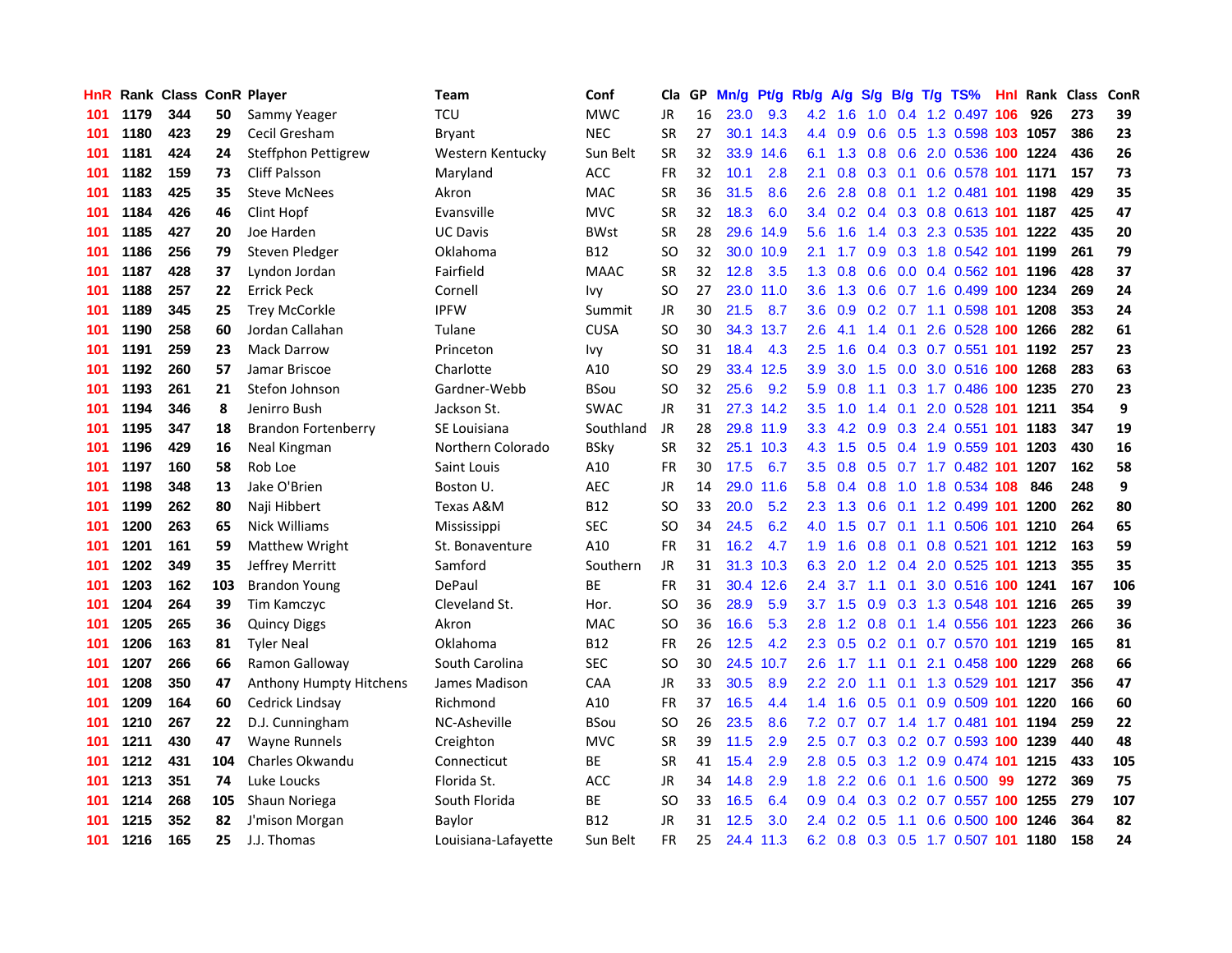| HnR. |      | <b>Rank Class ConR Player</b> |     |                           | Team                | Conf        | Cla           | GP. | Mn/g Pt/g |           | Rb/g             | <b>A/g</b> | <b>S/g</b>                |                 | B/g T/g TS%                        | Hnl |      | Rank Class | ConR |
|------|------|-------------------------------|-----|---------------------------|---------------------|-------------|---------------|-----|-----------|-----------|------------------|------------|---------------------------|-----------------|------------------------------------|-----|------|------------|------|
| 101  | 1217 | 353                           | 19  | Mike James                | Lamar               | Southland   | JR            | 24  |           | 18.4 12.5 | $2.4^{\circ}$    | 1.8        | 1.1                       | 0.1             | 1.7 0.533                          | 103 | 1081 | 316        | 17   |
| 101  | 1218 | 354                           | 61  | D.J. Magley               | Tulsa               | <b>CUSA</b> | <b>JR</b>     | 31  | 16.4      | 3.9       | 3.9              | 0.4        | 0.5                       | 0.3             | 0.8 0.593 100                      |     | 1227 | 358        | 60   |
| 101  | 1219 | 355                           | 36  | <b>Clint Steindl</b>      | Saint Mary's (CA)   | <b>WCC</b>  | <b>JR</b>     | 34  | 23.0      | 6.6       | 2.7              | 1.0        |                           | $0.4 \quad 0.2$ | 0.6 0.585 100                      |     | 1226 | 357        | 36   |
| 101  | 1220 | 269                           | 51  | Jesse Carr                | Colorado St.        | <b>MWC</b>  | <sub>SO</sub> | 32  | 15.2      | 4.2       | 1.8              | 1.6        | 0.6                       | 0.1             | 1.3 0.534 100 1238                 |     |      | 272        | 52   |
| 101  | 1221 | 356                           | 21  | Greg Somogyi              | UC Santa Barbara    | <b>BWst</b> | <b>JR</b>     | 32  | 14.3      | 4.6       | 3.1              |            | $0.4 \quad 0.3$           | 1.9             | 1.1 0.535 100 1254                 |     |      | 365        | 21   |
| 101  | 1222 | 357                           | 30  | Lamar Trice               | Mount St. Mary's    | <b>NEC</b>  | <b>JR</b>     | 32  |           | 28.7 13.3 | 3.1              | 2.9        | 1.0                       |                 | 0.0 3.5 0.525 100 1237             |     |      | 361        | 30   |
| 101  | 1223 | 358                           | 26  | Jeremy Mixon              | <b>IPFW</b>         | Summit      | JR            | 29  | 21.1      | 9.9       | 2.3              | 1.8        | 0.6                       |                 | $0.3$ 1.5 0.530 100                |     | 1228 | 359        | 25   |
| 101  | 1224 | 432                           | 48  | Ryan Wedel                | <b>Drake</b>        | <b>MVC</b>  | <b>SR</b>     | 31  |           | 30.1 10.9 | $2.4^{\circ}$    | 2.0        | 0.5                       |                 | 0.0 1.5 0.581 <b>100 1271</b>      |     |      | 448        | 49   |
| 101  | 1225 | 359                           | 9   | <b>Justin Patton</b>      | Grambling           | <b>SWAC</b> | <b>JR</b>     | 33  |           | 28.2 13.2 | 7.1              | 1.4        |                           |                 | 1.3 0.3 2.8 0.456 100              |     | 1258 | 367        | 10   |
| 101  | 1226 | 433                           | 24  | Mark Coury                | Cornell             | Ivy         | <b>SR</b>     | 28  | 17.1      | 5.3       | 3.9              | 0.9        | 0.7                       | 0.6             | $0.7$ 0.516                        | 99  | 1279 | 451        | 25   |
| 100  | 1227 | 270                           | 37  | <b>Malcolm Griffin</b>    | Toledo              | <b>MAC</b>  | <b>SO</b>     | 31  |           | 27.1 12.0 | 2.6              | 4.0        | 1.4                       | 0.1             | 4.0 0.528                          | -99 | 1277 | 285        | 37   |
| 100  | 1228 | 434                           | 25  | Peter Sullivan            | <b>Brown</b>        | Ivy         | SR            | 23  |           | 29.5 14.2 | 5.6              | 2.1        | 0.7                       | 0.1             | 2.0 0.543 103 1094                 |     |      | 397        | 19   |
| 100  | 1229 | 360                           | 33  | Jordan Burgason           | Lipscomb            | ASun        | <b>JR</b>     | 30  |           | 25.1 10.8 | $2.2^{\circ}$    | 1.8        | 0.6                       |                 | 0.2 1.5 0.600 100 1232             |     |      | 360        | 35   |
| 100  | 1230 | 435                           | 49  | Jake Kelly                | Indiana St.         | <b>MVC</b>  | <b>SR</b>     | 21  | 25.2      | 8.8       | 2.7              | 2.7        | 0.5                       | 0.5             | 2.3 0.504 102 1114                 |     |      | 405        | 41   |
| 100  | 1231 | 436                           | 36  | Andy King                 | Samford             | Southern    | <b>SR</b>     | 31  | 19.4      | 6.6       | 2.3              | 2.1        | 0.5                       |                 | 0.2 1.0 0.635 100                  |     | 1231 | 438        | 36   |
| 100  | 1232 | 271                           | 68  | Eric May                  | lowa                | <b>B10</b>  | SO            | 30  | 25.0      | 7.8       | 2.9              | 1.3        | 1.3                       | 0.3             | 2.0 0.499 100                      |     | 1225 | 267        | 69   |
| 100  | 1233 | 437                           | 40  | <b>Terrance Hill</b>      | Loyola (IL)         | Hor.        | <b>SR</b>     | 31  | 29.9      | 11.9      | 4.2              | 1.9        | 0.7                       |                 | $0.2$ 1.8 $0.514$                  | -99 | 1280 | 452        | 43   |
| 100  | 1234 | 361                           | 67  | <b>Steve Tchiengang</b>   | Vanderbilt          | <b>SEC</b>  | JR            | 34  | 16.4      | 4.8       | 3.0 <sub>1</sub> |            |                           |                 | 0.4 0.3 0.4 1.0 0.577 100 1244     |     |      | 363        | 68   |
| 100  | 1235 | 362                           | 37  | Keegan Bell               | Chattanooga         | Southern    | JR            | 32  | 34.5      | 9.7       |                  |            |                           |                 | 3.3 5.7 0.9 0.0 2.4 0.499 100 1243 |     |      | 362        | 37   |
| 100  | 1236 | 438                           | 21  | Alfred Jones Jr.          | Tennessee Tech      | <b>OVC</b>  | <b>SR</b>     | 33  | 22.9      | 8.3       | 4.7              | 0.5        |                           |                 | 0.7 0.5 0.9 0.638 100              |     | 1256 | 442        | 21   |
| 100  | 1237 | 439                           | 50  | Jack Crowder              | Southern Illinois   | <b>MVC</b>  | <b>SR</b>     | 30  | 16.8      | 5.6       | 2.9              | 0.4        |                           |                 | 0.4 0.3 1.0 0.553 99               |     | 1288 | 457        | 51   |
| 100  | 1238 | 440                           | 14  | <b>Alexander Starling</b> | Bethune-Cookman     | <b>MEAC</b> | <b>SR</b>     | 33  |           | 31.4 10.7 | 6.7              | 0.8        | $1.4^{\circ}$             |                 | 1.0 1.8 0.562 101                  |     | 1221 | 434        | 14   |
| 100  | 1239 | 441                           | 5   | Jordan Swarbrick          | Utah Valley         | <b>GWC</b>  | <b>SR</b>     | 30  |           | 30.3 11.1 | 5.2              | 3.2        |                           |                 | 0.9 0.4 1.6 0.594 100 1233         |     |      | 439        | 6    |
| 100  | 1240 | 272                           | 20  | Melvin Johnson            | Texas-San Antonio   | Southland   | <sub>SO</sub> | 34  |           | 26.9 14.9 | 3.5              | 0.6        | 0.9                       | 0.1             | 1.7 0.552 100 1248                 |     |      | 274        | 20   |
| 100  | 1241 | 273                           | 34  | <b>Glenn Powell</b>       | Jacksonville        | ASun        | SO            | 29  | 20.3      | 6.2       | 4.9              | 0.3        | 0.9                       |                 | 0.9 1.6 0.520 100 1240             |     |      | 273        | 36   |
| 100  | 1242 | 166                           | 69  | JerShon Cobb              | Northwestern        | <b>B10</b>  | FR            | 27  | 24.2      | 7.4       | 3.0              | 1.5        | 0.7                       | 0.1             | 0.8 0.481 104 1050                 |     |      | 136        | 65   |
| 100  | 1243 | 274                           | 52  | Wes Eikmeier              | Colorado St.        | <b>MWC</b>  | SO            | 29  | 25.6      | 9.1       | $1.5^{\circ}$    | 2.1        | 0.7                       | 0.0             | 1.7 0.521 101                      |     | 1186 | 256        | 51   |
| 100  | 1244 | 363                           | 35  | Lorne Merthie             | Campbell            | ASun        | JR            | 23  |           | 29.8 11.2 | 2.7              | 2.7        | 1.3                       | 0.0             | 1.1 0.559 103                      |     | 1074 | 312        | 31   |
| 100  | 1245 | 275                           | 6   | <b>Stephon Carter</b>     | Cal St. Bakersfield | Ind.        | <sub>SO</sub> | 28  |           | 29.9 14.3 | 4.0              | 3.3        | 2.3                       | 0.4             | 3.3 0.444                          | 99  | 1274 | 284        | 6    |
| 100  | 1246 | 276                           | 41  | Kevin Van Wijk            | Valparaiso          | Hor.        | SO            | 34  | 13.1      | 5.1       | $2.3^{\circ}$    | 0.4        | 0.6                       |                 | 0.4 1.2 0.565 100                  |     | 1252 | 278        | 41   |
| 100  | 1247 | 277                           | 48  | <b>Isaiah Philmore</b>    | Towson              | <b>CAA</b>  | <sub>SO</sub> | 30  |           | 35.7 15.3 | 7.0              | 1.0        | 0.9                       | 0.6             | 2.0 0.562 100 1250                 |     |      | 276        | 48   |
| 100  | 1248 | 364                           | 61  | Jabari Edwards            | George Washington   | A10         | JR            | 16  | 15.6      | 2.4       |                  |            | $3.3 \quad 0.2 \quad 0.1$ |                 | 2.3 0.3 0.520 102 1154             |     |      | 338        | 55   |
| 100  | 1249 | 442                           | 22  | <b>Benzor Simmons</b>     | Tennessee-Martin    | <b>OVC</b>  | <b>SR</b>     | 33  |           | 23.1 12.0 |                  | 4.8 0.4    |                           |                 | 0.6 0.2 2.0 0.576 100 1259         |     |      | 443        | 22   |
| 100  | 1250 | 443                           | 26  | <b>Adam Wire</b>          | Cornell             | <b>Ivy</b>  | <b>SR</b>     | 28  | 19.7      | 3.8       | 5.0              | 1.8        |                           |                 | 1.3 0.2 1.2 0.546                  | -99 | 1299 | 460        | 26   |
| 100  | 1251 | 278                           | 60  | Brendan Lane              | <b>UCLA</b>         | P12         | SO            | 33  | 15.4      | 3.0       | 3.1              | 0.4        |                           |                 | 0.4 0.8 0.7 0.538 100 1236         |     |      | 271        | 60   |
| 100  | 1252 | 167                           | 30  | Thomas Bropleh            | Boise St.           | <b>WAC</b>  | <b>FR</b>     | 34  | 12.4      | 3.7       | 2.4              | 0.4        | $0.4^{\circ}$             | 0.1             | 0.5 0.567                          | 100 | 1253 | 170        | 31   |
| 100  | 1253 | 279                           | 38  | Chris Pelcher             | Iona                | <b>MAAC</b> | <b>SO</b>     | 35  | 9.3       | 2.9       | 2.1              | 0.3        | 0.2                       | 0.5             | 0.3 0.595                          | 100 | 1249 | 275        | 38   |
| 100  | 1254 | 280                           | 106 | <b>Bilal Dixon</b>        | Providence          | ВE          | SO            | 32  | 19.9      | 5.7       |                  |            |                           |                 | 6.4 0.3 0.3 1.4 1.1 0.501 100 1262 |     |      | 280        | 108  |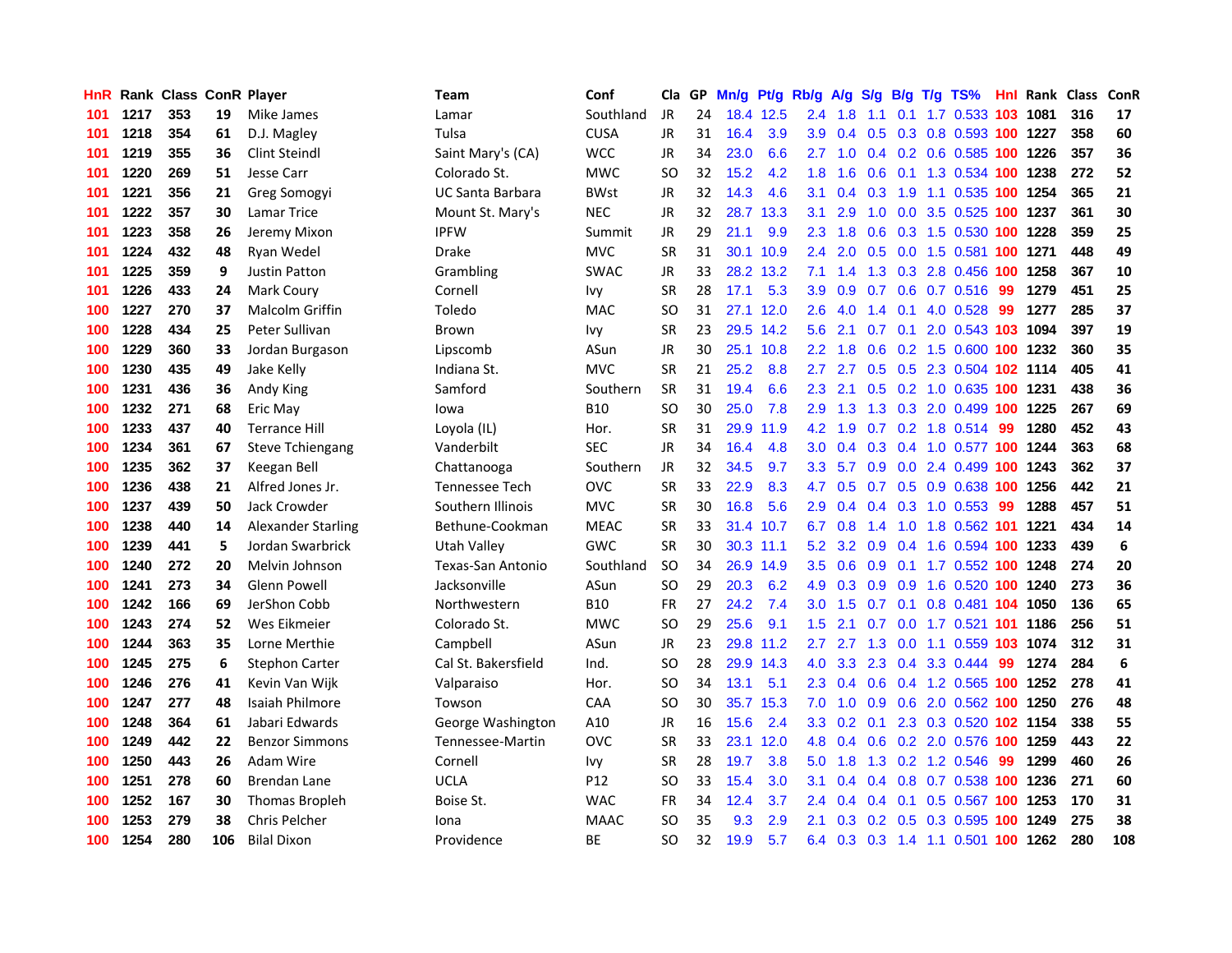| HnR |      | <b>Rank Class ConR Player</b> |     |                        | Team               | Conf            | Cla           |    | GP Mn/g | Pt/g      | Rb/g             | <b>A/g</b>        | <b>S/g</b>    |     | B/g T/g TS%                        |     | <b>Hnl Rank Class</b> |     | ConR |
|-----|------|-------------------------------|-----|------------------------|--------------------|-----------------|---------------|----|---------|-----------|------------------|-------------------|---------------|-----|------------------------------------|-----|-----------------------|-----|------|
| 100 | 1255 | 168                           | 23  | Du'Vaughn Maxwell      | <b>High Point</b>  | <b>BSou</b>     | FR            | 25 | 23.0    | 7.3       | 5.6              | 0.7               | 1.1           | 1.4 | 1.7 0.550                          | 102 | 1135                  | 148 | 20   |
| 100 | 1256 | 365                           | 16  | Jordan Sugars          | Navy               | Pat.            | <b>JR</b>     | 28 | 33.8    | 16.0      | 6.0              | 1.3               | 1.4           | 0.1 | 2.4 0.520 102 1163                 |     |                       | 341 | 16   |
| 100 | 1257 | 169                           | 27  | TrayVonn Wright        | North Dakota St.   | Summit          | <b>FR</b>     | 29 | 16.3    | 5.7       | 3.4              | 0.5               | 0.8           | 0.8 | 0.5 0.511 100 1247                 |     |                       | 169 | 26   |
| 100 | 1258 | 444                           | 15  | <b>Charles Funches</b> | Hampton            | <b>MEAC</b>     | <b>SR</b>     | 33 | 32.0    | 10.7      | 7.8              | 1.2               | 1.3           |     | 1.0 2.4 0.494 100 1261             |     |                       | 445 | 15   |
| 100 | 1259 | 281                           | 107 | <b>Maurice Sutton</b>  | Villanova          | <b>BE</b>       | SO            | 27 | 10.6    | 2.4       |                  | $2.3 \t0.2 \t0.1$ |               |     | 1.0 0.7 0.559 101                  |     | 1209                  | 263 | 104  |
| 100 | 1260 | 445                           | 62  | Ogo Adegboye           | St. Bonaventure    | A10             | <b>SR</b>     | 31 |         | 39.0 11.5 | 3.1              | 4.0               |               |     | 0.8 0.2 2.7 0.523 100              |     | 1260                  | 444 | 61   |
| 100 | 1261 | 366                           | 17  | <b>Bryan Cohen</b>     | <b>Bucknell</b>    | Pat.            | <b>JR</b>     | 34 | 27.7    | 7.0       | 3.9              | 2.5               |               |     | 0.6 0.4 2.2 0.483 100              |     | 1257                  | 366 | 17   |
| 100 | 1262 | 446                           | 63  | Will Martell           | Rhode Island       | A10             | <b>SR</b>     | 34 | 21.9    | 6.2       | 5.2              | 0.7               |               |     | 0.4 0.7 1.1 0.507                  | 99  | 1281                  | 453 | 64   |
| 100 | 1263 | 447                           | 108 | Larry Davis            | Cincinnati         | ВE              | <b>SR</b>     | 35 | 16.1    | 4.5       | 1.0              | 0.9               | 0.5           |     | $0.0$ 0.7 0.491                    | 100 | 1265                  | 446 | 109  |
| 100 | 1264 | 170                           | 64  | Jordair Jett           | Saint Louis        | A10             | <b>FR</b>     | 31 | 24.1    | 7.5       | 3.1              | 2.4               | 1.4           |     | 0.4 2.5 0.457 100                  |     | 1264                  | 171 | 62   |
| 100 | 1265 | 282                           | 51  | Josh Jones             | Creighton          | <b>MVC</b>      | SO            | 38 | 14.6    | 5.0       | 1.1              | 1.0               | 0.7           | 0.1 | 0.8 0.572                          | -99 | 1282                  | 287 | 50   |
| 100 | 1266 | 448                           | 28  | <b>Clint Sargent</b>   | South Dakota St.   | Summit          | <b>SR</b>     | 31 |         | 32.2 15.2 | 3.2              | 1.3               | 0.5           | 0.1 | 1.0 0.547                          | 99  | 1273                  | 449 | 27   |
| 100 | 1267 | 283                           | 62  | <b>Corvonn Gaines</b>  | East Carolina      | <b>CUSA</b>     | SO            | 34 | 30.6    | 6.7       | 2.9              | 3.1               | 1.6           | 0.1 | 1.4 0.498                          | 99  | 1278                  | 286 | 62   |
| 100 | 1268 | 449                           | 75  | Javier Gonzalez        | <b>NC State</b>    | <b>ACC</b>      | <b>SR</b>     | 31 | 19.4    | 5.5       | 1.6              | 2.3               | 0.8           | 0.0 | 1.3 0.476                          | -99 | 1287                  | 456 | 76   |
| 100 | 1269 | 450                           | 53  | Jay Watkins            | Utah               | <b>MWC</b>      | <b>SR</b>     | 14 | 24.5    | 8.1       | 4.5              | 0.9               | 0.3           | 0.1 | 1.0 0.526                          | -99 | 1291                  | 459 | 53   |
| 100 | 1270 | 367                           | 17  | Derek Selvig           | Montana            | <b>BSky</b>     | <b>JR</b>     | 32 | 31.3    | 10.1      | 5.2              | 3.0               | 1.1           | 0.6 | 2.7 0.519                          | -99 | 1290                  | 370 | 18   |
| 100 | 1271 | 284                           | 24  | Kierre Greenwood       | Coastal Carolina   | <b>BSou</b>     | <sub>SO</sub> | 27 | 28.3    | 7.8       | 2.9              | 4.0               | 1.3           |     | 0.3 2.0 0.517 100 1251             |     |                       | 277 | 24   |
| 100 | 1272 | 368                           | 29  | Reggie Chamberlain     | UMKC               | Summit          | JR            | 30 | 32.0    | 11.6      | $2.5\,$          | 2.6               | 1.1           | 0.1 | 1.8 0.606                          | 98  | 1319                  | 378 | 30   |
| 100 | 1273 | 171                           | 31  | Orlando Parker         | Wagner             | <b>NEC</b>      | FR            | 30 | 21.5    | 7.5       | 4.9              | 0.7               |               |     | $0.7$ 0.8 1.1 0.554                | -99 | 1276                  | 173 | 31   |
| 100 | 1274 | 172                           | 49  | <b>Frank Massenat</b>  | Drexel             | <b>CAA</b>      | FR            | 31 | 28.7    | 5.5       | $2.0^{\circ}$    | 3.3               |               |     | 0.7 0.4 1.9 0.489 100              |     | 1270                  | 172 | 49   |
| 100 | 1275 | 285                           | 18  | Gabe Knutson           | Lehigh             | Pat.            | <sub>SO</sub> | 31 |         | 29.6 12.2 | 5.7              | 0.5               | 0.6           |     | 0.8 1.4 0.562                      | -99 | 1300                  | 289 | 18   |
| 100 | 1276 | 369                           | 30  | <b>Stephen Thomas</b>  | <b>IUPUI</b>       | Summit          | JR            | 33 |         | 33.4 11.0 | 3.3              | 2.6               |               |     | 1.2 0.1 1.5 0.562                  | -99 | 1294                  | 371 | 28   |
| 100 | 1277 | 173                           | 37  | <b>Tim Douglas</b>     | Portland           | <b>WCC</b>      | <b>FR</b>     | 28 | 20.4    | 7.7       | 1.6              | 3.0               | 0.9           |     | 0.0 2.4 0.489 100                  |     | 1242                  | 168 | 37   |
| 100 | 1278 | 174                           | 36  | Babatunde Olomuwiya    | <b>USC Upstate</b> | ASun            | <b>FR</b>     | 30 | 24.5    | 6.5       | 4.7              | 0.7               |               |     | 0.4 2.4 1.8 0.557                  | -99 | 1292                  | 175 | 37   |
| 100 | 1279 | 451                           | 52  | Justin Bocot           | Southern Illinois  | <b>MVC</b>      | <b>SR</b>     | 30 | 18.1    | 6.2       | $2.3\phantom{0}$ | 1.4               |               |     | 0.8 0.2 1.5 0.459                  | 98  | 1338                  | 473 | 53   |
| 99  | 1280 | 286                           | 39  | <b>Steven Samuels</b>  | Saint Peter's      | <b>MAAC</b>     | <b>SO</b>     | 34 | 24.5    | 7.1       | 3.2              | 1.4               | 1.1           | 0.3 | 2.1 0.506                          | 98  | 1366                  | 308 | 40   |
| 99  | 1281 | 452                           | 14  | <b>Milton Burton</b>   | Hartford           | <b>AEC</b>      | <b>SR</b>     | 30 |         | 36.2 10.9 | 5.2              | 2.1               | $2.2^{\circ}$ | 0.5 | 1.6 0.459 100                      |     | 1269                  | 447 | 15   |
| 99  | 1282 | 175                           | 38  | Juwan Howard           | Western Michigan   | <b>MAC</b>      | <b>FR</b>     | 34 | 23.0    | 9.3       | 4.0              | 1.5               | 0.5           |     | $0.7$ 1.5 0.483                    | -99 | 1285                  | 174 | 38   |
| 99  | 1283 | 370                           | 32  | Mike Meyers Keitt      | Monmouth           | <b>NEC</b>      | <b>JR</b>     | 29 | 25.4    | 10.1      | 3.7              | 1.4               | 0.8           | 0.2 | 1.8 0.542                          | 98  | 1324                  | 380 | 33   |
| 99  | 1284 | 287                           | 54  | <b>Garlon Green</b>    | <b>TCU</b>         | <b>MWC</b>      | <sub>SO</sub> | 33 | 29.4    | 11.2      | 4.6              | 1.0               | 0.6           |     | 0.4 1.6 0.590                      | 98  | 1356                  | 307 | 55   |
| 99  | 1285 | 176                           | 31  | <b>Bracken Funk</b>    | Fresno St.         | <b>WAC</b>      | <b>FR</b>     | 31 | 18.8    | 6.4       | 3.9              | 0.9               | 1.0           | 0.8 | 1.0 0.486                          | -99 | 1305                  | 178 | 32   |
| 99  | 1286 | 371                           | 109 | <b>Anthony Crater</b>  | South Florida      | BE              | <b>JR</b>     | 30 | 33.6    | 3.9       | $2.3^{\circ}$    | 4.6               |               |     | 0.8 0.0 2.5 0.480 101 1195         |     |                       | 349 | 103  |
| 99  | 1287 | 177                           | 76  | lan Miller             | Florida St.        | ACC             | <b>FR</b>     | 23 | 14.4    | 5.5       |                  |                   |               |     | 1.6 0.8 0.5 0.0 1.2 0.500 102 1159 |     |                       | 154 | 71   |
| 99  | 1288 | 288                           | 42  | Matt Kenney            | Valparaiso         | Hor.            | <b>SO</b>     | 32 | 23.1    | 6.0       | 3.9 <sup>°</sup> | 2.4               | 1.1           |     | 0.2 1.6 0.487 100 1263             |     |                       | 281 | 42   |
| 99  | 1289 | 453                           | 23  | Sam Goodman            | Morehead St.       | <b>OVC</b>      | SR            | 35 | 27.1    | 8.3       | 4.0              | 1.7               | 1.3           |     | 0.2 1.5 0.534                      | 99  | 1309                  | 462 | 23   |
| 99  | 1290 | 372                           | 83  | <b>Matt Pressey</b>    | Missouri           | <b>B12</b>      | <b>JR</b>     | 33 | 17.5    | 5.7       | 1.8              | 1.6               | 0.8           |     | $0.2$ 1.4 $0.491$                  | 100 | 1267                  | 368 | 83   |
| 99  | 1291 | 454                           | 32  | Hiram Thompson         | Hawaii             | <b>WAC</b>      | <b>SR</b>     | 24 | 24.6    | 8.3       | 2.1              | 2.5               | 1.0           | 0.0 | 2.1 0.547                          | 97  | 1400                  | 488 | 35   |
| 99  | 1292 | 373                           | 61  | Darnell Gant           | Washington         | P <sub>12</sub> | JR            | 35 | 18.7    | 5.2       | 3.8 <sup>°</sup> |                   |               |     | 0.7 0.3 0.5 0.8 0.481              | 99  | 1295                  | 372 | 61   |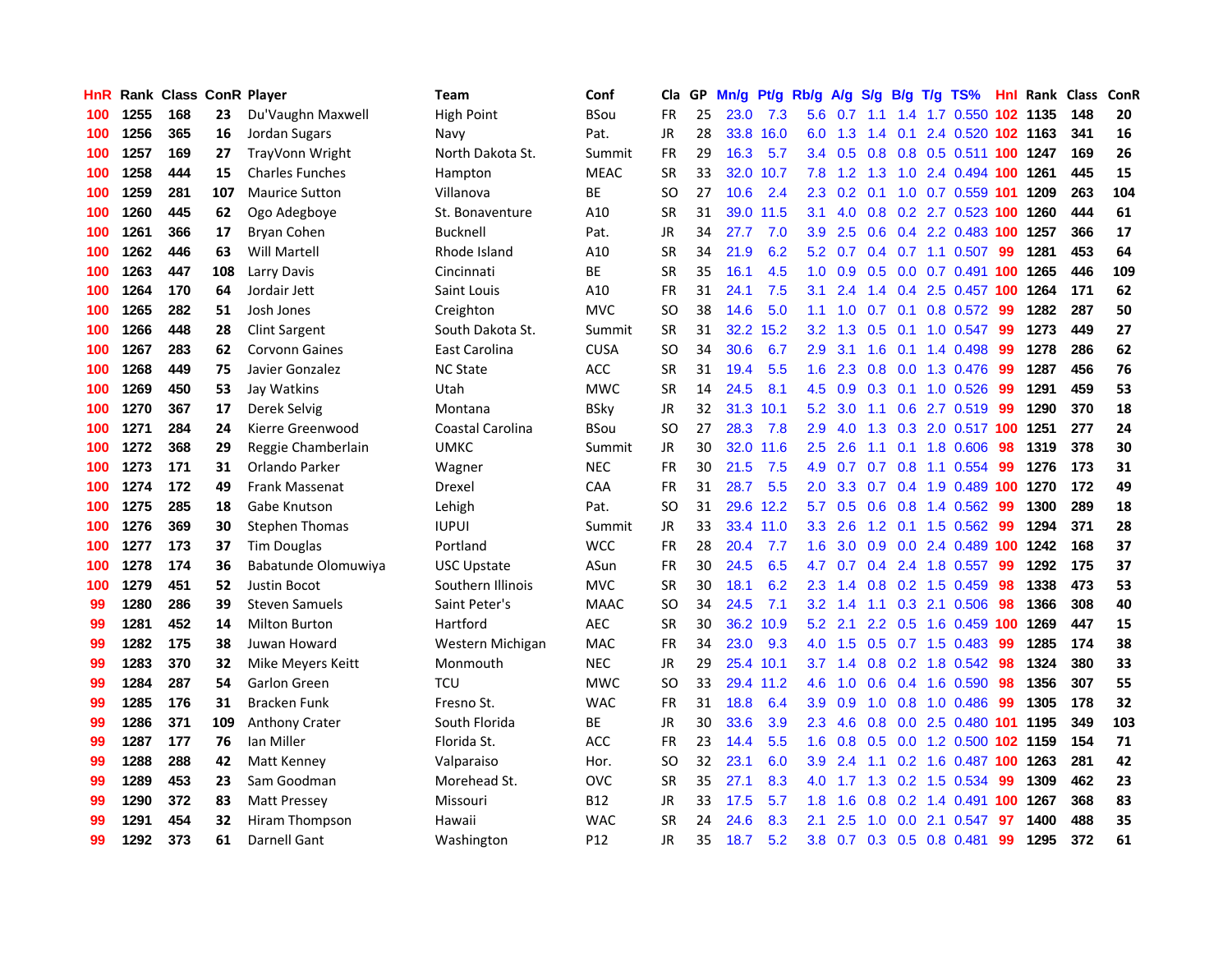| HnR |      | Rank Class ConR Player |     |                         | Team                 | Conf        | Cla       |    | GP Mn/g | Pt/g Rb/g |                  | A/g                                  |               |                 | S/g B/g T/g TS%           | Hnl | Rank Class |     | ConR                    |
|-----|------|------------------------|-----|-------------------------|----------------------|-------------|-----------|----|---------|-----------|------------------|--------------------------------------|---------------|-----------------|---------------------------|-----|------------|-----|-------------------------|
| 99  | 1293 | 374                    | 68  | Garrett Green           | LSU                  | <b>SEC</b>  | JR        | 32 | 18.0    | 6.3       | 5.1              | 0.4                                  | 0.6           | 0.4             | 1.2 0.458                 | 99  | 1307       | 377 | 69                      |
| 99  | 1294 | 375                    | 31  | Griffan Callahan        | South Dakota St.     | Summit      | <b>JR</b> | 31 | 26.1    | 8.8       | 4.5              | 0.9                                  | 1.1           | 0.2             | 0.6 0.644                 | -99 | 1302       | 375 | 29                      |
| 99  | 1295 | 178                    | 110 | Mike Poole              | Rutgers              | ВE          | <b>FR</b> | 32 | 19.0    | 5.6       | 3.3 <sub>1</sub> | 1.2                                  | 1.1           |                 | 0.4 1.7 0.457             | -99 | 1293       | 176 | 110                     |
| 99  | 1296 | 376                    | 62  | Jarrett Mann            | Stanford             | P12         | JR        | 31 | 28.6    | 4.9       |                  | $3.2$ 4.2                            | 1.0           |                 | 0.2 2.6 0.361             | -99 | 1304       | 376 | 62                      |
| 99  | 1297 | 289                    | 111 | Jawanza Poland          | South Florida        | BE          | SO.       | 33 | 27.0    | 9.1       | $2.6^{\circ}$    | 1.9                                  |               |                 | 1.1 0.5 2.1 0.439         | -98 | 1330       | 298 | 113                     |
| 99  | 1298 | 455                    | 38  | <b>Brendan Mckillop</b> | Davidson             | Southern    | <b>SR</b> | 32 | 30.2    | 9.5       | $2.3\phantom{0}$ | 2.3                                  | 0.7           |                 | $0.1$ 1.2 0.557           | -99 | 1286       | 455 | 38                      |
| 99  | 1299 | 290                    | 32  | <b>Warren Niles</b>     | <b>Oral Roberts</b>  | Summit      | <b>SO</b> | 35 |         | 31.1 14.3 |                  | $3.7$ 1.8                            |               |                 | 1.0 0.1 1.9 0.518         | 97  | 1388       | 313 | 33                      |
| 99  | 1300 | 456                    | 63  | Adam Brown              | Houston              | <b>CUSA</b> | <b>SR</b> | 27 |         | 33.0 12.6 | 4.1              | 3.0                                  |               |                 | 1.0 0.2 2.4 0.540         | 99  | 1289       | 458 | 63                      |
| 99  | 1301 | 377                    | 33  | Michael Culpo           | Long Island U.       | <b>NEC</b>  | JR        | 33 | 21.4    | 7.8       | 3.3 <sub>2</sub> | 0.6                                  |               |                 | 0.6 0.1 0.8 0.568         | 99  | 1298       | 374 | 32                      |
| 99  | 1302 | 291                    | 37  | Jerron Granberry        | North Florida        | ASun        | <b>SO</b> | 34 | 29.4    | 12.0      | $3.2\phantom{0}$ | $\mathbf{A}$<br>$\blacktriangleleft$ |               |                 | $0.7$ $0.2$ 1.9 $0.522$   | -99 | 1315       | 295 | 38                      |
| 99  | 1303 | 179                    | 63  | Kyle Cain               | ASU                  | P12         | FR        | 31 | 20.8    | 5.4       | 5.5              | 0.5                                  |               |                 | 0.4 0.3 1.2 0.537         | 98  | 1340       | 183 | 64                      |
| 99  | 1304 | 457                    | 65  | Devin Searcy            | Dayton               | A10         | <b>SR</b> | 36 | 15.0    | 3.7       | 3.9              | 0.4                                  |               | $0.3 \quad 0.1$ | $0.9$ $0.516$             | -99 | 1306       | 461 | 65                      |
| 99  | 1305 | 292                    | 25  | Khalid Mutakabbir       | Presbyterian         | <b>BSou</b> | <b>SO</b> | 31 |         | 38.9 13.5 | 3.2              | 2.3                                  | 1.0           | 0.2             | 2.9 0.577                 | 97  | 1409       | 319 | 31                      |
| 99  | 1306 | 293                    | 66  | Devon White             | La Salle             | A10         | SO.       | 33 | 12.2    | 4.2       | 3.2 <sub>2</sub> | 0.2                                  | $0.4^{\circ}$ | 1.0             | $0.6$ 0.521               | -99 | 1317       | 296 | 66                      |
| 99  | 1307 | 458                    | 24  | Caleb Brown             | <b>Austin Peav</b>   | <b>OVC</b>  | <b>SR</b> | 34 | 31.2    | 8.8       | 2.8              | 4.7                                  | 1.7           | 0.1             | 3.0 0.527                 | -99 | 1313       | 464 | 24                      |
| 99  | 1308 | 459                    | 40  | Robert Goldsberry       | Canisius             | <b>MAAC</b> | <b>SR</b> | 26 | 23.8    | 6.4       | 2.3              | 3.2                                  | 1.4           | 0.1             | 1.8 0.626                 | -99 | 1275       | 450 | 39                      |
| 99  | 1309 | 180                    | 67  | <b>Ronald Roberts</b>   | Saint Joseph's       | A10         | <b>FR</b> | 33 | 19.5    | 6.4       | 4.7              | 0.4                                  |               |                 | 0.3 0.6 0.9 0.529         | -98 | 1346       | 184 | 67                      |
| 99  | 1310 | 378                    | 21  | <b>Anthony Miles</b>    | Lamar                | Southland   | JR        | 30 |         | 27.7 11.9 | 3.8              | 3.9                                  |               |                 | 1.0 0.2 2.6 0.576         | -98 | 1358       | 386 | 23                      |
| 99  | 1311 | 294                    | 7   | Preston Blackmon        | Savannah St.         | Ind.        | SO.       | 30 |         | 33.1 12.5 | $2.0^{\circ}$    | 4.1                                  |               |                 | 1.3 0.1 2.7 0.476 98      |     | 1333       | 300 | $\overline{7}$          |
| 99  | 1312 | 460                    | 26  | John Williams           | NC-Asheville         | <b>BSou</b> | <b>SR</b> | 27 | 28.6    | 8.9       | 5.3              | 1.1                                  |               |                 | 1.1 1.7 1.6 0.521         | -99 | 1312       | 463 | 25                      |
| 99  | 1313 | 461                    | 43  | <b>Bryquis Perine</b>   | Green Bay            | Hor.        | <b>SR</b> | 32 |         | 30.4 11.2 | $2.3\phantom{0}$ | 2.8                                  | 1.1           |                 | $0.0$ 2.0 $0.492$         | 98  | 1325       | 469 | 44                      |
| 99  | 1314 | 181                    | 53  | Jahenns Manigat         | Creighton            | <b>MVC</b>  | FR        | 39 | 20.5    | 5.4       | 2.0              | 1.6                                  | 0.7           |                 | $0.1$ 0.9 0.592           | -98 | 1337       | 182 | 52                      |
| 99  | 1315 | 462                    | 44  | <b>Troy Tabler</b>      | Wright St.           | Hor.        | <b>SR</b> | 24 | 32.9    | 10.9      | 2.8              | 1.8                                  |               | $1.2 \quad 0.1$ | 2.0 0.516 100             |     | 1245       | 441 | 40                      |
| 99  | 1316 | 463                    | 10  | Bo Amusa                | Alabama A&M          | <b>SWAC</b> | <b>SR</b> | 28 | 20.0    | 8.3       | 4.0              | 0.6                                  | 0.9           |                 | 1.3 1.0 0.531             | 98  | 1342       | 475 | 11                      |
| 99  | 1317 | 295                    | 18  | Gabe Rogers             | Northern Arizona     | <b>BSky</b> | SO        | 32 |         | 29.5 13.0 | $2.4^{\circ}$    | 2.4                                  |               |                 | 0.6 0.0 1.7 0.575         | -99 | 1311       | 294 | 20                      |
| 99  | 1318 | 464                    | 69  | <b>Marcus Britt</b>     | Arkansas             | <b>SEC</b>  | <b>SR</b> | 30 | 19.0    | 5.3       | 2.1              | 1.2                                  |               |                 | 0.8 0.2 1.2 0.548         | 98  | 1329       | 471 | 70                      |
| 99  | 1319 | 379                    | 19  | Mike Proctor            | Northern Colorado    | <b>BSky</b> | JR.       | 27 | 17.8    | 5.4       | 5.6              | 0.8                                  | 0.6           |                 | 0.4 1.1 0.434             | -99 | 1297       | 373 | 19                      |
| 99  | 1320 | 465                    | 22  | Justin Reynolds         | Tx.A&M-Corp. Christi | Southland   | <b>SR</b> | 31 |         | 28.4 10.7 | 7.2              | 1.4                                  | 0.9           | 1.1             | 2.6 0.526                 | 98  | 1334       | 472 | 22                      |
| 99  | 1321 | 380                    | 27  | Chris Stephenson        | NC-Asheville         | <b>BSou</b> | <b>JR</b> | 34 | 25.4    | 9.2       | 3.9              | 2.0                                  |               | $1.4 \quad 0.3$ | 2.2 0.526                 | 98  | 1326       | 381 | 27                      |
| 99  | 1322 | 296                    | 55  | <b>Chad Adams</b>       | <b>New Mexico</b>    | <b>MWC</b>  | <b>SO</b> | 34 | 10.0    | 3.1       | 1.6              | 0.5                                  |               | $0.3 \quad 0.1$ | $0.5$ 0.563               | 98  | 1378       | 311 | 56                      |
| 99  | 1323 | 466                    | 54  | Darryl Ashford          | Creighton            | <b>MVC</b>  | <b>SR</b> | 39 | 19.3    | 4.4       | 3.1              | 1.4                                  |               |                 | 0.5 0.7 0.8 0.518         | -98 | 1345       | 476 | 54                      |
| 99  | 1324 | 182                    | 6   | <b>Troy Huff</b>        | North Dakota         | <b>GWC</b>  | <b>FR</b> | 34 |         | 26.3 13.3 | 4.6              | 1.1                                  |               |                 | 1.2 0.3 2.2 0.511         | -98 | 1360       | 189 | $\overline{\mathbf{z}}$ |
| 99  | 1325 | 183                    | 64  | Josh Huestis            | Stanford             | P12         | <b>FR</b> | 28 | 9.9     | 2.3       | 2.0 <sub>1</sub> | 0.3                                  |               |                 | $0.1$ $0.3$ $0.3$ $0.485$ | -99 | 1318       | 179 | 63                      |
| 99  | 1326 | 381                    | 15  | <b>Bryan Dougher</b>    | Stony Brook          | <b>AEC</b>  | <b>JR</b> | 32 |         | 32.6 12.8 | 2.8              | 2.1                                  |               |                 | 1.1 0.2 2.2 0.496         | 98  | 1368       | 391 | 18                      |
| 99  | 1327 | 467                    | 77  | <b>Will Sherrill</b>    | Virginia             | <b>ACC</b>  | <b>SR</b> | 23 | 18.9    | 4.3       | 2.8              | 0.6                                  |               |                 | $0.5$ 0.2 0.6 0.559       | 98  | 1359       | 478 | 79                      |
| 99  | 1328 | 382                    | 25  | Josh Terry              | <b>Austin Peay</b>   | <b>OVC</b>  | <b>JR</b> | 33 |         | 30.5 11.0 | 4.3              | 1.8                                  | 1.8           | 0.1             | 2.1 0.517                 | 98  | 1321       | 379 | 25                      |
| 99  | 1329 | 468                    | 64  | Sai'Quon Stone          | Southern Miss.       | <b>CUSA</b> | <b>SR</b> | 31 | 16.0    | 4.0       | $2.2^{\circ}$    | 1.0                                  | 0.7           | 0.1             | 1.0 0.590                 | 98  | 1327       | 470 | 64                      |
| 98  | 1330 | 469                    | 7   | Perry Petty             | Texas-Pan American   | GWC         | <b>SR</b> | 19 |         | 27.7 15.7 | 4.5              | 2.9                                  |               |                 | 1.9 0.3 3.2 0.592 114     |     | 611        | 236 | $\overline{2}$          |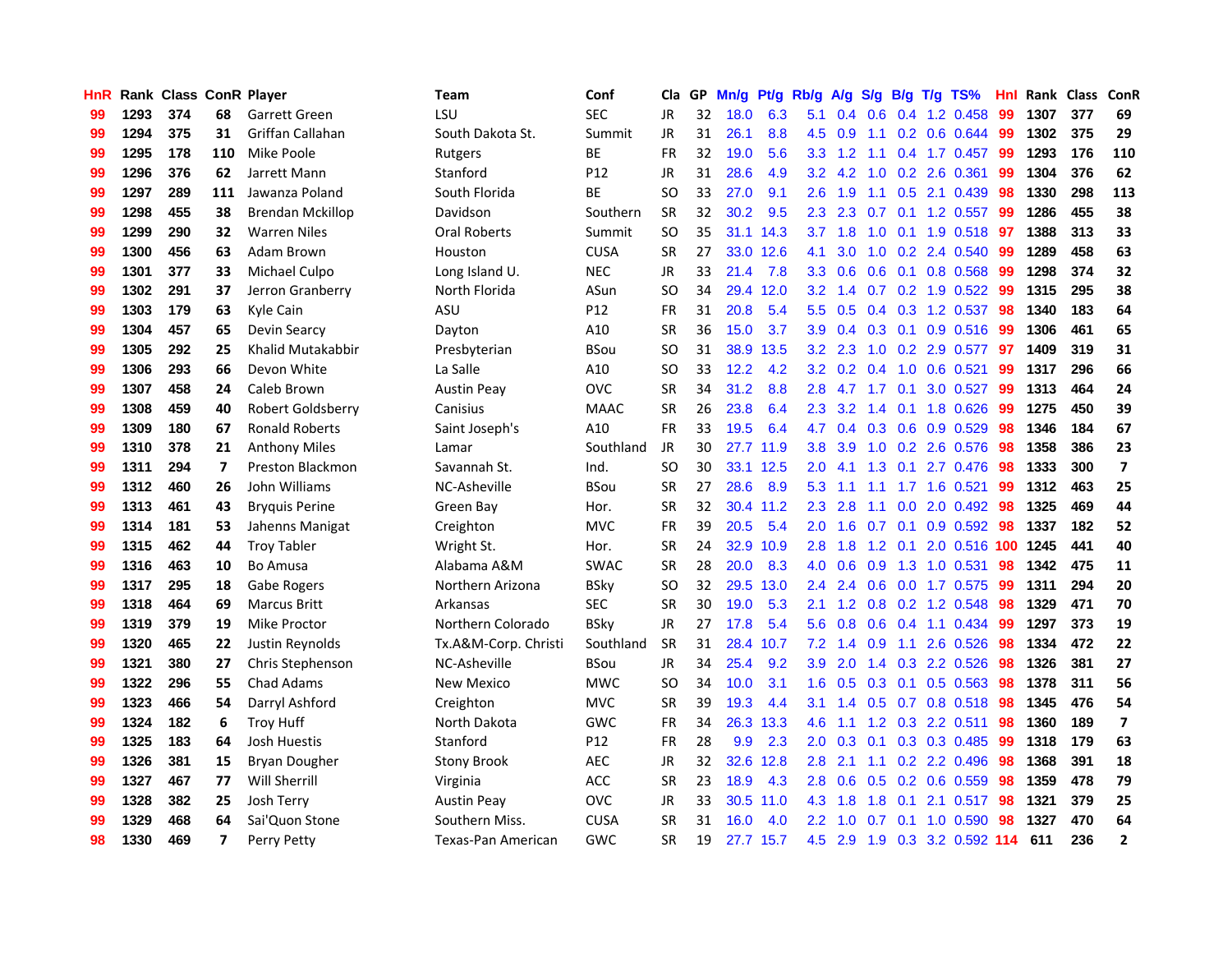| <b>HnR</b> |      | Rank Class ConR Player |     |                          | Team                 | Conf        | Cla       |    | GP Mn/g |           | Pt/g Rb/g        |                |                  |                 | A/g S/g B/g T/g TS%       | Hnl |      | Rank Class | ConR |
|------------|------|------------------------|-----|--------------------------|----------------------|-------------|-----------|----|---------|-----------|------------------|----------------|------------------|-----------------|---------------------------|-----|------|------------|------|
| 98         | 1331 | 297                    | 28  | Jaron Lane               | NC-Asheville         | BSou        | SO.       | 34 | 22.1    | 8.7       | 3.1              | 0.8            | 0.8              | 0.5             | 1.4 0.566                 | 98  | 1335 | 301        | 28   |
| 98         | 1332 | 383                    | 20  | <b>Art Steward</b>       | Montana              | <b>BSky</b> | <b>JR</b> | 32 | 25.1    | 8.6       | 3.6              | 1.2            | 0.8              | 0.3             | 1.3 0.552                 | 98  | 1362 | 387        | 22   |
| 98         | 1333 | 184                    | 65  | <b>Isaiah Sykes</b>      | Central Florida      | <b>CUSA</b> | <b>FR</b> | 32 | 16.4    | 4.0       | 3.2              | 0.8            | 0.8              | 0.0             | 1.0 0.540                 | 98  | 1328 | 180        | 65   |
| 98         | 1334 | 384                    | 66  | Joe Richard              | Tulsa                | <b>CUSA</b> | JR        | 32 | 24.5    | 3.7       | 6.1              | 0.5            |                  |                 | 0.4 0.6 1.0 0.549         | 98  | 1344 | 382        | 67   |
| 98         | 1335 | 470                    | 29  | <b>Walt Allen</b>        | Presbyterian         | <b>BSou</b> | <b>SR</b> | 31 | 28.8    | 7.2       | 4.1              | 1.6            |                  |                 | $0.5$ 0.3 1.2 0.599       | 96  | 1434 | 498        | 33   |
| 98         | 1336 | 185                    | 27  | Sean McGonagill          | Brown                | Ivy         | <b>FR</b> | 28 |         | 33.3 11.8 | 4.4              | 5.3            |                  |                 | 0.9 0.1 3.1 0.551         | 98  | 1380 | 191        | 27   |
| 98         | 1337 | 298                    | 39  | A'uston Calhoun          | <b>Bowling Green</b> | <b>MAC</b>  | <b>SO</b> | 33 |         | 25.3 12.5 | 5.6              | 0.5            |                  |                 | 0.8 0.8 1.9 0.479         | 98  | 1343 | 304        | 40   |
| 98         | 1338 | 471                    | 55  | <b>Austin Hill</b>       | Illinois St.         | <b>MVC</b>  | <b>SR</b> | 31 |         | 23.7 10.5 | 2.5              | 1.8            |                  |                 | 0.5 0.2 2.3 0.520         | 98  | 1348 | 477        | 55   |
| 98         | 1339 | 186                    | 112 | Kadeem Batts             | Providence           | BE          | <b>FR</b> | 32 | 21.7    | 7.1       | 5.8              | 0.5            |                  |                 | 0.5 0.4 1.1 0.503         | 98  | 1349 | 186        | 114  |
| 98         | 1340 | 299                    | 50  | <b>Derrick Thomas</b>    | Drexel               | <b>CAA</b>  | <b>SO</b> | 31 | 30.1    | 6.9       | 2.5              | 1.8            | 0.5              | 0.1             | 1.6 0.433                 | 98  | 1336 | 302        | 50   |
| 98         | 1341 | 300                    | 30  | Evan Gordon              | Liberty              | <b>BSou</b> | <b>SO</b> | 32 |         | 32.9 14.4 | 2.9              | 2.2            | 1.6              | 0.1             | 2.7 0.508                 | 98  | 1351 | 305        | 29   |
| 98         | 1342 | 472                    | 16  | Chris Martin             | <b>Stony Brook</b>   | <b>AEC</b>  | <b>SR</b> | 18 | 20.3    | 7.3       | 4.1              | 2.1            | 0.6 <sub>0</sub> | 0.0             | 1.1 0.456 105             |     | 1001 | 366        | 10   |
| 98         | 1343 | 385                    | 67  | <b>Isaac Sosa</b>        | Central Florida      | <b>CUSA</b> | JR        | 33 | 25.3    | 8.0       | 1.8              | 0.7            | 0.5              | 0.1             | 1.0 0.557                 | 98  | 1364 | 388        | 68   |
| 98         | 1344 | 473                    | 40  | <b>Tommy Freeman</b>     | Ohio                 | <b>MAC</b>  | <b>SR</b> | 34 |         | 29.6 11.3 | 2.1              | 1.1            | 1.0              | 0.1             | 0.9 0.624                 | 98  | 1341 | 474        | 39   |
| 98         | 1345 | 301                    | 68  | Demitrius Conger         | St. Bonaventure      | A10         | SO.       | 31 |         | 35.1 10.0 | 5.5              | 2.1            | 0.7              | 0.5             | 2.6 0.586                 | 98  | 1353 | 306        | 68   |
| 98         | 1346 | 187                    | 34  | <b>Anthony Myers</b>     | Robert Morris        | <b>NEC</b>  | <b>FR</b> | 32 | 23.8    | 4.2       | 3.4              | 3.6            | 1.1              | 0.0             | 1.9 0.420                 | -97 | 1406 | 198        | 36   |
| 98         | 1347 | 302                    | 51  | Darius Theus             | <b>VCU</b>           | CAA         | <b>SO</b> | 40 | 15.3    | 3.0       | 1.6              | 2.1            |                  |                 | $1.0$ 0.2 1.4 0.432       | -98 | 1375 | 310        | 52   |
| 98         | 1348 | 386                    | 39  | <b>Brad Loesing</b>      | Wofford              | Southern    | JR        | 34 | 30.8    | 6.2       | $1.4^{\circ}$    | 3.2            |                  |                 | 0.8 0.1 2.2 0.544         | -98 | 1354 | 385        | 40   |
| 98         | 1349 | 188                    | 78  | Daniel Miller            | Georgia Tech         | <b>ACC</b>  | <b>FR</b> | 31 | 25.7    | 4.4       |                  | $5.0\quad 0.6$ |                  |                 | 1.0 2.2 1.3 0.476 97      |     | 1386 | 193        | 80   |
| 98         | 1350 | 387                    | 40  | Chris Early              | Chattanooga          | Southern    | JR.       | 31 | 24.0    | 9.3       | 6.3              | 1.0            |                  |                 | $0.7$ $0.2$ 1.8 $0.534$   | 98  | 1350 | 383        | 39   |
| 98         | 1351 | 474                    | 52  | Greg Washington          | Hofstra              | CAA         | <b>SR</b> | 33 | 29.0    | 7.5       | 5.3              | 0.8            |                  |                 | 1.0 2.2 0.8 0.499         | 97  | 1407 | 489        | 53   |
| 98         | 1352 | 303                    | 56  | <b>Taylor Broekhuis</b>  | Air Force            | <b>MWC</b>  | <b>SO</b> | 30 | 24.4    | 7.5       | 3.4              | 1.4            |                  |                 | 0.5 0.5 1.6 0.572         | 98  | 1332 | 299        | 54   |
| 98         | 1353 | 388                    | 56  | Myles Walker             | Indiana St.          | <b>MVC</b>  | <b>JR</b> | 34 | 23.8    | 6.5       | 5.3              | 0.4            |                  | $0.5 \quad 0.9$ | 1.3 0.446                 | 98  | 1370 | 392        | 57   |
| 98         | 1354 | 475                    | 33  | Dale Moss                | South Dakota St.     | Summit      | <b>SR</b> | 31 | 24.9    | 7.6       | 4.5              | 1.8            |                  |                 | $0.6$ $0.5$ 1.0 $0.570$   | -98 | 1372 | 481        | 32   |
| 98         | 1355 | 389                    | 69  | Michael Davenport        | St. Bonaventure      | A10         | <b>JR</b> | 31 |         | 31.7 11.1 | 4.9              | 2.2            |                  |                 | 1.1 0.4 2.3 0.497         | 98  | 1365 | 389        | 69   |
| 98         | 1356 | 304                    | 17  | <b>Brendan Bald</b>      | Vermont              | <b>AEC</b>  | SO.       | 31 |         | 28.2 11.3 | 2.1              | 1.3            | 0.6              |                 | 0.1 1.8 0.499             | 98  | 1339 | 303        | 17   |
| 98         | 1357 | 189                    | 57  | Jordan Jahr              | Evansville           | <b>MVC</b>  | <b>FR</b> | 30 | 9.7     | 3.8       | 2.2              | 0.3            | 0.0 <sub>1</sub> | 0.1             | 0.6 0.535                 | 98  | 1355 | 187        | 56   |
| 98         | 1358 | 390                    | 31  | Keith Gabriel            | VMI                  | <b>BSou</b> | JR        | 31 |         | 23.8 14.2 | 3.2 <sub>2</sub> | 1.4            | 1.7              | 0.5             | 2.3 0.535                 | 97  | 1405 | 402        | 30   |
| 98         | 1359 | 305                    | 70  | Akeem Richmond           | Rhode Island         | A10         | <b>SO</b> | 34 | 28.3    | 9.3       | 2.4              | 0.7            | 0.7              | 0.0             | $0.7$ 0.472               | 97  | 1397 | 316        | 70   |
| 98         | 1360 | 391                    | 45  | <b>Chase Simon</b>       | Detroit              | Hor.        | <b>JR</b> | 32 |         | 31.8 13.5 | 4.2              | 1.6            |                  |                 | 1.3 0.2 2.4 0.503         | 98  | 1374 | 393        | 46   |
| 98         | 1361 | 476                    | 35  | Deontay Twyman           | Quinnipiac           | <b>NEC</b>  | <b>SR</b> | 32 |         | 30.8 12.4 | 3.9              | 3.6            |                  |                 | 0.7 0.2 2.2 0.499         | 97  | 1411 | 490        | 37   |
| 98         | 1362 | 477                    | 68  | Suleiman Braimoh         | Rice                 | <b>CUSA</b> | <b>SR</b> | 31 | 10.8    | 4.4       | 2.1              | 0.2            |                  |                 | 0.5 0.3 0.8 0.537         | 98  | 1373 | 482        | 69   |
| 98         | 1363 | 392                    | 41  | <b>Flenard Whitfield</b> | Western Michigan     | MAC         | JR        | 33 |         | 28.0 13.1 |                  | 6.4 0.7        |                  |                 | $0.7$ $0.5$ $2.8$ $0.517$ | -98 | 1367 | 390        | 41   |
| 98         | 1364 | 478                    | 26  | Jeffery McClain          | Murray St.           | <b>OVC</b>  | <b>SR</b> | 32 | 22.7    | 6.0       | 4.4              | 0.7            | 0.7              |                 | $0.1$ 1.1 0.573           | 98  | 1371 | 480        | 27   |
| 98         | 1365 | 190                    | 69  | Robert Sampson           | East Carolina        | <b>CUSA</b> | FR        | 34 | 13.3    | 3.3       | 3.0              | 0.6            |                  |                 | 0.3 0.6 0.8 0.531         | 97  | 1391 | 196        | 70   |
| 98         | 1366 | 306                    | 32  | Danny Nieman             | Coastal Carolina     | <b>BSou</b> | <b>SO</b> | 34 | 29.3    | 6.2       | 2.9              | 3.0            | 0.7              | 0.0             | 1.6 0.511                 | 96  | 1433 | 326        | 32   |
| 98         | 1367 | 191                    | 26  | Daylon Guy               | Ark.-Little Rock     | Sun Belt    | <b>FR</b> | 36 | 21.3    | 7.6       | 2.1              | 2.0            | 1.0              | 0.1             | 1.3 0.515                 | 97  | 1390 | 195        | 29   |
| 98         | 1368 | 393                    | 27  | Ty Proffitt              | Morehead St.         | <b>OVC</b>  | JR        | 35 | 32.0    | 7.9       | 2.1              |                |                  |                 | 1.7 0.7 0.0 1.2 0.534     | 97  | 1398 | 399        | 29   |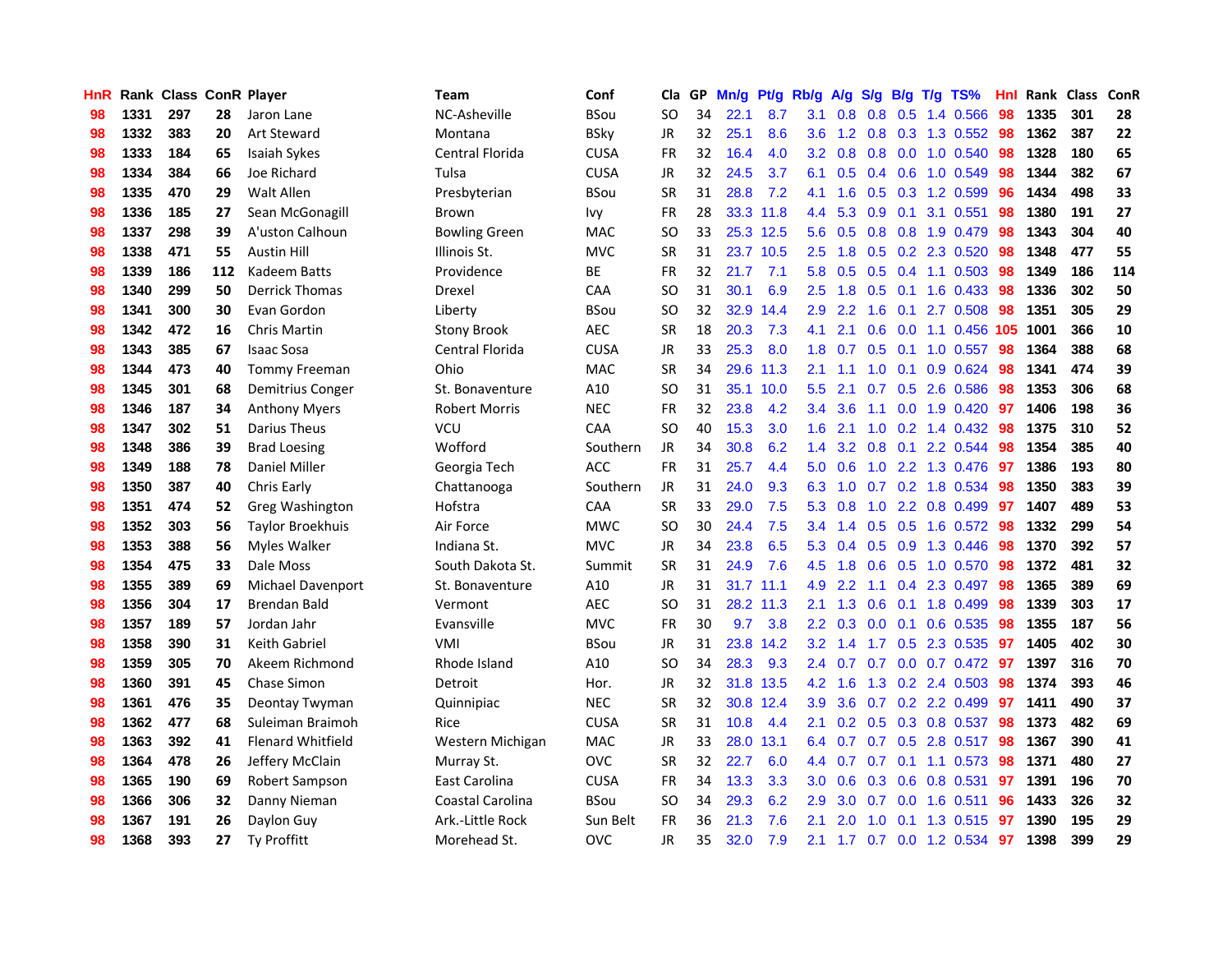| HnR |      |     |    | <b>Rank Class ConR Player</b> | <b>Team</b>         | Conf        | Cla       | GP | Mn/g Pt/g Rb/g A/g S/g B/g T/g TS% |           |                  |           |     |                 |                           | Hnl | Rank Class |     | ConR |
|-----|------|-----|----|-------------------------------|---------------------|-------------|-----------|----|------------------------------------|-----------|------------------|-----------|-----|-----------------|---------------------------|-----|------------|-----|------|
| 98  | 1369 | 192 | 21 | Kareem Jamar                  | Montana             | <b>BSky</b> | <b>FR</b> | 27 | 26.3                               | 8.1       | 4.8              | 1.4       | 0.7 | 0.4             | 1.2 0.523                 | 98  | 1361       | 190 | 21   |
| 98  | 1370 | 394 | 27 | Martavius Adams               | Arkansas St.        | Sun Belt    | <b>JR</b> | 32 |                                    | 24.8 11.1 | 7.2              | 0.4       | 0.3 | 0.3             | 2.2 0.510                 | 97  | 1383       | 396 | 28   |
| 98  | 1371 | 307 | 22 | Allen Huddleston              | Pacific             | <b>BWst</b> | <b>SO</b> | 31 |                                    | 27.1 11.1 | $2.2^{\circ}$    | 1.4       | 1.1 | 0.0             | 1.5 0.561                 | 98  | 1369       | 309 | 22   |
| 98  | 1372 | 395 | 28 | <b>Terrance Hill</b>          | Morehead St.        | <b>OVC</b>  | JR        | 35 |                                    | 30.0 10.7 | 2.3              | 1.4       | 1.4 |                 | 0.0 2.0 0.543             | 97  | 1404       | 401 | 30   |
| 98  | 1373 | 308 | 28 | <b>Trey Finn</b>              | Arkansas St.        | Sun Belt    | <b>SO</b> | 31 | 29.6                               | 8.7       | 5.5              | 1.5       |     |                 | 1.1 0.3 1.5 0.553         | -97 | 1381       | 312 | 27   |
| 98  | 1374 | 396 | 70 | Davide Curletti               | Northwestern        | <b>B10</b>  | JR        | 34 | 14.8                               | 4.0       | 1.9              | 1.0       |     |                 | $0.2$ 0.4 0.4 0.557       | 97  | 1410       | 404 | 71   |
| 98  | 1375 | 309 | 18 | <b>Leonard Hayes</b>          | <b>Stony Brook</b>  | AEC         | <b>SO</b> | 26 | 19.9                               | 6.9       | $2.6\,$          | 0.5       |     |                 | $0.3$ $0.2$ $0.6$ $0.592$ | -99 | 1301       | 290 | 16   |
| 98  | 1376 | 397 | 29 | Ivan Aska                     | Murray St.          | <b>OVC</b>  | <b>JR</b> | 32 | 21.7                               | 7.6       | 5.2 <sub>2</sub> | 0.4       |     |                 | $0.6$ $0.5$ 1.4 $0.493$   | 97  | 1382       | 395 | 28   |
| 98  | 1377 | 398 | 70 | P.J. Gaynor                   | Central Florida     | <b>CUSA</b> | <b>JR</b> | 33 | 16.9                               | 4.8       | 3.2              | 0.9       |     |                 | 0.4 0.4 1.4 0.596         | 97  | 1393       | 398 | 71   |
| 98  | 1378 | 399 | 19 | <b>Patrick Hazel</b>          | Boston U.           | <b>AEC</b>  | JR        | 35 | 23.7                               | 4.6       | 5.8              | 0.5       | 0.3 |                 | 1.8 1.0 0.510             | 97  | 1428       | 409 | 21   |
| 98  | 1379 | 479 | 33 | DeAndre Brown                 | Louisiana Tech      | <b>WAC</b>  | <b>SR</b> | 27 |                                    | 34.1 15.8 | 3.0 <sub>2</sub> | 2.5       | 1.1 | 0.0             | 3.2 0.481                 | 98  | 1323       | 468 | 33   |
| 98  | 1380 | 480 | 84 | Justin Safford                | Missouri            | <b>B12</b>  | <b>SR</b> | 34 | 17.2                               | 6.4       | 3.6 <sup>2</sup> | 0.9       | 0.2 |                 | $0.1$ 1.1 0.478           | 97  | 1385       | 485 | 85   |
| 98  | 1381 | 481 | 58 | Pieter van Tongeren           | Evansville          | <b>MVC</b>  | <b>SR</b> | 32 | 16.5                               | 6.0       | 2.2              | 0.2       |     | $0.3 \quad 0.5$ | 1.0 0.635                 | 98  | 1379       | 484 | 58   |
| 98  | 1382 | 193 | 22 | Emmanuel Addo                 | Northern Colorado   | <b>BSky</b> | <b>FR</b> | 31 | 15.3                               | 6.3       | 3.3              | 0.4       | 0.1 |                 | $0.1$ 1.1 0.576           | 97  | 1384       | 192 | 23   |
| 98  | 1383 | 400 | 28 | Andrew Ferry                  | Cornell             | <b>Ivy</b>  | JR        | 28 |                                    | 29.0 11.9 | 2.1              | 1.3       | 0.9 | 0.1             | 1.1 0.581                 | 96  | 1435       | 411 | 28   |
| 98  | 1384 | 310 | 36 | Lance Brown                   | Quinnipiac          | <b>NEC</b>  | <b>SO</b> | 22 | 18.3                               | 5.9       | 4.8              | 0.8       |     | $0.5 \quad 0.3$ | 1.1 0.546                 | 97  | 1401       | 317 | 35   |
| 97  | 1385 | 482 | 34 | <b>Brandon Wiley</b>          | Idaho               | <b>WAC</b>  | <b>SR</b> | 32 | 26.4                               | 7.9       | 4.8              | 1.4       |     |                 | 0.9 1.2 2.3 0.583         | 97  | 1392       | 486 | 34   |
| 97  | 1386 | 194 | 59 | <b>Steve McWhorter</b>        | Indiana St.         | <b>MVC</b>  | <b>FR</b> | 34 | 15.2                               | 3.1       |                  | $1.4$ 1.3 |     |                 | 0.7 0.1 0.6 0.589         | -97 | 1399       | 197 | 59   |
| 97  | 1387 | 483 | 8  | C.J. Wilkerson                | <b>NC Central</b>   | Ind.        | <b>SR</b> | 29 |                                    | 37.1 19.0 | 3.4              | 1.8       |     |                 | 1.0 0.1 3.2 0.587         | 97  | 1394       | 487 | 8    |
| 97  | 1388 | 311 | 41 | Andrew Lawrence               | Coll. of Charleston | Southern    | <b>SO</b> | 36 | 24.0                               | 5.8       | 1.8              | 1.7       |     |                 | 1.0 0.1 1.0 0.575         | 97  | 1396       | 315 | 41   |
| 97  | 1389 | 312 | 35 | <b>Malik Story</b>            | Nevada              | <b>WAC</b>  | SO.       | 32 |                                    | 32.2 14.5 | 3.0 <sub>1</sub> | 2.0       | 0.6 |                 | $0.1$ 2.4 0.516           | -96 | 1440       | 328 | 39   |
| 97  | 1390 | 401 | 71 | Derrio Green                  | Charlotte           | A10         | <b>JR</b> | 30 |                                    | 35.4 13.0 | 3.5              | 3.8       |     | $1.4 \quad 0.1$ | 3.0 0.468                 | 96  | 1477       | 421 | 74   |
| 97  | 1391 | 402 | 65 | <b>Tyrone Nared</b>           | Oregon              | P12         | <b>JR</b> | 39 | 20.0                               | 5.1       | 3.9              | 0.4       |     |                 | 0.6 0.8 1.1 0.517         | -97 | 1412       | 405 | 65   |
| 97  | 1392 | 195 | 36 | Tshilidzi Nephawe             | New Mexico St.      | <b>WAC</b>  | <b>FR</b> | 33 | 18.2                               | 5.6       | 4.4              | 0.2       | 0.5 |                 | 1.0 1.1 0.556             | 96  | 1439       | 201 | 38   |
| 97  | 1393 | 403 | 42 | <b>Ricky Taylor</b>           | Chattanooga         | Southern    | JR        | 32 |                                    | 26.9 13.0 | 3.7 <sup>2</sup> | 1.2       |     |                 | 0.4 0.0 1.8 0.541         | 97  | 1408       | 403 | 42   |
| 97  | 1394 | 484 | 19 | Greg Brown                    | Navy                | Pat.        | <b>SR</b> | 31 |                                    | 23.1 10.1 | 3.4              | 0.7       |     |                 | 1.3 0.7 1.5 0.540         | 97  | 1416       | 491 | 19   |
| 97  | 1395 | 404 | 23 | <b>Phil Martin</b>            | <b>UC Riverside</b> | <b>BWst</b> | JR        | 30 |                                    | 31.6 14.2 | 5.0              | 1.3       | 0.6 | 0.3             | 2.4 0.550                 | 97  | 1389       | 397 | 23   |
| 97  | 1396 | 313 | 29 | Jordan McCoy                  | Florida Atlantic    | Sun Belt    | <b>SO</b> | 32 | 18.8                               | 5.3       | 3.7              | 0.1       |     |                 | 0.5 0.5 0.6 0.608         | 97  | 1403       | 318 | 30   |
| 97  | 1397 | 485 | 46 | Cooper Land                   | Wright St.          | Hor.        | <b>SR</b> | 26 | 25.7                               | 8.9       | 3.0              | 0.7       |     | $0.5\quad 0.0$  | 1.3 0.562                 | 98  | 1363       | 479 | 45   |
| 97  | 1398 | 486 | 23 | <b>Trevor Morris</b>          | Weber St.           | <b>BSky</b> | <b>SR</b> | 32 | 25.6                               | 9.8       | 4.3              | 0.8       | 0.3 | 1.0             | 1.6 0.580                 | -95 | 1498       | 519 | 27   |
| 97  | 1399 | 405 | 23 | LaMarcus Reed                 | Texas-Arlington     | Southland   | JR        | 29 |                                    | 29.2 12.4 | 4.9              | 1.6       |     |                 | 1.2 0.4 2.8 0.549         | 97  | 1418       | 407 | 24   |
| 97  | 1400 | 196 | 47 | Kendrick Perry                | Youngstown St.      | Hor.        | <b>FR</b> | 30 | 29.2                               | 9.0       | 3.6              | 4.1       |     |                 | 1.3 0.2 1.9 0.520         | 97  | 1427       | 199 | 47   |
| 97  | 1401 | 314 | 57 | <b>Todd Fletcher</b>          | Air Force           | <b>MWC</b>  | <b>SO</b> | 32 | 27.1                               | 4.8       | $2.5\,$          | 2.8       |     |                 | 0.9 0.1 1.3 0.543         | 97  | 1413       | 320 | 57   |
| 97  | 1402 | 487 | 37 | Aaron (Gordo) Castillo        | New Mexico St.      | <b>WAC</b>  | <b>SR</b> | 32 | 26.7                               | 9.1       | 2.7              | 0.9       |     |                 | $0.7$ $0.1$ $1.0$ $0.616$ | 96  | 1444       | 503 | 40   |
| 97  | 1403 | 197 | 71 | Will Sheehey                  | Indiana             | <b>B10</b>  | <b>FR</b> | 32 | 13.8                               | 4.8       | 2.1              | 0.4       |     |                 | $0.4$ 0.2 0.8 0.529       | 96  | 1431       | 200 | 72   |
| 97  | 1404 | 315 | 70 | Andre Malone                  | Auburn              | <b>SEC</b>  | <b>SO</b> | 11 | 25.9                               | 11.7      | 3.4              | 0.8       | 0.7 | 0.1             | 1.1 0.551                 | 109 | 799        | 157 | 49   |
| 97  | 1405 | 488 | 60 | Kaleb Korver                  | Creighton           | <b>MVC</b>  | <b>SR</b> | 39 | 27.9                               | 4.3       | 3.1              | 2.3       | 0.5 | 0.0             | 1.3 0.530                 | 97  | 1426       | 496 | 60   |
| 97  | 1406 | 406 | 20 | Devin Brown                   | <b>Holy Cross</b>   | Pat.        | <b>JR</b> | 29 |                                    | 29.4 15.4 | 2.1              | 1.4       |     |                 | 0.6 0.0 2.0 0.553         | 96  | 1464       | 414 | 21   |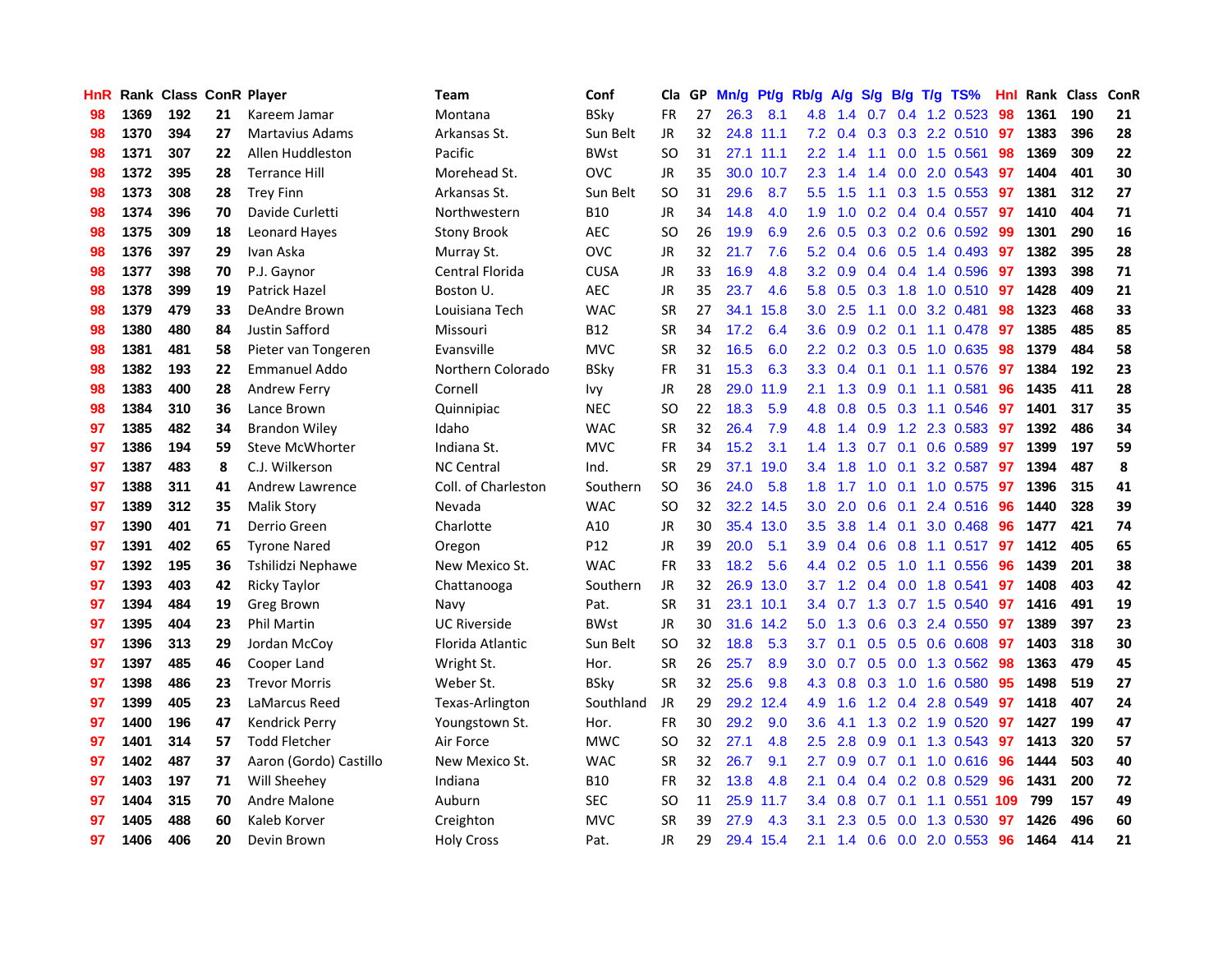| HnR |      | Rank Class ConR Player |     |                           | <b>Team</b>         | Conf        | Cla       |    | GP Mn/g Pt/g Rb/g A/g |           |                  |                 |     |            | S/g B/g T/g TS%           | Hnl | Rank Class |     | <b>ConR</b> |
|-----|------|------------------------|-----|---------------------------|---------------------|-------------|-----------|----|-----------------------|-----------|------------------|-----------------|-----|------------|---------------------------|-----|------------|-----|-------------|
| 97  | 1407 | 489                    | 33  | <b>Charles Corbin</b>     | Winthrop            | <b>BSou</b> | <b>SR</b> | 22 |                       | 29.2 11.5 | 8.4              | 1.1             | 0.8 | 0.4        | 2.3 0.454                 | 99  | 1314       | 465 | 26          |
| 97  | 1408 | 490                    | 34  | Zach Plackemeier          | <b>IPFW</b>         | Summit      | <b>SR</b> | 30 |                       | 34.5 10.2 | 3.4              | 4.4             | 0.8 |            | $0.2$ 1.8 $0.561$         | 97  | 1423       | 494 | 34          |
| 97  | 1409 | 316                    | 61  | Kendal Brown-Surles       | Southern Illinois   | <b>MVC</b>  | <b>SO</b> | 32 | 24.1                  | 7.2       | 1.7              | 2.4             | 0.7 | 0.1        | 2.1 0.570                 | 95  | 1488       | 337 | 62          |
| 97  | 1410 | 491                    | 113 | Keon Lawrence             | Seton Hall          | ВE          | <b>SR</b> | 24 | 24.0                  | 4.5       | 3.1              | 2.9             | 0.6 |            | 0.3 1.8 0.424             | -99 | 1316       | 466 | 111         |
| 97  | 1411 | 198                    | 38  | Keith Shamburger          | San Jose St.        | <b>WAC</b>  | <b>FR</b> | 33 |                       | 31.3 12.4 | 3.8 <sup>°</sup> | 2.4             |     |            | 0.9 0.2 1.3 0.483         | -96 | 1471       | 211 | 41          |
| 97  | 1412 | 317                    | 24  | <b>Austin Smith</b>       | Northern Arizona    | <b>BSky</b> | <b>SO</b> | 32 | 12.6                  | 4.7       | $2.7^{\circ}$    | 0.5             |     |            | $0.4$ 0.6 1.1 0.620       | 97  | 1417       | 322 | 24          |
| 97  | 1413 | 318                    | 20  | Logan Aronhalt            | Albany (NY)         | <b>AEC</b>  | SO.       | 32 | 34.6                  | 14.6      |                  | 4.7 1.3         |     |            | $0.7$ $0.3$ 1.9 $0.501$   | 97  | 1415       | 321 | 20          |
| 97  | 1414 | 492                    | 66  | Omari Johnson             | Oregon St.          | P12         | <b>SR</b> | 31 | 26.7                  | 7.2       | 6.2              | 1.0             |     |            | $0.8$ 0.3 1.5 0.502       | 96  | 1441       | 501 | 67          |
| 97  | 1415 | 319                    | 67  | Joe Burton                | Oregon St.          | P12         | <b>SO</b> | 30 | 25.8                  | 7.0       | 5.6              | 2.4             |     |            | 1.2 0.3 2.5 0.480         | 96  | 1436       | 327 | 66          |
| 97  | 1416 | 320                    | 24  | <b>Cameron Catlett</b>    | Texas-Arlington     | Southland   | <b>SO</b> | 28 | 22.0                  | 8.6       | 3.2 <sub>2</sub> | 2.7             | 0.8 |            | 0.0 2.1 0.539             | 97  | 1421       | 323 | 25          |
| 97  | 1417 | 493                    | 39  | Shawn Henderson           | Idaho               | <b>WAC</b>  | <b>SR</b> | 32 | 28.8                  | 8.9       | 4.7              | 2.8             | 1.1 |            | 0.0 1.9 0.473             | 97  | 1422       | 493 | 37          |
| 97  | 1418 | 494                    | 25  | Chris Kaba                | Northern Colorado   | <b>BSky</b> | <b>SR</b> | 32 | 27.4                  | 9.5       |                  | 4.8 1.5         |     | $0.8\ 0.6$ | 2.0 0.529                 | -97 | 1419       | 492 | 25          |
| 97  | 1419 | 321                    | 114 | <b>Malik Stith</b>        | St. John's          | BE          | SO.       | 26 | 12.2                  | 3.3       | 0.9              | 0.9             | 0.7 | 0.0        | 0.5 0.459                 | 98  | 1320       | 297 | 112         |
| 97  | 1420 | 322                    | 53  | David Imes                | Hofstra             | CAA         | <b>SO</b> | 33 | 29.9                  | 7.6       | 6.8              | 0.7             | 0.6 |            | $0.7$ 1.0 0.528           | 96  | 1466       | 333 | 54          |
| 97  | 1421 | 407                    | 42  | Dave Barnett              | <b>Buffalo</b>      | <b>MAC</b>  | <b>JR</b> | 34 | 27.4                  | 6.6       | 4.7              | 1.4             | 0.7 | 0.6        | 1.9 0.495                 | 97  | 1420       | 408 | 42          |
| 97  | 1422 | 323                    | 68  | <b>Carrick Felix</b>      | ASU                 | P12         | <b>SO</b> | 30 | 14.5                  | 4.6       | 1.6              | 1.0             | 0.5 | 0.4        | 0.8 0.470                 | 96  | 1452       | 330 | 69          |
| 97  | 1423 | 408                    | 43  | Andre Williamson          | Appalachian St.     | Southern    | <b>JR</b> | 31 | 26.9                  | 8.7       | 6.3              | 0.8             | 0.3 | 1.5        | 1.4 0.578                 | -96 | 1480       | 422 | 44          |
| 97  | 1424 | 324                    | 30  | J.T. Sulton               | Middle Tennessee    | Sun Belt    | SO.       | 32 | 23.8                  | 9.3       |                  | $5.0\quad 0.5$  |     |            | 0.9 0.5 2.0 0.531         | 97  | 1424       | 324 | 31          |
| 97  | 1425 | 495                    | 11  | <b>Brandon Webb</b>       | <b>Prairie View</b> | <b>SWAC</b> | <b>SR</b> | 32 | 20.1                  | 9.6       |                  | $5.2 \quad 0.6$ |     |            | 0.6 1.4 2.3 0.555         | 96  | 1437       | 499 | 12          |
| 97  | 1426 | 496                    | 69  | Lathen Wallace            | Oregon St.          | P12         | <b>SR</b> | 29 | 16.5                  | 6.9       | 2.0 <sub>1</sub> | 0.4             |     |            | $0.8$ 0.0 0.9 0.512       | -96 | 1446       | 505 | 68          |
| 97  | 1427 | 409                    | 79  | <b>Ty Walker</b>          | <b>Wake Forest</b>  | <b>ACC</b>  | <b>JR</b> | 32 | 18.1                  | 3.6       | 3.5              | 0.4             |     |            | $0.6$ 2.5 0.6 0.467       | -95 | 1484       | 423 | 82          |
| 97  | 1428 | 497                    | 31  | <b>Trevor Ottley</b>      | Middle Tennessee    | Sun Belt    | SR        | 32 | 19.6                  | 5.7       | 5.2              | 0.8             | 1.1 |            | 1.2 1.9 0.484             | 96  | 1429       | 497 | 32          |
| 97  | 1429 | 498                    | 44  | Justin Dehm               | Furman              | Southern    | <b>SR</b> | 33 | 21.4                  | 6.1       | 1.5              | 1.5             |     |            | 0.5 0.0 1.2 0.605         | 96  | 1449       | 506 | 43          |
| 97  | 1430 | 410                    | 40  | Morgan Grim               | Utah St.            | <b>WAC</b>  | JR        | 32 | 8.7                   | 2.6       | 1.6              | 0.3             |     |            | $0.2$ $0.3$ $0.6$ $0.509$ | 97  | 1414       | 406 | 36          |
| 97  | 1431 | 411                    | 24  | Perry Webster             | Cal St. Fullerton   | <b>BWst</b> | JR        | 30 | 29.8                  | 7.8       | 3.3 <sub>2</sub> | 5.2             |     |            | 1.2 0.1 1.9 0.488         | 96  | 1472       | 417 | 24          |
| 97  | 1432 | 499                    | 16  | Vincent Goldsberry        | Coppin St.          | <b>MEAC</b> | <b>SR</b> | 28 | 23.8                  | 8.3       | $2.2^{\circ}$    | 3.2             | 1.1 | 0.1        | 1.8 0.528                 | -97 | 1425       | 495 | 16          |
| 97  | 1433 | 500                    | 85  | Drake Beranek             | Nebraska            | <b>B12</b>  | <b>SR</b> | 32 | 17.6                  | 4.2       | 2.4              | 0.9             | 0.6 |            | $0.1$ 1.0 $0.532$         | 96  | 1458       | 508 | 87          |
| 97  | 1434 | 199                    | 38  | <b>Mathis Monninghoff</b> | Gonzaga             | <b>WCC</b>  | <b>FR</b> | 30 | 13.4                  | 4.3       | 1.5              | 0.4             | 0.1 | 0.1        | 0.4 0.640                 | 98  | 1347       | 185 | 39          |
| 97  | 1435 | 412                    | 21  | <b>Troy Brewer</b>        | American            | Pat.        | <b>JR</b> | 31 | 34.0                  | 11.5      | 4.0              | 1.3             | 0.8 | 0.4        | 1.3 0.547                 | 96  | 1451       | 412 | 20          |
| 97  | 1436 | 200                    | 72  | Mike Talley               | Duguesne            | A10         | <b>FR</b> | 32 | 22.9                  | 6.9       | 1.5              | 2.4             | 0.6 | 0.0        | 1.5 0.538                 | -96 | 1470       | 210 | 73          |
| 97  | 1437 | 201                    | 54  | <b>Tim Rusthoven</b>      | William & Mary      | <b>CAA</b>  | <b>FR</b> | 26 | 14.0                  | 5.5       | 2.8              | 0.5             |     |            | $0.1$ 0.6 0.8 0.615       | -98 | 1357       | 188 | 51          |
| 97  | 1438 | 413                    | 21  | Darryl Partin             | Boston U.           | <b>AEC</b>  | <b>JR</b> | 35 |                       | 31.9 14.3 |                  | 3.4 1.4         |     |            | 1.0 0.3 2.9 0.518         | -95 | 1485       | 424 | 23          |
| 97  | 1439 | 501                    | 29  | Porter Braswell           | Yale                | lvy         | <b>SR</b> | 28 |                       | 30.4 10.9 | 3.5              | 2.2             |     |            | 0.8 0.0 1.9 0.550         | 96  | 1443       | 502 | 29          |
| 97  | 1440 | 202                    | 71  | Anthony Criswell          | <b>UAB</b>          | <b>CUSA</b> | <b>FR</b> | 21 | 14.2                  | 3.2       | 3.6              | 0.5             | 0.1 |            | $0.1$ 0.7 0.578           | 98  | 1331       | 181 | 66          |
| 97  | 1441 | 203                    | 73  | <b>Tyreek Duren</b>       | La Salle            | A10         | <b>FR</b> | 33 | 33.8                  | 9.8       | 2.8              | 4.4             | 1.9 |            | 0.3 2.7 0.548             | 96  | 1448       | 203 | 71          |
| 97  | 1442 | 502                    | 35  | John Ashworth             | <b>IUPUI</b>        | Summit      | <b>SR</b> | 33 | 30.8                  | 4.4       | 3.0              | 2.9             | 1.2 | 0.0        | 1.3 0.498                 | 96  | 1462       | 509 | 37          |
| 96  | 1443 | 325                    | 43  | Orlando Williams          | Miami (OH)          | <b>MAC</b>  | <b>SO</b> | 33 | 31.9                  | 9.8       | 2.8              | 1.9             | 1.0 | 0.3        | 1.9 0.537                 | 95  | 1525       | 347 | 46          |
| 96  | 1444 | 326                    | 17  | <b>Marques Oliver</b>     | Delaware St.        | <b>MEAC</b> | SO        | 29 |                       | 30.7 10.5 |                  |                 |     |            | 6.4 1.3 1.4 2.2 2.2 0.517 | 96  | 1430       | 325 | 17          |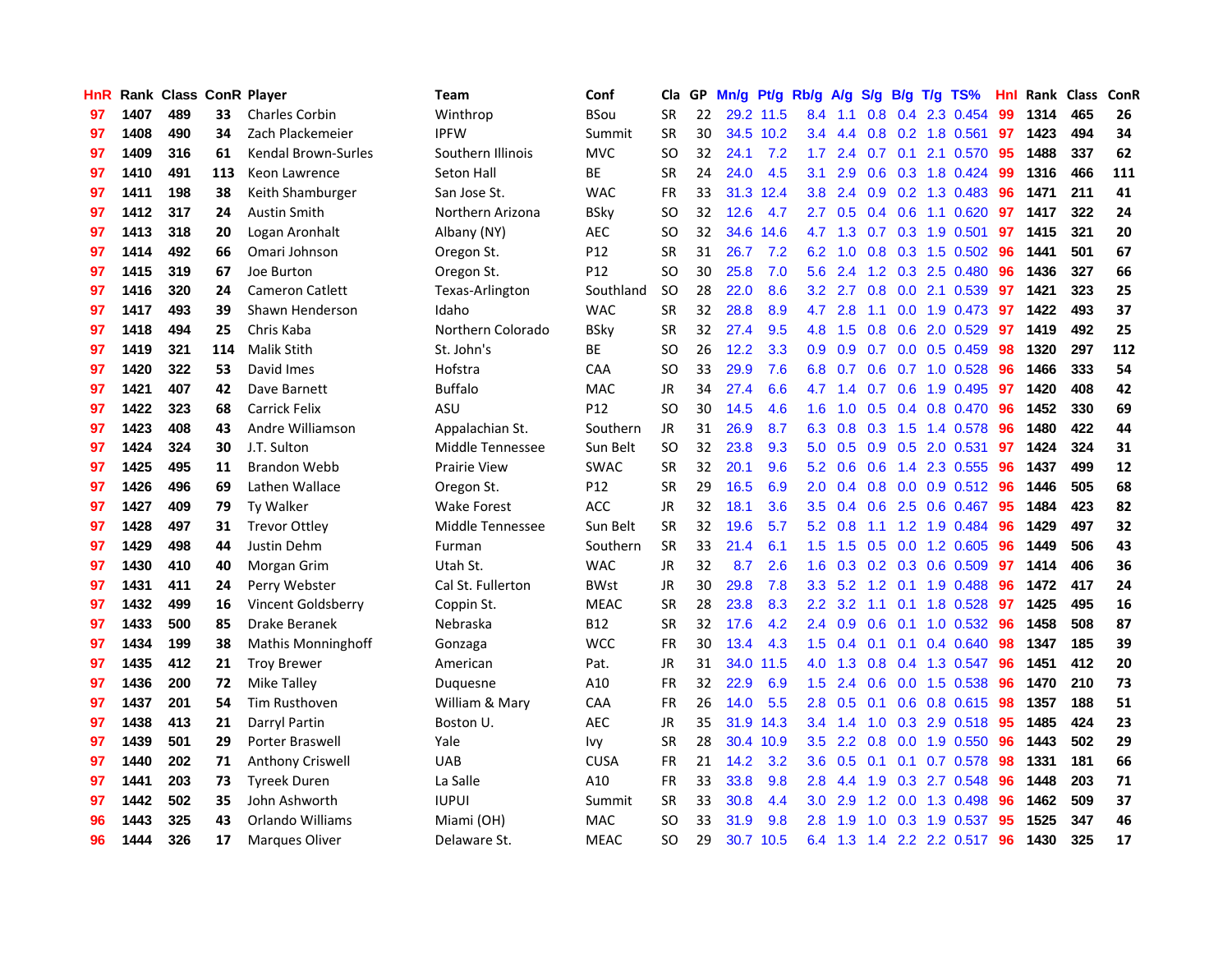| <b>HnR</b> |      | Rank Class ConR Player |     |                         | <b>Team</b>                | Conf        | Cla       |    | GP Mn/g Pt/g Rb/g A/g |           |                  |                 |                  |                 | S/g B/g T/g TS%           | Hnl | Rank Class |     | ConR |
|------------|------|------------------------|-----|-------------------------|----------------------------|-------------|-----------|----|-----------------------|-----------|------------------|-----------------|------------------|-----------------|---------------------------|-----|------------|-----|------|
| 96         | 1445 | 414                    | 80  | C.J. Williams           | <b>NC State</b>            | ACC         | JR        | 31 | 17.6                  | 4.7       | 2.4              | 1.1             | 0.5              | 0.2             | 0.9 0.500                 | 96  | 1473       | 418 | 81   |
| 96         | 1446 | 503                    | 74  | Steve Weingarten        | La Salle                   | A10         | <b>SR</b> | 33 | 13.7                  | 4.7       | $3.2\phantom{0}$ | 0.4             |                  | $0.4 \quad 0.1$ | 0.7 0.576                 | 96  | 1457       | 507 | 72   |
| 96         | 1447 | 327                    | 26  | Glen Dean               | Eastern Washington         | <b>BSky</b> | <b>SO</b> | 23 | 32.9                  | 13.3      | 2.7              | 4.2             | 0.9              | 0.0             | 2.4 0.538                 | 99  | 1284       | 288 | 17   |
| 96         | 1448 | 415                    | 9   | Rashad Savage           | Cal St. Bakersfield        | Ind.        | JR        | 28 | 27.9                  | 7.5       | 9.9              | 0.7             |                  |                 | 0.6 0.4 1.4 0.495         | -96 | 1476       | 420 | 9    |
| 96         | 1449 | 504                    | 18  | <b>Rodney Stokes</b>    | Morgan St.                 | <b>MEAC</b> | <b>SR</b> | 31 | 16.2                  | 5.3       |                  | $3.5 \quad 0.4$ |                  |                 | 0.4 0.9 0.7 0.536         | -96 | 1445       | 504 | 18   |
| 96         | 1450 | 416                    | 34  | Johathan Brooks         | <b>Charleston Southern</b> | <b>BSou</b> | JR        | 31 | 23.2                  | 7.1       | 6.7              | 1.1             |                  | $1.3 \quad 1.0$ | 1.4 0.487                 | 96  | 1465       | 415 | 34   |
| 96         | 1451 | 328                    | 81  | <b>Brian Oliver</b>     | Georgia Tech               | <b>ACC</b>  | <b>SO</b> | 22 |                       | 28.0 10.5 | 4.5              | 1.5             |                  |                 | $0.6$ $0.3$ 1.4 $0.456$   | -99 | 1308       | 292 | 78   |
| 96         | 1452 | 505                    | 48  | Zach Hahn               | Butler                     | Hor.        | <b>SR</b> | 37 | 16.7                  | 4.9       | 1.1              | 1.1             |                  |                 | $0.4$ 0.0 0.9 0.481       | 96  | 1438       | 500 | 48   |
| 96         | 1453 | 506                    | 22  | Nick Hendra             | American                   | Pat.        | <b>SR</b> | 31 | 32.9                  | 7.5       | 3.6              | 4.3             |                  |                 | 0.9 0.2 2.1 0.508         | 96  | 1468       | 511 | 22   |
| 96         | 1454 | 204                    | 49  | Daniel Turner           | Green Bay                  | Hor.        | <b>FR</b> | 31 | 24.2                  | 6.6       | 5.8              | 0.8             |                  | $0.6$ 0.5       | 1.6 0.511                 | 96  | 1453       | 205 | 49   |
| 96         | 1455 | 205                    | 22  | Sandro Carissimo        | Vermont                    | <b>AEC</b>  | FR        | 32 | 16.4                  | 4.4       | 1.9              | 1.4             | 0.8              | 0.1             | 1.2 0.504                 | 96  | 1456       | 206 | 22   |
| 96         | 1456 | 417                    | 71  | Jeff Peterson           | Arkansas                   | <b>SEC</b>  | JR        | 29 | 21.8                  | 6.3       | $2.2\phantom{0}$ | 2.4             | 0.9              | 0.0             | 1.8 0.474                 | 96  | 1432       | 410 | 71   |
| 96         | 1457 | 206                    | 38  | Keith McDougle          | Jacksonville               | ASun        | <b>FR</b> | 31 | 20.3                  | 9.1       | 2.4              | 0.9             | 0.9 <sub>0</sub> | 0.0             | 1.8 0.497                 | 96  | 1450       | 204 | 39   |
| 96         | 1458 | 418                    | 23  | Nick Pascale            | Colgate                    | Pat.        | JR        | 30 | 23.7                  | 7.3       | 6.6              | 0.9             | 0.6              | 1.4             | 1.4 0.562                 | 95  | 1494       | 427 | 23   |
| 96         | 1459 | 207                    | 23  | D.J. Irving             | Boston U.                  | AEC         | <b>FR</b> | 35 | 30.6                  | 8.0       | 2.7              | 3.6             | 0.8              | 0.0             | 2.1 0.522                 | 95  | 1502       | 216 | 24   |
| 96         | 1460 | 507                    | 19  | <b>Brandon Tunnell</b>  | Hampton                    | <b>MEAC</b> | <b>SR</b> | 33 | 27.3                  | 7.0       | 2.3              | 4.3             | 0.8              | 0.0             | 2.3 0.519                 | 96  | 1463       | 510 | 20   |
| 96         | 1461 | 208                    | 36  | Mike Felt               | North Dakota St.           | Summit      | <b>FR</b> | 27 | 13.9                  | 6.3       | 0.9              | 0.6             |                  |                 | 0.2 0.0 0.5 0.640         | -96 | 1442       | 202 | 35   |
| 96         | 1462 | 419                    | 35  | Pierre Miller           | Presbyterian               | <b>BSou</b> | JR        | 31 | 36.5                  | 9.6       | 3.3 <sub>2</sub> | 3.5             |                  |                 | 0.5 0.0 2.3 0.585         | 94  | 1544       | 441 | 35   |
| 96         | 1463 | 508                    | 72  | Jeremiah Rivers         | Indiana                    | <b>B10</b>  | <b>SR</b> | 32 | 22.4                  | 3.8       |                  | $3.0 \quad 1.7$ |                  |                 | 1.1 0.3 1.5 0.526         | -95 | 1487       | 514 | 73   |
| 96         | 1464 | 420                    | 32  | Eric Frederick          | Fla. International         | Sun Belt    | JR        | 28 |                       | 25.3 12.6 | 6.5              | 0.6             |                  |                 | $0.7$ $0.3$ 1.8 $0.531$   | 94  | 1551       | 443 | 40   |
| 96         | 1465 | 509                    | 25  | <b>Denzel Barnes</b>    | Stephen F. Austin          | Southland   | <b>SR</b> | 17 | 22.2                  | 7.0       | 1.5              | 3.8             | 1.8              |                 | $0.1$ 2.0 0.476           | -99 | 1283       | 454 | 21   |
| 96         | 1466 | 209                    | 41  | <b>Tyler Johnson</b>    | Fresno St.                 | <b>WAC</b>  | FR        | 31 | 16.9                  | 4.4       | 2.9              | 2.0             | 1.1              |                 | 0.3 1.5 0.472             | 96  | 1479       | 213 | 42   |
| 96         | 1467 | 421                    | 39  | Jimmy Williams          | North Florida              | ASun        | <b>JR</b> | 34 | 27.2                  | 8.4       | 5.1              | 2.4             |                  |                 | $0.8$ $0.3$ 2.6 0.493     | 96  | 1474       | 419 | 41   |
| 96         | 1468 | 329                    | 115 | Duke Mondy              | Providence                 | ВE          | <b>SO</b> | 28 | 27.1                  | 7.7       | 3.3              | 1.2             | 2.1              |                 | 0.3 1.3 0.489             | 97  | 1395       | 314 | 115  |
| 96         | 1469 | 330                    | 30  | James Hollowell         | Eastern Illinois           | <b>OVC</b>  | SO        | 29 | 26.3                  | 8.4       | 5.6              | 1.7             | 0.9              |                 | 1.2 1.9 0.492             | -94 | 1541       | 355 | 31   |
| 96         | 1470 | 331                    | 42  | Joston Thomas           | Hawaii                     | <b>WAC</b>  | <b>SO</b> | 31 | 22.5                  | 9.7       | 5.1              | 1.1             | 0.6 <sub>0</sub> | 0.8             | 2.7 0.465                 | -94 | 1562       | 360 | 45   |
| 96         | 1471 | 422                    | 50  | Courtney Stanley        | Loyola (IL)                | Hor.        | <b>JR</b> | 30 | 30.4                  | 6.5       | 3.2 <sub>2</sub> | 3.4             |                  | $1.2 \quad 0.2$ | 3.0 0.478                 | -96 | 1467       | 416 | 51   |
| 96         | 1472 | 332                    | 39  | Mangisto Arop           | Gonzaga                    | <b>WCC</b>  | <b>SO</b> | 28 | 15.8                  | 4.6       | 2.9              | 0.5             |                  | $0.4 \quad 0.1$ | 0.9 0.520                 | -99 | 1310       | 293 | 38   |
| 96         | 1473 | 510                    | 12  | Donald Qualls           | Grambling                  | <b>SWAC</b> | <b>SR</b> | 33 | 29.0                  | 11.6      | 2.2 <sub>2</sub> | 1.8             | 1.1              | 0.0             | 1.6 0.533                 | -95 | 1495       | 517 | 13   |
| 96         | 1474 | 333                    | 73  | <b>Maurice Creek</b>    | Indiana                    | <b>B10</b>  | <b>SO</b> | 18 | 20.0                  | 8.3       | 2.4              | 1.2             |                  | $0.2 \quad 0.2$ | 1.4 0.517                 | -99 | 1303       | 291 | 70   |
| 96         | 1475 | 210                    | 26  | Jeromie Hill            | <b>Texas-San Antonio</b>   | Southland   | <b>FR</b> | 34 | 30.5                  | 13.4      | 6.6              | 1.0             | 0.8              |                 | 0.5 2.6 0.542             | 96  | 1475       | 212 | 26   |
| 96         | 1476 | 511                    | 44  | <b>Malik Perry</b>      | Ball St.                   | <b>MAC</b>  | <b>SR</b> | 32 | 24.8                  | 6.4       | 5.5              | 1.3             |                  |                 | $0.6$ $0.5$ 1.3 0.498     | -96 | 1481       | 512 | 43   |
| 96         | 1477 | 423                    | 27  | <b>Brandon Davis</b>    | Lamar                      | Southland   | JR        | 30 | 17.0                  | 8.2       | 2.1              | 1.5             |                  |                 | $0.5$ $0.2$ $0.7$ $0.565$ | -95 | 1508       | 431 | 29   |
| 96         | 1478 | 512                    | 37  | John Galvin             | Fairleigh Dickinson        | <b>NEC</b>  | <b>SR</b> | 29 | 25.9                  | 7.7       | 7.4              | 0.8             | 0.5              | 1.0             | 1.4 0.578                 | -95 | 1506       | 520 | 39   |
| 96         | 1479 | 334                    | 27  | <b>Stallon Saldivar</b> | Northern Arizona           | <b>BSkv</b> | <b>SO</b> | 32 | 26.0                  | 3.7       | 3.1              | 5.4             | 0.7              |                 | $0.1$ 1.9 $0.470$         | 96  | 1478       | 334 | 26   |
| 96         | 1480 | 513                    | 40  | <b>Brandon Brown</b>    | Lipscomb                   | ASun        | <b>SR</b> | 30 | 22.2                  | 7.5       | 4.6              | 1.1             | 0.7              | 0.6             | 1.8 0.560                 | 96  | 1482       | 513 | 42   |
| 96         | 1481 | 424                    | 86  | Nate Tomlinson          | Colorado                   | B12         | <b>JR</b> | 34 | 20.2                  | 3.1       | 1.7              | 2.5             | 0.9              | 0.1             | 1.2 0.658                 | 98  | 1376       | 394 | 84   |
| 96         | 1482 | 335                    | 62  | John Wilkins            | Illinois St.               | <b>MVC</b>  | SO.       | 26 | 22.5                  | 7.4       | 3.9              | 0.5             |                  |                 | $0.3$ 0.6 0.9 0.553       | 96  | 1447       | 329 | 61   |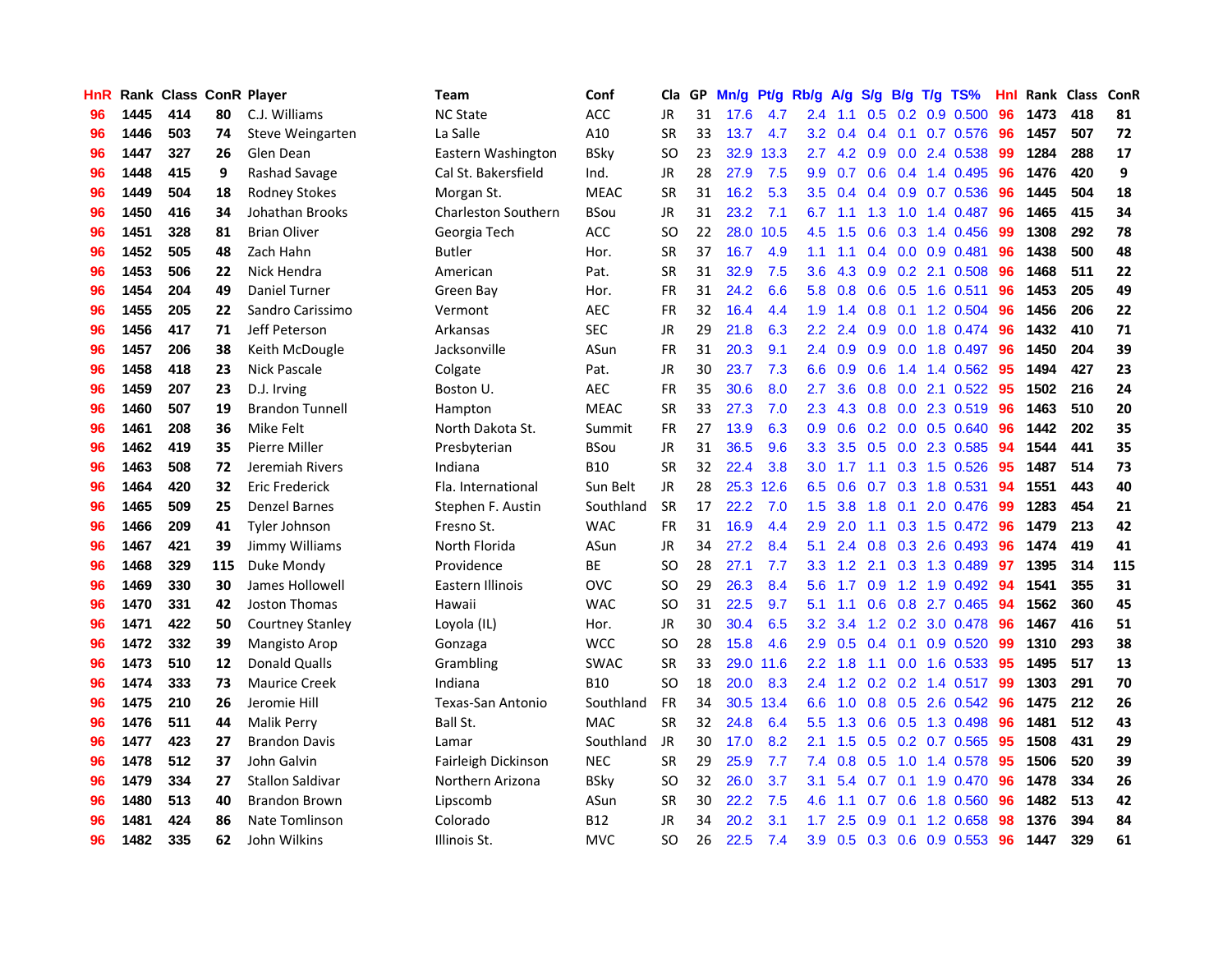| HnR. |      |     |     | Rank Class ConR Player       | Team                      | Conf        | Cla       | GP. | Mn/g Pt/g Rb/g A/g S/g B/g T/g TS% |           |                  |         |                  |                |                           | Hnl | Rank Class |     | <b>ConR</b>              |
|------|------|-----|-----|------------------------------|---------------------------|-------------|-----------|-----|------------------------------------|-----------|------------------|---------|------------------|----------------|---------------------------|-----|------------|-----|--------------------------|
| 96   | 1483 | 514 | 74  | Mike Capocci                 | Northwestern              | <b>B10</b>  | <b>SR</b> | 32  | 10.6                               | 1.7       | 1.7              | 0.7     | 0.5              | 0.2            | 0.3 0.540                 | 95  | 1491       | 515 | 74                       |
| 96   | 1484 | 425 | 13  | Paul Crosby                  | Miss. Valley St.          | <b>SWAC</b> | <b>JR</b> | 22  |                                    | 29.8 12.1 | 7.0              | 1.9     | 1.5              | 0.9            | 3.1 0.499 102 1144        |     |            | 335 | $\overline{\phantom{a}}$ |
| 96   | 1485 | 211 | 41  | <b>Blake Jenkins</b>         | Belmont                   | ASun        | <b>FR</b> | 34  | 10.3                               | 3.8       | $2.2\phantom{0}$ | 0.6     | 0.3              | 0.1            | 1.1 0.531                 | 96  | 1460       | 208 | 40                       |
| 96   | 1486 | 426 | 87  | Nick Thompson                | Oklahoma                  | <b>B12</b>  | <b>JR</b> | 17  | 17.1                               | 4.4       | 3.3 <sub>2</sub> | 1.4     |                  | $0.4\quad 0.0$ | 1.5 0.543                 | -97 | 1402       | 400 | 86                       |
| 96   | 1487 | 427 | 51  | <b>Steve Baker</b>           | Green Bay                 | Hor.        | JR        | 32  | 25.0                               | 6.5       | 4.2              | 1.7     |                  |                | 0.5 0.1 1.5 0.524         | -95 | 1499       | 428 | 52                       |
| 96   | 1488 | 212 | 33  | Shawn Jones                  | Middle Tennessee          | Sun Belt    | <b>FR</b> | 32  | 10.9                               | 4.1       | $2.3\phantom{0}$ | 0.3     |                  |                | $0.3$ $0.6$ $0.8$ $0.533$ | -95 | 1492       | 214 | 34                       |
| 96   | 1489 | 428 | 43  | Landon Tatum                 | Idaho                     | <b>WAC</b>  | <b>JR</b> | 32  | 22.3                               | 5.7       | 2.0 <sub>1</sub> | 3.0     |                  |                | $0.9$ 0.1 1.4 0.492       | 95  | 1490       | 426 | 43                       |
| 96   | 1490 | 429 | 28  | Antuan Bootle                | Sam Houston St.           | Southland   | JR        | 30  | 17.2                               | 4.9       | 6.1              | 0.9     |                  |                | $0.3$ $0.5$ 1.2 $0.568$   | 95  | 1503       | 429 | 28                       |
| 96   | 1491 | 336 | 45  | Jauwan Scaife                | Ball St.                  | <b>MAC</b>  | <b>SO</b> | 32  |                                    | 29.4 11.2 | 2.4              | 1.1     | 1.0              |                | $0.1$ 1.7 0.517           | 95  | 1504       | 340 | 44                       |
| 95   | 1492 | 337 | 30  | <b>Brendan Connolly</b>      | Princeton                 | <b>Ivy</b>  | <b>SO</b> | 31  | 13.8                               | 3.2       | 2.7              | 1.0     |                  |                | 0.2 0.4 0.7 0.533         | 95  | 1486       | 336 | 31                       |
| 95   | 1493 | 338 | 24  | Holden Greiner               | Lehigh                    | Pat.        | <b>SO</b> | 30  | 20.5                               | 6.4       | 4.3              | 0.7     | 0.9 <sup>°</sup> |                | 1.0 1.3 0.549             | 95  | 1507       | 341 | 24                       |
| 95   | 1494 | 430 | 52  | Jarvis Williams              | Green Bay                 | Hor.        | JR        | 25  | 23.8                               | 8.4       | 5.2              | 0.8     |                  |                | 0.8 0.2 2.2 0.519         | 96  | 1455       | 413 | 50                       |
| 95   | 1495 | 515 | 25  | Demetrece Young              | Pacific                   | <b>BWst</b> | <b>SR</b> | 31  |                                    | 36.0 10.6 | $2.2^{\circ}$    | 3.8     |                  | $0.8\ 0.0$     | 1.8 0.591                 | 95  | 1493       | 516 | 25                       |
| 95   | 1496 | 516 | 31  | Josh Daniel                  | Eastern Kentucky          | <b>OVC</b>  | <b>SR</b> | 31  |                                    | 29.7 10.6 | 2.6              | 1.6     | 1.1              | 0.1            | 0.9 0.596                 | 94  | 1543       | 527 | 32                       |
| 95   | 1497 | 339 | 38  | Josh Thompson                | Wagner                    | <b>NEC</b>  | <b>SO</b> | 30  | 24.5                               | 7.3       | 4.1              | 1.7     | 1.1              | 0.5            | 1.5 0.495                 | 95  | 1497       | 338 | 38                       |
| 95   | 1498 | 340 | 63  | Jordan Clarke                | <b>Drake</b>              | <b>MVC</b>  | <b>SO</b> | 19  | 20.7                               | 5.3       | 4.7              | 1.3     | 1.3              | 0.3            | 1.6 0.419                 | 94  | 1533       | 350 | 64                       |
| 95   | 1499 | 213 | 29  | <b>Brandon Edwards</b>       | Texas-Arlington           | Southland   | <b>FR</b> | 28  | 20.8                               | 5.7       | 5.4              | 0.3     | 0.6              | 0.8            | 0.9 0.608                 | -95 | 1501       | 215 | 27                       |
| 95   | 1500 | 214 | 116 | <b>Gerard Coleman</b>        | Providence                | ВE          | <b>FR</b> | 31  |                                    | 29.6 10.3 | 3.1              | 1.4     |                  |                | $0.9$ $0.2$ 1.9 $0.458$   | -96 | 1459       | 207 | 116                      |
| 95   | 1501 | 431 | 75  | <b>Earl Pettis</b>           | La Salle                  | A10         | <b>JR</b> | 33  | 26.6                               | 9.1       | 4.1              | 2.6     |                  |                | 1.2 0.1 2.4 0.523         | -95 | 1511       | 432 | 76                       |
| 95   | 1502 | 517 | 42  | <b>Reed Baker</b>            | <b>Florida Gulf Coast</b> | ASun        | <b>SR</b> | 14  |                                    | 27.9 14.4 | 2.6              | 1.0     |                  |                | 1.6 0.0 1.9 0.509 106     |     | 953        | 348 | 26                       |
| 95   | 1503 | 215 | 31  | Dockery Walker               | Brown                     | Ivy         | <b>FR</b> | 24  | 14.9                               | 5.8       | 4.6              | 0.5     |                  |                | 0.3 0.5 0.6 0.545         | 96  | 1469       | 209 | 30                       |
| 95   | 1504 | 518 | 34  | Josh White                   | North Texas               | Sun Belt    | <b>SR</b> | 32  |                                    | 33.7 13.3 | $2.3^{\circ}$    | 2.8     |                  |                | 0.6 0.0 2.0 0.563         | 95  | 1496       | 518 | 35                       |
| 95   | 1505 | 341 | 64  | <b>Ben Simons</b>            | <b>Drake</b>              | <b>MVC</b>  | <b>SO</b> | 31  | 24.5                               | 8.1       | 2.0              | 1.2     |                  |                | $0.4$ 0.1 1.1 0.604       | -94 | 1547       | 356 | 65                       |
| 95   | 1506 | 342 | 55  | James Vincent                | Georgia St.               | CAA         | <b>SO</b> | 28  | 11.3                               | 3.0       | 3.1              | 0.0     | 0.3              |                | 1.3 1.1 0.519             | 95  | 1500       | 339 | 55                       |
| 95   | 1507 | 432 | 26  | Orane Chin                   | Cal St. Fullerton         | <b>BWst</b> | JR        | 31  |                                    | 30.9 12.2 | 5.6              | 2.1     |                  |                | 0.8 0.7 2.5 0.525         | 94  | 1572       | 452 | 26                       |
| 95   | 1508 | 433 | 65  | Kraidon Woods                | <b>Drake</b>              | <b>MVC</b>  | <b>JR</b> | 30  | 16.3                               | 3.9       | 4.1              | 0.4     |                  |                | $0.2$ $0.8$ $0.9$ $0.555$ | 94  | 1552       | 444 | 66                       |
| 95   | 1509 | 434 | 36  | <b>Brandon Crawford</b>      | Coastal Carolina          | <b>BSou</b> | JR.       | 34  | 19.4                               | 4.9       | 3.7 <sup>2</sup> | 1.6     | 0.6              | 0.4            | 1.1 0.549                 | 94  | 1578       | 455 | 37                       |
| 95   | 1510 | 519 | 30  | Stephan Martin               | McNeese St.               | Southland   | <b>SR</b> | 33  |                                    | 21.4 10.4 | 1.8              | 1.5     | 0.8              |                | $0.1$ 1.8 $0.546$         | -94 | 1546       | 529 | 30                       |
| 95   | 1511 | 343 | 32  | Shaun Pratl                  | Eastern Illinois          | <b>OVC</b>  | <b>SO</b> | 28  | 22.6                               | 9.0       | 4.5              | 1.6     | 0.6              | 0.6            | 1.8 0.525                 | 94  | 1570       | 362 | 34                       |
| 95   | 1512 | 344 | 45  | Clint Mann                   | Davidson                  | Southern    | <b>SO</b> | 33  | 19.8                               | 7.4       | 4.5              | 0.8     |                  |                | 0.5 0.3 2.0 0.526         | 95  | 1515       | 344 | 45                       |
| 95   | 1513 | 216 | 76  | Nemanja Mikic                | George Washington         | A10         | <b>FR</b> | 31  | 24.1                               | 8.1       | $2.7^{\circ}$    | 0.7     |                  |                | 0.4 0.2 1.3 0.594         | 95  | 1519       | 217 | 78                       |
| 95   | 1514 | 435 | 35  | Malcolm Kirkland             | Arkansas St.              | Sun Belt    | JR        | 32  | 15.0                               | 4.8       | 3.6 <sup>2</sup> | 0.3     |                  |                | 0.2 1.0 1.2 0.534         | -95 | 1516       | 434 | 36                       |
| 95   | 1515 | 436 | 36  | Scottie Farrington           | Louisiana-Lafayette       | Sun Belt    | <b>JR</b> | 22  | 16.0                               | 6.1       |                  | 4.3 0.2 |                  |                | 0.4 1.3 1.8 0.525         | -95 | 1489       | 425 | 33                       |
| 95   | 1516 | 217 | 10  | <b>Sterling Carter</b>       | Seattle                   | Ind.        | <b>FR</b> | 31  | 26.8                               | 13.8      | 3.3              | 1.9     | 0.9 <sup>°</sup> | 0.5            | 3.0 0.495                 | 94  | 1542       | 221 | 10                       |
| 95   | 1517 | 520 | 37  | Jeremy Thomas                | Arkansas St.              | Sun Belt    | <b>SR</b> | 32  | 13.1                               | 3.5       | 2.3              | 0.5     |                  |                | 0.3 0.3 0.7 0.644         | 95  | 1517       | 523 | 37                       |
| 95   | 1518 | 521 | 41  | <b>Tomas Vazquez-Simmons</b> | Canisius                  | <b>MAAC</b> | <b>SR</b> | 30  | 21.0                               | 4.0       | 5.1              | 1.1     | 0.5              | 2.1            | 1.2 0.472                 | 95  | 1514       | 522 | 41                       |
| 95   | 1519 | 437 | 24  | <b>Matt Glass</b>            | Vermont                   | AEC         | <b>JR</b> | 31  | 22.7                               | 8.2       | 3.9              | 0.9     | 0.2              | 0.3            | 1.4 0.484                 | 95  | 1505       | 430 | 25                       |
| 95   | 1520 | 522 | 88  | Matt Hill                    | Texas                     | <b>B12</b>  | <b>SR</b> | 36  | 13.7                               | 1.6       | 3.1              |         |                  |                | $0.4$ 0.2 0.6 0.4 0.496   | 95  | 1509       | 521 | 88                       |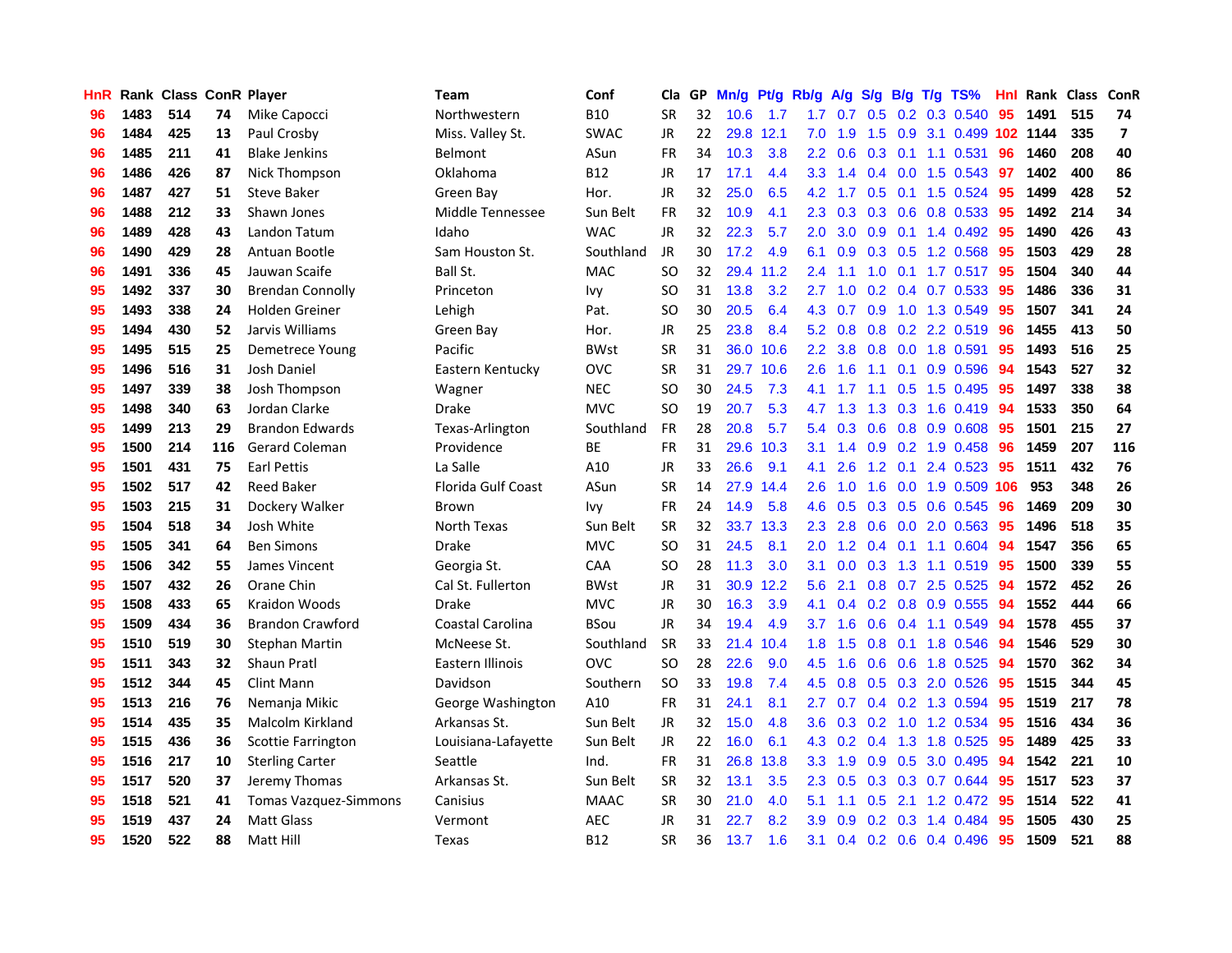| HnR |      | Rank Class ConR Player |    |                           | Team                | Conf        | Cla       |    | GP Mn/g Pt/g Rb/g A/g S/g |           |               |                                      |     |                 | B/g T/g TS%         | Hnl | Rank Class |     | ConR |
|-----|------|------------------------|----|---------------------------|---------------------|-------------|-----------|----|---------------------------|-----------|---------------|--------------------------------------|-----|-----------------|---------------------|-----|------------|-----|------|
| 95  | 1521 | 345                    | 43 | <b>Russell Powell</b>     | Jacksonville        | ASun        | SO.       | 32 | 29.2                      | 7.5       | 2.4           | 3.0                                  | 1.1 | 0.0             | 1.9 0.411           | 95  | 1526       | 348 | 43   |
| 95  | 1522 | 523                    | 37 | Bakari Lewis              | <b>UMKC</b>         | Summit      | <b>SR</b> | 28 |                           | 26.8 11.3 | 2.1           | 2.9                                  | 1.2 | 0.3             | 2.8 0.526           | 95  | 1530       | 526 | 38   |
| 95  | 1523 | 346                    | 77 | <b>Terrell Vinson</b>     | Massachusetts       | A10         | SO.       | 30 | 21.2                      | 6.5       | 4.4           | 0.7                                  |     | $0.6 \quad 0.4$ | 1.4 0.486           | 94  | 1537       | 353 | 80   |
| 95  | 1524 | 347                    | 78 | Jeff Robinson             | Xavier              | A10         | <b>SO</b> | 32 | 16.8                      | 4.4       | 3.1           | 0.2                                  |     |                 | 0.4 0.6 0.7 0.557   | 95  | 1518       | 345 | 77   |
| 95  | 1525 | 524                    | 42 | <b>Brian Rudolph</b>      | Loyola (MD)         | <b>MAAC</b> | <b>SR</b> | 30 | 30.0                      | 6.5       | 2.9           | 4.4                                  |     |                 | 0.8 0.0 2.1 0.438   | 93  | 1621       | 546 | 45   |
| 95  | 1526 | 525                    | 31 | Diego Kapelan             | McNeese St.         | Southland   | <b>SR</b> | 32 |                           | 29.1 14.9 | 2.4           | 1.1                                  |     |                 | $0.7$ 0.1 1.8 0.550 | 94  | 1555       | 531 | 32   |
| 95  | 1527 | 438                    | 66 | Denver Holmes             | Evansville          | <b>MVC</b>  | JR        | 32 | 25.3                      | 7.8       | 2.1           | 2.8                                  |     |                 | $0.3$ 0.1 1.9 0.539 | 95  | 1512       | 433 | 63   |
| 95  | 1528 | 348                    | 40 | Joshua Lowery             | Pepperdine          | <b>WCC</b>  | SO.       | 33 | 21.9                      | 5.6       | 2.5           | 2.8                                  |     |                 | $0.8$ 0.2 1.4 0.530 | 93  | 1600       | 367 | 42   |
| 95  | 1529 | 349                    | 56 | Josh Brinkley             | Delaware            | CAA         | <b>SO</b> | 20 | 22.5                      | 7.5       | 5.2           | 0.6                                  |     |                 | 0.2 0.4 1.3 0.503   | 94  | 1564       | 361 | 56   |
| 95  | 1530 | 218                    | 44 | Langston Hall             | Mercer              | ASun        | FR        | 33 | 33.3                      | 8.2       | 3.1           | 3.5                                  |     |                 | 1.3 0.3 2.1 0.506   | 94  | 1589       | 229 | 45   |
| 95  | 1531 | 439                    | 72 | Connor Frizzelle          | Rice                | <b>CUSA</b> | JR        | 32 |                           | 27.5 10.7 | 1.8           | 1.4                                  | 1.4 |                 | 0.0 1.7 0.507       | 95  | 1528       | 437 | 73   |
| 95  | 1532 | 219                    | 75 | Chip Armelin              | Minnesota           | <b>B10</b>  | <b>FR</b> | 31 | 11.1                      | 4.4       | 1.4           | 0.6                                  |     | $0.4\quad 0.0$  | 0.6 0.474           | 94  | 1532       | 219 | 76   |
| 95  | 1533 | 440                    | 25 | Al Rapier                 | <b>Stony Brook</b>  | <b>AEC</b>  | JR        | 32 | 17.7                      | 4.3       | 4.2           | $\mathbf{2}$<br>$\blacktriangleleft$ | 0.5 |                 | $0.1$ 1.4 0.517     | 94  | 1569       | 450 | 26   |
| 95  | 1534 | 220                    | 44 | Kevin Olekaibe            | Fresno St.          | <b>WAC</b>  | <b>FR</b> | 30 |                           | 25.1 12.0 | 1.9           | 1.3                                  |     | $1.2 \quad 0.2$ | 1.8 0.511           | -94 | 1540       | 220 | 44   |
| 95  | 1535 | 441                    | 38 | D'Andre Williams          | Ark.-Little Rock    | Sun Belt    | <b>JR</b> | 36 | 26.2                      | 6.7       | 3.3           | 3.0                                  | 1.2 | 0.1             | 1.6 0.511           | 94  | 1534       | 439 | 38   |
| 95  | 1536 | 526                    | 46 | Jawaan Alston             | <b>Buffalo</b>      | <b>MAC</b>  | <b>SR</b> | 34 | 18.5                      | 5.2       | 3.3           | 1.1                                  |     |                 | $0.4$ 0.4 1.4 0.595 | -95 | 1521       | 524 | 45   |
| 95  | 1537 | 221                    | 8  | Jamal Webb                | North Dakota        | <b>GWC</b>  | FR        | 34 | 30.8                      | 9.3       | 5.4           | 4.1                                  |     |                 | 1.5 0.2 3.5 0.527   | 94  | 1568       | 225 | 8    |
| 95  | 1538 | 350                    | 28 | <b>Elliott Lloyd</b>      | Northern Colorado   | <b>BSky</b> | <b>SO</b> | 32 | 30.6                      | 7.5       | 2.9           | 3.3                                  |     |                 | $0.8$ 0.1 2.8 0.552 | -95 | 1523       | 346 | 28   |
| 95  | 1539 | 442                    | 32 | <b>Bradley Gay</b>        | Texas-Arlington     | Southland   | JR        | 29 | 17.9                      | 7.3       | 3.1           | 0.8                                  |     |                 | 0.8 0.1 1.6 0.591   | 94  | 1549       | 442 | 31   |
| 95  | 1540 | 443                    | 89 | <b>Steve Moore</b>        | Missouri            | <b>B12</b>  | JR        | 34 | 11.5                      | 2.0       | $2.3\,$       | 0.4                                  |     |                 | $0.3$ 0.9 0.4 0.654 | 95  | 1527       | 436 | 90   |
| 95  | 1541 | 351                    | 73 | Kendrick Washington       | Houston             | <b>CUSA</b> | <b>SO</b> | 23 | 20.7                      | 8.3       | 4.7           | 0.8                                  |     |                 | 0.7 0.5 1.7 0.535   | 95  | 1510       | 342 | 72   |
| 95  | 1542 | 222                    | 72 | Andre Stringer            | LSU                 | <b>SEC</b>  | <b>FR</b> | 32 |                           | 30.7 11.2 | 2.4           | 2.7                                  | 1.1 | 0.1             | 2.6 0.488           | 94  | 1554       | 223 | 73   |
| 95  | 1543 | 444                    | 70 | Abe Lodwick               | Washington St.      | P12         | <b>JR</b> | 35 | 23.3                      | 3.5       | 4.1           | 1.3                                  |     |                 | 0.6 0.3 1.0 0.482   | 93  | 1591       | 458 | 71   |
| 95  | 1544 | 352                    | 39 | Will Weathers             | Trov                | Sun Belt    | SO        | 27 |                           | 37.0 12.0 | 4.7           | 6.6                                  | 1.9 | 0.1             | 4.1 0.471           | 94  | 1536       | 352 | 39   |
| 95  | 1545 | 527                    | 79 | <b>Ruben Guillandeaux</b> | La Salle            | A10         | <b>SR</b> | 31 |                           | 30.2 12.6 | 2.9           | 2.5                                  | 0.6 | 0.0             | 2.0 0.519           | -95 | 1522       | 525 | 79   |
| 95  | 1546 | 445                    | 38 | Ken Holdman               | <b>Oral Roberts</b> | Summit      | <b>JR</b> | 35 | 27.2                      | 5.9       | 2.8           | 1.6                                  |     | $1.3 \quad 0.3$ | 1.3 0.615           | 93  | 1622       | 472 | 42   |
| 94  | 1547 | 353                    | 39 | Chris Johnson             | Saint Francis (PA)  | <b>NEC</b>  | SO        | 30 | 29.6                      | 8.3       | 2.5           | 4.4                                  | 1.5 | 0.1             | 3.1 0.566           | 94  | 1557       | 357 | 41   |
| 94  | 1548 | 354                    | 47 | Reggie Keely              | Ohio                | <b>MAC</b>  | <b>SO</b> | 35 | 18.3                      | 5.3       | 4.6           | 0.7                                  | 0.5 |                 | 1.1 1.4 0.492       | 94  | 1538       | 354 | 47   |
| 94  | 1549 | 355                    | 90 | <b>Eshaunte Jones</b>     | Nebraska            | <b>B12</b>  | <b>SO</b> | 28 | 12.4                      | 4.1       | 1.4           | 0.7                                  |     | $0.3 \quad 0.1$ | 0.6 0.473           | -95 | 1513       | 343 | 89   |
| 94  | 1550 | 446                    | 33 | Anthony Campbell          | <b>Austin Peay</b>  | <b>OVC</b>  | JR        | 10 |                           | 31.4 13.9 | 3.5           | 1.3                                  | 1.1 |                 | $0.2$ 1.6 0.521     | -98 | 1352       | 384 | 26   |
| 94  | 1551 | 528                    | 58 | Greg Hill                 | <b>TCU</b>          | <b>MWC</b>  | <b>SR</b> | 29 | 20.4                      | 7.5       | 2.0           | 1.1                                  | 0.7 |                 | $0.1$ 1.0 0.543     | -93 | 1610       | 543 | 59   |
| 94  | 1552 | 447                    | 40 | <b>Chris Martin</b>       | Wagner              | <b>NEC</b>  | <b>JR</b> | 29 | 29.0                      | 9.8       | 2.7           | 3.7                                  |     |                 | 1.0 0.1 2.8 0.555   | 94  | 1539       | 440 | 40   |
| 94  | 1553 | 448                    | 45 | <b>Tevin Galvin</b>       | Jacksonville        | ASun        | <b>JR</b> | 32 | 24.5                      | 6.1       | 4.8           | 1.1                                  |     |                 | 1.0 0.1 1.3 0.454   | 94  | 1559       | 446 | 44   |
| 94  | 1554 | 223                    | 32 | <b>Miles Cartwright</b>   | Pennsylvania        | Ivy         | FR        | 28 |                           | 33.8 11.7 | $2.0^{\circ}$ | 3.0                                  |     |                 | 1.3 0.2 3.0 0.556   | 93  | 1592       | 230 | 32   |
| 94  | 1555 | 224                    | 46 | Lucas Troutman            | Elon                | Southern    | <b>FR</b> | 31 | 20.1                      | 8.8       | 4.1           | 0.3                                  | 0.7 | 1.5             | 1.1 0.507           | 94  | 1550       | 222 | 46   |
| 94  | 1556 | 529                    | 26 | <b>Greer Wright</b>       | <b>Binghamton</b>   | AEC         | <b>SR</b> | 25 | 30.7                      | 13.4      | 4.2           | 3.5                                  | 1.1 | 0.3             | 3.9 0.518           | 98  | 1377       | 483 | 19   |
| 94  | 1557 | 530                    | 73 | <b>Chris Barnes</b>       | Georgia             | <b>SEC</b>  | <b>SR</b> | 32 | 17.9                      | 3.3       | 3.7           | 0.4                                  | 0.3 | 0.8             | 0.8 0.465           | 94  | 1545       | 528 | 72   |
| 94  | 1558 | 449                    | 34 | Donte Poole               | Murray St.          | <b>OVC</b>  | <b>JR</b> | 32 | 16.8                      | 4.8       |               | $2.8\quad 0.8$                       |     |                 | 0.7 0.2 1.0 0.525   | 94  | 1553       | 445 | 33   |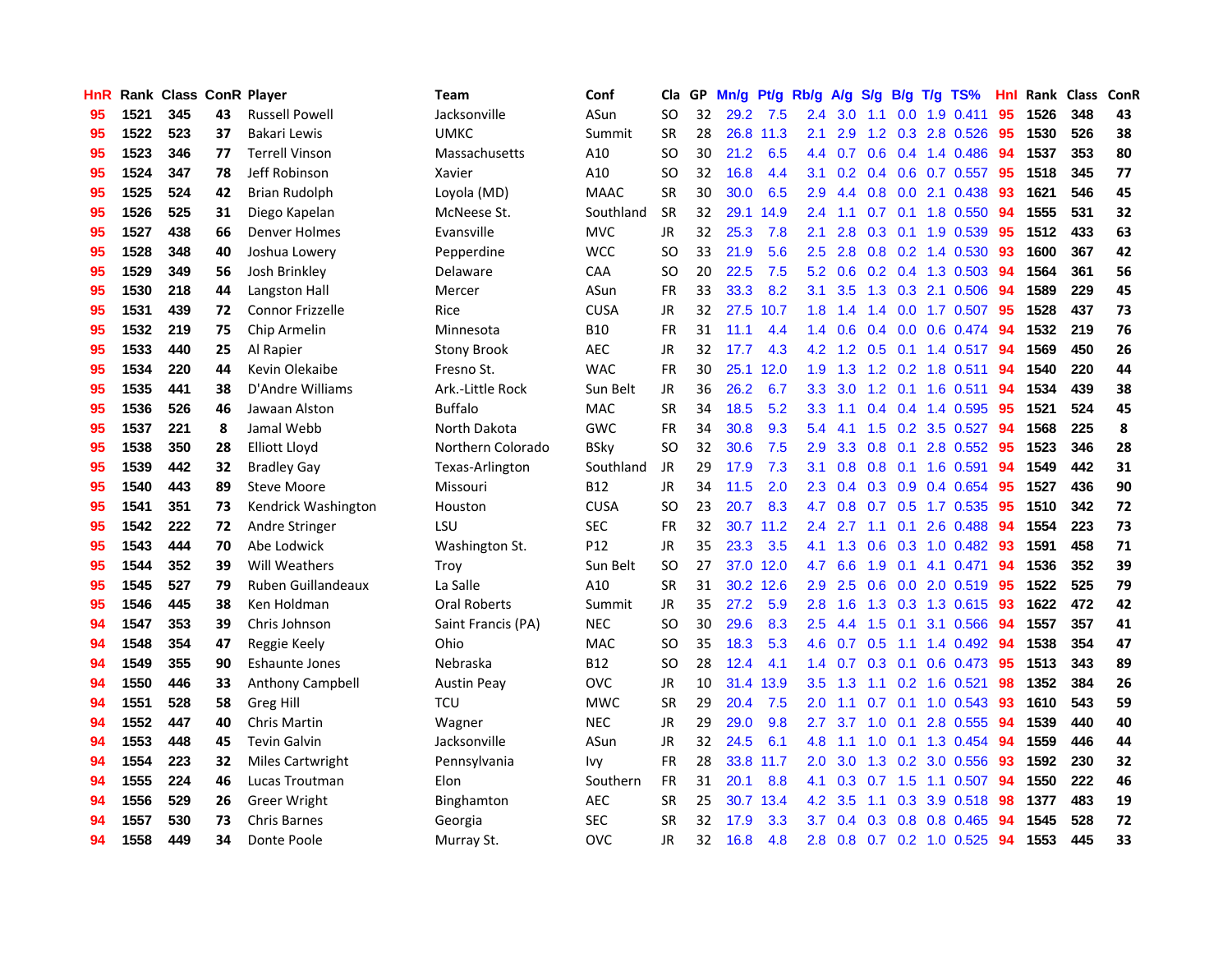| HnR |      |     |    | Rank Class ConR Player  | <b>Team</b>             | Conf            | Cla           |    | GP Mn/g | Pt/g Rb/g A/g S/g B/g T/g TS% |                  |                 |     |     |                           | Hnl | Rank Class |     | ConR |
|-----|------|-----|----|-------------------------|-------------------------|-----------------|---------------|----|---------|-------------------------------|------------------|-----------------|-----|-----|---------------------------|-----|------------|-----|------|
| 94  | 1559 | 531 | 33 | <b>Brian Grimes</b>     | Columbia                | Ivy             | <b>SR</b>     | 16 | 14.6    | 4.3                           | 4.3              | 0.8             | 0.5 | 0.3 | $1.1 \quad 0.422$         | 93  | 1604       | 541 | 33   |
| 94  | 1560 | 356 | 74 | Eddie Ludwig            | LSU                     | <b>SEC</b>      | <sub>SO</sub> | 32 | 15.5    | 3.8                           | 3.1              | 0.7             | 0.7 | 0.1 | 1.0 0.545                 | 94  | 1576       | 364 | 74   |
| 94  | 1561 | 357 | 76 | Matt Vogrich            | Michigan                | <b>B10</b>      | <b>SO</b>     | 34 | 14.0    | 3.2                           | 1.6              | 0.4             | 0.3 | 0.1 | 0.4 0.567                 | -95 | 1531       | 349 | 75   |
| 94  | 1562 | 450 | 45 | Jeremiah Ostrowski      | Hawaii                  | <b>WAC</b>      | JR            | 20 | 24.6    | 5.4                           | 2.2 <sub>2</sub> | 3.8             |     |     | 1.3 0.0 2.1 0.462         | 94  | 1563       | 447 | 46   |
| 94  | 1563 | 532 | 80 | Andrew Taylor           | Xavier                  | A10             | <b>SR</b>     | 31 | 10.5    | 2.8                           |                  | $1.6 \quad 0.4$ |     |     | $0.3$ $0.2$ $0.5$ $0.696$ | 94  | 1548       | 530 | 81   |
| 94  | 1564 | 225 | 41 | Marko Petrovic          | San Francisco           | <b>WCC</b>      | <b>FR</b>     | 25 | 17.4    | 5.8                           | 1.9 <sup>°</sup> | 1.0             |     |     | $0.4$ 0.1 1.1 0.568       | 95  | 1524       | 218 | 40   |
| 94  | 1565 | 226 | 53 | Gabe Kindred            | Loyola (IL)             | Hor.            | <b>FR</b>     | 24 | 11.8    | 3.8                           | 1.6              | 1.0             | 0.7 |     | 0.0 1.2 0.535             | -94 | 1581       | 226 | 54   |
| 94  | 1566 | 358 | 46 | <b>Brandon Gibson</b>   | Louisiana Tech          | <b>WAC</b>      | <sub>SO</sub> | 15 | 26.1    | 9.2                           | 5.1              | 1.2             | 0.9 |     | 0.9 1.9 0.496 101         |     | 1182       | 254 | 30   |
| 94  | 1567 | 533 | 43 | Julius Coles            | Canisius                | <b>MAAC</b>     | <b>SR</b>     | 30 | 28.9    | 10.9                          | 4.1              | 1.9             | 1.0 |     | 0.4 1.6 0.463             | 94  | 1566       | 533 | 42   |
| 94  | 1568 | 451 | 82 | <b>Bryan Narcisse</b>   | Clemson                 | <b>ACC</b>      | <b>JR</b>     | 34 | 12.6    | 2.9                           | 1.6              | 0.3             | 0.5 |     | 0.4 0.7 0.557             | 94  | 1584       | 457 | 84   |
| 94  | 1569 | 452 | 14 | Marquiz Baker           | Alcorn St.              | <b>SWAC</b>     | JR            | 28 |         | 28.3 15.9                     | 3.4              | 1.1             | 1.6 |     | 0.0 2.3 0.476             | 93  | 1598       | 461 | 14   |
| 94  | 1570 | 453 | 48 | Dee Brown               | <b>Bowling Green</b>    | MAC             | JR            | 33 |         | 26.5 10.4                     | 2.1              | 1.8             | 0.8 | 0.0 | 1.4 0.537                 | 94  | 1571       | 451 | 48   |
| 94  | 1571 | 454 | 47 | Deremy Geiger           | Idaho                   | <b>WAC</b>      | <b>JR</b>     | 32 | 27.5    | 8.7                           | 2.7              | 2.6             | 0.8 | 0.1 | 1.8 0.489                 | 94  | 1567       | 449 | 48   |
| 94  | 1572 | 455 | 11 | Alex Johnson            | Cal St. Bakersfield     | Ind.            | JR            | 28 |         | 31.0 13.3                     | 2.7              | 2.4             | 1.1 | 0.0 | 2.0 0.534                 | 93  | 1597       | 460 | 11   |
| 94  | 1573 | 359 | 81 | Javorn Farrell          | Massachusetts           | A10             | <b>SO</b>     | 28 | 25.5    | 8.5                           | 4.1              | 2.3             | 0.8 | 0.2 | 2.2 0.425                 | 94  | 1560       | 359 | 82   |
| 94  | 1574 | 456 | 27 | <b>Matt Griffin</b>     | Boston U.               | <b>AEC</b>      | <b>JR</b>     | 35 | 24.8    | 6.4                           | 2.6              | 1.5             | 0.5 | 0.0 | 0.9 0.585                 | -93 | 1620       | 471 | 28   |
| 94  | 1575 | 360 | 44 | Gabby Belardo           | Canisius                | <b>MAAC</b>     | <b>SO</b>     | 30 | 30.6    | 10.3                          | $2.3\phantom{0}$ | 3.9             |     |     | 1.4 0.0 2.9 0.489         | 94  | 1573       | 363 | 43   |
| 94  | 1576 | 457 | 41 | Danny Thompson          | Mount St. Mary's        | <b>NEC</b>      | JR            | 32 | 21.8    | 5.5                           |                  | $6.0 \quad 0.4$ |     |     | 0.6 1.2 1.3 0.476         | -94 | 1579       | 456 | 42   |
| 94  | 1577 | 227 | 59 | <b>Cameron Bairstow</b> | New Mexico              | <b>MWC</b>      | <b>FR</b>     | 31 | 9.7     | 2.6                           |                  | $1.8 \quad 0.2$ |     |     | 0.2 0.3 0.5 0.606         | 94  | 1588       | 228 | 58   |
| 94  | 1578 | 458 | 54 | LaMarcus Lowe           | Detroit                 | Hor.            | JR            | 33 | 16.4    | 4.1                           |                  |                 |     |     | 3.6 0.2 0.2 2.4 1.3 0.535 | 93  | 1599       | 462 | 55   |
| 94  | 1579 | 534 | 39 | Freddy Coleman          | North Dakota St.        | Summit          | <b>SR</b>     | 28 | 23.4    | 8.1                           | 4.8              | 2.3             |     |     | 1.1 0.3 2.3 0.484         | 94  | 1561       | 532 | 39   |
| 94  | 1580 | 459 | 12 | Nick Chasten            | <b>NC Central</b>       | Ind.            | JR            | 30 |         | 31.2 11.7                     | 7.1              | 0.6             |     |     | 1.2 0.6 2.1 0.566         | 93  | 1606       | 465 | 12   |
| 94  | 1581 | 535 | 47 | <b>Terry Martin</b>     | Wofford                 | Southern        | <b>SR</b>     | 34 | 15.1    | 5.8                           | 3.4              | 0.6             |     |     | $0.4$ 0.2 1.4 0.532       | 94  | 1574       | 534 | 47   |
| 94  | 1582 | 361 | 42 | Chris Manresa           | San Diego               | <b>WCC</b>      | <b>SO</b>     | 30 | 23.9    | 7.3                           | 5.4              | 0.9             |     |     | $0.7$ $0.7$ 1.6 0.506     | -94 | 1590       | 366 | 41   |
| 94  | 1583 | 362 | 37 | <b>Blake Smith</b>      | Radford                 | <b>BSou</b>     | <b>SO</b>     | 27 | 26.0    | 8.9                           | 3.4              | 1.7             |     |     | 2.4 0.4 1.8 0.427         | 94  | 1558       | 358 | 36   |
| 94  | 1584 | 363 | 48 | Korey VanDussen         | NC-Greensboro           | Southern        | <b>SO</b>     | 31 | 26.0    | 8.7                           | 3.0              | 2.3             | 1.2 | 0.1 | 1.6 0.541                 | 94  | 1587       | 365 | 48   |
| 94  | 1585 | 536 | 27 | Jordan Weiner           | <b>UC Santa Barbara</b> | <b>BWst</b>     | <b>SR</b>     | 32 | 20.9    | 5.4                           | 1.7 <sub>2</sub> | 1.7             | 1.4 | 0.1 | 1.0 0.555                 | 93  | 1607       | 542 | 29   |
| 94  | 1586 | 537 | 40 | Donald Boone            | Arkansas St.            | Sun Belt        | <b>SR</b>     | 32 |         | 31.3 10.6                     | 3.1              | 1.8             | 1.8 | 0.0 | 1.5 0.493                 | 94  | 1585       | 537 | 42   |
| 94  | 1587 | 538 | 41 | Vernon Taylor           | Trov                    | Sun Belt        | <b>SR</b>     | 27 |         | 31.7 15.7                     | 5.0              | 2.1             | 1.1 | 0.1 | 3.0 0.524                 | 94  | 1583       | 536 | 41   |
| 94  | 1588 | 539 | 82 | <b>Idris Hilliard</b>   | Saint Joseph's          | A10             | <b>SR</b>     | 33 | 31.3    | 8.5                           | 4.7              | 1.6             | 0.5 | 0.3 | 1.4 0.563                 | 93  | 1619       | 545 | 83   |
| 94  | 1589 | 540 | 57 | Dante Curry             | Georgia St.             | CAA             | <b>SR</b>     | 28 | 14.9    | 6.5                           | 1.2 <sub>1</sub> | 0.4             |     |     | 0.3 0.0 0.5 0.517         | 94  | 1580       | 535 | 57   |
| 94  | 1590 | 364 | 28 | Mike Wilder             | UC Irvine               | <b>BWst</b>     | <b>SO</b>     | 31 | 29.5    | 9.5                           | 5.7              | 1.6             |     |     | $0.7$ $0.3$ 1.2 $0.573$   | -93 | 1640       | 377 | 31   |
| 94  | 1591 | 365 | 40 | Jackson Stevenett       | Southern Utah           | Summit          | <b>SO</b>     | 22 |         | 25.2 10.1                     | 3.7              | 1.3             |     |     | $0.2$ 0.7 1.4 0.590       | 96  | 1461       | 332 | 36   |
| 94  | 1592 | 541 | 34 | Asenso Ampim            | Columbia                | Ivy             | <b>SR</b>     | 28 | 23.0    | 8.9                           | 6.8              | 0.8             |     |     | 0.8 0.5 2.0 0.445         | 93  | 1635       | 551 | 35   |
| 94  | 1593 | 460 | 41 | Eric Carlson            | North Dakota St.        | Summit          | JR            | 29 |         | 23.8 10.1                     | 4.5              | 1.7             |     |     | $0.6$ $0.2$ $2.2$ $0.506$ | 94  | 1575       | 453 | 40   |
| 94  | 1594 | 461 | 28 | Dallis Joyner           | <b>Stony Brook</b>      | <b>AEC</b>      | <b>JR</b>     | 30 | 25.2    | 5.6                           | 6.8              | 0.9             |     |     | $0.4$ 0.7 1.3 0.416       | 93  | 1608       | 466 | 27   |
| 94  | 1595 | 366 | 83 | Cody Ellis              | Saint Louis             | A10             | SO.           | 21 | 20.3    | 6.5                           | 3.7              | 0.9             | 0.5 | 0.3 | 1.0 0.466                 | 95  | 1483       | 335 | 75   |
| 94  | 1596 | 462 | 71 | <b>Teondre Williams</b> | Oregon                  | P <sub>12</sub> | JR            | 37 | 15.4    | 4.5                           | 1.7 <sub>z</sub> | 0.6             |     |     | $0.7$ $0.4$ $0.9$ $0.508$ | 94  | 1577       | 454 | 70   |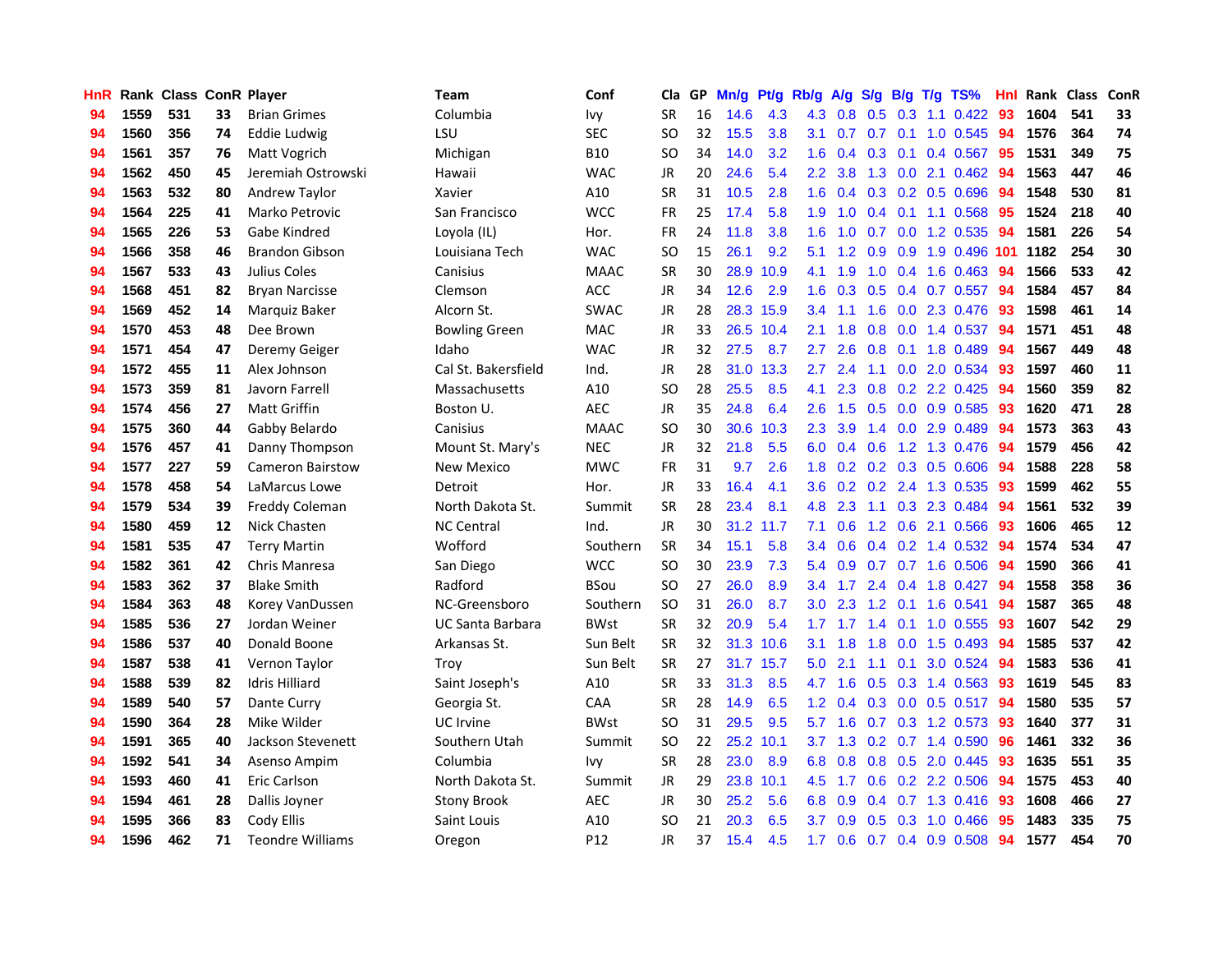| <b>HnR</b> |      | Rank Class ConR Player |     |                          | Team                      | Conf        | Cla       |    | GP Mn/g Pt/g Rb/g A/g |           |                  |                 |     |                 | S/g B/g T/g TS%           | Hnl | Rank Class |     | ConR |
|------------|------|------------------------|-----|--------------------------|---------------------------|-------------|-----------|----|-----------------------|-----------|------------------|-----------------|-----|-----------------|---------------------------|-----|------------|-----|------|
| 94         | 1597 | 463                    | 35  | <b>Tyrone Caldwell</b>   | <b>Austin Peav</b>        | <b>OVC</b>  | JR        | 34 | 10.0                  | 2.2       | 0.9              | 1.6             | 0.6 | 0.0             | 1.0 0.543                 | 93  | 1594       | 459 | 35   |
| 94         | 1598 | 367                    | 36  | <b>Willie Cruz</b>       | Eastern Kentucky          | <b>OVC</b>  | <b>SO</b> | 28 | 17.1                  | 6.3       | 3.3              | 1.5             | 0.5 | 0.2             | 1.4 0.535                 | 93  | 1611       | 370 | 36   |
| 94         | 1599 | 228                    | 49  | Nick Kellogg             | Ohio                      | <b>MAC</b>  | <b>FR</b> | 35 | 25.8                  | 7.8       | 1.4              | 2.0             | 0.8 | 0.0             | 1.1 0.594                 | 94  | 1582       | 227 | 49   |
| 94         | 1600 | 542                    | 72  | <b>Marcus Simmons</b>    | <b>USC</b>                | P12         | <b>SR</b> | 34 | 25.5                  | 5.1       | 2.8              | 1.4             |     |                 | 0.7 0.2 1.4 0.479         | 93  | 1596       | 540 | 72   |
| 94         | 1601 | 368                    | 45  | <b>Dorvell Carter</b>    | Marist                    | <b>MAAC</b> | SO.       | 30 | 22.9                  | 7.7       |                  |                 |     |                 | 3.5 1.2 0.7 0.1 1.1 0.501 | -93 | 1605       | 369 | 44   |
| 94         | 1602 | 464                    | 38  | Dexter Moore             | <b>Coastal Carolina</b>   | <b>BSou</b> | JR        | 31 | 13.2                  | 5.0       | 1.3 <sup>°</sup> | 0.8             |     |                 | $0.5$ 0.1 0.5 0.552       | -93 | 1632       | 474 | 38   |
| 94         | 1603 | 543                    | 15  | D'Angelo Jackson         | Miss. Valley St.          | <b>SWAC</b> | <b>SR</b> | 32 |                       | 27.2 12.3 | $2.5^{\circ}$    | 2.3             |     |                 | $0.9$ $0.1$ 2.6 0.555     | 92  | 1660       | 558 | 16   |
| 94         | 1604 | 544                    | 117 | Jimmy Drew               | DePaul                    | ВE          | <b>SR</b> | 31 | 24.0                  | 6.4       | 3.3 <sub>2</sub> | 2.1             |     |                 | $0.9$ $0.2$ 1.0 $0.510$   | 93  | 1625       | 547 | 119  |
| 94         | 1605 | 465                    | 29  | <b>BJ Shearry</b>        | <b>UC Riverside</b>       | <b>BWst</b> | JR        | 31 | 22.8                  | 6.1       | 5.1              | 0.9             | 0.9 |                 | 1.5 1.3 0.463             | 93  | 1603       | 464 | 28   |
| 94         | 1606 | 369                    | 39  | Jake Troyli              | Presbyterian              | <b>BSou</b> | <b>SO</b> | 30 | 26.4                  | 10.5      | 4.1              | 0.4             |     | $0.3 \quad 0.5$ | 1.6 0.511                 | 92  | 1692       | 394 | 43   |
| 94         | 1607 | 545                    | 67  | Kavon Lacey              | Evansville                | <b>MVC</b>  | <b>SR</b> | 32 | 24.8                  | 5.1       | $2.5\,$          | 2.9             | 0.7 |                 | 0.0 1.6 0.509             | -94 | 1586       | 538 | 67   |
| 94         | 1608 | 370                    | 46  | Sherwood Brown           | <b>Florida Gulf Coast</b> | ASun        | <b>SO</b> | 27 | 17.7                  | 7.0       | 3.2              | 0.2             | 0.6 | 0.1             | 0.9 0.554                 | 93  | 1613       | 371 | 46   |
| 94         | 1609 | 466                    | 25  | Ryan Willen              | Lafayette                 | Pat.        | <b>JR</b> | 32 | 24.6                  | 10.4      | 3.7              | 1.3             | 0.5 | 0.3             | 1.8 0.563                 | 93  | 1615       | 468 | 25   |
| 94         | 1610 | 546                    | 30  | <b>Terrell Smith</b>     | Pacific                   | <b>BWst</b> | <b>SR</b> | 31 | 30.2                  | 7.5       | 4.5              | 3.6             | 0.5 | 0.1             | 2.3 0.489                 | 93  | 1593       | 539 | 27   |
| 94         | 1611 | 467                    | 42  | Ilija Milutinovic        | Oakland                   | Summit      | <b>JR</b> | 35 | 8.9                   | 2.8       | 1.9              | 0.5             | 0.1 |                 | 0.2 0.4 0.605             | 93  | 1602       | 463 | 41   |
| 94         | 1612 | 229                    | 73  | Aaron Bright             | Stanford                  | P12         | <b>FR</b> | 31 | 18.9                  | 5.1       | 0.9              | 2.0             |     | $0.4\quad 0.0$  | 1.3 0.506                 | -93 | 1609       | 232 | 73   |
| 94         | 1613 | 230                    | 55  | <b>Matt Vest</b>         | Wright St.                | Hor.        | <b>FR</b> | 33 | 19.2                  | 3.8       | $2.3\phantom{0}$ | 1.1             |     |                 | 0.6 0.0 0.8 0.539         | 92  | 1656       | 241 | 57   |
| 94         | 1614 | 547                    | 47  | Junard Hartley           | Campbell                  | ASun        | <b>SR</b> | 31 |                       | 33.9 10.1 | 3.1              | 5.2             |     | $1.5$ 0.1       | 3.2 0.494                 | 92  | 1678       | 563 | 50   |
| 94         | 1615 | 468                    | 48  | Luiz Toledo              | Idaho                     | <b>WAC</b>  | JR        | 30 | 27.1                  | 9.2       |                  | 4.4 0.5         |     |                 | 0.5 0.4 1.7 0.562         | -94 | 1565       | 448 | 47   |
| 93         | 1616 | 548                    | 16  | Harrison Smith           | <b>Texas Southern</b>     | <b>SWAC</b> | <b>SR</b> | 25 |                       | 27.3 11.5 |                  | $3.4 \quad 0.8$ |     |                 | 1.3 0.2 1.4 0.497         | 93  | 1630       | 550 | 15   |
| 93         | 1617 | 469                    | 29  | <b>Cliff Ederain</b>     | Eastern Washington        | <b>BSkv</b> | <b>JR</b> | 30 | 26.5                  | 8.5       |                  | $7.4$ 1.2       | 1.0 |                 | $1.1$ 2.2 0.466           | 92  | 1650       | 477 | 29   |
| 93         | 1618 | 371                    | 42  | Darien Johnson           | Quinnipiac                | <b>NEC</b>  | <b>SO</b> | 32 | 21.9                  | 5.7       | 2.6              | 3.5             |     |                 | 0.6 0.1 1.5 0.470         | 93  | 1645       | 379 | 44   |
| 93         | 1619 | 372                    | 20  | Jordan Lee               | Coppin St.                | <b>MEAC</b> | <b>SO</b> | 20 |                       | 20.2 10.4 | 3.3 <sub>2</sub> | 0.4             |     |                 | 0.8 0.4 1.2 0.546         | 96  | 1454       | 331 | 19   |
| 93         | 1620 | 373                    | 43  | <b>Raymond Cowels</b>    | Santa Clara               | <b>WCC</b>  | <b>SO</b> | 37 | 15.2                  | 5.4       | 1.8              | 0.6             |     |                 | $0.2$ $0.2$ $0.7$ $0.521$ | 93  | 1624       | 374 | 43   |
| 93         | 1621 | 470                    | 74  | Lucas Kuipers            | Rice                      | <b>CUSA</b> | <b>JR</b> | 32 | 21.6                  | 7.6       | $3.4^{\circ}$    | 0.8             |     |                 | 0.5 0.3 1.3 0.540         | -93 | 1618       | 470 | 74   |
| 93         | 1622 | 231                    | 13  | Jyles Smith              | Savannah St.              | Ind.        | <b>FR</b> | 30 | 25.7                  | 4.5       | 7.2              | 0.6             | 0.7 | 2.4             | 1.6 0.489                 | 93  | 1633       | 233 | 13   |
| 93         | 1623 | 374                    | 42  | Jacob Holmen             | North Texas               | Sun Belt    | SO.       | 26 | 14.7                  | 5.8       | 3.0              | 0.5             |     | $0.2 \quad 0.1$ | 0.7 0.507                 | 93  | 1601       | 368 | 43   |
| 93         | 1624 | 232                    | 40  | <b>Michael Byron</b>     | Gardner-Webb              | <b>BSou</b> | <b>FR</b> | 32 | 13.5                  | 3.8       | 3.4              | 0.1             |     |                 | $0.2$ 0.8 1.0 0.597       | 92  | 1657       | 242 | 39   |
| 93         | 1625 | 375                    | 68  | Aaron Hawley             | <b>Drake</b>              | <b>MVC</b>  | <b>SO</b> | 30 | 16.1                  | 5.8       | 2.3              | 0.4             | 0.6 | 0.1             | 0.8 0.499                 | 92  | 1662       | 382 | 69   |
| 93         | 1626 | 471                    | 43  | Josh Brown               | Louisiana-Lafayette       | Sun Belt    | <b>JR</b> | 21 | 27.0                  | 11.0      | 5.5              | 0.8             | 0.7 |                 | 0.3 1.5 0.464             | -93 | 1631       | 473 | 45   |
| 93         | 1627 | 233                    | 77  | Roy Devyn Marble         | lowa                      | <b>B10</b>  | <b>FR</b> | 31 | 19.1                  | 5.7       | 2.4              | 1.3             | 0.7 | 0.1             | 1.1 0.430                 | -93 | 1636       | 235 | 77   |
| 93         | 1628 | 549                    | 31  | Justin Joyner            | <b>UC Santa Barbara</b>   | <b>BWst</b> | <b>SR</b> | 30 | 27.4                  | 3.7       | 1.9 <sup>°</sup> | 3.8             |     |                 | 1.7 0.1 1.6 0.547         | 93  | 1612       | 544 | 30   |
| 93         | 1629 | 550                    | 44  | <b>Montrell Thornton</b> | Ark .- Little Rock        | Sun Belt    | <b>SR</b> | 34 | 14.5                  | 3.5       | 3.0 <sub>1</sub> | 0.4             |     |                 | 0.5 0.8 0.7 0.564         | 93  | 1638       | 552 | 47   |
| 93         | 1630 | 376                    | 43  | <b>Ed Waite</b>          | Monmouth                  | <b>NEC</b>  | <b>SO</b> | 30 | 23.6                  | 9.2       | 5.9              | 1.2             |     |                 | 1.1 0.4 2.9 0.501         | 92  | 1714       | 398 | 48   |
| 93         | 1631 | 234                    | 37  | Chase Dunn               | Tennessee Tech            | <b>OVC</b>  | FR        | 31 | 13.6                  | 6.7       | 0.7              | 1.0             | 0.6 |                 | 0.0 1.3 0.576             | 93  | 1648       | 238 | 37   |
| 93         | 1632 | 377                    | 48  | Jake Gollon              | Mercer                    | ASun        | <b>SO</b> | 33 | 16.1                  | 4.2       | 3.0 <sub>1</sub> | 0.5             | 0.8 |                 | 0.3 1.0 0.585             | 92  | 1699       | 395 | 51   |
| 93         | 1633 | 235                    | 118 | Fab Melo                 | Syracuse                  | BE          | <b>FR</b> | 33 | 9.9                   | 2.3       | 1.9              | 0.2             | 0.3 | 0.8             | 0.8 0.562                 | 93  | 1595       | 231 | 118  |
| 93         | 1634 | 472                    | 49  | <b>Wil Carter</b>        | San Jose St.              | <b>WAC</b>  | JR        | 33 | 30.8                  | 9.8       | 8.0              | 0.9             |     |                 | 0.4 0.7 1.8 0.526         | 92  | 1693       | 485 | 50   |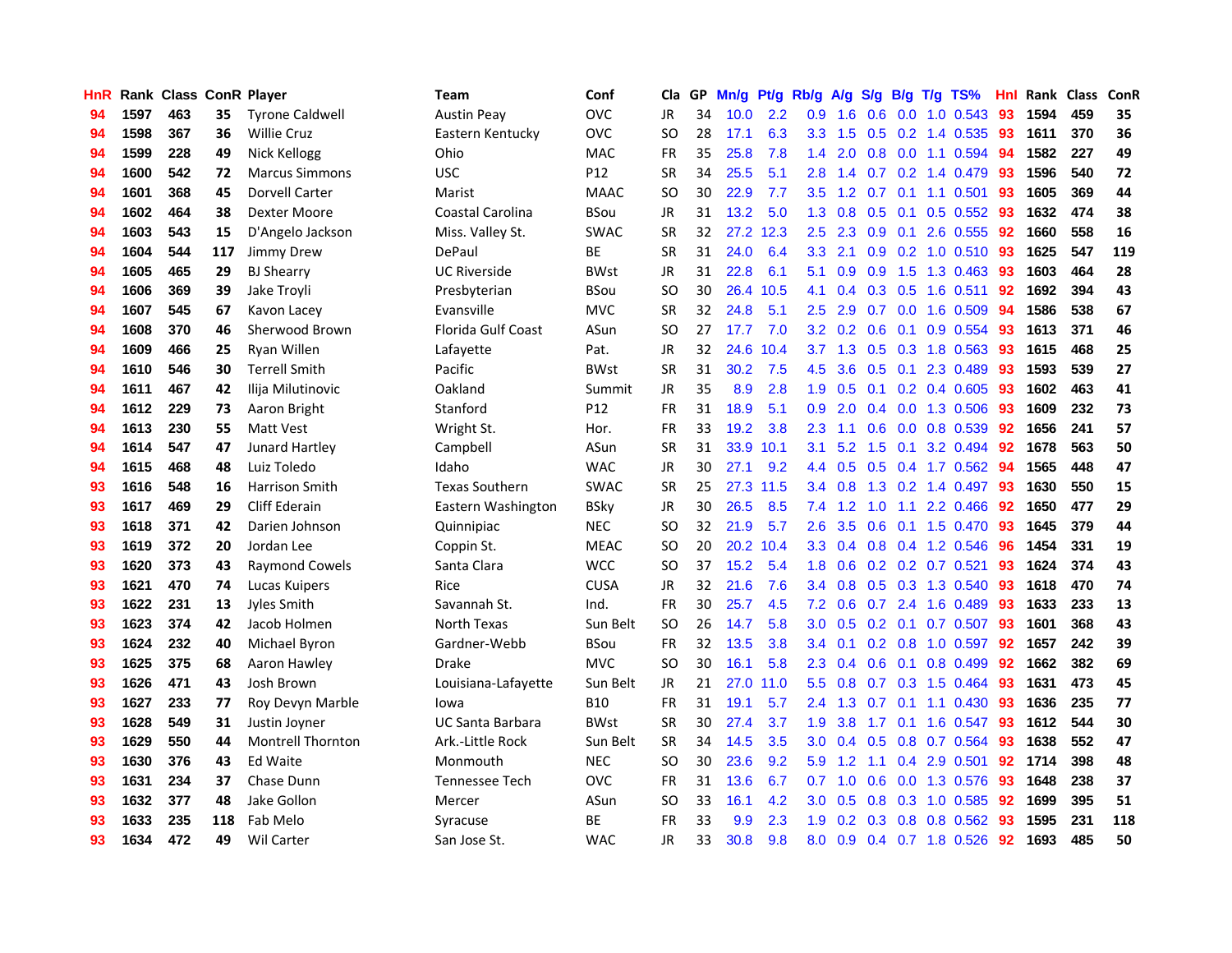| <b>HnR</b> |      | Rank Class ConR Player |     |                          | <b>Team</b>        | Conf        | Cla       |    | GP Mn/g Pt/g |           | Rb/g             | A/g             |     |                 | S/g B/g T/g TS%       | Hnl |      | Rank Class | <b>ConR</b> |
|------------|------|------------------------|-----|--------------------------|--------------------|-------------|-----------|----|--------------|-----------|------------------|-----------------|-----|-----------------|-----------------------|-----|------|------------|-------------|
| 93         | 1635 | 473                    | 45  | Shavar Richardson        | Florida Atlantic   | Sun Belt    | <b>JR</b> | 28 | 14.5         | 5.9       | 1.0              | 1.0             | 0.4 | 0.1             | 0.8 0.497             | 93  | 1614 | 467        | 44          |
| 93         | 1636 | 551                    | 33  | Lance Pevehouse          | Sam Houston St.    | Southland   | <b>SR</b> | 30 | 30.8         | 8.7       | 4.0              | 2.4             | 1.3 |                 | 0.4 0.7 0.502         | 93  | 1646 | 554        | 33          |
| 93         | 1637 | 474                    | 84  | Da'Quan Cook             | St. Bonaventure    | A10         | <b>JR</b> | 31 | 25.5         | 6.7       | 4.2              | 1.0             | 0.6 | 0.2             | 1.5 0.557             | 93  | 1637 | 475        | 84          |
| 93         | 1638 | 378                    | 44  | Raven Barber             | Mount St. Mary's   | <b>NEC</b>  | <b>SO</b> | 30 | 19.9         | 7.3       | 2.8              | 0.5             |     | $0.3 \quad 0.5$ | 1.3 0.626             | 93  | 1617 | 372        | 43          |
| 93         | 1639 | 475                    | 32  | <b>Eddie Miller</b>      | <b>UC Davis</b>    | <b>BWst</b> | JR        | 30 | 28.0         | 12.5      | 4.5              | 1.5             |     |                 | 1.1 0.1 2.2 0.561     | -91 | 1738 | 502        | 36          |
| 93         | 1640 | 236                    | 75  | <b>Alandise Harris</b>   | Houston            | <b>CUSA</b> | <b>FR</b> | 27 | 23.2         | 9.4       |                  | $5.4\quad 0.9$  |     |                 | $0.4$ 1.0 2.5 0.523   | 92  | 1667 | 245        | 75          |
| 93         | 1641 | 476                    | 75  | Malcolm White            | LSU                | <b>SEC</b>  | JR        | 32 | 23.7         | 7.6       | 5.1              | 0.4             | 0.4 |                 | 1.1 1.8 0.488         | 92  | 1654 | 479        | 76          |
| 93         | 1642 | 379                    | 69  | Marc Sonnen              | Northern Iowa      | <b>MVC</b>  | <b>SO</b> | 34 | 24.1         | 4.8       | $2.6^{\circ}$    | 1.2             | 0.6 |                 | $0.1$ 0.7 0.453       | 92  | 1676 | 389        | 70          |
| 93         | 1643 | 380                    | 49  | <b>Brandon Baker</b>     | Belmont            | ASun        | <b>SO</b> | 35 | 12.3         | 3.1       | 2.0              | 0.6             |     |                 | 0.8 0.3 0.7 0.478     | 93  | 1629 | 376        | 47          |
| 93         | 1644 | 552                    | 29  | <b>Terrance Mitchell</b> | Maine              | <b>AEC</b>  | <b>SR</b> | 26 | 22.4         | 9.6       | $2.4^{\circ}$    | 1.3             | 0.6 | 0.1             | 1.7 0.613             | 93  | 1628 | 549        | 29          |
| 93         | 1645 | 237                    | 46  | Pablo Bertone            | Florida Atlantic   | Sun Belt    | <b>FR</b> | 29 | 9.0          | 2.8       | 1.4              | 0.7             | 0.1 | 0.1             | 0.6 0.543             | 93  | 1634 | 234        | 46          |
| 93         | 1646 | 477                    | 56  | Chris Blake              | Detroit            | Hor.        | JR        | 21 |              | 24.1 10.9 | 2.9              | 1.5             |     |                 | 1.0 0.2 2.6 0.543     | 95  | 1520 | 435        | 53          |
| 93         | 1647 | 478                    | 35  | <b>Patrick Saunders</b>  | Princeton          | lvy.        | JR        | 31 | 21.2         | 5.4       | 3.1              | 0.7             |     |                 | $0.3$ 0.2 0.8 0.556   | 93  | 1616 | 469        | 34          |
| 93         | 1648 | 553                    | 38  | Reuben Clayton           | Tennessee-Martin   | <b>OVC</b>  | <b>SR</b> | 33 |              | 29.9 11.7 | 3.5              | 1.8             | 1.8 | 0.4             | 2.1 0.494             | 92  | 1655 | 557        | 38          |
| 93         | 1649 | 381                    | 57  | <b>Chase Stigall</b>     | Butler             | Hor.        | <b>SO</b> | 38 | 16.2         | 3.9       | 1.7              | 0.7             | 0.4 | 0.1             | $0.5$ 0.457           | 92  | 1663 | 383        | 58          |
| 93         | 1650 | 554                    | 30  | Sean McNally             | Maine              | <b>AEC</b>  | <b>SR</b> | 28 | 18.1         | 4.9       | 3.9              | 0.8             |     |                 | 0.4 0.7 0.8 0.555     | 93  | 1639 | 553        | 30          |
| 93         | 1651 | 382                    | 85  | Freddie Riley            | Massachusetts      | A10         | <b>SO</b> | 27 | 18.8         | 8.0       | 1.7 <sup>2</sup> | 0.9             |     |                 | $0.4$ 0.2 1.0 0.458   | -93 | 1642 | 378        | 85          |
| 93         | 1652 | 479                    | 30  | Tremayne Johnson         | Eastern Washington | <b>BSky</b> | JR        | 30 | 23.3         | 10.0      | 5.1              | 0.8             | 0.6 |                 | 1.2 2.3 0.513         | -92 | 1695 | 487        | 30          |
| 93         | 1653 | 480                    | 83  | DeQuan Jones             | Miami (FL)         | <b>ACC</b>  | JR        | 28 | 13.9         | 4.5       |                  | $2.5\quad 0.5$  |     |                 | 0.5 0.4 1.1 0.447 95  |     | 1529 | 438        | 83          |
| 93         | 1654 | 481                    | 50  | <b>Tim Toler</b>         | Northern Illinois  | MAC         | JR        | 28 | 27.0         | 9.9       | 5.5 <sub>1</sub> | 1.4             |     |                 | 0.4 0.4 1.7 0.539 91  |     | 1727 | 497        | 52          |
| 93         | 1655 | 555                    | 26  | Mark Veazey              | Navy               | Pat.        | <b>SR</b> | 31 | 15.3         | 6.5       | 3.0 <sub>1</sub> | 0.4             |     |                 | $0.5$ 0.7 1.1 0.543   | 92  | 1669 | 560        | 26          |
| 93         | 1656 | 238                    | 58  | <b>Alex Harris</b>       | Northeastern       | CAA         | FR        | 30 | 22.5         | 6.4       | 2.0              | 2.1             |     |                 | 1.3 0.1 1.3 0.500     | -91 | 1740 | 262        | 62          |
| 93         | 1657 | 383                    | 46  | Yvon Raymond             | Saint Peter's      | <b>MAAC</b> | <b>SO</b> | 30 | 16.4         | 3.8       | 2.8              | 1.1             | 0.7 |                 | $0.1$ 1.1 0.458       | 92  | 1684 | 393        | 47          |
| 93         | 1658 | 556                    | 50  | Mark Hall                | Mercer             | ASun        | <b>SR</b> | 33 | 26.8         | 7.2       | 1.7              | 1.5             | 1.1 |                 | $0.0$ 1.1 $0.607$     | 91  | 1722 | 571        | 53          |
| 93         | 1659 | 239                    | 119 | Jeremiah Kelly           | DePaul             | ВE          | <b>FR</b> | 31 | 31.7         | 7.6       | $2.2\phantom{0}$ | 2.9             | 1.7 | 0.1             | 1.4 0.506             | 92  | 1690 | 250        | 121         |
| 93         | 1660 | 240                    | 120 | Elisha Justice           | Louisville         | <b>BE</b>   | <b>FR</b> | 29 | 10.1         | 2.4       | 1.0              | 1.1             | 0.4 |                 | $0.0$ 0.5 0.473       | -94 | 1556 | 224        | 117         |
| 93         | 1661 | 241                    | 51  | Robert Boyd              | Lipscomb           | ASun        | <b>FR</b> | 29 | 21.1         | 5.4       | $2.2^{\circ}$    | 2.2             | 1.7 |                 | $0.3$ 1.6 0.474       | 93  | 1641 | 236        | 48          |
| 93         | 1662 | 557                    | 9   | Jheryl Wilson            | New Jersey Tech    | GWC         | <b>SR</b> | 29 |              | 32.0 13.2 | 4.8              | 2.3             | 1.0 | 0.1             | 2.2 0.550             | -93 | 1647 | 555        | 9           |
| 93         | 1663 | 482                    | 31  | <b>Gerald McLemore</b>   | Maine              | <b>AEC</b>  | <b>JR</b> | 29 |              | 33.0 13.7 | 2.2              | 1.3             | 1.0 |                 | 0.2 1.2 0.564         | 92  | 1653 | 478        | 31          |
| 93         | 1664 | 384                    | 41  | Robbie Dreher            | Winthrop           | <b>BSou</b> | <b>SO</b> | 27 |              | 31.3 12.7 | 3.9              | 1.7             |     |                 | 1.2 0.2 2.4 0.494     | 92  | 1674 | 387        | 40          |
| 93         | 1665 | 558                    | 34  | C.J. Collins             | McNeese St.        | Southland   | <b>SR</b> | 33 | 32.0         | 9.4       | 2.7              | 3.5             |     | $1.2 \ 0.0$     | 1.6 0.512             | 92  | 1700 | 566        | 35          |
| 93         | 1666 | 483                    | 31  | Darin Mahoney            | Weber St.          | <b>BSky</b> | JR        | 31 | 25.0         | 4.0       |                  | $5.2 \quad 0.8$ | 1.1 | 1.1             | 1.0 0.508             | -91 | 1750 | 504        | 31          |
| 93         | 1667 | 242                    | 59  | <b>Brandon Britt</b>     | William & Mary     | CAA         | FR        | 28 |              | 25.2 10.9 | $2.2^{\circ}$    |                 |     |                 | 2.2 0.5 0.1 1.9 0.503 | 92  | 1651 | 240        | 60          |
| 92         | 1668 | 243                    | 50  | Christian Kabongo        | New Mexico St.     | <b>WAC</b>  | <b>FR</b> | 33 | 25.7         | 8.9       | 2.9              | 2.5             |     | $0.8\quad 0.1$  | 2.5 0.459             | -91 | 1717 | 257        | 51          |
| 92         | 1669 | 244                    | 42  | <b>Rodney Glasgow</b>    | VMI                | <b>BSou</b> | FR        | 30 | 26.7         | 9.5       | $2.4^{\circ}$    | 3.9             | 1.1 |                 | $0.0$ 1.6 $0.531$     | 92  | 1688 | 249        | 42          |
| 92         | 1670 | 484                    | 35  | Louis Ellis              | Northwestern St.   | Southland   | JR        | 30 | 21.1         | 8.8       | 2.3              | 1.6             | 1.4 | 0.2             | 1.6 0.532             | 92  | 1658 | 480        | 34          |
| 92         | 1671 | 385                    | 52  | Sheldon Cooley           | East Tennessee St. | ASun        | SO.       | 35 | 18.1         | 4.5       | 2.6              | 1.6             | 0.9 | 0.1             | 1.7 0.489             | 92  | 1671 | 385        | 49          |
| 92         | 1672 | 559                    | 47  | Alex Garcia-Mendoza      | Ark.-Little Rock   | Sun Belt    | <b>SR</b> | 36 | 25.5         | 8.9       | 2.9              | 1.1             |     |                 | $0.7$ 0.1 1.2 0.548   | 92  | 1677 | 562        | 48          |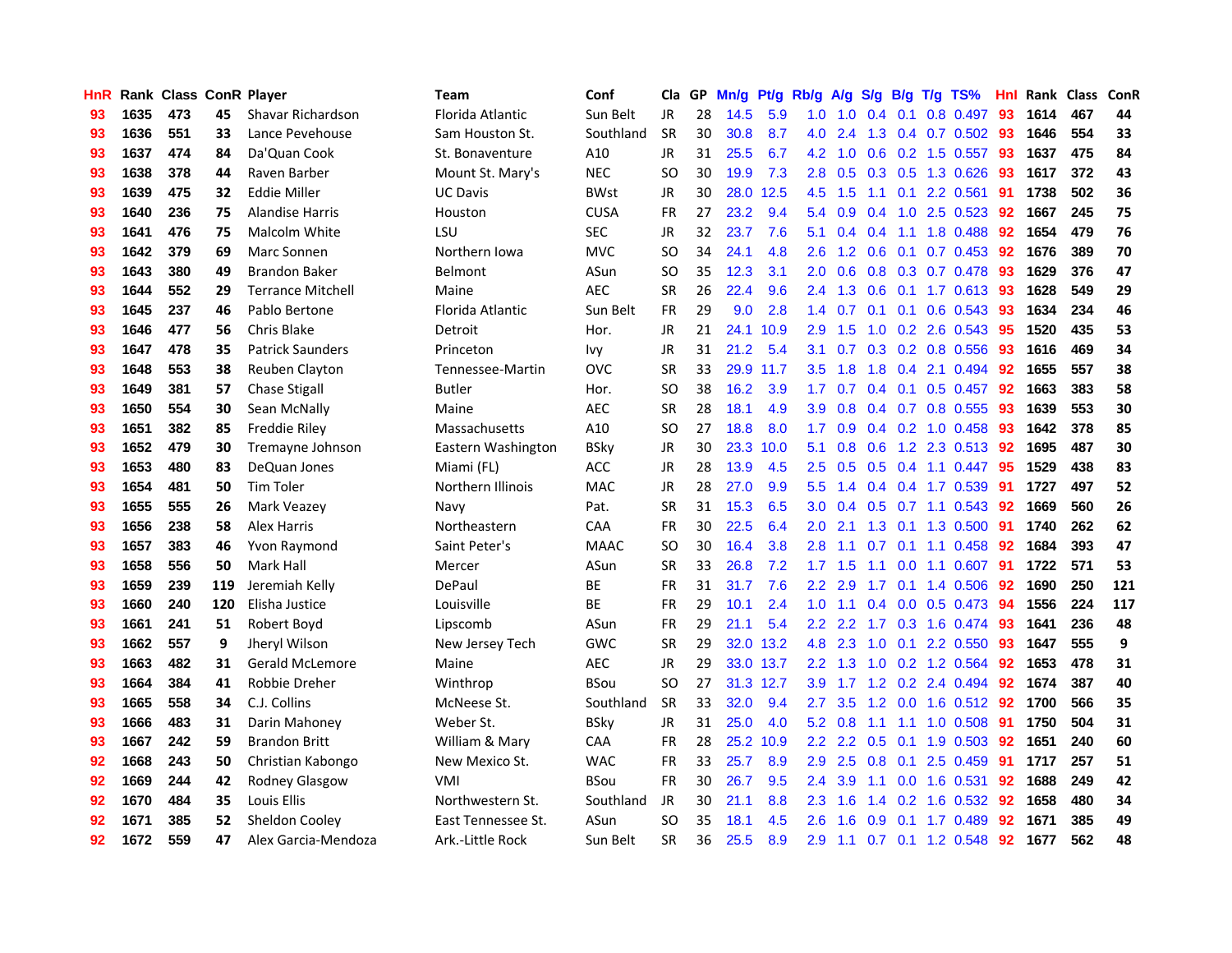| <b>HnR</b> |      | Rank Class ConR Player |     |                        | <b>Team</b>         | Conf        | Cla       |     | GP Mn/g Pt/g Rb/g |           |                  | A/g             |     |                 | S/g B/g T/g TS%           | Hnl | Rank Class |     | ConR |
|------------|------|------------------------|-----|------------------------|---------------------|-------------|-----------|-----|-------------------|-----------|------------------|-----------------|-----|-----------------|---------------------------|-----|------------|-----|------|
| 92         | 1673 | 386                    | 27  | Eric Obeysekere        | <b>Holy Cross</b>   | Pat.        | SO.       | 28  | 20.5              | 4.7       | 5.9              | 0.8             | 0.4 | 1.6             | 1.1 0.461                 | 91  | 1720       | 399 | 29   |
| 92         | 1674 | 245                    | 49  | Jack Isenbarger        | Elon                | Southern    | <b>FR</b> | 31  | 23.8              | 10.4      | 3.2 <sub>2</sub> | 1.9             | 0.5 | 0.0             | 1.5 0.541                 | 92  | 1664       | 243 | 49   |
| 92         | 1675 | 560                    | 36  | Max Craig              | Columbia            | Ivy         | <b>SR</b> | 23  | $11.5$            | 4.0       | 2.7              | 0.2             |     | $0.3 \quad 0.1$ | $0.7$ 0.541               | 91  | 1718       | 570 | 38   |
| 92         | 1676 | 387                    | 50  | Dontay Hampton         | Chattanooga         | Southern    | <b>SO</b> | 32  | 9.2               | 3.1       |                  | $1.2 \quad 0.8$ |     |                 | 0.6 0.0 0.8 0.516         | -92 | 1680       | 391 | 51   |
| 92         | 1677 | 388                    | 70  | Ned Cox                | Evansville          | <b>MVC</b>  | SO.       | 32  | 21.8              | 7.3       |                  | $1.4$ 1.5       |     |                 | $0.4$ 0.1 1.1 0.508       | 92  | 1661       | 381 | 68   |
| 92         | 1678 | 485                    | 78  | Andrew Brommer         | lowa                | <b>B10</b>  | JR        | 31  | 12.5              | 3.1       | $2.4^{\circ}$    | 0.7             |     |                 | $0.2$ $0.5$ 1.0 $0.542$   | 92  | 1682       | 482 | 78   |
| 92         | 1679 | 561                    | 36  | Cameron Johnson        | Texas St.           | Southland   | <b>SR</b> | 29  |                   | 24.1 12.9 |                  | 5.4 0.7         |     |                 | 0.8 0.6 2.3 0.521         | 92  | 1708       | 568 | 36   |
| 92         | 1680 | 562                    | 48  | Alex Legion            | Fla. International  | Sun Belt    | <b>SR</b> | 10  |                   | 28.1 13.0 | 5.1              | 1.3             | 1.0 |                 | 0.4 1.4 0.583 106         |     | 956        | 350 | 13   |
| 92         | 1681 | 486                    | 60  | <b>Francisco Cruz</b>  | Wyoming             | <b>MWC</b>  | JR        | 31  |                   | 31.2 10.0 | 3.3 <sub>2</sub> | 1.7             | 1.0 |                 | $0.1$ 1.7 $0.583$         | 91  | 1736       | 501 | 61   |
| 92         | 1682 | 563                    | 33  | Javon Borum            | <b>UC Riverside</b> | <b>BWst</b> | <b>SR</b> | 31  |                   | 33.7 13.0 | 2.6              | 2.8             | 1.1 | 0.1             | 2.0 0.510                 | 92  | 1689       | 564 | 33   |
| 92         | 1683 | 487                    | 28  | Jim Mower              | Lafayette           | Pat.        | JR        | 32  |                   | 30.2 12.3 | 2.6              | 1.4             |     |                 | 0.6 0.2 1.3 0.589         | 92  | 1696       | 488 | 27   |
| 92         | 1684 | 564                    | 49  | Matt Mouzy             | Ark .- Little Rock  | Sun Belt    | <b>SR</b> | 36  | 18.6              | 7.9       | 1.6              | 0.6             |     | $0.2 \quad 0.1$ | $0.8$ 0.557               | 92  | 1698       | 565 | 50   |
| 92         | 1685 | 389                    | 44  | <b>Chris Gabriel</b>   | San Diego           | <b>WCC</b>  | <b>SO</b> | 29  | 15.8              | 7.5       | 3.9              | 0.2             |     | $0.3$ 0.3       | 1.5 0.540                 | 92  | 1679       | 390 | 44   |
| 92         | 1686 | 488                    | 37  | Drae Murray            | Sam Houston St.     | Southland   | JR        | 31  | 27.2              | 5.8       | 2.5              | 4.7             |     | $1.2 \quad 0.0$ | 1.6 0.470                 | 92  | 1709       | 492 | 37   |
| 92         | 1687 | 489                    | 51  | Drew Spradlin          | Elon                | Southern    | JR        | 31  |                   | 26.1 13.6 | 4.1              | 1.3             | 0.5 | 0.2             | 1.9 0.522                 | 92  | 1685       | 483 | 52   |
| 92         | 1688 | 565                    | 51  | Zack Moritz            | Boise St.           | <b>WAC</b>  | <b>SR</b> | 33  | 10.2              | 3.2       | 2.1              | 0.4             |     | $0.2 \quad 0.2$ | 0.6 0.531                 | 92  | 1670       | 561 | 49   |
| 92         | 1689 | 490                    | 43  | David Minaya           | Liberty             | <b>BSou</b> | <b>JR</b> | 32  | 26.5              | 10.7      |                  | $3.2 \quad 1.3$ |     |                 | 0.6 0.1 1.2 0.487         | -92 | 1694       | 486 | 44   |
| 92         | 1690 | 491                    | 45  | Eric Waterford         | Portland            | <b>WCC</b>  | JR        | 32  | 19.4              | 5.0       |                  | $1.9$ 2.4       |     |                 | 0.2 0.1 1.3 0.475         | -92 | 1691       | 484 | 45   |
| 92         | 1691 | 492                    | 76  | Aundra Williams        | Marshall            | <b>CUSA</b> | JR        | 31  | 9.6               | 2.0       | $2.0^{\circ}$    | 0.0             |     |                 | $0.2$ $0.3$ $0.1$ $0.568$ | -91 | 1732       | 500 | 78   |
| 92         | 1692 | 493                    | 17  | Kenderek Washington    | Alabama St.         | <b>SWAC</b> | JR        | 32  | 23.7              | 8.8       |                  | 4.4 0.8         |     |                 | $0.7$ $0.3$ 1.6 $0.511$   | -90 | 1822       | 530 | 19   |
| 92         | 1693 | 494                    | 86  | Javarris Barnett       | Charlotte           | A10         | <b>JR</b> | 30  | 28.4              | 8.0       | 5.0              | 0.9             |     |                 | 0.6 0.3 1.7 0.554         | -90 | 1789       | 517 | 91   |
| 92         | 1694 | 246                    | 44  | D.J. Covington         | <b>VMI</b>          | <b>BSou</b> | FR        | 25  | 24.8              | 9.1       | 5.3              | 0.2             |     |                 | 0.6 2.3 1.3 0.614         | 92  | 1686       | 247 | 41   |
| 92         | 1695 | 247                    | 53  | Marvelle Harris        | Campbell            | ASun        | <b>FR</b> | 31  | 20.6              | 5.8       | 5.4              | 0.4             | 0.5 | 1.5             | 1.4 0.514                 | -90 | 1775       | 272 | 56   |
| 92         | 1696 | 390                    | 61  | Amath M'Baye           | Wyoming             | <b>MWC</b>  | <b>SO</b> | 31  |                   | 30.3 12.0 | 5.7              | 0.7             |     |                 | 0.7 0.9 2.5 0.512 91      |     | 1747       | 405 | 62   |
| 92         | 1697 | 248                    | 76  | Chris Denson           | Auburn              | <b>SEC</b>  | FR        | 20  | 18.4              | 5.9       | 1.6              | 1.0             |     | $0.9 \quad 0.1$ | $0.6$ 0.468               | -91 | 1746       | 264 | 79   |
| 92         | 1698 | 391                    | 58  | Lonnie Boga            | Milwaukee           | Hor.        | <b>SO</b> | 25  | 13.2              | 3.4       | 2.8              | 0.6             |     | $0.4 \quad 0.1$ | $0.7$ 0.452               | -93 | 1626       | 375 | 56   |
| 92         | 1699 | 249                    | 37  | Jeremiah Kreisberg     | Yale                | lvy         | <b>FR</b> | 28  | 24.6              | 7.2       | 4.5              | 0.9             |     | $0.2 \quad 0.4$ | 2.0 0.584                 | 92  | 1704       | 252 | 37   |
| 92         | 1700 | 566                    | 50  | <b>Phil Gary</b>       | Fla. International  | Sun Belt    | <b>SR</b> | 29  | 29.9              | 9.6       | $2.2\phantom{0}$ | 3.3             | 1.6 |                 | $0.2$ 1.9 0.555           | 90  | 1835       | 591 | 55   |
| 92         | 1701 | 567                    | 29  | Joe Hoban              | Colgate             | Pat.        | <b>SR</b> | 29  |                   | 29.1 10.0 | 4.3              | 3.0             | 1.6 | 0.1             | 2.8 0.521                 | 92  | 1706       | 567 | 28   |
| 92         | 1702 | 250                    | 39  | <b>Terence Smith</b>   | Tennessee-Martin    | <b>OVC</b>  | <b>FR</b> | 33  | 31.6              | 11.3      | 3.9              | 3.1             | 0.8 | 0.1             | 2.6 0.534                 | 92  | 1710       | 254 | 39   |
| 92         | 1703 | 495                    | 46  | Darian Norris          | San Diego           | <b>WCC</b>  | JR        | 30  | 32.8              | 10.4      | 3.0              | 2.8             |     |                 | 1.3 0.0 2.4 0.505         | 91  | 1715       | 493 | 46   |
| 92         | 1704 | 496                    | 51  | <b>Kendrick Hogans</b> | North Texas         | Sun Belt    | JR        | 33  | 24.9              | 8.5       | 3.7              | 0.8             |     |                 | $0.5$ 0.9 1.5 0.565       | 92  | 1697       | 489 | 49   |
| 92         | 1705 | 497                    | 52  | <b>Derrell Conner</b>  | Nevada              | <b>WAC</b>  | <b>JR</b> | 32. | 12.0              | 4.5       | $1.1 -$          | 1.5             |     |                 | $0.5$ $0.0$ 1.2 $0.445$   | -91 | 1753       | 507 | 53   |
| 92         | 1706 | 392                    | 77  | Skylar McBee           | Tennessee           | <b>SEC</b>  | <b>SO</b> | 31  | 12.6              | 3.0       | 1.0              | 0.6             | 0.7 | 0.0             | 0.5 0.503                 | 92  | 1675       | 388 | 77   |
| 92         | 1707 | 251                    | 77  | Jeremiah Samarrippas   | SMU                 | <b>CUSA</b> | <b>FR</b> | 35  | 30.7              | 7.4       | $2.2^{\circ}$    | 3.4             | 1.3 | 0.0             | 2.3 0.538                 | 91  | 1716       | 256 | 76   |
| 92         | 1708 | 252                    | 47  | Godwin Okonji          | Loyola Marymount    | <b>WCC</b>  | <b>FR</b> | 31  | 22.9              | 4.9       | 5.4              | 0.9             | 0.7 | 1.2             | 1.0 0.551                 | 90  | 1795       | 277 | 47   |
| 92         | 1709 | 253                    | 121 | Patrik Auda            | Seton Hall          | ВE          | FR        | 24  | 15.3              | 3.2       | 2.5              | 0.5             | 0.4 | 0.4             | 0.8 0.579                 | 92  | 1707       | 253 | 122  |
| 92         | 1710 | 498                    | 78  | Darian Thibodeaux      | Houston             | <b>CUSA</b> | JR        | 30  | 35.1              | 8.3       | 2.9              | 2.1             |     |                 | $0.7$ $0.2$ 1.4 $0.611$   | -91 | 1754       | 508 | 79   |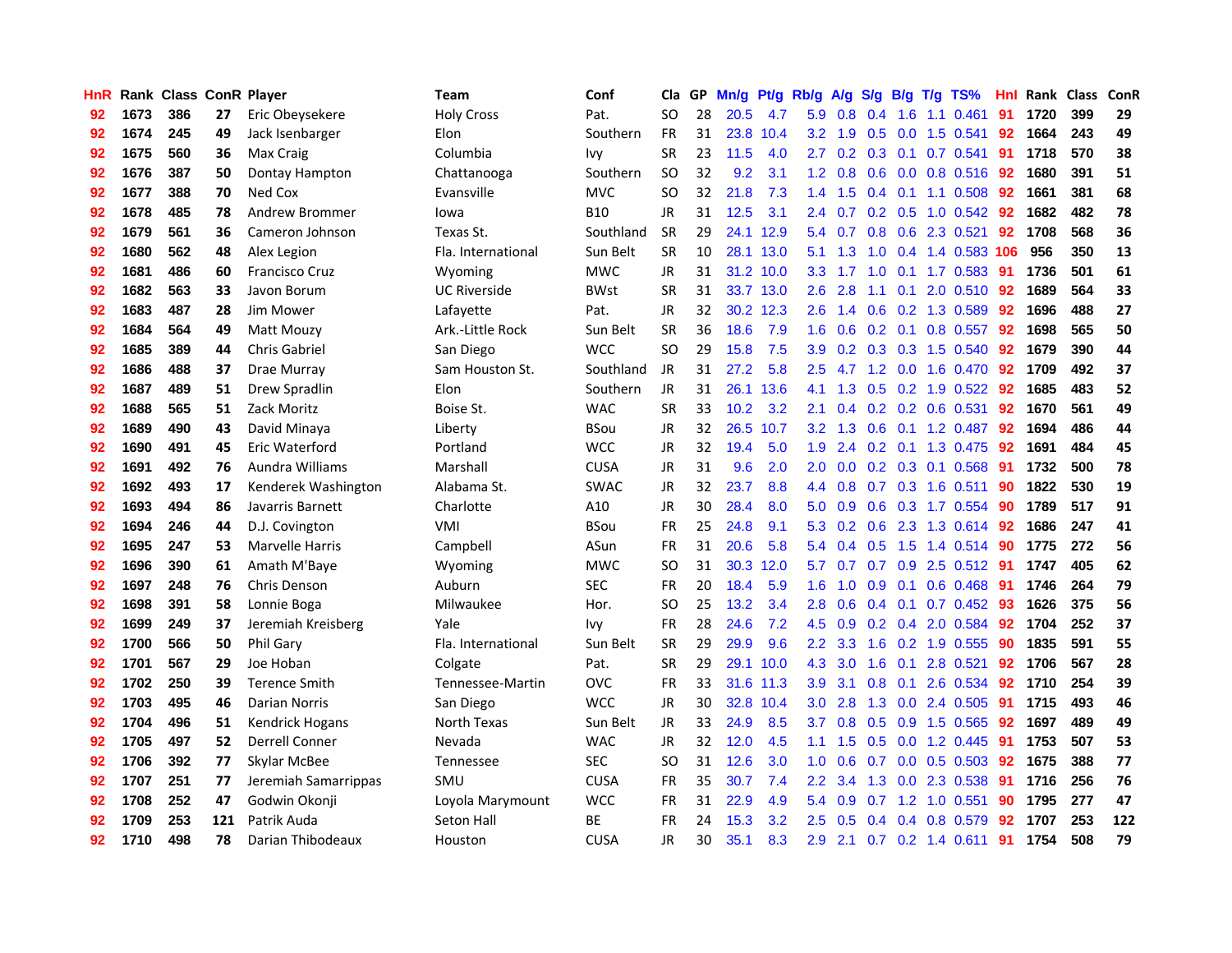| HnR |      | Rank Class ConR Player |     |                         | Team                 | Conf            | Cla       |     | GP Mn/g Pt/g Rb/g |           |                  | A/g     |                  |                 | S/g B/g T/g TS%           | Hnl  |      | Rank Class | ConR |
|-----|------|------------------------|-----|-------------------------|----------------------|-----------------|-----------|-----|-------------------|-----------|------------------|---------|------------------|-----------------|---------------------------|------|------|------------|------|
| 92  | 1711 | 254                    | 60  | Devonta White           | Georgia St.          | CAA             | <b>FR</b> | 20  | 15.8              | 5.2       | 1.5              | 2.4     | 0.7              | 0.1             | 1.9 0.450                 | 92   | 1687 | 248        | 61   |
| 92  | 1712 | 568                    | 71  | Dodie Dunson            | <b>Bradley</b>       | <b>MVC</b>      | <b>SR</b> | 31  |                   | 33.3 10.5 | 3.9              | 2.5     | 1.1              | 0.1             | 1.9 0.509                 | 91   | 1733 | 572        | 71   |
| 92  | 1713 | 255                    | 45  | <b>Scott Eatherton</b>  | Saint Francis (PA)   | <b>NEC</b>      | <b>FR</b> | 28  | 9.6               | 3.9       | 2.1              | 0.2     | 0.1              | 0.5             | $0.5$ 0.624               | 92   | 1673 | 246        | 47   |
| 92  | 1714 | 256                    | 74  | Johnathan Loyd          | Oregon               | P12             | FR        | 39  | 19.1              | 4.7       | 1.9              | 2.3     |                  |                 | 0.9 0.0 1.3 0.423         | -91  | 1726 | 260        | 76   |
| 92  | 1715 | 393                    | 45  | Antwan Burrus           | Liberty              | <b>BSou</b>     | SO.       | 32  | 22.0              | 6.5       |                  | 4.2 0.3 |                  |                 | 0.3 1.3 1.3 0.515 92      |      | 1711 | 397        | 45   |
| 92  | 1716 | 394                    | 79  | Erin Straughn           | East Carolina        | <b>CUSA</b>     | <b>SO</b> | 34  | 24.5              | 5.0       |                  | 4.4 1.3 |                  |                 | $0.7$ $0.2$ 1.6 $0.496$   | -91  | 1729 | 400        | 77   |
| 92  | 1717 | 257                    | 38  | Dantrell Thomas         | Nicholls St.         | Southland       | <b>FR</b> | 28  | 18.9              | 6.4       |                  | 2.7 1.3 |                  |                 | 0.8 0.2 1.1 0.576         | 90   | 1780 | 274        | 41   |
| 92  | 1718 | 395                    | 75  | <b>Bak Bak</b>          | California           | P12             | <b>SO</b> | 32  | 9.4               | 2.6       | 2.5              | 0.0     |                  |                 | 0.3 0.1 0.7 0.547         | 90   | 1785 | 416        | 78   |
| 92  | 1719 | 258                    | 40  | Mike Liabo              | Tennessee-Martin     | OVC             | <b>FR</b> | 33  | 23.6              | 11.2      | 3.2              | 1.6     |                  |                 | 0.6 0.2 1.8 0.487         | 91   | 1728 | 261        | 40   |
| 92  | 1720 | 569                    | 34  | Michael Lizarraga       | Cal St. Northridge   | <b>BWst</b>     | <b>SR</b> | 32  | 19.5              | 5.9       | 4.2              | 0.6     | 0.7              |                 | $0.4$ 1.0 0.553           | -91  | 1734 | 573        | 35   |
| 92  | 1721 | 570                    | 54  | <b>Preston Dodson</b>   | Campbell             | ASun            | <b>SR</b> | 27  | 27.7              | 8.3       | 5.3              | 1.3     | 0.6              | 0.6             | 1.2 0.547                 | 91   | 1770 | 580        | 55   |
| 92  | 1722 | 396                    | 122 | Isaiah Armwood          | Villanova            | BE              | <b>SO</b> | 32  | 17.0              | 2.5       | 3.6              | 0.3     |                  |                 | 0.3 0.8 0.9 0.527         | 92   | 1672 | 386        | 120  |
| 92  | 1723 | 499                    | 87  | Aaron Ware              | George Washington    | A10             | <b>JR</b> | 31  | 19.5              | 5.4       | 3.8              | 1.1     | 0.3              | 0.0             | 1.2 0.476                 | 91   | 1731 | 499        | 87   |
| 92  | 1724 | 500                    | 35  | Kareem Nitoto           | <b>UC Riverside</b>  | <b>BWst</b>     | JR        | 29  | 30.4              | 9.8       | $3.2\phantom{0}$ | 3.6     | 0.8              | 0.2             | 2.5 0.528                 | 92   | 1701 | 490        | 34   |
| 92  | 1725 | 571                    | 18  | De'Suan Dixon           | Jackson St.          | <b>SWAC</b>     | <b>SR</b> | 32  | 22.5              | 6.6       | 4.9              | 1.4     | 1.1              | 0.5             | 1.5 0.451                 | 91   | 1759 | 577        | 17   |
| 92  | 1726 | 397                    | 61  | Kelvin McNeil           | Delaware             | CAA             | <b>SO</b> | 31  | 19.8              | 5.0       | 5.0              | 0.5     |                  | $0.3 \quad 0.2$ | 0.9 0.491                 | 90   | 1781 | 414        | 64   |
| 91  | 1727 | 501                    | 10  | Isiah Williams          | <b>Utah Valley</b>   | <b>GWC</b>      | <b>JR</b> | 30  |                   | 30.7 17.5 | 2.7              | 1.9     |                  |                 | $0.4$ 0.1 1.9 0.540       | -91  | 1719 | 494        | 10   |
| 91  | 1728 | 398                    | 52  | <b>Martino Brock</b>    | South Alabama        | Sun Belt        | <b>SO</b> | 27  |                   | 31.6 14.2 | 3.9 <sub>2</sub> | 2.4     |                  |                 | 1.7 0.3 3.0 0.501         | -91  | 1749 | 406        | 52   |
| 91  | 1729 | 399                    | 38  | Andrew McCarthy         | Brown                | <b>Ivy</b>      | <b>SO</b> | 28  | 19.3              | 6.7       |                  | 4.2 0.5 |                  |                 | 0.3 0.9 0.9 0.581         | -91  | 1764 | 410        | 40   |
| 91  | 1730 | 502                    | 79  | <b>Tom Pritchard</b>    | Indiana              | <b>B10</b>      | JR        | 32. | 18.2              | 2.5       | 3.8 <sup>°</sup> | 0.7     |                  |                 | $0.2$ 0.7 0.5 0.552       | -91  | 1757 | 510        | 79   |
| 91  | 1731 | 503                    | 46  | Josh Johnson            | Presbyterian         | <b>BSou</b>     | <b>JR</b> | 26  | 29.3              | 7.7       | 2.9              | 1.8     |                  |                 | $0.7$ $0.3$ $1.5$ $0.542$ | 90   | 1787 | 516        | 48   |
| 91  | 1732 | 259                    | 47  | Keith Matthews          | Fairfield            | <b>MAAC</b>     | FR        | 33  | 10.6              | 3.0       | 2.4              | 0.2     |                  |                 | $0.2$ 0.2 0.6 0.457       | -91  | 1742 | 263        | 48   |
| 91  | 1733 | 572                    | 88  | An'Juan Wilderness      | Charlotte            | A10             | <b>SR</b> | 29  | 29.7              | 6.6       | 4.2              | 1.7     |                  |                 | 1.0 0.2 1.6 0.494         | 90   | 1798 | 584        | 92   |
| 91  | 1734 | 260                    | 48  | Anthony Ireland         | Loyola Marymount     | <b>WCC</b>      | <b>FR</b> | 32  | 31.0              | 10.6      | 3.7 <sub>2</sub> | 3.0     | 1.0              |                 | 0.2 1.8 0.480             | -90  | 1823 | 285        | 48   |
| 91  | 1735 | 261                    | 32  | Anthony Jackson         | <b>Stony Brook</b>   | <b>AEC</b>      | FR        | 32  | 13.2              | 4.6       | 1.6              | 1.1     |                  |                 | $0.3$ 0.0 1.1 0.487       | -91  | 1771 | 269        | 33   |
| 91  | 1736 | 504                    | 51  | <b>Torian Oglesby</b>   | <b>Bowling Green</b> | <b>MAC</b>      | JR        | 27  | 15.9              | 4.0       | 3.5              | 0.1     | 0.6              |                 | 0.8 0.5 0.532             | 91   | 1721 | 495        | 51   |
| 91  | 1737 | 573                    | 46  | <b>Markeys Deans</b>    | C. Connecticut St.   | <b>NEC</b>      | <b>SR</b> | 12  | 25.4              | 9.3       | 4.8              | 0.7     | 0.9 <sup>°</sup> |                 | $0.7$ 1.3 $0.555$         | 92   | 1652 | 556        | 45   |
| 91  | 1738 | 400                    | 52  | Nate Hutcheson          | Western Michigan     | <b>MAC</b>      | SO.       | 34  | 23.7              | 7.4       | 5.0              | 0.9     |                  | $0.4 \quad 0.8$ | 1.6 0.483                 | -91  | 1739 | 403        | 53   |
| 91  | 1739 | 262                    | 52  | <b>Trevis Simpson</b>   | NC-Greensboro        | Southern        | <b>FR</b> | 27  | 23.0              | 11.8      | 3.6              | 0.8     |                  | $0.5$ 0.2       | 1.7 0.516                 | 92   | 1665 | 244        | 50   |
| 91  | 1740 | 574                    | 62  | Marques Johnson         | Georgia St.          | CAA             | <b>SR</b> | 31  | 20.6              | 5.2       | 2.6              | 2.4     |                  |                 | $0.4$ 0.2 1.4 0.508       | 91   | 1743 | 574        | 63   |
| 91  | 1741 | 505                    | 39  | Bo Ingram               | Texas-Arlington      | Southland       | JR        | 29  |                   | 25.7 11.2 | 5.1              | 0.7     |                  | $0.8\quad 0.1$  | 2.2 0.564                 | -91  | 1755 | 509        | 39   |
| 91  | 1742 | 575                    | 40  | <b>Eddie Williams</b>   | Stephen F. Austin    | Southland       | <b>SR</b> | 29  | 32.4              | 8.0       | 4.9              | 3.6     |                  |                 | 1.2 0.1 1.9 0.429         | - 91 | 1763 | 579        | 40   |
| 91  | 1743 | 401                    | 59  | Armond Battle           | Wright St.           | Hor.            | SO.       | 29  | 12.3              | 3.3       | 1.8 <sup>°</sup> | 0.2     | $0.5 \quad 0.1$  |                 | 0.8 0.600                 | -91  | 1756 | 407        | 60   |
| 91  | 1744 | 402                    | 76  | Kyryl Natyazhko         | Arizona              | P12             | <b>SO</b> | 38  | 9.5               | 1.9       | $2.2^{\circ}$    | 0.3     |                  |                 | $0.1$ $0.3$ $0.4$ $0.563$ | -91  | 1741 | 404        | 77   |
| 91  | 1745 | 263                    | 55  | <b>Bud Thomas</b>       | Mercer               | ASun            | FR        | 33  | 18.7              | 4.2       | 2.6              | 0.9     | 0.8              |                 | 0.3 0.8 0.521             | 90   | 1813 | 282        | 57   |
| 91  | 1746 | 403                    | 123 | Tony Freeland           | DePaul               | <b>BE</b>       | <b>SO</b> | 31  | 24.6              | 9.6       | 5.0              | 0.8     | 0.6              | 0.5             | 1.9 0.480                 | 90   | 1778 | 413        | 123  |
| 91  | 1747 | 404                    | 53  | <b>Brandon Peterson</b> | Arkansas St.         | Sun Belt        | <b>SO</b> | 31  | 27.4              | 7.9       | 5.6              | 1.1     | 0.4              | 0.9             | 1.8 0.504                 | 91   | 1735 | 401        | 51   |
| 91  | 1748 | 506                    | 77  | Jack Trotter            | Stanford             | P <sub>12</sub> | JR        | 28  | 13.7              | 3.2       | $3.4^{\circ}$    | 0.3     |                  |                 | $0.1$ 0.2 0.6 0.497       | 92   | 1705 | 491        | 74   |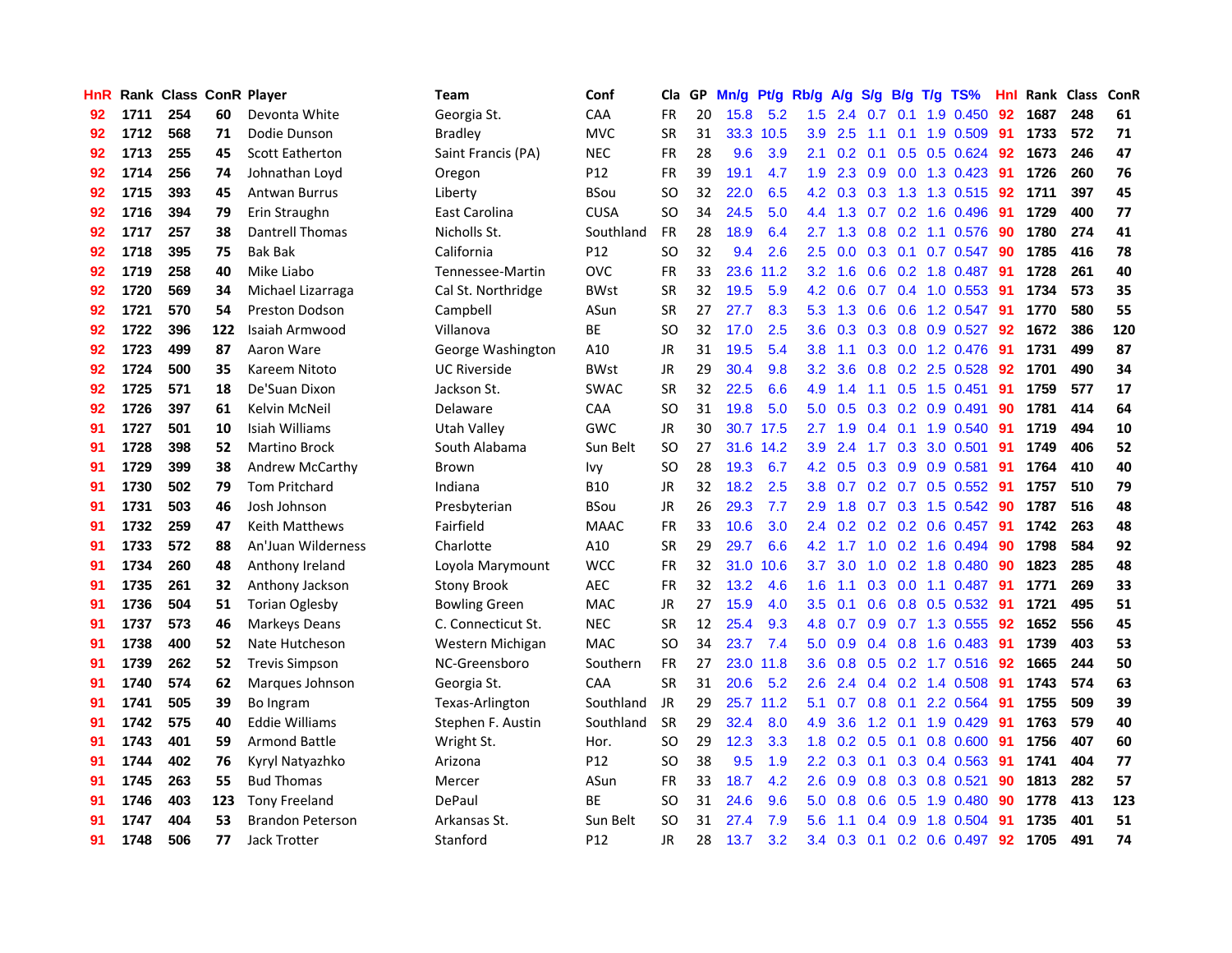| HnR |      | Rank Class ConR Player |    |                          | Team                    | Conf        | Cla       |    | GP Mn/g Pt/g Rb/g |           |                  |                                 |                  |                 | A/g S/g B/g T/g TS%       | Hnl | Rank Class |     | ConR |
|-----|------|------------------------|----|--------------------------|-------------------------|-------------|-----------|----|-------------------|-----------|------------------|---------------------------------|------------------|-----------------|---------------------------|-----|------------|-----|------|
| 91  | 1749 | 405                    | 62 | Shawn Glover             | Utah                    | <b>MWC</b>  | SO.       | 31 | 23.6              | 6.2       | 3.6              | 0.9                             | 0.4              | 0.5             | 0.8 0.429                 | 90  | 1808       | 418 | 64   |
| 91  | 1750 | 507                    | 41 | <b>Tremell Adams</b>     | Lamar                   | Southland   | JR        | 20 | 13.0              | 7.3       | 2.0              | 0.6                             | 0.5              | 0.0             | 1.2 0.566                 | 91  | 1730       | 498 | 38   |
| 91  | 1751 | 576                    | 42 | <b>Kellan Carter</b>     | Nicholls St.            | Southland   | <b>SR</b> | 26 | 23.2              | 5.3       | 2.8              | 2.3                             | 1.7              | 0.2             | 1.2 0.533                 | -90 | 1791       | 583 | 43   |
| 91  | 1752 | 508                    | 21 | <b>Mike Tuitt</b>        | Hampton                 | <b>MEAC</b> | JR        | 33 | 14.8              | 4.1       | 1.6              | 1.9                             | 0.7              |                 | $0.0$ 1.2 $0.436$         | -91 | 1752       | 506 | 21   |
| 91  | 1753 | 406                    | 84 | DeShawn Painter          | <b>NC State</b>         | <b>ACC</b>  | SO.       | 26 | 15.1              | 4.6       |                  | $3.5 \quad 0.2$                 |                  |                 | 0.1 0.7 0.8 0.506         | 92  | 1666       | 384 | 85   |
| 91  | 1754 | 407                    | 91 | <b>Martavious Irving</b> | Kansas St.              | <b>B12</b>  | SO.       | 33 | 15.2              | 4.0       | 1.2 <sub>2</sub> | 0.9                             |                  |                 | $0.3$ 0.1 0.8 0.477       | -91 | 1774       | 411 | 92   |
| 91  | 1755 | 408                    | 22 | Anton Dickerson          | Howard                  | <b>MEAC</b> | <b>SO</b> | 30 |                   | 27.4 11.4 | 2.8 <sup>°</sup> | 1.2                             |                  |                 | 1.0 0.1 1.6 0.502         | -90 | 1829       | 423 | 25   |
| 91  | 1756 | 264                    | 48 | <b>Dylon Cormier</b>     | Loyola (MD)             | <b>MAAC</b> | FR        | 28 | 26.7              | 8.1       | 3.0              | 1.1                             | 0.9 <sub>0</sub> |                 | 0.0 0.9 0.453             | 90  | 1800       | 278 | 50   |
| 91  | 1757 | 265                    | 30 | Mackey McKnight          | Lehigh                  | Pat.        | <b>FR</b> | 30 | 25.7              | 7.6       | 2.3              | 3.7                             | 0.8              | 0.1             | 1.6 0.472                 | 91  | 1773       | 271 | 30   |
| 91  | 1758 | 409                    | 60 | Jason Calliste           | Detroit                 | Hor.        | SO.       | 31 | 26.6              | 8.6       | 2.4              | 1.2                             | 0.9              |                 | $0.1$ 1.5 0.542           | 92  | 1702       | 396 | 59   |
| 91  | 1759 | 577                    | 33 | Morgan Sabia             | Hartford                | <b>AEC</b>  | <b>SR</b> | 29 |                   | 33.7 12.6 | 6.6              | 1.4                             | 0.8              |                 | 0.7 2.7 0.488             | -91 | 1744       | 575 | 32   |
| 91  | 1760 | 266                    | 47 | Santoine Butler          | Gardner-Webb            | <b>BSou</b> | <b>FR</b> | 27 | 9.8               | 3.1       | 2.0              | 0.1                             | 0.1              |                 | 0.7 0.5 0.546             | -91 | 1768       | 267 | 47   |
| 91  | 1761 | 267                    | 47 | Ike Azotam               | Quinnipiac              | <b>NEC</b>  | <b>FR</b> | 31 | 17.3              | 5.1       | 5.4              | 0.5                             |                  | $0.4 \quad 0.4$ | 1.0 0.462                 | 90  | 1793       | 276 | 52   |
| 91  | 1762 | 410                    | 43 | Matt Hodgson             | Southern Utah           | Summit      | <b>SO</b> | 29 | 13.1              | 4.5       | 3.5              | 0.3                             | 0.3              |                 | 1.2 1.6 0.591             | -91 | 1762       | 409 | 43   |
| 91  | 1763 | 578                    | 23 | <b>Tyvon Williams</b>    | South Carolina St.      | <b>MEAC</b> | <b>SR</b> | 32 | 22.2              | 7.0       | 2.8              | 3.4                             | 1.1              | 0.1             | 2.2 0.532                 | -90 | 1805       | 586 | 23   |
| 91  | 1764 | 268                    | 53 | Jesse Berry              | Ball St.                | <b>MAC</b>  | <b>FR</b> | 32 | 24.0              | 8.9       | 1.6              | 1.3                             | 0.3              | 0.1             | 1.3 0.529                 | -91 | 1772       | 270 | 56   |
| 91  | 1765 | 579                    | 36 | Jon Pastorek             | <b>UC Santa Barbara</b> | <b>BWst</b> | <b>SR</b> | 32 | 21.0              | 4.4       | 4.1              | 1.3                             | 0.7              |                 | $0.4$ 1.6 0.585           | 90  | 1790       | 582 | 37   |
| 91  | 1766 | 269                    | 54 | Derek Jackson            | Central Michigan        | <b>MAC</b>  | <b>FR</b> | 31 | 26.9              | 7.5       | 2.1              | 1.8                             | 1.6              | 0.1             | 1.4 0.455                 | -89 | 1847       | 289 | 57   |
| 91  | 1767 | 509                    | 48 | Joshua Henley            | Gardner-Webb            | <b>BSou</b> | JR        | 31 | 18.7              | 4.8       |                  | $5.9$ 0.5                       |                  |                 | $0.5$ 0.0 1.3 0.503       | -90 | 1794       | 518 | 49   |
| 91  | 1768 | 270                    | 48 | <b>Latif Rivers</b>      | Wagner                  | <b>NEC</b>  | <b>FR</b> | 30 |                   | 32.7 13.9 | 3.1              | 2.9                             |                  |                 | $0.7$ $0.4$ $3.3$ $0.523$ | -91 | 1765       | 265 | 49   |
| 91  | 1769 | 580                    | 55 | Alex Wolf                | Western Michigan        | <b>MAC</b>  | <b>SR</b> | 33 | 17.7              | 5.0       | 1.3              | 1.1                             |                  |                 | $0.4$ 0.0 0.7 0.628       | -91 | 1748       | 576 | 54   |
| 91  | 1770 | 271                    | 49 | Louis Montes             | Sacred Heart            | <b>NEC</b>  | FR        | 29 | 20.3              | 7.2       | 4.5              | 0.7                             |                  |                 | $0.5$ 0.7 1.6 0.572       | -91 | 1767       | 266 | 50   |
| 91  | 1771 | 510                    | 49 | <b>Taylor Darby</b>      | Pepperdine              | <b>WCC</b>  | <b>JR</b> | 33 | 24.8              | 7.7       | 5.5              | 0.6                             |                  |                 | $0.5$ $0.2$ 1.3 $0.520$   | 89  | 1842       | 536 | 49   |
| 91  | 1772 | 272                    | 78 | <b>Ralston Turner</b>    | LSU                     | <b>SEC</b>  | <b>FR</b> | 27 | 29.9              | 12.3      | 2.6              | 1.6                             | 0.6              | 0.1             | 2.3 0.483                 | -91 | 1723       | 258 | 78   |
| 91  | 1773 | 411                    | 89 | <b>Bryan Bynes</b>       | George Washington       | A10         | SO        | 31 | 24.6              | 6.1       | 2.1              | 1.5                             |                  |                 | 0.9 0.0 1.0 0.470         | -90 | 1776       | 412 | 90   |
| 91  | 1774 | 511                    | 34 | <b>Brian Benson</b>      | New Hampshire           | <b>AEC</b>  | JR        | 30 | 25.1              | 5.6       | 8.3              | 0.3                             | 0.2              | 1.1             | 1.2 0.442                 | -89 | 1843       | 537 | 37   |
| 91  | 1775 | 512                    | 56 | Carter Cook              | <b>USC Upstate</b>      | ASun        | JR        | 29 | 15.0              | 4.7       | 2.6              | 1.3                             | 0.6              |                 | $0.2$ 1.1 $0.493$         | 91  | 1766       | 512 | 54   |
| 91  | 1776 | 273                    | 80 | Zach McCabe              | lowa                    | <b>B10</b>  | <b>FR</b> | 31 | 19.6              | 5.8       | 3.6              | 0.8                             | 0.7              | 0.0             | 1.5 0.466                 | -90 | 1777       | 273 | 80   |
| 91  | 1777 | 513                    | 44 | Kaimarr Price            | Western Illinois        | Summit      | <b>JR</b> | 28 | 29.6              | 10.8      | 6.7              | 1.6                             | 0.6              | 0.8             | 2.5 0.483                 | 89  | 1878       | 546 | 47   |
| 91  | 1778 | 274                    | 57 | Ricardo Glenn            | <b>USC Upstate</b>      | ASun        | <b>FR</b> | 27 | 17.8              | 5.4       | 5.6              | 0.9                             |                  |                 | $0.4$ 0.2 1.3 0.448       | 92  | 1713       | 255 | 52   |
| 91  | 1779 | 275                    | 78 | Roberto Nelson           | Oregon St.              | P12         | <b>FR</b> | 24 | 17.4              | 7.5       | 1.8              | 1.5                             | 0.6              | 0.1             | 1.9 0.510                 | -91 | 1724       | 259 | 75   |
| 91  | 1780 | 412                    | 39 | Johnathan Gray           | Cornell                 | Ivv         | <b>SO</b> | 26 | 13.4              | 4.7       | 2.3              | 1.1                             |                  |                 | $0.3$ 0.1 1.1 0.492       | -90 | 1824       | 422 | 41   |
| 91  | 1781 | 514                    | 24 | <b>Tyler Hines</b>       | Md.-Eastern Shore       | <b>MEAC</b> | JR        | 30 | 25.3              | 8.7       | 7.5              | 0.6                             |                  |                 | $0.5$ 0.3 1.4 0.536       | -91 | 1761       | 511 | 22   |
| 91  | 1782 | 276                    | 50 | Jordan Davis             | Monmouth                | <b>NEC</b>  | <b>FR</b> | 14 | 28.3              | 6.5       | $3.5\,$          | 3.4                             |                  |                 | 1.4 0.3 1.6 0.517         | 97  | 1387       | 194 | 34   |
| 91  | 1783 | 413                    | 43 | James Hulbin             | Northwestern St.        | Southland   | <b>SO</b> | 32 | 14.6              | 5.8       | 4.6              | 0.4                             |                  |                 | $0.4$ 0.4 1.1 0.514       | 90  | 1783       | 415 | 42   |
| 91  | 1784 | 515                    | 11 | Isaiah Wilkerson         | New Jersey Tech         | <b>GWC</b>  | <b>JR</b> | 30 | 27.9              | 13.6      | 6.2              | 1.2                             |                  |                 | 0.7 0.2 2.3 0.506         | 90  | 1804       | 522 | 12   |
| 91  | 1785 | 516                    | 19 | Casey Cantey             | Alabama A&M             | <b>SWAC</b> | JR        | 28 | 27.8              | 12.4      | 4.8              | $\cdot$<br>$\blacktriangleleft$ | 1.2              | 0.8             | 2.4 0.487                 | 90  | 1810       | 525 | 18   |
| 91  | 1786 | 414                    | 61 | Ja'Rob McCallum          | Milwaukee               | Hor.        | SO.       | 33 | 23.6              | 7.9       | 1.9              | 0.8                             |                  |                 | $0.6$ $0.0$ 1.5 $0.483$   | 90  | 1792       | 417 | 61   |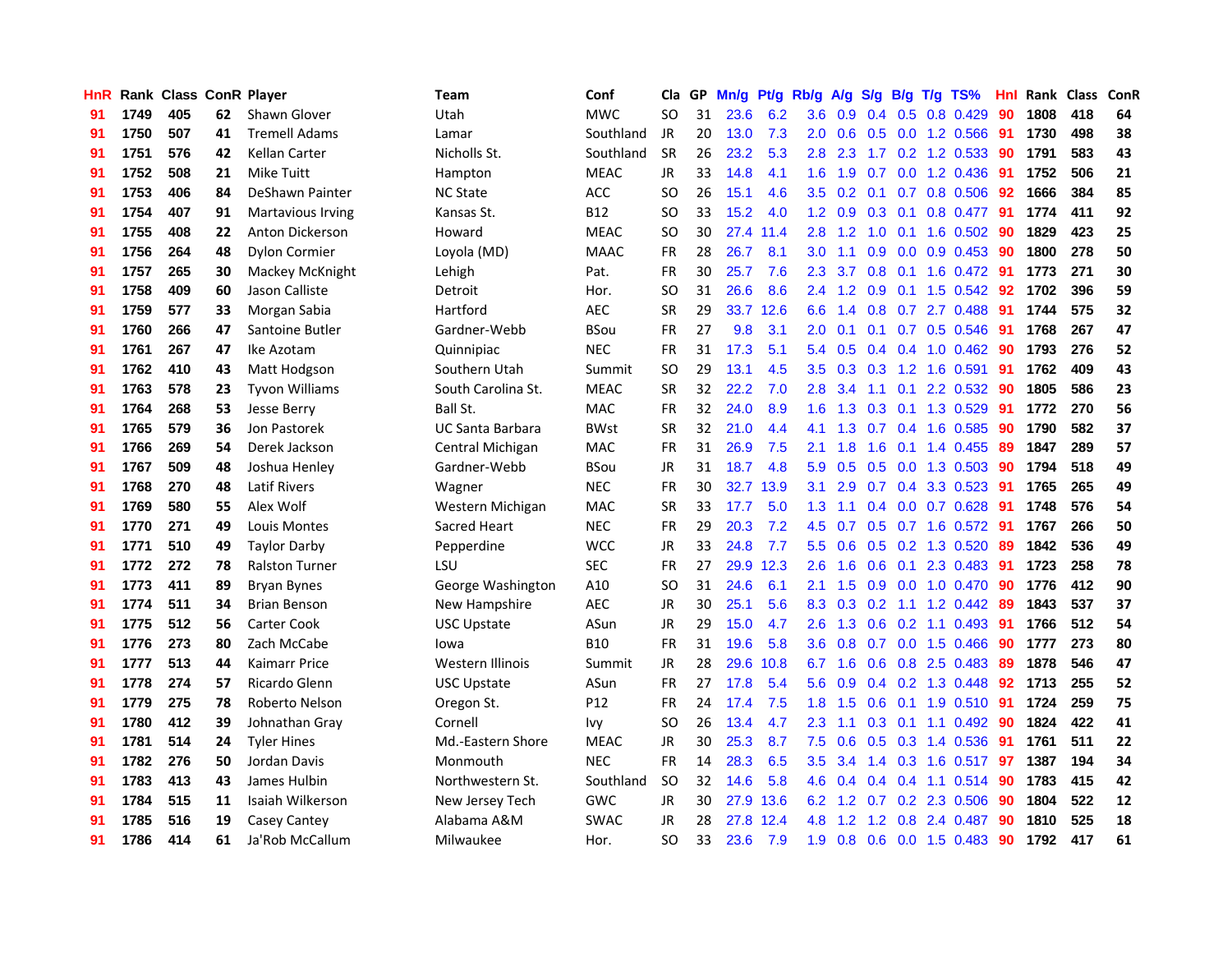| HnR |      | Rank Class ConR Player |    |                         | <b>Team</b>                | Conf        | Cla       |    | GP Mn/g Pt/g Rb/g |           |                  | A/g |                  |                 | S/g B/g T/g TS%           | Hnl | Rank Class |     | ConR |
|-----|------|------------------------|----|-------------------------|----------------------------|-------------|-----------|----|-------------------|-----------|------------------|-----|------------------|-----------------|---------------------------|-----|------------|-----|------|
| 91  | 1787 | 517                    | 58 | Justin Cecil            | Mercer                     | ASun        | JR        | 30 | 14.4              | 5.4       | $2.5\,$          | 0.3 | 0.3              | 0.3             | 0.5 0.464                 | 90  | 1832       | 533 | 58   |
| 91  | 1788 | 277                    | 51 | Dominique Langston      | Quinnipiac                 | <b>NEC</b>  | <b>FR</b> | 30 | 22.9              | 7.1       | 4.4              | 2.0 | 0.5              | 0.2             | 1.8 0.492                 | -90 | 1784       | 275 | 51   |
| 91  | 1789 | 278                    | 52 | Alex Francis            | Bryant                     | <b>NEC</b>  | <b>FR</b> | 30 | 30.9              | 14.8      | 0.8              | 0.8 |                  | $0.9\quad 0.5$  | 3.7 0.510                 | -90 | 1809       | 281 | 55   |
| 91  | 1790 | 415                    | 79 | Josh Wallace            | Auburn                     | <b>SEC</b>  | <b>SO</b> | 31 | 28.3              | 5.7       | 2.4              | 3.9 |                  |                 | 1.7 0.0 2.1 0.415         | -89 | 1864       | 431 | 81   |
| 91  | 1791 | 518                    | 37 | Andre Hardy             | Cal St. Fullerton          | <b>BWst</b> | JR        | 19 |                   | 27.6 10.6 | 8.5              | 1.0 |                  |                 | 0.5 0.1 1.8 0.482 92      |     | 1681       | 481 | 32   |
| 91  | 1792 | 416                    | 49 | Kenny Mitchell          | <b>Charleston Southern</b> | <b>BSou</b> | SO.       | 32 | 20.6              | 8.7       | 5.1              | 0.6 |                  |                 | $0.8$ 0.4 1.6 0.515       | -90 | 1816       | 419 | 50   |
| 91  | 1793 | 519                    | 25 | Antonio Williams        | Coppin St.                 | <b>MEAC</b> | JR        | 30 | 23.4              | 6.4       | 6.7              | 1.1 |                  |                 | $0.5$ 0.2 1.4 0.551       | 90  | 1825       | 531 | 24   |
| 91  | 1794 | 279                    | 63 | Amric Fields            | TCU                        | <b>MWC</b>  | <b>FR</b> | 33 | 19.5              | 6.8       | 2.8              | 0.4 |                  |                 | $0.5$ $0.6$ 1.0 $0.510$   | 89  | 1857       | 290 | 66   |
| 91  | 1795 | 520                    | 53 | Robby Ptacek            | C. Connecticut St.         | <b>NEC</b>  | <b>JR</b> | 31 | 33.6              | 14.9      | 3.8              | 1.6 | 1.1              | 0.1             | 2.6 0.516                 | 90  | 1806       | 523 | 54   |
| 91  | 1796 | 521                    | 35 | Raheem Singleton        | Maine                      | <b>AEC</b>  | <b>JR</b> | 30 | 23.8              | 8.6       | 1.9              | 3.7 | 0.9 <sup>°</sup> |                 | 0.0 2.8 0.518             | -90 | 1786       | 515 | 34   |
| 91  | 1797 | 522                    | 38 | <b>Derrick Strings</b>  | UC Irvine                  | <b>BWst</b> | JR        | 25 | 11.4              | 4.9       | 1.1              | 0.4 |                  | $0.3 \quad 0.1$ | 0.4 0.552                 | -89 | 1850       | 540 | 40   |
| 90  | 1798 | 523                    | 14 | Jeremiah Bowman         | Longwood                   | Ind.        | <b>JR</b> | 30 |                   | 30.5 12.2 | 3.7              | 4.3 | 1.1              | 0.1             | 2.6 0.616                 | 90  | 1796       | 519 | 14   |
| 90  | 1799 | 417                    | 92 | Ray Penn                | Oklahoma St.               | <b>B12</b>  | <b>SO</b> | 27 | 22.0              | 5.9       | 0.8              | 2.1 | 0.5              | 0.0             | 1.7 0.466                 | 94  | 1535       | 351 | 91   |
| 90  | 1800 | 280                    | 32 | <b>Byron Fulton</b>     | Weber St.                  | <b>BSky</b> | <b>FR</b> | 32 | 19.0              | 7.0       | 3.5              | 0.6 |                  |                 | $0.2$ $0.2$ $0.9$ $0.523$ | -89 | 1903       | 303 | 36   |
| 90  | 1801 | 524                    | 41 | <b>Melvin Baker</b>     | <b>Austin Peay</b>         | OVC         | <b>JR</b> | 34 | 19.3              | 7.1       | 3.7              | 0.9 | 0.5              |                 | 0.7 1.6 0.492             | 90  | 1802       | 521 | 41   |
| 90  | 1802 | 581                    | 12 | Justin Baker            | Utah Valley                | <b>GWC</b>  | <b>SR</b> | 30 | 18.0              | 7.1       | 5.0              | 0.5 |                  | $0.3 \quad 0.6$ | 1.3 0.578                 | -90 | 1788       | 581 | 11   |
| 90  | 1803 | 582                    | 31 | <b>Prentice Small</b>   | Lehigh                     | Pat.        | <b>SR</b> | 31 | 15.9              | 3.0       | 1.3              | 2.9 |                  |                 | 0.7 0.0 1.2 0.487         | -90 | 1820       | 587 | 31   |
| 90  | 1804 | 525                    | 63 | Jihad Ali               | Georgia St.                | <b>CAA</b>  | JR        | 30 | 25.6              | 7.2       | 4.8              | 1.1 |                  |                 | $0.8$ 0.6 1.2 0.422       | -90 | 1782       | 514 | 65   |
| 90  | 1805 | 418                    | 49 | Devin Price             | Marist                     | <b>MAAC</b> | SO.       | 27 | 23.8              | 7.2       | $2.4^{\circ}$    | 2.8 |                  |                 | $0.9$ 0.1 1.9 0.471       | 91  | 1758       | 408 | 49   |
| 90  | 1806 | 419                    | 13 | Chris Flores            | New Jersey Tech            | <b>GWC</b>  | <b>SO</b> | 30 |                   | 29.9 12.6 | 3.9 <sup>°</sup> | 2.5 |                  |                 | 1.5 0.2 1.9 0.483         | -90 | 1821       | 421 | 14   |
| 90  | 1807 | 281                    | 50 | <b>Anell Alexis</b>     | Marist                     | <b>MAAC</b> | <b>FR</b> | 32 | 14.1              | 5.2       | 3.5              | 0.4 |                  |                 | $0.4$ 0.3 1.3 0.514       | -89 | 1874       | 294 | 56   |
| 90  | 1808 | 420                    | 53 | Garrett Johnson         | Fresno St.                 | <b>WAC</b>  | <b>SO</b> | 31 | 20.8              | 8.1       | 2.2 <sub>2</sub> | 1.2 |                  |                 | 0.8 0.1 1.3 0.501         | 90  | 1818       | 420 | 54   |
| 90  | 1809 | 526                    | 44 | Dion Prewster           | Stephen F. Austin          | Southland   | JR        | 29 | 17.3              | 5.1       | 3.1              | 1.2 |                  |                 | 0.3 0.2 1.2 0.560         | -90 | 1826       | 532 | 44   |
| 90  | 1810 | 583                    | 39 | <b>Patrick Rembert</b>  | UC Irvine                  | <b>BWst</b> | <b>SR</b> | 32 |                   | 33.1 12.2 | 3.3              | 3.3 |                  | $0.9\quad 0.1$  | 2.0 0.503                 | -89 | 1866       | 599 | 42   |
| 90  | 1811 | 584                    | 15 | Donavan Bragg           | Cal St. Bakersfield        | Ind.        | <b>SR</b> | 28 | 31.5 14.1         |           | 2.6              | 2.4 |                  |                 | 0.8 0.0 2.1 0.506         | 90  | 1831       | 589 | 15   |
| 90  | 1812 | 527                    | 33 | Laron Griffin           | Eastern Washington         | <b>BSky</b> | <b>JR</b> | 30 | 23.5              | 6.1       | 6.8              | 1.1 | 0.5              | 0.9             | $1.1 \quad 0.463$         | 89  | 1849       | 539 | 34   |
| 90  | 1813 | 282                    | 34 | Paul Garnica            | Northern Colorado          | <b>BSky</b> | <b>FR</b> | 32 | 14.8              | 4.2       | 1.8              | 1.5 | 1.1              |                 | $0.1$ 1.4 $0.479$         | 90  | 1801       | 279 | 33   |
| 90  | 1814 | 283                    | 40 | Josh Ritchart           | <b>UC Davis</b>            | <b>BWst</b> | <b>FR</b> | 30 | 17.7              | 7.9       | 2.5              | 0.7 |                  |                 | 0.4 0.4 1.2 0.589         | -89 | 1900       | 302 | 46   |
| 90  | 1815 | 528                    | 56 | Chris McHenry           | Miami (OH)                 | <b>MAC</b>  | <b>JR</b> | 32 | 17.7              | 5.4       | 1.6              | 1.4 |                  | $0.4 \quad 0.0$ | 1.3 0.519                 | -89 | 1889       | 548 | 58   |
| 90  | 1816 | 585                    | 40 | Aaron Osgood            | Cornell                    | lvy         | <b>SR</b> | 16 | 20.8              | 6.9       | 4.3              | 0.8 |                  |                 | 0.8 0.5 1.5 0.500 91      |     | 1760       | 578 | 39   |
| 90  | 1817 | 529                    | 54 | Steven Shepp            | Fresno St.                 | <b>WAC</b>  | JR        | 22 | 24.1              | 3.8       | $2.7^{\circ}$    | 3.8 |                  |                 | 1.5 0.2 1.5 0.426         | -91 | 1725       | 496 | 52   |
| 90  | 1818 | 586                    | 54 | Randell Daigle          | Louisiana-Lafayette        | Sun Belt    | <b>SR</b> | 28 | 27.0              | 8.8       | 2.8              | 2.4 |                  |                 | $0.6$ $0.1$ $1.9$ $0.527$ | -89 | 1855       | 597 | 57   |
| 90  | 1819 | 284                    | 41 | Josh Greene             | Cal St. Northridge         | <b>BWst</b> | <b>FR</b> | 32 | 17.2              | 6.5       | 1.3              | 1.6 |                  |                 | 0.5 0.0 1.6 0.560         | 90  | 1827       | 286 | 39   |
| 90  | 1820 | 285                    | 53 | Drew Windler            | Samford                    | Southern    | FR        | 31 | 17.2              | 6.2       | 1.9              | 1.2 |                  | $0.4\quad 0.6$  | 1.3 0.569                 | 90  | 1814       | 283 | 53   |
| 90  | 1821 | 421                    | 85 | <b>Terrance Shannon</b> | Florida St.                | ACC         | <b>SO</b> | 27 | 12.9              | 4.7       | 2.7              | 0.3 |                  |                 | 0.4 0.3 1.2 0.432         | 92  | 1683       | 392 | 86   |
| 90  | 1822 | 587                    | 42 | Devon Peltier           | Cal St. Fullerton          | <b>BWst</b> | <b>SR</b> | 31 | 31.8              | 14.5      | 1.7              | 1.0 | 0.6              | 0.0             | 1.8 0.614                 | 89  | 1875       | 602 | 43   |
| 90  | 1823 | 286                    | 43 | Daymond Cowlah          | <b>UC Riverside</b>        | <b>BWst</b> | FR        | 30 | 15.0              | 3.9       | 1.5              | 1.8 | 0.8              | 0.1             | 1.1 0.544                 | 90  | 1815       | 284 | 38   |
| 90  | 1824 | 588                    | 90 | Gary Correia            | Massachusetts              | A10         | <b>SR</b> | 27 | 27.3              | 4.3       | 1.9              | 3.3 |                  |                 | 0.8 0.1 1.8 0.473         | 92  | 1712       | 569 | 86   |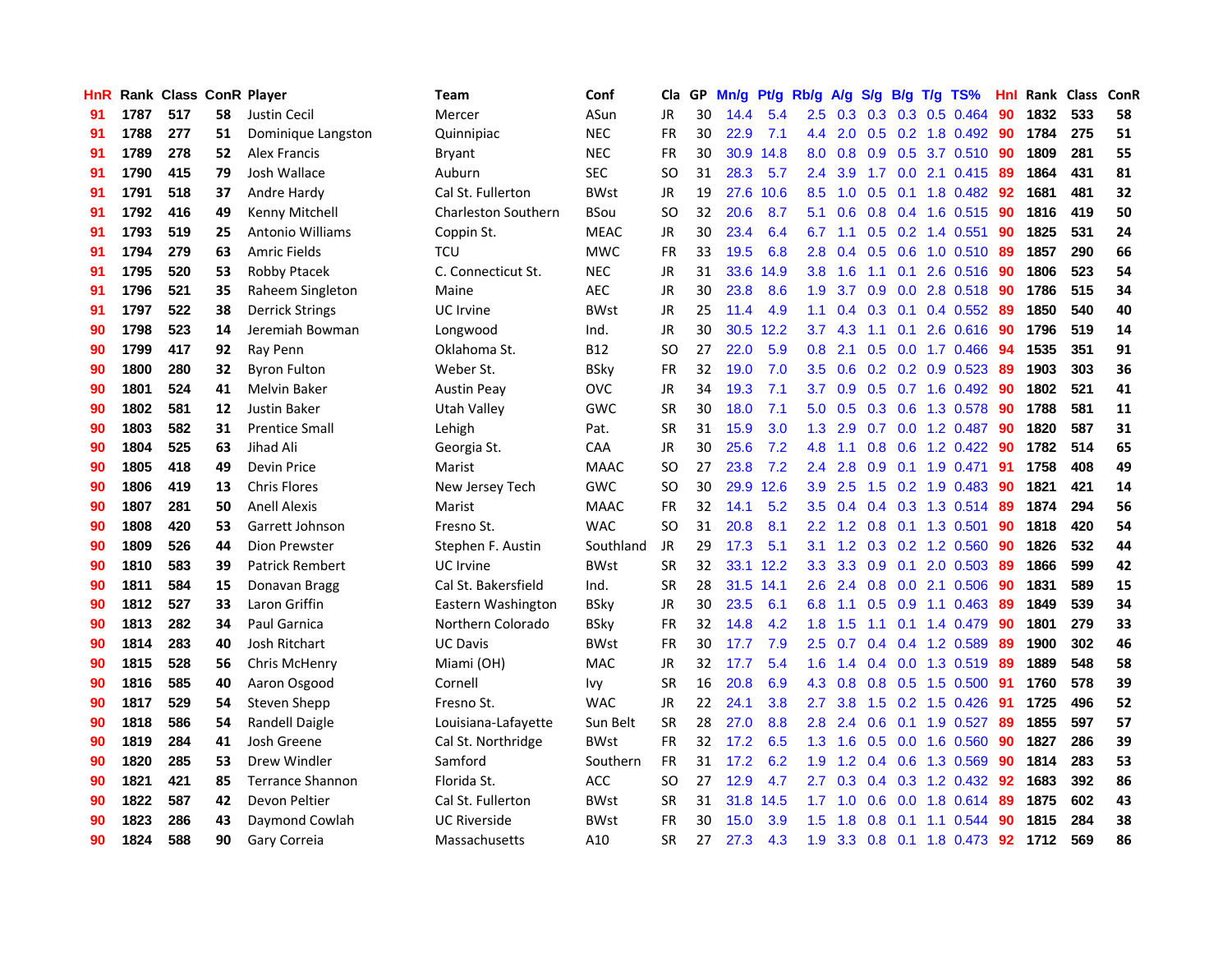| HnR |      | Rank Class ConR Player |    |                         | Team                       | Conf            | Cla       |    | GP Mn/g Pt/g Rb/g |           |                  | A/g         |                  |                 | S/g B/g T/g TS%           | Hnl | Rank Class |     | ConR |
|-----|------|------------------------|----|-------------------------|----------------------------|-----------------|-----------|----|-------------------|-----------|------------------|-------------|------------------|-----------------|---------------------------|-----|------------|-----|------|
| 90  | 1825 | 422                    | 64 | Kauri Black             | Northeastern               | CAA             | <b>SO</b> | 31 | 26.8              | 6.2       | 4.0              | 1.5         | 0.8              | 0.4             | 1.1 0.520                 | 89  | 1893       | 441 | 67   |
| 90  | 1826 | 530                    | 54 | <b>Stan Dulaire</b>     | Sacred Heart               | <b>NEC</b>      | <b>JR</b> | 29 | 26.4              | 7.4       | 5.3              | 0.8         | 1.3              | 0.4             | 1.5 0.531                 | 90  | 1819       | 529 | 56   |
| 90  | 1827 | 589                    | 32 | <b>Andrew Beinert</b>   | <b>Holy Cross</b>          | Pat.            | <b>SR</b> | 29 | 29.4              | 7.7       | 3.0              | 4.1         | 0.9 <sup>°</sup> | 0.0             | 2.1 0.530                 | -89 | 1873       | 601 | 34   |
| 90  | 1828 | 531                    | 64 | Brice Massamba          | <b>UNLV</b>                | <b>MWC</b>      | <b>JR</b> | 32 | 15.0              | 3.6       | $2.2^{\circ}$    | 0.4         |                  |                 | 0.3 0.3 0.7 0.561         | 90  | 1797       | 520 | 63   |
| 90  | 1829 | 423                    | 91 | <b>Marquise Simmons</b> | St. Bonaventure            | A10             | <b>SO</b> | 22 | 16.2              | 3.9       | 3.6 <sup>2</sup> | 0.6         |                  |                 | 0.4 0.2 0.8 0.515 91      |     | 1737       | 402 | 88   |
| 90  | 1830 | 532                    | 65 | <b>Chris Kupets</b>     | Utah                       | <b>MWC</b>      | <b>JR</b> | 29 | 18.6              | 7.4       |                  | $1.6 \t1.2$ |                  |                 | 0.5 0.0 1.7 0.494         | -89 | 1840       | 534 | 65   |
| 90  | 1831 | 287                    | 33 | Dave Dudzinski          | <b>Holy Cross</b>          | Pat.            | <b>FR</b> | 27 | 14.0              | 4.6       | 2.8 <sup>°</sup> | 0.3         |                  |                 | $0.1$ $0.4$ $0.6$ $0.580$ | 89  | 1868       | 293 | 33   |
| 90  | 1832 | 424                    | 50 | Jeremy Sexton           | <b>Charleston Southern</b> | BSou            | <b>SO</b> | 32 | 32.7              | 10.8      | 1.6              | 2.7         | 1.1              | 0.1             | 2.2 0.494                 | 89  | 1846       | 427 | 51   |
| 90  | 1833 | 288                    | 55 | <b>Trevor Wiseman</b>   | Hawaii                     | <b>WAC</b>      | <b>FR</b> | 30 | 19.8              | 4.2       | 4.0              | 0.9         | 0.7              |                 | 0.1 1.4 0.568             | 89  | 1894       | 299 | 55   |
| 90  | 1834 | 533                    | 51 | <b>Ron Burks</b>        | VMI                        | <b>BSou</b>     | <b>JR</b> | 24 | 26.5              | 8.9       | 4.5              | 3.3         | 1.6              |                 | 0.3 2.3 0.494             | 91  | 1751       | 505 | 46   |
| 90  | 1835 | 590                    | 62 | Greg LeSage             | Green Bay                  | Hor.            | <b>SR</b> | 32 | 13.3              | 2.5       | 2.9              | 0.4         |                  |                 | 0.5 0.5 0.7 0.503         | -90 | 1833       | 590 | 62   |
| 90  | 1836 | 425                    | 51 | O.D. Anosike            | Siena                      | <b>MAAC</b>     | SO.       | 31 | 28.4              | 8.9       | 6.8              | 0.5         |                  | $0.8\quad 0.6$  | 1.7 0.485                 | 89  | 1856       | 428 | 54   |
| 90  | 1837 | 426                    | 57 | Allen Roberts           | Miami (OH)                 | <b>MAC</b>      | <b>SO</b> | 33 | 24.0              | 7.9       | $2.5^{\circ}$    | 1.3         | 0.5              | 0.2             | 2.1 0.530                 | 88  | 1921       | 447 | 59   |
| 90  | 1838 | 591                    | 16 | Nikola Bundalo          | SIU-Edwardsville           | Ind.            | <b>SR</b> | 29 |                   | 23.9 10.0 | 6.0              | 0.2         | 0.4              | 1.0             | 2.2 0.602                 | -89 | 1853       | 595 | 16   |
| 90  | 1839 | 289                    | 59 | Christophe Varidel      | <b>Florida Gulf Coast</b>  | ASun            | <b>FR</b> | 30 |                   | 30.2 11.5 | 2.4              | 1.6         | 0.9              | 0.1             | 2.1 0.539                 | 89  | 1892       | 298 | 60   |
| 90  | 1840 | 534                    | 41 | David Rufful            | Dartmouth                  | lvy             | JR        | 28 | 26.8              | 8.3       | 4.6              | 1.1         |                  |                 | 1.3 0.0 1.5 0.476         | -89 | 1852       | 542 | 42   |
| 90  | 1841 | 290                    | 44 | Malik Love              | Cal Poly                   | <b>BWst</b>     | FR        | 30 | 26.4              | 5.7       | 2.3              | 1.6         |                  |                 | $0.7$ $0.2$ 1.2 $0.529$   | -89 | 1858       | 291 | 41   |
| 90  | 1842 | 592                    | 55 | Gary Wallace            | <b>Robert Morris</b>       | <b>NEC</b>      | <b>SR</b> | 30 | 24.6              | 5.2       | 3.6 <sup>2</sup> | 1.4         |                  |                 | $0.8$ 0.2 0.9 0.452       | -90 | 1799       | 585 | 53   |
| 90  | 1843 | 593                    | 52 | Clarence Jackson        | Siena                      | <b>MAAC</b>     | <b>SR</b> | 22 |                   | 33.1 14.7 | 3.1              | 1.7         |                  |                 | 1.2 0.1 2.8 0.508         | 90  | 1830       | 588 | 52   |
| 90  | 1844 | 427                    | 56 | Jesse Steele            | Monmouth                   | <b>NEC</b>      | <b>SO</b> | 18 | 28.6              | 8.9       | 1.9              | 2.3         |                  |                 | $0.8$ 0.0 1.1 0.552       | 92  | 1659       | 380 | 46   |
| 90  | 1845 | 535                    | 55 | Andrew Hooper           | Denver                     | Sun Belt        | JR        | 20 | 15.8              | 5.2       | $1.5^{\circ}$    | 1.1         |                  |                 | 0.2 0.5 1.1 0.584         | 90  | 1811       | 526 | 53   |
| 90  | 1846 | 428                    | 79 | <b>Ruslan Pateev</b>    | ASU                        | P <sub>12</sub> | <b>SO</b> | 30 | 12.3              | 3.0       | 2.0              | 0.5         |                  |                 | 0.2 0.8 0.7 0.476         | 89  | 1862       | 430 | 79   |
| 90  | 1847 | 594                    | 56 | Lawrence Gilbert        | Louisiana-Monroe           | Sun Belt        | <b>SR</b> | 30 | 32.4              | 11.7      | 5.4              | 1.6         |                  |                 | 0.7 0.3 2.3 0.533         | -89 | 1880       | 603 | 58   |
| 90  | 1848 | 291                    | 72 | Nathan Scheer           | Missouri St.               | <b>MVC</b>      | <b>FR</b> | 35 | 20.5              | 4.1       | 1.8              | 1.1         |                  | $0.3 \quad 0.1$ | 0.7 0.589                 | -89 | 1836       | 288 | 72   |
| 90  | 1849 | 429                    | 80 | Kirk Van Slyke          | Houston                    | <b>CUSA</b>     | <b>SO</b> | 29 | 15.8              | 6.4       | 3.0              | 0.4         |                  |                 | $0.2$ 0.7 1.0 0.520       | -89 | 1887       | 440 | 80   |
| 90  | 1850 | 430                    | 86 | Mfon Udofia             | Georgia Tech               | ACC             | <b>SO</b> | 31 | 21.3              | 6.7       | 2.1              | 1.2         | 1.0              | 0.0             | 1.4 0.447                 | 89  | 1860       | 429 | 88   |
| 90  | 1851 | 536                    | 52 | David Brown             | Gardner-Webb               | <b>BSou</b>     | <b>JR</b> | 21 | 14.8              | 5.2       | 0.9              | 0.4         |                  | $0.4 \quad 0.1$ | $0.6$ $0.542$             | 89  | 1848       | 538 | 52   |
| 90  | 1852 | 537                    | 53 | Owen Wignot             | Siena                      | <b>MAAC</b>     | JR        | 28 | 27.1              | 6.6       | 3.6              | 1.8         |                  | $0.9\quad 0.8$  | 1.2 0.541                 | 89  | 1861       | 544 | 55   |
| 90  | 1853 | 431                    | 54 | Jonathan Breeden        | Siena                      | <b>MAAC</b>     | <b>SO</b> | 31 | 12.7              | 4.5       | 0.9              | 1.6         |                  | $0.5 \quad 0.0$ | 1.2 0.478                 | -89 | 1877       | 436 | 57   |
| 90  | 1854 | 432                    | 55 | Alshwan Hymes           | Canisius                   | <b>MAAC</b>     | SO.       | 30 | 23.1              | 8.9       | 2.0              | 1.7         |                  |                 | $0.6$ $0.1$ 1.8 $0.526$   | -89 | 1844       | 426 | 53   |
| 90  | 1855 | 538                    | 57 | Courtney Jackson        | Ark .- Little Rock         | Sun Belt        | JR        | 28 | 20.0              | 5.3       |                  | 5.3 0.7     |                  |                 | $0.4$ 0.4 0.9 0.452       | -90 | 1812       | 527 | 54   |
| 90  | 1856 | 595                    | 36 | <b>Justin Fry</b>       | <b>UMBC</b>                | <b>AEC</b>      | <b>SR</b> | 30 | 26.7              | 9.2       | 6.0              | 1.3         |                  |                 | $0.6$ $0.5$ 1.5 $0.519$   | -89 | 1837       | 592 | 35   |
| 90  | 1857 | 596                    | 65 | <b>Brad Kelleher</b>    | Hofstra                    | CAA             | <b>SR</b> | 25 | 28.2              | 7.5       | 2.1              | 3.3         | 0.6              |                 | 0.0 1.5 0.505             | 93  | 1627       | 548 | 58   |
| 90  | 1858 | 539                    | 20 | Savalance Townsend      | Ark.-Pine Bluff            | <b>SWAC</b>     | JR        | 30 |                   | 31.1 11.9 | 3.7              | 1.8         | 1.6              |                 | 0.4 3.3 0.542             | 88  | 1911       | 553 | 22   |
| 90  | 1859 | 540                    | 66 | James Fields            | Georgia St.                | CAA             | <b>JR</b> | 31 | 27.6              | 5.5       | 3.0              | 3.0         | 1.1              | 0.1             | 2.1 0.464                 | 89  | 1851       | 541 | 66   |
| 89  | 1860 | 541                    | 45 | Jake Nielson            | Southern Utah              | Summit          | JR        | 30 | 14.3              | 4.5       | 2.3              | 1.6         | 0.9              |                 | $0.2$ 1.4 $0.500$         | -89 | 1859       | 543 | 44   |
| 89  | 1861 | 292                    | 93 | <b>Shane Southwell</b>  | Kansas St.                 | B12             | FR        | 30 | 12.6              | 1.8       | 2.1              | 1.3         | 0.4              | 0.5             | 1.2 0.426                 | 90  | 1803       | 280 | 93   |
| 89  | 1862 | 433                    | 53 | Gideon Gamble           | Winthrop                   | <b>BSou</b>     | <b>SO</b> | 30 | 14.4              | 5.2       | 2.0              | 0.8         |                  |                 | 0.4 0.4 0.8 0.467         | -89 | 1876       | 435 | 53   |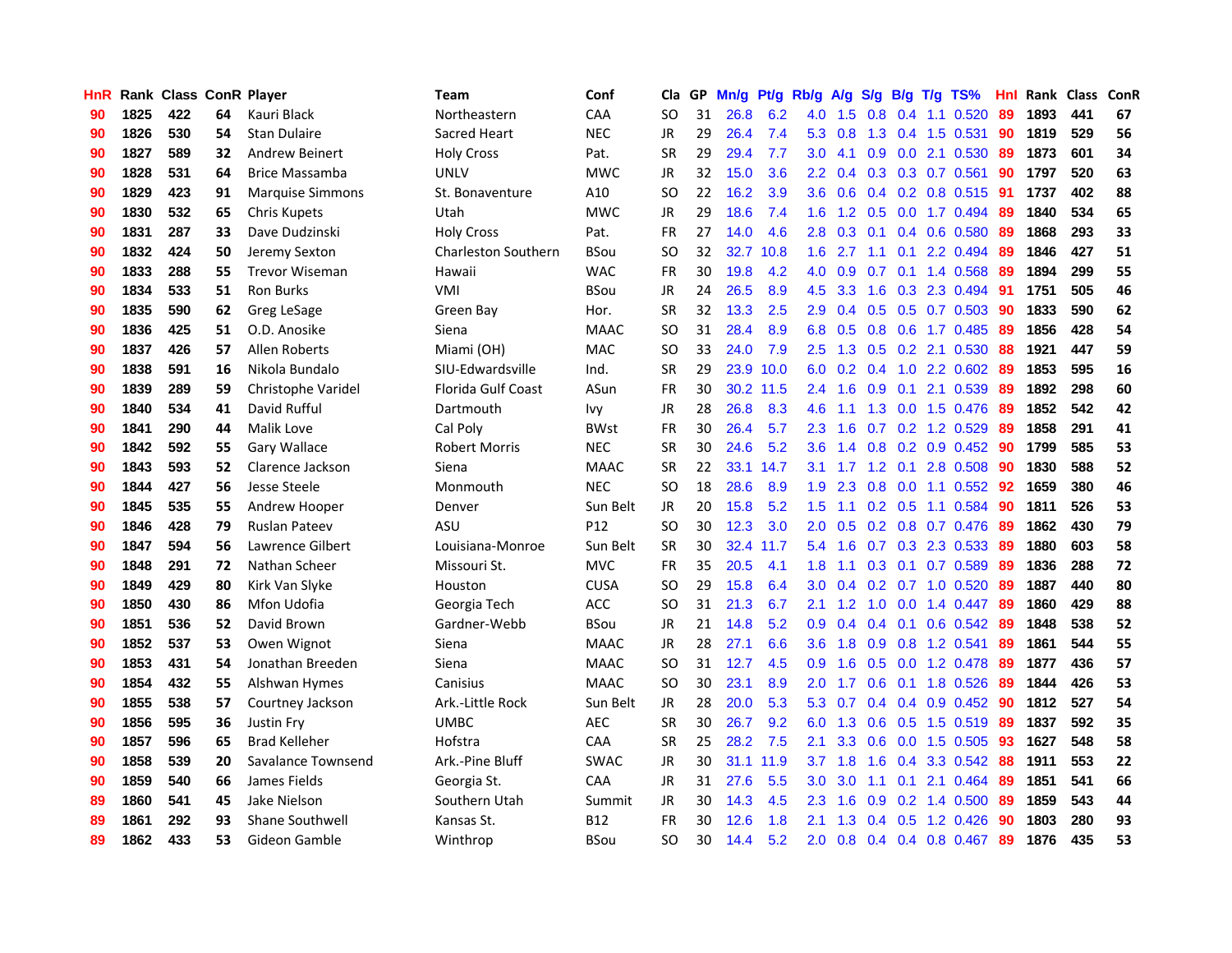| HnR |      | Rank Class ConR Player |     |                          | Team                      | Conf        | Cla       | GP. | Mn/g Pt/g Rb/g A/g S/g B/g T/g TS% |           |                  |                  |     |                 |                         | Hnl | Rank Class |     | <b>ConR</b> |
|-----|------|------------------------|-----|--------------------------|---------------------------|-------------|-----------|-----|------------------------------------|-----------|------------------|------------------|-----|-----------------|-------------------------|-----|------------|-----|-------------|
| 89  | 1863 | 542                    | 14  | Charlie Westbrook        | South Dakota              | <b>GWC</b>  | JR        | 30  |                                    | 28.5 16.2 | 4.7              | $1.2^{\circ}$    | 1.1 | 0.6             | 2.3 0.531               | 90  | 1817       | 528 | 13          |
| 89  | 1864 | 597                    | 58  | <b>Shannon Shorter</b>   | North Texas               | Sun Belt    | <b>SR</b> | 33  | 24.0                               | 6.7       | 4.1              | 1.6              | 0.5 |                 | $0.1$ 1.5 0.536         | -89 | 1854       | 596 | 56          |
| 89  | 1865 | 598                    | 63  | K.C. Robbins             | Illinois-Chicago          | Hor.        | <b>SR</b> | 31  | 11.8                               | 4.1       | 3.0              | 0.5              | 0.2 | 0.6             | 1.4 0.555               | 88  | 1931       | 613 | 65          |
| 89  | 1866 | 599                    | 34  | Michael Ojo              | Lehigh                    | Pat.        | <b>SR</b> | 29  | 28.3                               | 10.9      | 4.2              | 0.9              |     |                 | 0.9 0.1 2.0 0.555       | -89 | 1839       | 593 | 32          |
| 89  | 1867 | 434                    | 37  | Murphy Burnatowski       | Maine                     | <b>AEC</b>  | <b>SO</b> | 26  | 19.7                               | 6.9       |                  | $3.0\quad 0.7$   |     |                 | $0.8$ 0.4 1.1 0.514     | -89 | 1838       | 425 | 36          |
| 89  | 1868 | 543                    | 46  | Matt Massey              | Southern Utah             | Summit      | <b>JR</b> | 30  | 24.2                               | 9.4       | 3.3 <sup>°</sup> | 1.2              |     |                 | 0.5 0.3 1.9 0.590       | -89 | 1872       | 545 | 46          |
| 89  | 1869 | 544                    | 26  | <b>Yannick Crowder</b>   | Florida A&M               | <b>MEAC</b> | <b>JR</b> | 30  | 22.1                               | 7.5       | 6.0              | 0.2              |     |                 | 0.5 2.0 1.7 0.480       | 88  | 1914       | 555 | 27          |
| 89  | 1870 | 435                    | 45  | <b>Matt Staff</b>        | Texas St.                 | Southland   | <b>SO</b> | 23  | 13.3                               | 4.7       | 3.0 <sub>1</sub> | 0.8              |     |                 | $0.4$ $0.5$ 1.1 $0.532$ | 88  | 1916       | 444 | 46          |
| 89  | 1871 | 436                    | 35  | <b>Chris Harriel</b>     | Portland St.              | <b>BSky</b> | <b>SO</b> | 30  |                                    | 31.2 12.6 | 5.1              | 1.9              |     |                 | 1.4 0.4 2.1 0.487       | 88  | 1932       | 454 | 37          |
| 89  | 1872 | 437                    | 47  | <b>Tyson Koehler</b>     | Southern Utah             | Summit      | <b>SO</b> | 27  | 13.7                               | 3.7       | 2.3              | 0.9              |     |                 | 0.3 0.4 0.5 0.561       | 89  | 1871       | 434 | 45          |
| 89  | 1873 | 438                    | 124 | Austin Johnson           | Rutgers                   | <b>BE</b>   | <b>SO</b> | 32  | 16.3                               | 4.5       | $2.4\,$          | 0.4              |     |                 | $0.4$ 0.3 1.0 0.529     | 89  | 1865       | 432 | 124         |
| 89  | 1874 | 600                    | 38  | Joe Zeglinski            | Hartford                  | AEC         | <b>SR</b> | 31  |                                    | 36.0 14.2 | 4.0              | 1.9              |     |                 | 1.2 0.2 1.9 0.461       | -89 | 1884       | 605 | 40          |
| 89  | 1875 | 293                    | 15  | <b>Brandon Brekke</b>    | North Dakota              | <b>GWC</b>  | <b>FR</b> | 33  | 15.8                               | 5.8       | 3.8              | 0.4              | 0.2 | 0.6             | 1.1 0.617               | -89 | 1898       | 301 | 15          |
| 89  | 1876 | 601                    | 45  | Dathan Lyles             | Cal St. Northridge        | <b>BWst</b> | <b>SR</b> | 32  | 22.7                               | 5.7       | 2.0              | 3.3 <sub>2</sub> | 1.3 |                 | $0.1$ 1.9 $0.457$       | -89 | 1883       | 604 | 44          |
| 89  | 1877 | 439                    | 60  | <b>Tyshawn Patterson</b> | Stetson                   | ASun        | <b>SO</b> | 25  | 19.3                               | 8.3       | 2.0              | 1.5              | 0.8 | 0.1             | 2.1 0.495               | 89  | 1886       | 439 | 59          |
| 89  | 1878 | 602                    | 42  | Conor Turley             | Pennsylvania              | <b>Ivy</b>  | <b>SR</b> | 26  | 16.7                               | 5.3       | 2.4              | 0.6              |     |                 | $0.2$ $0.4$ 1.0 $0.582$ | -89 | 1895       | 607 | 43          |
| 89  | 1879 | 440                    | 92  | Cory Remekun             | Saint Louis               | A10         | <b>SO</b> | 31  | 16.1                               | 3.9       | 2.5              | 0.7              |     | $0.4 \quad 0.8$ | 1.2 0.502               | -89 | 1870       | 433 | 93          |
| 89  | 1880 | 545                    | 59  | <b>Travis Hallam</b>     | Denver                    | Sun Belt    | JR        | 30  | 35.7                               | 8.6       | $3.5^{\circ}$    | 2.7              |     |                 | 1.0 0.3 1.8 0.573       | -89 | 1881       | 547 | 59          |
| 89  | 1881 | 294                    | 87  | Jarell Eddie             | Virginia Tech             | <b>ACC</b>  | <b>FR</b> | 27  | 10.9                               | 2.9       |                  | $2.2 \quad 0.5$  |     |                 | 0.1 0.3 0.6 0.470 90    |     | 1828       | 287 | 87          |
| 89  | 1882 | 603                    | 39  | Malachi Peay             | Maine                     | <b>AEC</b>  | <b>SR</b> | 27  | 13.2                               | 3.6       |                  | $2.2 \quad 1.3$  |     |                 | $0.6$ 0.1 1.0 0.500     | -89 | 1869       | 600 | 38          |
| 89  | 1883 | 546                    | 35  | Mike Cavataio            | <b>Holy Cross</b>         | Pat.        | JR        | 29  | 29.7                               | 8.9       | $5.4^{\circ}$    | 2.3              |     |                 | $0.7$ $0.3$ 1.6 $0.464$ | 88  | 1933       | 560 | 35          |
| 89  | 1884 | 604                    | 46  | <b>Trent Hutchin</b>     | SE Louisiana              | Southland   | <b>SR</b> | 29  |                                    | 29.3 14.8 | 1.4              | 0.9              |     |                 | $0.4$ 0.1 1.7 0.597     | -89 | 1899       | 608 | 45          |
| 89  | 1885 | 441                    | 88  | C.J. Harris              | <b>Wake Forest</b>        | ACC         | <b>SO</b> | 32  |                                    | 32.4 10.3 | 3.4              | 3.5              |     |                 | 0.9 0.0 3.2 0.537       | -88 | 1934       | 455 | 92          |
| 89  | 1886 | 442                    | 40  | <b>Marcus Rouse</b>      | <b>Stony Brook</b>        | <b>AEC</b>  | <b>SO</b> | 27  | 22.7                               | 7.0       | 2.1              | 1.0              | 0.8 | 0.1             | 0.9 0.483               | 88  | 1907       | 443 | 43          |
| 89  | 1887 | 547                    | 21  | Jason Holmes             | Miss. Valley St.          | <b>SWAC</b> | JR        | 26  | 22.4                               | 6.9       | 6.1              | 0.6              | 0.4 |                 | 1.5 1.4 0.510           | -89 | 1841       | 535 | 20          |
| 89  | 1888 | 295                    | 54  | <b>Brandon Boggs</b>     | Western Carolina          | Southern    | <b>FR</b> | 33  | 26.2                               | 7.7       | 3.7              | 0.9              |     | $1.0 \t 0.5$    | 1.5 0.468               | -89 | 1890       | 296 | 54          |
| 89  | 1889 | 605                    | 56  | Nedeljko Golubovic       | Fresno St.                | <b>WAC</b>  | <b>SR</b> | 31  | 24.0                               | 6.9       | 3.9              | 0.9              | 1.0 | 0.4             | 1.4 0.506               | 88  | 1912       | 611 | 56          |
| 89  | 1890 | 606                    | 80  | Steven Pearl             | Tennessee                 | <b>SEC</b>  | <b>SR</b> | 34  | 11.2                               | 1.9       | 1.6              | 0.7              | 0.6 | 0.1             | 0.7 0.533               | 88  | 1927       | 612 | 85          |
| 89  | 1891 | 548                    | 61  | <b>Kevin Cantinol</b>    | <b>Florida Gulf Coast</b> | ASun        | <b>JR</b> | 23  | 20.9                               | 6.5       | 5.0              | 0.3              | 0.3 | 0.6             | 1.3 0.521               | 88  | 1922       | 558 | 61          |
| 89  | 1892 | 296                    | 22  | Lawrence Johnson-Danner  | <b>Texas Southern</b>     | <b>SWAC</b> | <b>FR</b> | 32  | 33.3                               | 13.1      | 2.5              | 1.1              |     | $1.2 \quad 0.1$ | 2.2 0.566               | 87  | 2008       | 331 | 25          |
| 89  | 1893 | 297                    | 41  | Luke Devlin              | Albany (NY)               | <b>AEC</b>  | <b>FR</b> | 32  | 30.0                               | 7.4       | 6.9              | 0.8              | 0.7 |                 | $0.4$ 1.0 0.503         | -89 | 1896       | 300 | 41          |
| 89  | 1894 | 298                    | 81  | Matt Derenbecker         | LSU                       | <b>SEC</b>  | <b>FR</b> | 32  | 22.6                               | 6.5       | 2.1              | 1.3              |     |                 | 0.8 0.1 1.2 0.488       | 88  | 1915       | 306 | 83          |
| 89  | 1895 | 443                    | 47  | Jordan Reves             | Texas-Arlington           | Southland   | <b>SO</b> | 29  | 20.9                               | 7.5       | 4.7              | 0.7              |     |                 | 0.4 0.9 2.1 0.567       | 88  | 1924       | 449 | 47          |
| 89  | 1896 | 444                    | 82  | Aaron Dotson             | LSU                       | <b>SEC</b>  | <b>SO</b> | 32  | 23.6                               | 6.8       | 2.7              | 1.5              |     |                 | $0.5$ 0.2 1.8 0.524     | 88  | 1919       | 446 | 84          |
| 89  | 1897 | 445                    | 42  | Mike Black               | Albany (NY)               | <b>AEC</b>  | <b>SO</b> | 28  |                                    | 33.0 12.3 | 1.9              | 2.9              | 0.8 | 0.0             | 2.9 0.550               | 89  | 1904       | 442 | 42          |
| 89  | 1898 | 299                    | 57  | <b>Bo Barnes</b>         | Hawaii                    | <b>WAC</b>  | <b>FR</b> | 32  | 23.3                               | 6.9       | 1.8              | 0.7              | 0.5 | 0.0             | 0.8 0.543               | -87 | 2001       | 328 | 59          |
| 89  | 1899 | 607                    | 23  | <b>Rupert Rose</b>       | Grambling                 | <b>SWAC</b> | <b>SR</b> | 32  | 27.1                               | 6.6       | 4.0              | 2.8              | 1.4 | 0.0             | 1.6 0.436               | 88  | 1906       | 609 | 21          |
| 89  | 1900 | 549                    | 57  | Chris Baskerville        | C. Connecticut St.        | <b>NEC</b>  | JR        | 25  | 15.2                               | 4.9       | 3.0 <sub>1</sub> | 0.5              |     |                 | $0.4$ 0.2 1.0 0.597     | 88  | 1908       | 552 | 57          |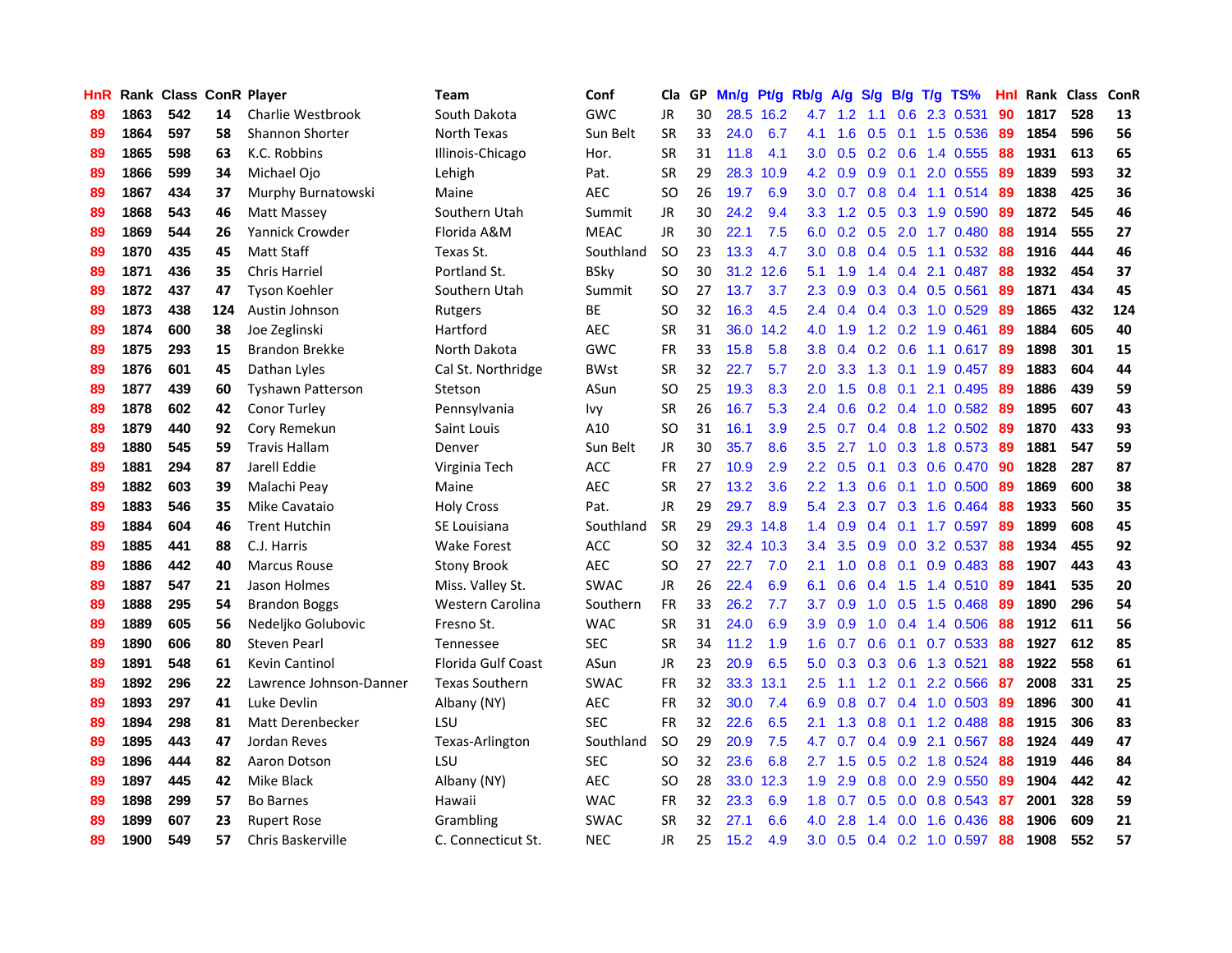| <b>HnR</b> |      | Rank Class ConR Player |     |                         | <b>Team</b>            | Conf        | Cla       |    | GP Mn/g Pt/g |           | Rb/g             | A/g             |               |     | S/g B/g T/g TS%           | Hnl | Rank Class |     | ConR |
|------------|------|------------------------|-----|-------------------------|------------------------|-------------|-----------|----|--------------|-----------|------------------|-----------------|---------------|-----|---------------------------|-----|------------|-----|------|
| 89         | 1901 | 550                    | 48  | Drew Lundberg           | North Dakota St.       | Summit      | JR        | 29 | 24.4         | 8.0       | 1.7              | 2.0             | 0.4           | 0.0 | 1.2 0.520                 | 89  | 1897       | 549 | 48   |
| 89         | 1902 | 446                    | 17  | Joshua Montgomery       | Savannah St.           | Ind.        | SO.       | 30 |              | 31.7 10.3 | 5.5              | 0.8             | 1.1           | 0.2 | 1.8 0.518                 | 88  | 1925       | 450 | 18   |
| 89         | 1903 | 551                    | 42  | Joshua Jones            | Eastern Kentucky       | <b>OVC</b>  | <b>JR</b> | 30 | 29.6         | 10.7      | 2.5              | 1.9             | 0.7           | 0.5 | 1.8 0.568                 | 88  | 1941       | 565 | 43   |
| 89         | 1904 | 300                    | 58  | <b>Quinten Rollins</b>  | Miami (OH)             | <b>MAC</b>  | <b>FR</b> | 24 | 27.6         | 5.5       | 2.5              | 2.1             | 1.5           | 0.0 | 1.8 0.539                 | -91 | 1769       | 268 | 55   |
| 89         | 1905 | 552                    | 49  | Ray Jones               | Southern Utah          | Summit      | JR        | 30 | 31.7         | 9.2       | 3.1              | 4.0             |               |     | 1.3 0.3 3.1 0.547         | 88  | 1920       | 557 | 49   |
| 89         | 1906 | 553                    | 125 | Krys Faber              | DePaul                 | <b>BE</b>   | JR        | 31 | 24.0         | 7.0       |                  | $5.3 \quad 0.5$ |               |     | $0.6$ $0.5$ 1.6 $0.518$   | -88 | 1935       | 561 | 125  |
| 89         | 1907 | 301                    | 54  | Luke Davis              | Gardner-Webb           | <b>BSou</b> | FR        | 32 | 32.3         | 7.2       | 1.9              | 4.2             |               |     | 1.3 0.0 3.0 0.477         | -88 | 1936       | 307 | 54   |
| 89         | 1908 | 608                    | 27  | <b>Darnell Porter</b>   | South Carolina St.     | <b>MEAC</b> | <b>SR</b> | 29 |              | 26.8 12.3 | 3.9              | 1.3             |               |     | 1.0 0.2 2.4 0.571         | -89 | 1863       | 598 | 26   |
| 89         | 1909 | 554                    | 36  | Chase Grabau            | Idaho St.              | <b>BSky</b> | JR        | 28 | 26.9         | 6.3       | $4.4^{\circ}$    | 2.0             | $1.4^{\circ}$ |     | 0.4 1.7 0.533             | 89  | 1902       | 551 | 35   |
| 89         | 1910 | 447                    | 43  | Justin Blake            | <b>Austin Peay</b>     | <b>OVC</b>  | <b>SO</b> | 34 | 13.4         | 5.1       | 0.9              | 0.9             |               |     | 0.4 0.0 0.6 0.540         | 88  | 1923       | 448 | 42   |
| 89         | 1911 | 555                    | 24  | <b>Tramaine Butler</b>  | Alabama St.            | <b>SWAC</b> | JR        | 26 | 26.1         | 10.7      | 3.8 <sub>2</sub> | 1.5             |               |     | 1.7 0.2 2.1 0.427         | -87 | 1973       | 574 | 24   |
| 88         | 1912 | 302                    | 89  | Akil Mitchell           | Virginia               | <b>ACC</b>  | <b>FR</b> | 29 | 15.1         | 2.4       | 3.0 <sub>2</sub> | 0.8             |               |     | 0.6 0.2 0.6 0.370         | -87 | 1986       | 321 | 94   |
| 88         | 1913 | 556                    | 55  | Laron Buggs             | Gardner-Webb           | BSou        | <b>JR</b> | 32 |              | 29.2 10.2 | 3.1              | 1.8             | 1.2           | 0.1 | 2.3 0.475                 | 88  | 1939       | 564 | 55   |
| 88         | 1914 | 609                    | 46  | Pat Eveland             | Pacific                | <b>BWst</b> | <b>SR</b> | 30 | 23.8         | 6.4       | 4.1              | 1.3             |               |     | $0.4$ 0.2 0.7 0.446       | 89  | 1885       | 606 | 45   |
| 88         | 1915 | 448                    | 90  | James Padgett           | Maryland               | <b>ACC</b>  | <b>SO</b> | 31 | 8.7          | 3.3       | 1.9              | 0.0             | 0.2           |     | $0.2$ 0.5 0.481           | 89  | 1882       | 438 | 90   |
| 88         | 1916 | 303                    | 56  | Adam Kemp               | Marist                 | <b>MAAC</b> | <b>FR</b> | 18 | 23.8         | 5.3       | 6.3              | 0.5             | 0.7           | 1.6 | 1.4 0.475                 | 93  | 1643       | 237 | 46   |
| 88         | 1917 | 449                    | 64  | <b>Erik Buggs</b>       | Valparaiso             | Hor.        | SO.       | 35 | 23.3         | 2.8       | $2.4^{\circ}$    | 3.1             | 0.9           | 0.1 | 1.7 0.425                 | -88 | 1926       | 451 | 64   |
| 88         | 1918 | 610                    | 16  | <b>Michael Moss</b>     | <b>Houston Baptist</b> | GWC         | <b>SR</b> | 31 | 30.8         | 10.0      | 5.3              | 4.1             | 2.8           |     | 0.2 4.0 0.500             | -87 | 1968       | 623 | 19   |
| 88         | 1919 | 450                    | 67  | Kyle Gaillard           | William & Mary         | CAA         | SO.       | 32 | 22.8         | 5.8       |                  | $3.3 \quad 1.4$ |               |     | 0.5 0.1 0.8 0.518         | -88 | 1928       | 452 | 70   |
| 88         | 1920 | 557                    | 68  | <b>Braxton Dupree</b>   | Towson                 | CAA         | JR        | 29 |              | 30.9 12.0 | 7.9              | 0.4             |               |     | $0.5$ 1.3 2.2 0.523       | 88  | 1913       | 554 | 69   |
| 88         | 1921 | 304                    | 59  | Reese Holliday          | Toledo                 | <b>MAC</b>  | FR        | 23 |              | 32.2 10.5 | 6.6              | 2.1             |               |     | $0.7$ $0.1$ 2.4 $0.496$   | 93  | 1649       | 239 | 50   |
| 88         | 1922 | 305                    | 62  | Luis Jacobo             | Stetson                | ASun        | FR        | 31 | 28.6         | 9.2       | 4.0              | 0.9             |               |     | $0.8$ $0.5$ 1.6 0.523     | -87 | 1977       | 316 | 63   |
| 88         | 1923 | 611                    | 55  | Jeremi Booth            | Appalachian St.        | Southern    | <b>SR</b> | 29 | 23.8         | 8.7       | 3.1              | 0.4             | 0.9           | 0.1 | 0.9 0.517                 | 88  | 1948       | 617 | 55   |
| 88         | 1924 | 306                    | 18  | <b>Emanuel Chapman</b>  | <b>NC Central</b>      | Ind.        | <b>FR</b> | 25 | 11.8         | 2.2       | 1.6              | 2.3             | 1.0           | 0.1 | 1.2 0.467                 | -89 | 1888       | 295 | 17   |
| 88         | 1925 | 451                    | 65  | Charlie Woods           | Cleveland St.          | Hor.        | <b>SO</b> | 30 | 12.9         | 2.6       | 2.5              | 0.5             | 0.4           |     | $1.0$ 0.5 0.423           | 90  | 1834       | 424 | 63   |
| 88         | 1926 | 307                    | 57  | Rakeem Brookins         | Siena                  | <b>MAAC</b> | <b>FR</b> | 28 | 31.6         | 9.0       | 1.8              | 4.3             | 1.6           | 0.3 | 3.0 0.442                 | -89 | 1891       | 297 | 58   |
| 88         | 1927 | 558                    | 83  | <b>Steadman Short</b>   | Mississippi            | <b>SEC</b>  | JR        | 33 | 17.5         | 3.2       | 3.8              | 0.3             | 0.3           | 0.4 | 0.6 0.540                 | 89  | 1901       | 550 | 82   |
| 88         | 1928 | 612                    | 50  | <b>Roderick Pearson</b> | <b>Oral Roberts</b>    | Summit      | <b>SR</b> | 34 | 23.0         | 5.6       | $2.4^{\circ}$    | 2.7             | 0.7           | 0.0 | 1.9 0.497                 | 87  | 1961       | 620 | 50   |
| 88         | 1929 | 452                    | 37  | Mathias Ward            | Montana                | <b>BSky</b> | <b>SO</b> | 32 | 11.5         | 4.5       | 1.8              | 0.2             | 0.1           |     | 0.2 0.7 0.567             | 88  | 1945       | 457 | 38   |
| 88         | 1930 | 613                    | 60  | <b>William McClure</b>  | Central Michigan       | <b>MAC</b>  | <b>SR</b> | 31 | 21.7         | 3.5       | 6.0              | 0.3             | 0.8           | 1.2 | $0.9$ $0.402$             | 87  | 2009       | 631 | 60   |
| 88         | 1931 | 559                    | 58  | Kamil Svrdlik           | Fairleigh Dickinson    | <b>NEC</b>  | JR        | 29 | 33.7         | 12.0      | 7.1              | 1.0             | 0.6           |     | 1.4 2.7 0.539             | -87 | 1959       | 570 | 58   |
| 88         | 1932 | 614                    | 25  | Christopher Duncan      | Alabama St.            | <b>SWAC</b> | <b>SR</b> | 28 | 21.5         | 6.5       | 4.9              | 0.8             | 0.4           |     | 1.7 1.6 0.441             | 86  | 2030       | 634 | 26   |
| 88         | 1933 | 560                    | 56  | Petey Hausley           | Appalachian St.        | Southern    | JR        | 30 | 18.4         | 7.0       |                  |                 |               |     | 3.4 0.2 0.5 0.5 1.3 0.559 | -87 | 1966       | 573 | 58   |
| 88         | 1934 | 561                    | 17  | Geddes Robinson         | Utah Valley            | GWC         | JR        | 30 | 28.2         | 8.7       | 9.4              | 1.1             |               |     | $0.4$ $0.3$ 2.3 $0.567$   | 88  | 1930       | 559 | 16   |
| 88         | 1935 | 562                    | 50  | Corbin Moore            | Pepperdine             | <b>WCC</b>  | JR        | 33 | 19.1         | 4.5       | 3.7              | 0.5             |               |     | 0.3 0.5 0.7 0.560         | 87  | 2005       | 584 | 52   |
| 88         | 1936 | 308                    | 91  | JT Terrell              | <b>Wake Forest</b>     | <b>ACC</b>  | <b>FR</b> | 32 | 24.0         | 11.1      | 2.1              | 1.6             | 0.7           |     | $0.0$ 2.2 $0.500$         | 87  | 1980       | 318 | 93   |
| 88         | 1937 | 453                    | 48  | Roosevelt Johnson       | SE Louisiana           | Southland   | <b>SO</b> | 29 | 13.1         | 5.5       | 4.0              | 0.5             | 0.6           | 0.4 | 1.2 0.469                 | 88  | 1942       | 456 | 49   |
| 88         | 1938 | 615                    | 92  | Zavier Anderson         | Clemson                | <b>ACC</b>  | <b>SR</b> | 31 | 9.9          | 1.3       |                  | $1.3$ $1.3$     |               |     | 0.7 0.3 1.3 0.494         | 88  | 1910       | 610 | 91   |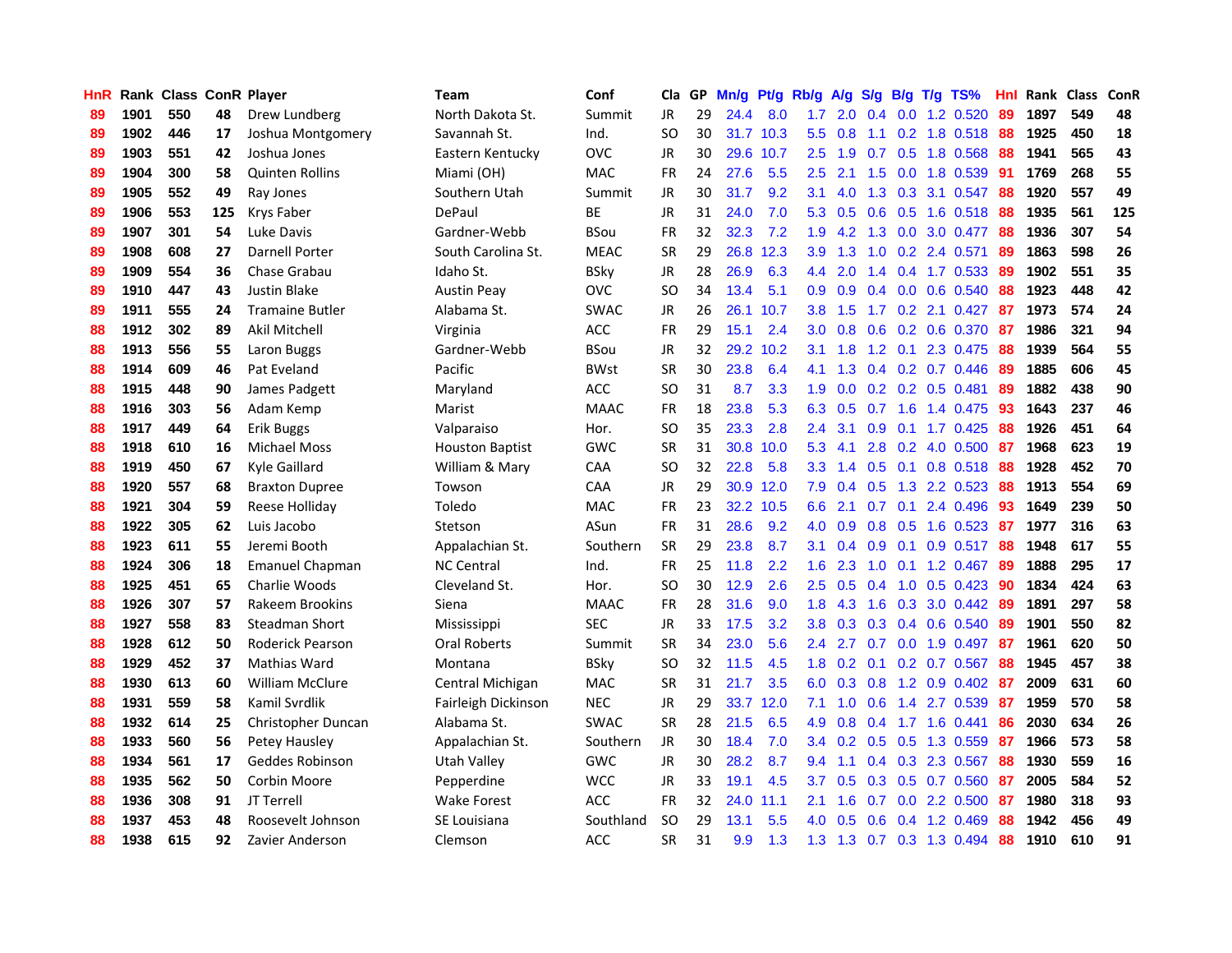| <b>HnR</b> |      | <b>Rank Class ConR Player</b> |    |                        | Team                       | Conf        | Cla       |    | GP Mn/g Pt/g |           | Rb/g             | A/g                                   |                  |                 | S/g B/g T/g TS%            | Hnl | Rank Class |     | ConR |
|------------|------|-------------------------------|----|------------------------|----------------------------|-------------|-----------|----|--------------|-----------|------------------|---------------------------------------|------------------|-----------------|----------------------------|-----|------------|-----|------|
| 88         | 1939 | 563                           | 43 | Kyrie Sutton           | Binghamton                 | <b>AEC</b>  | JR        | 29 | 18.2         | 6.4       | 4.1              | 0.4                                   | 0.2              | 0.9             | $1.0$ 0.514                | 88  | 1944       | 566 | 44   |
| 88         | 1940 | 454                           | 60 | James Gallman          | Middle Tennessee           | Sun Belt    | <b>SO</b> | 31 | 20.9         | 7.5       | 1.3              | 1.0                                   | 0.5              | 0.0             | 0.9 0.535                  | 88  | 1929       | 453 | 60   |
| 88         | 1941 | 564                           | 28 | Akeem Ellis            | Coppin St.                 | <b>MEAC</b> | JR        | 30 | 33.7         | 12.2      | 5.8              | 2.1                                   | 0.8 <sub>0</sub> | 0.3             | 2.5 0.497                  | -87 | 1963       | 572 | 29   |
| 88         | 1942 | 616                           | 63 | <b>Brad Haugabrook</b> | North Florida              | ASun        | <b>SR</b> | 34 | 28.4         | 6.7       | 2.1              | 3.3                                   |                  | $0.4$ 0.1       | 2.6 0.446                  | 88  | 1947       | 616 | 62   |
| 88         | 1943 | 455                           | 38 | John Dickson           | Sacramento St.             | <b>BSky</b> | SO.       | 28 |              | 24.2 10.9 |                  | $4.2 \quad 0.8$                       |                  |                 | 0.8 0.6 1.9 0.509          | -87 | 1964       | 459 | 39   |
| 88         | 1944 | 456                           | 47 | Ryan Sypkens           | UC Davis                   | <b>BWst</b> | SO.       | 30 | 24.6         | 9.7       | 2.0 <sub>1</sub> | 2.3                                   |                  |                 | $0.6$ $0.2$ $2.0$ $0.582$  | 86  | 2022       | 464 | 49   |
| 88         | 1945 | 565                           | 49 | Charlie Harper         | Lamar                      | Southland   | JR        | 24 | 20.0         | 7.4       | 5.6              | 1.0                                   |                  |                 | 1.1 0.2 1.6 0.506          | 87  | 1960       | 571 | 50   |
| 88         | 1946 | 617                           | 61 | Jeremy Landers         | Northern Illinois          | MAC         | <b>SR</b> | 29 | 20.8         | 7.1       | 2.9              | 1.8                                   |                  |                 | 0.6 0.3 1.3 0.498          | 86  | 2036       | 636 | 61   |
| 88         | 1947 | 457                           | 59 | Jamee Jackson          | Quinnipiac                 | <b>NEC</b>  | <b>SO</b> | 32 | 20.9         | 6.3       | 4.9              | 0.5                                   | 0.2              |                 | 1.2 1.3 0.457              | -87 | 1976       | 461 | 60   |
| 88         | 1948 | 618                           | 51 | Larry Davis            | Loyola Marymount           | <b>WCC</b>  | <b>SR</b> | 26 | 22.6         | 8.4       | $2.2^{\circ}$    | $\blacktriangleleft$<br>$\mathcal{A}$ | 0.8              | 0.1             | 0.9 0.478                  | -87 | 1967       | 622 | 51   |
| 88         | 1949 | 566                           | 60 | Phil Wait              | Monmouth                   | <b>NEC</b>  | JR        | 30 | 16.3         | 5.4       | 3.9              | 0.3                                   | 0.1              |                 | 0.6 1.3 0.528              | 86  | 2020       | 590 | 63   |
| 88         | 1950 | 309                           | 93 | Joel Wright            | Duquesne                   | A10         | FR        | 29 | 10.5         | 3.8       | 2.6              | 0.4                                   |                  |                 | 0.3 0.3 0.9 0.489          | 88  | 1940       | 308 | 94   |
| 88         | 1951 | 567                           | 18 | Louie Krogman          | South Dakota               | <b>GWC</b>  | <b>JR</b> | 33 | 31.6         | 14.8      | 3.5              | 2.3                                   | 0.8              | 0.0             | 1.1 0.539                  | 87  | 1954       | 569 | 18   |
| 88         | 1952 | 310                           | 57 | Tom Droney             | Davidson                   | Southern    | <b>FR</b> | 33 | 23.9         | 4.6       | 3.4              | 2.1                                   | 0.5              |                 | $0.1$ 1.7 0.457            | 87  | 1956       | 311 | 57   |
| 88         | 1953 | 568                           | 58 | <b>Kevin Giltner</b>   | Wofford                    | Southern    | <b>JR</b> | 34 | 20.9         | 6.2       | $1.4^{\circ}$    | 0.6                                   | 0.5              |                 | 0.0 0.7 0.578              | 87  | 1952       | 568 | 56   |
| 88         | 1954 | 569                           | 29 | <b>Tony Gallo</b>      | Coppin St.                 | <b>MEAC</b> | <b>JR</b> | 30 | 28.3         | 11.4      | 2.3              | 2.6                                   | 1.3              | 0.0             | $2.5$ 0.512                | -87 | 1988       | 577 | 30   |
| 88         | 1955 | 570                           | 50 | Orlando Brazier        | Lamar                      | Southland   | JR        | 26 | 12.7         | 5.5       | 3.5              | 0.3                                   |                  |                 | $0.5$ 0.7 1.0 0.458        | -87 | 1992       | 579 | 52   |
| 88         | 1956 | 311                           | 69 | Juvonte Reddic         | VCU                        | CAA         | <b>FR</b> | 36 | 11.2         | 3.5       | 1.9              |                                       |                  |                 | $0.3$ 0.4 0.2 0.9 0.492    | -88 | 1909       | 305 | 68   |
| 88         | 1957 | 619                           | 51 | <b>Kendrick Harris</b> | Lamar                      | Southland   | <b>SR</b> | 27 |              | 23.7 10.3 | 2.1              | 3.0                                   |                  |                 | 1.0 0.0 2.4 0.539 87       |     | 1975       | 626 | 51   |
| 88         | 1958 | 620                           | 43 | Clive Weeden           | Dartmouth                  | Ivy         | <b>SR</b> | 28 | 21.7         | 5.1       | 4.6              | $-1.1$                                |                  |                 | $0.5$ $0.9$ 1.2 $0.439$ 87 |     | 1974       | 625 | 44   |
| 88         | 1959 | 571                           | 39 | Cliff Colimon          | Eastern Washington         | <b>BSky</b> | JR        | 26 |              | 24.2 10.4 | 2.3              | 1.8                                   |                  |                 | $0.9$ $0.0$ 2.3 $0.533$    | -87 | 1983       | 576 | 40   |
| 88         | 1960 | 312                           | 44 | <b>Patrick Miller</b>  | Tennessee St.              | <b>OVC</b>  | <b>FR</b> | 30 |              | 34.4 11.4 | $3.2\,$          | 3.0                                   |                  |                 | 1.4 0.0 2.7 0.478          | -87 | 1978       | 317 | 44   |
| 88         | 1961 | 313                           | 70 | Javonte Maynor         | Georgia St.                | CAA         | FR        | 30 | 17.5         | 5.9       | 1.1              | 0.6                                   |                  |                 | $0.4$ 0.0 0.6 0.561        | 87  | 1953       | 309 | 71   |
| 87         | 1962 | 621                           | 81 | <b>Trey Stanton</b>    | Rice                       | <b>CUSA</b> | <b>SR</b> | 32 | 19.2         | 5.6       | 4.0              | 0.8                                   |                  |                 | 0.3 0.5 1.2 0.469          | -87 | 1962       | 621 | 84   |
| 87         | 1963 | 572                           | 30 | <b>Aric Brooks</b>     | Morgan St.                 | <b>MEAC</b> | JR        | 30 |              | 32.1 10.2 | $4.4^{\circ}$    | 2.1                                   |                  |                 | $0.9$ $0.3$ 2.5 0.498      | 88  | 1951       | 567 | 28   |
| 87         | 1964 | 314                           | 45 | Lucas Nutt             | SE Missouri St.            | OVC         | <b>FR</b> | 32 |              | 29.8 10.0 | 2.3              | 3.5                                   |                  |                 | 0.7 0.0 2.5 0.596          | -87 | 1995       | 326 | 45   |
| 87         | 1965 | 315                           | 94 | <b>Calvin Newell</b>   | Oklahoma                   | <b>B12</b>  | <b>FR</b> | 31 | 12.5         | 3.5       | 1.1              | 1.5                                   | 0.4              |                 | $0.1$ 1.4 0.510            | -87 | 1955       | 310 | 94   |
| 87         | 1966 | 458                           | 48 | Chris O'Brien          | Cal Poly                   | <b>BWst</b> | SO.       | 27 | 27.6         | 5.9       | 3.3 <sub>2</sub> | 1.9                                   | 0.8              |                 | 0.4 1.3 0.427              | 88  | 1917       | 445 | 47   |
| 87         | 1967 | 622                           | 73 | <b>Blake Mishler</b>   | Illinois St.               | <b>MVC</b>  | <b>SR</b> | 31 | 13.1         | 4.4       | $2.4^{\circ}$    | 0.4                                   | 0.1              | 0.0             | 0.9 0.529                  | 87  | 1972       | 624 | 73   |
| 87         | 1968 | 459                           | 59 | <b>Brian Cole</b>      | NC-Greensboro              | Southern    | <b>SO</b> | 31 | 14.1         | 6.3       | $1.5^{\circ}$    | 0.2                                   |                  | $0.2 \quad 0.4$ | 0.5 0.552                  | -87 | 1971       | 460 | 59   |
| 87         | 1969 | 316                           | 84 | Rod Odom               | Vanderbilt                 | <b>SEC</b>  | <b>FR</b> | 34 | 15.7         | 3.9       | 2.6              | 0.4                                   | $0.4 \quad 0.1$  |                 | 1.1 0.537                  | -87 | 1969       | 314 | 86   |
| 87         | 1970 | 573                           | 58 | R.J. Hall              | Marist                     | <b>MAAC</b> | JR        | 19 | 25.2         | 9.2       | 1.8              | 2.7                                   |                  |                 | 1.0 0.0 3.0 0.537          | -90 | 1807       | 524 | 51   |
| 87         | 1971 | 317                           | 66 | <b>Tony Snell</b>      | New Mexico                 | <b>MWC</b>  | <b>FR</b> | 34 | 17.5         | 4.4       | 1.9              | 0.9                                   |                  |                 | $0.2$ 0.2 0.9 0.507        | -87 | 1984       | 320 | 67   |
| 87         | 1972 | 623                           | 82 | <b>Collin Mangrum</b>  | SMU                        | <b>CUSA</b> | <b>SR</b> | 33 | 24.3         | 6.0       | $2.5^{\circ}$    | 1.8                                   |                  |                 | $0.8$ 0.2 1.0 0.523        | 88  | 1943       | 614 | 81   |
| 87         | 1973 | 318                           | 61 | Naofall Folahan        | Wagner                     | <b>NEC</b>  | <b>FR</b> | 30 | 16.6         | 4.6       | 2.9              | 0.3                                   | 0.2              | 1.5             | 1.1 0.611                  | 87  | 1965       | 313 | 59   |
| 87         | 1974 | 319                           | 56 | Sheldon Strickland     | <b>Charleston Southern</b> | BSou        | FR        | 32 | 25.3         | 8.5       | 1.9              | 2.3                                   | 1.2              | 0.0             | 2.0 0.540                  | 87  | 2002       | 329 | 56   |
| 87         | 1975 | 574                           | 46 | <b>Wil Peters</b>      | Tennessee St.              | <b>OVC</b>  | JR        | 30 | 34.7         | 10.5      | 2.6              | 4.2                                   | 0.8              |                 | 0.2 2.5 0.561              | 87  | 1997       | 581 | 47   |
| 87         | 1976 | 575                           | 62 | Andre Coimbra          | Central Michigan           | <b>MAC</b>  | JR        | 31 | 19.6         | 5.0       | 4.5              | 0.4                                   |                  |                 | 0.5 1.0 1.6 0.529          | 86  | 2053       | 602 | 63   |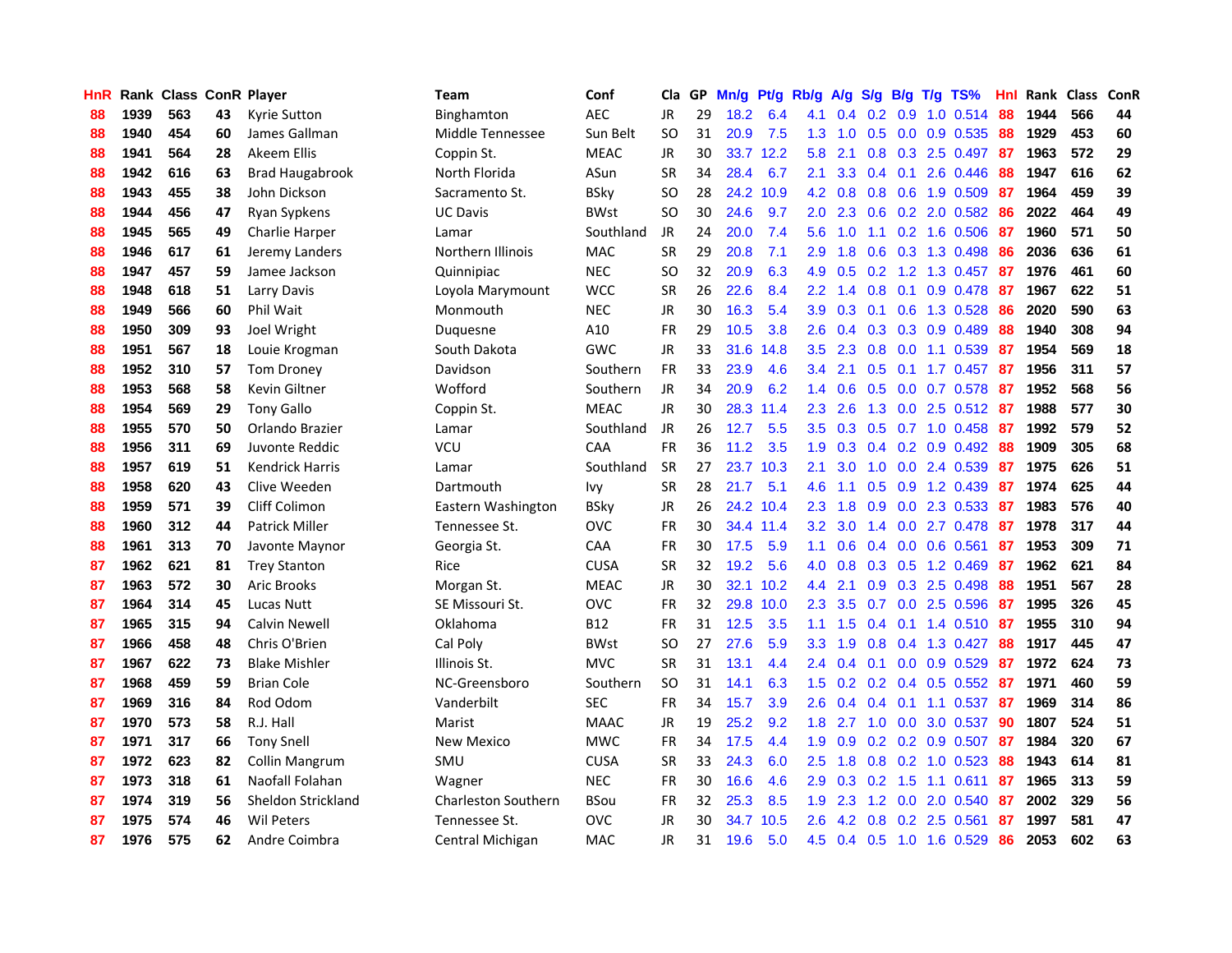| <b>HnR</b> |      | Rank Class ConR Player |    |                           | Team                      | Conf        | Cla       |    | GP Mn/g |           | Pt/g Rb/g        | A/g             |               |                 | S/g B/g T/g TS%           | Hnl | Rank Class |     | ConR |
|------------|------|------------------------|----|---------------------------|---------------------------|-------------|-----------|----|---------|-----------|------------------|-----------------|---------------|-----------------|---------------------------|-----|------------|-----|------|
| 87         | 1977 | 624                    | 52 | Matt Dorr                 | San Diego                 | <b>WCC</b>  | <b>SR</b> | 27 | 31.9    | 8.9       | 3.3              | 2.7             | 0.7           | 0.1             | 1.7 0.516                 | 87  | 1957       | 619 | 50   |
| 87         | 1978 | 320                    | 31 | <b>Pendarvis Williams</b> | Norfolk St.               | <b>MEAC</b> | <b>FR</b> | 32 | 22.2    | 8.1       | 2.9              | 1.3             | 0.6           | 0.5             | 1.6 0.610                 | -87 | 2006       | 330 | 32   |
| 87         | 1979 | 625                    | 44 | Ronnie Dixon              | Dartmouth                 | Ivy         | <b>SR</b> | 16 | 24.6    | 8.4       | 2.8              | 2.6             | 0.8           |                 | 0.3 2.3 0.484             | 92  | 1668       | 559 | 36   |
| 87         | 1980 | 321                    | 19 | <b>Trevor Gruis</b>       | South Dakota              | <b>GWC</b>  | <b>FR</b> | 33 | 26.2    | 9.6       |                  | 6.8 1.2         |               |                 | 0.5 0.8 1.5 0.580         | 87  | 1981       | 319 | 20   |
| 87         | 1981 | 322                    | 85 | Brian Richardson          | South Carolina            | <b>SEC</b>  | <b>FR</b> | 30 | 19.4    | 5.9       | 1.6              | 0.5             |               |                 | $0.7$ $0.2$ $1.0$ $0.492$ | -87 | 1994       | 325 | 87   |
| 87         | 1982 | 576                    | 20 | <b>Brandon Provost</b>    | Texas-Pan American        | <b>GWC</b>  | JR        | 31 |         | 30.9 12.5 | 3.2              | 1.9             |               |                 | 0.8 0.3 2.1 0.609         | 85  | 2111       | 615 | 24   |
| 87         | 1983 | 460                    | 32 | <b>Adrian Powell</b>      | <b>NCA&amp;T</b>          | <b>MEAC</b> | <b>SO</b> | 32 | 25.2    | 8.1       | 4.1              | 1.5             | 1.0           |                 | 0.6 1.6 0.545             | 86  | 2024       | 465 | 33   |
| 87         | 1984 | 577                    | 49 | Jose Rivera               | Pacific                   | BWst        | <b>JR</b> | 31 | 22.9    | 5.5       | 1.4              | 1.7             |               |                 | 0.3 0.0 0.9 0.579         | 87  | 1979       | 575 | 48   |
| 87         | 1985 | 578                    | 95 | <b>Fred Ellis</b>         | Baylor                    | B12         | <b>JR</b> | 31 | 16.0    | 3.6       | 2.3              | 0.9             |               |                 | $0.4$ 0.2 1.1 0.496       | 86  | 2012       | 587 | 95   |
| 87         | 1986 | 626                    | 19 | Aaron Mitchell            | Longwood                  | Ind.        | <b>SR</b> | 30 | 32.5    | 13.4      | 5.8              | 3.8             |               |                 | 1.0 0.3 3.0 0.546         | -87 | 2003       | 629 | 19   |
| 87         | 1987 | 323                    | 44 | Dom Morris                | Boston U.                 | <b>AEC</b>  | <b>FR</b> | 32 | 23.2    | 5.7       | 4.6              | 0.5             |               |                 | 0.4 0.3 1.3 0.495         | -87 | 1958       | 312 | 45   |
| 87         | 1988 | 579                    | 62 | Stefan Perunicic          | St. Francis (NY)          | <b>NEC</b>  | JR        | 30 | 27.5    | 8.6       | 2.5              | 0.8             |               |                 | $0.6$ $0.4$ 1.1 $0.509$   | 86  | 2029       | 594 | 64   |
| 87         | 1989 | 580                    | 33 | Ameer Ali                 | Morgan St.                | <b>MEAC</b> | <b>JR</b> | 29 | 18.4    | 6.1       | 5.1              | 0.5             |               |                 | $0.4$ 0.2 1.8 0.530       | -87 | 1990       | 578 | 31   |
| 87         | 1990 | 581                    | 47 | Stephen Hall              | Jacksonville St.          | <b>OVC</b>  | <b>JR</b> | 30 |         | 28.5 11.1 | 5.0              | 1.1             | 0.6           | 0.8             | 2.4 0.514                 | 85  | 2076       | 610 | 48   |
| 87         | 1991 | 627                    | 20 | Garrett Lever             | Seattle                   | Ind.        | <b>SR</b> | 31 | 29.2    | 3.8       | 5.6              | 1.8             | $2.4^{\circ}$ |                 | $0.1$ 1.4 $0.453$         | 86  | 2025       | 633 | 20   |
| 87         | 1992 | 628                    | 71 | Brian Johnson             | Delaware                  | <b>CAA</b>  | <b>SR</b> | 28 | 18.7    | 3.8       | 1.1              | 2.1             |               | $0.4 \quad 0.0$ | $1.0 \t0.512$             | -87 | 2004       | 630 | 72   |
| 87         | 1993 | 324                    | 80 | <b>Ahmad Starks</b>       | Oregon St.                | P12         | <b>FR</b> | 30 | 22.0    | 7.8       | 0.9              | 1.5             |               |                 | $0.6$ $0.0$ 1.2 $0.468$   | -87 | 1987       | 322 | 81   |
| 87         | 1994 | 325                    | 51 | Brayden Carlson           | South Dakota St.          | Summit      | FR        | 30 | 11.0    | 2.8       | 1.7 <sub>z</sub> | 0.6             |               |                 | 0.6 0.2 0.4 0.570 87      |     | 1991       | 324 | 51   |
| 87         | 1995 | 629                    | 40 | <b>Taylor Montgomery</b>  | Northern Colorado         | <b>BSky</b> | <b>SR</b> | 32 | 25.7    | 5.3       | 5.9              | 0.5             |               |                 | $0.6$ $0.2$ 1.2 $0.425$   | -87 | 1993       | 628 | 41   |
| 87         | 1996 | 326                    | 93 | Danny Rubin               | <b>Boston College</b>     | <b>ACC</b>  | <b>FR</b> | 29 | 16.8    | 4.1       | 1.6              | 0.6             |               |                 | 0.3 0.2 0.6 0.601         | -89 | 1867       | 292 | 89   |
| 87         | 1997 | 461                    | 45 | Matt Sullivan             | <b>Brown</b>              | Ivv         | <b>SO</b> | 27 | 15.2    | 5.3       | 1.5 <sub>1</sub> | 1.0             |               |                 | $0.6$ $0.1$ $0.9$ $0.598$ | 86  | 2028       | 466 | 46   |
| 87         | 1998 | 582                    | 64 | Marlon Rivera             | <b>Florida Gulf Coast</b> | ASun        | JR        | 30 | 31.8    | 6.4       | 5.7              | 5.4             | 1.6           | 0.1             | 3.8 0.368                 | 86  | 2060       | 605 | 65   |
| 87         | 1999 | 462                    | 86 | Rob Chubb                 | Auburn                    | <b>SEC</b>  | <b>SO</b> | 29 | 20.2    | 7.6       | 3.8              | 0.3             |               |                 | $0.3$ 0.7 1.4 0.469       | 86  | 2057       | 471 | 90   |
| 87         | 2000 | 583                    | 21 | Cervante Burrell          | Seattle                   | Ind.        | JR        | 30 |         | 27.3 10.9 | 3.0              | 3.5             |               |                 | 1.3 0.0 3.3 0.421         | 86  | 2034       | 596 | 22   |
| 87         | 2001 | 463                    | 34 | Mike Phillips             | Howard                    | <b>MEAC</b> | SO.       | 30 |         | 33.1 12.9 | 7.2              | 1.0             | 0.6           | 0.6             | 3.1 0.457                 | -85 | 2067       | 473 | 34   |
| 87         | 2002 | 584                    | 61 | <b>Tramar Sutherland</b>  | Ark .- Little Rock        | Sun Belt    | <b>JR</b> | 34 | 9.1     | 2.2       | 1.6              | 0.4             |               | $0.4 \quad 0.0$ | 0.3 0.469                 | -87 | 2011       | 586 | 61   |
| 87         | 2003 | 464                    | 45 | Ferg Myrick               | New Hampshire             | <b>AEC</b>  | <b>SO</b> | 14 |         | 27.2 12.1 | 4.1              | 0.8             | 0.6           | 0.6             | 2.8 0.468                 | -89 | 1879       | 437 | 39   |
| 87         | 2004 | 327                    | 87 | RJ Slawson                | South Carolina            | <b>SEC</b>  | <b>FR</b> | 28 | 9.0     | 2.3       | 2.1              | 0.1             |               |                 | 0.3 0.2 0.5 0.496         | -87 | 1998       | 327 | 88   |
| 87         | 2005 | 328                    | 58 | Kenyon McNeaill           | Louisiana Tech            | <b>WAC</b>  | <b>FR</b> | 32 | 29.4    | 8.7       | 2.8              | 2.4             |               | $1.2 \quad 0.0$ | 2.8 0.489                 | 85  | 2066       | 345 | 61   |
| 87         | 2006 | 585                    | 41 | Alpha N'Diaye             | Sacramento St.            | <b>BSky</b> | JR        | 19 | 20.7    | 6.0       | 6.6              | 0.4             | 0.5           | 1.1             | $0.6$ 0.473               | -90 | 1779       | 513 | 32   |
| 87         | 2007 | 586                    | 74 | Will Egolf                | <b>Bradley</b>            | <b>MVC</b>  | JR        | 32 | 23.7    | 8.0       | 4.1              | 0.6             |               |                 | 0.7 0.6 1.5 0.481         | 86  | 2026       | 592 | 75   |
| 87         | 2008 | 630                    | 83 | David Booker              | Tulane                    | <b>CUSA</b> | <b>SR</b> | 28 | 23.8    | 7.5       | 4.0              | 0.4             |               |                 | $0.3$ $0.3$ 1.1 $0.561$   | 86  | 2039       | 637 | 87   |
| 87         | 2009 | 587                    | 57 | Quinard Jackson           | NC-Asheville              | <b>BSou</b> | <b>JR</b> | 34 | 21.2    | 5.1       | $3.6^{\circ}$    | 1.0             |               |                 | 0.6 0.3 1.2 0.541         | 86  | 2015       | 589 | 57   |
| 87         | 2010 | 465                    | 75 | Anthony Cousin            | Illinois St.              | <b>MVC</b>  | <b>SO</b> | 31 | 23.7    | 6.8       | $1.4^{\circ}$    | 2.2             | 0.6           |                 | $0.0$ 1.8 $0.493$         | 86  | 2018       | 463 | 74   |
| 87         | 2011 | 329                    | 84 | Kodi Maduka               | Tulsa                     | <b>CUSA</b> | <b>FR</b> | 32 | 11.7    | 2.4       | 2.9              | 0.3             | 0.1           |                 | 0.8 0.7 0.456             | 86  | 2017       | 334 | 85   |
| 87         | 2012 | 588                    | 35 | <b>Brandon Hosley</b>     | Florida A&M               | <b>MEAC</b> | <b>JR</b> | 32 | 18.2    | 6.8       | 1.9              | 0.9             | 1.1           | 0.0             | 1.3 0.533                 | 85  | 2090       | 612 | 36   |
| 87         | 2013 | 631                    | 36 | O.J. Avworo               | Navy                      | Pat.        | <b>SR</b> | 31 | 28.4    | 8.5       | 2.8              | 3.5             | 1.3           | 0.1             | 2.6 0.517                 | 86  | 2035       | 635 | 37   |
| 87         | 2014 | 466                    | 60 | Nathan Healy              | Appalachian St.           | Southern    | <b>SO</b> | 30 | 16.1    | 3.8       |                  | $3.3 \quad 1.0$ |               |                 | 0.6 0.1 0.9 0.514 86      |     | 2062       | 472 | 62   |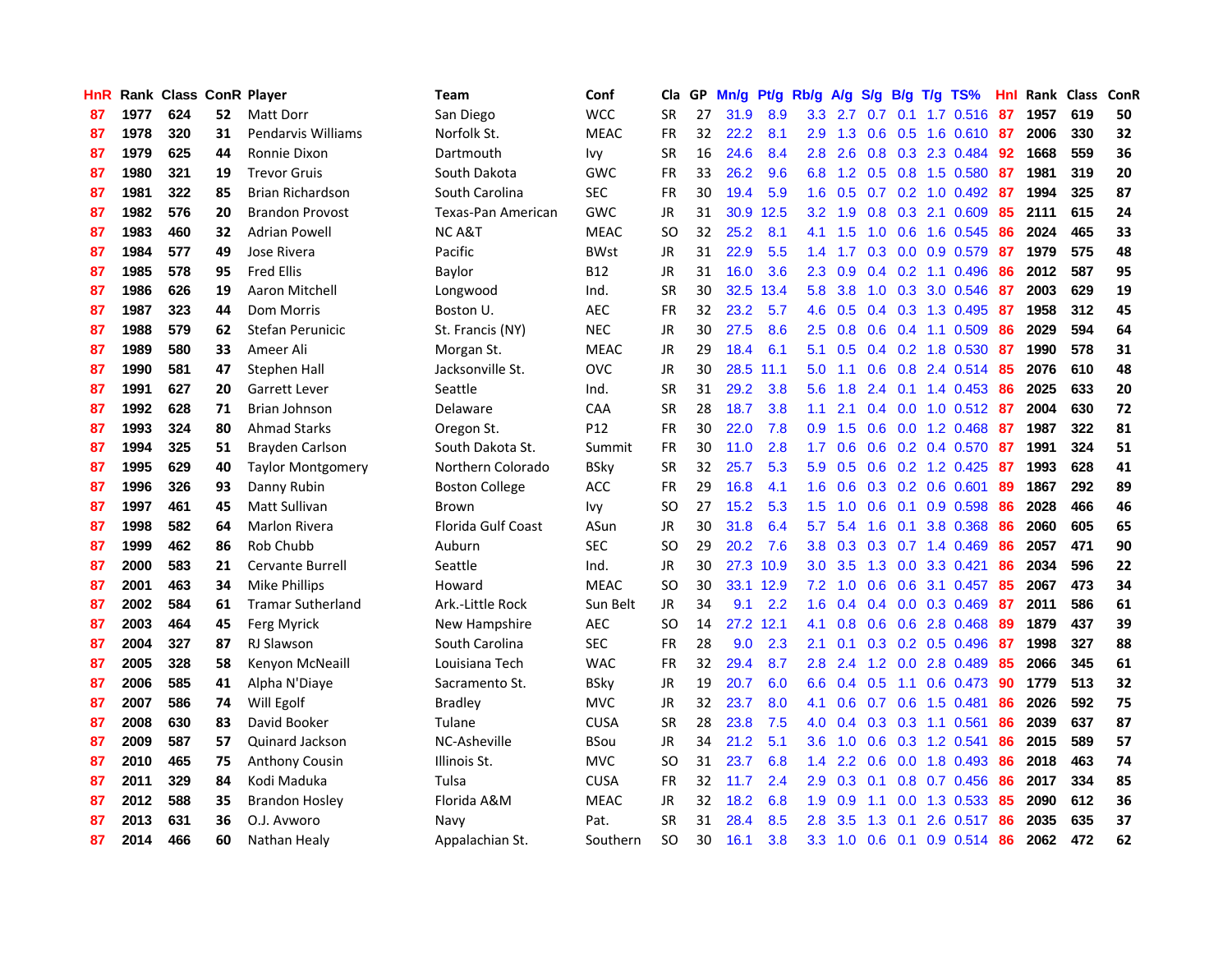| HnR |      | Rank Class ConR Player |    |                        | Team                 | Conf        | Cla       |    | GP Mn/g Pt/g Rb/g |           |                  | A/g             |               |                 | S/g B/g T/g TS%           | Hnl | Rank Class |     | ConR |
|-----|------|------------------------|----|------------------------|----------------------|-------------|-----------|----|-------------------|-----------|------------------|-----------------|---------------|-----------------|---------------------------|-----|------------|-----|------|
| 87  | 2015 | 330                    | 88 | Jalen Steele           | Mississippi St.      | <b>SEC</b>  | <b>FR</b> | 27 | 18.0              | 5.7       | 1.5              | 0.9             | $0.4^{\circ}$ | 0.0             | 0.9 0.492                 | 86  | 2056       | 343 | 89   |
| 87  | 2016 | 331                    | 61 | Sebastian Koch         | Elon                 | Southern    | <b>FR</b> | 31 | 16.8              | 5.5       | 2.5              | 0.9             |               |                 | $0.3$ $0.2$ $0.7$ $0.582$ | 86  | 2013       | 332 | 60   |
| 87  | 2017 | 332                    | 67 | J.J. O'Brien           | Utah                 | <b>MWC</b>  | <b>FR</b> | 22 | 27.7              | 6.3       | 5.5              | 1.2             |               | $0.5 \quad 0.2$ | 1.8 0.446                 | 92  | 1703       | 251 | 60   |
| 87  | 2018 | 632                    | 21 | Kendall Cutler         | South Dakota         | <b>GWC</b>  | <b>SR</b> | 31 | 25.0              | 8.2       |                  | $3.2$ 4.5       |               |                 | 1.3 0.0 2.4 0.517         | 87  | 2010       | 632 | 22   |
| 87  | 2019 | 633                    | 85 | Mike Walker            | SMU                  | <b>CUSA</b> | <b>SR</b> | 33 | 28.7              | 6.9       |                  | $1.3$ $1.5$     |               |                 | 0.8 0.1 1.0 0.575         | -88 | 1950       | 618 | 83   |
| 86  | 2020 | 589                    | 42 | Kenny McGowan          | Idaho St.            | <b>BSky</b> | JR        | 29 | 22.0              | 9.3       |                  | $1.6$ 1.5       |               |                 | 1.0 0.0 1.7 0.518         | -86 | 2023       | 591 | 42   |
| 86  | 2021 | 467                    | 46 | John Daniels           | Columbia             | Ivy         | <b>SO</b> | 19 | 16.3              | 4.1       |                  | 4.4 0.4         |               |                 | $0.7$ $0.2$ 1.2 $0.542$   | 87  | 1985       | 462 | 45   |
| 86  | 2022 | 634                    | 62 | <b>Travis Lee</b>      | Troy                 | Sun Belt    | <b>SR</b> | 24 | 17.4              | 8.2       | 1.3              | 0.5             | 0.5           |                 | 0.0 0.6 0.555             | 86  | 2048       | 640 | 63   |
| 86  | 2023 | 590                    | 86 | Justin Haynes          | SMU                  | <b>CUSA</b> | JR        | 35 | 18.9              | 4.7       | 2.1              | 1.4             |               |                 | 0.7 0.2 1.3 0.594         | 86  | 2038       | 597 | 86   |
| 86  | 2024 | 635                    | 26 | Duwan Kornegay         | <b>Prairie View</b>  | <b>SWAC</b> | <b>SR</b> | 32 | 21.1              | 7.3       | 5.0              | 0.6             | 0.6           |                 | 0.3 0.7 0.501             | 86  | 2043       | 638 | 27   |
| 86  | 2025 | 591                    | 63 | Lawrence Bridges       | <b>Robert Morris</b> | <b>NEC</b>  | JR        | 28 | 15.5              | 4.1       | $3.2\phantom{0}$ | 0.3             |               |                 | $0.4$ 0.0 0.8 0.509       | 87  | 2007       | 585 | 61   |
| 86  | 2026 | 333                    | 22 | Lamar Kearse           | New Jersey Tech      | <b>GWC</b>  | <b>FR</b> | 26 | 22.7              | 8.8       | 2.2 <sub>2</sub> | 2.2             | 0.7           | 0.0             | 1.2 0.530                 | -87 | 1989       | 323 | 21   |
| 86  | 2027 | 592                    | 48 | Zach Bailey            | Tennessee Tech       | <b>OVC</b>  | <b>JR</b> | 31 | 25.4              | 8.1       | 1.8              | 1.8             | 1.2           | 0.1             | $1.5$ 0.517               | -87 | 1996       | 580 | 46   |
| 86  | 2028 | 636                    | 43 | <b>Melvin Jones</b>    | Portland St.         | <b>BSky</b> | <b>SR</b> | 30 |                   | 32.1 11.5 | 2.1              | 2.4             | 0.4           | 0.0             | 1.6 0.562                 | 85  | 2084       | 646 | 45   |
| 86  | 2029 | 593                    | 63 | Darrell Lampley        | Eastern Michigan     | <b>MAC</b>  | JR        | 31 | 20.6              | 6.3       | 2.0              | 3.6             | 1.0           | 0.0             | 2.2 0.455                 | 86  | 2059       | 604 | 64   |
| 86  | 2030 | 637                    | 44 | Sultan Toles-Bey       | Sacramento St.       | <b>BSky</b> | <b>SR</b> | 28 | 36.0              | 12.2      | 3.4              | 4.8             | 1.5           | 0.1             | 3.6 0.474                 | -86 | 2061       | 642 | 44   |
| 86  | 2031 | 594                    | 76 | Mykel Cleveland        | Southern Illinois    | <b>MVC</b>  | JR        | 29 | 18.8              | 3.2       | 1.7 <sub>z</sub> | $2.2^{\circ}$   |               |                 | $0.7$ 0.3 1.4 0.439       | -86 | 2045       | 600 | 76   |
| 86  | 2032 | 334                    | 64 | Dre Calloway           | St. Francis (NY)     | <b>NEC</b>  | FR        | 28 | 26.6              | 6.5       | $2.4^{\circ}$    | 3.6             |               |                 | 1.0 0.0 2.0 0.408         | -86 | 2016       | 333 | 62   |
| 86  | 2033 | 335                    | 63 | Dennis Mavin           | Florida Atlantic     | Sun Belt    | <b>FR</b> | 32 | 13.8              | 5.2       | 2.2 <sub>2</sub> | 0.7             |               |                 | $0.5$ 0.0 0.9 0.451       | 86  | 2032       | 337 | 62   |
| 86  | 2034 | 336                    | 94 | Cole Stefan            | La Salle             | A10         | <b>FR</b> | 25 | 13.3              | 4.6       | 1.1              | 0.8             |               |                 | 0.2 0.1 0.4 0.537         | 87  | 1970       | 315 | 95   |
| 86  | 2035 | 337                    | 65 | Julian Norfleet        | Mount St. Mary's     | <b>NEC</b>  | <b>FR</b> | 32 | 32.5              | 9.3       | $2.6\,$          | 2.3             |               |                 | $0.9$ $0.3$ 1.5 $0.468$   | 86  | 2042       | 338 | 66   |
| 86  | 2036 | 595                    | 66 | Donavan Foster         | Detroit              | Hor.        | JR        | 33 | 19.0              | 4.9       | 1.9              | 1.8             |               |                 | 1.2 0.0 1.5 0.454         | 86  | 2054       | 603 | 66   |
| 86  | 2037 | 596                    | 68 | JayDee Luster          | Wyoming              | <b>MWC</b>  | <b>JR</b> | 28 | 27.9              | 5.9       | 2.3              | 3.4             |               |                 | $0.9$ $0.0$ $2.0$ $0.466$ | -87 | 1999       | 582 | 68   |
| 86  | 2038 | 638                    | 27 | Jonathan Inman         | Alabama A&M          | <b>SWAC</b> | <b>SR</b> | 22 | 16.3              | 5.6       | 4.0              | 0.8             |               |                 | 0.4 0.9 1.3 0.569         | 88  | 1946       | 615 | 23   |
| 86  | 2039 | 597                    | 59 | Hamidu Rahman          | New Mexico St.       | <b>WAC</b>  | JR        | 23 | 19.4              | 7.2       | 5.0              | 0.2             |               |                 | 0.3 0.5 2.1 0.497         | 88  | 1918       | 556 | 57   |
| 86  | 2040 | 598                    | 22 | <b>Cornelius Chatt</b> | SIU-Edwardsville     | Ind.        | <b>JR</b> | 28 | 27.4              | 12.1      | 2.4              | 2.3             | 1.0           | 0.0             | 2.4 0.516                 | 86  | 2033       | 595 | 21   |
| 86  | 2041 | 468                    | 66 | Joe Efese              | C. Connecticut St.   | <b>NEC</b>  | <b>SO</b> | 28 | 14.7              | 5.1       | 2.6              | 0.3             | 0.3           |                 | 1.2 1.4 0.593             | 86  | 2037       | 468 | 65   |
| 86  | 2042 | 469                    | 50 | Daman Starring         | UC Irvine            | <b>BWst</b> | <b>SO</b> | 32 | 25.8              | 7.4       | 3.3 <sub>2</sub> | 1.6             | 0.9           | 0.2             | 1.6 0.520                 | 85  | 2087       | 477 | 52   |
| 86  | 2043 | 599                    | 52 | DeShawn Patterson      | SE Louisiana         | Southland   | JR        | 29 | 27.4              | 6.3       | 3.9              | 3.6             | 1.5           | 0.4             | 1.5 0.434                 | 86  | 2049       | 601 | 53   |
| 86  | 2044 | 338                    | 65 | Aaron Graham           | Stetson              | ASun        | <b>FR</b> | 30 | 19.9              | 6.1       | 2.3              | 1.2             |               |                 | 1.0 0.2 1.7 0.511         | 85  | 2098       | 355 | 67   |
| 86  | 2045 | 470                    | 69 | Mike Fitzgerald        | Air Force            | <b>MWC</b>  | <b>SO</b> | 32 | 12.5              | 3.3       |                  | $1.2 \quad 0.4$ |               | $0.4$ 0.1       | $0.5$ $0.618$             | -86 | 2050       | 470 | 69   |
| 86  | 2046 | 600                    | 37 | Rob Delanev            | Lafayette            | Pat.        | JR        | 29 | 22.8              | 6.1       |                  | $3.0$ 2.7       |               |                 | $0.8$ 0.0 1.6 0.501       | -86 | 2027       | 593 | 36   |
| 86  | 2047 | 339                    | 66 | <b>Brandon Barnes</b>  | Lipscomb             | ASun        | <b>FR</b> | 30 | 17.9              | 6.4       | $3.6^{\circ}$    | 0.8             |               |                 | $0.6$ $0.1$ 1.6 0.508     | 86  | 2046       | 339 | 64   |
| 86  | 2048 | 601                    | 45 | Rod Singleton          | Montana St.          | <b>BSky</b> | JR        | 31 | 29.9              | 7.9       | 2.6              | 3.5             | 1.1           |                 | 0.1 2.3 0.528             | 86  | 2040       | 598 | 43   |
| 86  | 2049 | 340                    | 64 | Antone Christian       | Northern Illinois    | <b>MAC</b>  | <b>FR</b> | 25 | 17.8              | 6.2       | 2.8              | 0.8             | 0.6           |                 | 0.2 1.0 0.468             | 84  | 2127       | 364 | 66   |
| 86  | 2050 | 471                    | 67 | Ridge Graham           | Stetson              | ASun        | <b>SO</b> | 31 |                   | 30.7 12.6 | 6.0              | 1.2             | 1.2           |                 | 0.3 3.3 0.456             | 85  | 2105       | 481 | 68   |
| 86  | 2051 | 472                    | 70 | Nikola Cerina          | TCU                  | <b>MWC</b>  | <b>SO</b> | 33 | 20.1              | 5.4       | 4.1              | 0.4             | 0.9           | 0.3             | 1.3 0.492                 | 85  | 2110       | 483 | 72   |
| 86  | 2052 | 602                    | 28 | Cor-J Cox              | Miss. Valley St.     | <b>SWAC</b> | <b>JR</b> | 32 | 9.8               | 3.9       | 2.1              |                 |               |                 | 0.4 0.3 0.1 0.6 0.512 85  |     | 2113       | 617 | 28   |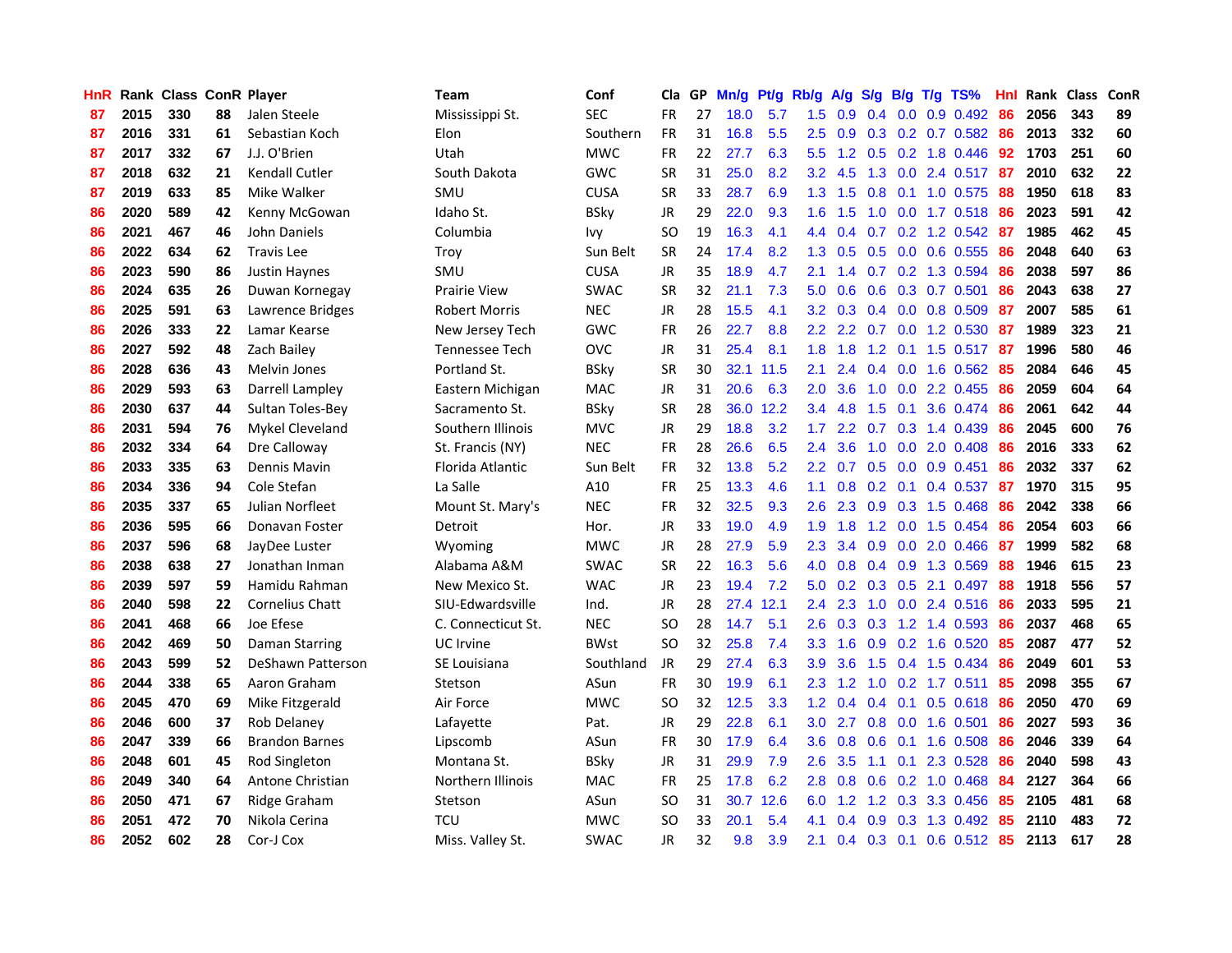| HnR |      | <b>Rank Class ConR Player</b> |     |                        | Team                  | Conf        | Cla       |    | GP Mn/g Pt/g |           | Rb/g             | A/g       |     |                 | S/g B/g T/g TS%           | Hnl |      | Rank Class | ConR |
|-----|------|-------------------------------|-----|------------------------|-----------------------|-------------|-----------|----|--------------|-----------|------------------|-----------|-----|-----------------|---------------------------|-----|------|------------|------|
| 86  | 2053 | 341                           | 46  | Alasdair Fraser        | Maine                 | <b>AEC</b>  | FR        | 30 | 17.3         | 5.5       | 3.7              | 0.3       | 0.2 | 0.8             | 1.0 0.543                 | 86  | 2052 | 341        | 46   |
| 86  | 2054 | 342                           | 65  | <b>Cameron Black</b>   | Bowling Green         | <b>MAC</b>  | <b>FR</b> | 31 | 15.1         | 4.1       | 3.7              | 0.2       | 0.3 | 0.6             | $1.0 \t0.543$             | 86  | 2051 | 340        | 62   |
| 86  | 2055 | 473                           | 46  | Jeffrey Forbes         | Eastern Washington    | <b>BSky</b> | <b>SO</b> | 30 | 31.8         | 9.8       | 2.6              | 2.0       | 0.8 | 0.1             | 1.6 0.576                 | 85  | 2092 | 479        | 46   |
| 86  | 2056 | 343                           | 62  | Eric Ferguson          | Georgia Southern      | Southern    | FR        | 31 |              | 28.8 12.0 | 5.6              | 1.5       |     |                 | 1.5 0.8 3.1 0.514         | 86  | 2055 | 342        | 61   |
| 86  | 2057 | 474                           | 53  | <b>Ashley Hamilton</b> | Loyola Marymount      | <b>WCC</b>  | SO.       | 25 | 24.6         | 9.1       | 5.7              | 0.9       |     |                 | 0.6 0.5 2.9 0.542         | 86  | 2041 | 469        | 53   |
| 86  | 2058 | 639                           | 53  | Imad Qahwash           | Central Arkansas      | Southland   | <b>SR</b> | 29 | 22.9         | 12.6      | 2.8              | 1.7       | 1.1 |                 | $0.0$ 2.9 $0.528$         | 85  | 2107 | 655        | 55   |
| 86  | 2059 | 603                           | 51  | Vinnie McGhee          | Cal St. Northridge    | <b>BWst</b> | JR        | 32 | 21.5         | 6.7       | 1.3              | 2.0       | 0.6 |                 | $0.0$ 1.0 0.478           | 85  | 2069 | 607        | 50   |
| 86  | 2060 | 344                           | 94  | Jason Morris           | Georgia Tech          | ACC         | FR        | 31 | 18.3         | 6.0       | $2.2^{\circ}$    | 0.4       | 0.6 |                 | $0.3$ 1.4 0.512           | 85  | 2077 | 350        | 96   |
| 86  | 2061 | 640                           | 96  | Andrew Darko           | Texas A&M             | <b>B12</b>  | <b>SR</b> | 33 | 10.2         | 2.3       | 1.3              | 0.5       |     |                 | $0.4$ 0.2 0.6 0.466       | 86  | 2058 | 641        | 96   |
| 86  | 2062 | 604                           | 23  | Arjun Ohri             | New Jersey Tech       | GWC         | JR        | 21 | 13.1         | 5.5       | 1.1              | 1.0       |     | $0.3 \quad 0.1$ | 0.5 0.641                 | 88  | 1937 | 562        | 17   |
| 86  | 2063 | 475                           | 71  | Daylen Harrison        | Wyoming               | <b>MWC</b>  | SO.       | 27 | 14.3         | 3.6       | 2.3              | 0.9       |     |                 | $0.5$ 0.2 0.9 0.490       | 85  | 2078 | 474        | 70   |
| 86  | 2064 | 345                           | 95  | Sam Mills              | La Salle              | A10         | FR        | 32 | 27.6         | 5.4       | 2.7              | 1.7       | 0.7 | 0.1             | 1.3 0.503                 | 86  | 2019 | 335        | 97   |
| 86  | 2065 | 605                           | 52  | <b>Tyguan Brown</b>    | <b>UC Riverside</b>   | <b>BWst</b> | JR        | 30 | 14.7         | 3.1       | 4.0              | 0.4       | 0.6 | 0.6             | 1.1 0.482                 | 85  | 2073 | 609        | 51   |
| 86  | 2066 | 476                           | 54  | Ken Rancifer           | San Diego             | <b>WCC</b>  | <b>SO</b> | 30 | 20.9         | 8.6       | 2.7              | 0.7       |     | $0.4 \quad 0.4$ | 1.8 0.517                 | 85  | 2080 | 476        | 54   |
| 86  | 2067 | 346                           | 59  | <b>Anthony Myles</b>   | Rider                 | <b>MAAC</b> | FR        | 34 | 20.3         | 5.9       | $2.2\phantom{0}$ | 0.8       | 0.5 | 0.8             | 1.3 0.486                 | 85  | 2075 | 349        | 59   |
| 86  | 2068 | 477                           | 67  | <b>Blake Allen</b>     | Youngstown St.        | Hor.        | <b>SO</b> | 30 | 24.4         | 7.1       | 2.8              | 2.5       | 0.5 | 0.2             | 1.1 0.511                 | 85  | 2097 | 480        | 67   |
| 86  | 2069 | 347                           | 24  | <b>Holton Hunsaker</b> | Utah Valley           | GWC         | <b>FR</b> | 30 | 32.5         | 11.1      | 2.1              | 3.2       | 1.0 | 0.0             | 2.6 0.538                 | -85 | 2068 | 346        | 23   |
| 86  | 2070 | 606                           | 29  | Daniel King            | <b>Texas Southern</b> | <b>SWAC</b> | JR        | 32 | 25.1         | 5.0       | 5.5 <sub>1</sub> | 0.9       |     | $0.6$ 0.5       | 1.3 0.568                 | 83  | 2163 | 635        | 30   |
| 86  | 2071 | 607                           | 54  | <b>Marcus Williams</b> | Sam Houston St.       | Southland   | JR        | 22 | 23.4         | 7.3       |                  | $2.2$ 3.3 |     |                 | 1.5 0.0 2.6 0.464         | 88  | 1938 | 563        | 48   |
| 86  | 2072 | 348                           | 77  | Jordan Prosser         | Bradley               | <b>MVC</b>  | <b>FR</b> | 31 | 22.2         | 5.3       |                  |           |     |                 | 5.5 0.2 0.4 0.1 1.0 0.522 | -85 | 2074 | 348        | 77   |
| 85  | 2073 | 608                           | 60  | <b>Tre Nichols</b>     | Boise St.             | <b>WAC</b>  | JR        | 28 | 11.2         | 4.0       | 0.8              | 0.8       |     |                 | $0.5$ $0.0$ $0.6$ $0.457$ | -87 | 2000 | 583        | 58   |
| 85  | 2074 | 641                           | 96  | <b>Brenton Butler</b>  | Fordham               | A10         | <b>SR</b> | 27 |              | 35.7 14.6 | $2.3^{\circ}$    | 3.4       |     |                 | 0.6 0.0 2.6 0.488         | 85  | 2085 | 647        | 100  |
| 85  | 2075 | 609                           | 97  | Jamal Wilson           | Rhode Island          | A10         | JR        | 17 | 19.6         | 5.1       | 3.6              | 1.1       |     |                 | $0.7$ $0.1$ $1.1$ $0.442$ | 91  | 1745 | 503        | 89   |
| 85  | 2076 | 642                           | 55  | Devin Ginty            | San Diego             | <b>WCC</b>  | <b>SR</b> | 30 | 28.8         | 8.5       | 2.3              | 2.0       | 0.7 | 0.0             | 1.6 0.568                 | 85  | 2095 | 650        | 55   |
| 85  | 2077 | 349                           | 58  | Joel Vander Pol        | Liberty               | <b>BSou</b> | <b>FR</b> | 31 | 14.9         | 4.1       | 3.2 <sub>2</sub> | 0.2       |     |                 | $0.2$ 0.7 0.8 0.545       | 85  | 2072 | 347        | 59   |
| 85  | 2078 | 350                           | 66  | <b>Eric Gaines</b>     | Kent St.              | MAC         | FR        | 37 | 16.9         | 3.2       | 2.5              | 0.5       |     |                 | $0.8$ 0.2 0.6 0.452       | -85 | 2094 | 354        | 65   |
| 85  | 2079 | 643                           | 38  | <b>Mitch McDonald</b>  | Army                  | Pat.        | <b>SR</b> | 29 | 18.1         | 4.0       | 2.0              | 3.3       | 1.1 | 0.0             | 2.1 0.475                 | 85  | 2100 | 652        | 38   |
| 85  | 2080 | 478                           | 64  | Jamal Crook            | Western Kentucky      | Sun Belt    | SO.       | 31 | 20.3         | 3.6       | $2.2\phantom{0}$ | 3.6       | 0.9 |                 | 0.2 1.8 0.413             | 85  | 2109 | 482        | 65   |
| 85  | 2081 | 610                           | 95  | Justin Watts           | North Carolina        | <b>ACC</b>  | JR        | 34 | 9.2          | 1.9       | 1.9              | 0.5       | 0.1 | 0.1             | 0.4 0.458                 | 86  | 2044 | 599        | 95   |
| 85  | 2082 | 611                           | 59  | Johnathan Edwards      | Radford               | <b>BSou</b> | JR        | 29 | 23.0         | 6.8       | 5.3              | 0.5       | 0.8 | 0.3             | 1.4 0.468                 | 84  | 2130 | 623        | 61   |
| 85  | 2083 | 351                           | 60  | <b>Tolga Cerrah</b>    | Radford               | <b>BSou</b> | <b>FR</b> | 25 | 28.4         | 8.1       | 6.0              | 0.7       | 0.6 | 0.6             | 1.9 0.530                 | 85  | 2065 | 344        | 58   |
| 85  | 2084 | 644                           | 53  | Raymond Cody           | Cal St. Northridge    | <b>BWst</b> | <b>SR</b> | 32 | 19.6         | 5.6       | 2.3              | 1.2       |     |                 | 1.0 0.2 1.3 0.516         | 85  | 2096 | 651        | 53   |
| 85  | 2085 | 479                           | 25  | Aaron Urbanus          | Texas-Pan American    | GWC         | SO        | 31 |              | 30.5 12.5 | $2.2^{\circ}$    | 2.4       |     |                 | $0.9$ $0.0$ 2.1 $0.581$   | 83  | 2200 | 501        | 28   |
| 85  | 2086 | 352                           | 61  | Stephen Madison        | Idaho                 | <b>WAC</b>  | <b>FR</b> | 32 | 11.6         | 3.7       | $2.0^{\circ}$    | 0.7       |     | $0.3 \quad 0.1$ | 0.9 0.527                 | 85  | 2082 | 351        | 62   |
| 85  | 2087 | 612                           | 55  | Stephen Franklin       | Texas-San Antonio     | Southland   | JR        | 34 | 24.1         | 6.5       | 4.1              | 1.7       |     |                 | $0.7$ $0.3$ 1.6 $0.536$   | 85  | 2088 | 611        | 54   |
| 85  | 2088 | 480                           | 72  | Dinko Marshavelski     | Northeastern          | CAA         | <b>SO</b> | 28 | 10.4         | 3.6       | 1.4 <sup>°</sup> | 0.3       | 0.3 | 0.5             | 0.8 0.549                 | 84  | 2131 | 486        | 76   |
| 85  | 2089 | 353                           | 126 | Moses Morgan           | DePaul                | <b>BE</b>   | <b>FR</b> | 28 | 14.0         | 5.1       | 1.8              | 0.8       |     | $0.4$ 0.3       | 1.1 0.498                 | 85  | 2093 | 353        | 127  |
| 85  | 2090 | 645                           | 47  | <b>Travis King</b>     | <b>UMBC</b>           | AEC         | <b>SR</b> | 30 | 23.5         | 8.9       | 2.4              | 0.5       |     |                 | 0.9 0.1 1.0 0.631         | 85  | 2081 | 645        | 47   |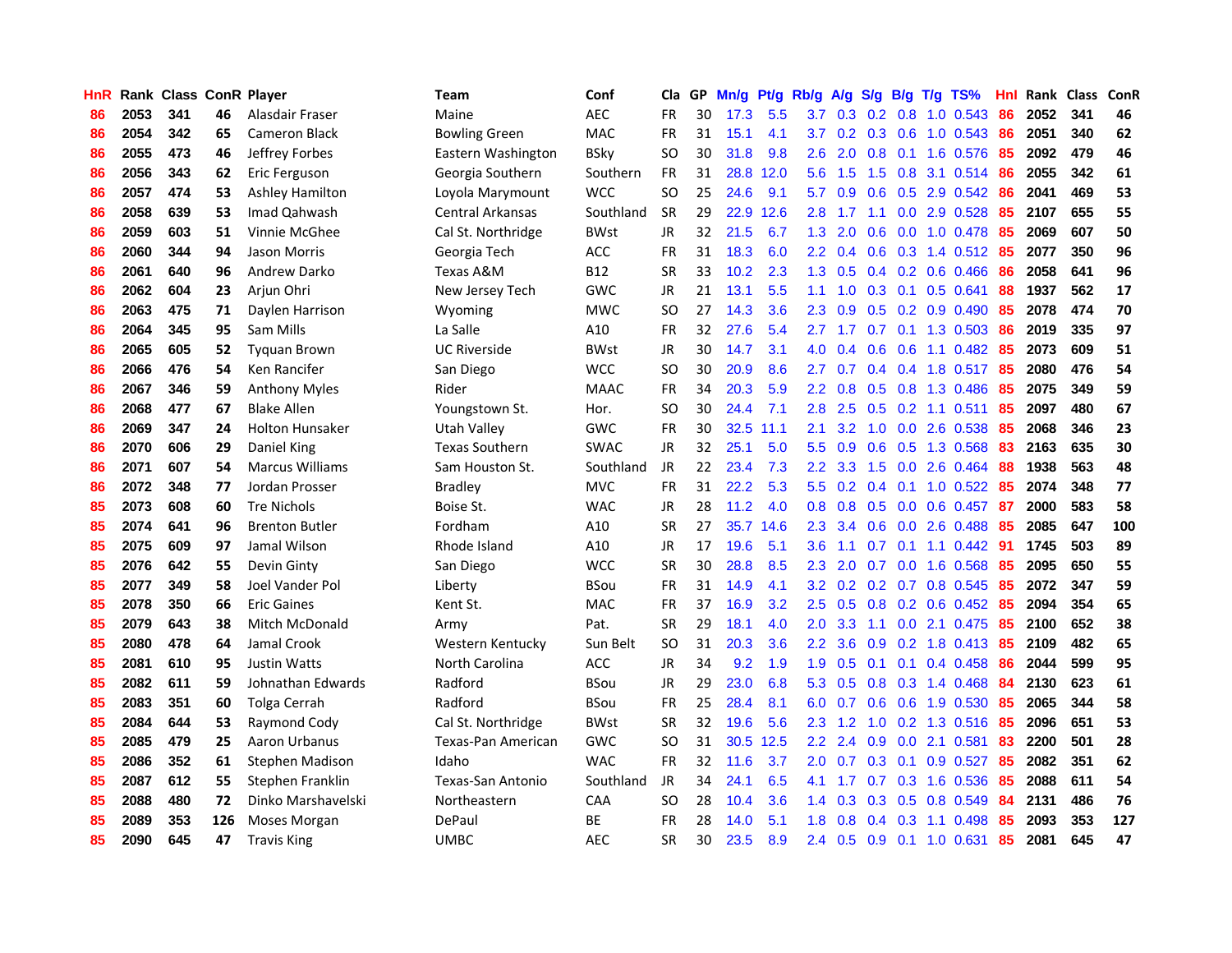| <b>HnR</b> |      | Rank Class ConR Player |     |                        | Team               | Conf        | Cla       |    | GP Mn/g | Pt/g Rb/g |                  | A/g             |                         |                 | $S/g$ B/g T/g TS%         | Hnl | Rank Class |     | ConR |
|------------|------|------------------------|-----|------------------------|--------------------|-------------|-----------|----|---------|-----------|------------------|-----------------|-------------------------|-----------------|---------------------------|-----|------------|-----|------|
| 85         | 2091 | 646                    | 39  | Nathan Hedgecock       | Army               | Pat.        | <b>SR</b> | 24 | 13.6    | 4.3       | 2.5              | 0.9             | $0.3 \quad 0.0$         |                 | 1.1 0.612                 | 85  | 2102       | 653 | 39   |
| 85         | 2092 | 481                    | 68  | Jacob Arnett           | Lipscomb           | ASun        | <b>SO</b> | 30 | 17.1    | 3.4       | 1.9              | 2.3             |                         | $0.6\quad 0.0$  | 1.3 0.540                 | 85  | 2091       | 478 | 66   |
| 85         | 2093 | 613                    | 47  | <b>Kirk Crecco</b>     | Dartmouth          | lvy         | JR        | 24 | 16.2    | 5.5       | $2.3^{\circ}$    | 0.5             | $0.6$ 0.1               |                 | 1.1 0.510 85              |     | 2071       | 608 | 47   |
| 85         | 2094 | 614                    | 98  | Luke Fabrizius         | Dayton             | A10         | JR        | 30 | 11.1    | 3.8       |                  |                 | $1.1 \t0.2 \t0.2 \t0.1$ |                 | $0.4$ 0.507               | -86 | 2014       | 588 | 96   |
| 85         | 2095 | 354                    | 73  | <b>Ryan Pierson</b>    | Northeastern       | CAA         | <b>FR</b> | 30 | 25.9    | 7.5       | 3.7              | 0.7             |                         |                 | $0.3$ $0.5$ 1.2 0.493     | -84 | 2121       | 362 | 75   |
| 85         | 2096 | 615                    | 60  | Kashief Edwards        | Niagara            | <b>MAAC</b> | JR        | 28 |         | 35.3 12.4 | 6.6              | 0.8             | 1.0                     |                 | $1.1$ 2.5 0.467           | 84  | 2124       | 620 | 61   |
| 85         | 2097 | 355                    | 74  | Julian Boatner         | William & Mary     | CAA         | <b>FR</b> | 32 | 22.1    | 6.8       | $1.4^{\circ}$    | 1.3             |                         |                 | 0.3 0.0 1.2 0.584         | 85  | 2108       | 358 | 74   |
| 85         | 2098 | 647                    | 67  | James Hett             | Monmouth           | <b>NEC</b>  | <b>SR</b> | 30 | 34.8    | 5.3       | 2.9              | 4.0             | 1.3                     |                 | $0.0$ 1.6 0.483           | 84  | 2154       | 665 | 69   |
| 85         | 2099 | 356                    | 96  | <b>Tyler Thornton</b>  | <b>Duke</b>        | ACC         | <b>FR</b> | 34 | 9.9     | 1.6       | 0.6              | 1.0             | 0.5                     |                 | 0.0 0.6 0.629             | 85  | 2083       | 352 | 97   |
| 85         | 2100 | 616                    | 48  | Danny Carter           | <b>Stony Brook</b> | <b>AEC</b>  | <b>JR</b> | 32 | 24.8    | 5.6       | 4.0              | 0.7             |                         |                 | 0.5 0.3 1.3 0.493         | 84  | 2129       | 622 | 49   |
| 85         | 2101 | 648                    | 75  | <b>Ahmad Grant</b>     | NC-Wilmington      | CAA         | <b>SR</b> | 29 | 29.7    | 7.7       | 2.7              | 1.3             |                         |                 | 0.4 0.7 1.3 0.532         | 86  | 2064       | 643 | 73   |
| 85         | 2102 | 482                    | 69  | <b>Joel Naburgs</b>    | Stetson            | ASun        | SO.       | 31 | 28.1    | 7.8       | $3.2\phantom{0}$ | 1.5             | 0.8                     | 0.1             | 1.6 0.502                 | 84  | 2158       | 494 | 69   |
| 85         | 2103 | 483                    | 49  | Ryan Baker             | Hartford           | <b>AEC</b>  | <b>SO</b> | 23 | 13.7    | 3.4       | 1.7              | 0.5             | 0.3                     | 0.1             | 0.3 0.557                 | 85  | 2119       | 484 | 48   |
| 85         | 2104 | 617                    | 36  | Presano Bell           | South Carolina St. | <b>MEAC</b> | <b>JR</b> | 30 | 21.1    | 7.0       | 4.2 <sub>1</sub> | 0.3             | 0.5                     | 1.5             | 0.9 0.494                 | 85  | 2112       | 616 | 37   |
| 85         | 2105 | 618                    | 30  | <b>Terrell Kennedy</b> | Ark.-Pine Bluff    | <b>SWAC</b> | JR        | 28 | 25.6    | 9.1       | 4.3              | 1.5             | 0.9                     | 0.4             | 2.0 0.520                 | 85  | 2115       | 618 | 29   |
| 85         | 2106 | 649                    | 47  | Phyllip Taylor         | Idaho St.          | <b>BSky</b> | <b>SR</b> | 29 | 19.6    | 7.5       | 2.4              | 1.3             |                         |                 | $0.8$ $0.2$ 1.2 $0.463$   | -85 | 2114       | 656 | 47   |
| 85         | 2107 | 619                    | 76  | Dwan McMillan          | Hofstra            | <b>CAA</b>  | JR        | 11 | 27.5    | 6.8       | 1.9 <sup>°</sup> |                 |                         |                 | 3.3 2.0 0.1 2.0 0.460 93  |     | 1644       | 476 | 59   |
| 85         | 2108 | 650                    | 48  | Garrett Leffelman      | Brown              | <b>Ivy</b>  | <b>SR</b> | 27 | 28.8    | 8.9       |                  | $3.0 \quad 1.2$ |                         |                 | 0.8 0.5 1.0 0.472 85      |     | 2106       | 654 | 48   |
| 85         | 2109 | 357                    | 127 | <b>Bryce Cotton</b>    | Providence         | ВE          | <b>FR</b> | 31 | 15.3    | 4.0       | 1.5              | 0.5             |                         |                 | 0.7 0.0 0.3 0.502         | 85  | 2104       | 357 | 128  |
| 85         | 2110 | 358                    | 67  | Nate Rucker            | Northern Illinois  | <b>MAC</b>  | <b>FR</b> | 30 | 20.9    | 7.1       | 4.1              | 0.4             |                         |                 | 0.6 0.3 1.3 0.542         | -83 | 2196       | 377 | 67   |
| 85         | 2111 | 484                    | 87  | LaShay Page            | Southern Miss.     | <b>CUSA</b> | <b>SO</b> | 27 | 18.1    | 6.2       | 2.1              | 0.7             |                         |                 | $0.4$ 0.1 0.9 0.465       | 88  | 1949       | 458 | 82   |
| 85         | 2112 | 485                    | 61  | Nick Gore              | <b>VMI</b>         | <b>BSou</b> | <b>SO</b> | 31 | 18.8    | 6.0       | 3.5              | 1.1             |                         |                 | 0.8 0.2 0.9 0.539         | 84  | 2134       | 487 | 62   |
| 85         | 2113 | 620                    | 37  | Marc Hill              | NC A&T             | <b>MEAC</b> | JR        | 32 |         | 29.2 10.8 | 2.3              | 3.1             |                         |                 | 0.9 0.0 2.3 0.504         | 84  | 2144       | 626 | 38   |
| 85         | 2114 | 486                    | 89  | Andrew Steele          | Alabama            | <b>SEC</b>  | SO.       | 19 | 18.3    | 4.0       | 2.6              | 0.6             |                         | $0.6 \quad 0.1$ | 0.7 0.494                 | 93  | 1623       | 373 | 75   |
| 85         | 2115 | 487                    | 65  | DeAndre Hersey         | South Alabama      | Sun Belt    | SO.       | 26 | 10.7    | 2.5       | 2.2 <sub>2</sub> | 0.4             |                         |                 | $0.2$ $0.9$ $0.6$ $0.533$ | -84 | 2140       | 490 | 69   |
| 85         | 2116 | 359                    | 63  | <b>Preston Ross</b>    | Western Carolina   | Southern    | <b>FR</b> | 33 | 15.0    | 4.0       | 3.0              | 0.3             |                         |                 | 0.6 0.3 0.6 0.520         | -85 | 2117       | 360 | 63   |
| 85         | 2117 | 488                    | 40  | Jordan Stevens         | <b>Holy Cross</b>  | Pat.        | <b>SO</b> | 26 | 21.9    | 7.1       | 2.3              | 1.5             |                         |                 | $0.2$ 0.4 1.0 0.483       | 84  | 2128       | 485 | 41   |
| 85         | 2118 | 651                    | 64  | <b>Troy Cage</b>       | Chattanooga        | Southern    | <b>SR</b> | 32 | 12.6    | 4.1       | $2.5\,$          | 0.9             |                         |                 | $0.4$ 0.2 1.1 0.424       | 84  | 2123       | 658 | 64   |
| 85         | 2119 | 621                    | 48  | Dane Johnson           | Portland St.       | <b>BSky</b> | <b>JR</b> | 29 | 17.6    | 2.8       | $1.2^{\circ}$    | 2.9             | 0.7                     | 0.0             | 1.1 0.615                 | 83  | 2162       | 634 | 48   |
| 85         | 2120 | 622                    | 66  | <b>Fred Brown</b>      | Louisiana-Monroe   | Sun Belt    | <b>JR</b> | 29 | 32.6    | 13.8      | 2.1              | 2.7             | $1.4 \quad 0.1$         |                 | 3.3 0.484                 | -84 | 2138       | 624 | 68   |
| 85         | 2121 | 360                    | 99  | <b>Branden Frazier</b> | Fordham            | A10         | <b>FR</b> | 27 |         | 34.5 11.0 | 2.6              | 3.3             | 0.6                     | 0.1             | 2.5 0.498                 | 85  | 2116       | 359 | 101  |
| 85         | 2122 | 652                    | 65  | Zach Urbanus           | Citadel            | Southern    | <b>SR</b> | 32 |         | 36.7 10.6 | 3.0 <sub>1</sub> | 2.9             |                         |                 | 0.8 0.0 1.9 0.514         | 83  | 2164       | 666 | 66   |
| 85         | 2123 | 361                    | 100 | Marvin Dominique       | Fordham            | A10         | <b>FR</b> | 20 | 19.6    | 4.5       | 5.6              | 0.3             |                         |                 | $0.5$ 0.5 1.0 0.446       | -84 | 2132       | 365 | 102  |
| 84         | 2124 | 653                    | 72  | Logan Magnusson        | <b>BYU</b>         | <b>MWC</b>  | <b>SR</b> | 35 | 11.6    | 2.2       | $2.5\,$          | 0.6             |                         |                 | $0.2$ 0.0 0.5 0.497       | 85  | 2086       | 648 | 71   |
| 84         | 2125 | 654                    | 61  | Demetrius Jemison      | Manhattan          | <b>MAAC</b> | <b>SR</b> | 22 |         | 34.0 10.4 | 8.6              | 1.4             |                         |                 | 0.5 0.6 2.3 0.462         | 85  | 2089       | 649 | 60   |
| 84         | 2126 | 623                    | 67  | <b>Trevor Charles</b>  | Middle Tennessee   | Sun Belt    | JR        | 30 | 10.9    | 3.8       | 2.6              | 0.2             | 0.1                     |                 | 0.4 1.1 0.530             | 84  | 2120       | 619 | 66   |
| 84         | 2127 | 489                    | 101 | Ki Sherrill            | Charlotte          | A10         | <b>SO</b> | 20 | 23.1    | 6.5       | 3.7              | 0.3             | 0.5                     | 0.8             | 1.4 0.510                 | 86  | 2031       | 467 | 98   |
| 84         | 2128 | 655                    | 68  | Mislav Jukic           | Saint Francis (PA) | <b>NEC</b>  | <b>SR</b> | 30 | 18.5    | 6.7       |                  | $3.0 \quad 1.5$ |                         |                 | $0.2$ $0.3$ 1.9 0.536     | 84  | 2135       | 660 | 68   |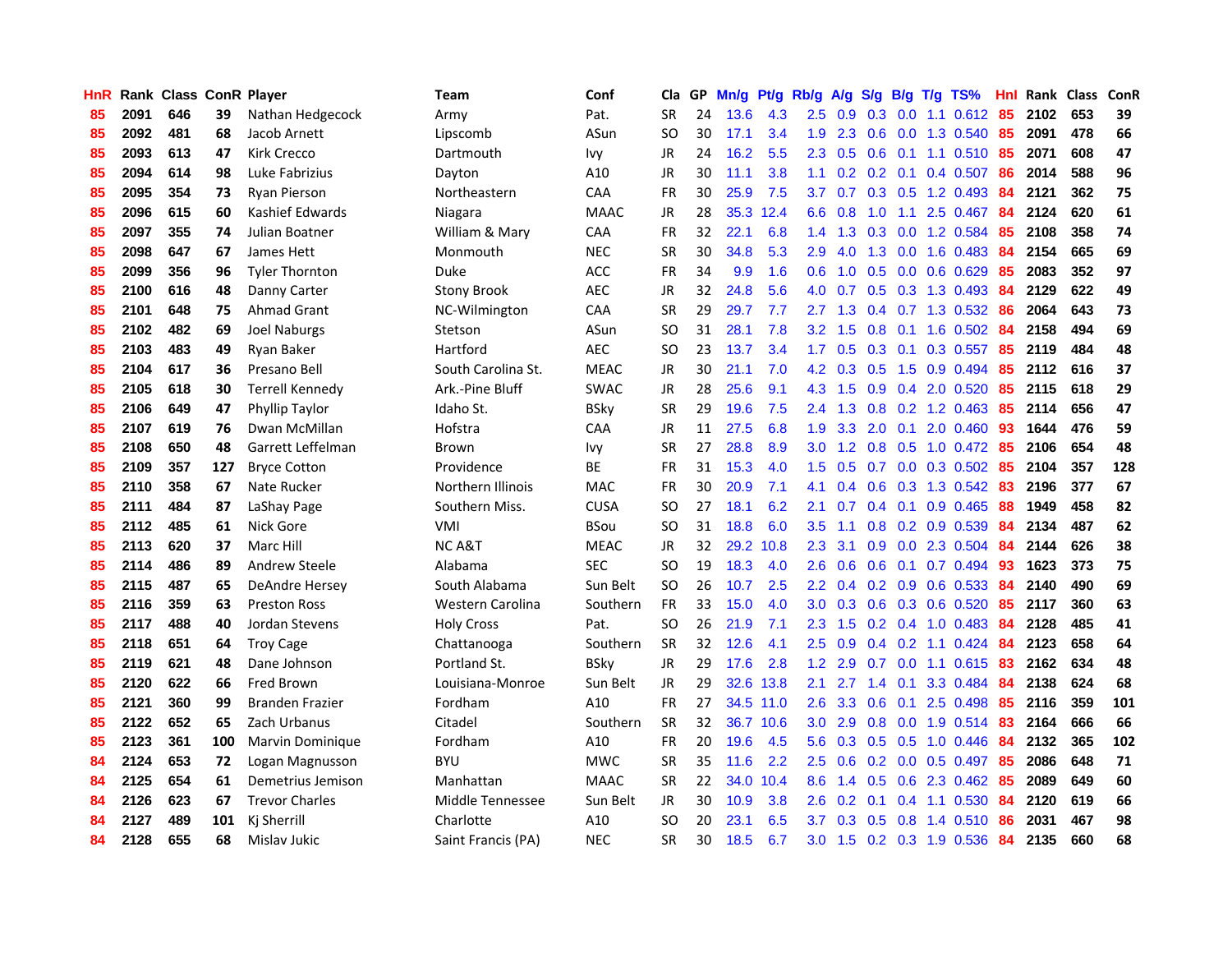| <b>HnR</b> |      | <b>Rank Class ConR Player</b> |     |                       | <b>Team</b>       | Conf        | Cla       |    | GP Mn/g Pt/g Rb/g |           |                  | A/g             |     |                 | S/g B/g T/g TS%           | Hnl | Rank Class |     | ConR |
|------------|------|-------------------------------|-----|-----------------------|-------------------|-------------|-----------|----|-------------------|-----------|------------------|-----------------|-----|-----------------|---------------------------|-----|------------|-----|------|
| 84         | 2129 | 362                           | 69  | <b>Chris Evans</b>    | Sacred Heart      | <b>NEC</b>  | FR        | 26 | 23.7              | 9.1       | 3.3              | $1.2^{\circ}$   | 0.8 | 0.3             | 2.2 0.520                 | 84  | 2125       | 363 | 67   |
| 84         | 2130 | 656                           | 77  | Josh Brown            | Towson            | CAA         | <b>SR</b> | 30 | 28.3              | 10.6      | 1.9              | 1.7             | 0.9 | 0.1             | 1.3 0.564                 | 84  | 2133       | 659 | 77   |
| 84         | 2131 | 657                           | 62  | <b>Tehran Cox</b>     | <b>High Point</b> | <b>BSou</b> | <b>SR</b> | 31 | 25.7              | 6.9       | 2.5              | 2.8             | 1.1 | 0.1             | 2.5 0.480                 | -83 | 2202       | 675 | 64   |
| 84         | 2132 | 490                           | 23  | Cedric Smith          | Savannah St.      | Ind.        | SO.       | 30 | 21.0              | 5.6       | 2.5              | 1.0             | 1.1 |                 | 0.0 1.2 0.487             | 84  | 2146       | 492 | 23   |
| 84         | 2133 | 624                           | 102 | Alberto Estwick       | Fordham           | A10         | JR        | 28 |                   | 31.6 10.1 | 3.9              | 2.0             |     |                 | $0.5$ 0.2 1.7 0.496       | -84 | 2141       | 625 | 103  |
| 84         | 2134 | 658                           | 68  | <b>Brad Birton</b>    | Illinois-Chicago  | Hor.        | <b>SR</b> | 30 | 26.6              | 5.6       |                  | $5.2 \quad 1.6$ |     |                 | $0.6$ $0.4$ 2.0 $0.501$   | 83  | 2190       | 671 | 69   |
| 84         | 2135 | 625                           | 49  | Jabari Trotter        | Dartmouth         | Ivy         | JR        | 28 | 27.4              | 8.0       |                  |                 |     |                 | 2.3 1.2 0.8 0.1 1.2 0.513 | 84  | 2151       | 628 | 50   |
| 84         | 2136 | 659                           | 128 | Jamel Jackson         | Seton Hall        | BE          | <b>SR</b> | 19 | 14.7              | 4.6       | 1.2 <sub>1</sub> | 0.8             |     |                 | 0.2 0.1 0.5 0.463         | -87 | 1982       | 627 | 126  |
| 84         | 2137 | 626                           | 81  | Andrew Zimmerman      | Stanford          | P12         | JR        | 25 | 11.8              | 2.8       | 2.4              | 0.6             |     |                 | $0.4$ 0.4 1.0 0.441       | 86  | 2063       | 606 | 82   |
| 84         | 2138 | 627                           | 49  | Jaron Jones           | Eastern Kentucky  | <b>OVC</b>  | JR        | 29 | 10.3              | 2.5       | 2.0              | 0.3             |     |                 | $0.4$ 0.2 0.4 0.581       | 83  | 2173       | 639 | 50   |
| 84         | 2139 | 491                           | 26  | Jake Thomas           | South Dakota      | <b>GWC</b>  | <b>SO</b> | 31 |                   | 32.8 13.6 | 4.9              | 2.4             |     |                 | 0.9 0.3 1.6 0.548         | 84  | 2137       | 489 | 25   |
| 84         | 2140 | 660                           | 56  | Kenny Franklin        | Nicholls St.      | Southland   | <b>SR</b> | 28 | 29.3              | 5.9       | 1.9              | 3.1             | 1.1 | 0.1             | 1.4 0.513                 | 83  | 2195       | 674 | 58   |
| 84         | 2141 | 363                           | 97  | <b>Rion Brown</b>     | Miami (FL)        | <b>ACC</b>  | <b>FR</b> | 36 | 16.9              | 4.4       | 2.0              | 0.6             | 0.3 | 0.1             | 0.9 0.498                 | 84  | 2139       | 366 | 98   |
| 84         | 2142 | 364                           | 62  | Jeff Elorriaga        | Boise St.         | <b>WAC</b>  | FR        | 30 | 17.6              | 3.4       | $1.4^{\circ}$    | 1.0             | 0.7 | 0.0             | 0.4 0.555                 | 86  | 2021       | 336 | 60   |
| 84         | 2143 | 661                           | 88  | Cory Pfleiger         | Rice              | <b>CUSA</b> | <b>SR</b> | 32 | 21.3              | 4.3       | 2.0              | 1.4             | 0.4 | 0.1             | 0.8 0.521                 | 84  | 2142       | 661 | 88   |
| 84         | 2144 | 492                           | 50  | <b>Blake Metcalf</b>  | Albany (NY)       | <b>AEC</b>  | <b>SO</b> | 32 | 19.8              | 4.0       | 4.8              | 0.7             |     |                 | $0.5$ 0.4 1.1 0.492       | -84 | 2136       | 488 | 50   |
| 84         | 2145 | 628                           | 97  | Alexis Wangmene       | Texas             | <b>B12</b>  | JR        | 34 | 9.6               | 2.3       | 2.3              | 0.1             |     |                 | $0.3$ 0.2 0.8 0.520       | -85 | 2099       | 613 | 97   |
| 84         | 2146 | 629                           | 38  | Nic Simpson           | <b>NCA&amp;T</b>  | <b>MEAC</b> | JR        | 27 |                   | 29.5 13.3 | $2.4^{\circ}$    | $-1.1$          |     |                 | 0.9 0.0 1.4 0.510 84      |     | 2150       | 627 | 39   |
| 84         | 2147 | 662                           | 68  | <b>Tim Williams</b>   | South Alabama     | Sun Belt    | <b>SR</b> | 27 |                   | 30.3 12.8 | 4.6              | 1.3             |     |                 | 1.0 0.4 2.1 0.489         | 83  | 2167       | 668 | 71   |
| 84         | 2148 | 663                           | 52  | Ryan Brimley          | Southern Utah     | Summit      | <b>SR</b> | 30 | 23.4              | 9.4       | 2.1              | 1.0             |     |                 | $0.5$ 0.1 1.2 0.500       | -84 | 2147       | 663 | 52   |
| 84         | 2149 | 365                           | 27  | Aaron Anderson        | North Dakota      | GWC         | FR        | 34 | 22.2              | 7.6       | 1.9              | 1.9             |     |                 | 0.7 0.1 1.5 0.534         | 83  | 2172       | 371 | 27   |
| 84         | 2150 | 630                           | 70  | Martell Jackson       | Campbell          | ASun        | JR        | 29 | 12.5              | 4.1       | 2.9              | 0.3             |     |                 | 0.2 0.4 1.0 0.511         | 83  | 2201       | 646 | 71   |
| 84         | 2151 | 631                           | 63  | Matt Morgan           | Winthrop          | <b>BSou</b> | JR        | 30 | 23.7              | 7.1       | 4.3              |                 |     |                 | 0.2 0.5 0.6 1.2 0.438     | -84 | 2159       | 632 | 63   |
| 84         | 2152 | 632                           | 69  | Marlon Louzeiro       | Ark.-Little Rock  | Sun Belt    | JR        | 31 | 12.9              | 3.7       | 2.7              | 0.3             |     |                 | 0.3 0.2 0.6 0.518         | -84 | 2126       | 621 | 67   |
| 84         | 2153 | 664                           | 39  | Kyle Riley            | Howard            | <b>MEAC</b> | <b>SR</b> | 24 | 35.1              | 9.8       | 2.5              | 3.7             |     |                 | 1.6 0.0 2.9 0.480         | -85 | 2070       | 644 | 35   |
| 84         | 2154 | 633                           | 70  | <b>Allyn Cooks</b>    | South Alabama     | Sun Belt    | <b>JR</b> | 28 | 29.7              | 8.7       | 2.3              | 3.1             | 1.2 | 0.1             | 1.6 0.519                 | 83  | 2178       | 641 | 72   |
| 84         | 2155 | 634                           | 78  | JohnMark Ludwick      | William & Mary    | CAA         | <b>JR</b> | 32 | 14.7              | 3.8       | 1.7              | 0.8             | 0.3 | 0.1             | $0.5$ 0.565               | 84  | 2155       | 629 | 78   |
| 84         | 2156 | 366                           | 78  | Chip Rank             | Northern Iowa     | <b>MVC</b>  | FR        | 34 | 13.5              | 3.4       | $2.2\phantom{0}$ | 0.2             | 0.1 | 0.1             | $0.4$ 0.485               | 83  | 2182       | 374 | 80   |
| 84         | 2157 | 665                           | 66  | <b>Bryan Streeter</b> | Citadel           | Southern    | <b>SR</b> | 32 | 21.5              | 5.8       | 4.9              | 1.0             |     |                 | $0.5$ $0.3$ 1.2 $0.472$   | -83 | 2203       | 676 | 70   |
| 84         | 2158 | 635                           | 57  | <b>Eddie Rios</b>     | Texas St.         | Southland   | JR        | 30 | 23.8              | 9.0       | 2.0 <sub>1</sub> | 2.0             |     |                 | 1.0 0.0 1.6 0.492 83      |     | 2161       | 633 | 57   |
| 84         | 2159 | 666                           | 98  | Jai Lucas             | Texas             | <b>B12</b>  | <b>SR</b> | 35 | 12.1              | 3.1       | 0.8 <sub>0</sub> | 1.1             |     |                 | $0.2$ 0.0 0.7 0.434       | -84 | 2122       | 657 | 98   |
| 84         | 2160 | 367                           | 82  | Keala King            | ASU               | P12         | <b>FR</b> | 29 | 12.7              | 3.7       | 2.6              |                 |     |                 | 1.2 0.4 0.1 1.4 0.407     | -84 | 2148       | 367 | 83   |
| 84         | 2161 | 368                           | 50  | Alfonzo McKinnie      | Eastern Illinois  | <b>OVC</b>  | <b>FR</b> | 25 | 11.8              | 3.6       | 3.6              |                 |     |                 | 0.2 0.5 0.2 1.1 0.543     | 83  | 2208       | 382 | 52   |
| 84         | 2162 | 369                           | 28  | <b>Steve Tecker</b>   | South Dakota      | GWC         | FR        | 31 | 16.9              | 5.9       | 3.0 <sub>2</sub> | 1.0             |     |                 | 0.7 0.1 0.7 0.563         | 84  | 2152       | 368 | 26   |
| 84         | 2163 | 636                           | 41  | <b>Charles Hinkle</b> | American          | Pat.        | JR        | 23 | 13.1              | 4.5       | 2.1              | 0.6             |     | $0.5 \quad 0.1$ | 1.0 0.495                 | 85  | 2103       | 614 | 40   |
| 84         | 2164 | 370                           | 89  | <b>Quincy Taylor</b>  | <b>UAB</b>        | <b>CUSA</b> | <b>FR</b> | 31 | 18.0              | 2.4       | 1.8              | 0.8             | 0.7 | 0.0             | $0.5$ 0.425               | 83  | 2175       | 372 | 90   |
| 84         | 2165 | 667                           | 71  | Gary Redus            | South Alabama     | Sun Belt    | <b>SR</b> | 28 | 29.5              | 8.4       | 3.8              | 2.3             | 1.0 | 0.9             | 1.6 0.489                 | 83  | 2191       | 672 | 73   |
| 84         | 2166 | 493                           | 72  | Javier Carter         | South Alabama     | Sun Belt    | <b>SO</b> | 28 | 16.4              | 5.3       |                  |                 |     |                 | 3.8 0.4 0.4 1.0 1.0 0.471 | 83  | 2192       | 500 | 74   |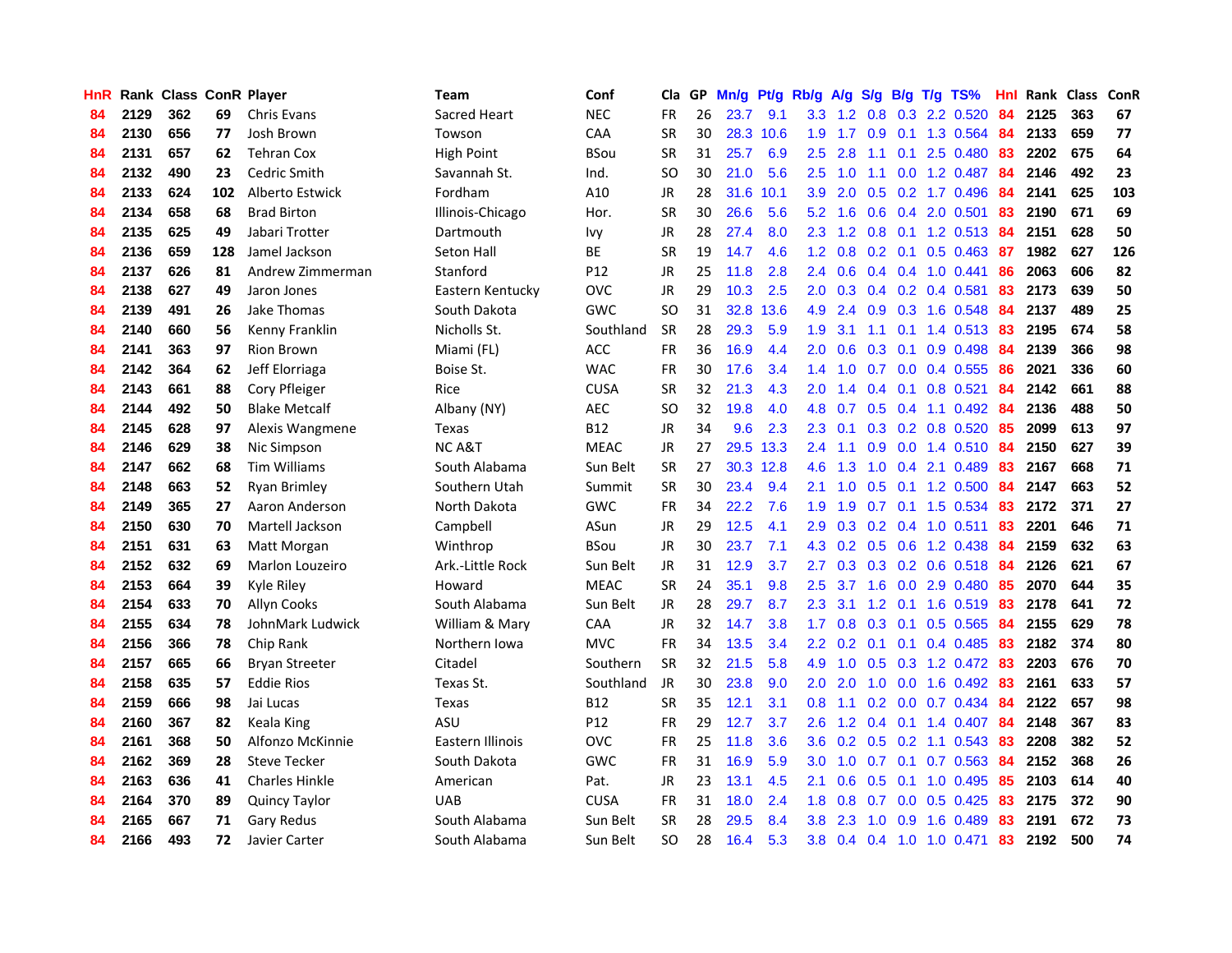| <b>HnR</b> |      | Rank Class ConR Player |     |                            | Team                | Conf        | Cla       |    | GP Mn/g Pt/g |           | Rb/g             | A/g             |                 |                 | S/g B/g T/g TS%           | Hnl | Rank Class |     | ConR |
|------------|------|------------------------|-----|----------------------------|---------------------|-------------|-----------|----|--------------|-----------|------------------|-----------------|-----------------|-----------------|---------------------------|-----|------------|-----|------|
| 84         | 2167 | 637                    | 31  | Terrence Joyner            | Miss. Valley St.    | <b>SWAC</b> | JR        | 29 |              | 25.1 10.1 | $2.5\,$          | 2.1             | 1.3             | 0.0             | 2.6 0.489                 | 83  | 2207       | 647 | 32   |
| 84         | 2168 | 668                    | 129 | <b>Mike Stovall</b>        | DePaul              | <b>BE</b>   | <b>SR</b> | 27 | 13.7         | 5.4       |                  | $1.4$ 1.2       | 0.6             | 0.1             | 1.3 0.437                 | 84  | 2149       | 664 | 130  |
| 84         | 2169 | 494                    | 51  | Mike Allison               | Maine               | <b>AEC</b>  | SO.       | 28 | 11.5         | 2.7       | 2.5              | 0.2             | 0.1             | 0.8             | 0.5 0.556                 | 84  | 2145       | 491 | 51   |
| 84         | 2170 | 371                    | 98  | <b>Carson Desrosiers</b>   | <b>Wake Forest</b>  | ACC         | <b>FR</b> | 31 | 19.1         | 4.0       |                  |                 |                 |                 | 3.2 0.7 0.3 1.7 0.9 0.450 | -83 | 2198       | 379 | 99   |
| 84         | 2171 | 638                    | 90  | Rodney Clinkscales         | SMU                 | <b>CUSA</b> | JR        | 34 | 16.2         | 4.8       | 0.9              | 1.1             |                 |                 | $0.4$ 0.0 0.9 0.588       | 84  | 2157       | 631 | 89   |
| 84         | 2172 | 639                    | 42  | Julian Simmons             | Army                | Pat.        | JR        | 30 |              | 25.1 12.5 | 3.1              | 0.5             |                 |                 | 0.7 0.1 1.5 0.484         | 83  | 2174       | 640 | 43   |
| 84         | 2173 | 372                    | 90  | Mardracus Wade             | Arkansas            | <b>SEC</b>  | <b>FR</b> | 31 | 17.2         | 4.0       | 1.2 <sub>1</sub> | 0.7             |                 |                 | $0.8$ 0.0 0.8 0.510       | 83  | 2187       | 376 | 91   |
| 84         | 2174 | 373                    | 63  | Jerry Evans                | Nevada              | <b>WAC</b>  | <b>FR</b> | 31 | 19.1         | 4.9       | 3.5              | 0.3             |                 |                 | $0.4$ 0.3 1.1 0.489       | 83  | 2181       | 373 | 63   |
| 84         | 2175 | 669                    | 103 | <b>Charles Dewhurst</b>    | Charlotte           | A10         | <b>SR</b> | 14 | 19.9         | 1.9       | 4.8              | 1.1             | 0.6             | 0.6             | 1.0 0.426                 | 86  | 2047       | 639 | 99   |
| 84         | 2176 | 670                    | 51  | Jeremy Bynum               | Jacksonville St.    | <b>OVC</b>  | <b>SR</b> | 30 | 28.3         | 10.3      | 2.9              | 1.5             |                 |                 | 0.5 0.2 1.4 0.529         | 82  | 2243       | 687 | 53   |
| 84         | 2177 | 640                    | 43  | Nick Petkovich             | Lafayette           | Pat.        | JR        | 30 | 13.7         | 4.6       | 2.4              | 0.4             |                 |                 | 0.3 0.2 0.7 0.519         | 83  | 2168       | 637 | 42   |
| 84         | 2178 | 641                    | 68  | <b>Bryan Hall</b>          | Northern Illinois   | <b>MAC</b>  | JR        | 23 | 23.0         | 3.8       | 3.3 <sub>2</sub> | 2.8             |                 |                 | 1.3 0.2 1.7 0.429         | 82  | 2219       | 650 | 68   |
| 84         | 2179 | 642                    | 69  | Ashen Ward                 | Youngstown St.      | Hor.        | JR        | 29 | 27.6         | 8.9       |                  | $3.3 \quad 1.8$ | 0.7             |                 | $0.1$ 1.6 $0.481$         | 83  | 2166       | 636 | 68   |
| 84         | 2180 | 495                    | 52  | <b>Chandler Rhoads</b>     | New Hampshire       | <b>AEC</b>  | SO.       | 30 | 31.3         | 9.1       | 3.6              | 2.8             | 0.6             | 0.1             | 2.2 0.421                 | 82  | 2229       | 505 | 52   |
| 84         | 2181 | 374                    | 52  | Dennis Ogbe                | Tennessee Tech      | <b>OVC</b>  | <b>FR</b> | 30 | 10.1         | 3.5       | 1.8              | 0.2             | $0.2 \quad 0.2$ |                 | 0.8 0.644                 | 83  | 2170       | 370 | 49   |
| 83         | 2182 | 643                    | 104 | <b>Kervin Bristol</b>      | Fordham             | A10         | JR        | 28 | 23.1         | 3.8       | 6.8              | 0.4             | 0.1             | 1.9             | 0.8 0.438                 | 83  | 2188       | 643 | 107  |
| 83         | 2183 | 671                    | 49  | <b>Broderick Gilchrest</b> | Idaho St.           | <b>BSky</b> | <b>SR</b> | 29 | 35.1         | 15.0      |                  | $2.4$ 2.2       |                 | $1.1 \quad 0.1$ | 2.8 0.499                 | 83  | 2184       | 670 | 49   |
| 83         | 2184 | 644                    | 53  | <b>Marcel Williams</b>     | <b>Austin Peav</b>  | <b>OVC</b>  | JR        | 34 | 10.7         | 1.8       |                  |                 |                 |                 | 2.4 0.5 0.3 0.5 0.5 0.565 | 83  | 2189       | 644 | 51   |
| 83         | 2185 | 496                    | 73  | Raymone Andrews            | Louisiana-Lafayette | Sun Belt    | <b>SO</b> | 25 | 28.6         | 5.9       | $2.6^{\circ}$    | 2.6             |                 |                 | 1.2 0.4 2.2 0.487         | 85  | 2079       | 475 | 64   |
| 83         | 2186 | 645                    | 54  | Kevin Bradshaw             | <b>UC Riverside</b> | <b>BWst</b> | JR        | 31 | 24.7         | 7.6       |                  | $5.2 \quad 0.5$ |                 |                 | $0.6$ $0.5$ 1.6 0.488     | 83  | 2193       | 645 | 55   |
| 83         | 2187 | 375                    | 99  | <b>Bubu Palo</b>           | Iowa St.            | <b>B12</b>  | FR        | 32 | 14.0         | 3.4       | 1.8              | 1.0             |                 |                 | 0.5 0.1 0.7 0.484         | 83  | 2199       | 380 | 99   |
| 83         | 2188 | 672                    | 70  | Dipanjot Singh             | Illinois-Chicago    | Hor.        | <b>SR</b> | 22 | 19.3         | 5.5       | 2.0              | 1.2             | 0.5             | 0.0             | 1.3 0.552                 | 82  | 2221       | 682 | 70   |
| 83         | 2189 | 646                    | 32  | Falando Jones              | Miss. Valley St.    | <b>SWAC</b> | JR        | 31 | 21.5         | 8.0       | 3.7              | 1.2             |                 |                 | 0.8 0.3 1.9 0.501         | 82  | 2247       | 659 | 35   |
| 83         | 2190 | 497                    | 79  | <b>Trey Blue</b>           | Illinois St.        | <b>MVC</b>  | SO.       | 29 | 14.9         | 4.8       | 1.8              | 1.1             |                 |                 | $0.2$ 0.1 1.1 0.486       | 83  | 2177       | 496 | 78   |
| 83         | 2191 | 673                    | 33  | Allen Smith                | Ark.-Pine Bluff     | <b>SWAC</b> | <b>SR</b> | 31 |              | 36.1 12.0 | 1.9              | 3.0             | 0.9             | 0.1             | 2.1 0.511                 | 82  | 2266       | 697 | 36   |
| 83         | 2192 | 498                    | 105 | T.J. DiLeo                 | Temple              | A10         | <b>SO</b> | 33 | 13.0         | 2.2       | 1.2              | 0.8             | 0.7             | 0.1             | 0.5 0.441                 | 83  | 2183       | 498 | 105  |
| 83         | 2193 | 674                    | 67  | Josh Davis                 | Samford             | Southern    | <b>SR</b> | 31 | 25.1         | 7.5       | 3.0              | 0.9             | 0.8             |                 | $0.1$ 1.2 $0.536$         | 83  | 2194       | 673 | 69   |
| 83         | 2194 | 499                    | 68  | Kyle Randall               | NC-Greensboro       | Southern    | <b>SO</b> | 30 | 31.8         | 9.4       | 2.3              | 3.4             | 0.7             | 0.0             | 2.3 0.455                 | 83  | 2176       | 495 | 68   |
| 83         | 2195 | 675                    | 34  | Julius Ingram              | Southern            | <b>SWAC</b> | <b>SR</b> | 29 | 28.8         | 11.4      | 5.4              | 0.9             | 0.7             |                 | 0.5 2.7 0.535             | 83  | 2205       | 677 | 31   |
| 83         | 2196 | 676                    | 74  | Levan Patsatsia            | Trov                | Sun Belt    | <b>SR</b> | 29 | 26.1         | 7.8       | 4.8              | 1.4             |                 |                 | 0.8 0.3 1.2 0.478         | 82  | 2239       | 686 | 76   |
| 83         | 2197 | 500                    | 50  | Kevin Winford              | Eastern Washington  | BSkv        | SO.       | 30 | 26.4         | 9.9       | 1.1              | 1.0             |                 |                 | 0.6 0.1 0.9 0.526         | -82 | 2233       | 506 | 51   |
| 83         | 2198 | 501                    | 71  | David Jeune                | North Florida       | ASun        | <b>SO</b> | 34 | 21.2         | 3.7       | 4.3              | 0.3             |                 |                 | $0.5$ 0.4 1.1 0.516       | 83  | 2206       | 502 | 72   |
| 83         | 2199 | 376                    | 64  | <b>Martins Abele</b>       | Radford             | <b>BSou</b> | <b>FR</b> | 19 | 16.7         | 5.4       | 5.1              | 0.3             |                 |                 | $0.4$ 1.1 1.9 0.500       | 85  | 2101       | 356 | 60   |
| 83         | 2200 | 377                    | 79  | Donte Morales              | NC-Wilmington       | CAA         | FR        | 31 | 25.7         | 5.2       | 3.9              | 1.2             |                 |                 | $0.5$ 0.5 1.4 0.500       | 83  | 2211       | 384 | 81   |
| 83         | 2201 | 378                    | 72  | <b>Charles McRoy</b>       | North Florida       | ASun        | <b>FR</b> | 32 | 10.9         | 3.3       | 1.9              | 0.3             |                 | $0.4 \quad 0.1$ | 0.9 0.505                 | 83  | 2197       | 378 | 70   |
| 83         | 2202 | 502                    | 80  | Lewis Jones                | Evansville          | <b>MVC</b>  | SO.       | 31 | 10.8         | 3.6       | 1.7              | 0.2             | 0.3             | 0.0             | 0.5 0.487                 | 83  | 2179       | 497 | 79   |
| 83         | 2203 | 503                    | 40  | R.J. Buck                  | <b>NCA&amp;T</b>    | <b>MEAC</b> | <b>SO</b> | 31 | 22.2         | 6.6       | $3.4^{\circ}$    | 1.0             | 0.5             | 0.1             | 1.0 0.581                 | 82  | 2226       | 504 | 41   |
| 83         | 2204 | 647                    | 53  | Maxx Nakwaasah             | Centenary           | Summit      | <b>JR</b> | 30 |              | 30.5 12.0 |                  |                 |                 |                 | 6.0 1.1 0.7 0.2 2.9 0.487 | 82  | 2227       | 651 | 55   |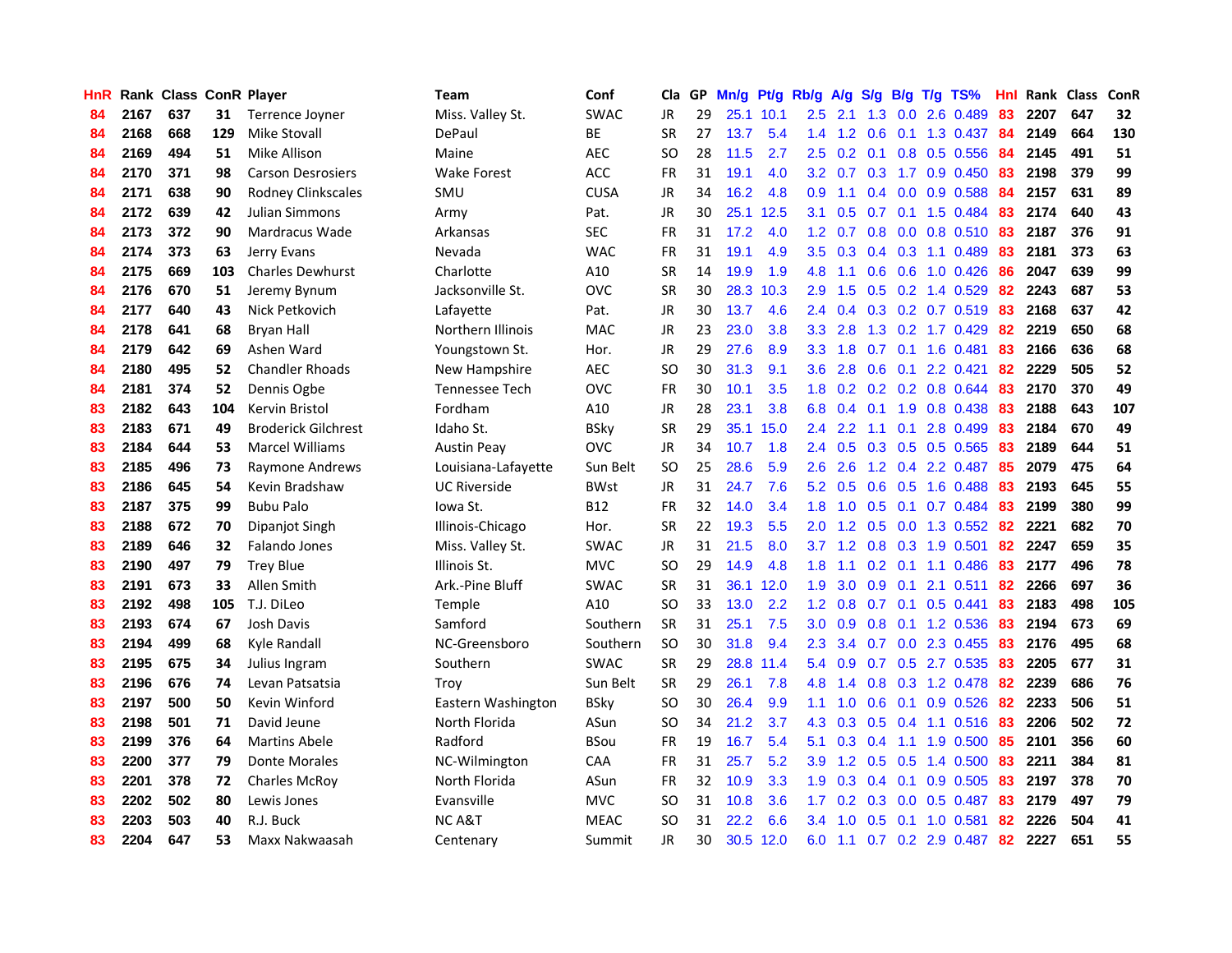| HnR |      | Rank Class ConR Player |     |                         | <b>Team</b>        | Conf        | Cla       |    | GP Mn/g Pt/g Rb/g A/g |           |                  |                 |                 |                 | S/g B/g T/g TS%           | Hnl | Rank Class |     | <b>ConR</b> |
|-----|------|------------------------|-----|-------------------------|--------------------|-------------|-----------|----|-----------------------|-----------|------------------|-----------------|-----------------|-----------------|---------------------------|-----|------------|-----|-------------|
| 83  | 2205 | 677                    | 69  | <b>Austin Dahn</b>      | Citadel            | Southern    | <b>SR</b> | 32 |                       | 31.8 10.0 | 4.3              | 1.8             | 0.5             | 0.1             | 2.1 0.503                 | 82  | 2250       | 692 | 74          |
| 83  | 2206 | 678                    | 35  | <b>Cornelius Hester</b> | Alabama A&M        | <b>SWAC</b> | <b>SR</b> | 28 |                       | 28.9 11.7 |                  | $3.7 \quad 1.7$ | 1.3             | 0.1             | 1.9 0.454                 | 82  | 2223       | 683 | 33          |
| 83  | 2207 | 679                    | 70  | R.J. Rutledge           | Monmouth           | <b>NEC</b>  | <b>SR</b> | 30 | 21.3                  | 6.2       | 3.1              | 1.0             | 0.5             | 0.3             | 0.9 0.483                 | 82  | 2261       | 694 | 73          |
| 83  | 2208 | 379                    | 41  | Avery Moore             | Florida A&M        | <b>MEAC</b> | <b>FR</b> | 32 |                       | 25.3 10.1 | 1.8              | 1.5             |                 |                 | 1.4 0.0 2.1 0.484         | -81 | 2276       | 403 | 45          |
| 83  | 2209 | 380                    | 53  | Anthony Mayo            | <b>Stony Brook</b> | <b>AEC</b>  | <b>FR</b> | 31 | 11.9                  | 3.1       | 2.3              | 0.1             |                 |                 | 0.0 0.8 0.3 0.426         | 82  | 2231       | 388 | 53          |
| 83  | 2210 | 381                    | 70  | Aaron Bracket           | NC-Greensboro      | Southern    | <b>FR</b> | 31 | 24.4                  | 7.0       |                  | $6.0 \quad 0.4$ |                 |                 | 0.6 0.5 1.5 0.511 83      |     | 2215       | 386 | 72          |
| 83  | 2211 | 680                    | 91  | Josh Bone               | Tennessee          | <b>SEC</b>  | <b>SR</b> | 23 | 17.8                  | 3.2       | 1.8              | 0.7             |                 |                 | $0.6$ $0.0$ $0.3$ $0.487$ | -89 | 1845       | 594 | 80          |
| 83  | 2212 | 382                    | 80  | Erique Gumbs            | Towson             | <b>CAA</b>  | <b>FR</b> | 30 | 12.3                  | 3.6       | 2.8 <sup>°</sup> | 0.3             |                 |                 | $0.5$ $0.5$ $0.8$ $0.532$ | 83  | 2209       | 383 | 80          |
| 83  | 2213 | 383                    | 75  | <b>Edward Townsel</b>   | Arkansas St.       | Sun Belt    | <b>FR</b> | 32 | 14.5                  | 4.8       | 2.0              | 0.9             |                 |                 | 0.6 0.0 1.5 0.529         | 83  | 2213       | 385 | 75          |
| 83  | 2214 | 384                    | 130 | Niels Giffey            | Connecticut        | ВE          | <b>FR</b> | 41 | 9.9                   | 2.2       | 1.4              | 0.4             |                 |                 | 0.2 0.1 0.8 0.514         | 83  | 2204       | 381 | 131         |
| 83  | 2215 | 681                    | 76  | <b>Marvin Roberts</b>   | Fla. International | Sun Belt    | <b>SR</b> | 28 |                       | 28.3 11.1 | 4.1              | 2.0             |                 |                 | $0.7$ $0.3$ 2.8 $0.483$   | 81  | 2294       | 702 | 78          |
| 83  | 2216 | 648                    | 71  | John Peterson           | Samford            | Southern    | JR        | 31 | 16.7                  | 4.9       | 2.2 <sub>2</sub> | 0.5             |                 |                 | 0.3 0.0 0.8 0.614         | 83  | 2210       | 648 | 71          |
| 83  | 2217 | 385                    | 64  | Lonnie Smith            | Louisiana Tech     | <b>WAC</b>  | <b>FR</b> | 31 | 22.7                  | 6.1       | $2.5\,$          | 0.8             |                 |                 | 0.4 0.3 1.0 0.524         | -82 | 2251       | 393 | 64          |
| 83  | 2218 | 682                    | 72  | <b>Rory Spencer</b>     | Georgia Southern   | Southern    | <b>SR</b> | 29 | 23.4                  | 9.4       | 5.1              | 0.8             | 0.8             | 1.2             | 2.0 0.532                 | 83  | 2169       | 669 | 67          |
| 83  | 2219 | 386                    | 29  | Josh Schuler            | North Dakota       | <b>GWC</b>  | <b>FR</b> | 34 | 28.7                  | 8.8       | 1.7              | 2.0             | 0.8             |                 | $0.1$ 1.1 0.515           | 82  | 2242       | 392 | 29          |
| 83  | 2220 | 683                    | 42  | Aleek Pauline           | Norfolk St.        | <b>MEAC</b> | <b>SR</b> | 31 | 36.2                  | 8.8       | 3.8              | 5.3             | 1.5             | 0.1             | 3.6 0.507                 | 82  | 2224       | 684 | 40          |
| 83  | 2221 | 649                    | 43  | <b>Brandon Wheeless</b> | Norfolk St.        | <b>MEAC</b> | JR        | 30 | 9.2                   | 3.9       | 1.3              | 0.5             | $0.2 \quad 0.1$ |                 | $0.5$ 0.511               | 82  | 2236       | 656 | 42          |
| 83  | 2222 | 684                    | 50  | Max Groebe              | Cornell            | Ivv         | <b>SR</b> | 23 | 20.4                  | 6.7       | 2.1              | 0.6             |                 | $0.2 \quad 0.1$ | 0.6 0.524                 | -84 | 2143       | 662 | 49          |
| 83  | 2223 | 504                    | 73  | Roger Dugas             | Elon               | Southern    | <b>SO</b> | 25 | 18.8                  | 5.7       |                  | $4.6\quad0.6$   |                 |                 | $0.4$ 0.0 0.7 0.502       | -84 | 2153       | 493 | 65          |
| 83  | 2224 | 387                    | 131 | <b>Austin Carroll</b>   | Rutgers            | ВE          | <b>FR</b> | 25 | 10.6                  | 2.7       | 0.7              | 1.0             |                 |                 | $0.2$ 0.2 0.6 0.528       | 85  | 2118       | 361 | 129         |
| 83  | 2225 | 650                    | 51  | Cody Anderson           | Montana St.        | <b>BSky</b> | JR        | 31 | 17.4                  | 4.5       | 3.3 <sub>1</sub> | 0.4             |                 |                 | $0.3$ $0.2$ $0.6$ $0.560$ | 83  | 2212       | 649 | 50          |
| 83  | 2226 | 651                    | 36  | <b>Rod Melvin</b>       | Jackson St.        | <b>SWAC</b> | JR        | 31 | 23.7                  | 4.7       | 2.5              | 3.3             |                 |                 | $0.9$ $0.0$ $2.0$ $0.490$ | 82  | 2234       | 655 | 34          |
| 83  | 2227 | 505                    | 81  | Johnny Williams         | George Mason       | CAA         | <b>SO</b> | 32 | 9.2                   | 2.4       | 1.3              | 0.3             |                 |                 | 0.2 0.2 0.4 0.500         | 83  | 2185       | 499 | 79          |
| 83  | 2228 | 685                    | 52  | Phillip Thomas          | Portland St.       | <b>BSky</b> | <b>SR</b> | 30 | 20.9                  | 9.7       | 3.2              | 0.1             |                 |                 | 0.3 0.3 1.6 0.561         | -81 | 2274       | 698 | 54          |
| 83  | 2229 | 388                    | 58  | Darius Richardson       | Texas-Arlington    | Southland   | FR        | 22 | 22.4                  | 7.9       | 3.0              | 1.1             |                 |                 | $0.5$ 0.1 1.0 0.483       | 83  | 2160       | 369 | 56          |
| 83  | 2230 | 652                    | 77  | Eric Kibi               | Ark.-Little Rock   | Sun Belt    | <b>JR</b> | 29 | 16.7                  | 4.4       | 4.2              | 0.7             |                 |                 | $0.6$ $0.1$ $1.2$ $0.445$ | 84  | 2156       | 630 | 70          |
| 83  | 2231 | 686                    | 59  | <b>Preston David</b>    | McNeese St.        | Southland   | <b>SR</b> | 32 | 16.9                  | 3.5       | 3.3 <sub>2</sub> | 0.3             | 0.5             |                 | 1.3 0.8 0.528             | 82  | 2244       | 688 | 61          |
| 82  | 2232 | 389                    | 55  | Isiah Umipig            | Cal St. Fullerton  | <b>BWst</b> | <b>FR</b> | 31 | 20.4                  | 7.4       | 1.4 <sup>2</sup> | 1.2             | 0.6             |                 | $0.0$ 1.4 $0.571$         | -81 | 2272       | 401 | 56          |
| 82  | 2233 | 390                    | 62  | Jay Bowie               | Marist             | <b>MAAC</b> | <b>FR</b> | 33 | 24.9                  | 6.4       | 4.2              | 0.9             | 0.7             | 0.3             | 1.5 0.504                 | 81  | 2299       | 409 | 63          |
| 82  | 2234 | 653                    | 74  | <b>Aloysius Henry</b>   | NC-Greensboro      | Southern    | JR        | 31 | 22.4                  | 9.5       | 4.8              | 0.3             |                 | $0.4$ 0.5       | 1.8 0.484                 | -82 | 2240       | 658 | 73          |
| 82  | 2235 | 654                    | 60  | <b>Ben Martin</b>       | Nicholls St.       | Southland   | JR        | 28 | 29.7                  | 4.5       | $2.3^{\circ}$    | 1.7             |                 | $1.2 \quad 0.1$ | 0.7 0.484                 | -81 | 2283       | 670 | 64          |
| 82  | 2236 | 506                    | 63  | Sam Prescott            | Marist             | <b>MAAC</b> | SO.       | 31 |                       | 28.4 11.4 |                  | $3.2 \quad 1.0$ |                 |                 | $0.6$ $0.5$ 2.4 $0.482$   | -81 | 2301       | 514 | 64          |
| 82  | 2237 | 655                    | 64  | <b>Brandon Hall</b>     | Saint Peter's      | <b>MAAC</b> | JR        | 29 | 12.1                  | 0.7       |                  | $1.0 \t1.5$     |                 |                 | $0.8$ 0.0 0.7 0.288       | 82  | 2230       | 653 | 62          |
| 82  | 2238 | 391                    | 71  | <b>Matt Milk</b>        | St. Francis (NY)   | <b>NEC</b>  | <b>FR</b> | 30 | 12.2                  | 2.9       | 2.1              | 0.1             |                 |                 | $0.3$ 0.6 0.4 0.537       | 82  | 2259       | 397 | 72          |
| 82  | 2239 | 656                    | 44  | Larry Bastfield         | Morgan St.         | <b>MEAC</b> | JR        | 31 | 28.0                  | 5.1       | $1.4^{\circ}$    | 3.4             |                 |                 | $0.5$ 0.1 1.8 0.469       | 82  | 2237       | 657 | 43          |
| 82  | 2240 | 687                    | 54  | Andres Irarrazabal      | Tennessee-Martin   | <b>OVC</b>  | <b>SR</b> | 33 | 24.3                  | 5.5       | 4.2              | 0.5             | 0.6             |                 | 0.7 0.9 0.586             | 82  | 2246       | 690 | 54          |
| 82  | 2241 | 657                    | 44  | Yaw Gyawu               | Colgate            | Pat.        | <b>JR</b> | 30 | 29.1                  | 12.6      | 4.5              | 0.9             | 0.5             | 0.0             | 2.2 0.521                 | 81  | 2267       | 665 | 45          |
| 82  | 2242 | 507                    | 65  | Chris Jones             | San Jose St.       | <b>WAC</b>  | SO.       | 31 | 10.2                  | 2.6       |                  | $2.4 \quad 0.5$ |                 |                 | $0.3$ 0.1 0.4 0.421       | -81 | 2269       | 508 | 65          |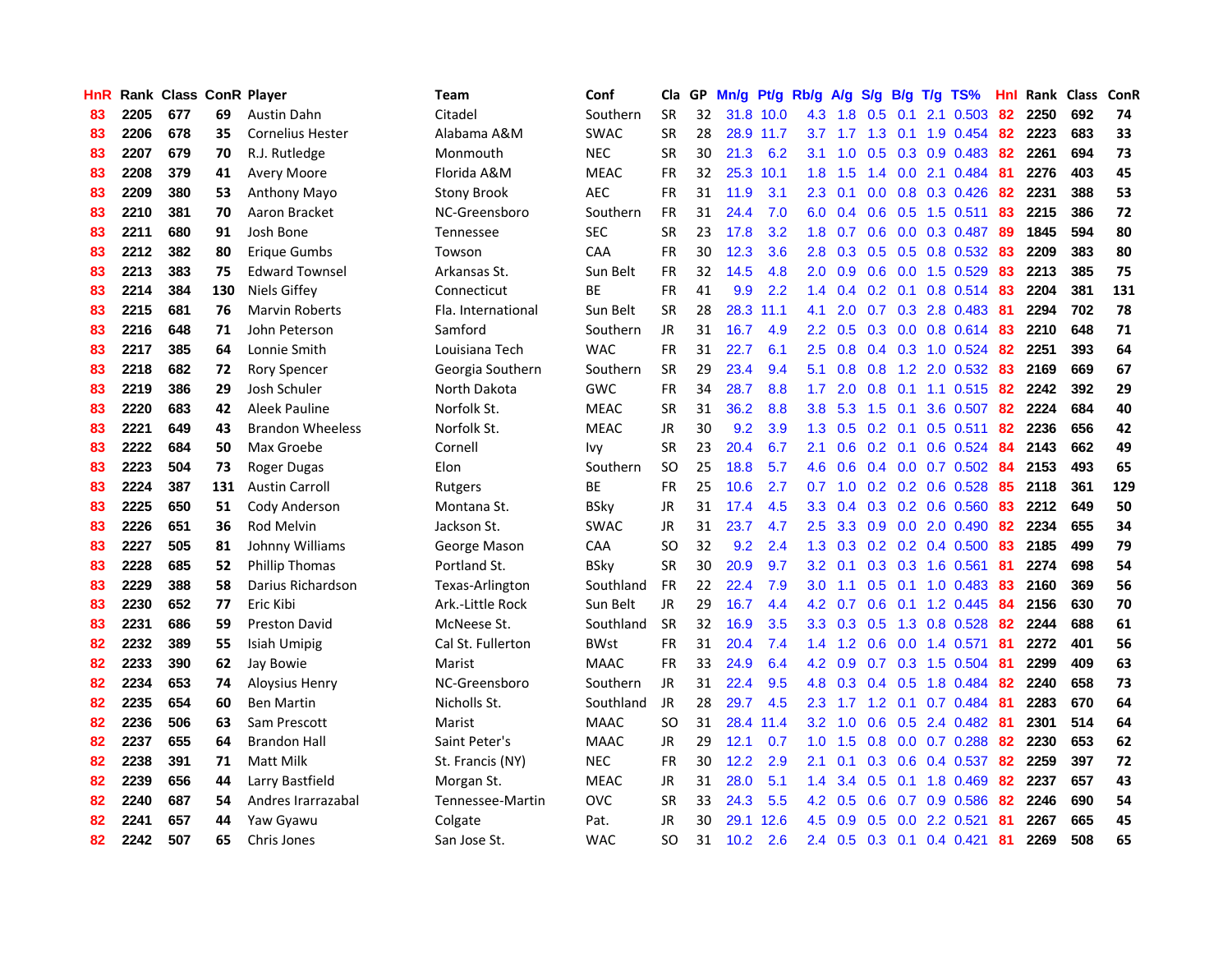| HnR |      | Rank Class ConR Player |     |                          | <b>Team</b>           | Conf        | Cla       |    | GP Mn/g Pt/g |           | Rb/g             | A/g                                  |               |                 | S/g B/g T/g TS%           | Hnl | Rank Class |     | ConR |
|-----|------|------------------------|-----|--------------------------|-----------------------|-------------|-----------|----|--------------|-----------|------------------|--------------------------------------|---------------|-----------------|---------------------------|-----|------------|-----|------|
| 82  | 2243 | 688                    | 51  | <b>Adrian Williams</b>   | Brown                 | Ivy         | <b>SR</b> | 28 | 21.3         | 7.3       | 2.2              | 1.0                                  | 0.4           | 0.0             | 1.3 0.573                 | 82  | 2264       | 695 | 52   |
| 82  | 2244 | 658                    | 45  | <b>Sterling Melville</b> | Colgate               | Pat.        | JR        | 30 | 15.9         | 5.6       | 3.1              | 0.6                                  | 0.7           | 0.3             | 1.4 0.547                 | -81 | 2270       | 666 | 46   |
| 82  | 2245 | 689                    | 45  | Rob Hampton              | Norfolk St.           | <b>MEAC</b> | <b>SR</b> | 32 | 30.9         | 14.0      | 3.7              | 1.9                                  | 1.1           |                 | 0.2 3.3 0.514             | 82  | 2260       | 693 | 44   |
| 82  | 2246 | 392                    | 24  | Michael Messer           | SIU-Edwardsville      | Ind.        | FR        | 29 | 26.0         | 8.7       |                  | $3.4$ 1.7                            |               |                 | 0.6 0.3 1.6 0.560         | 82  | 2263       | 398 | 25   |
| 82  | 2247 | 690                    | 53  | Julian Olubuyi           | Northern Arizona      | <b>BSky</b> | <b>SR</b> | 32 | 11.5         | 1.3       | 0.9 <sup>°</sup> | 2.1                                  |               |                 | 0.8 0.0 1.0 0.413 82      |     | 2245       | 689 | 53   |
| 82  | 2248 | 393                    | 54  | Shawn Reid               | Montana St.           | <b>BSky</b> | <b>FR</b> | 30 | 17.3         | 5.7       | 2.5              | 0.5                                  |               |                 | $0.5$ 0.2 0.8 0.490       | 82  | 2235       | 389 | 52   |
| 82  | 2249 | 659                    | 61  | <b>Travis Jones</b>      | Texas St.             | Southland   | JR        | 32 | 22.6         | 7.5       | 2.9              | 0.7                                  |               |                 | 0.8 0.2 0.9 0.548         | 81  | 2288       | 672 | 65   |
| 82  | 2250 | 660                    | 62  | Nafis Richardson         | Sam Houston St.       | Southland   | JR        | 31 | 21.3         | 7.1       | 2.0              | 1.8                                  | 0.8           |                 | $0.1$ 1.8 $0.481$         | 82  | 2257       | 663 | 63   |
| 82  | 2251 | 691                    | 54  | Oleg Kovalov             | <b>IPFW</b>           | Summit      | <b>SR</b> | 27 | 10.7         | 4.4       | 1.1              | 0.3                                  |               |                 | $0.0$ $0.3$ $0.8$ $0.615$ | 82  | 2225       | 685 | 54   |
| 82  | 2252 | 508                    | 72  | <b>Marcus Ware</b>       | Monmouth              | <b>NEC</b>  | <b>SO</b> | 29 | 20.2         | 7.6       | 4.3              | 0.6                                  |               |                 | $0.8$ $0.2$ $2.0$ $0.445$ | 81  | 2303       | 515 | 75   |
| 82  | 2253 | 509                    | 46  | <b>Brandon James</b>     | Colgate               | Pat.        | SO.       | 27 | 14.3         | 4.7       | $3.4^{\circ}$    | 0.9                                  |               |                 | $0.5$ $0.3$ 1.1 $0.508$   | 82  | 2254       | 507 | 44   |
| 82  | 2254 | 661                    | 55  | Jason Smeathers          | <b>IPFW</b>           | Summit      | JR        | 29 | 12.4         | 3.4       | 1.7 <sub>2</sub> | 0.6                                  |               |                 | 0.3 0.3 0.5 0.508         | 82  | 2249       | 660 | 56   |
| 82  | 2255 | 394                    | 52  | <b>Tyler Melville</b>    | Dartmouth             | Ivy         | FR        | 28 | 19.6         | 7.3       | 1.7              | 1.9                                  | 0.7           | 0.1             | 2.2 0.462                 | 81  | 2268       | 399 | 53   |
| 82  | 2256 | 395                    | 55  | <b>Troy King</b>         | Tennessee-Martin      | <b>OVC</b>  | FR        | 33 | 25.0         | 9.6       | 3.2 <sub>2</sub> | 0.8                                  | 0.7           |                 | $0.1$ 1.9 0.545           | 82  | 2256       | 395 | 55   |
| 82  | 2257 | 692                    | 91  | Johnny Mayhane           | Tulane                | <b>CUSA</b> | <b>SR</b> | 30 | 21.0         | 6.4       | 1.9              | 0.9                                  | 0.3           | 0.1             | 1.0 0.541                 | 81  | 2307       | 704 | 91   |
| 82  | 2258 | 662                    | 92  | <b>Chris Bass</b>        | LSU                   | <b>SEC</b>  | JR        | 32 | 16.4         | 1.8       | 2.0              | 2.4                                  | 0.6           | 0.1             | 1.3 0.343                 | 82  | 2262       | 664 | 92   |
| 82  | 2259 | 663                    | 73  | <b>Taylor Stewart</b>    | Air Force             | <b>MWC</b>  | JR        | 28 | 15.1         | 3.2       | 1.6              | 1.3                                  |               |                 | $0.4$ 0.2 1.1 0.481       | 83  | 2180       | 642 | 73   |
| 82  | 2260 | 396                    | 106 | Aaron Brown              | Temple                | A10         | FR        | 29 | 9.9          | 3.3       |                  |                                      |               |                 | 1.0 0.4 0.2 0.0 0.3 0.457 | 83  | 2186       | 375 | 106  |
| 82  | 2261 | 693                    | 63  | Rodney Jones             | SE Louisiana          | Southland   | <b>SR</b> | 17 | 15.0         | 4.7       | $2.2^{\circ}$    | 1.1                                  |               |                 | $0.4$ 0.1 1.1 0.544       | 83  | 2217       | 679 | 59   |
| 82  | 2262 | 397                    | 73  | Evan Kelley              | Sacred Heart          | <b>NEC</b>  | <b>FR</b> | 29 | 25.6         | 7.3       | 2.9              | 1.7                                  |               |                 | 1.3 0.2 1.8 0.477         | 82  | 2258       | 396 | 71   |
| 82  | 2263 | 664                    | 54  | <b>Andrew Rogers</b>     | Maine                 | <b>AEC</b>  | JR        | 30 | 17.1         | 2.8       | 1.6              | 2.3                                  |               |                 | $0.5$ 0.0 0.9 0.519       | 82  | 2255       | 662 | 54   |
| 82  | 2264 | 694                    | 100 | Nick Sidorakis           | Oklahoma St.          | <b>B12</b>  | <b>SR</b> | 33 | 14.4         | 2.3       | 1.3              | 0.6                                  |               |                 | $0.7$ $0.0$ $0.5$ $0.423$ | -81 | 2289       | 700 | 100  |
| 82  | 2265 | 695                    | 56  | <b>Curry McKinney</b>    | Eastern Illinois      | <b>OVC</b>  | <b>SR</b> | 29 | 32.1         | 9.0       | 4.3              | 2.7                                  |               | $1.4 \quad 0.1$ | 2.3 0.439                 | 80  | 2326       | 712 | 58   |
| 82  | 2266 | 665                    | 82  | RaShawn Polk             | Towson                | <b>CAA</b>  | JR        | 29 | 29.4         | 11.6      | 3.2 <sub>2</sub> | 1.1                                  | 1.0           |                 | $0.3$ 1.7 0.499           | 82  | 2253       | 661 | 84   |
| 82  | 2267 | 398                    | 57  | Michael Green            | Tennessee St.         | <b>OVC</b>  | FR        | 30 | 23.3         | 4.3       | 4.1              | 0.5                                  | 0.4           |                 | 1.7 0.9 0.496             | -81 | 2284       | 406 | 56   |
| 82  | 2268 | 666                    | 69  | Lee Fisher               | Northern Illinois     | <b>MAC</b>  | <b>JR</b> | 26 | 18.2         | 3.9       | 4.7              | 0.7                                  |               |                 | 0.3 0.2 0.7 0.465         | 80  | 2316       | 682 | 72   |
| 82  | 2269 | 399                    | 56  | Ageel Quinn              | Cal St. Northridge    | <b>BWst</b> | FR        | 32 | 12.7         | 3.2       | 1.4              | 1.6                                  | 0.5           |                 | $0.1$ 1.2 0.481           | 81  | 2275       | 402 | 57   |
| 82  | 2270 | 400                    | 25  | Mark McLaughlin          | Seattle               | Ind.        | FR        | 17 | 17.8         | 7.2       | 3.6              | 0.8                                  | 0.6           |                 | $0.3$ 1.6 0.438           | 82  | 2222       | 387 | 24   |
| 82  | 2271 | 401                    | 65  | Marvin Jordan            | Niagara               | <b>MAAC</b> | <b>FR</b> | 32 | 34.2         | 11.8      | 3.0              | 2.3                                  | 1.2           | 0.1             | 1.9 0.483                 | 80  | 2329       | 414 | 66   |
| 82  | 2272 | 402                    | 56  | <b>Trinity Hall</b>      | <b>UMKC</b>           | Summit      | <b>FR</b> | 28 | 24.0         | 7.7       | 3.4              | 0.7                                  | 0.7           | 0.9             | 1.5 0.478                 | -81 | 2271       | 400 | 57   |
| 82  | 2273 | 403                    | 56  | Ayodeji Egbeyemi         | Loyola Marymount      | <b>WCC</b>  | <b>FR</b> | 28 | 21.9         | 5.5       | 3.1              | 1.1                                  | 0.6           | 0.1             | 0.9 0.503                 | -82 | 2252       | 394 | 56   |
| 82  | 2274 | 696                    | 65  | Luke Engelken            | Gardner-Webb          | <b>BSou</b> | <b>SR</b> | 30 | 16.0         | 4.5       | 2.1              | 1.0                                  |               |                 | $0.6$ $0.2$ 1.2 $0.454$   | -81 | 2280       | 699 | 65   |
| 82  | 2275 | 510                    | 78  | Caden Dickerson          | Western Kentucky      | Sun Belt    | SO.       | 32 | 28.3         | 6.0       |                  | $1.7 \quad 1.2$                      |               |                 | 0.4 0.0 1.2 0.546         | -81 | 2296       | 511 | 79   |
| 82  | 2276 | 404                    | 93  | <b>Marcus Thornton</b>   | Georgia               | <b>SEC</b>  | <b>FR</b> | 32 | 9.4          | 1.5       | 1.9              | 0.4                                  |               |                 | 0.3 0.6 0.7 0.381         | 81  | 2279       | 404 | 93   |
| 82  | 2277 | 697                    | 74  | <b>Terence Grier</b>     | Fairleigh Dickinson   | <b>NEC</b>  | <b>SR</b> | 22 |              | 28.4 12.2 | 2.6              | 2.0                                  | 1.0           |                 | $0.1$ 1.8 $0.461$         | 82  | 2220       | 681 | 70   |
| 81  | 2278 | 405                    | 71  | Jay Harris               | Valparaiso            | Hor.        | <b>FR</b> | 35 | 17.0         | 5.1       | 1.3              | $\blacktriangleleft$<br>$\mathbf{A}$ | $0.4^{\circ}$ | 0.0             | 1.5 0.485                 | 81  | 2286       | 407 | 72   |
| 81  | 2279 | 667                    | 37  | Keithtrick Denson        | <b>Texas Southern</b> | <b>SWAC</b> | JR        | 32 | 17.0         | 3.8       | 3.0 <sub>2</sub> | 0.6                                  | 0.6           | 0.5             | 1.0 0.556                 | 80  | 2364       | 697 | 40   |
| 81  | 2280 | 668                    | 55  | Walter Jackson           | Sacramento St.        | <b>BSkv</b> | JR        | 26 | 26.8         | 6.0       | 4.5              | 1.3                                  |               |                 | 0.7 0.9 1.2 0.517 81      |     | 2293       | 675 | 56   |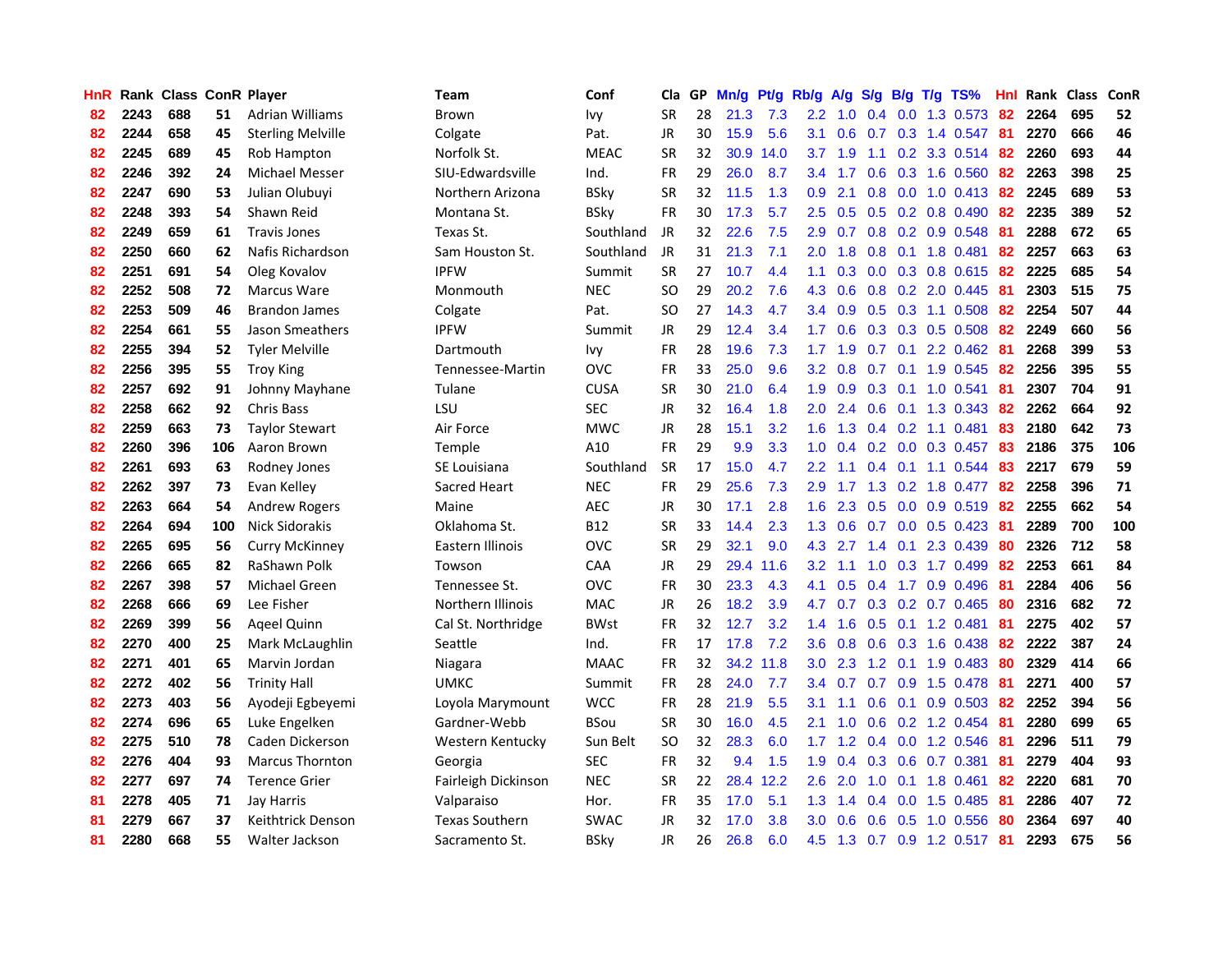| HnR |      | Rank Class ConR Player |     |                           | Team                    | Conf        | Cla       |    | GP Mn/g Pt/g Rb/g |           |                  | A/g             |                  |                 | S/g B/g T/g TS%         | Hnl  |      | Rank Class | ConR |
|-----|------|------------------------|-----|---------------------------|-------------------------|-------------|-----------|----|-------------------|-----------|------------------|-----------------|------------------|-----------------|-------------------------|------|------|------------|------|
| 81  | 2281 | 669                    | 26  | Corey Wickware            | SIU-Edwardsville        | Ind.        | <b>JR</b> | 29 |                   | 30.2 11.6 | 2.4              | 2.8             | 1.1              | 0.1             | 3.1 0.540               | 81   | 2297 | 676        | 26   |
| 81  | 2282 | 670                    | 66  | Romario Souza             | Louisiana Tech          | <b>WAC</b>  | <b>JR</b> | 28 | 15.4              | 3.7       | 2.7              | 0.3             |                  | $0.4 \quad 0.1$ | $0.7$ 0.531             | -81  | 2304 | 677        | 66   |
| 81  | 2283 | 671                    | 56  | Abner Moreira             | Idaho St.               | <b>BSky</b> | <b>JR</b> | 29 | 27.4              | 5.8       | 6.7              | 0.9             |                  | $0.8\ 0.2$      | 2.1 0.537               | 81   | 2287 | 671        | 55   |
| 81  | 2284 | 406                    | 53  | Steve Frankoski           | Columbia                | lvy         | <b>FR</b> | 28 | 21.5              | 6.5       | 1.7              | 0.6             |                  | $0.8$ 0.1       | 0.9 0.475               | -80  | 2319 | 413        | 54   |
| 81  | 2285 | 672                    | 66  | <b>Michael Sparks</b>     | <b>VMI</b>              | <b>BSou</b> | <b>JR</b> | 31 | 20.1              | 7.0       | $2.6^{\circ}$    | 0.6             |                  |                 | 0.7 0.0 0.8 0.531       | - 81 | 2305 | 678        | 66   |
| 81  | 2286 | 673                    | 58  | Dane Smith                | Tennessee-Martin        | <b>OVC</b>  | JR        | 33 | 18.1              | 4.0       | 3.9              | 0.9             |                  |                 | $0.7$ $0.4$ 1.3 $0.467$ | -81  | 2292 | 674        | 57   |
| 81  | 2287 | 674                    | 38  | Gavin Montgomery          | Ark.-Pine Bluff         | <b>SWAC</b> | JR        | 31 | 25.9              | 7.7       | 4.1              | 1.0             |                  |                 | 1.5 0.4 1.8 0.492       | 80   | 2355 | 693        | 39   |
| 81  | 2288 | 511                    | 99  | Ari Stewart               | <b>Wake Forest</b>      | <b>ACC</b>  | <b>SO</b> | 30 | 24.8              | 8.5       | 4.4              | 1.1             |                  |                 | 0.4 0.1 2.3 0.484       | 81   | 2282 | 509        | 100  |
| 81  | 2289 | 407                    | 55  | DeAndray Buckley          | New Hampshire           | <b>AEC</b>  | <b>FR</b> | 29 | 12.5              | 2.8       | 1.9              | 0.7             |                  |                 | 0.5 0.2 0.7 0.398       | 80   | 2331 | 415        | 57   |
| 81  | 2290 | 675                    | 70  | <b>Titus Robinson</b>     | <b>Buffalo</b>          | <b>MAC</b>  | JR        | 34 | 16.2              | 4.9       | $2.3\phantom{0}$ | 0.9             |                  |                 | $0.3$ $0.4$ 1.6 $0.515$ | 81   | 2290 | 673        | 70   |
| 81  | 2291 | 408                    | 46  | Desmond Washington        | Delaware St.            | <b>MEAC</b> | FR        | 30 |                   | 33.5 13.1 | 1.7              | 1.0             | 1.1              |                 | $0.0$ 1.5 $0.559$       | -81  | 2306 | 410        | 46   |
| 81  | 2292 | 409                    | 47  | Casey Walker              | Delaware St.            | <b>MEAC</b> | <b>FR</b> | 30 |                   | 32.6 13.4 | 3.2              | 0.8             |                  | $0.8\quad 0.6$  | 1.5 0.535               | -81  | 2308 | 411        | 47   |
| 81  | 2293 | 698                    | 71  | Joe Jakubowski            | <b>Bowling Green</b>    | MAC         | <b>SR</b> | 33 | 16.5              | 3.4       | 1.2              | 2.0             | 0.7              | 0.0             | 1.1 0.498               | 81   | 2302 | 703        | 71   |
| 81  | 2294 | 699                    | 64  | Jason Marks               | SE Louisiana            | Southland   | <b>SR</b> | 28 | 22.8              | 5.1       | 4.5              | 1.4             | 0.7              | 0.3             | 1.4 0.593               | 81   | 2291 | 701        | 66   |
| 81  | 2295 | 700                    | 39  | Orlando Smith             | Miss. Valley St.        | <b>SWAC</b> | <b>SR</b> | 32 | 23.7              | 6.8       | 5.9              | 0.7             | 0.6              | 0.1             | 1.8 0.517               | -80  | 2348 | 715        | 38   |
| 81  | 2296 | 676                    | 132 | Robert Lumpkins           | Rutgers                 | BE          | <b>JR</b> | 28 | 11.3              | 3.5       | 1.5              | 0.1             |                  | $0.3 \quad 0.4$ | $0.5$ 0.483             | 82   | 2228 | 652        | 132  |
| 81  | 2297 | 701                    | 40  | <b>Trant Simpson</b>      | <b>Prairie View</b>     | <b>SWAC</b> | <b>SR</b> | 32 | 31.9              | 13.2      | 3.5              | 2.8             |                  |                 | 1.3 0.0 2.6 0.446       | -81  | 2310 | 706        | 37   |
| 81  | 2298 | 512                    | 57  | Jeron Trotman             | Centenary               | Summit      | <b>SO</b> | 26 | 26.9              | 9.0       |                  | $6.2 \quad 0.8$ | 0.6              |                 | 1.2 2.3 0.458           | -83  | 2216 | 503        | 53   |
| 81  | 2299 | 513                    | 81  | Ryan Evans                | Wisconsin               | <b>B10</b>  | SO.       | 34 | 11.6              | 2.8       |                  | $2.3\quad 0.5$  |                  |                 | 0.2 0.3 0.7 0.378       | - 81 | 2300 | 513        | 82   |
| 81  | 2300 | 677                    | 66  | Kidani Brutus             | Manhattan               | <b>MAAC</b> | JR        | 31 | 31.5              | 9.5       | $2.7^{\circ}$    | 1.8             |                  |                 | 1.1 0.2 2.3 0.555       | -80  | 2344 | 690        | 68   |
| 81  | 2301 | 410                    | 67  | <b>Matt Ballard</b>       | San Jose St.            | <b>WAC</b>  | <b>FR</b> | 33 | 26.2              | 2.5       | 5.3              | 0.6             |                  |                 | $0.4$ 0.5 0.6 0.403     | -80  | 2340 | 420        | 67   |
| 81  | 2302 | 411                    | 57  | Tre Johnson               | Montana St.             | <b>BSky</b> | FR        | 29 | 10.5              | 2.7       | 2.1              | 0.3             |                  |                 | 0.3 0.7 0.6 0.473       | -81  | 2295 | 408        | 57   |
| 81  | 2303 | 412                    | 79  | Steven McClellan          | Louisiana-Monroe        | Sun Belt    | <b>FR</b> | 28 | 19.4              | 5.1       | 4.0              | 0.5             |                  |                 | 0.4 0.3 0.8 0.537       | -80  | 2332 | 416        | 83   |
| 81  | 2304 | 678                    | 83  | Kendrix Brown             | William & Mary          | CAA         | JR        | 30 | 21.8              | 3.3       | 3.1              | 2.4             | 1.1              | 0.1             | 2.2 0.457               | -81  | 2273 | 667        | 85   |
| 81  | 2305 | 679                    | 56  | <b>Genesis Maciel</b>     | Hartford                | <b>AEC</b>  | JR        | 31 | 20.7              | 7.0       | 2.1              | 1.0             |                  |                 | 0.5 0.1 1.3 0.494       | -80  | 2320 | 683        | 56   |
| 81  | 2306 | 514                    | 75  | Anthony Ervin             | Saint Francis (PA)      | <b>NEC</b>  | <b>SO</b> | 29 | 25.3              | 7.2       | 2.6              | 1.7             | 1.0              | 0.1             | 1.3 0.443               | -81  | 2298 | 512        | 74   |
| 81  | 2307 | 515                    | 54  | R.J. Griffin              | Dartmouth               | Ivy         | <b>SO</b> | 28 | 29.1              | 9.4       | 2.6              | 0.8             | 1.0              |                 | 0.2 1.4 0.488           | 80   | 2325 | 516        | 55   |
| 81  | 2308 | 702                    | 84  | <b>Brian Morris</b>       | Towson                  | CAA         | <b>SR</b> | 30 | 28.9              | 6.6       | 3.2              | 3.1             | 0.6              |                 | $0.2$ 1.7 0.505         | 81   | 2314 | 707        | 86   |
| 81  | 2309 | 680                    | 75  | <b>Keaton Cole</b>        | Western Carolina        | Southern    | <b>JR</b> | 33 | 19.8              | 5.2       | 1.6              | 1.3             | 0.9              | 0.0             | 1.1 0.448               | -81  | 2312 | 680        | 75   |
| 81  | 2310 | 703                    | 73  | <b>Josh Chavis</b>        | <b>USC Upstate</b>      | ASun        | <b>SR</b> | 28 | 30.8              | 7.7       | 1.8              | 3.0             | 1.0              | 0.0             | 1.6 0.451               | 81   | 2309 | 705        | 73   |
| 81  | 2311 | 516                    | 68  | Bandja Sy                 | New Mexico St.          | <b>WAC</b>  | <b>SO</b> | 33 | 17.7              | 4.7       | 2.7              | 0.9             |                  |                 | 0.5 0.3 1.4 0.489       | 80   | 2347 | 523        | 68   |
| 81  | 2312 | 681                    | 69  | Antwond Roshell           | Louisiana Tech          | <b>WAC</b>  | <b>JR</b> | 29 | 9.8               | 2.3       | 2.6              | 0.1             |                  |                 | $0.1$ $0.8$ 1.1 $0.504$ | 80   | 2350 | 691        | 69   |
| 81  | 2313 | 517                    | 72  | Derek Thompson            | Eastern Michigan        | <b>MAC</b>  | <b>SO</b> | 29 | 23.6              | 9.4       | $2.5\,$          | 1.1             |                  |                 | $0.6$ $0.1$ 1.4 $0.501$ | 80   | 2334 | 519        | 73   |
| 81  | 2314 | 704                    | 65  | Mike Pouncy               | <b>Central Arkansas</b> | Southland   | <b>SR</b> | 28 | 24.5              | 8.9       | 3.1              | 2.2             |                  |                 | 1.4 0.2 1.9 0.485       | 80   | 2341 | 714        | 69   |
| 81  | 2315 | 413                    | 85  | Shemiye McLendon          | Hofstra                 | CAA         | <b>FR</b> | 32 | 20.0              | 6.1       | $2.3\phantom{0}$ | 1.1             | 0.5              |                 | $0.1$ 1.4 $0.461$       | 80   | 2318 | 412        | 87   |
| 81  | 2316 | 682                    | 66  | Sei Paye                  | Texas-San Antonio       | Southland   | JR        | 34 | 26.4              | 5.1       | 2.4              | 1.6             | 0.7              | 0.0             | 0.9 0.486               | 80   | 2323 | 684        | 68   |
| 81  | 2317 | 683                    | 80  | <b>Shawntez Patterson</b> | Trov                    | Sun Belt    | JR        | 26 | 20.6              | 7.4       | 3.4              | 0.7             | 0.3 <sub>0</sub> | 0.5             | 1.3 0.526               | 80   | 2330 | 686        | 82   |
| 81  | 2318 | 705                    | 81  | Rod Emanuel               | Middle Tennessee        | Sun Belt    | <b>SR</b> | 29 | 18.6              | 3.9       |                  | $2.7 \quad 1.6$ |                  |                 | $0.9$ 0.1 1.1 0.438     | 82   | 2265 | 696        | 77   |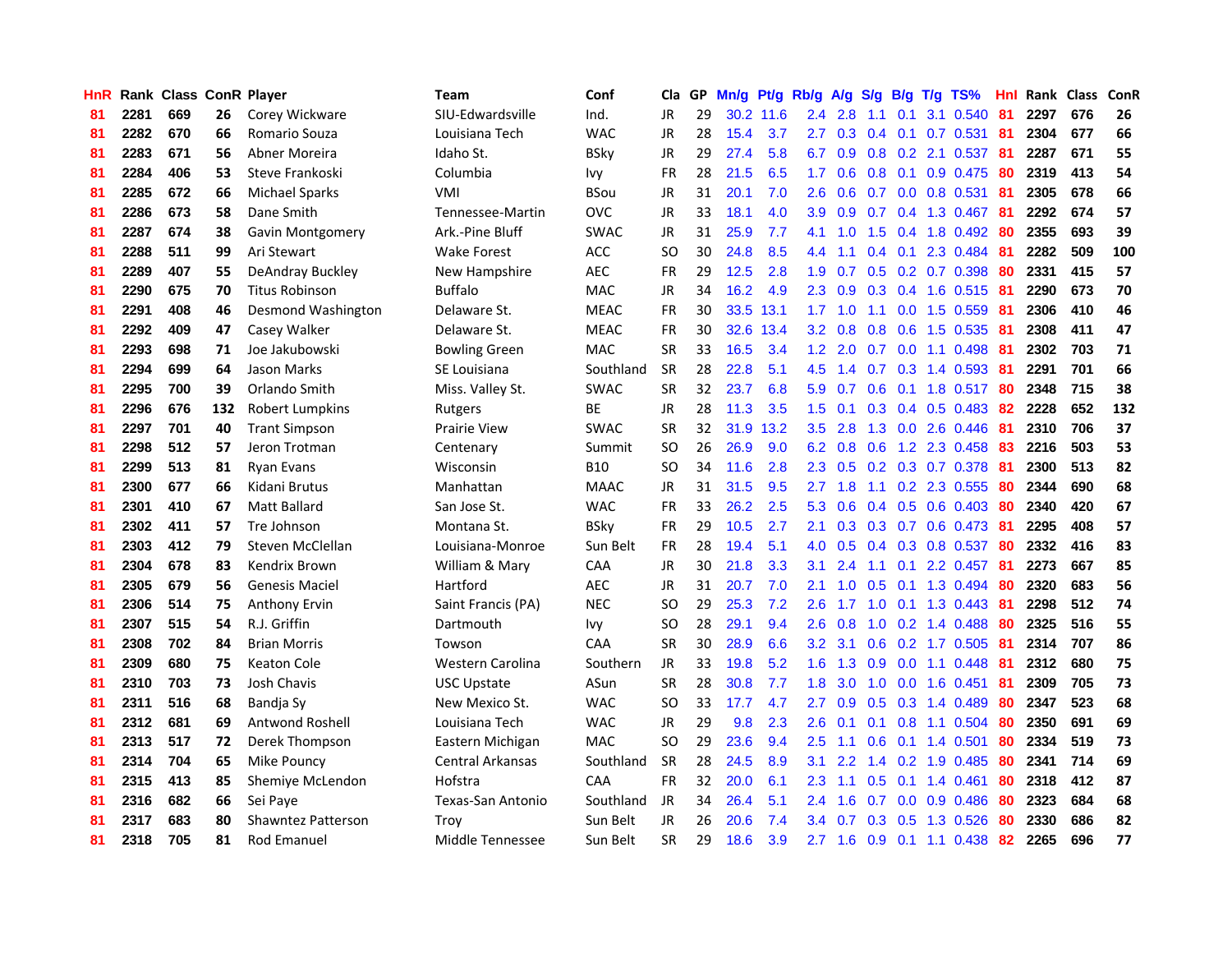| HnR |      | Rank Class ConR Player |     |                        | <b>Team</b>             | Conf        | Cla           |    | GP Mn/g Pt/g Rb/g A/g S/g B/g T/g TS% |           |                  |           |     |                 |                           | Hnl |      | Rank Class | ConR |
|-----|------|------------------------|-----|------------------------|-------------------------|-------------|---------------|----|---------------------------------------|-----------|------------------|-----------|-----|-----------------|---------------------------|-----|------|------------|------|
| 81  | 2319 | 414                    | 67  | Michael Alvarado       | Manhattan               | <b>MAAC</b> | <b>FR</b>     | 26 |                                       | 33.0 11.2 | 2.5              | 3.2       | 1.4 | 0.0             | 2.9 0.450                 | 80  | 2333 | 417        | 67   |
| 81  | 2320 | 684                    | 30  | Ricardo Andreotti      | South Dakota            | <b>GWC</b>  | <b>JR</b>     | 33 | 20.5                                  | 5.1       | 6.3              | 0.8       | 0.7 |                 | 1.1 1.5 0.517             | -80 | 2324 | 685        | 30   |
| 81  | 2321 | 706                    | 58  | Danny Piepoli          | Montana St.             | <b>BSky</b> | <b>SR</b>     | 31 | 26.3                                  | 7.5       | 2.4              | 1.0       |     | $0.5\quad 0.0$  | 1.2 0.514                 | 80  | 2317 | 709        | 58   |
| 80  | 2322 | 518                    | 74  | Aaron Anderson         | Kennesaw St.            | ASun        | <b>SO</b>     | 31 | 27.3                                  | 6.5       |                  | 6.2 0.7   |     |                 | 0.5 0.7 1.1 0.508         | 80  | 2346 | 522        | 74   |
| 80  | 2323 | 685                    | 82  | Jimmy Oden             | Middle Tennessee        | Sun Belt    | JR            | 31 | 15.6                                  | 2.0       |                  | $2.5$ 1.5 |     |                 | 1.4 0.1 1.2 0.383 81      |     | 2311 | 679        | 80   |
| 80  | 2324 | 707                    | 48  | <b>Trevor Welcher</b>  | Delaware St.            | <b>MEAC</b> | <b>SR</b>     | 29 | 16.1                                  | 4.1       | 1.1              | 1.0       |     |                 | 1.1 0.0 0.4 0.502         | 80  | 2336 | 713        | 48   |
| 80  | 2325 | 708                    | 76  | <b>Clifton Spiller</b> | Wagner                  | <b>NEC</b>  | <b>SR</b>     | 28 | 9.9                                   | 2.0       | 2.0 <sub>1</sub> | 0.2       |     |                 | 0.3 0.1 0.3 0.667         | 80  | 2315 | 708        | 76   |
| 80  | 2326 | 686                    | 83  | Jeremy Allen           | Fla. International      | Sun Belt    | <b>JR</b>     | 27 | 23.0                                  | 7.4       | 2.0              | 1.0       |     |                 | 1.4 0.1 1.5 0.543         | 79  | 2389 | 703        | 86   |
| 80  | 2327 | 687                    | 81  | Kurt Alexander         | <b>Drake</b>            | <b>MVC</b>  | <b>JR</b>     | 31 | 18.4                                  | 5.6       | 1.4              | 1.7       |     | $0.5\ 0.0$      | 1.8 0.466                 | 80  | 2362 | 695        | 83   |
| 80  | 2328 | 519                    | 82  | Jake Eastman           | <b>Bradley</b>          | <b>MVC</b>  | <b>SO</b>     | 29 | 21.6                                  | 3.3       | 3.3              | 1.6       |     | $0.3 \quad 0.1$ | 0.7 0.475                 | -81 | 2285 | 510        | 81   |
| 80  | 2329 | 415                    | 47  | Josh Herbeck           | Army                    | Pat.        | <b>FR</b>     | 29 | 16.0                                  | 5.2       | 1.9              | 0.7       |     |                 | $0.2$ $0.0$ $0.7$ $0.551$ | 80  | 2337 | 418        | 47   |
| 80  | 2330 | 416                    | 82  | <b>Travis Carroll</b>  | Purdue                  | <b>B10</b>  | <b>FR</b>     | 31 | 9.2                                   | 1.3       | 1.9              | 0.3       |     |                 | 0.2 0.2 0.3 0.494         | 81  | 2281 | 405        | 81   |
| 80  | 2331 | 417                    | 72  | <b>DuShawn Brooks</b>  | Youngstown St.          | Hor.        | <b>FR</b>     | 30 | 17.3                                  | 6.0       | 3.8              | 0.9       | 0.6 |                 | 0.5 0.9 0.400             | 80  | 2352 | 421        | 73   |
| 80  | 2332 | 418                    | 73  | Matt Kamieniecki       | Ball St.                | <b>MAC</b>  | <b>FR</b>     | 23 | 13.2                                  | 2.9       | 2.5              | 0.3       |     |                 | 0.3 0.2 0.6 0.635         | 82  | 2238 | 390        | 69   |
| 80  | 2333 | 709                    | 59  | Duro Bjegovic          | Sacramento St.          | <b>BSky</b> | <b>SR</b>     | 28 | 27.2                                  | 9.2       | 5.4              | 1.5       | 0.5 | 0.3             | 2.1 0.502                 | 80  | 2358 | 719        | 59   |
| 80  | 2334 | 710                    | 49  | Lyvann Obame Obame     | Md.-Eastern Shore       | <b>MEAC</b> | <b>SR</b>     | 31 | 21.7                                  | 7.0       | 4.6              | 0.5       | 0.6 |                 | $0.3$ 1.4 0.548           | 80  | 2349 | 716        | 50   |
| 80  | 2335 | 711                    | 67  | <b>Tadre Sheppard</b>  | <b>Central Arkansas</b> | Southland   | <b>SR</b>     | 22 | 28.4                                  | 9.5       |                  | 5.3 0.7   |     |                 | 1.0 0.8 1.5 0.539         | 82  | 2248 | 691        | 62   |
| 80  | 2336 | 688                    | 77  | Jon Taylor             | Saint Francis (PA)      | <b>NEC</b>  | <b>JR</b>     | 30 | 14.0                                  | 4.1       |                  | $2.9$ 0.3 |     |                 | $0.4$ 0.4 0.8 0.496       | 80  | 2343 | 689        | 77   |
| 80  | 2337 | 689                    | 50  | <b>Stanley Elliott</b> | Bethune-Cookman         | <b>MEAC</b> | <b>JR</b>     | 34 | 21.9                                  | 5.1       | $2.4\,$          | 1.3       |     |                 | 0.9 0.3 0.9 0.467         | 80  | 2342 | 688        | 49   |
| 80  | 2338 | 690                    | 75  | Spencer Dixon          | Kennesaw St.            | ASun        | JR            | 31 |                                       | 35.0 13.1 | $3.4^{\circ}$    | 3.4       |     |                 | 1.2 0.1 3.0 0.447         | 80  | 2363 | 696        | 75   |
| 80  | 2339 | 419                    | 58  | Donovan Gibbs          | <b>IUPUI</b>            | Summit      | <b>FR</b>     | 33 | 12.6                                  | 2.6       | 2.0 <sub>1</sub> | 0.4       |     |                 | $0.1$ $0.3$ $0.3$ $0.531$ | 80  | 2354 | 422        | 61   |
| 80  | 2340 | 520                    | 48  | Daniel Munoz           | American                | Pat.        | <b>SO</b>     | 31 | 16.0                                  | 3.0       | 1.3              | 1.9       |     |                 | $0.2$ 0.0 0.8 0.492       | 80  | 2356 | 524        | 48   |
| 80  | 2341 | 420                    | 59  | Jeff Johnson           | Eastern Kentucky        | <b>OVC</b>  | <b>FR</b>     | 30 | 22.0                                  | 5.4       | 3.4              | 1.3       |     |                 | 0.5 0.3 1.4 0.528         | 80  | 2359 | 423        | 60   |
| 80  | 2342 | 421                    | 101 | Shannon Sharpe         | Colorado                | <b>B12</b>  | <b>FR</b>     | 38 | 13.1                                  | 2.1       | 1.3              | 1.2       |     |                 | 0.3 0.2 0.7 0.471         | 80  | 2339 | 419        | 101  |
| 80  | 2343 | 691                    | 70  | Calvin Douglas         | San Jose St.            | <b>WAC</b>  | JR            | 33 | 18.9                                  | 6.1       | 0.7              | 0.8       |     |                 | 0.2 0.0 0.5 0.542         | -79 | 2381 | 702        | 70   |
| 80  | 2344 | 521                    | 60  | <b>Marland Smith</b>   | SE Missouri St.         | <b>OVC</b>  | <b>SO</b>     | 32 |                                       | 29.8 12.0 | 4.0              | 1.7       | 0.9 |                 | 0.1 1.8 0.469             | -79 | 2369 | 527        | 61   |
| 80  | 2345 | 692                    | 51  | <b>Omar Sanders</b>    | South Carolina St.      | <b>MEAC</b> | JR            | 32 | 20.9                                  | 7.1       | 4.9              | 0.4       |     |                 | $0.4$ 0.8 1.5 0.506       | -79 | 2374 | 700        | 51   |
| 80  | 2346 | 693                    | 68  | Marcus James           | Sam Houston St.         | Southland   | <b>JR</b>     | 28 | 16.9                                  | 4.5       | 4.2              | 0.5       | 0.6 | 0.6             | 1.3 0.467                 | -81 | 2313 | 681        | 67   |
| 80  | 2347 | 694                    | 76  | Amir Celestin          | Campbell                | ASun        | <b>JR</b>     | 30 | 24.9                                  | 7.2       | 1.5              | 2.5       | 0.7 | 0.1             | 1.9 0.454                 | 79  | 2372 | 699        | 76   |
| 80  | 2348 | 712                    | 83  | Alex Rubin             | Illinois St.            | <b>MVC</b>  | <b>SR</b>     | 31 | 22.3                                  | 3.5       | 1.8              | 1.4       | 0.8 | 0.1             | 0.9 0.478                 | 80  | 2357 | 718        | 82   |
| 80  | 2349 | 522                    | 52  | <b>Austin Witter</b>   | <b>NCA&amp;T</b>        | <b>MEAC</b> | <b>SO</b>     | 32 | 26.5                                  | 5.7       | 3.7              | 2.1       |     |                 | 0.8 0.8 2.1 0.466         | -79 | 2380 | 529        | 53   |
| 80  | 2350 | 713                    | 69  | Dominic Knight         | Northwestern St.        | Southland   | <b>SR</b>     | 17 | 18.8                                  | 5.5       | 3.1              | 1.8       |     |                 | 0.9 0.4 1.2 0.470 82      |     | 2218 | 680        | 60   |
| 80  | 2351 | 714                    | 41  | Cason Burk             | Jackson St.             | <b>SWAC</b> | <b>SR</b>     | 32 | 24.8                                  | 2.9       | 4.1              | 1.8       |     |                 | 1.2 0.1 1.1 0.443         | -79 | 2376 | 724        | 41   |
| 80  | 2352 | 695                    | 27  | Justin Leemow          | <b>NC Central</b>       | Ind.        | <b>JR</b>     | 30 | 23.9                                  | 4.1       | 1.8              | 3.9       | 1.9 |                 | $0.1$ 2.3 0.390           | -79 | 2377 | 701        | 27   |
| 80  | 2353 | 523                    | 84  | Adam Sterrenberg       | Arkansas St.            | Sun Belt    | <sub>SO</sub> | 30 | 12.3                                  | 3.5       | 1.3              | 0.7       |     |                 | 0.5 0.0 0.6 0.493         | 80  | 2335 | 520        | 84   |
| 80  | 2354 | 696                    | 59  | Antwaun Boyd           | <b>IPFW</b>             | Summit      | <b>JR</b>     | 29 | 15.3                                  | 4.3       | 2.0              | 1.6       | 0.6 | 0.1             | 1.7 0.538                 | 80  | 2338 | 687        | 59   |
| 80  | 2355 | 715                    | 74  | Anthony Wright         | Toledo                  | MAC         | <b>SR</b>     | 30 | 23.8                                  | 7.0       | 3.3              | 1.7       | 0.6 | 0.1             | 1.8 0.520                 | 78  | 2409 | 731        | 75   |
| 80  | 2356 | 422                    | 75  | Josh Sewell            | Miami (OH)              | MAC         | FR            | 31 | 10.3                                  | 3.1       | 1.0 <sub>1</sub> | 0.3       |     |                 | 0.2 0.1 0.6 0.542         | -79 | 2394 | 431        | 74   |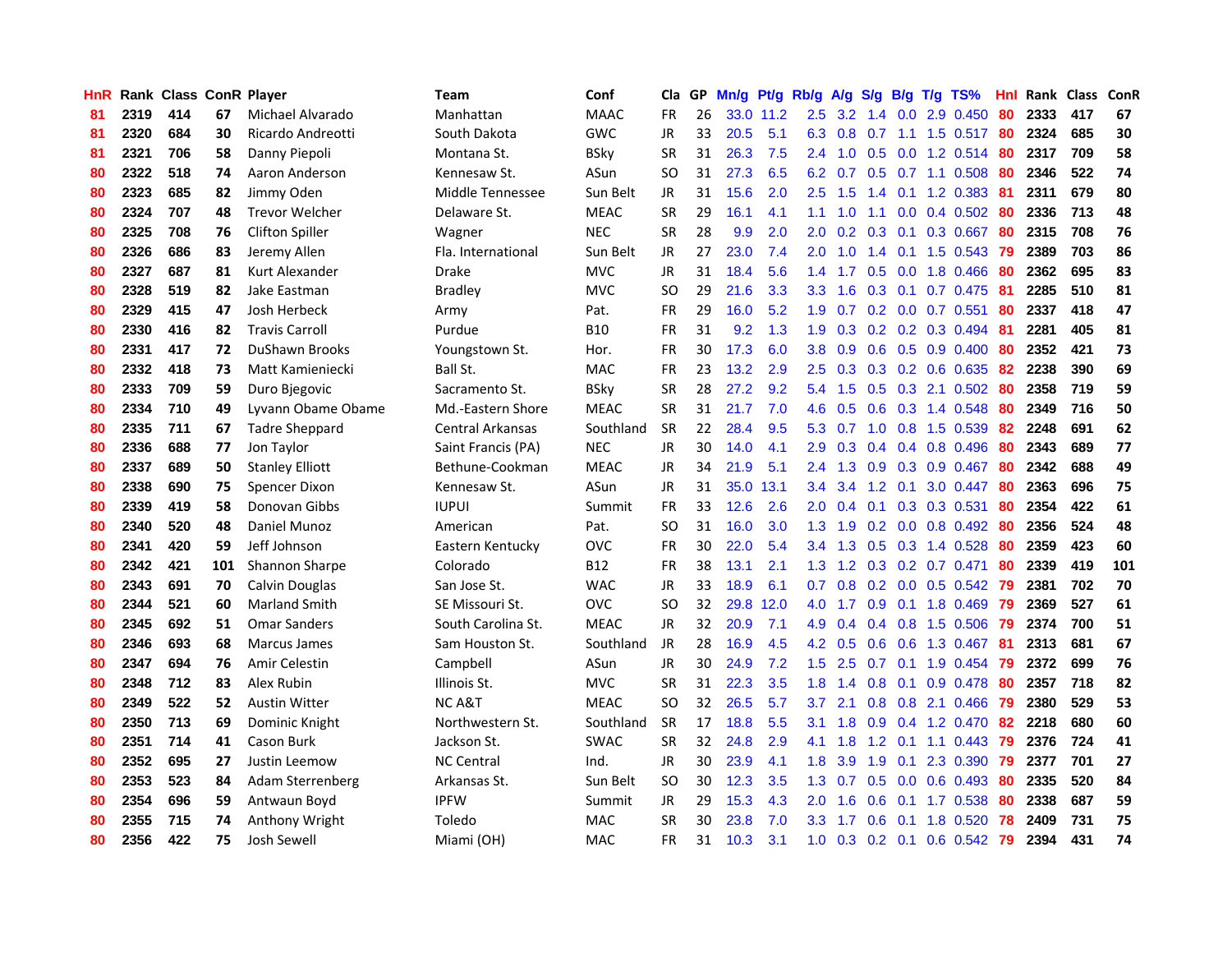| HnR |      | <b>Rank Class ConR Player</b> |     |                           | Team               | Conf        | Cla           | GP. | Mn/g | Pt/g      | Rb/g             | <b>A/g</b>      | <b>S/g</b>      |                 | B/g T/g TS%                  | Hnl | Rank Class |     | ConR |
|-----|------|-------------------------------|-----|---------------------------|--------------------|-------------|---------------|-----|------|-----------|------------------|-----------------|-----------------|-----------------|------------------------------|-----|------------|-----|------|
| 80  | 2357 | 423                           | 70  | Darius Gardner            | Stephen F. Austin  | Southland   | <b>FR</b>     | 29  | 21.4 | 4.5       | 1.4              | 2.7             | 0.7             | 0.1             | 2.0 0.508                    | 79  | 2375       | 425 | 72   |
| 80  | 2358 | 524                           | 107 | <b>Christian Salecich</b> | Saint Louis        | A10         | SO            | 31  | 14.1 | 2.3       | 1.1              | 1.0             | 0.5             | 0.2             | $0.5$ 0.473                  | 80  | 2361       | 525 | 108  |
| 80  | 2359 | 716                           | 57  | <b>Michael Santos</b>     | Santa Clara        | <b>WCC</b>  | <b>SR</b>     | 37  | 13.4 | 1.5       | 2.3              | 0.8             | 0.4             | 0.1             | 0.5 0.533                    | -79 | 2365       | 720 | 57   |
| 80  | 2360 | 525                           | 61  | <b>Matt Marseille</b>     | Tennessee Tech     | <b>OVC</b>  | <sub>SO</sub> | 26  | 10.3 | 3.4       |                  | $2.2 \quad 0.4$ | 0.5             | 0.1             | 0.8 0.489                    | 80  | 2328       | 518 | 59   |
| 80  | 2361 | 697                           | 60  | Durrell Norman            | Northern Arizona   | <b>BSky</b> | <b>JR</b>     | 32  | 17.9 | 3.6       | 3.8 <sub>2</sub> | 0.7             |                 |                 | 0.4 0.2 1.2 0.569            | 80  | 2360       | 694 | 60   |
| 80  | 2362 | 717                           | 61  | Michael Lacey             | Idaho St.          | <b>BSky</b> | <b>SR</b>     | 29  | 21.6 | 5.7       | 3.8 <sup>°</sup> | 0.5             |                 |                 | 0.7 0.1 1.0 0.506            | -79 | 2366       | 721 | 61   |
| 80  | 2363 | 718                           | 62  | Paul Guede                | Portland St.       | <b>BSky</b> | <b>SR</b>     | 30  | 16.9 | 4.0       | 3.2 <sub>1</sub> | 0.7             |                 |                 | $0.9$ 0.2 0.6 0.488          | -79 | 2402       | 730 | 62   |
| 80  | 2364 | 424                           | 77  | <b>Chase Fieler</b>       | Florida Gulf Coast | ASun        | FR            | 30  | 21.3 | 5.2       | 3.8 <sup>°</sup> | 0.9             |                 |                 | $0.5$ $0.5$ 1.5 $0.440$      | -79 | 2399       | 432 | 79   |
| 80  | 2365 | 719                           | 57  | <b>Todd Lowenthal</b>     | <b>UC Davis</b>    | <b>BWst</b> | SR            | 21  | 31.7 | 2.3       | 5.3              | 4.0             | 1.4             |                 | $0.0$ 1.6 $0.393$            | 83  | 2165       | 667 | 54   |
| 80  | 2366 | 720                           | 58  | <b>Gus Clardy</b>         | Pepperdine         | <b>WCC</b>  | <b>SR</b>     | 32  | 15.8 | 2.3       | 3.3 <sub>2</sub> | 0.5             |                 |                 | $0.4$ 0.2 0.4 0.514          | 79  | 2398       | 728 | 58   |
| 80  | 2367 | 721                           | 71  | Gary Dixon                | SE Louisiana       | Southland   | <b>SR</b>     | 28  | 24.5 | 8.9       | 1.8 <sup>°</sup> | 1.2             | 0.9             |                 | $0.3$ 1.5 0.482              | -80 | 2351       | 717 | 70   |
| 79  | 2368 | 425                           | 84  | Walt Lemon                | <b>Bradley</b>     | <b>MVC</b>  | <b>FR</b>     | 31  | 20.0 | 6.4       | $2.4^{\circ}$    | 0.9             | 0.9             |                 | 0.4 1.9 0.473                | 79  | 2371       | 424 | 84   |
| 79  | 2369 | 698                           | 42  | Jeffery Middlebrooks      | Alabama St.        | <b>SWAC</b> | JR            | 35  | 23.3 | 4.9       | 1.7 <sup>2</sup> | 2.8             | 0.9             | 0.1             | 2.3 0.520                    | -77 | 2454       | 719 | 45   |
| 79  | 2370 | 699                           | 57  | Jeff Pelage               | Boston U.          | <b>AEC</b>  | <b>JR</b>     | 23  | 14.1 | 2.1       | 3.6 <sup>°</sup> | 0.2             | 0.5             |                 | 0.8 0.6 0.400                | 81  | 2278       | 669 | 55   |
| 79  | 2371 | 722                           | 83  | Mike Kebler               | Michigan St.       | <b>B10</b>  | SR            | 33  | 10.1 | 1.5       | 1.0 <sub>1</sub> | 0.5             | 0.3             |                 | $0.2$ 0.3 0.580              | 79  | 2367       | 722 | 83   |
| 79  | 2372 | 426                           | 86  | Dre Conner                | Towson             | CAA         | <b>FR</b>     | 30  | 24.0 | 5.5       | 1.6              | 2.4             | 0.8             | 0.0             | 1.1 0.567                    | -79 | 2382       | 427 | 88   |
| 79  | 2373 | 700                           | 60  | Ramell Taylor             | Southern Utah      | Summit      | JR            | 27  | 16.4 | 6.2       | 3.0 <sub>1</sub> | 0.8             |                 | $0.2 \quad 0.5$ | 1.6 0.479                    | -80 | 2353       | 692 | 60   |
| 79  | 2374 | 723                           | 85  | Cliff Dixon               | Western Kentucky   | Sun Belt    | <b>SR</b>     | 22. | 16.2 | 4.8       | 4.1              | 0.9             |                 |                 | $0.5$ $0.3$ 1.3 $0.427$      | -80 | 2321       | 710 | 81   |
| 79  | 2375 | 701                           | 72  | Chris Henson              | Central Arkansas   | Southland   | JR            | 25  | 18.6 | 7.2       |                  |                 |                 |                 | 4.6 0.7 0.3 0.6 1.0 0.511 79 |     | 2370       | 698 | 71   |
| 79  | 2376 | 702                           | 87  | <b>Troy Franklin</b>      | Towson             | CAA         | <b>JR</b>     | 8   |      | 35.0 12.6 | $2.3^{\circ}$    | 4.6             |                 | $1.9 \quad 0.1$ | 3.6 0.455 82                 |     | 2232       | 654 | 83   |
| 79  | 2377 | 724                           | 58  | Moussa Camara             | <b>Binghamton</b>  | <b>AEC</b>  | <b>SR</b>     | 31  |      | 30.0 11.2 | $2.5^{\circ}$    | 0.9             |                 |                 | 0.4 0.1 1.2 0.513 78         |     | 2415       | 732 | 59   |
| 79  | 2378 | 427                           | 53  | <b>Justin Black</b>       | Morgan St.         | <b>MEAC</b> | FR            | 31  | 22.4 | 7.2       | 1.7 <sup>2</sup> | 2.1             | 1.0             |                 | $0.1$ 1.9 0.428              | -79 | 2384       | 429 | 54   |
| 79  | 2379 | 526                           | 88  | Matt Rum                  | William & Mary     | CAA         | <b>SO</b>     | 32  | 22.2 | 5.1       | $3.0\,$          | 2.1             |                 |                 | $0.4$ 0.0 2.0 0.488          | -79 | 2387       | 531 | 90   |
| 79  | 2380 | 725                           | 78  | Mezie Uzochukwu           | <b>USC Upstate</b> | ASun        | <b>SR</b>     | 30  | 26.4 | 6.7       | 3.7              | 1.3             | 0.8             |                 | $0.2$ 1.7 $0.463$            | -79 | 2392       | 726 | 78   |
| 79  | 2381 | 428                           | 43  | Daniel Broughton          | Ark.-Pine Bluff    | <b>SWAC</b> | FR            | 27  | 20.8 | 9.1       | 4.6              | 0.6             |                 |                 | $0.6$ $0.5$ 2.2 $0.481$      | 78  | 2410       | 436 | 43   |
| 79  | 2382 | 429                           | 89  | Chad Jackson              | James Madison      | CAA         | FR            | 33  | 17.4 | 2.8       | 2.6              | 0.9             |                 |                 | $0.5$ 0.1 1.0 0.470          | -79 | 2383       | 428 | 89   |
| 79  | 2383 | 527                           | 86  | <b>Trevor Noonan</b>      | Denver             | Sun Belt    | <b>SO</b>     | 25  | 16.7 | 4.3       | 2.4              | 1.7             |                 |                 | $0.3$ 0.7 1.5 0.473          | -80 | 2345       | 521 | 85   |
| 79  | 2384 | 528                           | 55  | Matt LaBove               | Dartmouth          | <b>Ivy</b>  | <b>SO</b>     | 25  | 11.8 | 2.9       | $2.5^{\circ}$    | 0.2             | 0.3             |                 | $0.3$ 0.8 0.497              | -79 | 2395       | 533 | 56   |
| 79  | 2385 | 703                           | 84  | <b>Austin Thornton</b>    | Michigan St.       | <b>B10</b>  | JR            | 34  | 11.1 | 2.0       | 2.1              | 0.7             | 0.1             | 0.1             | $0.6$ 0.433                  | -79 | 2390       | 704 | 84   |
| 79  | 2386 | 430                           | 54  | Michael Murray            | Coppin St.         | <b>MEAC</b> | <b>FR</b>     | 23  | 12.1 | 3.5       | 2.2 <sub>2</sub> |                 | $0.2 \quad 0.5$ |                 | 0.3 0.4 0.471                | -79 | 2379       | 426 | 52   |
| 79  | 2387 | 726                           | 28  | Cody Rincker              | SIU-Edwardsville   | Ind.        | <b>SR</b>     | 28  | 15.7 | 4.6       | 1.1              |                 | $1.2 \quad 0.9$ |                 | $0.0$ 0.8 0.569              | -79 | 2400       | 729 | 28   |
| 79  | 2388 | 529                           | 59  | Preve Prebove             | Stony Brook        | <b>AEC</b>  | SO            | 23  | 11.8 | 2.9       | 2.8              | 0.5             |                 |                 | $0.4$ 0.2 1.1 0.449          | -79 | 2368       | 526 | 58   |
| 79  | 2389 | 704                           | 79  | Justin Glenn              | Lipscomb           | ASun        | <b>JR</b>     | 30  | 10.9 | 2.4       | 2.6 <sup>°</sup> |                 |                 |                 | 0.5 0.3 0.3 0.7 0.529        | -79 | 2391       | 705 | 77   |
| 79  | 2390 | 727                           | 73  | Coy Custer                | Lamar              | Southland   | <b>SR</b>     | 30  | 15.8 | 5.6       | 3.7              |                 |                 |                 | $0.2$ 0.2 0.6 1.2 0.561      | 78  | 2421       | 733 | 75   |
| 79  | 2391 | 530                           | 74  | Antonio Bostic            | Stephen F. Austin  | Southland   | <sub>SO</sub> | 29  | 22.4 | 6.5       | 1.7 <sub>z</sub> | 1.5             | 0.7             |                 | 0.1 1.5 0.470                | 78  | 2411       | 536 | 74   |
| 79  | 2392 | 531                           | 67  | Ryan Hargrave             | Presbyterian       | <b>BSou</b> | SO            | 28  | 12.0 | 3.9       | $2.4^{\circ}$    | 0.2             | 0.1             | 0.1             | $0.9$ $0.512$                | 78  | 2425       | 539 | 67   |
| 79  | 2393 | 532                           | 76  | Jamell Harris             | Eastern Michigan   | <b>MAC</b>  | <b>SO</b>     | 31  | 24.4 | 4.6       | 4.3              | 0.6             | 0.6             | 2.3             | 1.4 0.477                    | 78  | 2417       | 538 | 76   |
| 79  | 2394 | 533                           | 75  | <b>Shamir Davis</b>       | Northwestern St.   | Southland   | SO.           | 32  | 22.6 | 6.7       | 2.1              |                 |                 |                 | 2.7 0.7 0.2 2.5 0.485        | -79 | 2404       | 534 | 73   |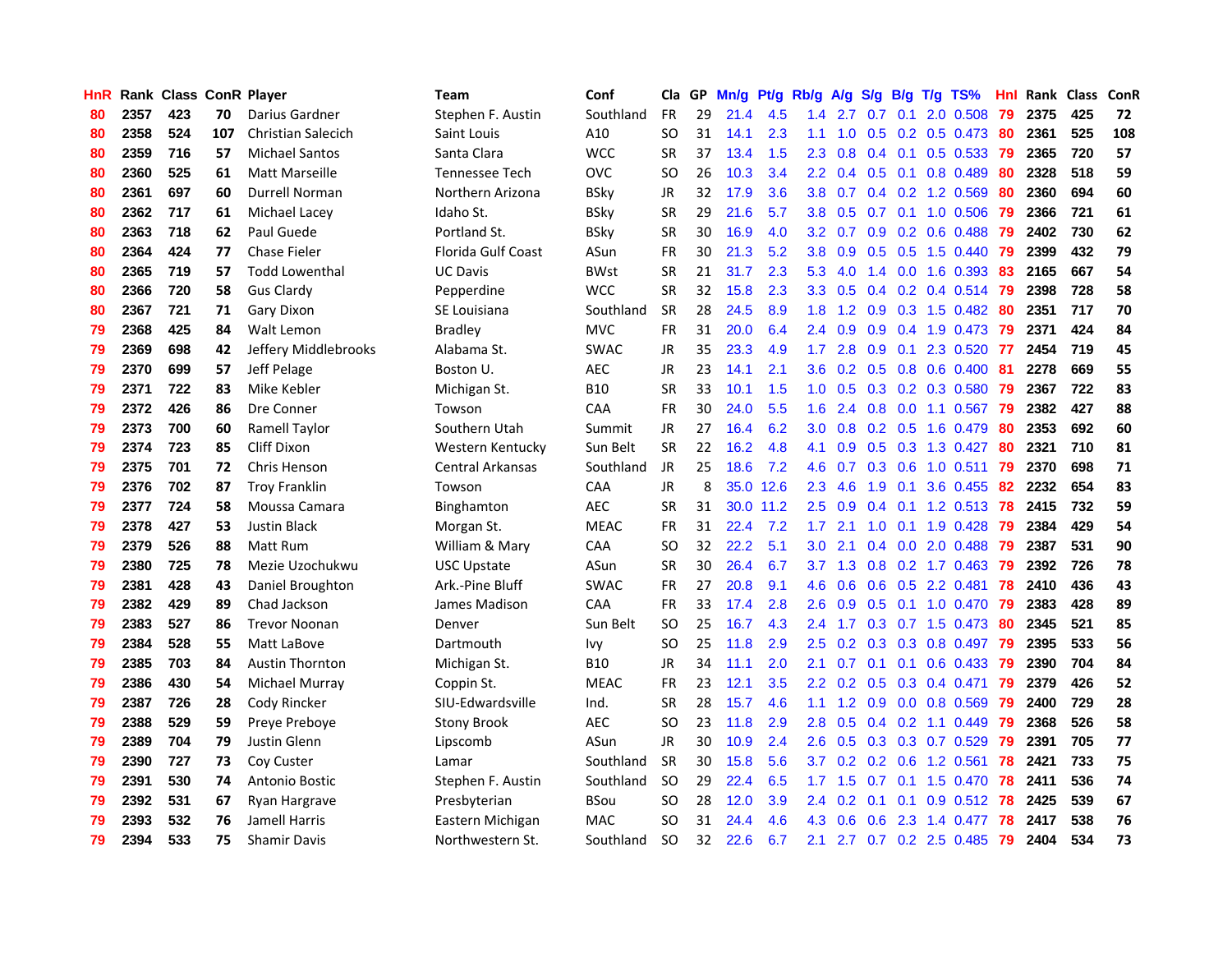| HnR. |      | Rank Class ConR Player |     |                        | <b>Team</b>        | Conf        |               |    | Cla GP Mn/g Pt/g Rb/g A/g S/g B/g T/g TS% |           |                  |                                       |                  |                 |                           | Hnl  | Rank Class |     | ConR |
|------|------|------------------------|-----|------------------------|--------------------|-------------|---------------|----|-------------------------------------------|-----------|------------------|---------------------------------------|------------------|-----------------|---------------------------|------|------------|-----|------|
| 79   | 2395 | 431                    | 78  | Corey Maynard          | Bryant             | <b>NEC</b>  | <b>FR</b>     | 30 | 22.4                                      | 4.7       | 2.5              | 2.5                                   | 0.7              | 0.0             | 1.3 0.498                 | 78   | 2416       | 438 | 78   |
| 78   | 2396 | 534                    | 49  | Levi Giese             | Lafayette          | Pat.        | <sub>SO</sub> | 31 | 12.9                                      | 4.4       | 1.9              | 0.4                                   |                  | $0.3 \quad 0.5$ | 0.8 0.496                 | 78   | 2412       | 537 | 52   |
| 78   | 2397 | 432                    | 63  | Kyle Tresnak           | Weber St.          | <b>BSky</b> | <b>FR</b>     | 32 | 11.6                                      | 3.6       | 2.2 <sub>2</sub> | 0.2                                   |                  |                 | $0.2$ $0.2$ $0.6$ $0.530$ | -77  | 2452       | 447 | 63   |
| 78   | 2398 | 728                    | 80  | Kelvin McConnell       | Kennesaw St.       | ASun        | <b>SR</b>     | 31 | 31.5                                      | 8.4       |                  | $1.3$ $1.9$                           |                  |                 | 0.7 0.0 1.6 0.548         | 78   | 2423       | 734 | 80   |
| 78   | 2399 | 535                    | 108 | Gokhan Sirin           | Charlotte          | A10         | <b>SO</b>     | 29 | 11.3                                      | 3.3       |                  | $1.2 \quad 0.2$                       |                  |                 | $0.2$ $0.2$ $0.7$ $0.608$ | - 77 | 2445       | 547 | 112  |
| 78   | 2400 | 433                    | 44  | <b>Cortney Bell</b>    | Prairie View       | <b>SWAC</b> | <b>FR</b>     | 29 | 18.0                                      | 5.1       | 5.1              | 0.4                                   |                  |                 | $0.4$ 0.8 1.1 0.470       | -79  | 2403       | 433 | 42   |
| 78   | 2401 | 729                    | 68  | Jeremy Robinson        | Radford            | <b>BSou</b> | <b>SR</b>     | 29 | 20.4                                      | 5.0       | $2.0^{\circ}$    | 2.0                                   | 1.0              |                 | $0.0$ 1.7 $0.466$         | 77   | 2439       | 737 | 68   |
| 78   | 2402 | 705                    | 55  | <b>Brandon Riley</b>   | South Carolina St. | <b>MEAC</b> | JR            | 32 | 21.2                                      | 9.4       | 2.5              | 0.9                                   |                  |                 | $0.7$ $0.2$ 2.1 $0.524$   | -78  | 2433       | 713 | 56   |
| 78   | 2403 | 434                    | 45  | Shareif Adamu          | Alabama St.        | <b>SWAC</b> | <b>FR</b>     | 31 | 16.7                                      | 4.5       | 2.5              | 0.5                                   |                  | $0.3 \quad 0.9$ | 1.1 0.484                 | -76  | 2473       | 455 | 46   |
| 78   | 2404 | 536                    | 61  | Jack Houpt             | Western Illinois   | Summit      | <b>SO</b>     | 30 | 29.6                                      | 7.5       | 3.4              | $\blacktriangleleft$<br>$\mathcal{A}$ |                  |                 | 0.3 0.3 1.2 0.577         | 76   | 2507       | 560 | 67   |
| 78   | 2405 | 706                    | 87  | Steven Cunningham      | Troy               | Sun Belt    | JR            | 23 | 20.2                                      | 4.4       | 3.7              | 1.3                                   | 0.8              |                 | 0.7 1.6 0.488             | 79   | 2396       | 706 | 87   |
| 78   | 2406 | 730                    | 100 | Dorenzo Hudson         | Virginia Tech      | ACC         | <b>SR</b>     | 9  |                                           | 32.1 10.4 | 3.1              | 1.4                                   | 0.9              | 0.0             | 2.7 0.490 103             |      | 1066       | 389 | 68   |
| 78   | 2407 | 537                    | 62  | Ledrick Eackles        | Oakland            | Summit      | SO.           | 31 | 14.3                                      | 4.8       | 2.5              | 1.1                                   | 0.7              | 0.1             | 0.9 0.387                 | 80   | 2327       | 517 | 58   |
| 78   | 2408 | 435                    | 88  | Kerry Hammonds         | Middle Tennessee   | Sun Belt    | <b>FR</b>     | 31 | 14.5                                      | 4.2       | 2.1              | 0.5                                   | 0.6              | 0.4             | 1.1 0.464                 | 78   | 2414       | 437 | 89   |
| 78   | 2409 | 538                    | 76  | Donley Minor           | Lamar              | Southland   | <b>SO</b>     | 28 | 15.4                                      | 5.6       | 1.4              | 0.9                                   | 0.7              | 0.1             | 1.0 0.540                 | 78   | 2426       | 540 | 76   |
| 78   | 2410 | 539                    | 83  | Angus Brandt           | Oregon St.         | P12         | <b>SO</b>     | 29 | 16.0                                      | 4.8       | $2.5\,$          | 0.6                                   |                  |                 | 0.5 0.3 1.1 0.454         | 78   | 2408       | 535 | 84   |
| 78   | 2411 | 436                    | 59  | <b>Tanner Riley</b>    | Portland           | <b>WCC</b>  | FR            | 32 | 9.8                                       | 2.9       |                  | $1.3 \quad 0.6$                       |                  |                 | 0.3 0.0 0.5 0.460 78      |      | 2424       | 441 | 60   |
| 78   | 2412 | 540                    | 63  | <b>Tony Fiegen</b>     | South Dakota St.   | Summit      | <b>SO</b>     | 31 | 15.5                                      | 5.0       | 2.9 <sup>°</sup> | 0.6                                   |                  |                 | 0.3 0.3 1.1 0.517 78      |      | 2427       | 541 | 63   |
| 78   | 2413 | 541                    | 60  | Jimmy Gray             | Binghamton         | <b>AEC</b>  | <b>SO</b>     | 31 | 27.8                                      | 6.5       |                  | $1.8$ 2.3                             |                  |                 | $0.9$ 0.1 1.6 0.498       | -77  | 2453       | 549 | 60   |
| 78   | 2414 | 731                    | 50  | Darion Benbow          | Lafayette          | Pat.        | <b>SR</b>     | 28 | 20.5                                      | 5.5       | $3.6^{\circ}$    | 0.9                                   |                  |                 | 0.7 0.6 1.3 0.461 79      |      | 2385       | 725 | 49   |
| 78   | 2415 | 707                    | 64  | John Peckinpaugh       | <b>IPFW</b>        | Summit      | <b>JR</b>     | 29 | 21.0                                      | 2.9       | 3.9              | 1.7                                   |                  |                 | 0.5 0.1 1.2 0.431 78      |      | 2413       | 709 | 62   |
| 78   | 2416 | 542                    | 51  | Jason Pancoe           | Army               | Pat.        | <b>SO</b>     | 25 | 22.4                                      | 4.7       | 2.0              | 2.8                                   |                  |                 | $0.7$ $0.2$ $1.5$ $0.459$ | 79   | 2393       | 532 | 50   |
| 78   | 2417 | 543                    | 31  | P.J. Miller            | New Jersey Tech    | <b>GWC</b>  | <b>SO</b>     | 30 | 25.6                                      | 6.6       | 2.9              | 3.0                                   |                  |                 | 0.8 0.2 2.1 0.484         | 77   | 2443       | 545 | 31   |
| 78   | 2418 | 732                    | 62  | <b>Anthony Allison</b> | SE Missouri St.    | <b>OVC</b>  | <b>SR</b>     | 32 |                                           | 30.7 11.9 | 2.2 <sub>2</sub> | 1.5                                   |                  |                 | 0.4 0.2 1.7 0.475         | 77   | 2448       | 738 | 66   |
| 78   | 2419 | 733                    | 76  | <b>Scott Grable</b>    | Elon               | Southern    | <b>SR</b>     | 31 | 16.0                                      | 3.5       | 3.7              | 0.6                                   |                  |                 | $0.5$ $0.2$ 1.1 $0.581$   | -77  | 2435       | 736 | 76   |
| 78   | 2420 | 734                    | 65  | <b>Brandon Smith</b>   | Western Illinois   | Summit      | <b>SR</b>     | 21 | 16.3                                      | 5.2       | 1.3              | 0.4                                   | 0.6              | 0.0             | 0.6 0.534                 | -75  | 2512       | 755 | 68   |
| 78   | 2421 | 735                    | 89  | Regis Huddleston       | Troy               | Sun Belt    | <b>SR</b>     | 29 | 20.8                                      | 8.2       | 1.5              | 0.7                                   | 0.6              | 0.0             | 0.9 0.501                 | -77  | 2460       | 743 | 91   |
| 77   | 2422 | 544                    | 63  | <b>Terrell Barnes</b>  | Tennessee Tech     | <b>OVC</b>  | <b>SO</b>     | 32 | 21.8                                      | 4.1       | 4.9              | 0.8                                   | 0.5              |                 | $0.3$ 1.1 $0.423$         | 78   | 2428       | 542 | 64   |
| 77   | 2423 | 708                    | 73  | Johann Mpondo          | Wright St.         | Hor.        | <b>JR</b>     | 33 | 17.6                                      | 3.2       | 3.4              | 0.3                                   | 0.1              |                 | $0.2$ 1.0 $0.512$ 77      |      | 2463       | 720 | 75   |
| 77   | 2424 | 545                    | 109 | Ryan Brooks            | Rhode Island       | A10         | <b>SO</b>     | 27 | 10.8                                      | 1.7       | 1.7 <sub>z</sub> | 0.3                                   |                  |                 | $0.2$ 0.6 0.4 0.484       | -79  | 2386       | 530 | 109  |
| 77   | 2425 | 736                    | 74  | Nikola Gacesa          | TCU                | <b>MWC</b>  | <b>SR</b>     | 29 | 19.8                                      | 4.2       | 2.9              | 0.4                                   |                  |                 | $0.3$ $0.2$ $0.6$ $0.484$ | -79  | 2397       | 727 | 74   |
| 77   | 2426 | 709                    | 77  | Larry Wilkins          | Texas-San Antonio  | Southland   | <b>JR</b>     | 34 | 19.5                                      | 3.6       | 3.7              | 0.7                                   |                  |                 | $0.6$ $0.1$ $0.9$ $0.552$ | -77  | 2442       | 716 | 77   |
| 77   | 2427 | 710                    | 90  | Hugh Mingo             | Louisiana-Monroe   | Sun Belt    | <b>JR</b>     | 31 | 33.5                                      | 9.5       | 4.7              | 1.3                                   |                  |                 | 1.4 0.1 1.9 0.467         | 76   | 2481       | 725 | 92   |
| 77   | 2428 | 437                    | 79  | David Golladay         | Mount St. Mary's   | <b>NEC</b>  | FR            | 31 | 23.0                                      | 5.3       | 3.3 <sub>2</sub> | 1.3                                   | 0.7              |                 | 0.2 1.7 0.437             | 78   | 2432       | 442 | 79   |
| 77   | 2429 | 737                    | 52  | Steve Luptak           | American           | Pat.        | <b>SR</b>     | 31 | 22.6                                      | 2.8       | 1.5              | 2.2                                   | 0.3              | 0.1             | 1.4 0.481                 | -77  | 2449       | 739 | 53   |
| 77   | 2430 | 711                    | 53  | Jordan Hamilton        | Lehigh             | Pat.        | JR            | 26 | 16.3                                      | 5.0       | 1.9              | 0.4                                   | 0.3              | 0.5             | 0.9 0.565                 | 78   | 2406       | 708 | 51   |
| 77   | 2431 | 438                    | 84  | Chanse Creekmur        | ASU                | P12         | FR            | 27 | 12.3                                      | 3.1       | 1.3              | 0.3                                   | 0.3 <sub>0</sub> | 0.0             | 0.4 0.519                 | 78   | 2419       | 439 | 85   |
| 77   | 2432 | 712                    | 78  | John Bowman            | Texas St.          | Southland   | <b>JR</b>     | 32 | 22.7                                      | 5.5       |                  | $2.2 \quad 1.8$                       |                  |                 | 0.7 0.1 1.5 0.488         | 76   | 2471       | 723 | 79   |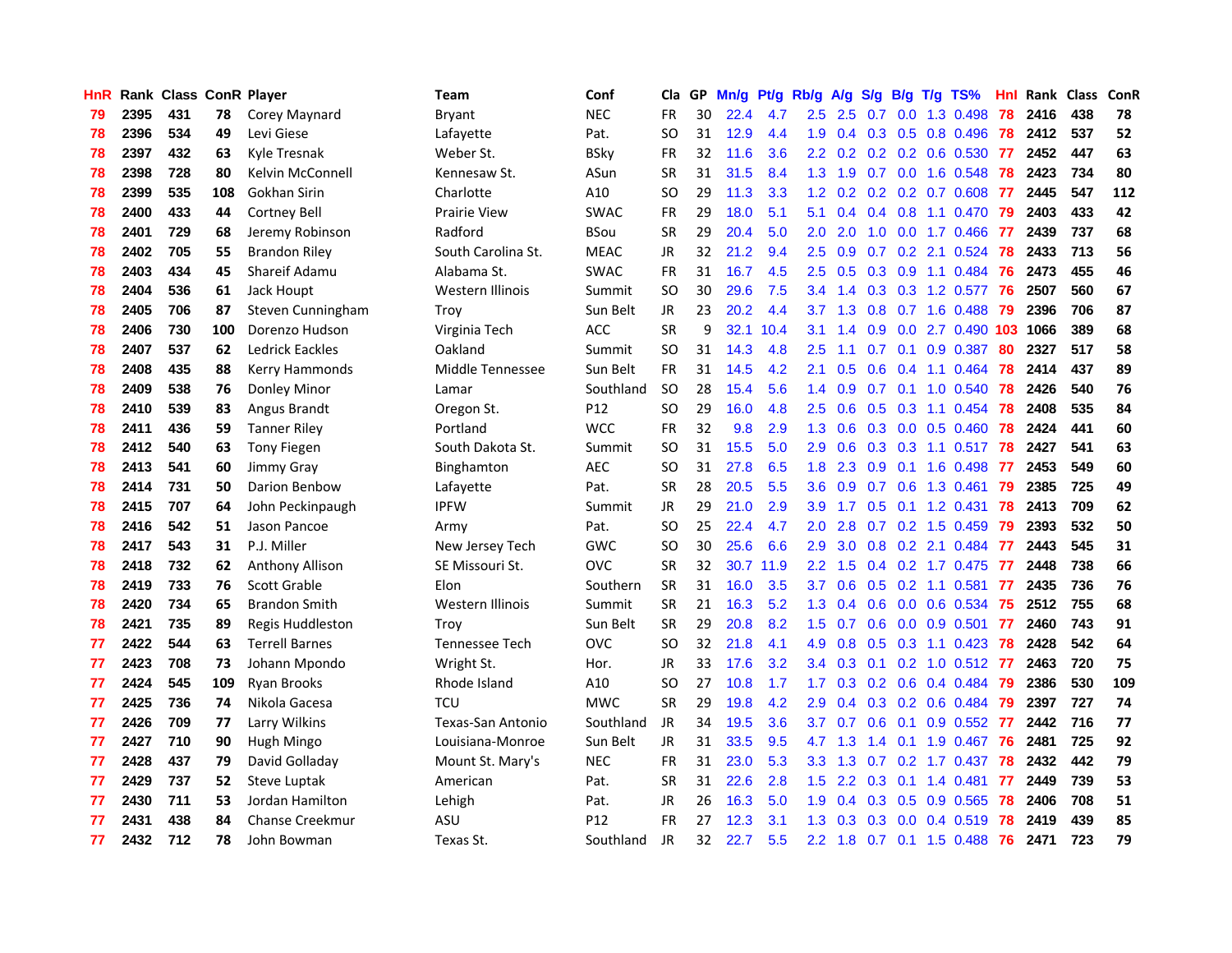| HnR |      | Rank Class ConR Player |     |                       | Team                 | Conf        | Cla       | GP. | Mn/g Pt/g Rb/g A/g |     |                  |                 |     |                 | S/g B/g T/g TS%           | Hnl  | Rank Class |     | <b>ConR</b> |
|-----|------|------------------------|-----|-----------------------|----------------------|-------------|-----------|-----|--------------------|-----|------------------|-----------------|-----|-----------------|---------------------------|------|------------|-----|-------------|
| 77  | 2433 | 439                    | 101 | Kammeon Holsey        | Georgia Tech         | <b>ACC</b>  | <b>FR</b> | 30  | 14.4               | 3.4 | 2.7              | 0.3             | 0.4 | 0.2             | 1.1 0.488                 | 77   | 2437       | 444 | 102         |
| 77  | 2434 | 440                    | 102 | Javarez Willis        | <b>Texas Tech</b>    | <b>B12</b>  | <b>FR</b> | 27  | 13.5               | 3.6 | 0.9              | 1.5             | 0.3 | 0.0             | 1.1 0.476                 | -79  | 2388       | 430 | 102         |
| 77  | 2435 | 441                    | 77  | <b>Ryley Beaumont</b> | Elon                 | Southern    | <b>FR</b> | 31  | 19.0               | 5.0 | 3.8              | 0.6             |     | $0.3 \quad 0.2$ | 1.0 0.560                 | -77  | 2447       | 446 | 77          |
| 77  | 2436 | 546                    | 56  | Javoris Bryant        | Bethune-Cookman      | <b>MEAC</b> | <b>SO</b> | 34  | 23.4               | 5.1 | 3.4              | 0.7             |     |                 | $0.9$ $0.2$ 1.0 $0.494$   | - 77 | 2450       | 548 | 57          |
| 77  | 2437 | 547                    | 66  | Jordan Weirick        | Southern Utah        | Summit      | <b>SO</b> | 27  | 14.5               | 4.6 | 1.9              | 0.9             |     |                 | 0.3 0.0 0.9 0.519 78      |      | 2434       | 544 | 64          |
| 77  | 2438 | 548                    | 64  | Jacquan Nobles        | Tennessee St.        | <b>OVC</b>  | <b>SO</b> | 29  | 22.8               | 7.5 | 2.1              | 0.8             |     |                 | 0.6 0.0 1.8 0.558         | 77   | 2444       | 546 | 65          |
| 77  | 2439 | 738                    | 57  | Kevin White           | Md.-Eastern Shore    | <b>MEAC</b> | <b>SR</b> | 31  | 30.5               | 8.8 | 2.1              | 5.2             |     | $1.2 \quad 0.1$ | 3.4 0.420 77              |      | 2458       | 742 | 58          |
| 77  | 2440 | 549                    | 79  | Terence Jones         | Tx.A&M-Corp. Christi | Southland   | <b>SO</b> | 31  | 29.9               | 8.9 | 1.9              | 2.6             |     |                 | 1.1 0.2 2.6 0.500 77      |      | 2461       | 551 | 78          |
| 77  | 2441 | 739                    | 61  | <b>Garrett Kissel</b> | Vermont              | <b>AEC</b>  | SR        | 32  | 13.4               | 3.0 | 3.0              | 0.3             |     |                 | 0.2 0.1 0.8 0.468         | 77   | 2456       | 741 | 61          |
| 77  | 2442 | 740                    | 58  | Ceslovas Kucinskas    | Coppin St.           | <b>MEAC</b> | <b>SR</b> | 30  | 18.5               | 5.1 | 3.6              | 0.2             |     |                 | $0.6$ $0.2$ $0.9$ $0.498$ | 76   | 2479       | 747 | 60          |
| 77  | 2443 | 550                    | 32  | Jordan Boots          | South Dakota         | <b>GWC</b>  | <b>SO</b> | 33  | 18.0               | 6.1 | 1.3              | 1.3             | 0.7 |                 | 0.0 0.9 0.567             | 77   | 2457       | 550 | 32          |
| 77  | 2444 | 741                    | 77  | Justin Anyijong       | Toledo               | MAC         | <b>SR</b> | 32  | 14.6               | 4.3 | 2.8              | 0.5             |     |                 | $0.3$ $0.3$ $0.7$ $0.442$ | 75   | 2517       | 756 | 83          |
| 77  | 2445 | 713                    | 59  | Dishawn Bradshaw      | Md.-Eastern Shore    | <b>MEAC</b> | <b>JR</b> | 31  | 25.0               | 9.2 | $2.2^{\circ}$    | 1.4             | 0.6 | 0.0             | 1.3 0.500                 | -76  | 2477       | 724 | 59          |
| 77  | 2446 | 442                    | 91  | Dominique Ferguson    | Fla. International   | Sun Belt    | <b>FR</b> | 20  | 26.7               | 7.1 | 4.8              | 0.6             | 0.6 | 1.5             | 1.3 0.459                 | 78   | 2407       | 435 | 88          |
| 77  | 2447 | 443                    | 62  | <b>Chase Plummer</b>  | <b>UMBC</b>          | <b>AEC</b>  | <b>FR</b> | 30  | 17.4               | 6.7 | 3.7              | 0.4             | 1.1 | 0.3             | 1.6 0.460                 | 77   | 2459       | 448 | 62          |
| 77  | 2448 | 444                    | 69  | Jareal Smith          | Radford              | <b>BSou</b> | <b>FR</b> | 28  | 22.9               | 9.4 | 2.1              | 2.0             | 0.8 | 0.0             | 3.0 0.459                 | 76   | 2498       | 461 | 71          |
| 77  | 2449 | 445                    | 80  | Matthew Lee           | <b>Bryant</b>        | <b>NEC</b>  | <b>FR</b> | 29  | 13.9               | 6.6 | 1.1              | 0.9             |     | $0.4 \quad 0.1$ | 1.2 0.455                 | -76  | 2480       | 457 | 81          |
| 77  | 2450 | 446                    | 70  | Lukas Winegarner      | Radford              | <b>BSou</b> | <b>FR</b> | 28  | 10.0               | 2.8 | $2.3^{\circ}$    | 0.1             |     |                 | $0.3$ 0.4 0.5 0.426       | 76   | 2505       | 464 | 72          |
| 77  | 2451 | 742                    | 60  | Larry Jackson         | Florida A&M          | <b>MEAC</b> | <b>SR</b> | 32  | 25.3               | 7.3 |                  | $6.0 \quad 0.4$ |     |                 | $0.5$ $0.3$ 1.8 $0.488$   | -75  | 2522       | 757 | 63          |
| 77  | 2452 | 714                    | 110 | <b>Eric Evans</b>     | Duquesne             | A10         | <b>JR</b> | 22  | 18.1               | 4.9 | 1.7 <sub>z</sub> | 1.5             |     |                 | 0.7 0.0 1.3 0.472 83      |      | 2171       | 638 | 104         |
| 77  | 2453 | 447                    | 56  | T.J. Brav             | Princeton            | <b>Ivy</b>  | <b>FR</b> | 32  | 10.6               | 1.5 | 1.7 <sup>2</sup> | 0.6             |     |                 | $0.4$ 0.0 0.5 0.516 76    |      | 2472       | 454 | 58          |
| 77  | 2454 | 448                    | 102 | Cory Stanton          | Clemson              | ACC         | <b>FR</b> | 33  | 10.6               | 2.4 | 0.6              | 0.8             |     |                 | $0.6$ $0.1$ $0.6$ $0.423$ | -77  | 2462       | 449 | 103         |
| 77  | 2455 | 449                    | 78  | T.J. Hall             | Ohio                 | <b>MAC</b>  | <b>FR</b> | 35  | 16.7               | 4.5 | $2.3\phantom{0}$ | 1.0             |     |                 | 0.5 0.2 1.2 0.469         | 76   | 2467       | 451 | 79          |
| 77  | 2456 | 715                    | 74  | Paris Carter          | Illinois-Chicago     | Hor.        | <b>JR</b> | 29  | 21.2               | 4.8 | 4.0              | 0.6             |     |                 | 0.3 0.3 1.3 0.458         | 76   | 2486       | 727 | 76          |
| 77  | 2457 | 551                    | 81  | Devan Bailey          | C. Connecticut St.   | <b>NEC</b>  | <b>SO</b> | 31  | 26.0               | 2.7 | 1.9              | 2.5             |     |                 | 0.8 0.3 1.6 0.396         | 76   | 2483       | 553 | 82          |
| 76  | 2458 | 743                    | 90  | D.J. Boney            | Delaware             | CAA         | <b>SR</b> | 31  | 20.4               | 3.3 | 1.6              | 0.9             |     |                 | $0.2$ $0.2$ $0.5$ $0.466$ | 76   | 2508       | 752 | 93          |
| 76  | 2459 | 716                    | 94  | <b>Adrian Forbes</b>  | Auburn               | <b>SEC</b>  | JR        | 28  | 16.0               | 3.6 | 2.7              | 0.2             |     | $0.2 \quad 0.7$ | 0.8 0.486                 | -76  | 2482       | 726 | 94          |
| 76  | 2460 | 450                    | 79  | <b>Tyrae Robinson</b> | Ball St.             | <b>MAC</b>  | <b>FR</b> | 30  | 18.0               | 4.3 | 1.5              | 2.4             | 0.5 | 0.0             | 2.0 0.466                 | 77   | 2441       | 445 | 77          |
| 76  | 2461 | 451                    | 82  | Josh Castellanos      | Mount St. Mary's     | <b>NEC</b>  | <b>FR</b> | 32  | 25.4               | 4.3 | 1.7              | 2.5             | 0.8 | 0.0             | 2.0 0.429                 | 76   | 2485       | 458 | 83          |
| 76  | 2462 | 452                    | 95  | Allen Payne           | Auburn               | <b>SEC</b>  | <b>FR</b> | 31  | 21.8               | 5.6 | 2.9              | 0.8             | 0.9 | 0.1             | 2.0 0.435                 | 75   | 2525       | 470 | 96          |
| 76  | 2463 | 453                    | 58  | Chris McNealy         | UC Irvine            | <b>BWst</b> | <b>FR</b> | 31  | 19.3               | 5.0 | 2.2 <sub>2</sub> | 0.9             | 0.7 | 0.5             | 1.0 0.449                 | 76   | 2504       | 463 | 59          |
| 76  | 2464 | 454                    | 60  | Edgar Garibay         | Loyola Marymount     | <b>WCC</b>  | <b>FR</b> | 18  | 15.0               | 3.8 | 2.8              | 0.7             |     |                 | $0.6$ $0.6$ $0.9$ $0.463$ | -78  | 2420       | 440 | 59          |
| 76  | 2465 | 455                    | 91  | <b>Tanner Milson</b>  | NC-Wilmington        | CAA         | <b>FR</b> | 30  | 24.2               | 6.1 | 1.6 <sup>°</sup> | 1.6             |     |                 | 0.2 0.0 1.8 0.531         | - 77 | 2464       | 450 | 92          |
| 76  | 2466 | 744                    | 80  | Jay Higgins           | Eastern Michigan     | <b>MAC</b>  | <b>SR</b> | 31  | 26.6               | 4.8 | 3.5              | 2.0             | 1.1 |                 | 0.3 1.8 0.417 75          |      | 2510       | 753 | 81          |
| 76  | 2467 | 717                    | 65  | Jeff Allgood          | Eastern Kentucky     | <b>OVC</b>  | JR        | 31  | 10.6               | 3.1 | $0.5\,$          | 0.9             | 0.3 |                 | 0.0 0.5 0.531             | -75  | 2519       | 734 | 68          |
| 76  | 2468 | 552                    | 61  | <b>Kevin Dukes</b>    | Bethune-Cookman      | <b>MEAC</b> | <b>SO</b> | 34  | 22.6               | 5.8 | 1.1              | 1.2             | 0.4 | 0.0             | 1.1 0.553                 | -76  | 2495       | 556 | 62          |
| 76  | 2469 | 745                    | 92  | Alphonso Dawson       | Delaware             | CAA         | <b>SR</b> | 20  | 23.7               | 7.6 | 3.1              | 0.5             | 0.3 | 0.1             | 1.0 0.432                 | 83   | 2214       | 678 | 82          |
| 76  | 2470 | 553                    | 46  | Peter "PJ" Roberson   | Grambling            | <b>SWAC</b> | SΟ        | 33  | 20.7               | 4.3 | 5.0              | 0.3             |     |                 | $0.3$ 1.8 1.1 0.406       | - 75 | 2513       | 561 | 49          |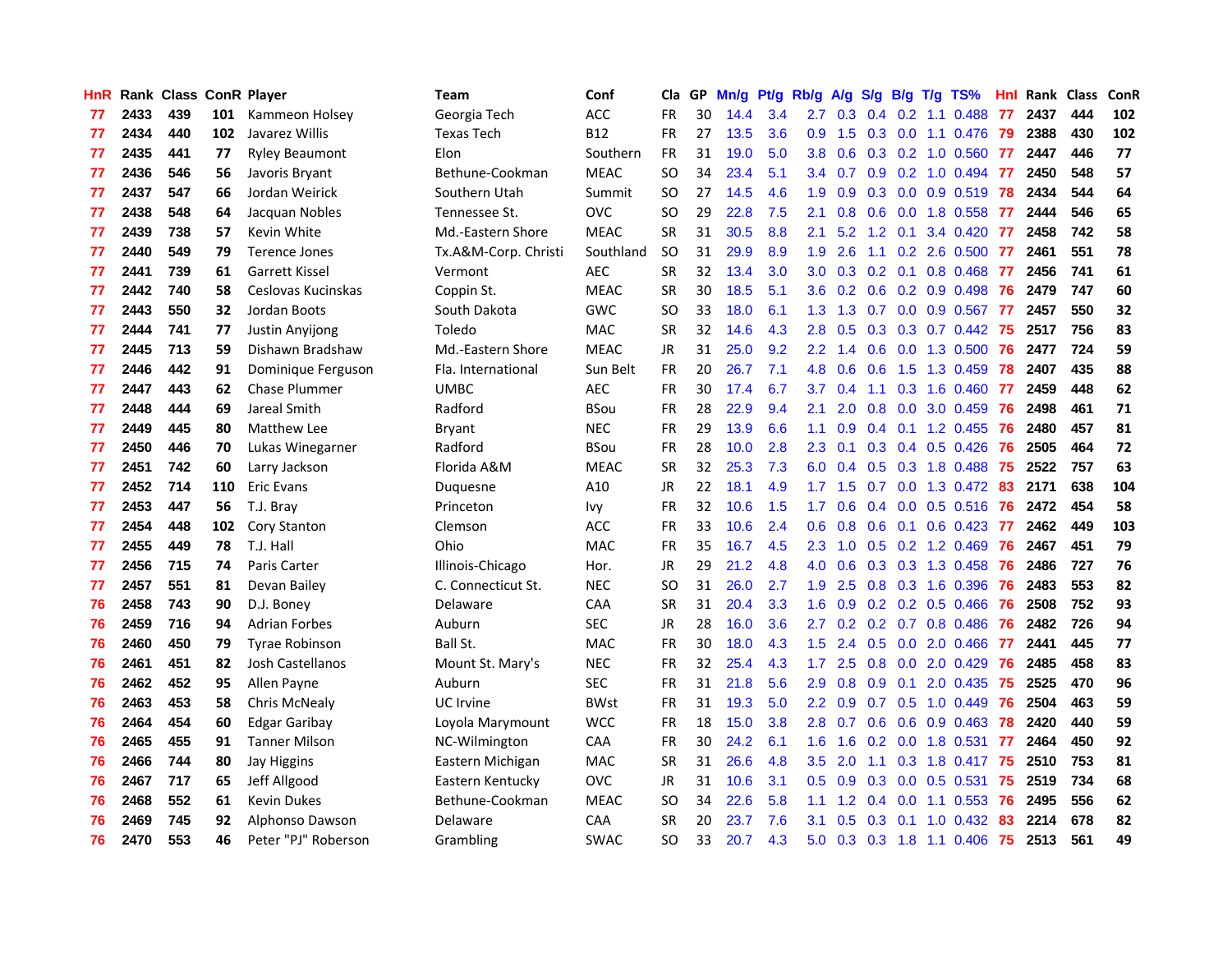| HnR. |      | Rank Class ConR Player |     |                         | Team                  | Conf        | Cla       |    | GP Mn/g Pt/g Rb/g A/g |           |                  |     |               |                 | S/g B/g T/g TS%           | Hnl  |      | Rank Class | <b>ConR</b> |
|------|------|------------------------|-----|-------------------------|-----------------------|-------------|-----------|----|-----------------------|-----------|------------------|-----|---------------|-----------------|---------------------------|------|------|------------|-------------|
| 76   | 2471 | 718                    | 75  | <b>Zavion Neely</b>     | Illinois-Chicago      | Hor.        | JR        | 17 | 30.8                  | 8.3       | 2.3              | 2.3 | 0.9           | 0.0             | 1.4 0.426                 | 81   | 2277 | 668        | 71          |
| 76   | 2472 | 554                    | 54  | <b>Mitch Rolls</b>      | Colgate               | Pat.        | <b>SO</b> | 29 | 29.7                  | 8.5       | 2.3              | 3.7 | 0.8           | 0.1             | 3.1 0.453                 | -76  | 2501 | 557        | 54          |
| 76   | 2473 | 555                    | 81  | Luke Kraus              | Bowling Green         | <b>MAC</b>  | <b>SO</b> | 33 | 16.6                  | 3.8       | 1.3              | 1.2 | 0.7           | 0.1             | 0.7 0.464                 | 76   | 2502 | 558        | 80          |
| 76   | 2474 | 719                    | 47  | <b>Michael Griffin</b>  | Prairie View          | <b>SWAC</b> | <b>JR</b> | 27 | 26.3                  | 8.6       | 2.9              | 3.4 | 1.5           |                 | $0.0$ 2.4 $0.401$         | 76   | 2491 | 729        | 47          |
| 76   | 2475 | 720                    | 133 | <b>Michael Bizoukas</b> | DePaul                | ВE          | JR        | 28 | 16.0                  | 1.3       | 1.5              | 1.8 |               |                 | 0.9 0.1 0.7 0.385         | 76   | 2470 | 722        | 133         |
| 76   | 2476 | 456                    | 66  | <b>Nick Cook</b>        | Jacksonville St.      | <b>OVC</b>  | <b>FR</b> | 26 | 10.3                  | 2.3       | $2.3^{\circ}$    | 0.3 |               |                 | $0.4$ 0.5 0.5 0.404       | -75  | 2542 | 473        | 69          |
| 76   | 2477 | 457                    | 29  | <b>Reynaul Baker</b>    | Cal St. Bakersfield   | Ind.        | <b>FR</b> | 24 | 20.0                  | 4.3       | 1.5              | 1.7 |               |                 | $0.9$ $0.2$ 1.0 $0.451$   | -76  | 2469 | 453        | 29          |
| 76   | 2478 | 458                    | 78  | David Williams          | NC-Greensboro         | Southern    | <b>FR</b> | 31 | 18.5                  | 4.6       | 3.1              | 1.0 |               |                 | 1.2 0.4 2.1 0.502         | -76  | 2509 | 465        | 79          |
| 76   | 2479 | 721                    | 67  | <b>Lamont Austin</b>    | Morehead St.          | OVC         | <b>JR</b> | 33 | 19.9                  | 2.9       | 0.9              | 1.9 | 1.0           |                 | 0.0 1.3 0.437             | - 77 | 2451 | 718        | 67          |
| 76   | 2480 | 459                    | 63  | Dave Coley              | <b>Stony Brook</b>    | <b>AEC</b>  | <b>FR</b> | 29 | 19.3                  | 6.5       | 3.2              | 0.8 | 0.9           | 0.0             | 1.9 0.402                 | 76   | 2468 | 452        | 63          |
| 76   | 2481 | 746                    | 79  | Jeremy Saffore          | Chattanooga           | Southern    | <b>SR</b> | 32 | 16.2                  | 3.4       | 3.3 <sub>1</sub> | 0.3 |               |                 | $0.3$ 0.4 0.9 0.517       | -75  | 2511 | 754        | 80          |
| 76   | 2482 | 747                    | 48  | Justin Ray              | <b>Texas Southern</b> | <b>SWAC</b> | <b>SR</b> | 23 | 14.0                  | 4.3       | 0.9              | 0.7 |               |                 | $0.7$ $0.0$ $1.0$ $0.498$ | -76  | 2500 | 751        | 48          |
| 76   | 2483 | 748                    | 71  | <b>Earnest Bridges</b>  | High Point            | <b>BSou</b> | <b>SR</b> | 25 | 20.0                  | 4.8       | 4.0              | 0.6 | 0.3           |                 | 0.3 1.3 0.511             | -76  | 2476 | 745        | 70          |
| 76   | 2484 | 460                    | 49  | Jeremy Crutcher         | Alabama A&M           | <b>SWAC</b> | <b>FR</b> | 28 | 25.6                  | 5.6       | 2.9              | 3.4 | 1.5           | 0.0             | 2.9 0.418                 | -75  | 2521 | 468        | 50          |
| 76   | 2485 | 461                    | 80  | <b>Bryant Smith</b>     | Texas-Arlington       | Southland   | FR        | 29 | 15.4                  | 3.5       | 1.4              | 1.7 | 0.8           |                 | $0.1$ 1.3 0.463           | -75  | 2518 | 466        | 80          |
| 76   | 2486 | 722                    | 68  | <b>B.J. Miller</b>      | Jacksonville St.      | <b>OVC</b>  | <b>JR</b> | 30 | 16.6                  | 6.2       | 1.0              | 1.6 | 0.5           | 0.1             | 1.9 0.515                 | 74   | 2556 | 746        | 70          |
| 76   | 2487 | 462                    | 92  | Phil Taylor             | Fla. International    | Sun Belt    | <b>FR</b> | 12 | 21.0                  | 7.3       | 1.9              | 1.4 | 0.8           | 0.0             | 1.5 0.512 77              |      | 2436 | 443        | 90          |
| 76   | 2488 | 556                    | 62  | Dadrian Collins         | Howard                | <b>MEAC</b> | <b>SO</b> | 30 |                       | 35.1 11.1 | 4.8              | 1.6 |               |                 | 0.5 0.1 2.3 0.459 74      |      | 2548 | 571        | 65          |
| 76   | 2489 | 557                    | 67  | Jelani Johnson          | Western Illinois      | Summit      | <b>SO</b> | 30 | 30.7                  | 5.8       | 3.6 <sup>°</sup> | 1.8 |               |                 | 1.4 0.2 2.0 0.489 73      |      | 2594 | 580        | 71          |
| 76   | 2490 | 723                    | 63  | <b>Chris McEachin</b>   | Norfolk St.           | <b>MEAC</b> | <b>JR</b> | 18 |                       | 26.4 10.3 | 2.8              | 1.1 |               |                 | 1.2 0.4 1.9 0.472 79      |      | 2401 | 707        | 55          |
| 76   | 2491 | 463                    | 83  | Kameron Ritter          | Saint Francis (PA)    | <b>NEC</b>  | <b>FR</b> | 28 | 19.0                  | 3.3       | 1.7 <sub>z</sub> | 0.9 |               |                 | $0.8$ $0.2$ $0.8$ $0.583$ | -76  | 2492 | 460        | 84          |
| 76   | 2492 | 558                    | 61  | Niyi Harrison           | Santa Clara           | <b>WCC</b>  | <b>SO</b> | 38 | 14.4                  | 3.6       | 3.0 <sub>1</sub> | 0.2 |               |                 | 0.4 0.3 1.0 0.457 75      |      | 2526 | 565        | 62          |
| 76   | 2493 | 724                    | 81  | Tim Snyder              | Florida Gulf Coast    | ASun        | JR        | 25 | 18.1                  | 6.2       | 3.8              | 0.4 |               |                 | 0.4 0.2 1.7 0.477 76      |      | 2490 | 728        | 81          |
| 76   | 2494 | 725                    | 71  | Jonathan Wills          | Fresno St.            | <b>WAC</b>  | <b>JR</b> | 30 | 19.0                  | 3.8       | 2.8              | 1.7 | 0.6           |                 | $0.1$ 1.5 $0.415$         | 76   | 2497 | 731        | 71          |
| 75   | 2495 | 726                    | 30  | Martiz Washington       | Longwood              | Ind.        | JR        | 31 | 27.0                  | 10.4      | 2.1              | 1.8 | 1.0           |                 | $0.0$ 1.0 0.530           | -75  | 2531 | 739        | 30          |
| 75   | 2496 | 464                    | 93  | <b>Bryant Mbamalu</b>   | Louisiana-Lafayette   | Sun Belt    | FR        | 28 | 19.5                  | 5.8       | 3.3 <sub>2</sub> | 0.5 | 0.5           |                 | $0.1$ 1.5 $0.478$         | -75  | 2520 | 467        | 94          |
| 75   | 2497 | 727                    | 50  | <b>Quinton Doggett</b>  | Southern              | <b>SWAC</b> | JR        | 23 | 19.7                  | 7.8       | 6.5              | 0.4 | $0.4^{\circ}$ | 1.0             | 1.4 0.397                 | -78  | 2430 | 712        | 44          |
| 75   | 2498 | 559                    | 55  | John Brandenburg        | Colgate               | Pat.        | <b>SO</b> | 28 | 10.0                  | 2.6       | 2.1              | 0.2 |               | $0.2 \quad 0.6$ | 0.5 0.435                 | -75  | 2535 | 566        | 56          |
| 75   | 2499 | 728                    | 76  | Joe Latas               | Cleveland St.         | Hor.        | <b>JR</b> | 34 | 9.0                   | 1.9       | 1.9              | 0.1 | 0.1           | 0.3             | 0.4 0.516                 | 76   | 2496 | 730        | 77          |
| 75   | 2500 | 465                    | 92  | <b>Robert Williams</b>  | <b>UAB</b>            | <b>CUSA</b> | <b>FR</b> | 28 | 11.8                  | 1.7       | 2.3              | 0.3 |               | $0.3 \quad 0.1$ | $0.5$ 0.495               | -76  | 2475 | 456        | 92          |
| 75   | 2501 | 466                    | 96  | Kyle Fuller             | Vanderbilt            | <b>SEC</b>  | <b>FR</b> | 34 | 14.7                  | 1.9       | 1.4              | 1.6 |               | $0.4 \quad 0.0$ | 1.0 0.366                 | 75   | 2524 | 469        | 95          |
| 75   | 2502 | 560                    | 80  | Gregg Wooten            | Samford               | Southern    | <b>SO</b> | 30 | 22.3                  | 7.6       | 1.7 <sub>z</sub> | 1.5 |               |                 | $0.7$ $0.0$ 2.1 $0.465$   | -76  | 2503 | 559        | 78          |
| 75   | 2503 | 467                    | 103 | <b>Gabriel Moton</b>    | <b>Boston College</b> | ACC         | <b>FR</b> | 34 | 14.9                  | 2.5       | 1.3              | 1.0 |               |                 | $0.5$ 0.0 0.8 0.494       | -75  | 2533 | 472        | 104         |
| 75   | 2504 | 749                    | 64  | <b>Albert Abrahams</b>  | Bethune-Cookman       | <b>MEAC</b> | <b>SR</b> | 26 | 12.0                  | 3.8       | $2.7^{\circ}$    | 0.3 |               |                 | $0.2$ $0.2$ $0.8$ $0.493$ | 76   | 2488 | 749        | 61          |
| 75   | 2505 | 468                    | 82  | Delino Dear             | Toledo                | MAC         | FR        | 32 | 25.2                  | 8.1       | 5.0              | 0.5 |               |                 | $0.3$ 0.7 1.7 0.463       | 74   | 2572 | 484        | 86          |
| 75   | 2506 | 469                    | 111 | Daryus Quarles          | Saint Joseph's        | A10         | <b>FR</b> | 33 | 20.5                  | 5.1       | 2.6              | 1.0 | 0.2           |                 | 0.3 0.8 0.381             | 75   | 2544 | 474        | 115         |
| 75   | 2507 | 729                    | 83  | Antonio Green           | Eastern Michigan      | <b>MAC</b>  | JR        | 31 | 23.9                  | 5.4       | 2.7              | 1.5 | 0.6           | 0.1             | 1.0 0.454                 | 75   | 2543 | 742        | 85          |
| 75   | 2508 | 730                    | 59  | Elliott Berry           | <b>UC Riverside</b>   | <b>BWst</b> | JR        | 31 | 18.8                  | 5.9       | 3.4              | 0.4 |               |                 | 0.4 0.3 1.4 0.460 75      |      | 2528 | 736        | 60          |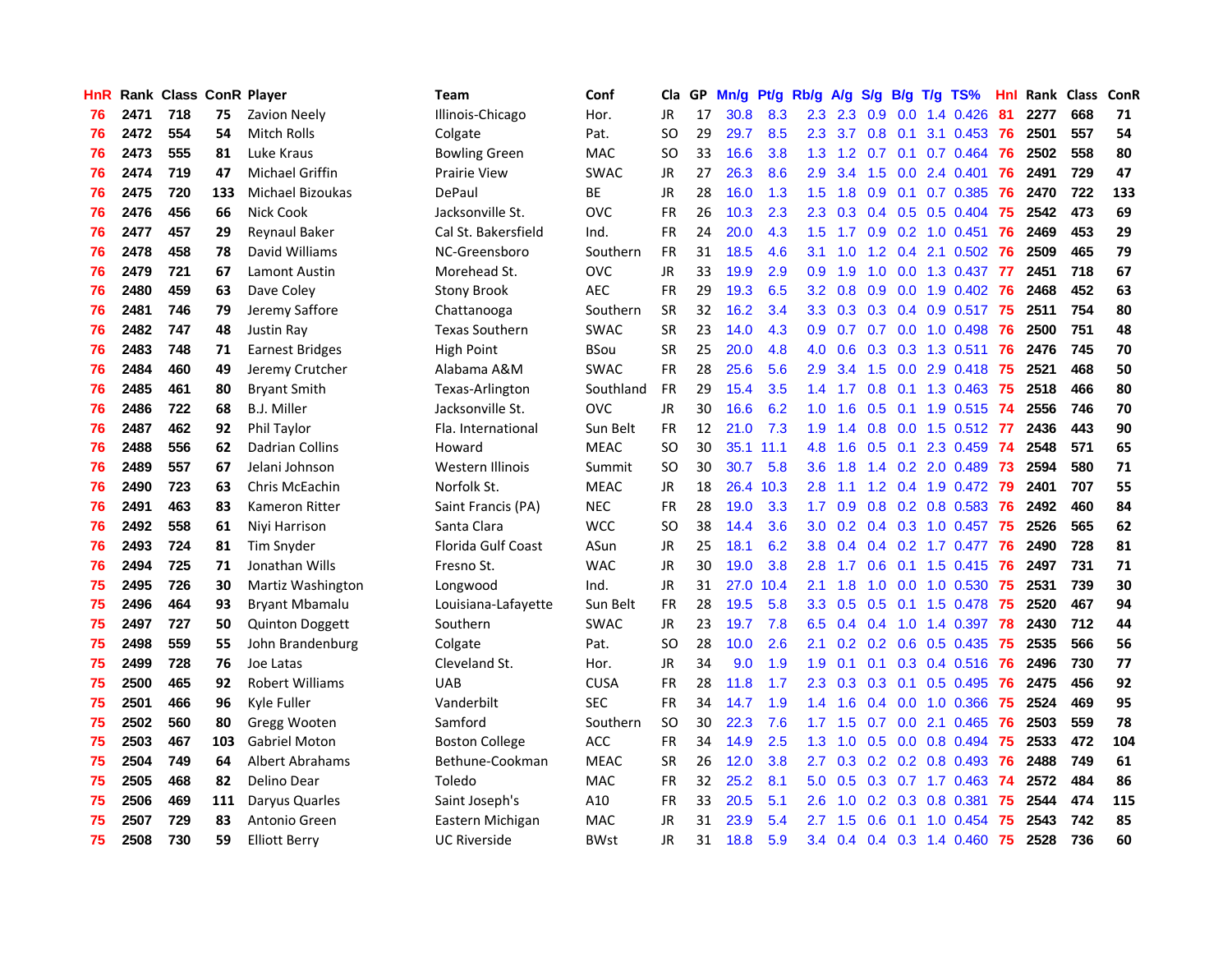| HnR |      | Rank Class ConR Player |     |                                | Team                 | Conf        | Cla       | GP. | Mn/g Pt/g |           | Rb/g             | A/g | S/g |                 | $B/g$ T/g TS%           | Hnl | Rank Class |     | ConR |
|-----|------|------------------------|-----|--------------------------------|----------------------|-------------|-----------|-----|-----------|-----------|------------------|-----|-----|-----------------|-------------------------|-----|------------|-----|------|
| 75  | 2509 | 561                    | 65  | <b>Wesley Dunning</b>          | Hampton              | <b>MEAC</b> | SO.       | 32  | 10.3      | 2.1       | 2.6              | 0.3 |     | $0.3 \quad 0.3$ | 0.7 0.434               | -75 | 2523       | 564 | 64   |
| 75  | 2510 | 470                    | 51  | <b>Korey Sanders</b>           | Alcorn St.           | <b>SWAC</b> | <b>FR</b> | 28  | 18.2      | 4.4       | 5.2              | 0.4 |     | $0.4 \quad 0.8$ | 0.6 0.420               | -74 | 2550       | 476 | 52   |
| 75  | 2511 | 471                    | 57  | Meiko Lyles                    | Columbia             | Ivy         | <b>FR</b> | 14  | 22.5      | 5.7       | 2.4              | 0.6 | 0.6 | 0.1             | $0.6$ 0.494             | 82  | 2241       | 391 | 51   |
| 75  | 2512 | 750                    | 52  | Kevin Burwell                  | Miss. Valley St.     | <b>SWAC</b> | <b>SR</b> | 32  | 26.2      | 6.4       | $2.4\,$          | 2.8 |     |                 | 0.9 0.0 2.5 0.427       | -74 | 2568       | 765 | 54   |
| 75  | 2513 | 562                    | 75  | <b>Chris Hines</b>             | Utah                 | <b>MWC</b>  | <b>SO</b> | 30  | 17.7      | 4.9       | 1.3              | 0.6 |     |                 | 0.3 0.0 1.1 0.500 75    |     | 2537       | 568 | 75   |
| 75  | 2514 | 731                    | 82  | Keishawn Mayes                 | Campbell             | ASun        | JR        | 25  | 10.0      | 3.5       | 1.8              | 0.3 |     |                 | $0.3$ 0.2 0.8 0.509     | -75 | 2539       | 740 | 82   |
| 75  | 2515 | 732                    | 84  | Vince Rosario                  | C. Connecticut St.   | <b>NEC</b>  | JR        | 25  | 10.4      | 3.7       | 1.0 <sub>1</sub> | 0.4 |     |                 | $0.4$ 0.0 0.6 0.503     | -76 | 2506       | 732 | 85   |
| 75  | 2516 | 751                    | 60  | Pavol Losonsky                 | <b>UC</b> Irvine     | <b>BWst</b> | <b>SR</b> | 27  | 20.1      | 6.8       | 3.8              | 0.6 | 0.1 |                 | $0.1$ 1.3 0.501         | 76  | 2484       | 748 | 58   |
| 75  | 2517 | 563                    | 72  | <b>Brian McNair</b>            | Gardner-Webb         | <b>BSou</b> | <b>SO</b> | 24  | 16.8      | 4.5       | 1.4              | 0.8 | 1.0 | 0.3             | 1.0 0.434               | 77  | 2465       | 552 | 69   |
| 75  | 2518 | 564                    | 66  | <b>Khalif Toombs</b>           | South Carolina St.   | <b>MEAC</b> | SO.       | 32  | 28.2      | 7.0       | 1.9              | 3.1 | 1.1 | 0.0             | 1.9 0.449               | 74  | 2561       | 573 | 66   |
| 75  | 2519 | 733                    | 64  | Jordan Wood                    | Montana              | <b>BSky</b> | <b>JR</b> | 32  | 16.9      | 3.3       | 2.1              | 1.0 | 0.5 | 0.0             | 0.8 0.446               | 74  | 2555       | 745 | 67   |
| 75  | 2520 | 472                    | 56  | Isaiah Roberts                 | Navy                 | Pat.        | FR.       | 31  | 22.9      | 5.6       | 2.1              | 1.4 | 1.1 | 0.2             | 1.6 0.464               | -74 | 2554       | 478 | 57   |
| 75  | 2521 | 473                    | 84  | Hayden Humes                   | Toledo               | <b>MAC</b>  | <b>FR</b> | 32  | 26.1      | 5.7       | 5.1              | 0.9 | 0.3 | 0.2             | 1.3 0.506               | 73  | 2590       | 486 | 88   |
| 75  | 2522 | 565                    | 85  | Reece Uhlenhopp                | Drake                | <b>MVC</b>  | <b>SO</b> | 31  | 12.4      | 2.4       | 2.1              | 0.3 | 0.3 | 0.1             | $0.5$ 0.465             | 74  | 2565       | 574 | 88   |
| 75  | 2523 | 734                    | 53  | <b>Tommie Raschard Boatner</b> | Grambling            | <b>SWAC</b> | <b>JR</b> | 23  | 14.5      | 4.6       | 1.4              | 0.8 |     | $0.5 \quad 0.0$ | $0.7$ $0.440$           | -74 | 2552       | 744 | 53   |
| 75  | 2524 | 566                    | 86  | <b>Justin Clark</b>            | Illinois St.         | <b>MVC</b>  | <b>SO</b> | 28  | 19.5      | 3.5       | 1.8              | 1.1 |     |                 | $0.7$ 0.1 1.1 0.466     | 76  | 2489       | 554 | 87   |
| 75  | 2525 | 567                    | 68  | <b>Candon Rusin</b>            | Marist               | <b>MAAC</b> | SO.       | 33  | 24.4      | 7.8       | 1.7 <sub>z</sub> | 0.7 |     |                 | $0.4$ 0.0 1.8 0.496     | -73 | 2589       | 579 | 71   |
| 75  | 2526 | 474                    | 64  | Jordon Bronner                 | New Hampshire        | <b>AEC</b>  | <b>FR</b> | 30  | 22.7      | 4.0       | 1.4              | 2.2 |     |                 | $0.5$ 0.0 1.2 0.429     | 73  | 2580       | 485 | 65   |
| 75  | 2527 | 568                    | 85  | <b>Tony Watson</b>             | <b>Buffalo</b>       | <b>MAC</b>  | SO.       | 31  | 10.6      | 2.0       | 1.2              | 0.8 |     |                 | $0.3$ 0.0 0.5 0.543     | 75  | 2515       | 563 | 82   |
| 75  | 2528 | 735                    | 54  | <b>Blake Sanford</b>           | Southern             | <b>SWAC</b> | JR        | 30  | 28.6      | 11.1      | 2.4              | 1.2 |     |                 | 0.6 0.2 1.7 0.490 74    |     | 2573       | 750 | 55   |
| 74  | 2529 | 736                    | 67  | <b>Rio Pitt</b>                | South Carolina St.   | <b>MEAC</b> | <b>JR</b> | 30  | 19.2      | 4.5       | 5.0              | 0.6 |     |                 | 0.6 0.5 1.3 0.467 74    |     | 2564       | 749 | 67   |
| 74  | 2530 | 475                    | 81  | <b>Gary Stewart</b>            | Northwestern St.     | Southland   | <b>FR</b> | 31  | 13.2      | 4.4       | 2.0              | 0.7 |     |                 | $0.4$ 0.1 1.4 0.595     | -74 | 2549       | 475 | 81   |
| 74  | 2531 | 476                    | 85  | <b>Yann Charles</b>            | <b>Robert Morris</b> | <b>NEC</b>  | <b>FR</b> | 32  | 20.5      | 4.7       | 2.7              | 0.4 |     |                 | $0.4$ 0.3 1.3 0.431     | -74 | 2571       | 483 | 86   |
| 74  | 2532 | 569                    | 77  | Seth Evans                     | Green Bay            | Hor.        | <b>SO</b> | 31  | 17.9      | 3.6       | 1.5              | 1.2 | 0.5 | 0.0             | 1.1 0.473               | -75 | 2536       | 567 | 78   |
| 74  | 2533 | 570                    | 73  | Gorkem Sonmez                  | Radford              | BSou        | <b>SO</b> | 29  | 23.2      | 8.5       | 2.5              | 1.0 | 0.7 | 0.2             | 2.1 0.471               | 73  | 2582       | 576 | 74   |
| 74  | 2534 | 477                    | 112 | Lamount Samuell                | Fordham              | A10         | FR.       | 14  | 23.1      | 6.2       | 2.8              | 2.5 | 1.1 | 0.1             | 2.4 0.444               | -79 | 2405       | 434 | 110  |
| 74  | 2535 | 571                    | 74  | Evan Faulkner                  | Radford              | BSou        | SO.       | 29  | 21.6      | 5.3       | 1.7              | 1.8 | 0.9 | 0.0             | 1.7 0.464               | -73 | 2584       | 577 | 75   |
| 74  | 2536 | 752                    | 33  | Jon Montgomery                 | Chicago St.          | <b>GWC</b>  | <b>SR</b> | 32  |           | 25.1 10.0 | 2.5              | 1.4 | 1.1 |                 | $0.1$ 1.7 $0.483$       | 73  | 2581       | 770 | 33   |
| 74  | 2537 | 737                    | 94  | Justin Coughlin                | Denver               | Sun Belt    | <b>JR</b> | 28  | 13.3      | 3.0       | 1.4              | 0.7 | 0.6 |                 | 0.4 1.0 0.506           | -74 | 2545       | 743 | 95   |
| 74  | 2538 | 753                    | 82  | Horace Bond                    | Tx.A&M-Corp. Christi | Southland   | <b>SR</b> | 31  | 26.2      | 5.2       | 4.5              | 0.9 |     |                 | 1.0 0.3 1.9 0.526       | 74  | 2567       | 764 | 84   |
| 74  | 2539 | 754                    | 83  | <b>Michael Teller</b>          | Lipscomb             | ASun        | <b>SR</b> | 29  | 13.1      | 3.5       | 1.8              | 0.6 |     |                 | $0.3$ 0.1 0.5 0.464     | -74 | 2546       | 759 | 83   |
| 74  | 2540 | 755                    | 69  | Korey Bauer                    | Marist               | <b>MAAC</b> | <b>SR</b> | 24  | 17.7      | 3.5       | 4.7              | 0.3 | 0.1 |                 | $0.3$ 0.8 0.427         | -74 | 2551       | 761 | 70   |
| 74  | 2541 | 478                    | 68  | Aaron Harwell                  | Centenary            | Summit      | <b>FR</b> | 29  | 19.7      | 5.3       | 1.5              | 1.9 | 1.7 |                 | 0.1 2.2 0.477 74        |     | 2570       | 482 | 70   |
| 74  | 2542 | 479                    | 75  | John Caleb Sanders             | Liberty              | <b>BSou</b> | FR        | 32  | 12.4      | 3.9       | 1.0 <sub>1</sub> | 0.6 | 0.3 |                 | 0.0 0.6 0.481           | -74 | 2563       | 480 | 73   |
| 74  | 2543 | 572                    | 69  | Drew Kelly                     | Morehead St.         | <b>OVC</b>  | <b>SO</b> | 25  | 18.5      | 5.0       | 4.1              | 0.7 |     |                 | $0.5$ $0.2$ 1.5 $0.461$ | -79 | 2378       | 528 | 63   |
| 74  | 2544 | 480                    | 62  | <b>Trevor Fuller</b>           | San Diego            | <b>WCC</b>  | <b>FR</b> | 22  | 12.1      | 3.2       | 2.0              | 0.1 | 0.1 |                 | $0.7$ 0.7 0.477         | 75  | 2532       | 471 | 63   |
| 74  | 2545 | 756                    | 113 | <b>Ben Eaves</b>               | Rhode Island         | A10         | <b>SR</b> | 31  | 12.4      | 3.1       | 2.5              | 0.4 | 0.1 | 0.3             | $0.5$ 0.427             | 75  | 2534       | 758 | 113  |
| 74  | 2546 | 757                    | 86  | Barry Latham                   | <b>Bryant</b>        | <b>NEC</b>  | <b>SR</b> | 30  | 24.1      | 3.2       | 3.3 <sub>2</sub> | 1.7 |     |                 | 0.5 0.5 0.7 0.438       | 74  | 2574       | 766 | 87   |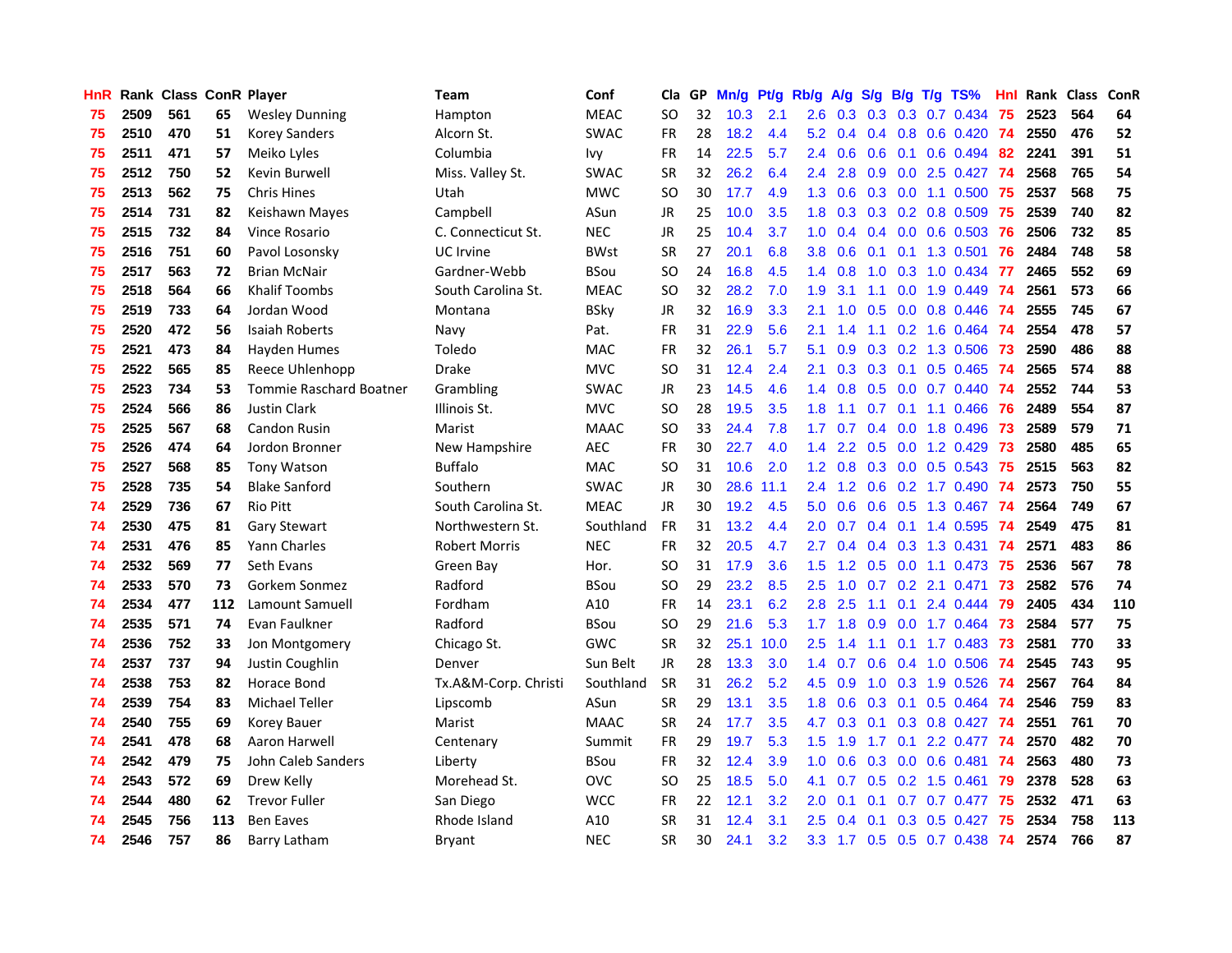| <b>HnR</b> |      | Rank Class ConR Player |     |                        | <b>Team</b>             | Conf        | Cla       |    | GP Mn/g Pt/g Rb/g A/g |     |                  |                 |                  |                 | S/g B/g T/g TS%           | Hnl  |      | Rank Class | <b>ConR</b> |
|------------|------|------------------------|-----|------------------------|-------------------------|-------------|-----------|----|-----------------------|-----|------------------|-----------------|------------------|-----------------|---------------------------|------|------|------------|-------------|
| 74         | 2547 | 738                    | 61  | Jordan Lewis           | Cal Poly                | <b>BWst</b> | JR        | 30 | 18.4                  | 2.8 | 2.1              | 0.7             | 0.5              | 0.3             | 0.8 0.497                 | 73   | 2578 | 751        | 61          |
| 74         | 2548 | 739                    | 62  | Orlando Brown          | Cal St. Fullerton       | <b>BWst</b> | <b>JR</b> | 31 | 17.5                  | 4.3 | 2.9              | 0.6             |                  | $0.4 \quad 0.2$ | 1.2 0.561                 | 73   | 2593 | 757        | 63          |
| 74         | 2549 | 573                    | 114 | Justin Crosgile        | Saint Joseph's          | A10         | <b>SO</b> | 19 | 15.1                  | 4.8 | $2.2\,$          | 1.1             | 0.5              | 0.0             | 1.4 0.438                 | 78   | 2429 | 543        | 111         |
| 74         | 2550 | 758                    | 65  | Chretien Lukusa        | Binghamton              | <b>AEC</b>  | <b>SR</b> | 30 | 25.9                  | 6.0 | 2.7              | 2.0             | 0.7              |                 | 0.0 1.4 0.415             | 73   | 2577 | 769        | 64          |
| 74         | 2551 | 574                    | 69  | Sean Esposito          | <b>IUPUI</b>            | Summit      | <b>SO</b> | 27 | 13.6                  | 3.3 |                  | $1.2 \quad 0.6$ |                  |                 | $0.3$ 0.0 0.4 0.523       | -76  | 2494 | 555        | 65          |
| 74         | 2552 | 740                    | 83  | Chris Mast             | Tx.A&M-Corp. Christi    | Southland   | JR        | 27 | 20.4                  | 5.0 |                  | $2.4$ 1.3       |                  |                 | 0.8 0.2 1.3 0.477 74      |      | 2559 | 748        | 83          |
| 74         | 2553 | 575                    | 55  | <b>Michael Starks</b>  | Alcorn St.              | <b>SWAC</b> | SO.       | 22 | 17.9                  | 3.9 | 3.6 <sup>2</sup> | 0.3             |                  |                 | $0.4$ 1.2 0.5 0.489       | -75  | 2541 | 570        | 51          |
| 74         | 2554 | 759                    | 104 | John Cahill            | <b>Boston College</b>   | <b>ACC</b>  | <b>SR</b> | 26 | 13.5                  | 2.1 | 1.2 <sub>1</sub> | 0.3             |                  |                 | $0.3$ 0.0 0.3 0.711       | -78  | 2431 | 735        | 101         |
| 74         | 2555 | 481                    | 97  | Josh Langford          | Auburn                  | <b>SEC</b>  | <b>FR</b> | 31 | 15.0                  | 4.6 | 2.6              | 0.4             |                  |                 | 0.3 0.4 1.2 0.454         | -73  | 2610 | 495        | 99          |
| 74         | 2556 | 741                    | 86  | <b>Muhammed Conteh</b> | Western Michigan        | <b>MAC</b>  | JR        | 31 | 12.0                  | 2.3 | 2.4              | 0.2             |                  |                 | 0.3 0.2 0.5 0.546         | 75   | 2540 | 741        | 84          |
| 74         | 2557 | 576                    | 95  | <b>Tyler Thalken</b>   | Denver                  | Sun Belt    | <b>SO</b> | 29 | 20.4                  | 4.3 | 1.2              | 0.8             |                  | $0.2 \quad 0.1$ | 0.7 0.689                 | 74   | 2560 | 572        | 96          |
| 74         | 2558 | 482                    | 70  | <b>Brian Williams</b>  | Jacksonville St.        | <b>OVC</b>  | <b>FR</b> | 30 | 17.5                  | 4.6 | 1.2              | 1.5             | 0.7              |                 | $0.1$ 1.2 $0.468$         | 72   | 2615 | 497        | 73          |
| 74         | 2559 | 760                    | 93  | Ryan Harp              | SMU                     | <b>CUSA</b> | <b>SR</b> | 34 | 17.6                  | 2.3 | 2.1              | 1.1             | 0.4              |                 | 0.2 0.8 0.545             | -74  | 2566 | 763        | 94          |
| 74         | 2560 | 577                    | 115 | Matt Kavanaugh         | Dayton                  | A10         | <b>SO</b> | 32 | 9.2                   | 1.9 | 2.3              | 0.2             | 0.1              |                 | 0.2 0.8 0.477             | -75  | 2538 | 569        | 114         |
| 74         | 2561 | 742                    | 63  | LaRon Armstead         | Loyola Marymount        | <b>WCC</b>  | JR        | 24 | 11.8                  | 3.7 | 1.3              | 0.5             | 0.1              |                 | 0.2 0.5 0.497             | -74  | 2558 | 747        | 64          |
| 74         | 2562 | 578                    | 63  | <b>Ryan Howley</b>     | <b>UC Davis</b>         | <b>BWst</b> | SO.       | 27 | 15.2                  | 3.6 | $2.2\,$          | 0.9             |                  |                 | $0.3$ $0.2$ $0.8$ $0.583$ | -73  | 2587 | 578        | 62          |
| 74         | 2563 | 743                    | 71  | <b>Zavier Sanders</b>  | Eastern Illinois        | <b>OVC</b>  | JR        | 29 | 12.4                  | 3.2 | 2.8              | 0.4             |                  |                 | $0.2$ $0.0$ $0.8$ $0.500$ | 72   | 2619 | 770        | 74          |
| 74         | 2564 | 483                    | 68  | Alphonso Leary         | Howard                  | <b>MEAC</b> | <b>FR</b> | 30 | 28.1                  | 7.5 | 5.7              | 0.3             |                  |                 | $0.6$ $0.6$ 1.8 $0.441$   | 72   | 2612 | 496        | 68          |
| 74         | 2565 | 744                    | 84  | <b>Chalmers Rogers</b> | <b>USC Upstate</b>      | ASun        | JR        | 30 | 14.3                  | 2.9 | 1.9 <sup>°</sup> | 0.6             |                  |                 | 0.4 0.2 0.3 0.411 73      |      | 2588 | 755        | 85          |
| 73         | 2566 | 484                    | 70  | Jonathan Blount        | Centenary               | Summit      | <b>FR</b> | 30 | 19.4                  | 6.6 |                  | $1.8\quad 0.7$  |                  |                 | 0.7 0.0 1.4 0.512 73      |      | 2596 | 489        | 72          |
| 73         | 2567 | 485                    | 84  | <b>Tyler Wood</b>      | Texas-San Antonio       | Southland   | <b>FR</b> | 30 | 9.2                   | 2.8 | 1.3              | 0.3             |                  |                 | $0.1$ $0.2$ $0.4$ $0.538$ | - 74 | 2569 | 481        | 85          |
| 73         | 2568 | 486                    | 56  | Dwayne Harvey          | Alabama St.             | <b>SWAC</b> | <b>FR</b> | 23 | 13.6                  | 2.5 | $1.4^{\circ}$    | 2.0             |                  |                 | 0.3 0.2 1.5 0.435 73      |      | 2598 | 491        | 56          |
| 73         | 2569 | 745                    | 93  | Hakim McCullar         | Delaware                | CAA         | <b>JR</b> | 20 | 16.3                  | 4.6 | 2.6              | 0.3             |                  |                 | 0.2 0.3 0.8 0.472 77      |      | 2446 | 717        | 91          |
| 73         | 2570 | 746                    | 85  | Mark Rutledge          | <b>Central Arkansas</b> | Southland   | JR        | 29 | 29.8                  | 9.6 | 4.2              | 2.0             |                  |                 | $0.8$ 0.2 2.0 0.502       | 72   | 2613 | 766        | 87          |
| 73         | 2571 | 761                    | 64  | Jonathan Dupre'        | Pepperdine              | <b>WCC</b>  | <b>SR</b> | 24 | 17.8                  | 5.1 | 2.7              | 0.3             |                  |                 | 0.4 0.4 0.8 0.466         | -76  | 2493 | 750        | 61          |
| 73         | 2572 | 579                    | 98  | Sherrard Brantley      | Georgia                 | <b>SEC</b>  | SO.       | 32 | 12.7                  | 2.9 | 1.0              | 0.7             |                  |                 | $0.3$ 0.0 0.6 0.450       | 73   | 2579 | 575        | 98          |
| 73         | 2573 | 747                    | 57  | <b>Willis Brownlee</b> | Alcorn St.              | <b>SWAC</b> | JR        | 28 | 19.1                  | 6.0 | 2.9              | 1.0             | 0.8              | 0.3             | 1.6 0.481                 | -73  | 2607 | 763        | 57          |
| 73         | 2574 | 748                    | 72  | <b>Marcus Brister</b>  | SE Missouri St.         | <b>OVC</b>  | JR        | 32 | 24.0                  | 5.2 | 3.8              | 3.0             | 0.9              | 0.1             | 2.8 0.409                 | 73   | 2603 | 761        | 72          |
| 73         | 2575 | 762                    | 87  | Asown Sayles           | Ohio                    | MAC         | <b>SR</b> | 34 | 13.3                  | 2.1 | 2.5              | 0.4             | 0.5              |                 | 0.2 0.4 0.452             | -74  | 2576 | 768        | 87          |
| 73         | 2576 | 749                    | 65  | Zach Nelson            | Sacramento St.          | <b>BSky</b> | <b>JR</b> | 16 | 22.1                  | 6.4 | 4.8              | 0.9             |                  |                 | 0.8 0.3 1.7 0.435         | 75   | 2530 | 738        | 66          |
| 73         | 2577 | 750                    | 66  | Shawn Stockton         | Montana                 | <b>BSky</b> | JR        | 30 | 21.0                  | 3.2 | 1.7 <sub>z</sub> | 1.4             |                  | $0.5 \quad 0.0$ | 1.0 0.464                 | -75  | 2529 | 737        | 65          |
| 73         | 2578 | 487                    | 71  | Michael Kibiloski      | <b>IPFW</b>             | Summit      | <b>FR</b> | 21 | 12.0                  | 3.7 | $2.6\,$          | 0.2             |                  |                 | $0.3$ 0.1 1.0 0.574       | -76  | 2499 | 462        | 66          |
| 73         | 2579 | 751                    | 94  | Marquel De Lancey      | Old Dominion            | CAA         | <b>JR</b> | 34 | 12.4                  | 1.9 | 1.4              | 1.1             |                  | $0.4 \quad 0.1$ | 0.9 0.416 73              |      | 2592 | 756        | 95          |
| 73         | 2580 | 752                    | 66  | Clayton Brothers       | Hartford                | <b>AEC</b>  | <b>JR</b> | 31 | 24.7                  | 3.4 | 2.7              | 2.0             | 0.9 <sup>°</sup> | 0.0             | 1.9 0.398                 | -73  | 2601 | 759        | 66          |
| 73         | 2581 | 753                    | 70  | Kyle Downey            | Siena                   | <b>MAAC</b> | JR        | 23 | 23.6                  | 6.2 | 2.9              | 1.2             | 0.7              |                 | $0.2$ 1.7 $0.451$         | 78   | 2422 | 711        | 69          |
| 73         | 2582 | 488                    | 95  | Harold Doby            | Georgia St.             | <b>CAA</b>  | FR        | 26 | 12.4                  | 2.5 | 2.1              | 0.4             | 0.7              | $0.4^{\circ}$   | $0.8$ 0.401               | 74   | 2553 | 477        | 94          |
| 73         | 2583 | 754                    | 85  | Shamile Jeffers        | Jacksonville            | ASun        | JR        | 30 | 9.4                   | 2.1 | 2.5              | 0.1             | 0.3 <sub>0</sub> | 0.2             | 0.6 0.450                 | -73  | 2583 | 752        | 84          |
| 73         | 2584 | 489                    | 85  | <b>Tyler Lamb</b>      | <b>UCLA</b>             | P12         | <b>FR</b> | 34 | 12.2                  | 2.6 | 1.0              | 0.9             |                  |                 | $0.4$ 0.2 0.9 0.405       | 73   | 2595 | 488        | 86          |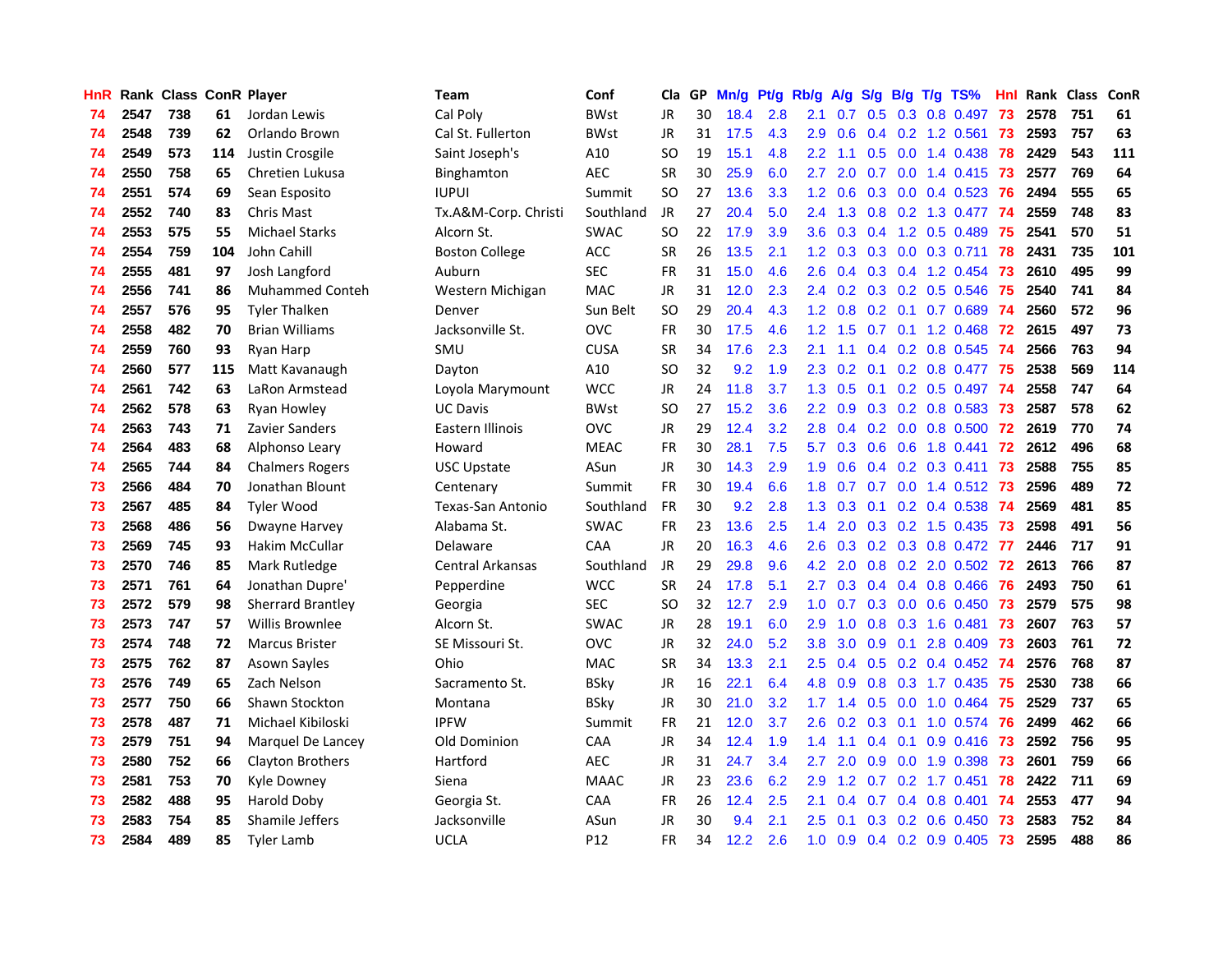| HnR |      | Rank Class ConR Player |     |                          | <b>Team</b>                | Conf        | Cla       | GP. | Mn/g Pt/g |     | Rb/g A/g S/g B/g T/g TS% |                 |     |                 |                                 | Hnl  | Rank Class |     | ConR |
|-----|------|------------------------|-----|--------------------------|----------------------------|-------------|-----------|-----|-----------|-----|--------------------------|-----------------|-----|-----------------|---------------------------------|------|------------|-----|------|
| 73  | 2585 | 490                    | 72  | Jordan Burris            | Nevada                     | <b>WAC</b>  | <b>FR</b> | 30  | 11.1      | 3.1 | 1.8                      | 0.5             | 0.3 | 0.2             | 0.9 0.453                       | 73   | 2597       | 490 | 72   |
| 73  | 2586 | 755                    | 31  | Durann Neil              | Longwood                   | Ind.        | <b>JR</b> | 30  | 30.4      | 8.7 | 2.0                      | 2.9             | 1.0 | 0.0             | 2.1 0.455                       | -73  | 2585       | 753 | 31   |
| 73  | 2587 | 756                    | 67  | Jordan Allou             | Montana St.                | <b>BSky</b> | <b>JR</b> | 30  | 14.2      | 3.2 | 3.1                      | 0.2             |     | $0.2 \quad 0.4$ | 0.8 0.531                       | -73  | 2586       | 754 | 68   |
| 73  | 2588 | 757                    | 32  | Donald Johnson           | Cal St. Bakersfield        | Ind.        | JR        | 27  | 16.3      | 4.3 | $3.4^{\circ}$            | 0.5             |     |                 | $0.5$ 0.6 1.1 0.472             | -73  | 2605       | 762 | 32   |
| 73  | 2589 | 758                    | 58  | Rob Belcore              | Pennsylvania               | Ivy         | JR        | 21  | 22.9      | 3.0 | $2.5\,$                  | 0.9             |     |                 | 0.9 0.2 0.9 0.504 78            |      | 2418       | 710 | 57   |
| 73  | 2590 | 491                    | 69  | Jeremy Underwood         | NC A&T                     | <b>MEAC</b> | <b>FR</b> | 32  | 13.0      | 4.9 | 1.4                      | 1.1             | 0.7 |                 | $0.0$ 1.6 0.479                 | -72  | 2623       | 498 | 69   |
| 73  | 2591 | 763                    | 86  | <b>Carlos Dos Santos</b> | <b>Central Arkansas</b>    | Southland   | <b>SR</b> | 27  | 18.5      | 5.2 | 3.9                      | 0.7             | 0.5 |                 | 0.6 1.2 0.507                   | -72  | 2629       | 775 | 89   |
| 73  | 2592 | 759                    | 87  | Will Campbell            | Monmouth                   | <b>NEC</b>  | <b>JR</b> | 13  | 24.0      | 8.6 | 1.9                      | 1.2             | 1.0 |                 | $0.0$ 1.4 $0.423$               | 77   | 2438       | 714 | 80   |
| 73  | 2593 | 760                    | 105 | Dallas Elmore            | <b>Boston College</b>      | ACC         | JR        | 34  | 14.6      | 2.3 | 1.3                      | 0.6             |     |                 | $0.4$ 0.2 0.8 0.497             | -72  | 2618       | 769 | 106  |
| 73  | 2594 | 764                    | 58  | Lance Feurtado           | Grambling                  | <b>SWAC</b> | <b>SR</b> | 33  | 22.7      | 6.8 | 2.6                      | 0.8             |     |                 | 0.3 0.1 1.2 0.476               | 72   | 2621       | 772 | 58   |
| 73  | 2595 | 765                    | 57  | Ben Wheeler              | Lafayette                  | Pat.        | <b>SR</b> | 32  | 15.7      | 2.4 | 1.5                      | 2.2             | 0.8 |                 | $0.1$ 1.4 0.388                 | 72   | 2614       | 771 | 58   |
| 73  | 2596 | 761                    | 78  | <b>Tre Brewer</b>        | Youngstown St.             | Hor.        | <b>JR</b> | 29  | 17.9      | 4.2 | 3.2                      | 1.6             | 0.4 |                 | $0.1$ 1.2 0.382                 | 73   | 2609       | 764 | 79   |
| 73  | 2597 | 492                    | 87  | T.J. Williams            | <b>Texas-San Antonio</b>   | Southland   | <b>FR</b> | 25  | 12.1      | 4.0 | 2.7                      | 0.3             | 0.3 | 0.4             | $0.9$ $0.458$                   | -74  | 2557       | 479 | 82   |
| 73  | 2598 | 762                    | 81  | <b>Terrance Birdette</b> | Elon                       | Southern    | <b>JR</b> | 31  | 18.3      | 4.7 | $2.3\phantom{0}$         | 1.6             | 0.4 | 0.0             | 1.6 0.507                       | 72   | 2611       | 765 | 81   |
| 73  | 2599 | 766                    | 88  | Mark Gomillia            | Stephen F. Austin          | Southland   | <b>SR</b> | 29  | 15.7      | 4.2 | 2.1                      | 0.5             | 0.2 | 0.0             | 1.0 0.537                       | 72   | 2622       | 773 | 88   |
| 72  | 2600 | 493                    | 67  | <b>Ralph Watts</b>       | Albany (NY)                | <b>AEC</b>  | <b>FR</b> | 31  | 15.3      | 3.1 | 1.8                      | 1.1             |     | $0.3 \quad 0.0$ | $0.9$ $0.480$                   | -73  | 2604       | 492 | 67   |
| 72  | 2601 | 763                    | 96  | Kahlil McDonald          | Western Kentucky           | Sun Belt    | <b>JR</b> | 31  | 23.5      | 6.7 | 1.7                      | 2.0             |     | $0.3 \quad 0.1$ | 1.8 0.423                       | -73  | 2602       | 760 | 97   |
| 72  | 2602 | 580                    | 71  | <b>Eric Williams</b>     | Niagara                    | <b>MAAC</b> | SO.       | 29  | 17.1      | 4.1 |                          | $3.2 \quad 0.2$ |     |                 | $0.4$ 0.4 1.0 0.527             | 72   | 2633       | 589 | 73   |
| 72  | 2603 | 581                    | 134 | Jerrelle Benimon         | Georgetown                 | <b>BE</b>   | SO.       | 32  | 10.3      | 1.3 | 1.8                      | 0.4             |     |                 | $0.3$ $0.5$ $0.8$ $0.494$       | - 72 | 2620       | 582 | 134  |
| 72  | 2604 | 494                    | 72  | <b>Reggie Groves</b>     | Canisius                   | <b>MAAC</b> | <b>FR</b> | 29  | 13.3      | 1.9 | 2.1                      | 1.7             |     |                 | $0.6$ 0.1 1.0 0.367             | -73  | 2608       | 494 | 72   |
| 72  | 2605 | 582                    | 73  | <b>Tevin Hall</b>        | Louisiana Tech             | <b>WAC</b>  | <b>SO</b> | 30  | 13.5      | 2.7 | 1.6                      | 1.0             |     |                 | $0.4$ 0.0 1.1 0.509             | 72   | 2632       | 588 | 73   |
| 72  | 2606 | 583                    | 86  | William Wilson           | North Florida              | ASun        | <b>SO</b> | 30  | 10.0      | 1.0 | 0.5                      | 1.8             |     |                 | 0.3 0.0 0.9 0.382               | -73  | 2600       | 581 | 86   |
| 72  | 2607 | 495                    | 64  | Mike Kurtz               | <b>UC Davis</b>            | <b>BWst</b> | <b>FR</b> | 30  | 10.6      | 2.4 | 1.6                      | 0.4             |     |                 | $0.2$ 0.9 0.5 0.493             | -71  | 2657       | 504 | 65   |
| 72  | 2608 | 767                    | 94  | <b>Bryan Beasley</b>     | Rice                       | <b>CUSA</b> | <b>SR</b> | 28  | 16.4      | 1.7 | $1.2^{\circ}$            | 1.6             |     |                 | $0.8$ $0.2$ $0.9$ $0.414$       | -74  | 2562       | 762 | 93   |
| 72  | 2609 | 496                    | 116 | Brandon Spearman         | Dayton                     | A10         | <b>FR</b> | 36  | 10.9      | 2.5 | 1.2                      | 0.5             |     | $0.3 \quad 0.1$ | 0.4 0.416                       | -72  | 2627       | 499 | 116  |
| 72  | 2610 | 584                    | 88  | Vlad Kondratyev          | Bryant                     | <b>NEC</b>  | <b>SO</b> | 29  | 18.5      | 5.4 | 3.8                      | 0.3             |     | $0.2 \quad 0.5$ | 1.0 0.483                       | 72   | 2630       | 586 | 89   |
| 72  | 2611 | 497                    | 68  | Jordan Richardson        | Weber St.                  | <b>BSky</b> | <b>FR</b> | 32  | 16.7      | 3.2 | 1.3                      | 1.5             | 0.5 | 0.0             | $1.1 \quad 0.427$               | 70   | 2668       | 509 | 72   |
| 72  | 2612 | 764                    | 70  | Joe Ikhinmwin            | South Carolina St.         | <b>MEAC</b> | JR        | 31  | 18.8      | 6.3 | 3.5                      | 0.5             | 0.3 | 0.3             | 1.5 0.517                       | -71  | 2638       | 773 | 71   |
| 72  | 2613 | 498                    | 89  | Shaquille White-Miller   | Texas-Arlington            | Southland   | <b>FR</b> | 27  | 19.6      | 4.2 | 1.4                      | 3.1             | 0.8 | 0.0             | 3.0 0.465                       | -73  | 2606       | 493 | 86   |
| 72  | 2614 | 765                    | 79  | Devonte Maymon           | Youngstown St.             | Hor.        | <b>JR</b> | 20  | 23.8      | 9.2 | 1.0                      | 1.7             | 0.7 | 0.0             | 1.9 0.475                       | -77  | 2440       | 715 | 74   |
| 72  | 2615 | 766                    | 58  | Mike Venezia             | Colgate                    | Pat.        | <b>JR</b> | 22  | 30.8      | 9.6 | 1.9                      | 1.4             |     | $0.3 \quad 0.1$ | 1.3 0.504                       | 75   | 2516       | 733 | 55   |
| 72  | 2616 | 768                    | 90  | J.B. Conley              | Texas St.                  | Southland   | <b>SR</b> | 32  | 14.0      | 5.3 | 2.6                      | 0.4             |     |                 | $0.4$ 0.1 1.2 0.476             | -71  | 2652       | 779 | 92   |
| 72  | 2617 | 499                    | 82  | Jelani Hewitt            | Georgia Southern           | Southern    | <b>FR</b> | 32  | 29.2      | 9.0 |                          | $3.6$ 2.5       |     | $1.9 \quad 0.1$ | 3.6 0.480 71                    |      | 2644       | 502 | 83   |
| 72  | 2618 | 767                    | 76  | <b>Troy Pierce</b>       | <b>Charleston Southern</b> | <b>BSou</b> | <b>JR</b> | 31  | 8.9       | 1.6 | 1.8                      | 0.2             |     |                 | $0.3$ $0.2$ $0.4$ $0.521$       | -71  | 2640       | 774 | 76   |
| 72  | 2619 | 769                    | 59  | <b>Robert Sanders</b>    | Alabama St.                | <b>SWAC</b> | <b>SR</b> | 35  | 17.1      | 4.8 | 3.3                      | 0.6             |     |                 | $0.4$ 0.1 1.6 0.468             | 69   | 2694       | 786 | 63   |
| 72  | 2620 | 585                    | 60  | Jamar Ragland            | Alcorn St.                 | <b>SWAC</b> | <b>SO</b> | 25  | 19.4      | 7.0 | 3.0                      | 0.7             | 0.5 |                 | $0.2$ 1.5 0.493                 | -71  | 2641       | 591 | 59   |
| 72  | 2621 | 586                    | 88  | <b>Adrian Burton</b>     | Eastern Michigan           | <b>MAC</b>  | <b>SO</b> | 24  | 10.9      | 2.9 | 1.3                      | 1.3             | 0.7 | 0.0             | 1.0 0.378                       | 72   | 2631       | 587 | 90   |
| 72  | 2622 | 768                    | 73  | Liam McMorrow            | Tennessee Tech             | <b>OVC</b>  | JR        | 32  | 10.5      | 2.8 | 3.0 <sub>1</sub>         |                 |     |                 | $0.2$ $0.3$ $0.3$ $1.2$ $0.552$ | -71  | 2634       | 771 | 75   |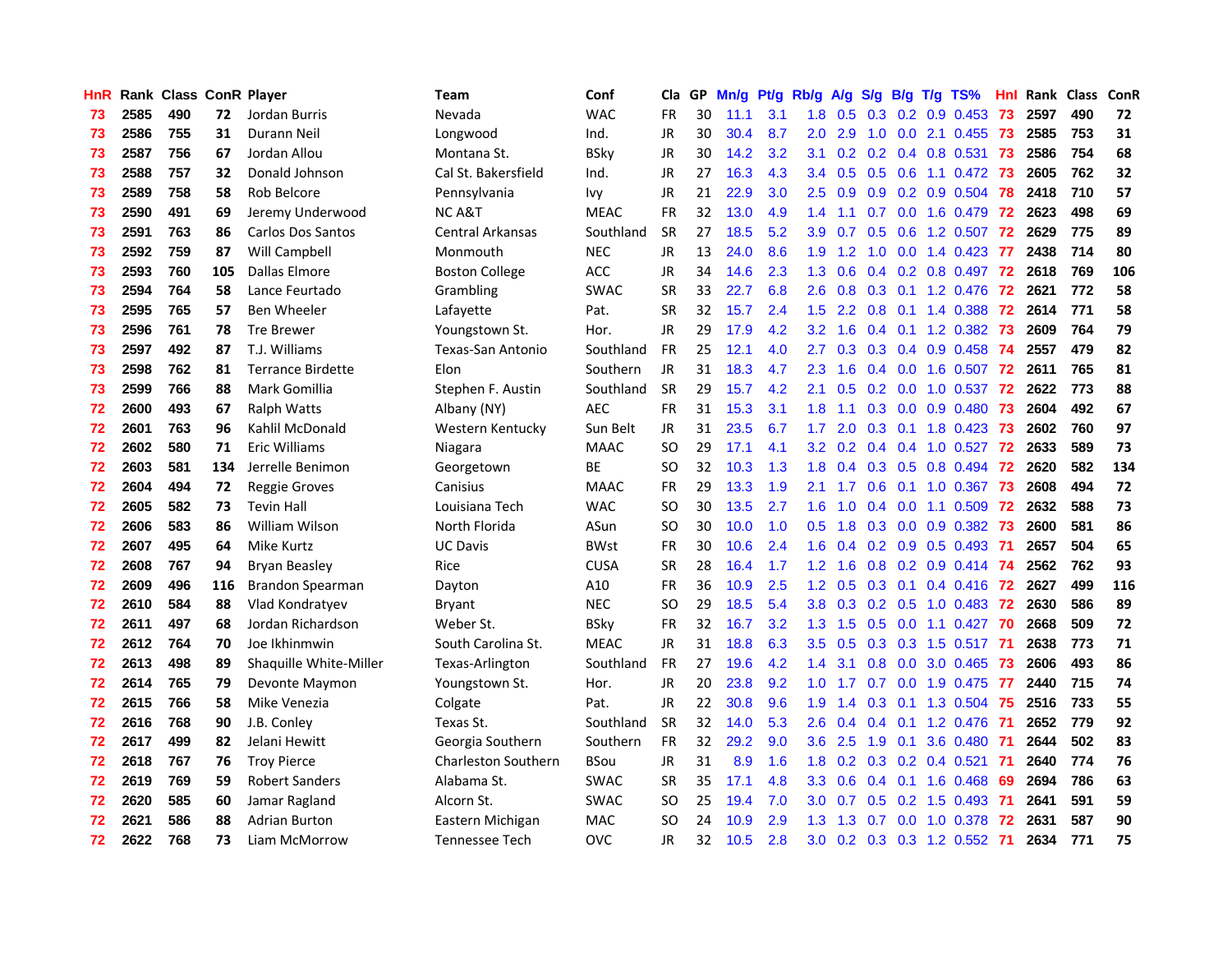| <b>HnR</b> |      | Rank Class ConR Player |     |                        | Team               | Conf        | Cla       |    | GP Mn/g Pt/g Rb/g |     |                  | A/g |     |                 | S/g B/g T/g TS%           | Hnl  |      | Rank Class | <b>ConR</b> |
|------------|------|------------------------|-----|------------------------|--------------------|-------------|-----------|----|-------------------|-----|------------------|-----|-----|-----------------|---------------------------|------|------|------------|-------------|
| 72         | 2623 | 770                    | 74  | <b>Cameron Butler</b>  | SE Missouri St.    | <b>OVC</b>  | <b>SR</b> | 25 | 24.7              | 5.6 | 5.9              | 0.6 |     | $0.4\quad 0.6$  | 1.8 0.530                 | 74   | 2575 | 767        | 71          |
| 72         | 2624 | 587                    | 87  | J.C. Ward              | East Tennessee St. | ASun        | SO.       | 36 | 15.4              | 1.9 | 2.5              | 0.4 | 0.3 | 0.1             | 0.5 0.538                 | -71  | 2647 | 592        | 88          |
| 72         | 2625 | 769                    | 91  | Dewan Clayborn         | Central Arkansas   | Southland   | <b>JR</b> | 22 | 26.2              | 8.7 | 2.4              | 2.3 | 1.6 | 0.0             | 2.9 0.519                 | -71  | 2643 | 776        | 90          |
| 72         | 2626 | 770                    | 69  | Heath Hoffman          | Sacramento St.     | <b>BSky</b> | <b>JR</b> | 27 | 20.4              | 4.6 | 2.4              | 1.0 | 0.6 | 0.1             | $0.9$ $0.513$ 71          |      | 2642 | 775        | 70          |
| 72         | 2627 | 771                    | 71  | Rasheem Jenkins        | Florida A&M        | <b>MEAC</b> | <b>SR</b> | 26 | 22.5              | 6.0 | 1.7 <sub>z</sub> | 2.3 |     |                 | 0.7 0.0 1.8 0.453 72      |      | 2625 | 774        | 70          |
| 71         | 2628 | 500                    | 70  | Jackson Carbajal       | Sacramento St.     | <b>BSky</b> | <b>FR</b> | 28 | 23.6              | 6.5 | 2.7              | 0.9 |     |                 | 0.5 0.2 1.5 0.515 71      |      | 2658 | 505        | 71          |
| 71         | 2629 | 588                    | 103 | Roger Franklin         | Oklahoma St.       | B12         | SO.       | 25 | 13.3              | 1.7 | $2.3^{\circ}$    | 0.2 |     |                 | $0.5$ 0.1 0.4 0.408       | -75  | 2514 | 562        | 103         |
| 71         | 2630 | 771                    | 88  | <b>Artie Marine</b>    | Kennesaw St.       | ASun        | JR        | 25 | 10.9              | 2.7 | 1.6 <sup>°</sup> | 0.5 |     |                 | $0.5$ 0.0 0.4 0.430       | -71  | 2636 | 772        | 87          |
| 71         | 2631 | 501                    | 59  | Dyami Starks           | Columbia           | lvy         | <b>FR</b> | 20 | 12.1              | 4.4 | 0.5              | 0.3 |     |                 | 0.3 0.0 0.6 0.530         | 73   | 2591 | 487        | 59          |
| 71         | 2632 | 772                    | 65  | Dane Suttle Jr.        | Pepperdine         | <b>WCC</b>  | JR        | 33 | 14.2              | 3.9 | 1.4              | 0.5 |     |                 | 0.2 0.2 1.0 0.535         | 70   | 2673 | 782        | 66          |
| 71         | 2633 | 502                    | 73  | <b>Menelik Watson</b>  | Marist             | <b>MAAC</b> | <b>FR</b> | 29 | 16.1              | 4.7 | 3.3 <sub>2</sub> | 0.4 |     |                 | 0.2 0.0 1.3 0.495         | -71  | 2659 | 506        | 74          |
| 71         | 2634 | 589                    | 89  | J.R. Sims              | Eastern Michigan   | MAC         | SO.       | 23 | 14.7              | 3.4 | 1.6              | 1.1 |     |                 | $0.4$ 0.0 0.8 0.491       | 72   | 2624 | 583        | 89          |
| 71         | 2635 | 590                    | 74  | Scooter Gillette       | Niagara            | <b>MAAC</b> | <b>SO</b> | 32 | 19.3              | 3.9 | 3.5              | 0.3 | 0.3 | 1.2             | 1.1 0.463                 | -70  | 2682 | 602        | 75          |
| 71         | 2636 | 503                    | 71  | Casey Trujeque         | Montana St.        | <b>BSky</b> | <b>FR</b> | 29 | 9.1               | 1.6 | 0.8              | 1.3 | 0.3 | 0.0             | $0.7$ $0.442$             | -71  | 2635 | 500        | 69          |
| 71         | 2637 | 591                    | 61  | <b>Michael Martin</b>  | Alcorn St.         | <b>SWAC</b> | <b>SO</b> | 23 | 10.0              | 1.5 | 2.0              | 0.2 |     |                 | $0.4$ 0.7 0.4 0.461       | -71  | 2656 | 595        | 61          |
| 71         | 2638 | 772                    | 59  | Josh Jones             | <b>Holy Cross</b>  | Pat.        | <b>SR</b> | 28 | 13.4              | 3.4 | 1.8              | 0.1 |     | $0.3 \quad 0.4$ | 0.6 0.573                 | -71  | 2664 | 780        | 60          |
| 71         | 2639 | 504                    | 92  | <b>Bryan Hammond</b>   | Nicholls St.       | Southland   | <b>FR</b> | 28 | 15.5              | 3.7 | 1.5              | 1.1 |     | $0.4 \quad 0.0$ | 0.9 0.502                 | -70  | 2678 | 512        | 93          |
| 71         | 2640 | 592                    | 96  | Matt Wilson            | NC-Wilmington      | <b>CAA</b>  | <b>SO</b> | 31 | 19.9              | 4.5 | 2.8              | 0.7 |     |                 | $0.2$ 0.6 1.5 0.489       | - 71 | 2661 | 596        | 96          |
| 71         | 2641 | 505                    | 74  | Devonte Elliott        | Nevada             | <b>WAC</b>  | <b>FR</b> | 32 | 11.2              | 1.8 |                  |     |     |                 | 2.8 0.2 0.3 0.4 0.6 0.397 | -70  | 2670 | 511        | 75          |
| 71         | 2642 | 773                    | 34  | Jared Maree            | Texas-Pan American | <b>GWC</b>  | <b>JR</b> | 27 | 26.0              | 8.3 | 3.0 <sub>1</sub> | 1.1 |     |                 | 0.7 0.2 1.3 0.510 70      |      | 2686 | 787        | 37          |
| 71         | 2643 | 593                    | 35  | Jordan Allard          | North Dakota       | GWC         | SO.       | 29 | 14.9              | 3.8 | 2.6              | 0.5 |     |                 | 0.3 0.5 0.7 0.472 71      |      | 2637 | 590        | 34          |
| 71         | 2644 | 773                    | 36  | Christian Wall         | Chicago St.        | <b>GWC</b>  | <b>SR</b> | 30 | 18.2              | 6.2 | 1.9              | 1.7 |     |                 | $1.1$ 0.1 1.5 0.444       | -70  | 2675 | 781        | 36          |
| 71         | 2645 | 594                    | 62  | Jameel Grace           | Southern           | <b>SWAC</b> | <b>SO</b> | 25 | 27.5              | 6.8 | 2.4              | 3.7 | 1.3 |                 | $0.1$ 2.7 $0.426$         | -71  | 2655 | 594        | 60          |
| 71         | 2646 | 774                    | 72  | <b>Roman Tubner</b>    | Centenary          | Summit      | <b>SR</b> | 9  | 30.9              | 9.1 | 3.3              | 2.9 | 1.7 |                 | $0.2$ 3.9 $0.500$         | -74  | 2547 | 760        | 69          |
| 71         | 2647 | 774                    | 60  | <b>Rhett Anderson</b>  | Yale               | Ivy         | JR        | 28 | 15.4              | 2.8 | 2.6              | 0.8 | 0.1 |                 | $0.2$ 0.9 0.481           | -70  | 2666 | 781        | 60          |
| 71         | 2648 | 595                    | 72  | <b>Branden Doughty</b> | Coppin St.         | <b>MEAC</b> | SO.       | 28 | 16.9              | 3.6 | 3.3 <sub>2</sub> | 0.6 |     |                 | $0.4$ 0.6 0.7 0.431       | -71  | 2651 | 593        | 73          |
| 71         | 2649 | 775                    | 37  | Matt Mierzycki         | Texas-Pan American | <b>GWC</b>  | <b>SR</b> | 31 | 25.2              | 7.1 | 5.8              | 1.8 | 0.5 | 0.1             | 2.2 0.440                 | 69   | 2707 | 787        | 39          |
| 71         | 2650 | 775                    | 38  | Keith Thompson         | <b>Utah Valley</b> | <b>GWC</b>  | JR        | 29 | 8.5               | 2.6 | $1.4^{\circ}$    | 0.7 | 0.3 |                 | $0.3$ 0.6 0.430           | -71  | 2660 | 780        | 35          |
| 71         | 2651 | 506                    | 73  | Logan Lowery           | Centenary          | Summit      | <b>FR</b> | 30 | 20.2              | 6.9 | $2.2\phantom{0}$ | 0.8 | 0.6 |                 | 0.2 1.7 0.498             | 70   | 2680 | 513        | 75          |
| 71         | 2652 | 507                    | 99  | Eric Smith             | South Carolina     | <b>SEC</b>  | <b>FR</b> | 28 | 13.3              | 2.4 | 0.8              | 1.5 |     | $0.2 \quad 0.0$ | 0.9 0.415                 | -71  | 2639 | 501        | 100         |
| 71         | 2653 | 776                    | 106 | Nikita Mescheriakov    | <b>Wake Forest</b> | <b>ACC</b>  | <b>JR</b> | 23 | 14.1              | 4.5 | 1.8              | 0.6 | 0.6 |                 | 0.0 1.5 0.547 72          |      | 2617 | 768        | 105         |
| 70         | 2654 | 776                    | 93  | <b>Justin Avers</b>    | Nicholls St.       | Southland   | <b>SR</b> | 23 | 14.6              | 4.0 | 1.7 <sub>2</sub> | 0.6 |     |                 | 0.3 0.0 0.3 0.497 71      |      | 2649 | 777        | 91          |
| 70         | 2655 | 508                    | 77  | Joab Jerome            | Winthrop           | <b>BSou</b> | <b>FR</b> | 30 | 10.1              | 2.4 | 1.9              | 0.5 |     |                 | $0.3$ $0.2$ $0.9$ $0.483$ | - 70 | 2683 | 514        | 77          |
| 70         | 2656 | 509                    | 75  | <b>Malcolm Lemmons</b> | Niagara            | <b>MAAC</b> | <b>FR</b> | 31 | 22.8              | 5.9 | 3.5              | 0.8 | 0.7 |                 | $0.3$ 1.6 0.417           | 69   | 2689 | 515        | 76          |
| 70         | 2657 | 596                    | 74  | Nate Zastrow           | North Dakota St.   | Summit      | <b>SO</b> | 29 | 14.2              | 3.7 | 1.0 <sub>1</sub> | 1.2 | 0.3 |                 | $0.0$ 1.1 $0.505$         | 70   | 2671 | 599        | 74          |
| 70         | 2658 | 597                    | 73  | Koron Reed             | Hampton            | MEAC        | SO.       | 31 | 9.4               | 1.6 | 1.5              | 0.1 | 0.1 | 0.5             | $0.2$ 0.562               | 70   | 2665 | 598        | 74          |
| 70         | 2659 | 777                    | 80  | Darrin Williams        | Illinois-Chicago   | Hor.        | JR        | 28 | 15.9              | 4.9 | 3.5              | 0.4 | 0.1 | 0.3             | 1.7 0.495                 | 70   | 2679 | 785        | 80          |
| 70         | 2660 | 510                    | 75  | <b>Bobby Miles</b>     | Hawaii             | <b>WAC</b>  | FR.       | 29 | 15.6              | 2.2 | 1.3 <sup>°</sup> | 1.9 |     |                 | $0.5$ 0.1 1.6 0.448       | 70   | 2669 | 510        | 74          |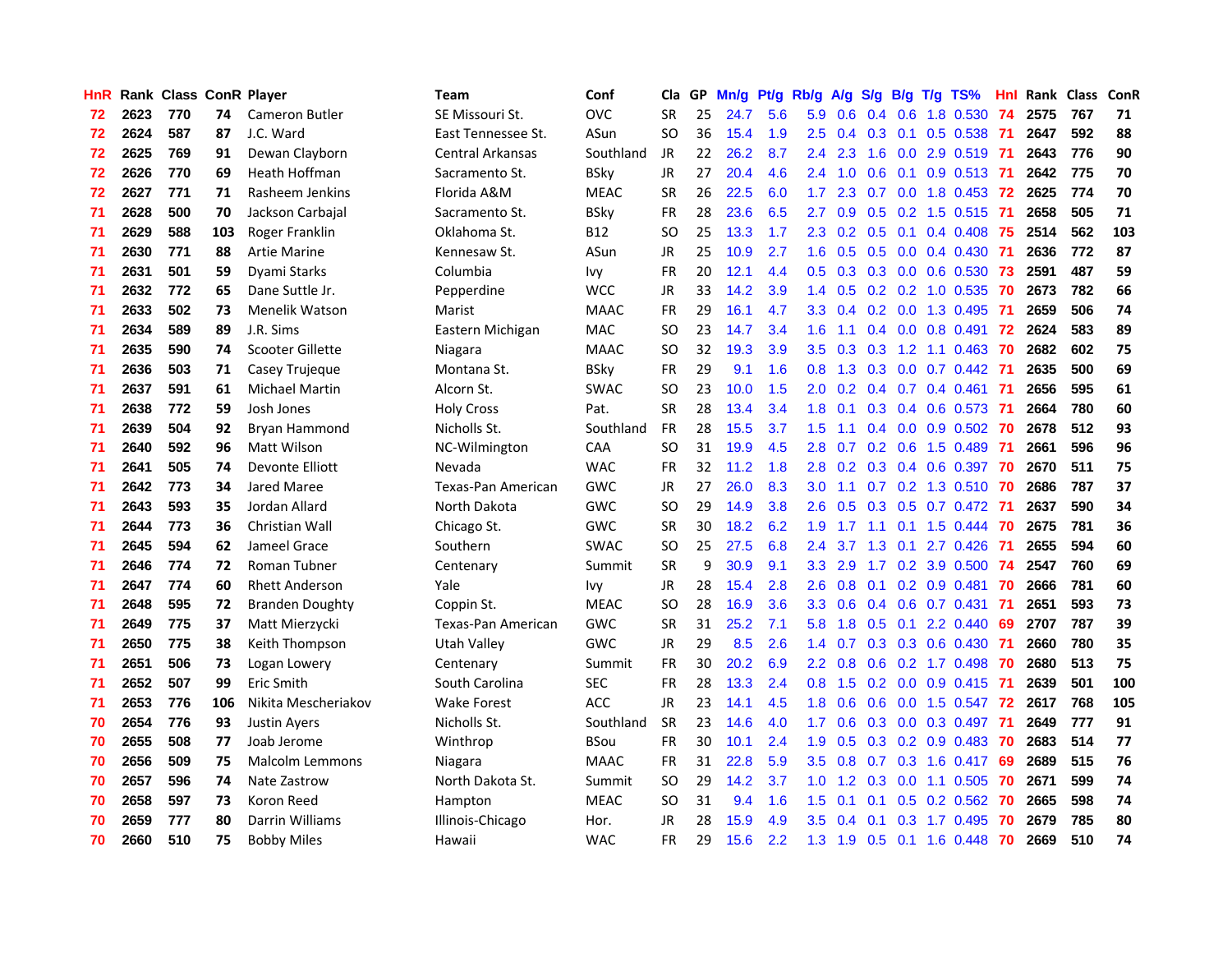| <b>HnR</b> |      | Rank Class ConR Player |     |                        | Team                   | Conf        | Cla       |    | GP Mn/g Pt/g Rb/g |           |                  | A/g                            |     |           | S/g B/g T/g TS%           | Hnl |      | Rank Class | ConR |
|------------|------|------------------------|-----|------------------------|------------------------|-------------|-----------|----|-------------------|-----------|------------------|--------------------------------|-----|-----------|---------------------------|-----|------|------------|------|
| 70         | 2661 | 777                    | 60  | Romeo Garcia           | Navy                   | Pat.        | <b>SR</b> | 29 | 23.4              | 4.1       | 2.7              | 1.0                            | 0.8 | 0.2       | 0.9 0.432                 | -71 | 2645 | 776        | 59   |
| 70         | 2662 | 778                    | 63  | Clay Johnson           | Ark.-Pine Bluff        | <b>SWAC</b> | <b>JR</b> | 25 | 14.4              | 2.0       | 2.0              | 1.1                            | 0.8 | 0.1       | 1.1 0.562                 | 69  | 2700 | 789        | 64   |
| 70         | 2663 | 778                    | 72  | Phil Nelson            | Portland St.           | <b>BSky</b> | <b>SR</b> | 16 | 23.7              | 6.4       | 3.5              | 0.9                            | 0.6 | 0.5       | 0.8 0.433                 | 76  | 2474 | 744        | 64   |
| 70         | 2664 | 779                    | 75  | <b>Tyler Laser</b>     | Eastern Illinois       | <b>OVC</b>  | <b>SR</b> | 10 |                   | 35.1 11.4 | 2.9              | 1.9                            | 1.0 |           | $0.0$ 2.1 $0.471$         | -79 | 2373 | 723        | 62   |
| 70         | 2665 | 779                    | 39  | <b>Terry Bembry</b>    | <b>Houston Baptist</b> | <b>GWC</b>  | JR        | 28 | 26.4              | 8.9       | 6.7              | 0.5                            |     |           | 0.7 0.6 1.5 0.446         | -69 | 2704 | 790        | 38   |
| 70         | 2666 | 598                    | 74  | Gary Lawrence          | Howard                 | <b>MEAC</b> | SO.       | 27 | 17.1              | 3.5       |                  | 4.3 0.4                        |     |           | $0.5$ $0.2$ 1.5 $0.437$   | 69  | 2698 | 607        | 76   |
| 70         | 2667 | 780                    | 100 | <b>Tony Neysmith</b>   | Auburn                 | <b>SEC</b>  | <b>JR</b> | 29 | 15.9              | 2.4       |                  | $1.3 \quad 1.4$                |     |           | $0.6$ $0.2$ 1.2 $0.421$   | 69  | 2690 | 788        | 101  |
| 70         | 2668 | 599                    | 90  | Danny McElroy          | <b>Bowling Green</b>   | <b>MAC</b>  | <b>SO</b> | 32 | 19.8              | 5.0       | 3.3 <sub>2</sub> | 0.3                            |     |           | 0.6 0.3 1.6 0.443         | -70 | 2672 | 600        | 91   |
| 70         | 2669 | 600                    | 89  | Raphael Jordan         | Bryant                 | <b>NEC</b>  | <b>SO</b> | 30 | 18.1              | 5.1       | 1.7              | 0.6                            | 1.0 | 0.1       | 1.0 0.453                 | 69  | 2699 | 608        | 92   |
| 70         | 2670 | 781                    | 73  | Nate Lozeau            | Portland St.           | <b>BSky</b> | JR        | 25 | 14.6              | 4.7       | 2.4              | 0.0                            |     |           | 0.3 0.4 0.8 0.547         | 70  | 2674 | 783        | 73   |
| 69         | 2671 | 601                    | 83  | <b>Bo Holston</b>      | Citadel                | Southern    | <b>SO</b> | 19 | 16.6              | 3.8       | 2.9              | 0.9                            |     |           | 0.5 0.1 1.3 0.510 72      |     | 2628 | 585        | 82   |
| 69         | 2672 | 780                    | 65  | <b>Tristan Wilson</b>  | Long Beach St.         | <b>BWst</b> | <b>SR</b> | 29 | 14.0              | 3.7       | 2.5              | 0.6                            |     |           | $0.4$ 0.0 1.2 0.421       | -71 | 2650 | 778        | 64   |
| 69         | 2673 | 602                    | 68  | <b>Adrian Satchell</b> | <b>UMBC</b>            | <b>AEC</b>  | <b>SO</b> | 29 | 21.6              | 5.8       | 3.9              | 0.7                            |     |           | 0.4 0.3 1.3 0.472         | -70 | 2688 | 603        | 68   |
| 69         | 2674 | 603                    | 33  | David Best             | <b>NC Central</b>      | Ind.        | SO.       | 20 | 17.1              | 3.7       | 4.1              | 0.1                            |     |           | $0.4$ 1.2 1.5 0.500       | 72  | 2626 | 584        | 33   |
| 69         | 2675 | 511                    | 66  | Joran Mackie           | San Diego              | <b>WCC</b>  | <b>FR</b> | 26 | 16.9              | 4.5       | 1.8              | 0.8                            |     |           | $0.4$ 0.1 1.3 0.498       | 70  | 2667 | 508        | 65   |
| 69         | 2676 | 604                    | 64  | Michael Webb           | <b>Prairie View</b>    | <b>SWAC</b> | <b>SO</b> | 25 | 12.1              | 2.6       | 1.8              | 0.2                            |     |           | 0.2 0.4 0.5 0.634         | -69 | 2693 | 605        | 62   |
| 69         | 2677 | 781                    | 76  | Jamal Barney           | Loyola (MD)            | <b>MAAC</b> | <b>SR</b> | 16 | 24.4              | 10.3      | 3.3 <sub>2</sub> | 0.9                            |     |           | $0.6$ $0.2$ $2.9$ $0.443$ | -80 | 2322 | 711        | 65   |
| 69         | 2678 | 512                    | 90  | <b>Terrell Allen</b>   | C. Connecticut St.     | <b>NEC</b>  | <b>FR</b> | 31 | 10.4              | 2.2       |                  | $2.2\quad 0.3$                 |     |           | $0.1$ $0.2$ $0.5$ $0.507$ | -69 | 2701 | 518        | 93   |
| 69         | 2679 | 605                    | 34  | <b>Chad Rasmussen</b>  | Seattle                | Ind.        | <b>SO</b> | 28 | 17.4              | 3.9       |                  | $1.6 \quad 1.0$                |     |           | $0.5$ 0.1 0.8 0.429       | -70 | 2676 | 601        | 35   |
| 69         | 2680 | 513                    | 81  | A.J. Pacher            | Wright St.             | Hor.        | <b>FR</b> | 32 | 11.6              | 3.5       |                  | $1.6 \quad 0.3$                |     |           | $0.0$ 0.1 0.8 0.489       | -69 | 2703 | 520        | 81   |
| 69         | 2681 | 514                    | 61  | Pat Moore              | Colgate                | Pat.        | <b>FR</b> | 30 | 20.8              | 5.4       | 1.9              | 1.1                            |     |           | $0.5$ 0.1 1.2 0.475       | -69 | 2710 | 522        | 61   |
| 69         | 2682 | 782                    | 101 | Michael Sanchez        | Arkansas               | <b>SEC</b>  | JR        | 20 | 14.0              | 3.5       | 2.4              | 0.5                            |     |           | 0.5 0.1 1.2 0.458         | 75  | 2527 | 735        | 97   |
| 69         | 2683 | 782                    | 87  | Kerwin Dunham          | Northern Iowa          | <b>MVC</b>  | <b>SR</b> | 25 | 19.0              | 3.0       | 1.5              | 0.6                            |     |           | $0.2$ 0.2 0.4 0.497       | 76  | 2478 | 746        | 86   |
| 69         | 2684 | 783                    | 97  | David Perez            | Louisiana-Lafayette    | Sun Belt    | JR        | 29 | 17.0              | 5.3       | 1.1              | 0.6                            |     |           | $0.5$ 0.0 1.1 0.465       | 68  | 2713 | 792        | 98   |
| 69         | 2685 | 784                    | 91  | <b>Justin Newton</b>   | St. Francis (NY)       | <b>NEC</b>  | <b>JR</b> | 28 | 19.2              | 1.3       | 2.6              | 1.6                            | 0.9 |           | $0.1$ 1.1 0.333           | 70  | 2677 | 784        | 91   |
| 69         | 2686 | 785                    | 35  | Kevin Stineman         | SIU-Edwardsville       | Ind.        | JR        | 29 | 26.6              | 5.5       | 2.6              | 2.8                            | 0.6 |           | 0.0 2.4 0.491             | 69  | 2708 | 791        | 36   |
| 69         | 2687 | 515                    | 69  | Eric McAlister         | <b>Stony Brook</b>     | <b>AEC</b>  | <b>FR</b> | 30 | 8.8               | 2.0       | 1.0              | 0.1                            |     |           | $0.2$ $0.3$ $0.2$ $0.461$ | -69 | 2702 | 519        | 69   |
| 69         | 2688 | 606                    | 61  | Sam Martin             | Yale                   | Ivy         | <b>SO</b> | 26 | 9.2               | 2.2       | 0.6              | 0.8                            |     |           | $0.1$ 0.0 0.4 0.464       | -69 | 2691 | 604        | 61   |
| 69         | 2689 | 786                    | 92  | Nate Gibbs             | Fairleigh Dickinson    | <b>NEC</b>  | JR        | 10 | 25.2              | 6.8       | 6.0              | 0.2                            |     | $0.6$ 0.2 | 1.5 0.511                 | 73  | 2599 | 758        | 88   |
| 69         | 2690 | 607                    | 40  | Ruben Cabrera          | Texas-Pan American     | <b>GWC</b>  | <b>SO</b> | 31 | 17.1              | 6.7       | 3.8              | 0.4                            | 0.1 |           | 0.2 1.6 0.520             | 67  | 2737 | 613        | 41   |
| 69         | 2691 | 516                    | 95  | <b>Kevin Thomas</b>    | Tulane                 | <b>CUSA</b> | <b>FR</b> | 28 | 10.6              | 2.5       | 1.0              | 0.0                            | 0.0 |           | 1.0 0.5 0.575             | 68  | 2712 | 523        | 95   |
| 69         | 2692 | 783                    | 78  | David Campbell         | High Point             | <b>BSou</b> | <b>SR</b> | 31 | 13.9              | 2.2       | 2.1              | 0.8                            |     |           | $0.3$ 0.0 0.9 0.476       | 68  | 2727 | 791        | 78   |
| 69         | 2693 | 784                    | 75  | <b>Terron Stowe</b>    | Delaware St.           | <b>MEAC</b> | <b>SR</b> | 27 | 16.7              | 4.7       | 3.2 <sub>2</sub> | 0.2                            |     |           | 0.3 0.1 1.0 0.506         | -69 | 2692 | 785        | 75   |
| 69         | 2694 | 787                    | 76  | Adam Waddell           | Wyoming                | <b>MWC</b>  | <b>JR</b> | 23 | 17.7              | 3.9       | 3.1              | 0.3                            |     |           | 0.4 0.7 0.7 0.388         | -72 | 2616 | 767        | 76   |
| 69         | 2695 | 608                    | 75  | Max Rockmann           | <b>UMKC</b>            | Summit      | <b>SO</b> | 29 | 21.0              | 4.7       | 2.1              | 0.9                            |     |           | $0.4$ 0.0 1.2 0.472       | 69  | 2705 | 609        | 76   |
| 69         | 2696 | 609                    | 91  | <b>Tony Nixon</b>      | Northern Illinois      | <b>MAC</b>  | SO.       | 25 | 16.4              | 5.1       | 1.9              | 0.7                            |     |           | $0.3$ $0.2$ $0.7$ $0.428$ | 69  | 2697 | 606        | 93   |
| 69         | 2697 | 788                    | 65  | Alex Savannah          | Alcorn St.             | <b>SWAC</b> | JR        | 26 | 16.0              | 4.7       | 1.6              | -1<br>$\overline{\mathcal{A}}$ | 0.9 | 0.1       | 1.8 0.476                 | 68  | 2715 | 793        | 65   |
| 69         | 2698 | 785                    | 82  | Dan Boudler            | Youngstown St.         | Hor.        | <b>SR</b> | 30 | 12.4              | 1.7       |                  |                                |     |           | 2.7 0.2 0.3 0.3 0.3 0.490 | 68  | 2717 | 790        | 82   |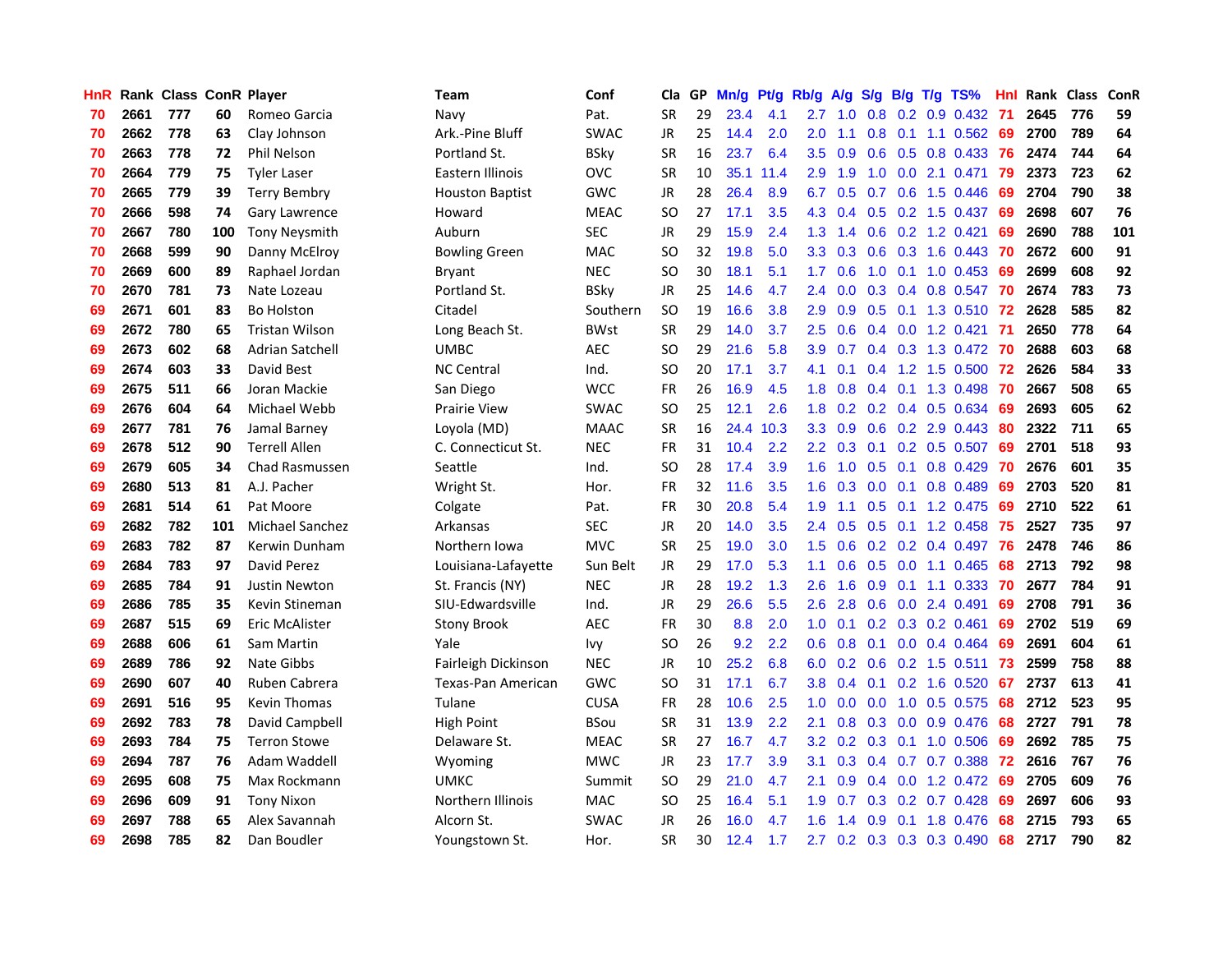| <b>HnR</b> |      | Rank Class ConR Player |     |                          | Team                  | Conf        | Cla       |    | GP Mn/g Pt/g |      | Rb/g             | A/g             |     |                  | S/g B/g T/g TS%           | Hnl | Rank Class |     | <b>ConR</b> |
|------------|------|------------------------|-----|--------------------------|-----------------------|-------------|-----------|----|--------------|------|------------------|-----------------|-----|------------------|---------------------------|-----|------------|-----|-------------|
| 69         | 2699 | 610                    | 77  | Kevon Moore              | Niagara               | <b>MAAC</b> | SO.       | 32 | 22.4         | 4.8  | 3.0              | 1.2             | 0.9 | 0.1              | 1.8 0.409                 | 67  | 2730       | 612 | 77          |
| 69         | 2700 | 517                    | 66  | Jamal Johnson            | Cal Poly              | <b>BWst</b> | <b>FR</b> | 30 | 13.3         | 2.5  | 0.6              | 1.0             | 0.5 | 0.1              | 1.0 0.500                 | 68  | 2718       | 525 | 67          |
| 69         | 2701 | 518                    | 85  | <b>Maverick Ahanmisi</b> | Minnesota             | <b>B10</b>  | <b>FR</b> | 29 | 10.6         | 2.1  | 0.9              | 1.1             | 0.2 | 0.0              | 1.1 0.508                 | 69  | 2696       | 517 | 85          |
| 68         | 2702 | 519                    | 84  | Tawaski King             | Western Carolina      | Southern    | <b>FR</b> | 32 | 13.7         | 3.7  | $3.4^{\circ}$    | 0.1             |     | $0.4 \quad 0.1$  | 1.3 0.468                 | -69 | 2706       | 521 | 86          |
| 68         | 2703 | 520                    | 104 | <b>Ricky Kreklow</b>     | Missouri              | <b>B12</b>  | FR        | 32 | 9.8          | 2.1  |                  | $1.3 \quad 0.5$ |     |                  | $0.6$ $0.0$ $0.8$ $0.462$ | 69  | 2695       | 516 | 104         |
| 68         | 2704 | 786                    | 117 | Paul Eckerle             | Saint Louis           | A10         | <b>SR</b> | 27 | 10.5         | 2.5  |                  | $0.4 \quad 0.4$ |     |                  | $0.1$ 0.0 0.5 0.648       | -70 | 2685       | 783 | 117         |
| 68         | 2705 | 789                    | 67  | <b>Tim Diederichs</b>    | Loyola Marymount      | <b>WCC</b>  | JR        | 30 | 10.5         | 2.7  | 1.7 <sub>z</sub> | 0.5             |     | $0.2 \quad 0.1$  | 0.4 0.462                 | 68  | 2726       | 796 | 67          |
| 68         | 2706 | 790                    | 66  | <b>Kendrick McDonald</b> | Alcorn St.            | <b>SWAC</b> | JR        | 28 | 26.0         | 10.2 | 2.8              | 1.8             | 0.8 |                  | $0.0$ 3.0 $0.459$         | 68  | 2724       | 795 | 67          |
| 68         | 2707 | 787                    | 92  | <b>William Cooper</b>    | Eastern Michigan      | <b>MAC</b>  | <b>SR</b> | 20 | 12.6         | 1.7  | 3.2              | 0.5             |     |                  | 0.4 0.5 0.8 0.425         | 70  | 2687       | 784 | 92          |
| 68         | 2708 | 788                    | 41  | Shawn Deadwiler          | Utah Valley           | GWC         | <b>SR</b> | 30 | 19.2         | 4.2  | 2.3              | 1.4             | 0.5 | 0.0              | 1.2 0.488                 | 68  | 2716       | 789 | 40          |
| 68         | 2709 | 791                    | 67  | <b>Timothy Price</b>     | <b>Texas Southern</b> | <b>SWAC</b> | JR        | 31 | 11.3         | 2.1  | $2.4^{\circ}$    | 0.2             |     |                  | $0.3$ $0.9$ $0.8$ $0.431$ | 67  | 2744       | 798 | 69          |
| 68         | 2710 | 611                    | 76  | Damon Heuir              | Southern Utah         | Summit      | SO.       | 30 | 13.2         | 3.0  | 1.3              | 1.3             |     |                  | $0.4$ 0.0 0.9 0.425       | 68  | 2723       | 611 | 77          |
| 68         | 2711 | 521                    | 83  | Kyle Kelm                | Milwaukee             | Hor.        | FR        | 33 | 13.4         | 2.9  | $2.2^{\circ}$    | 0.3             | 0.2 |                  | 0.2 1.0 0.431             | 68  | 2725       | 529 | 83          |
| 68         | 2712 | 789                    | 68  | Desmond Jackson          | Alabama A&M           | <b>SWAC</b> | <b>SR</b> | 28 | 19.2         | 5.0  | 2.3              | 1.1             | 0.7 | 0.1              | 1.2 0.425                 | 67  | 2729       | 792 | 68          |
| 68         | 2713 | 792                    | 76  | Christopher Tolson       | Hampton               | <b>MEAC</b> | JR        | 26 | 14.6         | 4.3  | 0.8              | 0.5             | 0.7 | 0.1              | $0.6$ $0.429$             | 71  | 2648       | 778 | 72          |
| 68         | 2714 | 793                    | 36  | Jan van der Kooij        | Longwood              | Ind.        | JR        | 21 | 25.0         | 7.3  | 4.9              | 1.1             |     | $0.4$ 0.2        | 1.0 0.520                 | -71 | 2646       | 777 | 34          |
| 68         | 2715 | 522                    | 93  | Jarod Oldham             | <b>Buffalo</b>        | <b>MAC</b>  | <b>FR</b> | 33 | 11.8         | 1.8  | 1.8              | 0.8             | 0.7 | 0.1              | $1.0 \t0.411$             | 68  | 2714       | 524 | 94          |
| 68         | 2716 | 523                    | 76  | <b>Kevin Panzer</b>      | Nevada                | <b>WAC</b>  | <b>FR</b> | 32 | 11.3         | 2.2  | 2.1              | 0.5             | 0.1 |                  | $0.2$ 0.6 0.414           | -67 | 2732       | 532 | 76          |
| 68         | 2717 | 790                    | 42  | Hajji Martin             | Chicago St.           | GWC         | <b>SR</b> | 30 | 23.5         | 7.2  |                  | $5.2 \quad 0.4$ |     |                  | 0.3 0.6 1.0 0.433 67      |     | 2738       | 794 | 42          |
| 68         | 2718 | 791                    | 74  | DeAngelo Jones           | Northern Arizona      | <b>BSky</b> | <b>SR</b> | 28 | 14.1         | 3.4  |                  | $1.6 \quad 0.7$ |     |                  | $0.8$ 0.1 1.0 0.449       | -70 | 2684       | 782 | 74          |
| 68         | 2719 | 524                    | 62  | Gediminas Bertasius      | Dartmouth             | lvy.        | <b>FR</b> | 28 | 19.0         | 4.9  | 3.5              | 0.5             |     |                  | $0.4$ 0.3 1.7 0.444       | -67 | 2731       | 531 | 62          |
| 68         | 2720 | 525                    | 97  | Paris Bennett            | George Mason          | CAA         | FR        | 33 | 8.9          | 1.1  | 1.5              | 0.5             |     |                  | $0.2$ 0.2 0.4 0.398       | 68  | 2720       | 527 | 97          |
| 68         | 2721 | 526                    | 77  | Andrew Rebol             | Centenary             | Summit      | <b>FR</b> | 29 | 11.5         | 2.6  | $2.2^{\circ}$    | 0.3             |     |                  | $0.4$ 0.6 0.9 0.477       | -67 | 2733       | 533 | 78          |
| 68         | 2722 | 527                    | 70  | John Puk                 | Albany (NY)           | <b>AEC</b>  | <b>FR</b> | 32 | 20.3         | 2.5  | 3.4              | 0.5             | 0.2 |                  | 1.2 1.1 0.414             | 68  | 2728       | 530 | 70          |
| 68         | 2723 | 794                    | 94  | Jay Shunnar              | Toledo                | MAC         | JR        | 32 | 23.2         | 5.6  | $1.4^{\circ}$    | 1.0             | 0.5 | 0.1              | 1.4 0.509                 | 66  | 2755       | 803 | 96          |
| 68         | 2724 | 795                    | 77  | <b>Clinton Cuffee</b>    | Howard                | <b>MEAC</b> | JR        | 27 | 14.2         | 1.6  | 1.3 <sub>1</sub> | 1.3             | 0.9 |                  | $0.3$ 1.4 $0.440$         | 67  | 2740       | 797 | 78          |
| 68         | 2725 | 796                    | 69  | <b>Tim Meadows</b>       | Prairie View          | <b>SWAC</b> | JR        | 30 | 24.6         | 5.5  | 3.9              | 0.8             | 0.8 | 0.1              | 1.1 0.435                 | 68  | 2721       | 794 | 66          |
| 68         | 2726 | 792                    | 43  | Antonio Lofton           | Chicago St.           | GWC         | <b>SR</b> | 31 | 28.9         | 9.6  | 4.8              | 1.8             | 1.1 | 0.2              | 3.5 0.497                 | -67 | 2746       | 798 | 44          |
| 67         | 2727 | 797                    | 78  | Emeka Okafor             | Western Illinois      | Summit      | <b>JR</b> | 27 | 13.3         | 2.8  | 3.6              | 0.2             | 0.4 | 0.3              | 1.1 0.442                 | 66  | 2769       | 806 | 81          |
| 67         | 2728 | 528                    | 93  | De'Angelo Speech         | C. Connecticut St.    | <b>NEC</b>  | <b>FR</b> | 27 | 22.1         | 3.4  | 3.2              | 1.9             | 1.1 | 0.0              | 2.1 0.399                 | -71 | 2653       | 503 | 90          |
| 67         | 2729 | 529                    | 89  | Rico Ferguson            | Campbell              | ASun        | <b>FR</b> | 28 | 16.5         | 4.2  | 1.3              | 1.0             | 0.6 | 0.0              | 1.0 0.490                 | 68  | 2722       | 528 | 89          |
| 67         | 2730 | 612                    | 88  | Austin Pehl              | Northern Iowa         | <b>MVC</b>  | SO        | 29 | 10.2         | 2.0  | $2.4^{\circ}$    | 0.0             |     |                  | $0.2$ $0.2$ $0.6$ $0.500$ | -69 | 2709       | 610 | 89          |
| 67         | 2731 | 530                    | 94  | <b>Briahn Smith</b>      | Fairleigh Dickinson   | <b>NEC</b>  | <b>FR</b> | 28 | 18.8         | 6.1  |                  | 2.4 0.5         |     |                  | $0.7$ 0.1 0.9 0.420       | 67  | 2742       | 536 | 94          |
| 67         | 2732 | 798                    | 85  | Marcus Wright            | Appalachian St.       | Southern    | JR        | 26 | 19.2         | 4.4  | 1.8 <sup>1</sup> | 1.2             | 0.7 |                  | 0.1 1.7 0.491             | -70 | 2681       | 786 | 85          |
| 67         | 2733 | 793                    | 118 | Hashim Bailey            | Massachusetts         | A10         | <b>SR</b> | 29 | 10.0         | 1.7  | $2.5^{\circ}$    | 0.2             | 0.1 |                  | $0.2$ 0.5 0.446           | 67  | 2734       | 793 | 118         |
| 67         | 2734 | 531                    | 86  | Mitch Woods              | Appalachian St.       | Southern    | <b>FR</b> | 26 | 20.8         | 1.9  | 3.0              | 2.4             | 0.5 | 0.1              | 1.7 0.360                 | -71 | 2663       | 507 | 84          |
| 67         | 2735 | 532                    | 135 | <b>Tyler Olander</b>     | Connecticut           | <b>BE</b>   | <b>FR</b> | 39 | 9.6          | 1.5  | 1.8              | 0.4             | 0.1 | 0.2 <sub>0</sub> | 0.6 0.397                 | 68  | 2719       | 526 | 135         |
| 67         | 2736 | 794                    | 95  | Amir Rashid              | Central Michigan      | MAC         | <b>SR</b> | 18 | 29.7         | 4.9  | 2.8              | 2.6             |     |                  | 1.7 0.0 2.4 0.344         | 77  | 2455       | 740 | 78          |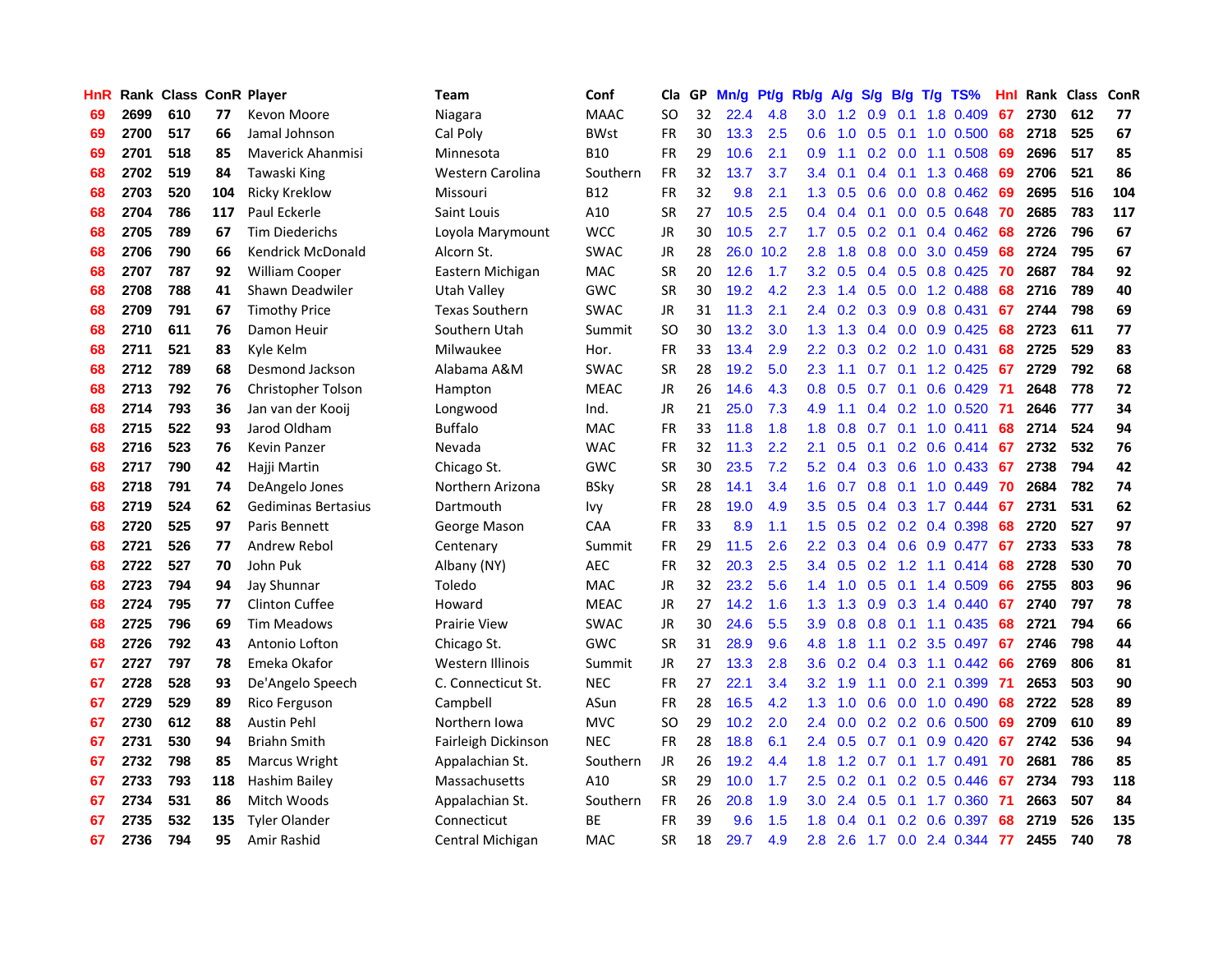| <b>HnR</b> |      | Rank Class ConR Player |     |                         | <b>Team</b>               | Conf        | Cla       |    | GP Mn/g Pt/g |     | Rb/g             | A/g             |                 |                 | S/g B/g T/g TS%           | Hnl | Rank Class |     | ConR |
|------------|------|------------------------|-----|-------------------------|---------------------------|-------------|-----------|----|--------------|-----|------------------|-----------------|-----------------|-----------------|---------------------------|-----|------------|-----|------|
| 67         | 2737 | 533                    | 78  | Joseph Swift            | Md.-Eastern Shore         | <b>MEAC</b> | FR        | 28 | 13.8         | 3.2 | 1.1              | 1.7             | 1.1             | 0.0             | 1.8 0.418                 | 67  | 2736       | 535 | 77   |
| 67         | 2738 | 613                    | 95  | Danny Mundweiler        | Wagner                    | <b>NEC</b>  | SO.       | 30 | 20.3         | 4.2 | 1.1              | 0.7             | $0.4 \quad 0.1$ |                 | 0.9 0.474                 | -67 | 2749       | 615 | 95   |
| 67         | 2739 | 534                    | 71  | Jamar Wertz             | <b>UMBC</b>               | <b>AEC</b>  | <b>FR</b> | 30 | 17.9         | 4.6 | 2.4              | 0.6             | $0.2 \quad 0.1$ |                 | 0.7 0.493                 | -67 | 2747       | 537 | 71   |
| 67         | 2740 | 614                    | 79  | Jay Reynolds            | Presbyterian              | <b>BSou</b> | SO.       | 27 | 12.5         | 2.0 | 1.7              |                 |                 |                 | 0.2 0.3 0.3 0.6 0.505     | 67  | 2739       | 614 | 80   |
| 67         | 2741 | 795                    | 44  | Shawn Echols            | <b>Houston Baptist</b>    | GWC         | <b>SR</b> | 31 | 25.3         | 6.5 |                  | $2.2 \quad 1.8$ |                 |                 | 1.5 0.0 1.8 0.488         | 66  | 2764       | 802 | 45   |
| 67         | 2742 | 799                    | 76  | LeVentrice Gray         | Jacksonville St.          | <b>OVC</b>  | JR        | 30 | 11.6         | 2.5 |                  |                 |                 |                 | 1.8 0.2 0.1 0.3 0.4 0.561 | 65  | 2777       | 808 | 80   |
| 67         | 2743 | 800                    | 87  | Kaylin Johnson          | Samford                   | Southern    | JR        | 31 | 17.9         | 4.2 | 1.9              | 0.9             |                 |                 | $0.4$ 0.1 1.2 0.471       | 66  | 2752       | 801 | 87   |
| 67         | 2744 | 801                    | 62  | Simon McCormack         | American                  | Pat.        | <b>JR</b> | 30 | 13.2         | 2.5 | $2.4^{\circ}$    | 0.8             |                 |                 | 0.3 0.1 0.8 0.431         | 67  | 2750       | 800 | 62   |
| 66         | 2745 | 802                    | 70  | <b>Brandon White</b>    | Southern                  | <b>SWAC</b> | JR        | 30 | 29.4         | 6.5 |                  | 4.2 3.3         | 1.0             | 0.1             | 3.1 0.422                 | 66  | 2767       | 805 | 70   |
| 66         | 2746 | 796                    | 98  | Kyle Lewis              | Denver                    | Sun Belt    | <b>SR</b> | 29 | 18.6         | 3.4 | 1.0 <sub>1</sub> |                 | $1.2$ 0.2 0.1   |                 | 0.6 0.474                 | 67  | 2743       | 796 | 99   |
| 66         | 2747 | 535                    | 88  | <b>Tre Bussey</b>       | Georgia Southern          | Southern    | <b>FR</b> | 30 | 22.4         | 6.8 | 1.8              | 0.9             | 0.6             |                 | $0.1$ 1.4 0.528           | 66  | 2754       | 538 | 88   |
| 66         | 2748 | 797                    | 67  | Ryan Silva              | <b>UC Davis</b>           | <b>BWst</b> | <b>SR</b> | 21 | 15.4         | 3.0 | 1.3              | 1.4             | 1.0             |                 | 0.0 1.3 0.517             | 69  | 2711       | 788 | 66   |
| 66         | 2749 | 536                    | 80  | <b>Trent Meyer</b>      | NC-Asheville              | <b>BSou</b> | <b>FR</b> | 31 | 11.2         | 2.1 | 1.0              | 0.8             | 0.5             |                 | $0.2$ 0.7 0.442           | -67 | 2735       | 534 | 79   |
| 66         | 2750 | 798                    | 96  | Mike Bardo              | Akron                     | MAC         | <b>SR</b> | 36 | 11.4         | 1.3 | $2.2\phantom{0}$ | 0.2             |                 |                 | $0.2$ 0.2 0.4 0.500       | 66  | 2761       | 800 | 97   |
| 66         | 2751 | 803                    | 97  | Pierre Sneed            | Ball St.                  | <b>MAC</b>  | JR        | 31 | 15.1         | 2.7 | 1.5              | 0.6             | 0.3             |                 | $0.0$ 0.6 0.442           | 66  | 2753       | 802 | 95   |
| 66         | 2752 | 537                    | 71  | Ray Ray Chase           | Southern                  | <b>SWAC</b> | <b>FR</b> | 27 | 13.3         | 2.7 | 2.5              | 0.4             |                 |                 | $0.3$ 0.4 0.9 0.503       | 65  | 2779       | 547 | 71   |
| 66         | 2753 | 538                    | 79  | Louis Bell              | Md.-Eastern Shore         | <b>MEAC</b> | <b>FR</b> | 30 | 14.5         | 3.9 | 1.0 <sub>1</sub> | 0.8             |                 |                 | $0.4$ 0.0 0.8 0.511       | 66  | 2762       | 542 | 81   |
| 66         | 2754 | 539                    | 80  | Mikel Trapp             | Bethune-Cookman           | <b>MEAC</b> | FR        | 33 | 16.9         | 4.1 |                  | $1.4 \quad 0.6$ |                 |                 | 0.7 0.0 1.1 0.477         | -66 | 2756       | 539 | 79   |
| 66         | 2755 | 804                    | 96  | <b>Trent Rogers</b>     | Tulane                    | <b>CUSA</b> | JR        | 28 | 9.4          | 1.6 | 0.7              | 0.7             |                 |                 | $0.4$ 0.0 0.6 0.639       | 65  | 2773       | 807 | 96   |
| 66         | 2756 | 799                    | 45  | Chris Clausen           | North Dakota              | GWC         | <b>SR</b> | 28 | 13.2         | 3.1 | $2.2^{\circ}$    | 0.8             |                 |                 | $0.1$ 0.1 0.5 0.465       | 67  | 2745       | 797 | 43   |
| 66         | 2757 | 540                    | 89  | Marvin Baynham          | Georgia Southern          | Southern    | <b>FR</b> | 32 | 20.7         | 4.8 | 3.8 <sub>1</sub> | 0.3             |                 |                 | $0.7$ $0.3$ 1.2 $0.564$   | 65  | 2776       | 546 | 89   |
| 66         | 2758 | 800                    | 46  | Julius Hearn            | Texas-Pan American        | GWC         | <b>SR</b> | 28 | 20.0         | 3.3 | 2.8              | 1.9             |                 |                 | 0.9 0.1 1.3 0.397         | 65  | 2789       | 809 | 46   |
| 66         | 2759 | 801                    | 37  | Cory Brown              | Cal St. Bakersfield       | Ind.        | <b>SR</b> | 28 | 13.9         | 2.5 | $2.2\phantom{0}$ | 0.1             |                 |                 | 0.3 0.9 0.8 0.609         | 65  | 2780       | 806 | 39   |
| 66         | 2760 | 615                    | 77  | <b>Chris Conner</b>     | Tennessee St.             | <b>OVC</b>  | SO.       | 29 | 12.1         | 2.9 | 1.7              | 0.4             |                 |                 | 0.3 0.0 0.6 0.509         | 66  | 2771       | 618 | 78   |
| 65         | 2761 | 541                    | 72  | Jerome Hunter           | Alabama A&M               | <b>SWAC</b> | FR        | 28 | 17.3         | 3.4 | 3.7              | 0.5             |                 |                 | $0.4$ 0.6 1.1 0.425       | 65  | 2785       | 549 | 73   |
| 65         | 2762 | 542                    | 79  | Ryan Bass               | Oakland                   | Summit      | <b>FR</b> | 34 | 9.3          | 2.0 | 0.8 <sub>0</sub> | 1.4             | 0.3             | 0.0             | $1.1 \quad 0.447$         | 66  | 2766       | 543 | 80   |
| 65         | 2763 | 616                    | 38  | LeShaun Murphy          | SIU-Edwardsville          | Ind.        | SO.       | 27 | 10.6         | 3.4 | 1.9              | 0.7             |                 | $0.4\quad 0.0$  | 1.1 0.429                 | 65  | 2782       | 620 | 40   |
| 65         | 2764 | 617                    | 39  | <b>Brandon Durham</b>   | Seattle                   | Ind.        | <b>SO</b> | 27 | 14.9         | 2.9 | 3.3              | 0.4             |                 |                 | $0.2$ $0.3$ 1.1 $0.481$   | 66  | 2751       | 616 | 37   |
| 65         | 2765 | 802                    | 81  | <b>Westley Telfare</b>  | South Carolina St.        | <b>MEAC</b> | <b>SR</b> | 24 | 12.1         | 3.7 | 1.8              | 0.4             |                 | $0.3 \quad 0.3$ | 0.9 0.497                 | 66  | 2759       | 799 | 80   |
| 65         | 2766 | 803                    | 98  | Antonio Weary           | Central Michigan          | MAC         | <b>SR</b> | 31 | 18.8         | 2.9 | 2.9              | 0.8             |                 |                 | $0.5$ 0.1 1.2 0.383       | -64 | 2805       | 813 | 99   |
| 65         | 2767 | 543                    | 68  | Dennis Kramer           | San Diego                 | <b>WCC</b>  | <b>FR</b> | 29 | 10.3         | 2.3 | 2.0              |                 |                 |                 | $0.2$ 0.1 0.7 0.8 0.416   | 65  | 2781       | 548 | 68   |
| 65         | 2768 | 805                    | 119 | Matt Hill               | Massachusetts             | A10         | JR        | 26 | 9.5          | 0.8 |                  |                 |                 |                 | 1.4 0.3 0.5 0.3 0.5 0.400 | 66  | 2757       | 804 | 119  |
| 65         | 2769 | 806                    | 89  | <b>Frank Wiseler</b>    | <b>Drake</b>              | <b>MVC</b>  | JR        | 13 | 20.5         | 3.0 |                  | $1.3$ 2.2       |                 |                 | $0.8$ 0.0 1.2 0.406       | -76 | 2466       | 721 | 85   |
| 65         | 2770 | 544                    | 78  | Skylar Jones            | Niagara                   | <b>MAAC</b> | <b>FR</b> | 31 | 18.5         | 5.2 | 2.6              | 0.3             | 0.6             |                 | 0.3 0.8 0.397             | 64  | 2797       | 552 | 78   |
| 65         | 2771 | 618                    | 90  | <b>Hunter Miller</b>    | <b>Florida Gulf Coast</b> | ASun        | <b>SO</b> | 30 | 11.1         | 2.2 | 1.2 <sub>2</sub> | 1.1             |                 | $0.3\ 0.0$      | 1.1 0.468                 | 64  | 2804       | 625 | 91   |
| 65         | 2772 | 804                    | 99  | <b>Tremayne Russell</b> | Fla. International        | Sun Belt    | <b>SR</b> | 22 | 14.0         | 4.0 | 1.8              | 0.7             | 0.5             | 0.1             | 1.5 0.600                 | 66  | 2763       | 801 | 100  |
| 65         | 2773 | 545                    | 100 | <b>Brandon Peters</b>   | Western Kentucky          | Sun Belt    | <b>FR</b> | 12 | 23.3         | 6.5 | 2.7              | 1.9             | 0.9             |                 | $0.2$ 2.3 0.441           | 76  | 2487       | 459 | 93   |
| 65         | 2774 | 807                    | 82  | Jeremy Dean             | Florida A&M               | <b>MEAC</b> | <b>JR</b> | 30 | 19.0         | 3.7 | 3.5              |                 |                 |                 | 0.7 0.6 0.5 1.8 0.426     | -64 | 2798       | 811 | 83   |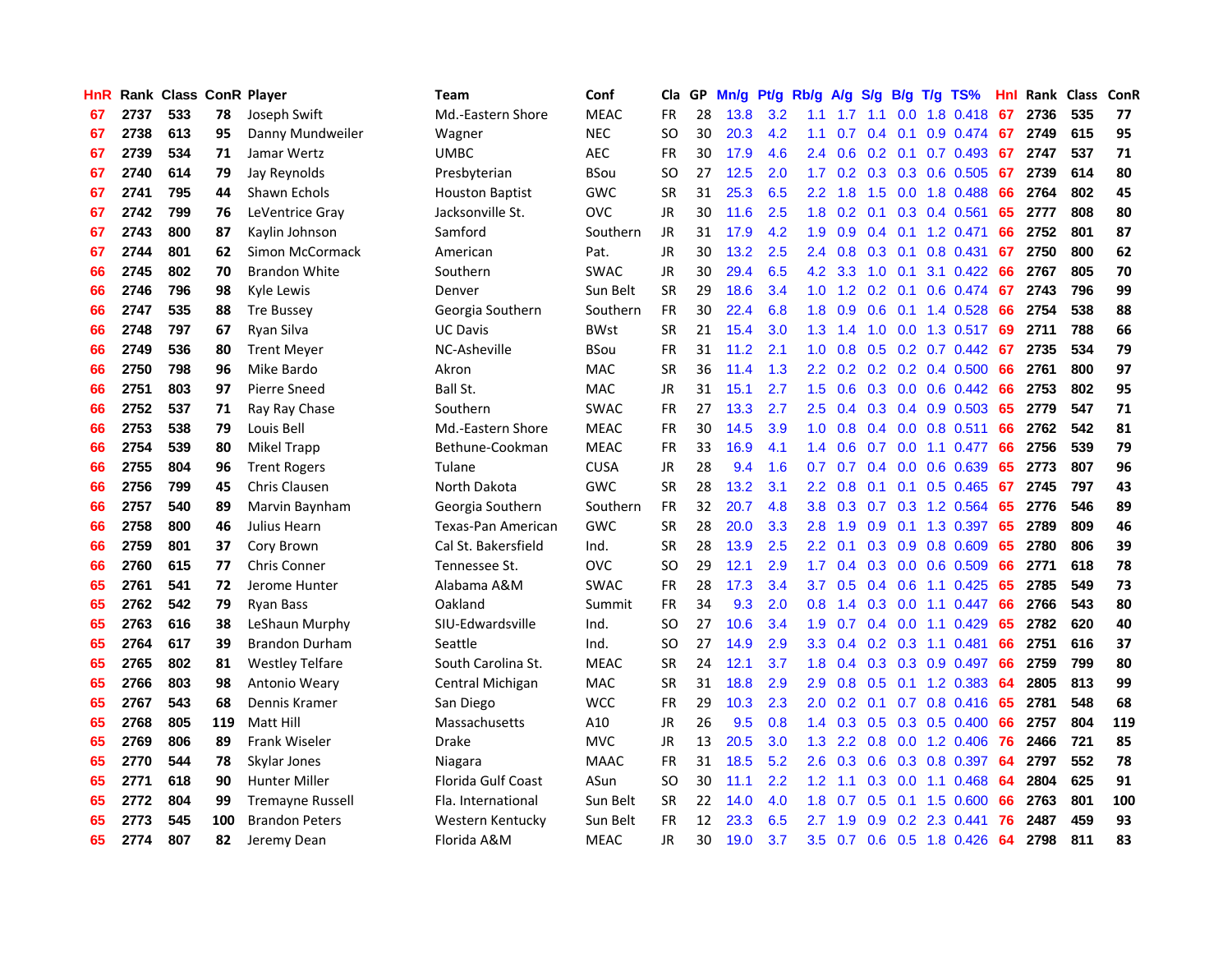| HnR |      | Rank Class ConR Player |     |                        | Team                 | Conf        | Cla       |    | GP Mn/g Pt/g Rb/g A/g |     |                  |                                |     |                 | S/g B/g T/g TS%           | Hnl | Rank Class |     | <b>ConR</b> |
|-----|------|------------------------|-----|------------------------|----------------------|-------------|-----------|----|-----------------------|-----|------------------|--------------------------------|-----|-----------------|---------------------------|-----|------------|-----|-------------|
| 65  | 2775 | 808                    | 90  | Jahmal Burroughs       | Chattanooga          | Southern    | JR        | 32 | 13.4                  | 2.7 | 3.2              | 0.5                            | 0.3 | 0.1             | 0.9 0.405                 | 64  | 2796       | 810 | 91          |
| 65  | 2776 | 805                    | 83  | Timothy Zephyr         | Norfolk St.          | <b>MEAC</b> | <b>SR</b> | 31 | 16.6                  | 3.2 | 2.5              | 0.9                            |     | $0.3 \quad 0.6$ | $0.9$ $0.440$             | 65  | 2794       | 812 | 82          |
| 65  | 2777 | 806                    | 91  | Matt Heramb            | Kennesaw St.         | ASun        | <b>SR</b> | 23 | 17.9                  | 3.2 | $2.3\phantom{0}$ | 1.1                            | 0.3 | 1.1             | 1.6 0.518                 | 67  | 2741       | 795 | 90          |
| 65  | 2778 | 619                    | 96  | Nick Greenbacker       | Sacred Heart         | <b>NEC</b>  | <b>SO</b> | 27 | 17.2                  | 3.8 | 2.4              | 0.7                            |     |                 | $0.4$ 0.4 1.0 0.420       | 65  | 2772       | 619 | 96          |
| 64  | 2779 | 546                    | 73  | Jeff Wherry            | <b>Prairie View</b>  | <b>SWAC</b> | <b>FR</b> | 31 | 14.2                  | 3.3 |                  | $1.9$ 1.4                      |     |                 | $0.6$ $0.0$ 1.1 $0.411$   | -64 | 2801       | 553 | 74          |
| 64  | 2780 | 807                    | 63  | Rob Keefer             | Lehigh               | Pat.        | <b>SR</b> | 29 | 10.2                  | 2.7 |                  | $1.2 \quad 0.2$                |     |                 | 0.2 0.0 0.3 0.513 65      |     | 2793       | 811 | 63          |
| 64  | 2781 | 620                    | 72  | Jacob lati             | Albany (NY)          | <b>AEC</b>  | SO.       | 29 | 9.2                   | 2.0 | 0.7              | 0.7                            |     |                 | $0.2$ 0.0 0.4 0.471       | 65  | 2784       | 621 | 72          |
| 64  | 2782 | 621                    | 69  | <b>Derrick Rodgers</b> | Portland             | <b>WCC</b>  | <b>SO</b> | 31 | 11.7                  | 2.3 | 1.2              | 0.9                            |     |                 | $0.2$ 0.1 0.8 0.438       | -65 | 2788       | 622 | 69          |
| 64  | 2783 | 547                    | 97  | Adam Chmielewski       | St. Francis (NY)     | <b>NEC</b>  | <b>FR</b> | 28 | 12.7                  | 2.2 | 1.1              | 1.1                            |     |                 | $0.4$ 0.0 0.9 0.412       | 65  | 2792       | 551 | 97          |
| 64  | 2784 | 808                    | 78  | Sean Thurston          | Jacksonville St.     | <b>OVC</b>  | <b>SR</b> | 26 | 21.3                  | 2.1 | 3.6              | 0.3                            | 0.7 |                 | 1.3 1.4 0.458             | 65  | 2775       | 804 | 79          |
| 64  | 2785 | 809                    | 91  | Gaby Bermudez          | Samford              | Southern    | <b>SR</b> | 30 | 19.8                  | 2.7 | 1.1              | 1.9                            | 0.6 |                 | 0.0 1.7 0.480             | 65  | 2791       | 810 | 90          |
| 64  | 2786 | 548                    | 63  | Fran Dougherty         | Pennsylvania         | Ivy         | <b>FR</b> | 27 | 13.6                  | 2.5 | 2.4              | 0.2                            |     |                 | 0.2 0.2 0.8 0.496         | 64  | 2807       | 555 | 63          |
| 64  | 2787 | 549                    | 86  | Gary Franklin          | California           | P12         | <b>FR</b> | 13 | 25.7                  | 8.2 | 1.1              | 2.0                            | 0.6 | 0.1             | 2.1 0.403                 | 88  | 1905       | 304 | 80          |
| 64  | 2788 | 550                    | 40  | De'Aundray Robinson    | Cal St. Bakersfield  | Ind.        | <b>FR</b> | 21 | 12.2                  | 2.3 | 3.2              | 0.3                            | 0.7 |                 | 0.4 0.8 0.348             | 66  | 2770       | 544 | 38          |
| 64  | 2789 | 551                    | 120 | Devin Oliver           | Dayton               | A10         | <b>FR</b> | 32 | 9.5                   | 1.4 | 2.3              | 0.5                            | 0.3 | 0.0             | 0.6 0.349                 | 65  | 2774       | 545 | 120         |
| 64  | 2790 | 622                    | 73  | <b>Taylor Johnston</b> | Binghamton           | AEC         | SO.       | 26 | 15.9                  | 3.5 | 1.8              | 0.5                            |     | $0.3 \ 0.0$     | 0.8 0.542                 | 65  | 2790       | 623 | 73          |
| 64  | 2791 | 552                    | 99  | Ricardo Johnson        | Ohio                 | <b>MAC</b>  | <b>FR</b> | 34 | 10.9                  | 2.7 | 2.0              | 0.4                            |     | $0.5 \quad 0.1$ | 0.9 0.399                 | -64 | 2802       | 554 | 98          |
| 64  | 2792 | 553                    | 86  | <b>Billy Oliver</b>    | Penn St.             | <b>B10</b>  | <b>FR</b> | 32 | 14.3                  | 2.3 |                  | $1.4 \quad 0.4$                |     |                 | $0.3$ $0.3$ $0.8$ $0.426$ | -65 | 2786       | 550 | 86          |
| 64  | 2793 | 809                    | 94  | Daniel Richard         | McNeese St.          | Southland   | JR        | 33 | 16.7                  | 3.7 |                  | $2.5 \quad 0.3$                |     |                 | 0.3 0.3 0.9 0.458         | 63  | 2817       | 815 | 96          |
| 64  | 2794 | 623                    | 92  | <b>Tony Dukes</b>      | <b>USC Upstate</b>   | ASun        | <b>SO</b> | 30 | 20.4                  | 5.7 |                  | $1.8\quad 0.9$                 |     |                 | $0.4$ 0.1 1.5 0.414       | 63  | 2815       | 629 | 92          |
| 64  | 2795 | 624                    | 80  | Leo Davis              | Centenary            | Summit      | <b>SO</b> | 29 | 24.2                  | 6.0 |                  | $1.3 \quad 1.8$                |     |                 | $0.6$ $0.0$ 2.2 $0.483$   | 63  | 2810       | 627 | 82          |
| 64  | 2796 | 554                    | 100 | Zack Leahy             | Toledo               | MAC         | <b>FR</b> | 30 | 18.2                  | 4.8 | $1.4^{\circ}$    | 1.1                            |     |                 | 0.8 0.0 1.8 0.475         | 63  | 2821       | 559 | 100         |
| 64  | 2797 | 810                    | 68  | <b>Peter Simek</b>     | UC Irvine            | <b>BWst</b> | <b>SR</b> | 31 | 9.3                   | 2.2 | 1.7 <sup>2</sup> | 0.2                            | 0.1 |                 | $0.4$ 0.5 0.454           | 63  | 2822       | 816 | 69          |
| 64  | 2798 | 810                    | 81  | <b>Tommie Tyler</b>    | Western Illinois     | Summit      | JR        | 16 | 32.0                  | 7.0 | 3.3              | 1.7                            |     |                 | $0.6$ $0.2$ 1.5 $0.419$   | -71 | 2654       | 779 | 73          |
| 63  | 2799 | 625                    | 74  | <b>Brian Neller</b>    | <b>UMBC</b>          | <b>AEC</b>  | SO.       | 30 | 17.7                  | 6.1 | 0.9              | 0.4                            |     |                 | 0.5 0.0 0.7 0.465         | 63  | 2811       | 628 | 74          |
| 63  | 2800 | 811                    | 84  | Chris Watson           | Florida A&M          | <b>MEAC</b> | JR        | 22 | 13.4                  | 3.6 | 1.7 <sub>2</sub> | 0.5                            | 0.7 |                 | $0.1$ 1.0 0.447           | 64  | 2799       | 812 | 84          |
| 63  | 2801 | 555                    | 74  | Demondre Chapman       | <b>Prairie View</b>  | <b>SWAC</b> | <b>FR</b> | 29 | 12.1                  | 3.1 | $2.3\phantom{0}$ | 0.2                            |     |                 | $0.4$ 0.5 0.9 0.421       | 63  | 2813       | 557 | 76          |
| 63  | 2802 | 626                    | 77  | J.L. Lewis             | Louisiana Tech       | <b>WAC</b>  | <b>SO</b> | 29 | 12.1                  | 1.8 | 2.6              | 0.2                            |     |                 | $0.4$ 0.2 0.9 0.495       | 63  | 2816       | 630 | 77          |
| 63  | 2803 | 627                    | 75  | lan Francis            | Alcorn St.           | <b>SWAC</b> | <b>SO</b> | 28 | 17.8                  | 4.4 | 3.4              | 0.4                            | 0.7 |                 | $0.7$ 1.4 $0.401$         | 63  | 2828       | 631 | 77          |
| 63  | 2804 | 812                    | 92  | Chris Toler            | Furman               | Southern    | JR        | 33 | 12.8                  | 2.1 | 2.1              | 0.3                            |     |                 | 0.3 0.3 0.8 0.426         | 63  | 2825       | 818 | 92          |
| 63  | 2805 | 813                    | 95  | <b>Garland Judkins</b> | Tx.A&M-Corp. Christi | Southland   | JR        | 28 | 21.9                  | 6.4 | 1.9              | 1.6                            | 0.8 | 0.1             | 3.0 0.490                 | 65  | 2795       | 809 | 95          |
| 63  | 2806 | 811                    | 121 | <b>Charoy Bentley</b>  | Saint Joseph's       | A10         | <b>SR</b> | 27 | 13.4                  | 3.1 |                  | $1.2 \quad 1.3$                |     |                 | $0.3$ 0.0 1.1 0.444       | 65  | 2778       | 805 | 121         |
| 63  | 2807 | 628                    | 96  | Armani Williams        | Texas-Arlington      | Southland   | <b>SO</b> | 23 | 15.3                  | 5.8 |                  | $1.0 \quad 0.4$                |     | $0.3 \ 0.0$     | 1.0 0.475                 | 66  | 2768       | 617 | 94          |
| 63  | 2808 | 556                    | 101 | R.J. McCray            | Louisiana-Monroe     | Sun Belt    | <b>FR</b> | 23 | 14.0                  | 3.0 | 0.9              | 0.6                            |     | $0.3 \quad 0.1$ | 0.6 0.504                 | 64  | 2808       | 556 | 101         |
| 63  | 2809 | 814                    | 85  | <b>Rodney McCauley</b> | Norfolk St.          | <b>MEAC</b> | JR        | 31 | 17.5                  | 3.6 | 2.2              | 0.8                            | 0.6 |                 | 0.1 1.1 0.509             | 63  | 2820       | 817 | 86          |
| 63  | 2810 | 557                    | 82  | Quin Cooper            | Centenary            | Summit      | <b>FR</b> | 30 | 12.9                  | 3.8 | 1.7              | 0.4                            | 0.5 | 0.0             | 0.9 0.438                 | 62  | 2834       | 562 | 83          |
| 63  | 2811 | 812                    | 97  | Logan McConathy        | Northwestern St.     | Southland   | <b>SR</b> | 32 | 14.0                  | 2.2 | 0.9              | -1<br>$\overline{\mathcal{A}}$ | 0.6 | 0.1             | 0.9 0.473                 | 63  | 2826       | 818 | 97          |
| 63  | 2812 | 813                    | 101 | <b>Michael Patton</b>  | Northern Illinois    | <b>MAC</b>  | <b>SR</b> | 29 | 16.5                  | 3.9 | 1.0 <sub>1</sub> | 1.4                            |     |                 | $0.3$ 0.0 1.3 0.441       | 62  | 2837       | 823 | 103         |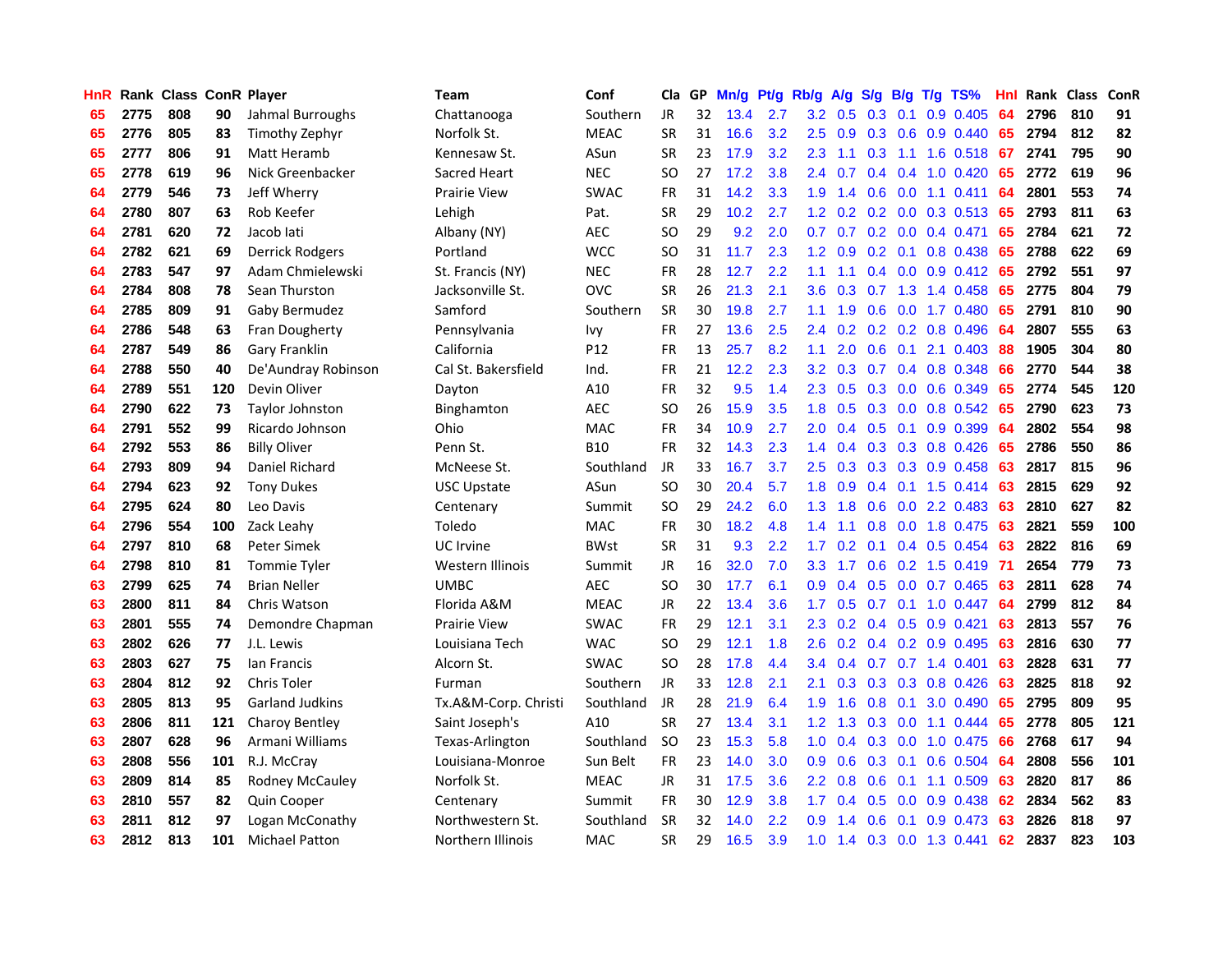| <b>HnR</b> |      | Rank Class ConR Player |     |                           | Team                   | Conf        | Cla       |    | GP Mn/g Pt/g Rb/g A/g |     |                  |                 |                  |                 | S/g B/g T/g TS%                 | Hnl | Rank Class |     | <b>ConR</b> |
|------------|------|------------------------|-----|---------------------------|------------------------|-------------|-----------|----|-----------------------|-----|------------------|-----------------|------------------|-----------------|---------------------------------|-----|------------|-----|-------------|
| 63         | 2813 | 815                    | 47  | <b>Ryan Regis</b>         | New Jersey Tech        | GWC         | JR        | 29 | 17.3                  | 2.7 | 3.1              | 0.1             | 0.3              | 1.0             | 0.8 0.565                       | 63  | 2819       | 816 | 48          |
| 63         | 2814 | 629                    | 75  | Simeon Marsalis           | Vermont                | <b>AEC</b>  | SO.       | 32 | 12.3                  | 1.9 | 1.0              | 0.9             | 0.3              | 0.1             | 0.8 0.431                       | 63  | 2829       | 632 | 75          |
| 63         | 2815 | 814                    | 76  | <b>Ricky Parks</b>        | Ark.-Pine Bluff        | <b>SWAC</b> | <b>SR</b> | 22 | 23.5                  | 6.6 | 3.8              | 0.9             | 0.3              | 0.1             | 1.8 0.469                       | 65  | 2783       | 807 | 72          |
| 63         | 2816 | 815                    | 81  | <b>Justin Burton</b>      | Winthrop               | <b>BSou</b> | <b>SR</b> | 30 | 16.7                  | 2.6 | 1.0 <sub>1</sub> | 1.6             |                  | $0.7 \quad 0.1$ | 0.9 0.296                       | 62  | 2835       | 822 | 81          |
| 62         | 2817 | 816                    | 48  | Derek Benter              | North Dakota           | <b>GWC</b>  | <b>SR</b> | 33 | 16.7                  | 4.0 | 3.0 <sub>2</sub> | 0.4             |                  |                 | 0.3 0.3 1.4 0.491               | 62  | 2833       | 821 | 49          |
| 62         | 2818 | 630                    | 49  | <b>Victor Scott</b>       | Chicago St.            | <b>GWC</b>  | SO.       | 26 | 26.8                  | 7.5 |                  | $3.1 \quad 1.7$ |                  |                 | 0.3 0.1 1.8 0.478               | -64 | 2809       | 626 | 47          |
| 62         | 2819 | 631                    | 79  | Dominique Shellman        | Jacksonville St.       | <b>OVC</b>  | SO.       | 16 | 27.5                  | 4.1 | 1.9              | 4.4             |                  |                 | 0.7 0.1 2.8 0.380 71            |     | 2662       | 597 | 76          |
| 62         | 2820 | 817                    | 97  | Orlando Allen             | Marshall               | <b>CUSA</b> | <b>SR</b> | 32 | 10.0                  | 1.5 | $2.4^{\circ}$    | 0.1             |                  |                 | $0.1$ $0.8$ $0.8$ $0.416$       | -62 | 2832       | 820 | 97          |
| 62         | 2821 | 558                    | 83  | <b>Hunter McClinton</b>   | <b>Oral Roberts</b>    | Summit      | FR        | 29 | 17.4                  | 3.4 | 0.8              | 1.3             |                  |                 | 0.2 0.0 1.3 0.516               | 66  | 2760       | 541 | 79          |
| 62         | 2822 | 559                    | 102 | <b>Marcelis Hansberry</b> | Louisiana-Monroe       | Sun Belt    | FR        | 26 | 17.3                  | 3.9 | 1.3              | 1.7             |                  |                 | 0.4 0.0 1.5 0.428               | 63  | 2818       | 558 | 102         |
| 62         | 2823 | 560                    | 105 | <b>Stargell Love</b>      | Baylor                 | <b>B12</b>  | <b>FR</b> | 24 | 12.0                  | 2.2 | $1.4^{\circ}$    | 1.4             |                  |                 | $0.4$ 0.0 1.4 0.406             | 66  | 2758       | 540 | 105         |
| 62         | 2824 | 632                    | 102 | <b>Finis Craddock</b>     | Central Michigan       | <b>MAC</b>  | SO.       | 28 | 14.4                  | 3.9 | 1.2              | 0.3             |                  |                 | $0.4$ 0.0 0.9 0.482             | 62  | 2836       | 634 | 102         |
| 62         | 2825 | 633                    | 93  | Zuri James                | Georgia Southern       | Southern    | <b>SO</b> | 30 | 22.4                  | 5.2 | 1.3              | 1.1             | 0.6 <sub>0</sub> | 0.0             | 1.2 0.511                       | 62  | 2830       | 633 | 93          |
| 62         | 2826 | 561                    | 86  | Reggie Lewis              | Florida A&M            | <b>MEAC</b> | <b>FR</b> | 25 | 14.0                  | 3.5 | 1.0              | 0.6             |                  | $0.4\quad 0.0$  | 0.6 0.465                       | 62  | 2831       | 561 | 87          |
| 62         | 2827 | 816                    | 80  | L.C. Doss                 | Eastern Illinois       | <b>OVC</b>  | <b>JR</b> | 19 | 21.3                  | 4.6 | 1.1              | 1.0             | 0.4              | 0.1             | 0.7 0.486                       | 67  | 2748       | 799 | 77          |
| 62         | 2828 | 818                    | 98  | Darryl Felder             | NC-Wilmington          | CAA         | <b>SR</b> | 30 | 11.4                  | 2.5 | 1.3              | 0.6             |                  |                 | $0.5$ $0.2$ $0.7$ $0.404$       | 62  | 2842       | 824 | 99          |
| 62         | 2829 | 634                    | 87  | Mark Robertson            | Md.-Eastern Shore      | <b>MEAC</b> | <b>SO</b> | 30 | 16.5                  | 4.1 | 2.5              | 0.2             |                  |                 | $0.7$ $0.2$ $0.7$ $0.415$       | -62 | 2843       | 636 | 88          |
| 61         | 2830 | 817                    | 77  | <b>Phillip Williams</b>   | Jackson St.            | <b>SWAC</b> | JR        | 30 | 13.3                  | 2.7 |                  | $1.4 \quad 0.8$ |                  |                 | $0.6$ $0.0$ $0.9$ $0.416$       | -62 | 2841       | 819 | 78          |
| 61         | 2831 | 818                    | 69  | <b>Edis Dervisevic</b>    | Long Beach St.         | <b>BWst</b> | JR        | 29 | 15.1                  | 2.1 |                  | $2.2 \quad 0.9$ |                  |                 | 0.2 0.3 1.0 0.434 64            |     | 2803       | 813 | 68          |
| 61         | 2832 | 562                    | 75  | Andre Hatchett            | Idaho St.              | <b>BSky</b> | <b>FR</b> | 26 | 9.7                   | 2.2 |                  | $1.8 \quad 0.1$ |                  |                 | $0.2$ 0.2 0.4 0.460             | 62  | 2840       | 564 | 75          |
| 61         | 2833 | 819                    | 107 | Lance Storrs              | Georgia Tech           | ACC         | <b>SR</b> | 24 | 14.4                  | 2.6 |                  | $1.8 \quad 1.0$ |                  |                 | $0.3$ $0.0$ $0.8$ $0.380$       | 66  | 2765       | 803 | 107         |
| 61         | 2834 | 819                    | 87  | Kevin McShane             | Oregon St.             | P12         | JR        | 31 | 9.4                   | 0.9 | 1.6              | 0.3             |                  |                 | $0.3$ 0.1 0.5 0.569             | -61 | 2850       | 823 | 87          |
| 61         | 2835 | 563                    | 99  | Stephen Nwaukoni          | Hofstra                | <b>CAA</b>  | <b>FR</b> | 30 | 11.9                  | 2.0 | 3.3 <sub>2</sub> | 0.1             |                  |                 | $0.1$ $0.2$ $0.6$ $0.437$       | 62  | 2839       | 563 | 98          |
| 61         | 2836 | 820                    | 98  | <b>Uriel Segura</b>       | Texas St.              | Southland   | <b>SR</b> | 26 | 12.7                  | 3.0 | 1.5              | 1.1             |                  |                 | 0.3 0.0 1.0 0.462               | 63  | 2827       | 819 | 98          |
| 61         | 2837 | 635                    | 64  | Jordan Springer           | Army                   | Pat.        | <b>SO</b> | 30 | 15.1                  | 1.9 | 3.2              | 0.5             |                  |                 | 0.5 0.3 0.9 0.438               | -61 | 2851       | 637 | 64          |
| 61         | 2838 | 820                    | 78  | <b>Chris Britt-Black</b>  | Grambling              | <b>SWAC</b> | <b>JR</b> | 32 | 15.2                  | 2.8 | 3.5              | 0.2             |                  |                 | $0.4$ 0.3 1.3 0.442             | -61 | 2848       | 821 | 79          |
| 61         | 2839 | 564                    | 81  | <b>Brice Jenkins</b>      | Jacksonville St.       | <b>OVC</b>  | <b>FR</b> | 29 | 12.3                  | 2.0 | $1.4^{\circ}$    | 0.6             | 0.5              | 0.1             | $0.6$ 0.428                     | -60 | 2861       | 570 | 83          |
| 61         | 2840 | 565                    | 93  | <b>Shamile Cabell</b>     | Jacksonville           | ASun        | FR        | 32 | 9.9                   | 3.6 | 0.8 <sub>0</sub> | 0.9             |                  |                 | $0.5$ 0.1 1.5 0.429             | 60  | 2854       | 568 | 93          |
| 61         | 2841 | 821                    | 82  | Devin McDonald            | Eastern Kentucky       | OVC         | <b>SR</b> | 20 | 14.7                  | 3.4 | 0.9              | 1.1             | 0.6              | 0.1             | 1.2 0.558                       | 65  | 2787       | 808 | 81          |
| 60         | 2842 | 822                    | 50  | Fred Hinnenkamp           | <b>Houston Baptist</b> | GWC         | <b>SR</b> | 31 | 19.9                  | 5.7 | $2.2\phantom{0}$ | 0.7             |                  | $0.2 \quad 0.4$ | $0.9$ $0.482$                   | 60  | 2866       | 829 | 50          |
| 60         | 2843 | 823                    | 103 | <b>Derrick Bails</b>      | Ark.-Little Rock       | Sun Belt    | <b>SR</b> | 28 | 11.0                  | 3.3 | 2.9              | 0.3             | 0.1              |                 | $0.4$ 1.0 0.384                 | 63  | 2824       | 817 | 103         |
| 60         | 2844 | 824                    | 88  | Carrio Bennett            | South Carolina St.     | <b>MEAC</b> | <b>SR</b> | 24 | 21.1                  | 5.4 |                  | $1.5$ 1.7       |                  |                 | 0.3 0.0 1.8 0.476               | -64 | 2806       | 814 | 85          |
| 60         | 2845 | 821                    | 84  | <b>Michael Gholston</b>   | <b>UMKC</b>            | Summit      | JR        | 30 | 12.0                  | 2.7 |                  | $0.8\quad 0.7$  |                  |                 | $0.3$ 0.0 0.6 0.457             | -60 | 2867       | 824 | 85          |
| 60         | 2846 | 566                    | 76  | <b>Scott Morris</b>       | New Hampshire          | <b>AEC</b>  | <b>FR</b> | 27 | 10.7                  | 3.6 | 0.5              | 0.3             |                  |                 | $0.2$ 0.0 0.5 0.449             | 60  | 2855       | 569 | 76          |
| 60         | 2847 | 636                    | 41  | <b>Dijon Manns</b>        | <b>NC Central</b>      | Ind.        | <b>SO</b> | 29 | 14.0                  | 3.4 | 2.7              | 0.2             |                  |                 | $0.2$ $0.6$ 1.4 $0.532$         | 60  | 2856       | 639 | 42          |
| 60         | 2848 | 637                    | 98  | Femi Akinpetide           | Sacred Heart           | <b>NEC</b>  | SO.       | 28 | 13.3                  | 3.3 | 2.1              | 0.4             | 0.1              |                 | $0.3$ 0.8 0.439                 | 60  | 2853       | 638 | 98          |
| 60         | 2849 | 825                    | 77  | Laurence Jolicoeur        | <b>UMBC</b>            | <b>AEC</b>  | <b>SR</b> | 30 | 18.2                  | 5.4 | 3.2 <sub>2</sub> | 0.6             | 0.2              | 0.3             | 1.6 0.453                       | 60  | 2858       | 826 | 77          |
| 60         | 2850 | 826                    | 94  | Daniel Eykyn              | Citadel                | Southern    | <b>SR</b> | 30 | 13.0                  | 2.7 | 2.1              |                 |                  |                 | $0.3$ $0.2$ $0.1$ $0.6$ $0.482$ | -60 | 2859       | 827 | 94          |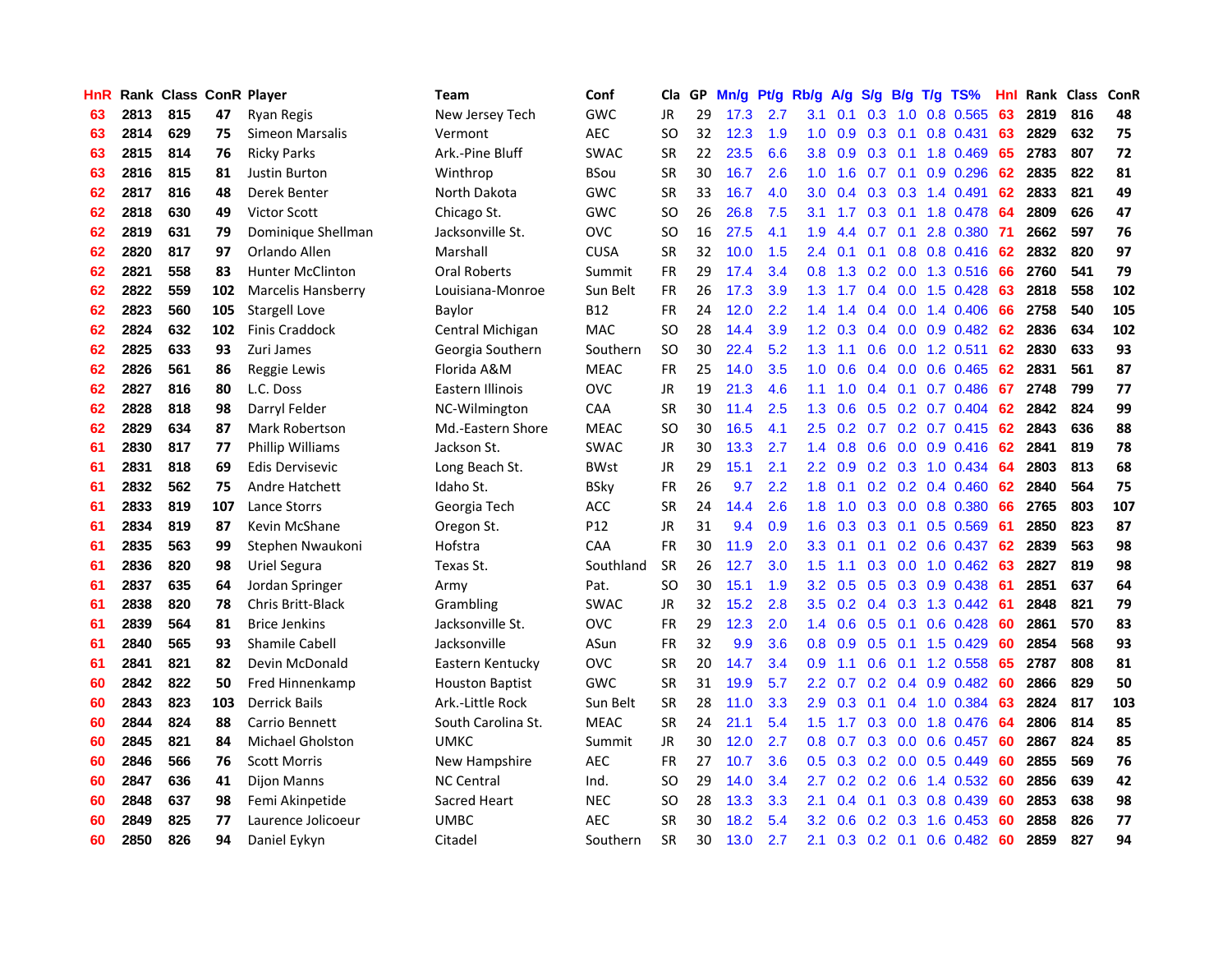| HnR |      |     |     | Rank Class ConR Player  | Team                    | Conf        | Cla           | GP. | Mn/g Pt/g |     | Rb/g A/g         |                 | <b>S/g</b> |                 | B/g T/g TS%               | Hnl |      | Rank Class | ConR |
|-----|------|-----|-----|-------------------------|-------------------------|-------------|---------------|-----|-----------|-----|------------------|-----------------|------------|-----------------|---------------------------|-----|------|------------|------|
| 60  | 2851 | 638 | 85  | Andy Nagel              | North Dakota St.        | Summit      | <b>SO</b>     | 28  | 8.9       | 1.6 | 1.6              | 0.3             | 0.1        | 0.0             | 0.3 0.523                 | 60  | 2857 | 640        | 84   |
| 60  | 2852 | 567 | 95  | <b>Drew Parker</b>      | NC-Greensboro           | Southern    | <b>FR</b>     | 31  | 14.9      | 1.8 | 1.1              | 1.9             | 0.5        | 0.0             | 1.5 0.401                 | 59  | 2869 | 571        | 96   |
| 59  | 2853 | 827 | 79  | Dominic Moore           | Ark.-Pine Bluff         | <b>SWAC</b> | <b>SR</b>     | 14  | 19.8      | 3.6 | 3.3              | 0.9             | 0.6        | 0.4             | 1.6 0.463                 | 63  | 2812 | 815        | 75   |
| 59  | 2854 | 828 | 65  | David Safstrom          | Lehigh                  | Pat.        | <b>SR</b>     | 29  | 8.7       | 1.5 | 1.8              | 0.2             |            | $0.2 \quad 0.5$ | 0.6 0.494                 | 60  | 2864 | 828        | 65   |
| 59  | 2855 | 639 | 79  | Mohamed Koita           | Manhattan               | <b>MAAC</b> | <b>SO</b>     | 16  | 16.5      | 2.8 | 1.6              | 0.8             |            |                 | $0.8$ $0.0$ $0.7$ $0.431$ | -64 | 2800 | 624        | 79   |
| 59  | 2856 | 568 | 78  | Cordarius Johnson       | Louisiana Tech          | <b>WAC</b>  | <b>FR</b>     | 31  | 16.4      | 4.3 | 1.5              | 0.7             |            |                 | $0.4$ 0.1 1.3 0.392       | -59 | 2871 | 572        | 78   |
| 59  | 2857 | 829 | 94  | Graeme Radford          | Stetson                 | ASun        | <b>SR</b>     | 31  | 14.8      | 1.2 | 2.5              | 0.1             |            |                 | $0.3$ 0.7 0.6 0.418       | 58  | 2880 | 830        | 94   |
| 59  | 2858 | 640 | 102 | Ben Eblen               | Alabama                 | <b>SEC</b>  | <b>SO</b>     | 37  | 9.1       | 0.6 | 0.8              | 0.9             |            |                 | 0.5 0.0 0.7 0.390         | 59  | 2878 | 651        | 102  |
| 59  | 2859 | 641 | 77  | Arthur Bouedo           | Wyoming                 | <b>MWC</b>  | <sub>SO</sub> | 30  | 13.8      | 2.6 | 1.1              | 0.8             |            |                 | $0.4$ 0.0 0.9 0.436       | 59  | 2870 | 646        | 77   |
| 59  | 2860 | 642 | 99  | <b>Tony Peters</b>      | Saint Francis (PA)      | <b>NEC</b>  | <b>SO</b>     | 29  | 13.5      | 3.1 | 2.2 <sub>2</sub> | 0.5             |            |                 | $0.3$ $0.2$ 1.0 $0.446$   | 59  | 2868 | 645        | 99   |
| 59  | 2861 | 830 | 89  | <b>Tim Burns</b>        | Md.-Eastern Shore       | <b>MEAC</b> | <b>SR</b>     | 24  | 15.2      | 3.6 | 0.9              | 1.0             |            |                 | $0.5$ 0.0 0.5 0.404       | -61 | 2845 | 825        | 89   |
| 59  | 2862 | 643 | 80  | Madut Bol               | Southern                | <b>SWAC</b> | <b>SO</b>     | 30  | 16.4      | 4.7 | $2.2^{\circ}$    | 0.2             |            |                 | $0.2$ 0.4 1.1 0.464       | -58 | 2883 | 654        | 81   |
| 59  | 2863 | 644 | 90  | DaMetrius Upchurch      | NC A&T                  | <b>MEAC</b> | <b>SO</b>     | 27  | 10.1      | 2.4 | 2.6              | 0.2             |            |                 | $0.2$ $0.3$ 1.0 $0.410$   | 60  | 2863 | 643        | 90   |
| 59  | 2864 | 569 | 83  | Jabs Newby              | Eastern Kentucky        | <b>OVC</b>  | <b>FR</b>     | 22  | 11.8      | 2.1 | 1.3              | 1.4             | 0.5        | 0.0             | 1.1 0.388                 | 62  | 2844 | 565        | 82   |
| 59  | 2865 | 645 | 66  | Dee Goens               | <b>Holy Cross</b>       | Pat.        | <b>SO</b>     | 29  | 10.8      | 2.0 | 0.7              | 1.4             |            | $0.4 \quad 0.0$ | 1.2 0.439                 | 58  | 2884 | 655        | 66   |
| 59  | 2866 | 646 | 96  | Cameron Baskerville     | Georgia Southern        | Southern    | <b>SO</b>     | 28  | 17.5      | 3.6 | 2.8              | 0.4             | 0.9        | 0.3             | 1.6 0.552                 | 60  | 2862 | 642        | 95   |
| 59  | 2867 | 570 | 81  | YonDarius Johnson       | Grambling               | <b>SWAC</b> | <b>FR</b>     | 32  | 16.3      | 5.1 | 1.4              | 0.5             |            | $0.4\quad 0.0$  | 1.4 0.464                 | -59 | 2877 | 574        | 80   |
| 59  | 2868 | 822 | 82  | Jeremy Anderson         | Liberty                 | <b>BSou</b> | <b>JR</b>     | 26  | 10.0      | 2.7 | 0.7              | 0.2             | 0.1        |                 | $0.0$ $0.3$ $0.514$       | -61 | 2849 | 822        | 83   |
| 59  | 2869 | 647 | 104 | Ben Knox                | North Texas             | Sun Belt    | <b>SO</b>     | 32  | 8.7       | 1.6 | 1.8              | 0.1             |            |                 | $0.1$ 0.4 0.5 0.476       | -59 | 2876 | 650        | 105  |
| 58  | 2870 | 571 | 82  | <b>Marcel Mosley</b>    | Ark.-Pine Bluff         | <b>SWAC</b> | <b>FR</b>     | 31  | 15.1      | 2.1 | $2.4^{\circ}$    | 1.5             |            |                 | 0.8 0.1 1.7 0.332 57      |     | 2896 | 579        | 82   |
| 58  | 2871 | 823 | 87  | Cammeron Woodyard       | Penn St.                | <b>B10</b>  | <b>JR</b>     | 28  | 10.4      | 1.8 | 1.4              | 0.3             |            |                 | $0.2$ 0.1 0.3 0.345       | -61 | 2846 | 820        | 87   |
| 58  | 2872 | 648 | 105 | <b>Brandon Moore</b>    | Fla. International      | Sun Belt    | <b>SO</b>     | 26  | 10.4      | 1.3 | $1.4^{\circ}$    | 0.3             | 0.5        |                 | 1.0 0.8 0.380             | 58  | 2885 | 656        | 106  |
| 58  | 2873 | 649 | 100 | DeShawn Dockery         | Fairleigh Dickinson     | <b>NEC</b>  | <b>SO</b>     | 27  | 18.9      | 3.0 | 1.9              | 2.1             |            |                 | 0.7 0.0 2.0 0.394         | 59  | 2875 | 649        | 100  |
| 58  | 2874 | 824 | 99  | Jawan Nelson            | Tx.A&M-Corp. Christi    | Southland   | JR            | 31  | 15.1      | 4.9 | 1.8              | 0.5             | 0.0        |                 | $0.3$ 1.1 $0.472$         | 58  | 2890 | 826        | 103  |
| 58  | 2875 | 572 | 67  | Brennan Wyatt           | Navy                    | Pat.        | <b>FR</b>     | 31  | 14.4      | 3.4 | $1.2^{\circ}$    | 1.5             | 0.6        |                 | $0.0$ 1.5 $0.387$         | -58 | 2893 | 577        | 67   |
| 58  | 2876 | 573 | 100 | Ryan Williams           | <b>Central Arkansas</b> | Southland   | FR            | 28  | 20.2      | 5.5 | 1.9              | 1.4             | 1.0        | 0.1             | 1.9 0.392                 | 58  | 2888 | 576        | 102  |
| 58  | 2877 | 650 | 80  | Davis Martens           | Siena                   | <b>MAAC</b> | <b>SO</b>     | 30  | 9.7       | 2.2 | 1.8              | 0.1             | 0.3        |                 | 0.4 0.7 0.384             | 58  | 2889 | 658        | 80   |
| 58  | 2878 | 825 | 51  | Sammy Schickel          | New Jersey Tech         | <b>GWC</b>  | JR            | 29  | 12.0      | 2.6 | 2.1              | 0.7             | 0.1        | 0.1             | $0.6$ 0.400               | 58  | 2887 | 825        | 51   |
| 58  | 2879 | 826 | 91  | James Marcellus         | Delaware St.            | <b>MEAC</b> | JR            | 29  | 10.6      | 1.9 | 1.6              | 0.2             | 0.2        | 0.3             | $0.5$ 0.573               | 58  | 2892 | 827        | 91   |
| 58  | 2880 | 574 | 42  | Keierre Richards        | Savannah St.            | Ind.        | <b>FR</b>     | 27  | 20.6      | 3.3 | 1.8              | 0.8             |            | $0.5\quad 0.0$  | 1.5 0.436                 | 60  | 2852 | 567        | 41   |
| 58  | 2881 | 651 | 101 | Raheem May-Thompson     | Quinnipiac              | <b>NEC</b>  | <b>SO</b>     | 29  | 9.5       | 2.1 | 1.3              | 0.4             |            | $0.2 \quad 0.3$ | $0.5$ 0.400               | 58  | 2882 | 653        | 101  |
| 58  | 2882 | 652 | 101 | <b>Stan Brown</b>       | Lamar                   | Southland   | <b>SO</b>     | 25  | 14.0      | 3.8 | 3.3 <sub>2</sub> | 0.3             |            |                 | $0.2$ 0.4 1.0 0.426       | 60  | 2860 | 641        | 99   |
| 57  | 2883 | 653 | 79  | Patrick Nyeko           | Nevada                  | <b>WAC</b>  | <b>SO</b>     | 26  | 9.9       | 1.2 |                  | $1.3 \quad 0.6$ | 0.1        |                 | $0.1$ 0.5 0.451           | -59 | 2872 | 647        | 79   |
| 57  | 2884 | 831 | 102 | Tayvon Jackson          | Mount St. Mary's        | <b>NEC</b>  | <b>SR</b>     | 31  | 9.5       | 1.8 | 1.7 <sub>z</sub> | 0.2             | 0.1        |                 | $0.2$ 0.5 0.441           | -57 | 2895 | 831        | 102  |
| 57  | 2885 | 654 | 70  | <b>Cameron Miles</b>    | San Diego               | <b>WCC</b>  | <b>SO</b>     | 28  | 13.4      | 1.9 | 0.9              | 1.1             | 0.7        | 0.0             | 1.1 0.356                 | 58  | 2891 | 659        | 70   |
| 57  | 2886 | 827 | 90  | <b>Troy Long</b>        | Southern Illinois       | <b>MVC</b>  | JR            | 19  | 13.8      | 3.8 | 1.1              | 0.5             | 0.3        | 0.1             | 0.7 0.398                 | 63  | 2814 | 814        | 90   |
| 57  | 2887 | 575 | 68  | <b>Chris Welker</b>     | Army                    | Pat.        | <b>FR</b>     | 30  | 10.6      | 2.2 | 1.4              | 0.4             | 0.1        | 0.0             | 0.7 0.519                 | 57  | 2901 | 582        | 68   |
| 57  | 2888 | 655 | 64  | <b>Tyler Ponticelli</b> | Brown                   | Ivy         | SO.           | 23  | 10.9      | 1.7 |                  |                 |            |                 | 1.7 0.4 0.3 0.1 0.8 0.645 | -59 | 2879 | 652        | 64   |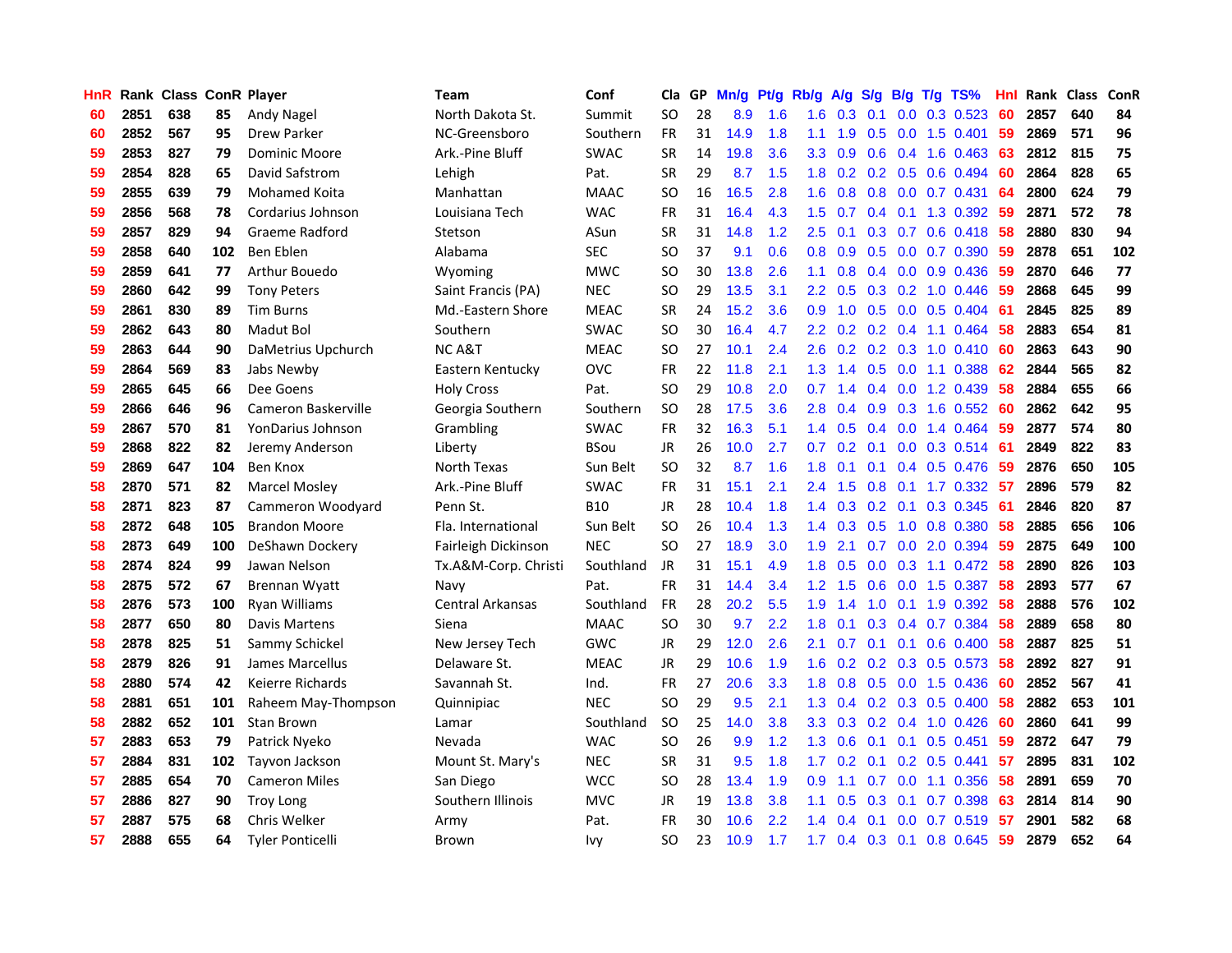| <b>HnR</b> |      | Rank Class ConR Player |     |                           | Team                   | Conf        | Cla       | GP. | Mn/g Pt/g |     | Rb/g             | A/g             |               |                 | S/g B/g T/g TS%              | Hnl | Rank Class |     | ConR |
|------------|------|------------------------|-----|---------------------------|------------------------|-------------|-----------|-----|-----------|-----|------------------|-----------------|---------------|-----------------|------------------------------|-----|------------|-----|------|
| 57         | 2889 | 656                    | 106 | <b>Rico Sanders</b>       | South Alabama          | Sun Belt    | SO.       | 21  | 11.4      | 3.0 | 0.5              | 0.6             | 0.6           | 0.1             | 0.4 0.403                    | 59  | 2873       | 648 | 104  |
| 57         | 2890 | 576                    | 84  | Ludovic Ndaye             | Cleveland St.          | Hor.        | <b>FR</b> | 34  | 8.8       | 1.1 | 1.6              | 0.2             |               |                 | $0.2$ 0.4 0.4 0.392          | -57 | 2894       | 578 | 84   |
| 57         | 2891 | 657                    | 100 | <b>Yves Jules</b>         | Hofstra                | CAA         | SO.       | 31  | 9.3       | 2.1 | 0.8              | 0.4             |               | $0.4\quad 0.0$  | 0.5 0.533                    | 57  | 2899       | 660 | 100  |
| 57         | 2892 | 577                    | 43  | <b>Christopher Spears</b> | Savannah St.           | Ind.        | <b>FR</b> | 30  | 15.8      | 2.4 | 2.6              | 0.1             |               |                 | $0.2$ $0.3$ 1.0 $0.480$      | 56  | 2904       | 584 | 44   |
| 56         | 2893 | 578                    | 102 | Jaamon Echols             | Tx.A&M-Corp. Christi   | Southland   | <b>FR</b> | 21  | 12.0      | 3.1 | 0.8              | 1.1             |               |                 | $0.4$ 0.0 1.0 0.409          | 59  | 2874       | 573 | 100  |
| 56         | 2894 | 832                    | 83  | Jabari Deshields          | Alabama A&M            | <b>SWAC</b> | <b>SR</b> | 28  | 10.8      | 1.4 |                  | $1.3 \quad 1.3$ |               |                 | 0.7 0.0 1.3 0.385            | 56  | 2905       | 832 | 83   |
| 56         | 2895 | 828                    | 86  | <b>Dustin Dibble</b>      | <b>UMKC</b>            | Summit      | JR        | 30  | 14.4      | 2.7 | 1.0 <sub>1</sub> | 0.7             |               |                 | $0.3$ $0.2$ $0.8$ $0.431$    | 56  | 2911       | 834 | 87   |
| 56         | 2896 | 829                    | 44  | Anthony Mitchell          | SIU-Edwardsville       | Ind.        | JR        | 24  | 10.6      | 3.4 | 2.8 <sub>1</sub> | 0.4             |               |                 | $0.3$ $0.3$ 1.3 $0.414$      | -57 | 2898       | 828 | 43   |
| 56         | 2897 | 830                    | 52  | Kieondre Arkwright        | Texas-Pan American     | <b>GWC</b>  | JR        | 30  | 10.4      | 3.1 | 0.7              | 0.6             |               |                 | $0.3$ 0.0 0.9 0.516          | 55  | 2924       | 840 | 56   |
| 56         | 2898 | 831                    | 70  | Sedric Martin             | Cal St. Fullerton      | <b>BWst</b> | JR        | 29  | 8.8       | 2.5 | 1.5              | 0.2             |               | $0.0 \quad 0.1$ | $0.8$ 0.503                  | 56  | 2910       | 833 | 71   |
| 56         | 2899 | 579                    | 84  | Zach House                | SE Missouri St.        | <b>OVC</b>  | <b>FR</b> | 32  | 11.7      | 1.8 | 2.6              | 0.2             |               |                 | $0.2$ 0.8 0.6 0.358          | 55  | 2913       | 587 | 84   |
| 56         | 2900 | 580                    | 53  | Dytanya Johnson           | New Jersey Tech        | GWC         | FR        | 25  | 10.1      | 2.3 | 2.8              | 0.2             |               |                 | $0.3$ 0.4 1.1 0.467          | 57  | 2900       | 581 | 52   |
| 55         | 2901 | 658                    | 71  | Drake U'u                 | Cal Poly               | <b>BWst</b> | SO.       | 18  | 14.0      | 2.7 | 2.1              | 0.8             |               | $0.4 \quad 0.1$ | 0.9 0.350                    | 62  | 2838       | 635 | 70   |
| 55         | 2902 | 581                    | 81  | <b>Trenity Burdine</b>    | Siena                  | <b>MAAC</b> | <b>FR</b> | 31  | 11.8      | 2.6 | 0.9              | 0.4             | 0.3           |                 | $0.1$ 0.7 0.458              | 55  | 2920       | 590 | 81   |
| 55         | 2903 | 582                    | 103 | Patrick Robinson          | Northwestern St.       | Southland   | FR        | 32  | 14.0      | 2.0 | 2.3              | 0.5             | 0.8           |                 | 0.2 0.9 0.373                | 55  | 2917       | 588 | 104  |
| 55         | 2904 | 583                    | 78  | Alex Ogundadegbe          | Binghamton             | <b>AEC</b>  | <b>FR</b> | 27  | 10.7      | 1.6 | 1.4              | 0.3             |               |                 | $0.3$ $0.2$ $0.4$ $0.467$    | 56  | 2909       | 585 | 78   |
| 55         | 2905 | 584                    | 79  | <b>Robert Mansell</b>     | Binghamton             | <b>AEC</b>  | FR        | 29  | 15.1      | 3.9 | 1.7 <sup>2</sup> | 0.6             |               | $0.2 \quad 0.1$ | 1.1 0.413                    | 55  | 2912       | 586 | 79   |
| 55         | 2906 | 585                    | 103 | J.T. Thomas               | Toledo                 | <b>MAC</b>  | <b>FR</b> | 19  | 24.8      | 4.5 |                  | $1.7$ 1.7       |               |                 | $0.9$ $0.0$ 2.1 $0.441$      | 63  | 2823       | 560 | 101  |
| 55         | 2907 | 832                    | 107 | <b>Fabio Ribero</b>       | Louisiana-Monroe       | Sun Belt    | JR        | 29  | 17.8      | 3.3 |                  |                 |               |                 | 2.5 0.2 0.2 0.2 1.1 0.473 55 |     | 2914       | 835 | 108  |
| 55         | 2908 | 659                    | 106 | Ray Gallegos              | Nebraska               | <b>B12</b>  | SO.       | 25  | 11.8      | 2.8 |                  | $1.0 \t0.3$     |               |                 | $0.4$ 0.2 0.5 0.363          | -60 | 2865       | 644 | 106  |
| 55         | 2909 | 586                    | 83  | <b>Tommy Spagnolo</b>     | Radford                | <b>BSou</b> | FR        | 14  | 17.4      | 3.2 | 3.6              | 0.4             |               |                 | $0.3$ $0.4$ 1.6 $0.464$      | -61 | 2847       | 566 | 82   |
| 55         | 2910 | 833                    | 54  | Jamill Harris             | Chicago St.            | GWC         | JR        | 26  | 12.2      | 3.3 | 1.3              | 1.5             |               |                 | 0.6 0.0 1.3 0.362            | 55  | 2916       | 837 | 55   |
| 55         | 2911 | 587                    | 108 | <b>Gus Leeper</b>         | Ark.-Little Rock       | Sun Belt    | <b>FR</b> | 29  | 10.0      | 1.7 | 1.7 <sup>2</sup> | 0.2             | 0.1           |                 | $0.6$ 0.5 0.407              | -57 | 2897       | 580 | 107  |
| 55         | 2912 | 833                    | 82  | <b>Andrew Gabriel</b>     | Manhattan              | <b>MAAC</b> | <b>SR</b> | 30  | 17.7      | 3.4 | 2.7              | 0.8             |               |                 | 0.4 0.3 1.6 0.385            | 55  | 2923       | 833 | 82   |
| 55         | 2913 | 660                    | 104 | <b>Terry Tidwell</b>      | Central Arkansas       | Southland   | <b>SO</b> | 18  | 16.2      | 3.9 | 3.1              | 0.2             |               |                 | 0.3 0.5 1.6 0.563            | 58  | 2886       | 657 | 101  |
| 54         | 2914 | 588                    | 55  | <b>Ben Daniels</b>        | <b>Houston Baptist</b> | <b>GWC</b>  | <b>FR</b> | 20  | 14.4      | 3.6 | 2.8              | 0.5             |               | $0.4 \quad 0.1$ | $1.0 \t0.447$                | 56  | 2902       | 583 | 53   |
| 54         | 2915 | 834                    | 92  | <b>Marcos Tamares</b>     | Norfolk St.            | <b>MEAC</b> | JR        | 30  | 15.2      | 4.6 | 2.1              | 0.4             |               |                 | $0.4$ 0.1 1.0 0.400          | -55 | 2918       | 838 | 93   |
| 54         | 2916 | 835                    | 45  | Gavin Gilmore             | Seattle                | Ind.        | JR        | 30  | 17.6      | 2.6 | 2.6              | 0.5             |               |                 | $0.3$ $0.3$ 1.4 $0.417$      | -55 | 2922       | 839 | 45   |
| 54         | 2917 | 589                    | 98  | <b>Trevan Abraham</b>     | Rice                   | <b>CUSA</b> | <b>FR</b> | 30  | 9.4       | 1.1 | 0.7              | 1.2             |               | $0.2\ 0.0$      | $0.5$ 0.333                  | 55  | 2921       | 591 | 98   |
| 54         | 2918 | 836                    | 95  | Jermol Paul               | Stetson                | ASun        | JR        | 23  | 11.1      | 3.3 | 1.1              |                 | $0.2$ 0.2 0.0 |                 | 1.0 0.551                    | 56  | 2903       | 829 | 95   |
| 54         | 2919 | 590                    | 56  | Josh Cleveland            | Texas-Pan American     | GWC         | FR        | 31  | 12.5      | 3.0 | 1.6              | 0.4             |               |                 | $0.2$ $0.3$ $0.8$ $0.484$    | 53  | 2938       | 597 | 57   |
| 54         | 2920 | 837                    | 84  | Ivan Johnson              | Alabama St.            | <b>SWAC</b> | JR        | 25  | 12.0      | 3.0 | 1.5              | 0.7             |               |                 | $0.8$ $0.2$ $0.9$ $0.315$    | -56 | 2906       | 830 | 84   |
| 54         | 2921 | 661                    | 87  | <b>Travis Sims</b>        | Centenary              | Summit      | SO        | 30  | 16.1      | 3.4 |                  | $2.4\quad 0.9$  |               |                 | $0.7$ $0.2$ 1.7 $0.414$      | -54 | 2931       | 663 | 88   |
| 54         | 2922 | 834                    | 103 | Nick DelTufo              | Monmouth               | <b>NEC</b>  | <b>SR</b> | 30  | 16.0      | 2.9 | 1.8              | 0.6             |               |                 | $0.4$ 0.1 1.3 0.438          | 53  | 2934       | 835 | 104  |
| 54         | 2923 | 591                    | 85  | <b>Taylor Filipek</b>     | Eastern Kentucky       | <b>OVC</b>  | FR        | 28  | 13.1      | 1.1 | 1.9              | 1.0             |               |                 | 0.3 0.1 0.4 0.271            | 55  | 2919       | 589 | 85   |
| 54         | 2924 | 592                    | 84  | <b>Travis Elliott</b>     | High Point             | <b>BSou</b> | <b>FR</b> | 31  | 16.3      | 1.7 | 3.0              | 0.2             | 0.6           | 0.2             | 0.8 0.317                    | 53  | 2935       | 594 | 84   |
| 53         | 2925 | 838                    | 93  | Diyaaldin Kelley          | Md.-Eastern Shore      | <b>MEAC</b> | JR        | 22  | 11.7      | 3.4 | 2.5              | 0.0             | 0.4           | 0.6             | 1.4 0.500                    | 56  | 2908       | 832 | 92   |
| 53         | 2926 | 835                    | 46  | Dobrivoje Mavrak          | SIU-Edwardsville       | Ind.        | <b>SR</b> | 25  | 9.5       | 1.4 | 2.8              |                 |               |                 | 0.2 0.1 0.3 0.6 0.379        | -54 | 2932       | 834 | 46   |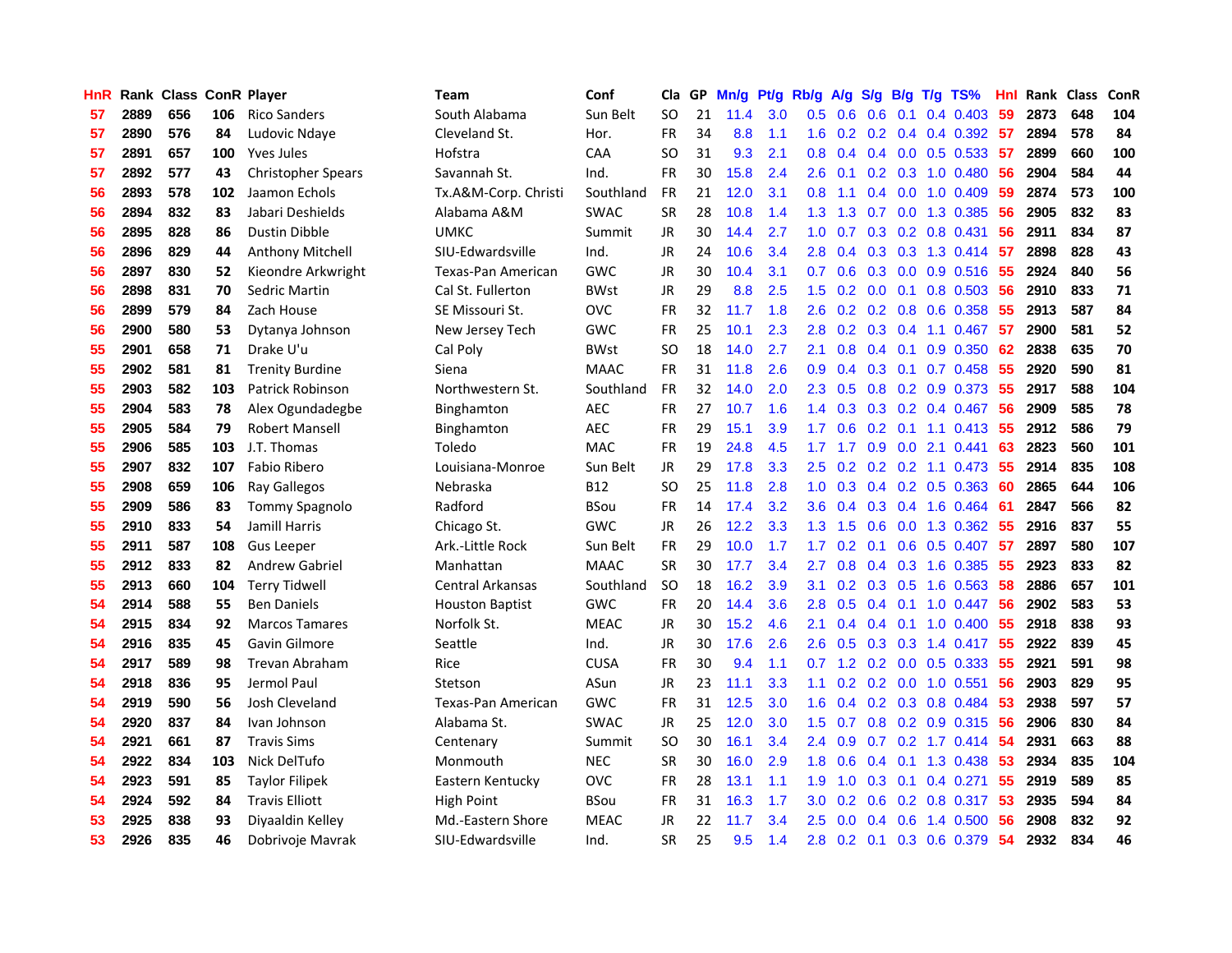| HnR              |      | Rank Class ConR Player |     |                         | Team                       | Conf        | Cla       |    | GP Mn/g | Pt/g | Rb/g             | A/g             | S/g B/g         |                 | $T/g$ TS%                       | Hnl  | Rank Class |     | <b>ConR</b> |
|------------------|------|------------------------|-----|-------------------------|----------------------------|-------------|-----------|----|---------|------|------------------|-----------------|-----------------|-----------------|---------------------------------|------|------------|-----|-------------|
| 53               | 2927 | 593                    | 85  | Xavier Martin           | High Point                 | <b>BSou</b> | <b>FR</b> | 31 | 13.8    | 4.6  | 1.0              | 0.7             | 0.4             | 0.0             | 1.6 0.433                       | 52   | 2946       | 602 | 86          |
| 53               | 2928 | 662                    | 65  | Miles Asafo-Adjei       | Cornell                    | Ivy         | <b>SO</b> | 27 | 14.1    | 1.7  | 1.2              | 1.0             |                 | $0.3 \quad 0.0$ | 0.8 0.376                       | 53   | 2933       | 664 | 65          |
| 53               | 2929 | 839                    | 72  | <b>Will Brew</b>        | <b>UC Santa Barbara</b>    | <b>BWst</b> | JR        | 30 | 14.9    | 2.3  | 1.1              |                 | $1.2 \quad 0.9$ |                 | $0.0$ 1.3 0.347                 | -54  | 2925       | 841 | 72          |
| 53               | 2930 | 594                    | 136 | <b>Markel Starks</b>    | Georgetown                 | ВE          | FR        | 30 | 9.7     | 1.5  | 0.6              |                 |                 |                 | 0.7 0.3 0.0 0.6 0.368           | -54  | 2927       | 592 | 136         |
| 53               | 2931 | 840                    | 85  | Derron Hobbs            | Grambling                  | <b>SWAC</b> | JR        | 29 | 15.7    | 4.4  | 2.0              | 1.4             |                 |                 | $0.4$ 0.0 2.1 0.392             | -54  | 2926       | 842 | 85          |
| 53               | 2932 | 841                    | 86  | Frederick Coleman       | Southern                   | <b>SWAC</b> | JR        | 30 | 17.7    | 2.7  | 3.1              | 0.7             |                 |                 | 0.6 0.7 1.7 0.399               | 52   | 2947       | 843 | 88          |
| 53               | 2933 | 836                    | 80  | James Valladares        | New Hampshire              | <b>AEC</b>  | <b>SR</b> | 29 | 15.7    | 2.2  | 1.5              | 0.2             |                 |                 | 0.1 0.4 0.5 0.378               | 53   | 2940       | 836 | 80          |
| 53               | 2934 | 595                    | 104 | Mathias Seilund         | Fairleigh Dickinson        | <b>NEC</b>  | <b>FR</b> | 26 | 16.6    | 4.6  | $2.2^{\circ}$    | 0.6             |                 |                 | $0.2$ 0.2 1.5 0.426             | 54   | 2929       | 593 | 103         |
| 52               | 2935 | 596                    | 86  | <b>Isaac Smith</b>      | Eastern Illinois           | <b>OVC</b>  | <b>FR</b> | 26 | 12.8    | 2.1  | 1.0              | 0.8             |                 |                 | 0.2 0.0 0.9 0.486               | 53   | 2936       | 595 | 86          |
| 52               | 2936 | 663                    | 94  | <b>Aric Miller</b>      | Bethune-Cookman            | <b>MEAC</b> | <b>SO</b> | 28 | 11.0    | 1.9  | 1.0              | 0.5             |                 | $0.3 \quad 0.1$ | $0.6$ 0.491                     | 54   | 2928       | 661 | 94          |
| $52\phantom{.0}$ | 2937 | 597                    | 86  | Chris Grier             | <b>Charleston Southern</b> | <b>BSou</b> | FR        | 30 | 10.4    | 2.6  | 1.1              | 0.6             |                 |                 | 0.3 0.0 0.8 0.453               | 53   | 2939       | 598 | 85          |
| 52               | 2938 | 598                    | 87  | Neal Webb               | Southern                   | <b>SWAC</b> | <b>FR</b> | 27 | 14.7    | 3.4  | 1.3              | 0.6             | 0.5             | 0.1             | 0.9 0.418                       | 52   | 2943       | 600 | 87          |
| $52\phantom{.0}$ | 2939 | 664                    | 88  | <b>Beloved Rogers</b>   | <b>Prairie View</b>        | <b>SWAC</b> | SO.       | 31 | 17.3    | 4.6  | 1.7              | 0.8             | 0.3             | 0.1             | 1.1 0.402                       | 52   | 2942       | 665 | 86          |
| 52               | 2940 | 599                    | 71  | Avery Johnson           | San Francisco              | <b>WCC</b>  | <b>FR</b> | 32 | 10.7    | 1.3  | 1.0              | 0.3             | 0.6             | 0.1             | 0.6 0.365                       | 52   | 2944       | 601 | 71          |
| 52               | 2941 | 842                    | 57  | Sammy Obetoh            | <b>Houston Baptist</b>     | <b>GWC</b>  | JR        | 20 | 17.8    | 5.8  | 4.0              | 0.4             |                 | $0.5 \quad 0.6$ | 1.8 0.378                       | 55   | 2915       | 836 | 54          |
| 52               | 2942 | 665                    | 96  | <b>Chris Smith</b>      | Mercer                     | ASun        | <b>SO</b> | 33 | 10.5    | 2.2  | $1.4^{\circ}$    | 0.2             | $0.4 \quad 0.1$ |                 | 0.8 0.413 51                    |      | 2954       | 667 | 96          |
| 51               | 2943 | 600                    | 105 | Elridge Moore           | Nicholls St.               | Southland   | <b>FR</b> | 27 | 14.2    | 2.0  |                  |                 |                 |                 | 2.4 0.7 0.5 0.2 1.5 0.404       | - 51 | 2953       | 606 | 105         |
| 51               | 2944 | 601                    | 47  | Kregg Jones             | Cal St. Bakersfield        | Ind.        | <b>FR</b> | 23 | 10.2    | 1.7  | 1.6 <sup>°</sup> | 0.1             |                 |                 | 0.2 0.5 0.5 0.500 53            |      | 2937       | 596 | 47          |
| 51               | 2945 | 602                    | 69  | James Loupos            | Navy                       | Pat.        | <b>FR</b> | 30 | 13.3    | 2.9  |                  | $1.3 \quad 0.4$ |                 |                 | 0.4 0.1 0.8 0.457 51            |      | 2952       | 605 | 69          |
| 51               | 2946 | 843                    | 48  | David Boarden           | SIU-Edwardsville           | Ind.        | JR        | 29 | 17.1    | 3.4  |                  | $1.3 \quad 0.8$ |                 |                 | 0.3 0.3 1.0 0.380 51            |      | 2959       | 845 | 48          |
| 51               | 2947 | 603                    | 87  | <b>Chene Phillips</b>   | Liberty                    | <b>BSou</b> | <b>FR</b> | 32 | 10.3    | 1.9  | 1.2 <sub>1</sub> | 0.7             |                 |                 | $0.4$ 0.0 1.0 0.428             | -51  | 2956       | 608 | 87          |
| 51               | 2948 | 604                    | 73  | <b>Troy Leaf</b>        | UC Santa Barbara           | <b>BWst</b> | <b>FR</b> | 29 | 9.3     | 2.2  | 0.9              | 0.5             |                 |                 | $0.2$ 0.0 0.7 0.430             | 52   | 2949       | 603 | 73          |
| 50               | 2949 | 666                    | 87  | <b>Waylon Jones</b>     | SE Missouri St.            | <b>OVC</b>  | <b>SO</b> | 26 | 10.7    | 1.4  | 1.9              | 0.5             |                 |                 | 0.2 0.6 0.9 0.545               | 52   | 2948       | 666 | 87          |
| 50               | 2950 | 844                    | 106 | T.K. Smith              | <b>Central Arkansas</b>    | Southland   | JR        | 29 | 11.8    | 3.6  | 0.8              | 0.6             |                 |                 | $0.1$ 0.0 0.7 0.446             | 50   | 2963       | 846 | 107         |
| 50               | 2951 | 605                    | 99  | Mikhail McLean          | Houston                    | <b>CUSA</b> | FR        | 27 | 9.2     | 2.2  | 1.0              | 0.1             |                 |                 | $0.1$ 0.2 0.6 0.541             | 51   | 2955       | 607 | 99          |
| 50               | 2952 | 606                    | 58  | Jon Evans               | <b>Houston Baptist</b>     | GWC         | FR        | 29 | 18.5    | 3.0  | 1.4              | 1.4             | 0.6             | 0.1             | 1.3 0.444                       | 51   | 2957       | 609 | 59          |
| 50               | 2953 | 837                    | 107 | <b>Antonio Topps</b>    | Tx.A&M-Corp. Christi       | Southland   | <b>SR</b> | 30 | 11.8    | 2.7  | 0.8              | 0.5             | 0.1             |                 | $0.0$ 0.4 0.426                 | 50   | 2961       | 839 | 106         |
| 50               | 2954 | 838                    | 83  | Nick Walsh              | Manhattan                  | <b>MAAC</b> | <b>SR</b> | 26 | 14.4    | 3.2  | 0.7              | 1.0             | 0.5             | 0.0             | 1.2 0.395                       | 52   | 2945       | 837 | 83          |
| 50               | 2955 | 607                    | 108 | <b>Hollis Hill</b>      | Tx.A&M-Corp. Christi       | Southland   | <b>FR</b> | 31 | 9.8     | 2.8  | 0.7              | 0.7             | 0.5             | 0.0             | $1.1 \t0.411$                   | 49   | 2964       | 610 | 108         |
| 49               | 2956 | 667                    | 85  | Corey Gray              | Illinois-Chicago           | Hor.        | SO.       | 24 | 16.4    | 3.0  | 0.5 <sub>0</sub> | 1.4             |                 | $0.4\quad 0.0$  | 1.3 0.390                       | -54  | 2930       | 662 | 85          |
| 49               | 2957 | 608                    | 59  | <b>Enrique Mason</b>    | Texas-Pan American         | GWC         | <b>FR</b> | 22 | 14.6    | 3.3  | 2.6              |                 |                 |                 | 0.2 0.3 0.5 0.9 0.439           | 52   | 2950       | 604 | 58          |
| 49               | 2958 | 845                    | 97  | <b>Ben Allison</b>      | Davidson                   | Southern    | JR        | 28 | 10.3    | 1.9  | 1.9 <sup>°</sup> |                 |                 |                 | 0.3 0.4 0.1 1.1 0.456           | -51  | 2951       | 844 | 97          |
| 49               | 2959 | 668                    | 89  | Keith Searcy            | Alcorn St.                 | <b>SWAC</b> | SO.       | 24 | 15.4    | 3.7  |                  | $1.8 \quad 1.2$ |                 |                 | 1.0 0.0 1.4 0.352               | -50  | 2960       | 668 | 89          |
| 49               | 2960 | 839                    | 95  | Chad Wilson             | Delaware St.               | <b>MEAC</b> | <b>SR</b> | 26 | 13.8    | 2.9  | 0.8 <sub>0</sub> | 0.4             |                 |                 | $0.3$ 0.0 0.5 0.425             | -51  | 2958       | 838 | 95          |
| 48               | 2961 | 846                    | 60  | <b>Ardarius Simmons</b> | Chicago St.                | GWC         | JR        | 30 | 15.4    | 3.1  | 1.2 <sub>1</sub> | 1.5             | 0.7             |                 | $0.0$ 1.5 $0.390$               | 49   | 2966       | 847 | 60          |
| 48               | 2962 | 609                    | 70  | Chad Johnson            | Colgate                    | Pat.        | FR        | 25 | 10.5    | 2.2  | 1.2              | 0.7             | 0.3             | 0.0             | 1.0 0.427                       | 49   | 2965       | 611 | 70          |
| 48               | 2963 | 669                    | 61  | Lamar Thomas            | <b>Houston Baptist</b>     | GWC         | SO.       | 31 | 14.6    | 2.9  | 2.6              | 0.2             | 0.1             | 0.4             | 0.9 0.462                       | 47   | 2971       | 669 | 62          |
| 48               | 2964 | 610                    | 91  | Diamond Taylor          | Southern Illinois          | <b>MVC</b>  | FR        | 19 | 16.7    | 3.2  | $1.5^{\circ}$    |                 |                 |                 | $0.6$ $0.2$ $0.0$ $1.3$ $0.433$ | 58   | 2881       | 575 | 91          |